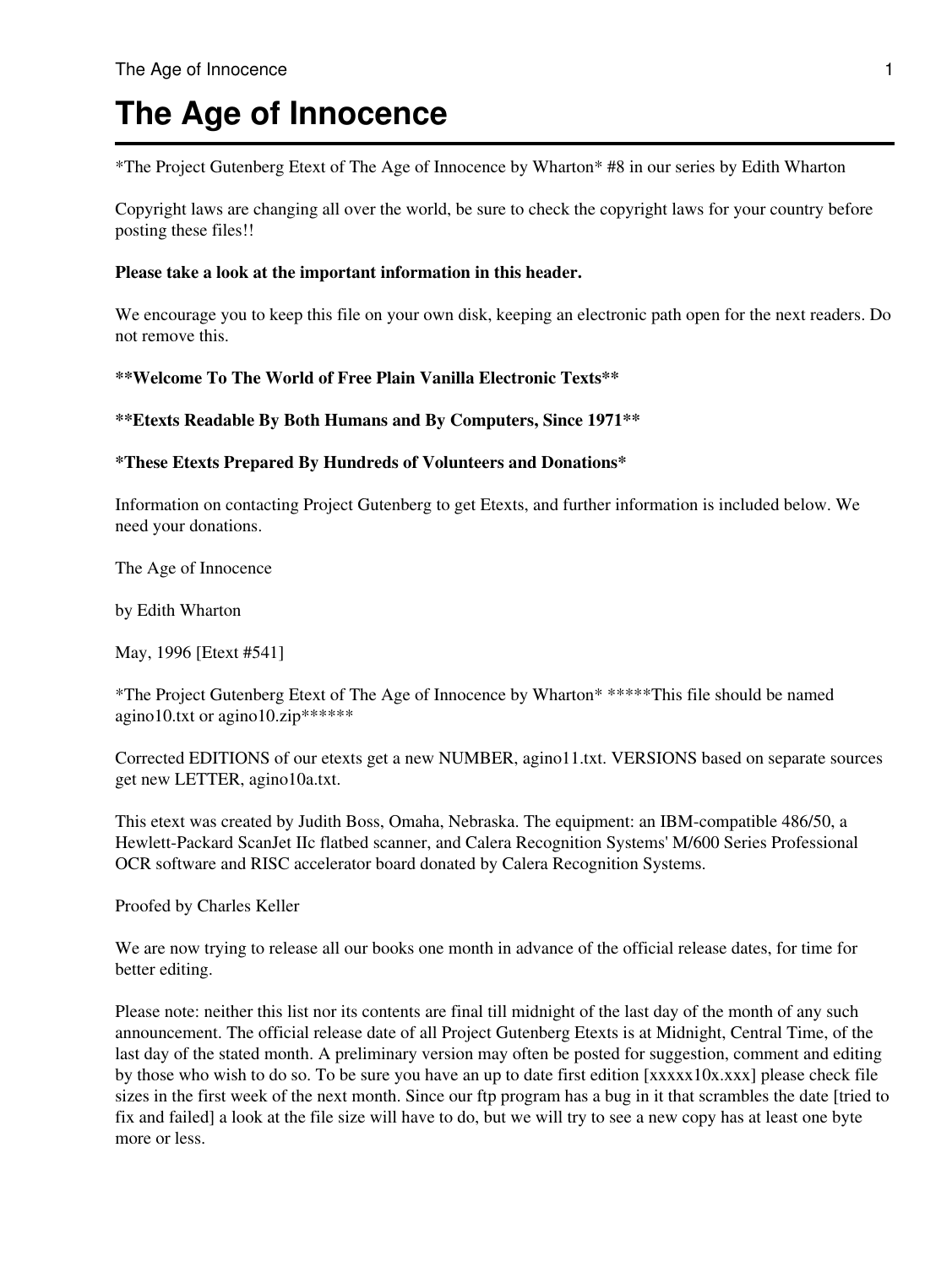## **Information about Project Gutenberg**

(one page)

We produce about two million dollars for each hour we work. The fifty hours is one conservative estimate for how long it we take to get any etext selected, entered, proofread, edited, copyright searched and analyzed, the copyright letters written, etc. This projected audience is one hundred million readers. If our value per text is nominally estimated at one dollar then we produce \$2 million dollars per hour this year as we release thirty-two text files per month: or 400 more Etexts in 1996 for a total of 800. If these reach just 10% of the computerized population, then the total should reach 80 billion Etexts.

The Goal of Project Gutenberg is to Give Away One Trillion Etext Files by the December 31, 2001. [10,000 x 100,000,000=Trillion] This is ten thousand titles each to one hundred million readers, which is only 10% of the present number of computer users. 2001 should have at least twice as many computer users as that, so it will require us reaching less than 5% of the users in 2001.

#### **We need your donations more than ever!**

All donations should be made to "Project Gutenberg/IBC", and are tax deductible to the extent allowable by law ("IBC" is Illinois Benedictine College). (Subscriptions to our paper newsletter go to IBC, too)

For these and other matters, please mail to:

Project Gutenberg P. O. Box 2782 Champaign, IL 61825

When all other email fails try our Executive Director: Michael S. Hart <hart@pobox.com>

We would prefer to send you this information by email (Internet, Bitnet, Compuserve, ATTMAIL or MCImail).

\*\*\*\*\*\* If you have an FTP program (or emulator), please FTP directly to the Project Gutenberg archives: [Mac users, do NOT point and click. . .type]

```
 ftp uiarchive.cso.uiuc.edu
login: anonymous
password: your@login
cd etext/etext90 through /etext96
or cd etext/articles [get suggest gut for more information]
dir [to see files]
get or mget [to get files. . .set bin for zip files]
GET INDEX?00.GUT
for a list of books
and
GET NEW GUT for general information
and
MGET GUT* for newsletters.
```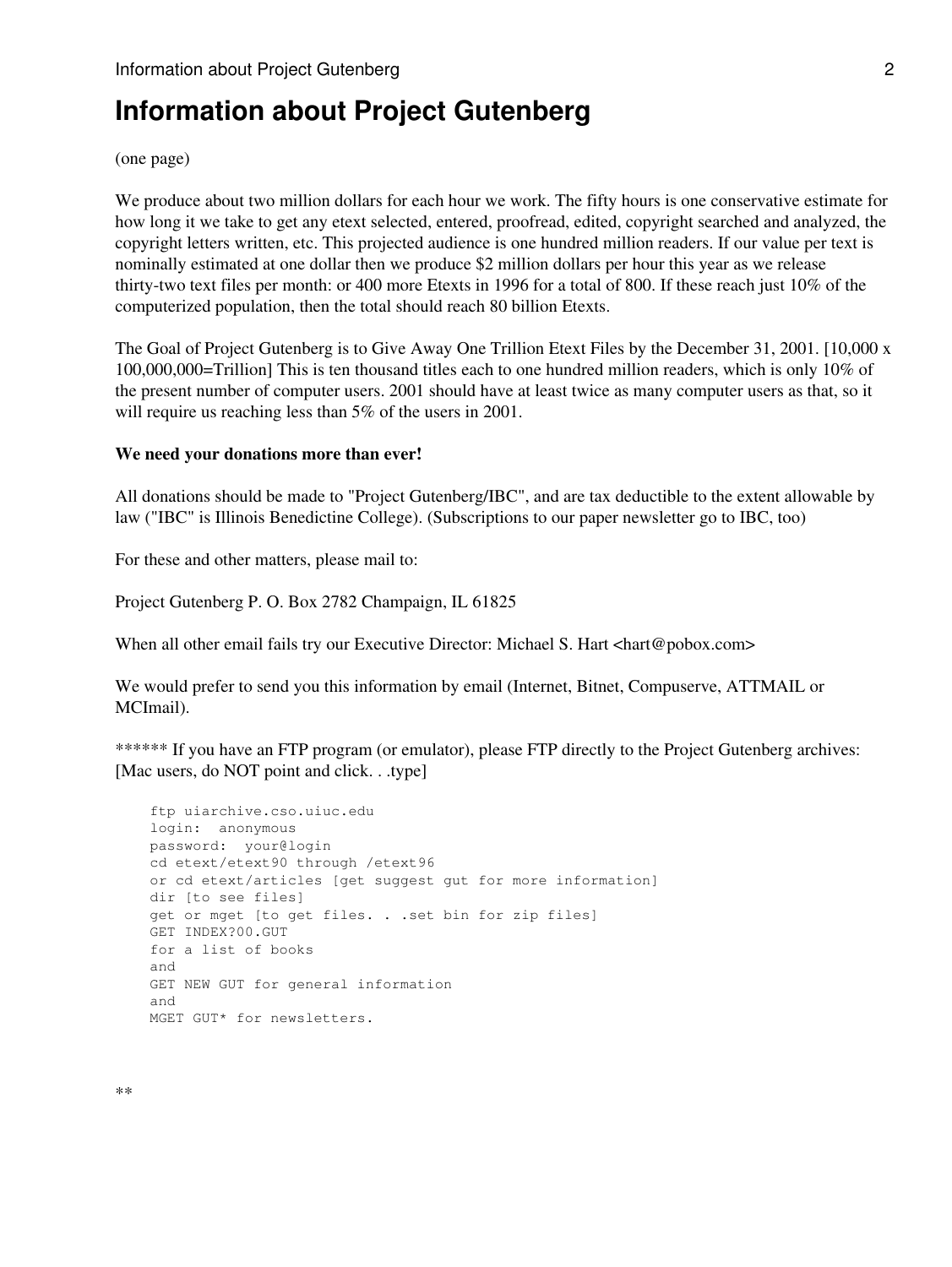\*\* (Three Pages)

\*\*\*START\*\*THE SMALL PRINT!\*\*FOR PUBLIC DOMAIN ETEXTS\*\*START\*\*\* Why is this "Small Print!" statement here? You know: lawyers. They tell us you might sue us if there is something wrong with your copy of this etext, even if you got it for free from someone other than us, and even if what's wrong is not our fault. So, among other things, this "Small Print!" statement disclaims most of our liability to you. It also tells you how you can distribute copies of this etext if you want to.

## **\*BEFORE!\* YOU USE OR READ THIS ETEXT**

By using or reading any part of this PROJECT GUTENBERG-tm etext, you indicate that you understand, agree to and accept this "Small Print!" statement. If you do not, you can receive a refund of the money (if any) you paid for this etext by sending a request within 30 days of receiving it to the person you got it from. If you received this etext on a physical medium (such as a disk), you must return it with your request.

## **ABOUT PROJECT GUTENBERG-TM ETEXTS**

This PROJECT GUTENBERG-tm etext, like most PROJECT GUTENBERG- tm etexts, is a "public domain" work distributed by Professor Michael S. Hart through the Project Gutenberg Association at Illinois Benedictine College (the "Project"). Among other things, this means that no one owns a United States copyright on or for this work, so the Project (and you!) can copy and distribute it in the United States without permission and without paying copyright royalties. Special rules, set forth below, apply if you wish to copy and distribute this etext under the Project's "PROJECT GUTENBERG" trademark.

To create these etexts, the Project expends considerable efforts to identify, transcribe and proofread public domain works. Despite these efforts, the Project's etexts and any medium they may be on may contain "Defects". Among other things, Defects may take the form of incomplete, inaccurate or corrupt data, transcription errors, a copyright or other intellectual property infringement, a defective or damaged disk or other etext medium, a computer virus, or computer codes that damage or cannot be read by your equipment.

#### **LIMITED WARRANTY; DISCLAIMER OF DAMAGES**

But for the "Right of Replacement or Refund" described below, [1] the Project (and any other party you may receive this etext from as a PROJECT GUTENBERG-tm etext) disclaims all liability to you for damages, costs and expenses, including legal fees, and [2] YOU HAVE NO REMEDIES FOR NEGLIGENCE OR UNDER STRICT LIABILITY, OR FOR BREACH OF WARRANTY OR CONTRACT, INCLUDING BUT NOT LIMITED TO INDIRECT, CONSEQUENTIAL, PUNITIVE OR INCIDENTAL DAMAGES, EVEN IF YOU GIVE NOTICE OF THE POSSIBILITY OF SUCH DAMAGES.

If you discover a Defect in this etext within 90 days of receiving it, you can receive a refund of the money (if any) you paid for it by sending an explanatory note within that time to the person you received it from. If you received it on a physical medium, you must return it with your note, and such person may choose to alternatively give you a replacement copy. If you received it electronically, such person may choose to alternatively give you a second opportunity to receive it electronically.

THIS ETEXT IS OTHERWISE PROVIDED TO YOU "AS-IS". NO OTHER WARRANTIES OF ANY KIND, EXPRESS OR IMPLIED, ARE MADE TO YOU AS TO THE ETEXT OR ANY MEDIUM IT MAY BE ON, INCLUDING BUT NOT LIMITED TO WARRANTIES OF MERCHANTABILITY OR FITNESS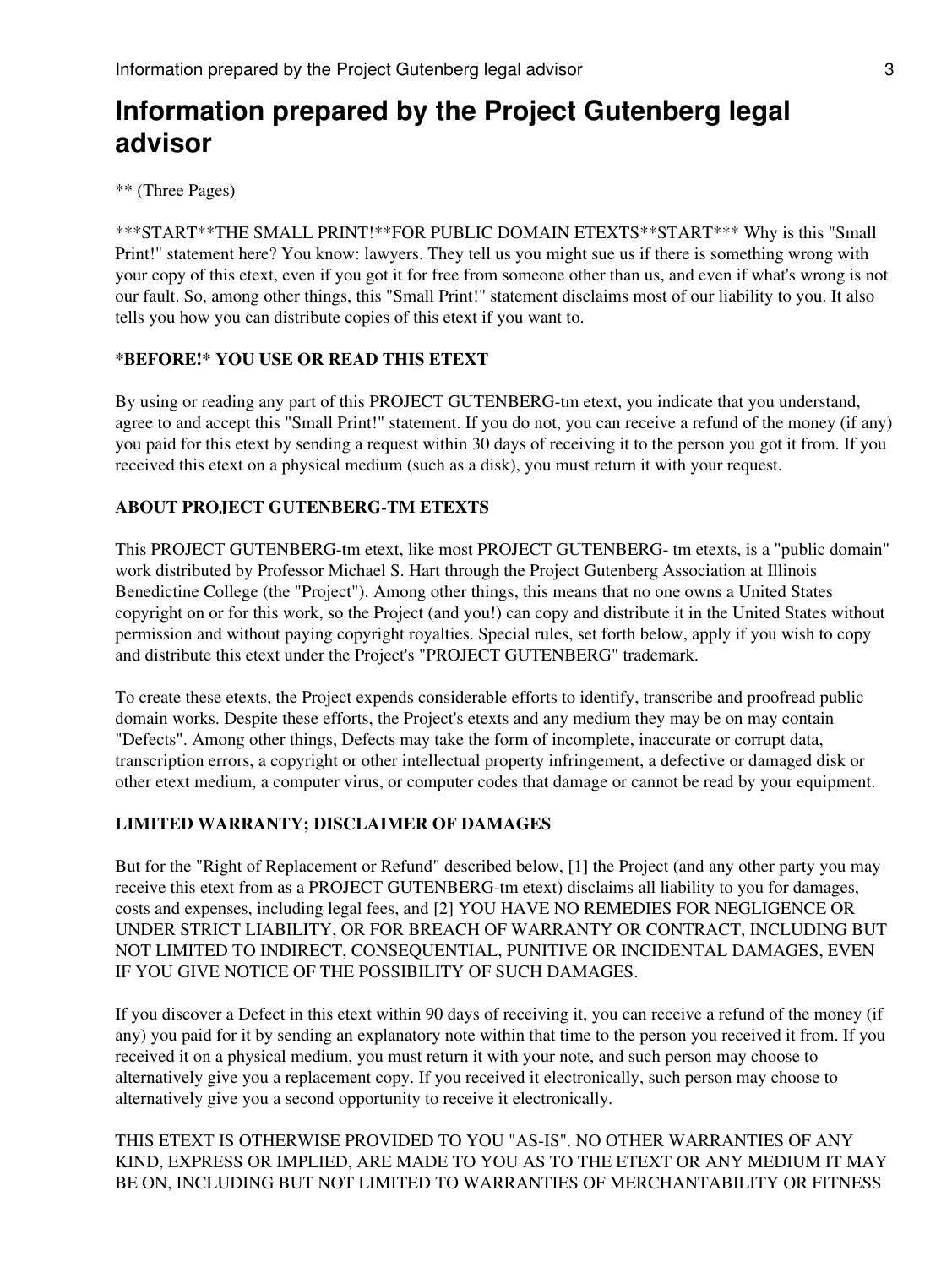## FOR A PARTICULAR PURPOSE.

Some states do not allow disclaimers of implied warranties or the exclusion or limitation of consequential damages, so the above disclaimers and exclusions may not apply to you, and you may have other legal rights.

## **INDEMNITY**

You will indemnify and hold the Project, its directors, officers, members and agents harmless from all liability, cost and expense, including legal fees, that arise directly or indirectly from any of the following that you do or cause: [1] distribution of this etext, [2] alteration, modification, or addition to the etext, or [3] any Defect.

## **DISTRIBUTION UNDER "PROJECT GUTENBERG-tm"**

You may distribute copies of this etext electronically, or by disk, book or any other medium if you either delete this "Small Print!" and all other references to Project Gutenberg, or:

[1] Only give exact copies of it. Among other things, this requires that you do not remove, alter or modify the etext or this "small print!" statement. You may however, if you wish, distribute this etext in machine readable binary, compressed, mark-up, or proprietary form, including any form resulting from conversion by word processing or hypertext software, but only so long as \*EITHER\*:

[\*] The etext, when displayed, is clearly readable, and does \*not\* contain characters other than those intended by the author of the work, although tilde (~), asterisk (\*) and underline (\_) characters may be used to convey punctuation intended by the author, and additional characters may be used to indicate hypertext links; OR

[\*] The etext may be readily converted by the reader at no expense into plain ASCII, EBCDIC or equivalent form by the program that displays the etext (as is the case, for instance, with most word processors); OR

[\*] You provide, or agree to also provide on request at no additional cost, fee or expense, a copy of the etext in its original plain ASCII form (or in EBCDIC or other equivalent proprietary form).

[2] Honor the etext refund and replacement provisions of this "Small Print!" statement.

[3] Pay a trademark license fee to the Project of 20% of the net profits you derive calculated using the method you already use to calculate your applicable taxes. If you don't derive profits, no royalty is due. Royalties are payable to "Project Gutenberg Association / Illinois Benedictine College" within the 60 days following each date you prepare (or were legally required to prepare) your annual (or equivalent periodic) tax return.

## **WHAT IF YOU \*WANT\* TO SEND MONEY EVEN IF YOU DON'T HAVE TO?**

The Project gratefully accepts contributions in money, time, scanning machines, OCR software, public domain etexts, royalty free copyright licenses, and every other sort of contribution you can think of. Money should be paid to "Project Gutenberg Association / Illinois Benedictine College".

## \*END\*THE SMALL PRINT! FOR PUBLIC DOMAIN ETEXTS\*Ver.04.29.93\*END\*

Etext prepared by JudithBoss, proofed by Charles Keller.

The Age of Innocence by Edith Wharton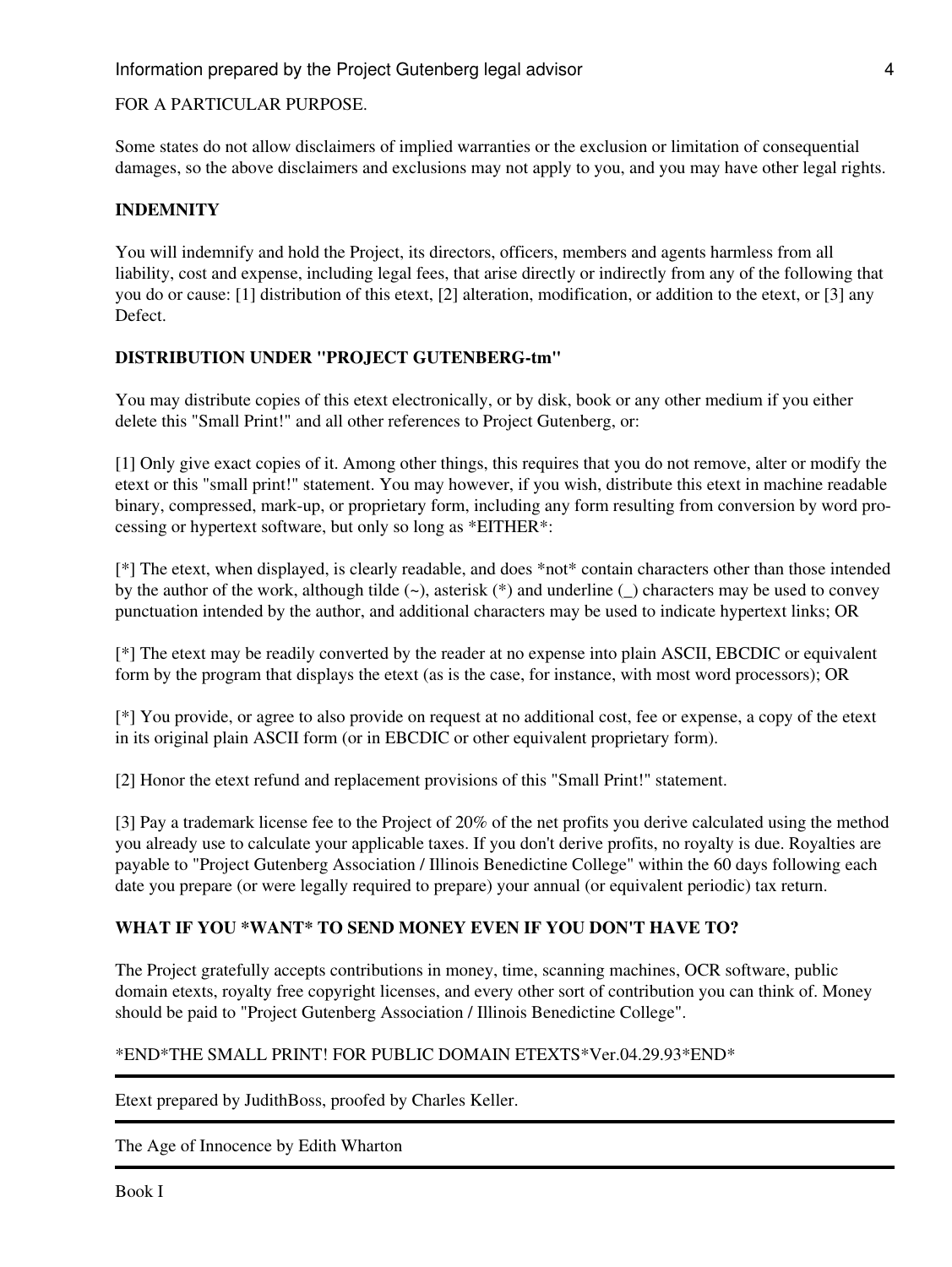#### I.

On a January evening of the early seventies, Christine Nilsson was singing in Faust at the Academy of Music in New York.

Though there was already talk of the erection, in remote metropolitan distances "above the Forties," of a new Opera House which should compete in costliness and splendour with those of the great European capitals, the world of fashion was still content to reassemble every winter in the shabby red and gold boxes of the sociable old Academy. Conservatives cherished it for being small and inconvenient, and thus keeping out the "new people" whom New York was beginning to dread and yet be drawn to; and the sentimental clung to it for its historic associations, and the musical for its excellent acoustics, always so problematic a quality in halls built for the hearing of music.

It was Madame Nilsson's first appearance that winter, and what the daily press had already learned to describe as "an exceptionally brilliant audience" had gathered to hear her, transported through the slippery, snowy streets in private broughams, in the spacious family landau, or in the humbler but more convenient "Brown coupe" To come to the Opera in a Brown coupe was almost as honourable a way of arriving as in one's own carriage; and departure by the same means had the immense advantage of enabling one (with a playful allusion to democratic principles) to scramble into the first Brown conveyance in the line, instead of waiting till the cold-and-gin congested nose of one's own coachman gleamed under the portico of the Academy. It was one of the great livery-stableman's most masterly intuitions to have discovered that Americans want to get away from amusement even more quickly than they want to get to it.

When Newland Archer opened the door at the back of the club box the curtain had just gone up on the garden scene. There was no reason why the young man should not have come earlier, for he had dined at seven, alone with his mother and sister, and had lingered afterward over a cigar in the Gothic library with glazed black-walnut bookcases and finial-topped chairs which was the only room in the house where Mrs. Archer allowed smoking. But, in the first place, New York was a metropolis, and perfectly aware that in metropolises it was "not the thing" to arrive early at the opera; and what was or was not "the thing" played a part as important in Newland Archer's New York as the inscrutable totem terrors that had ruled the destinies of his forefathers thousands of years ago.

The second reason for his delay was a personal one. He had dawdled over his cigar because he was at heart a dilettante, and thinking over a pleasure to come often gave him a subtler satisfaction than its realisation. This was especially the case when the pleasure was a delicate one, as his pleasures mostly were; and on this occasion the moment he looked forward to was so rare and exquisite in quality that--well, if he had timed his arrival in accord with the prima donna's stage-manager he could not have entered the Academy at a more significant moment than just as she was singing: "He loves me--he loves me not--HE LOVES ME!--" and sprinkling the falling daisy petals with notes as clear as dew.

She sang, of course, "M'ama!" and not "he loves me," since an unalterable and unquestioned law of the musical world required that the German text of French operas sung by Swedish artists should be translated into Italian for the clearer understanding of English- speaking audiences. This seemed as natural to Newland Archer as all the other conventions on which his life was moulded: such as the duty of using two silverbacked brushes with his monogram in blue enamel to part his hair, and of never appearing in society without a flower (preferably a gardenia) in his buttonhole.

"M'ama . . . non m'ama . . . " the prima donna sang, and "M'ama!", with a final burst of love triumphant, as she pressed the dishevelled daisy to her lips and lifted her large eyes to the sophisticated countenance of the little brown Faust-Capoul, who was vainly trying, in a tight purple velvet doublet and plumed cap, to look as pure and true as his artless victim.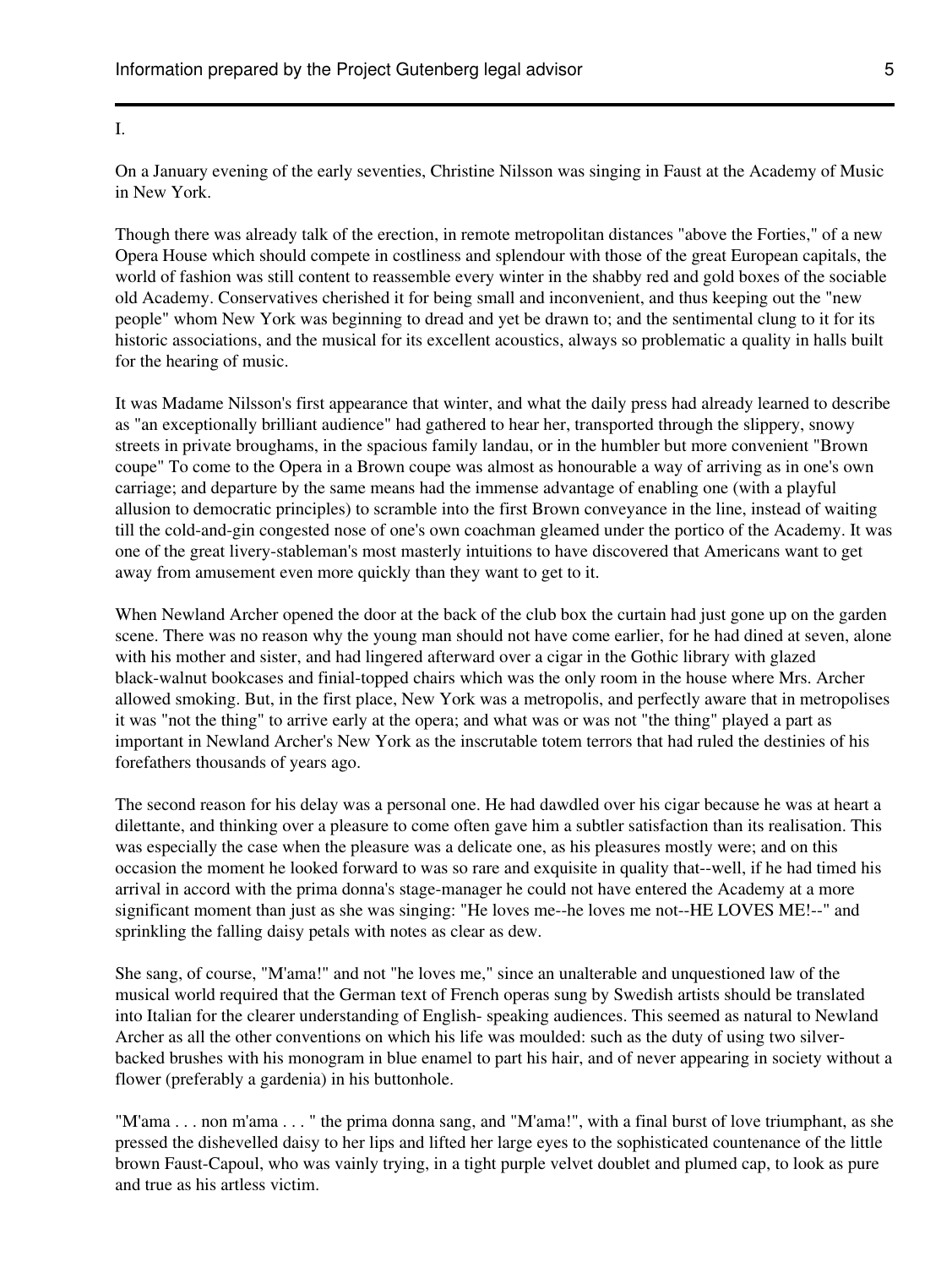Newland Archer, leaning against the wall at the back of the club box, turned his eyes from the stage and scanned the opposite side of the house. Directly facing him was the box of old Mrs. Manson Mingott, whose monstrous obesity had long since made it impossible for her to attend the Opera, but who was always represented on fashionable nights by some of the younger members of the family. On this occasion, the front of the box was filled by her daughter-in-law, Mrs. Lovell Mingott, and her daughter, Mrs. Welland; and slightly withdrawn behind these brocaded matrons sat a young girl in white with eyes ecstatically fixed on the stagelovers. As Madame Nilsson's "M'ama!" thrilled out above the silent house (the boxes always stopped talking during the Daisy Song) a warm pink mounted to the girl's cheek, mantled her brow to the roots of her fair braids, and suffused the young slope of her breast to the line where it met a modest tulle tucker fastened with a single gardenia. She dropped her eyes to the immense bouquet of lilies-of-the-valley on her knee, and Newland Archer saw her white-gloved finger-tips touch the flowers softly. He drew a breath of satisfied vanity and his eyes returned to the stage.

No expense had been spared on the setting, which was acknowledged to be very beautiful even by people who shared his acquaintance with the Opera houses of Paris and Vienna. The foreground, to the footlights, was covered with emerald green cloth. In the middle distance symmetrical mounds of woolly green moss bounded by croquet hoops formed the base of shrubs shaped like orange-trees but studded with large pink and red roses. Gigantic pansies, considerably larger than the roses, and closely resembling the floral pen- wipers made by female parishioners for fashionable clergymen, sprang from the moss beneath the rose- trees; and here and there a daisy grafted on a rose- branch flowered with a luxuriance prophetic of Mr. Luther Burbank's far-off prodigies.

In the centre of this enchanted garden Madame Nilsson, in white cashmere slashed with pale blue satin, a reticule dangling from a blue girdle, and large yellow braids carefully disposed on each side of her muslin chemisette, listened with downcast eyes to M. Capoul's impassioned wooing, and affected a guileless incomprehension of his designs whenever, by word or glance, he persuasively indicated the ground floor window of the neat brick villa projecting obliquely from the right wing.

"The darling!" thought Newland Archer, his glance flitting back to the young girl with the lilies-of-the- valley. "She doesn't even guess what it's all about." And he contemplated her absorbed young face with a thrill of possessorship in which pride in his own masculine initiation was mingled with a tender reverence for her abysmal purity. "We'll read Faust together . . . by the Italian lakes . . ." he thought, somewhat hazily confusing the scene of his projected honey-moon with the masterpieces of literature which it would be his manly privilege to reveal to his bride. It was only that afternoon that May Welland had let him guess that she "cared" (New York's consecrated phrase of maiden avowal), and already his imagination, leaping ahead of the engagement ring, the betrothal kiss and the march from Lohengrin, pictured her at his side in some scene of old European witchery.

He did not in the least wish the future Mrs. Newland Archer to be a simpleton. He meant her (thanks to his enlightening companionship) to develop a social tact and readiness of wit enabling her to hold her own with the most popular married women of the "younger set," in which it was the recognised custom to attract masculine homage while playfully discouraging it. If he had probed to the bottom of his vanity (as he sometimes nearly did) he would have found there the wish that his wife should be as worldly-wise and as eager to please as the married lady whose charms had held his fancy through two mildly agitated years; without, of course, any hint of the frailty which had so nearly marred that unhappy being's life, and had disarranged his own plans for a whole winter.

How this miracle of fire and ice was to be created, and to sustain itself in a harsh world, he had never taken the time to think out; but he was content to hold his view without analysing it, since he knew it was that of all the carefully-brushed, white-waistcoated, button- hole-flowered gentlemen who succeeded each other in the club box, exchanged friendly greetings with him, and turned their opera-glasses critically on the circle of ladies who were the product of the system. In matters intellectual and artistic Newland Archer felt himself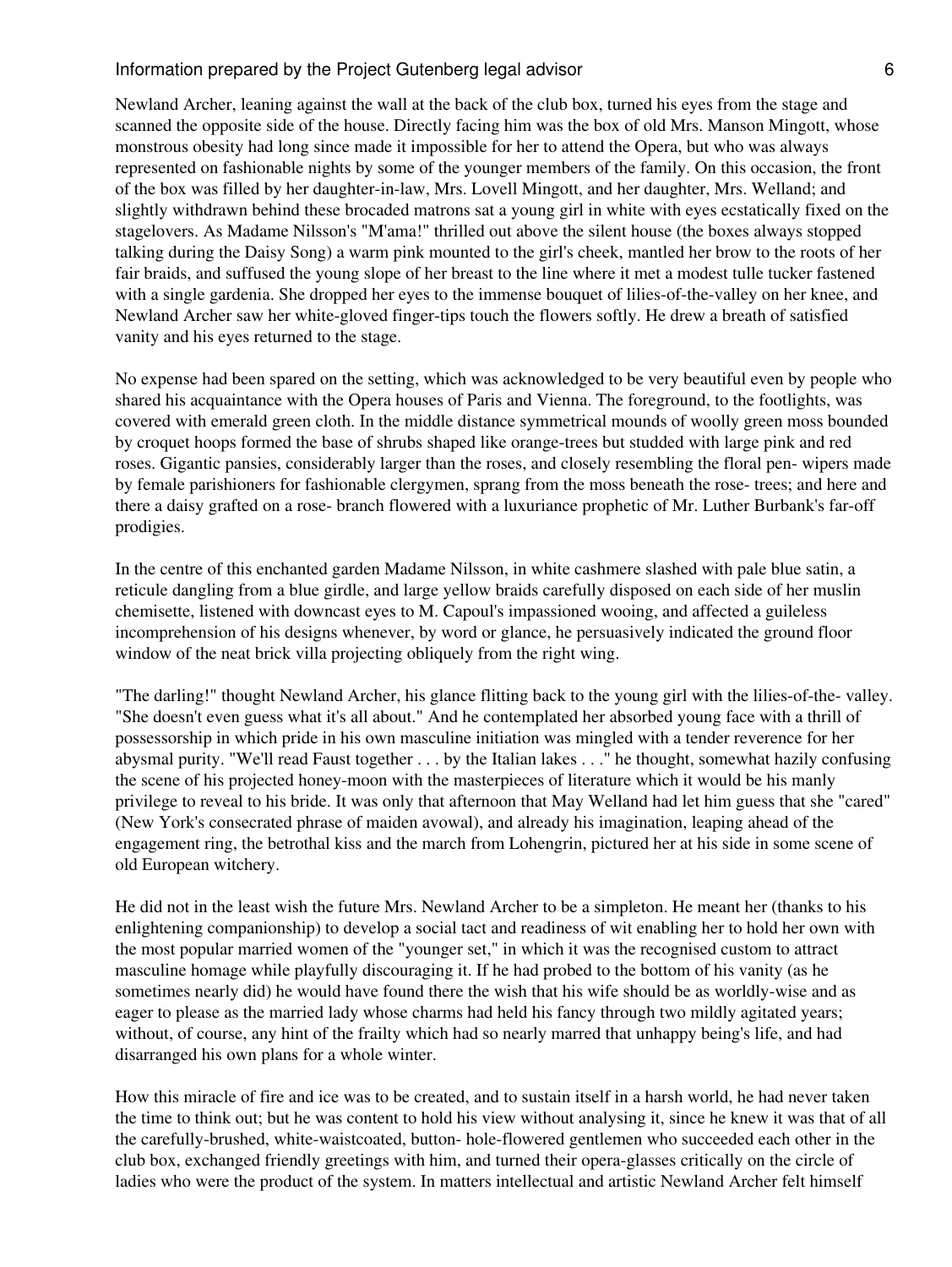distinctly the superior of these chosen specimens of old New York gentility; he had probably read more, thought more, and even seen a good deal more of the world, than any other man of the number. Singly they betrayed their inferiority; but grouped together they represented "New York," and the habit of masculine solidarity made him accept their doctrine on all the issues called moral. He instinctively felt that in this respect it would be troublesome--and also rather bad form--to strike out for himself.

"Well--upon my soul!" exclaimed Lawrence Lefferts, turning his opera-glass abruptly away from the stage. Lawrence Lefferts was, on the whole, the foremost authority on "form" in New York. He had probably devoted more time than any one else to the study of this intricate and fascinating question; but study alone could not account for his complete and easy competence. One had only to look at him, from the slant of his bald forehead and the curve of his beautiful fair moustache to the long patent-leather feet at the other end of his lean and elegant person, to feel that the knowledge of "form" must be congenital in any one who knew how to wear such good clothes so carelessly and carry such height with so much lounging grace. As a young admirer had once said of him: "If anybody can tell a fellow just when to wear a black tie with evening clothes and when not to, it's Larry Lefferts." And on the question of pumps versus patent-leather "Oxfords" his authority had never been disputed.

"My God!" he said; and silently handed his glass to old Sillerton Jackson.

Newland Archer, following Lefferts's glance, saw with surprise that his exclamation had been occasioned by the entry of a new figure into old Mrs. Mingott's box. It was that of a slim young woman, a little less tall than May Welland, with brown hair growing in close curls about her temples and held in place by a narrow band of diamonds. The suggestion of this headdress, which gave her what was then called a "Josephine look," was carried out in the cut of the dark blue velvet gown rather theatrically caught up under her bosom by a girdle with a large old-fashioned clasp. The wearer of this unusual dress, who seemed quite unconscious of the attention it was attracting, stood a moment in the centre of the box, discussing with Mrs. Welland the propriety of taking the latter's place in the front right- hand corner; then she yielded with a slight smile, and seated herself in line with Mrs. Welland's sister-in-law, Mrs. Lovell Mingott, who was installed in the opposite corner.

Mr. Sillerton Jackson had returned the opera-glass to Lawrence Lefferts. The whole of the club turned instinctively, waiting to hear what the old man had to say; for old Mr. Jackson was as great an authority on "family" as Lawrence Lefferts was on "form." He knew all the ramifications of New York's cousinships; and could not only elucidate such complicated questions as that of the connection between the Mingotts (through the Thorleys) with the Dallases of South Carolina, and that of the relationship of the elder branch of Philadelphia Thorleys to the Albany Chiverses (on no account to be confused with the Manson Chiverses of University Place), but could also enumerate the leading characteristics of each family: as, for instance, the fabulous stinginess of the younger lines of Leffertses (the Long Island ones); or the fatal tendency of the Rushworths to make foolish matches; or the insanity recurring in every second generation of the Albany Chiverses, with whom their New York cousins had always refused to intermarry--with the disastrous exception of poor Medora Manson, who, as everybody knew . . . but then her mother was a Rushworth.

In addition to this forest of family trees, Mr. Sillerton Jackson carried between his narrow hollow temples, and under his soft thatch of silver hair, a register of most of the scandals and mysteries that had smouldered under the unruffled surface of New York society within the last fifty years. So far indeed did his information extend, and so acutely retentive was his memory, that he was supposed to be the only man who could have told you who Julius Beaufort, the banker, really was, and what had become of handsome Bob Spicer, old Mrs. Manson Mingott's father, who had disappeared so mysteriously (with a large sum of trust money) less than a year after his marriage, on the very day that a beautiful Spanish dancer who had been delighting thronged audiences in the old Opera-house on the Battery had taken ship for Cuba. But these mysteries, and many others, were closely locked in Mr. Jackson's breast; for not only did his keen sense of honour forbid his repeating anything privately imparted, but he was fully aware that his reputation for discretion increased his opportunities of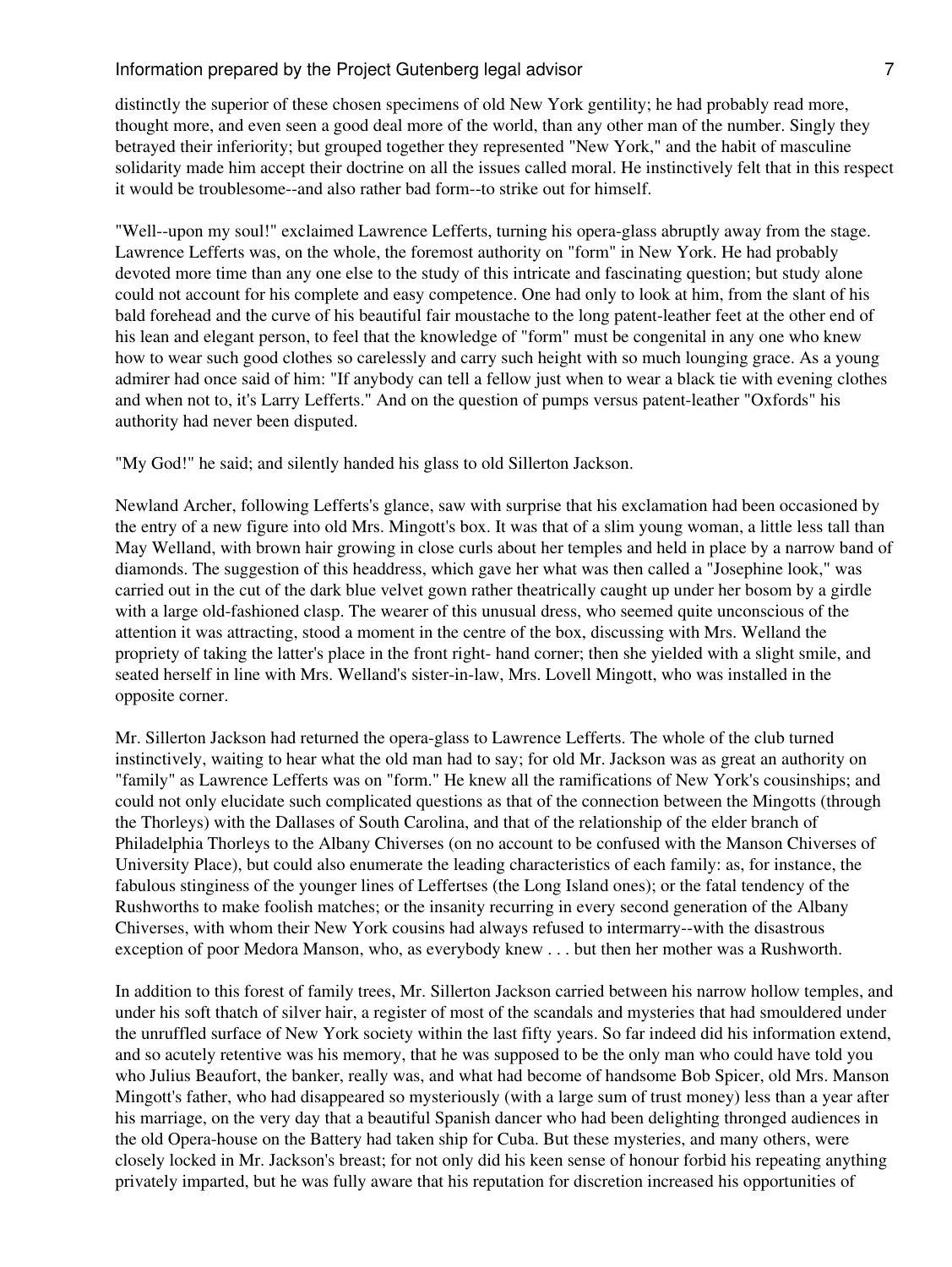finding out what he wanted to know.

The club box, therefore, waited in visible suspense while Mr. Sillerton Jackson handed back Lawrence Lefferts's opera-glass. For a moment he silently scrutinised the attentive group out of his filmy blue eyes overhung by old veined lids; then he gave his moustache a thoughtful twist, and said simply: "I didn't think the Mingotts would have tried it on."

#### II.

Newland Archer, during this brief episode, had been thrown into a strange state of embarrassment.

It was annoying that the box which was thus attracting the undivided attention of masculine New York should be that in which his betrothed was seated between her mother and aunt; and for a moment he could not identify the lady in the Empire dress, nor imagine why her presence created such excitement among the initiated. Then light dawned on him, and with it came a momentary rush of indignation. No, indeed; no one would have thought the Mingotts would have tried it on!

But they had; they undoubtedly had; for the low- toned comments behind him left no doubt in Archer's mind that the young woman was May Welland's cousin, the cousin always referred to in the family as "poor Ellen Olenska." Archer knew that she had suddenly arrived from Europe a day or two previously; he had even heard from Miss Welland (not disapprovingly) that she had been to see poor Ellen, who was staying with old Mrs. Mingott. Archer entirely approved of family solidarity, and one of the qualities he most admired in the Mingotts was their resolute championship of the few black sheep that their blameless stock had produced. There was nothing mean or ungenerous in the young man's heart, and he was glad that his future wife should not be restrained by false prudery from being kind (in private) to her unhappy cousin; but to receive Countess Olenska in the family circle was a different thing from producing her in public, at the Opera of all places, and in the very box with the young girl whose engagement to him, Newland Archer, was to be announced within a few weeks. No, he felt as old Sillerton Jackson felt; he did not think the Mingotts would have tried it on!

He knew, of course, that whatever man dared (within Fifth Avenue's limits) that old Mrs. Manson Mingott, the Matriarch of the line, would dare. He had always admired the high and mighty old lady, who, in spite of having been only Catherine Spicer of Staten Island, with a father mysteriously discredited, and neither money nor position enough to make people forget it, had allied herself with the head of the wealthy Mingott line, married two of her daughters to "foreigners" (an Italian marquis and an English banker), and put the crowning touch to her audacities by building a large house of pale cream-coloured stone (when brown sandstone seemed as much the only wear as a frock-coat in the afternoon) in an inaccessible wilderness near the Central Park.

Old Mrs. Mingott's foreign daughters had become a legend. They never came back to see their mother, and the latter being, like many persons of active mind and dominating will, sedentary and corpulent in her habit, had philosophically remained at home. But the cream- coloured house (supposed to be modelled on the private hotels of the Parisian aristocracy) was there as a visible proof of her moral courage; and she throned in it, among pre-Revolutionary furniture and souvenirs of the Tuileries of Louis Napoleon (where she had shone in her middle age), as placidly as if there were nothing peculiar in living above Thirty-fourth Street, or in having French windows that opened like doors instead of sashes that pushed up.

Every one (including Mr. Sillerton Jackson) was agreed that old Catherine had never had beauty--a gift which, in the eyes of New York, justified every success, and excused a certain number of failings. Unkind people said that, like her Imperial namesake, she had won her way to success by strength of will and hardness of heart, and a kind of haughty effrontery that was somehow justified by the extreme decency and dignity of her private life. Mr. Manson Mingott had died when she was only twenty-eight, and had "tied up" the money with an additional caution born of the general distrust of the Spicers; but his bold young widow went her way fearlessly, mingled freely in foreign society, married her daughters in heaven knew what corrupt and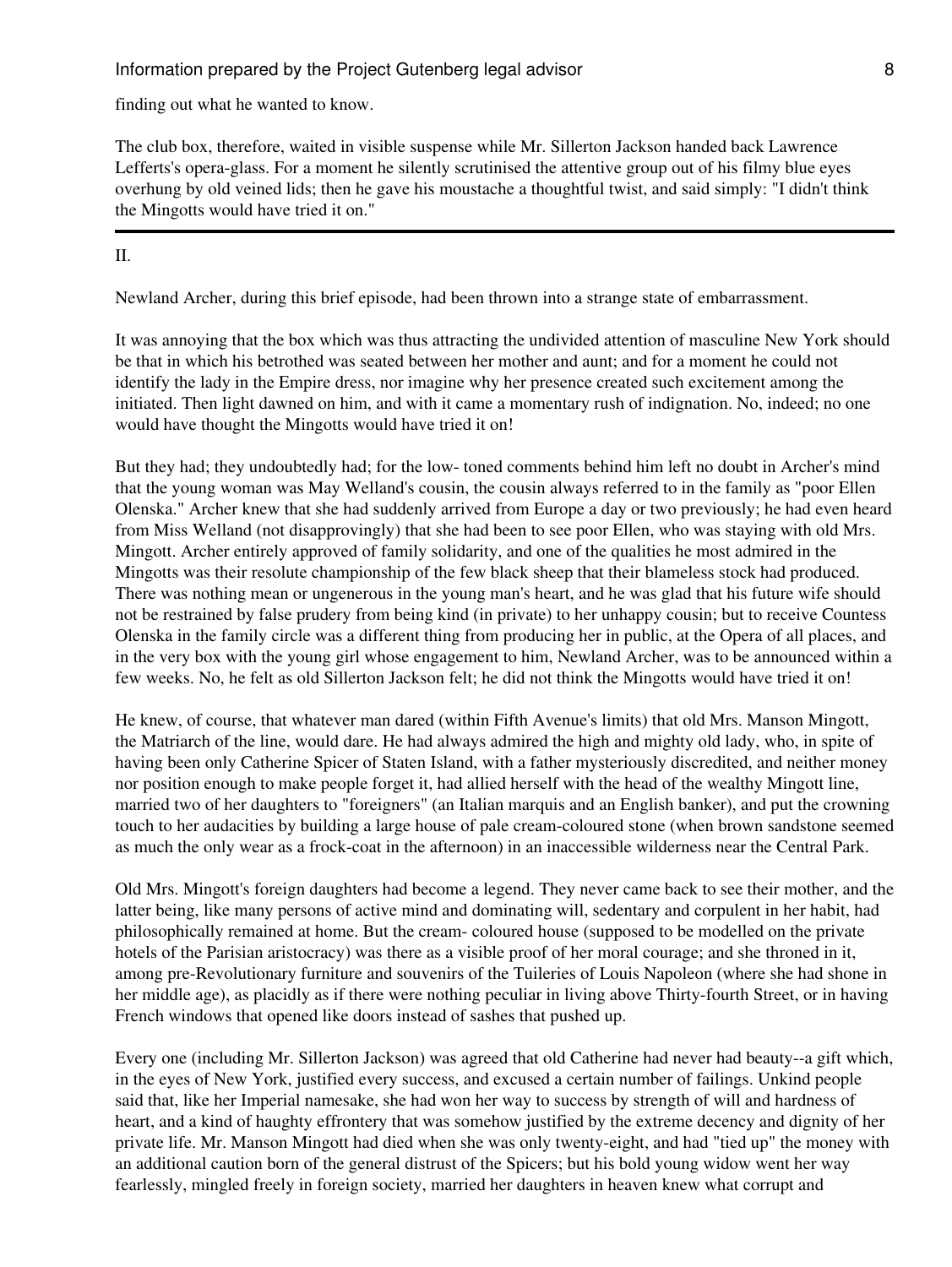fashionable circles, hobnobbed with Dukes and Ambassadors, associated familiarly with Papists, entertained Opera singers, and was the intimate friend of Mme. Taglioni; and all the while (as Sillerton Jackson was the first to proclaim) there had never been a breath on her reputation; the only respect, he always added, in which she differed from the earlier Catherine.

Mrs. Manson Mingott had long since succeeded in untying her husband's fortune, and had lived in affluence for half a century; but memories of her early straits had made her excessively thrifty, and though, when she bought a dress or a piece of furniture, she took care that it should be of the best, she could not bring herself to spend much on the transient pleasures of the table. Therefore, for totally different reasons, her food was as poor as Mrs. Archer's, and her wines did nothing to redeem it. Her relatives considered that the penury of her table discredited the Mingott name, which had always been associated with good living; but people continued to come to her in spite of the "made dishes" and flat champagne, and in reply to the remonstrances of her son Lovell (who tried to retrieve the family credit by having the best chef in New York) she used to say laughingly: "What's the use of two good cooks in one family, now that I've married the girls and can't eat sauces?"

Newland Archer, as he mused on these things, had once more turned his eyes toward the Mingott box. He saw that Mrs. Welland and her sister-in-law were facing their semicircle of critics with the Mingottian APLOMB which old Catherine had inculcated in all her tribe, and that only May Welland betrayed, by a heightened colour (perhaps due to the knowledge that he was watching her) a sense of the gravity of the situation. As for the cause of the commotion, she sat gracefully in her corner of the box, her eyes fixed on the stage, and revealing, as she leaned forward, a little more shoulder and bosom than New York was accustomed to seeing, at least in ladies who had reasons for wishing to pass unnoticed.

Few things seemed to Newland Archer more awful than an offence against "Taste," that far-off divinity of whom "Form" was the mere visible representative and vicegerent. Madame Olenska's pale and serious face appealed to his fancy as suited to the occasion and to her unhappy situation; but the way her dress (which had no tucker) sloped away from her thin shoulders shocked and troubled him. He hated to think of May Welland's being exposed to the influence of a young woman so careless of the dictates of Taste.

"After all," he heard one of the younger men begin behind him (everybody talked through the Mephistopheles- and-Martha scenes), "after all, just WHAT happened?"

"Well--she left him; nobody attempts to deny that."

"He's an awful brute, isn't he?" continued the young enquirer, a candid Thorley, who was evidently preparing to enter the lists as the lady's champion.

"The very worst; I knew him at Nice," said Lawrence Lefferts with authority. "A half-paralysed white sneering fellow--rather handsome head, but eyes with a lot of lashes. Well, I'll tell you the sort: when he wasn't with women he was collecting china. Paying any price for both, I understand."

There was a general laugh, and the young champion said: "Well, then----?"

"Well, then; she bolted with his secretary."

"Oh, I see." The champion's face fell.

"It didn't last long, though: I heard of her a few months later living alone in Venice. I believe Lovell Mingott went out to get her. He said she was desperately unhappy. That's all right--but this parading her at the Opera's another thing."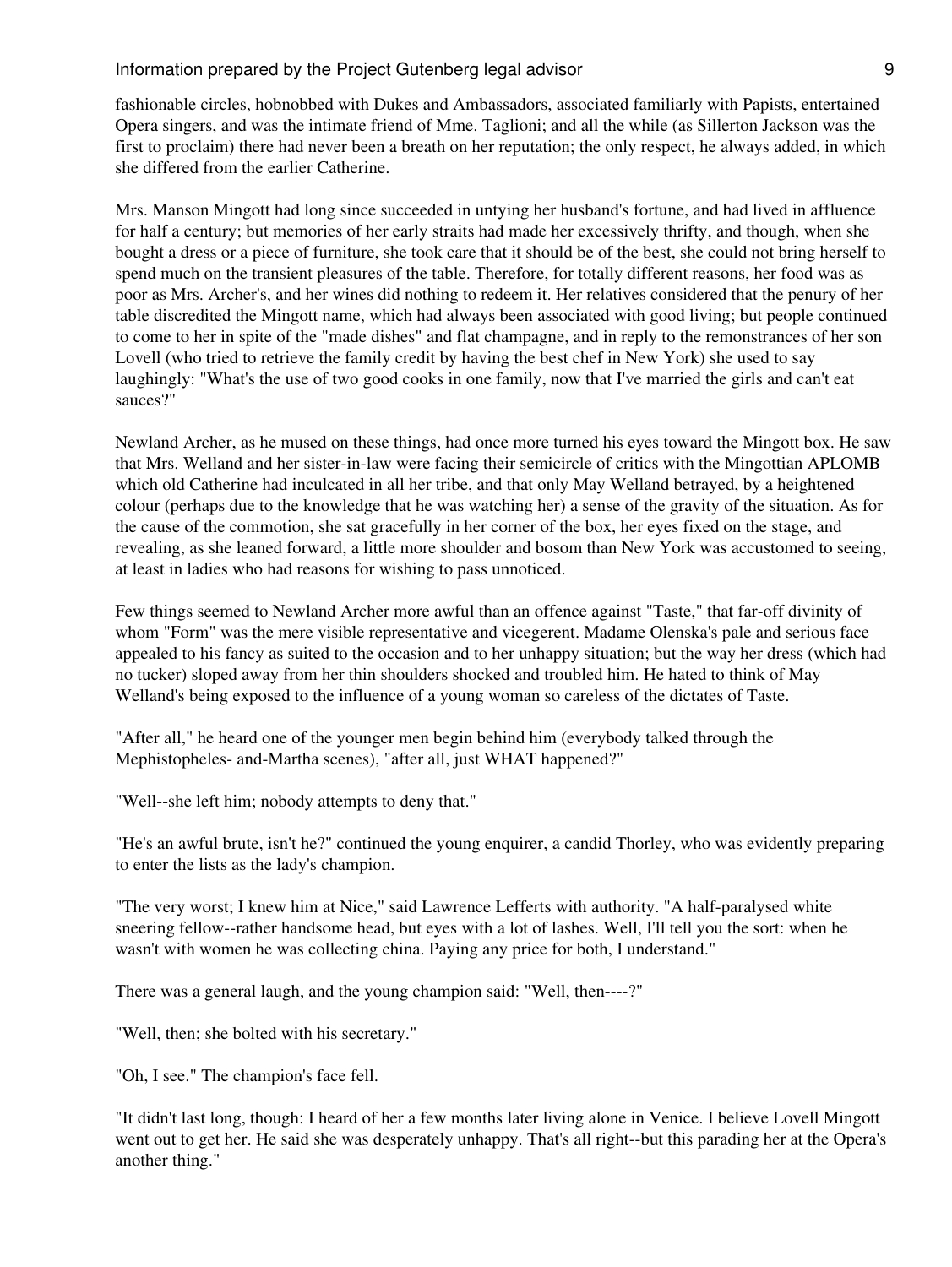Information prepared by the Project Gutenberg legal advisor and the matrix of 10

"Perhaps," young Thorley hazarded, "she's too unhappy to be left at home."

This was greeted with an irreverent laugh, and the youth blushed deeply, and tried to look as if he had meant to insinuate what knowing people called a "double entendre."

"Well--it's queer to have brought Miss Welland, anyhow," some one said in a low tone, with a side- glance at Archer.

"Oh, that's part of the campaign: Granny's orders, no doubt," Lefferts laughed. "When the old lady does a thing she does it thoroughly."

The act was ending, and there was a general stir in the box. Suddenly Newland Archer felt himself impelled to decisive action. The desire to be the first man to enter Mrs. Mingott's box, to proclaim to the waiting world his engagement to May Welland, and to see her through whatever difficulties her cousin's anomalous situation might involve her in; this impulse had abruptly overruled all scruples and hesitations, and sent him hurrying through the red corridors to the farther side of the house.

As he entered the box his eyes met Miss Welland's, and he saw that she had instantly understood his motive, though the family dignity which both considered so high a virtue would not permit her to tell him so. The persons of their world lived in an atmosphere of faint implications and pale delicacies, and the fact that he and she understood each other without a word seemed to the young man to bring them nearer than any explanation would have done. Her eyes said: "You see why Mamma brought me," and his answered: "I would not for the world have had you stay away."

"You know my niece Countess Olenska?" Mrs. Welland enquired as she shook hands with her future sonin-law. Archer bowed without extending his hand, as was the custom on being introduced to a lady; and Ellen Olenska bent her head slightly, keeping her own pale-gloved hands clasped on her huge fan of eagle feathers. Having greeted Mrs. Lovell Mingott, a large blonde lady in creaking satin, he sat down beside his betrothed, and said in a low tone: "I hope you've told Madame Olenska that we're engaged? I want everybody to know--I want you to let me announce it this evening at the ball."

Miss Welland's face grew rosy as the dawn, and she looked at him with radiant eyes. "If you can persuade Mamma," she said; "but why should we change what is already settled?" He made no answer but that which his eyes returned, and she added, still more confidently smiling: "Tell my cousin yourself: I give you leave. She says she used to play with you when you were children."

She made way for him by pushing back her chair, and promptly, and a little ostentatiously, with the desire that the whole house should see what he was doing, Archer seated himself at the Countess Olenska's side.

"We DID use to play together, didn't we?" she asked, turning her grave eyes to his. "You were a horrid boy, and kissed me once behind a door; but it was your cousin Vandie Newland, who never looked at me, that I was in love with." Her glance swept the horse-shoe curve of boxes. "Ah, how this brings it all back to me--I see everybody here in knickerbockers and pantalettes," she said, with her trailing slightly foreign accent, her eyes returning to his face.

Agreeable as their expression was, the young man was shocked that they should reflect so unseemly a picture of the august tribunal before which, at that very moment, her case was being tried. Nothing could be in worse taste than misplaced flippancy; and he answered somewhat stiffly: "Yes, you have been away a very long time."

"Oh, centuries and centuries; so long," she said, "that I'm sure I'm dead and buried, and this dear old place is heaven;" which, for reasons he could not define, struck Newland Archer as an even more disrespectful way of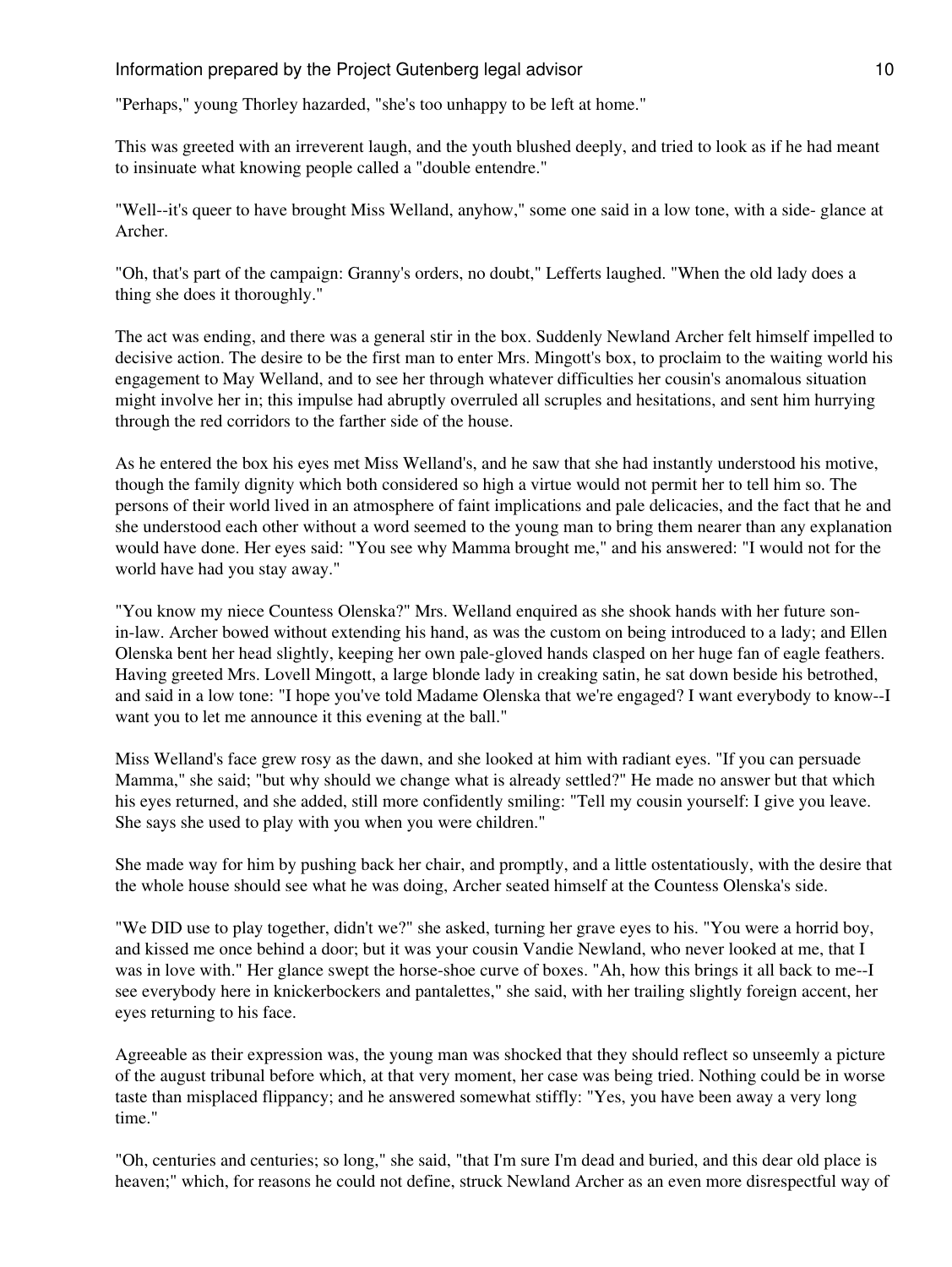describing New York society.

#### III.

It invariably happened in the same way.

Mrs. Julius Beaufort, on the night of her annual ball, never failed to appear at the Opera; indeed, she always gave her ball on an Opera night in order to emphasise her complete superiority to household cares, and her possession of a staff of servants competent to organise every detail of the entertainment in her absence.

The Beauforts' house was one of the few in New York that possessed a ball-room (it antedated even Mrs. Manson Mingott's and the Headly Chiverses'); and at a time when it was beginning to be thought "provincial" to put a "crash" over the drawing-room floor and move the furniture upstairs, the possession of a ball-room that was used for no other purpose, and left for three-hundred-and-sixty-four days of the year to shuttered darkness, with its gilt chairs stacked in a corner and its chandelier in a bag; this undoubted superiority was felt to compensate for whatever was regrettable in the Beaufort past.

Mrs. Archer, who was fond of coining her social philosophy into axioms, had once said: "We all have our pet common people--" and though the phrase was a daring one, its truth was secretly admitted in many an exclusive bosom. But the Beauforts were not exactly common; some people said they were even worse. Mrs. Beaufort belonged indeed to one of America's most honoured families; she had been the lovely Regina Dallas (of the South Carolina branch), a penniless beauty introduced to New York society by her cousin, the imprudent Medora Manson, who was always doing the wrong thing from the right motive. When one was related to the Mansons and the Rushworths one had a "droit de cite" (as Mr. Sillerton Jackson, who had frequented the Tuileries, called it) in New York society; but did one not forfeit it in marrying Julius Beaufort?

The question was: who was Beaufort? He passed for an Englishman, was agreeable, handsome, ill-tempered, hospitable and witty. He had come to America with letters of recommendation from old Mrs. Manson Mingott's English son-in-law, the banker, and had speedily made himself an important position in the world of affairs; but his habits were dissipated, his tongue was bitter, his antecedents were mysterious; and when Medora Manson announced her cousin's engagement to him it was felt to be one more act of folly in poor Medora's long record of imprudences.

But folly is as often justified of her children as wisdom, and two years after young Mrs. Beaufort's marriage it was admitted that she had the most distinguished house in New York. No one knew exactly how the miracle was accomplished. She was indolent, passive, the caustic even called her dull; but dressed like an idol, hung with pearls, growing younger and blonder and more beautiful each year, she throned in Mr. Beaufort's heavy brown-stone palace, and drew all the world there without lifting her jewelled little finger. The knowing people said it was Beaufort himself who trained the servants, taught the chef new dishes, told the gardeners what hot-house flowers to grow for the dinner-table and the drawing-rooms, selected the guests, brewed the after-dinner punch and dictated the little notes his wife wrote to her friends. If he did, these domestic activities were privately performed, and he presented to the world the appearance of a careless and hospitable millionaire strolling into his own drawing-room with the detachment of an invited guest, and saying: "My wife's gloxinias are a marvel, aren't they? I believe she gets them out from Kew."

Mr. Beaufort's secret, people were agreed, was the way he carried things off. It was all very well to whisper that he had been "helped" to leave England by the international banking-house in which he had been employed; he carried off that rumour as easily as the rest--though New York's business conscience was no less sensitive than its moral standard--he carried everything before him, and all New York into his drawingrooms, and for over twenty years now people had said they were "going to the Beauforts'" with the same tone of security as if they had said they were going to Mrs. Manson Mingott's, and with the added satisfaction of knowing they would get hot canvas-back ducks and vintage wines, instead of tepid Veuve Clicquot without a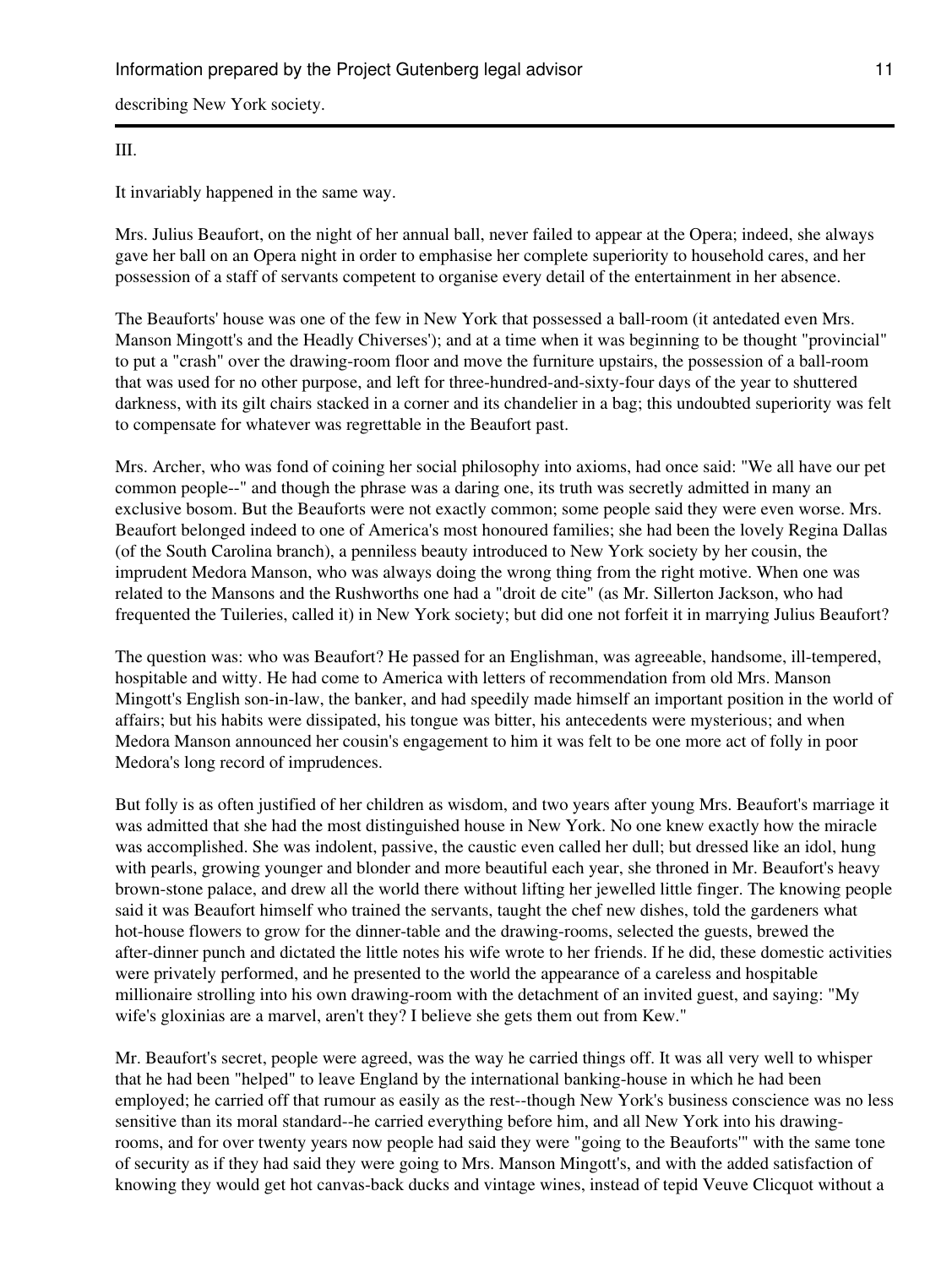year and warmed-up croquettes from Philadelphia.

Mrs. Beaufort, then, had as usual appeared in her box just before the Jewel Song; and when, again as usual, she rose at the end of the third act, drew her opera cloak about her lovely shoulders, and disappeared, New York knew that meant that half an hour later the ball would begin.

The Beaufort house was one that New Yorkers were proud to show to foreigners, especially on the night of the annual ball. The Beauforts had been among the first people in New York to own their own red velvet carpet and have it rolled down the steps by their own footmen, under their own awning, instead of hiring it with the supper and the ball-room chairs. They had also inaugurated the custom of letting the ladies take their cloaks off in the hall, instead of shuffling up to the hostess's bedroom and recurling their hair with the aid of the gas-burner; Beaufort was understood to have said that he supposed all his wife's friends had maids who saw to it that they were properly coiffees when they left home.

Then the house had been boldly planned with a ball-room, so that, instead of squeezing through a narrow passage to get to it (as at the Chiverses') one marched solemnly down a vista of enfiladed drawing- rooms (the sea-green, the crimson and the bouton d'or), seeing from afar the many-candled lustres reflected in the polished parquetry, and beyond that the depths of a conservatory where camellias and tree-ferns arched their costly foliage over seats of black and gold bamboo.

Newland Archer, as became a young man of his position, strolled in somewhat late. He had left his overcoat with the silk-stockinged footmen (the stockings were one of Beaufort's few fatuities), had dawdled a while in the library hung with Spanish leather and furnished with Buhl and malachite, where a few men were chatting and putting on their dancing-gloves, and had finally joined the line of guests whom Mrs. Beaufort was receiving on the threshold of the crimson drawing-room.

Archer was distinctly nervous. He had not gone back to his club after the Opera (as the young bloods usually did), but, the night being fine, had walked for some distance up Fifth Avenue before turning back in the direction of the Beauforts' house. He was definitely afraid that the Mingotts might be going too far; that, in fact, they might have Granny Mingott's orders to bring the Countess Olenska to the ball.

From the tone of the club box he had perceived how grave a mistake that would be; and, though he was more than ever determined to "see the thing through," he felt less chivalrously eager to champion his betrothed's cousin than before their brief talk at the Opera.

Wandering on to the bouton d'or drawing-room (where Beaufort had had the audacity to hang "Love Victorious," the much-discussed nude of Bouguereau) Archer found Mrs. Welland and her daughter standing near the ball-room door. Couples were already gliding over the floor beyond: the light of the wax candles fell on revolving tulle skirts, on girlish heads wreathed with modest blossoms, on the dashing aigrettes and ornaments of the young married women's coiffures, and on the glitter of highly glazed shirt-fronts and fresh glace gloves.

Miss Welland, evidently about to join the dancers, hung on the threshold, her lilies-of-the-valley in her hand (she carried no other bouquet), her face a little pale, her eyes burning with a candid excitement. A group of young men and girls were gathered about her, and there was much hand-clasping, laughing and pleasantry on which Mrs. Welland, standing slightly apart, shed the beam of a qualified approval. It was evident that Miss Welland was in the act of announcing her engagement, while her mother affected the air of parental reluctance considered suitable to the occasion.

Archer paused a moment. It was at his express wish that the announcement had been made, and yet it was not thus that he would have wished to have his happiness known. To proclaim it in the heat and noise of a crowded ball-room was to rob it of the fine bloom of privacy which should belong to things nearest the heart.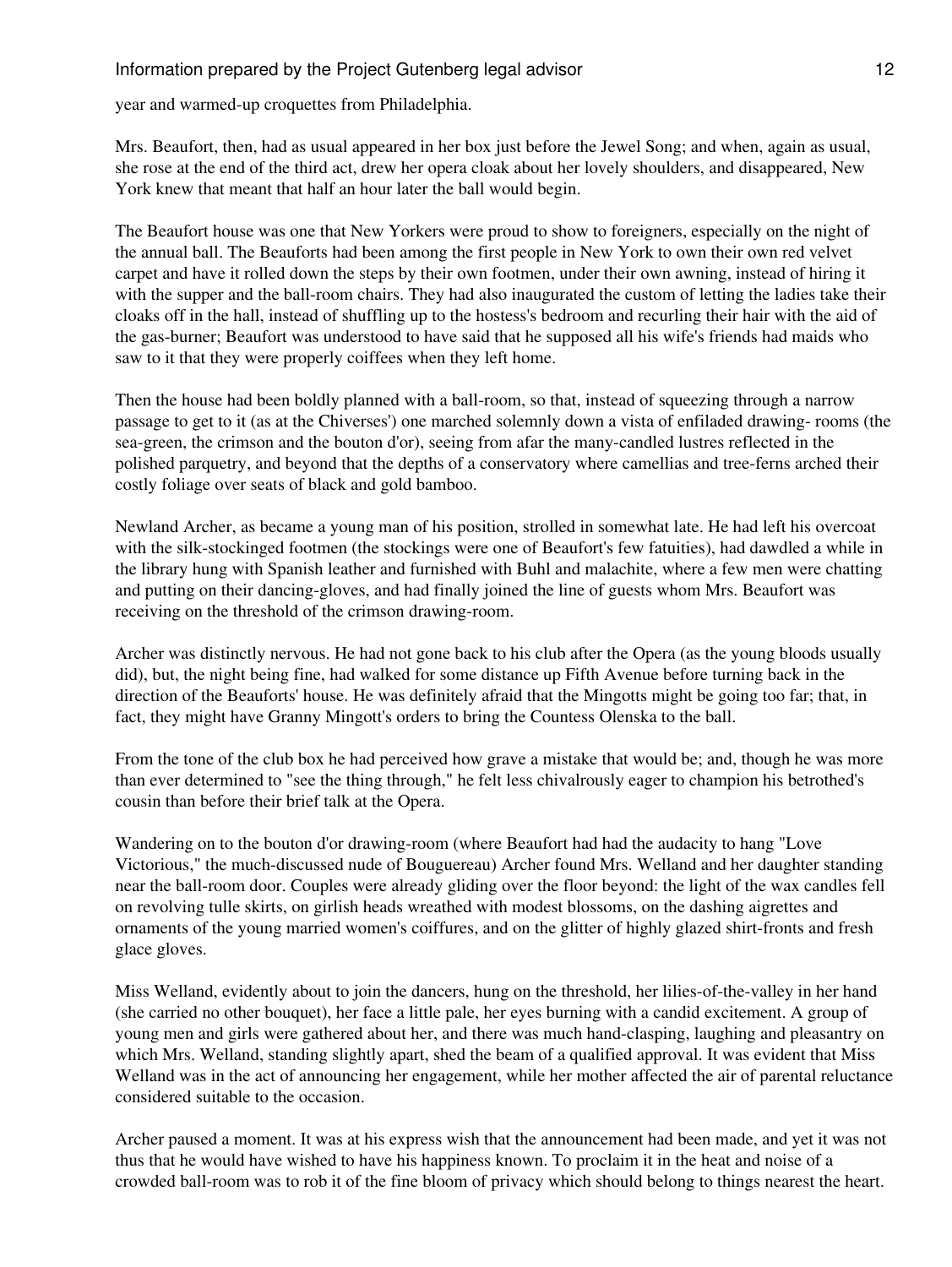His joy was so deep that this blurring of the surface left its essence untouched; but he would have liked to keep the surface pure too. It was something of a satisfaction to find that May Welland shared this feeling. Her eyes fled to his beseechingly, and their look said: "Remember, we're doing this because it's right."

No appeal could have found a more immediate response in Archer's breast; but he wished that the necessity of their action had been represented by some ideal reason, and not simply by poor Ellen Olenska. The group about Miss Welland made way for him with significant smiles, and after taking his share of the felicitations he drew his betrothed into the middle of the ball-room floor and put his arm about her waist.

"Now we shan't have to talk," he said, smiling into her candid eyes, as they floated away on the soft waves of the Blue Danube.

She made no answer. Her lips trembled into a smile, but the eyes remained distant and serious, as if bent on some ineffable vision. "Dear," Archer whispered, pressing her to him: it was borne in on him that the first hours of being engaged, even if spent in a ball-room, had in them something grave and sacramental. What a new life it was going to be, with this whiteness, radiance, goodness at one's side!

The dance over, the two, as became an affianced couple, wandered into the conservatory; and sitting behind a tall screen of tree-ferns and camellias Newland pressed her gloved hand to his lips.

"You see I did as you asked me to," she said.

"Yes: I couldn't wait," he answered smiling. After a moment he added: "Only I wish it hadn't had to be at a ball."

"Yes, I know." She met his glance comprehendingly. "But after all--even here we're alone together, aren't we?"

"Oh, dearest--always!" Archer cried.

Evidently she was always going to understand; she was always going to say the right thing. The discovery made the cup of his bliss overflow, and he went on gaily: "The worst of it is that I want to kiss you and I can't." As he spoke he took a swift glance about the conservatory, assured himself of their momentary privacy, and catching her to him laid a fugitive pressure on her lips. To counteract the audacity of this proceeding he led her to a bamboo sofa in a less secluded part of the conservatory, and sitting down beside her broke a lily-of-the-valley from her bouquet. She sat silent, and the world lay like a sunlit valley at their feet.

"Did you tell my cousin Ellen?" she asked presently, as if she spoke through a dream.

He roused himself, and remembered that he had not done so. Some invincible repugnance to speak of such things to the strange foreign woman had checked the words on his lips.

"No--I hadn't the chance after all," he said, fibbing hastily.

"Ah." She looked disappointed, but gently resolved on gaining her point. "You must, then, for I didn't either; and I shouldn't like her to think--"

"Of course not. But aren't you, after all, the person to do it?"

She pondered on this. "If I'd done it at the right time, yes: but now that there's been a delay I think you must explain that I'd asked you to tell her at the Opera, before our speaking about it to everybody here. Otherwise she might think I had forgotten her. You see, she's one of the family, and she's been away so long that she's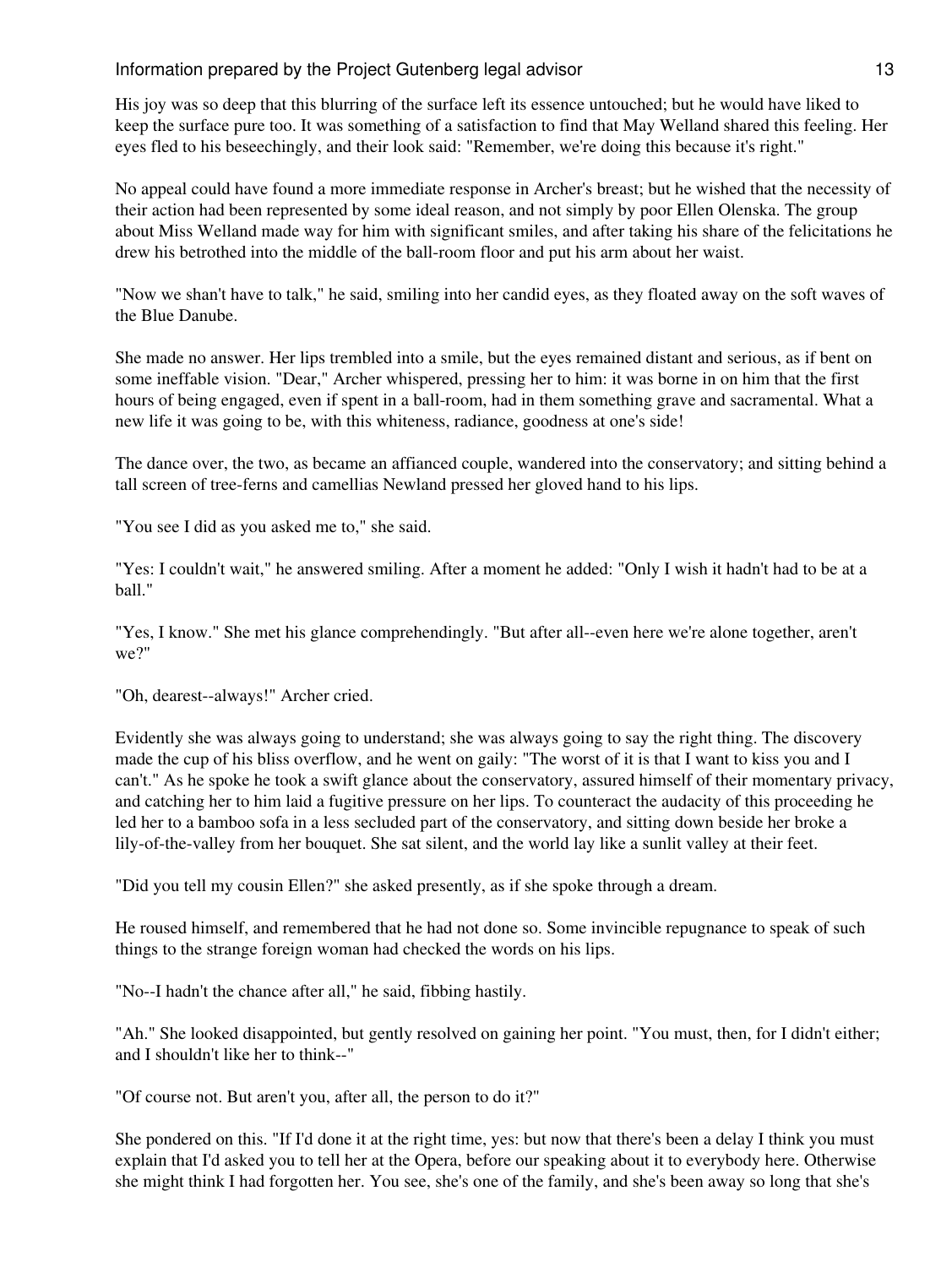rather--sensitive."

Archer looked at her glowingly. "Dear and great angel! Of course I'll tell her." He glanced a trifle apprehensively toward the crowded ball-room. "But I haven't seen her yet. Has she come?"

"No; at the last minute she decided not to."

"At the last minute?" he echoed, betraying his surprise that she should ever have considered the alternative possible.

"Yes. She's awfully fond of dancing," the young girl answered simply. "But suddenly she made up her mind that her dress wasn't smart enough for a ball, though we thought it so lovely; and so my aunt had to take her home."

"Oh, well--" said Archer with happy indifference. Nothing about his betrothed pleased him more than her resolute determination to carry to its utmost limit that ritual of ignoring the "unpleasant" in which they had both been brought up.

"She knows as well as I do," he reflected, "the real reason of her cousin's staying away; but I shall never let her see by the least sign that I am conscious of there being a shadow of a shade on poor Ellen Olenska's reputation."

IV.

In the course of the next day the first of the usual betrothal visits were exchanged. The New York ritual was precise and inflexible in such matters; and in conformity with it Newland Archer first went with his mother and sister to call on Mrs. Welland, after which he and Mrs. Welland and May drove out to old Mrs. Manson Mingott's to receive that venerable ancestress's blessing.

A visit to Mrs. Manson Mingott was always an amusing episode to the young man. The house in itself was already an historic document, though not, of course, as venerable as certain other old family houses in University Place and lower Fifth Avenue. Those were of the purest 1830, with a grim harmony of cabbagerose-garlanded carpets, rosewood consoles, round-arched fire-places with black marble mantels, and immense glazed book-cases of mahogany; whereas old Mrs. Mingott, who had built her house later, had bodily cast out the massive furniture of her prime, and mingled with the Mingott heirlooms the frivolous upholstery of the Second Empire. It was her habit to sit in a window of her sitting-room on the ground floor, as if watching calmly for life and fashion to flow northward to her solitary doors. She seemed in no hurry to have them come, for her patience was equalled by her confidence. She was sure that presently the hoardings, the quarries, the one-story saloons, the wooden green-houses in ragged gardens, and the rocks from which goats surveyed the scene, would vanish before the advance of residences as stately as her own--perhaps (for she was an impartial woman) even statelier; and that the cobble- stones over which the old clattering omnibuses bumped would be replaced by smooth asphalt, such as people reported having seen in Paris. Meanwhile, as every one she cared to see came to HER (and she could fill her rooms as easily as the Beauforts, and without adding a single item to the menu of her suppers), she did not suffer from her geographic isolation.

The immense accretion of flesh which had descended on her in middle life like a flood of lava on a doomed city had changed her from a plump active little woman with a neatly-turned foot and ankle into something as vast and august as a natural phenomenon. She had accepted this submergence as philosophically as all her other trials, and now, in extreme old age, was rewarded by presenting to her mirror an almost unwrinkled expanse of firm pink and white flesh, in the centre of which the traces of a small face survived as if awaiting excavation. A flight of smooth double chins led down to the dizzy depths of a still-snowy bosom veiled in snowy muslins that were held in place by a miniature portrait of the late Mr. Mingott; and around and below,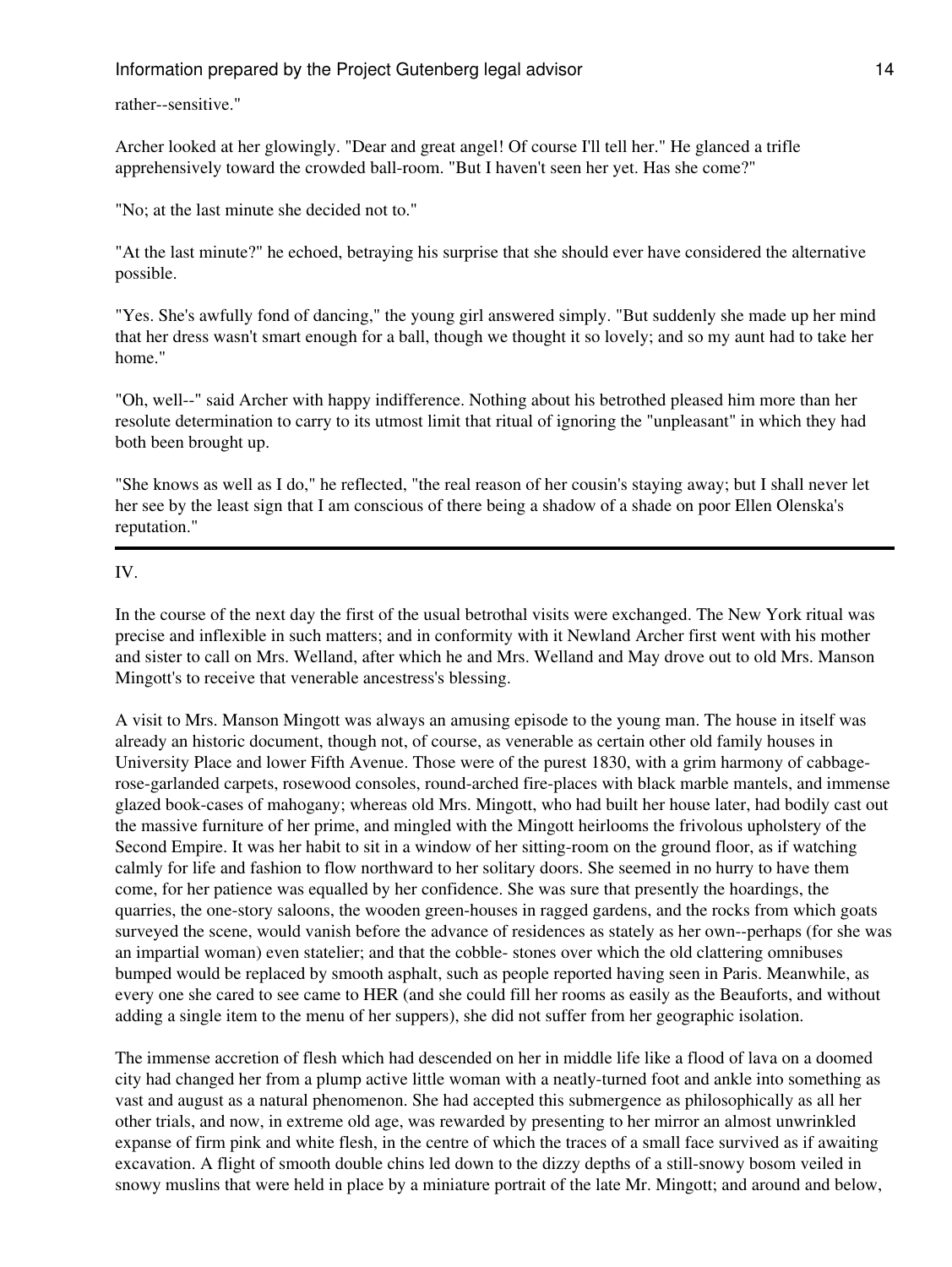wave after wave of black silk surged away over the edges of a capacious armchair, with two tiny white hands poised like gulls on the surface of the billows.

The burden of Mrs. Manson Mingott's flesh had long since made it impossible for her to go up and down stairs, and with characteristic independence she had made her reception rooms upstairs and established herself (in flagrant violation of all the New York proprieties) on the ground floor of her house; so that, as you sat in her sitting-room window with her, you caught (through a door that was always open, and a looped- back yellow damask portiere) the unexpected vista of a bedroom with a huge low bed upholstered like a sofa, and a toilet-table with frivolous lace flounces and a gilt-framed mirror.

Her visitors were startled and fascinated by the foreignness of this arrangement, which recalled scenes in French fiction, and architectural incentives to immorality such as the simple American had never dreamed of. That was how women with lovers lived in the wicked old societies, in apartments with all the rooms on one floor, and all the indecent propinquities that their novels described. It amused Newland Archer (who had secretly situated the love-scenes of "Monsieur de Camors" in Mrs. Mingott's bedroom) to picture her blameless life led in the stage-setting of adultery; but he said to himself, with considerable admiration, that if a lover had been what she wanted, the intrepid woman would have had him too.

To the general relief the Countess Olenska was not present in her grandmother's drawing-room during the visit of the betrothed couple. Mrs. Mingott said she had gone out; which, on a day of such glaring sunlight, and at the "shopping hour," seemed in itself an indelicate thing for a compromised woman to do. But at any rate it spared them the embarrassment of her presence, and the faint shadow that her unhappy past might seem to shed on their radiant future. The visit went off successfully, as was to have been expected. Old Mrs. Mingott was delighted with the engagement, which, being long foreseen by watchful relatives, had been carefully passed upon in family council; and the engagement ring, a large thick sapphire set in invisible claws, met with her unqualified admiration.

"It's the new setting: of course it shows the stone beautifully, but it looks a little bare to old-fashioned eyes," Mrs. Welland had explained, with a conciliatory side-glance at her future son-in-law.

"Old-fashioned eyes? I hope you don't mean mine, my dear? I like all the novelties," said the ancestress, lifting the stone to her small bright orbs, which no glasses had ever disfigured. "Very handsome," she added, returning the jewel; "very liberal. In my time a cameo set in pearls was thought sufficient. But it's the hand that sets off the ring, isn't it, my dear Mr. Archer?" and she waved one of her tiny hands, with small pointed nails and rolls of aged fat encircling the wrist like ivory bracelets. "Mine was modelled in Rome by the great Ferrigiani. You should have May's done: no doubt he'll have it done, my child. Her hand is large--it's these modern sports that spread the joints--but the skin is white.--And when's the wedding to be?" she broke off, fixing her eyes on Archer's face.

"Oh--" Mrs. Welland murmured, while the young man, smiling at his betrothed, replied: "As soon as ever it can, if only you'll back me up, Mrs. Mingott."

"We must give them time to get to know each other a little better, mamma," Mrs. Welland interposed, with the proper affectation of reluctance; to which the ancestress rejoined: "Know each other? Fiddlesticks! Everybody in New York has always known everybody. Let the young man have his way, my dear; don't wait till the bubble's off the wine. Marry them before Lent; I may catch pneumonia any winter now, and I want to give the wedding-breakfast."

These successive statements were received with the proper expressions of amusement, incredulity and gratitude; and the visit was breaking up in a vein of mild pleasantry when the door opened to admit the Countess Olenska, who entered in bonnet and mantle followed by the unexpected figure of Julius Beaufort.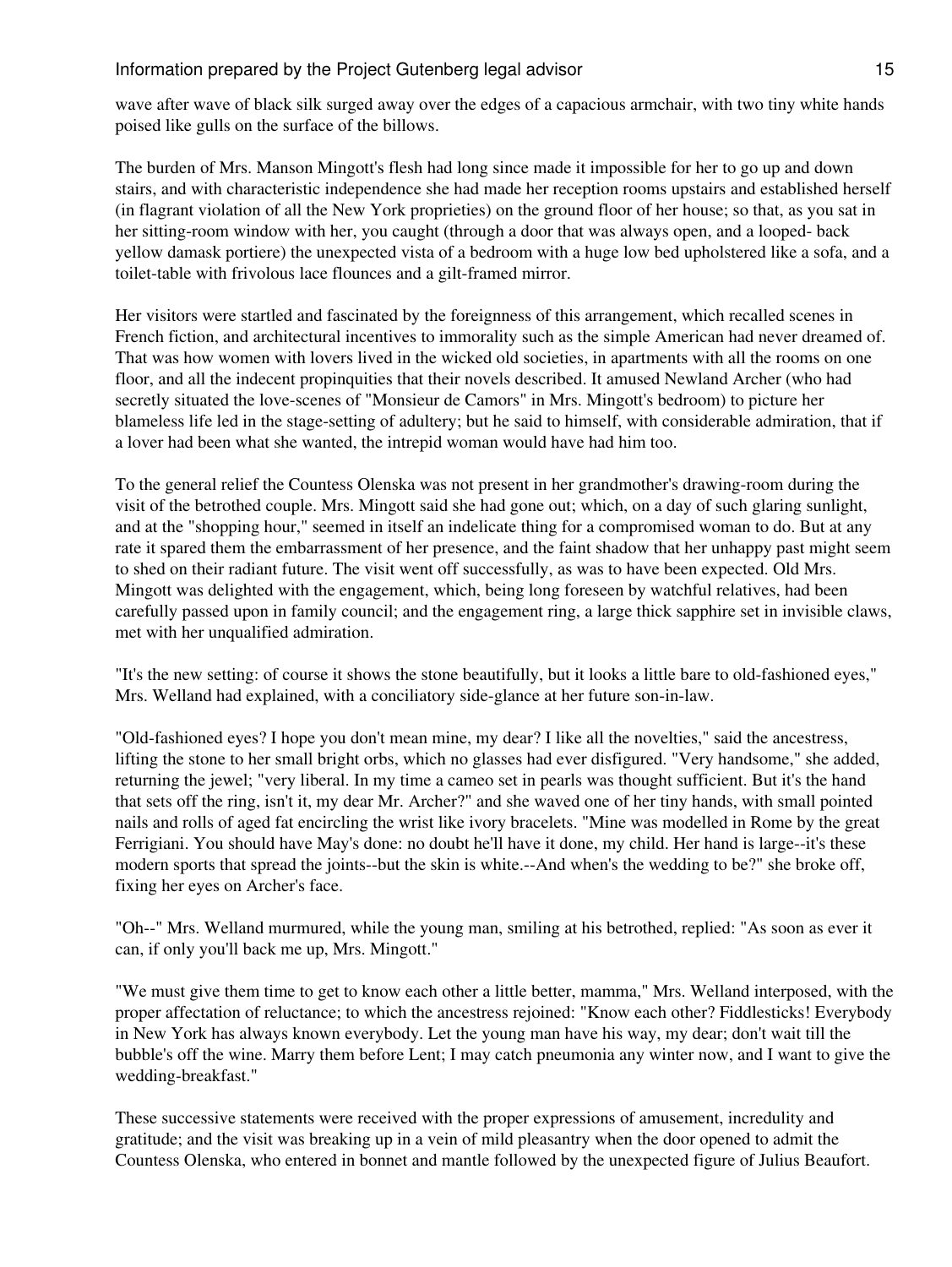There was a cousinly murmur of pleasure between the ladies, and Mrs. Mingott held out Ferrigiani's model to the banker. "Ha! Beaufort, this is a rare favour!" (She had an odd foreign way of addressing men by their surnames.)

"Thanks. I wish it might happen oftener," said the visitor in his easy arrogant way. "I'm generally so tied down; but I met the Countess Ellen in Madison Square, and she was good enough to let me walk home with her."

"Ah--I hope the house will be gayer, now that Ellen's here!" cried Mrs. Mingott with a glorious effrontery. "Sit down--sit down, Beaufort: push up the yellow armchair; now I've got you I want a good gossip. I hear your ball was magnificent; and I understand you invited Mrs. Lemuel Struthers? Well--I've a curiosity to see the woman myself."

She had forgotten her relatives, who were drifting out into the hall under Ellen Olenska's guidance. Old Mrs. Mingott had always professed a great admiration for Julius Beaufort, and there was a kind of kinship in their cool domineering way and their short-cuts through the conventions. Now she was eagerly curious to know what had decided the Beauforts to invite (for the first time) Mrs. Lemuel Struthers, the widow of Struthers's Shoe-polish, who had returned the previous year from a long initiatory sojourn in Europe to lay siege to the tight little citadel of New York. "Of course if you and Regina invite her the thing is settled. Well, we need new blood and new money--and I hear she's still very good-looking," the carnivorous old lady declared.

In the hall, while Mrs. Welland and May drew on their furs, Archer saw that the Countess Olenska was looking at him with a faintly questioning smile.

"Of course you know already--about May and me," he said, answering her look with a shy laugh. "She scolded me for not giving you the news last night at the Opera: I had her orders to tell you that we were engaged--but I couldn't, in that crowd."

The smile passed from Countess Olenska's eyes to her lips: she looked younger, more like the bold brown Ellen Mingott of his boyhood. "Of course I know; yes. And I'm so glad. But one doesn't tell such things first in a crowd." The ladies were on the threshold and she held out her hand.

"Good-bye; come and see me some day," she said, still looking at Archer.

In the carriage, on the way down Fifth Avenue, they talked pointedly of Mrs. Mingott, of her age, her spirit, and all her wonderful attributes. No one alluded to Ellen Olenska; but Archer knew that Mrs. Welland was thinking: "It's a mistake for Ellen to be seen, the very day after her arrival, parading up Fifth Avenue at the crowded hour with Julius Beaufort--" and the young man himself mentally added: "And she ought to know that a man who's just engaged doesn't spend his time calling on married women. But I daresay in the set she's lived in they do--they never do anything else." And, in spite of the cosmopolitan views on which he prided himself, he thanked heaven that he was a New Yorker, and about to ally himself with one of his own kind.

```
V.
```
The next evening old Mr. Sillerton Jackson came to dine with the Archers.

Mrs. Archer was a shy woman and shrank from society; but she liked to be well-informed as to its doings. Her old friend Mr. Sillerton Jackson applied to the investigation of his friends' affairs the patience of a collector and the science of a naturalist; and his sister, Miss Sophy Jackson, who lived with him, and was entertained by all the people who could not secure her much-sought-after brother, brought home bits of minor gossip that filled out usefully the gaps in his picture.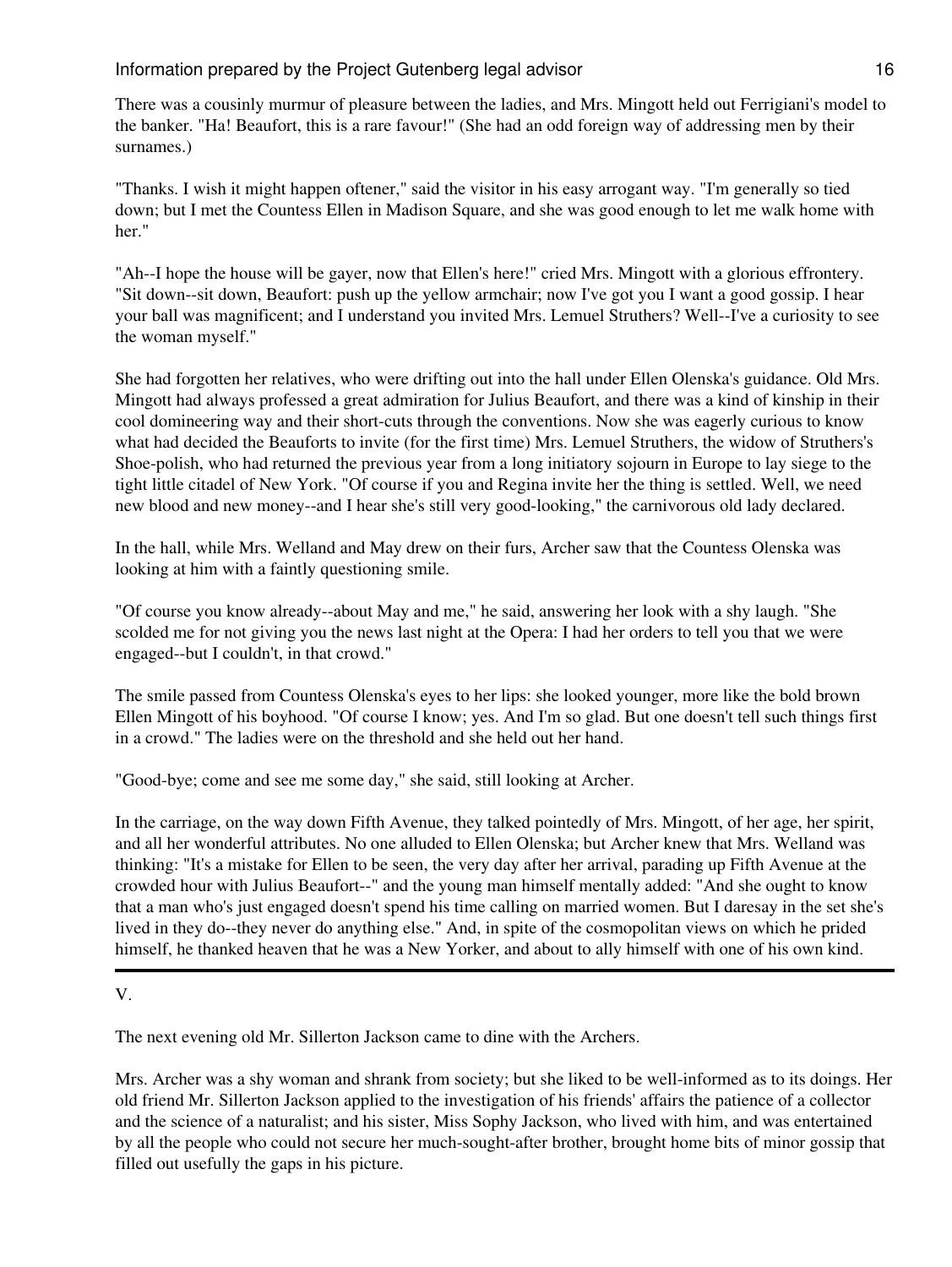Therefore, whenever anything happened that Mrs. Archer wanted to know about, she asked Mr. Jackson to dine; and as she honoured few people with her invitations, and as she and her daughter Janey were an excellent audience, Mr. Jackson usually came himself instead of sending his sister. If he could have dictated all the conditions, he would have chosen the evenings when Newland was out; not because the young man was uncongenial to him (the two got on capitally at their club) but because the old anecdotist sometimes felt, on Newland's part, a tendency to weigh his evidence that the ladies of the family never showed.

Mr. Jackson, if perfection had been attainable on earth, would also have asked that Mrs. Archer's food should be a little better. But then New York, as far back as the mind of man could travel, had been divided into the two great fundamental groups of the Mingotts and Mansons and all their clan, who cared about eating and clothes and money, and the Archer-Newland- van-der-Luyden tribe, who were devoted to travel, horticulture and the best fiction, and looked down on the grosser forms of pleasure.

You couldn't have everything, after all. If you dined with the Lovell Mingotts you got canvas-back and terrapin and vintage wines; at Adeline Archer's you could talk about Alpine scenery and "The Marble Faun"; and luckily the Archer Madeira had gone round the Cape. Therefore when a friendly summons came from Mrs. Archer, Mr. Jackson, who was a true eclectic, would usually say to his sister: "I've been a little gouty since my last dinner at the Lovell Mingotts'--it will do me good to diet at Adeline's."

Mrs. Archer, who had long been a widow, lived with her son and daughter in West Twenty-eighth Street. An upper floor was dedicated to Newland, and the two women squeezed themselves into narrower quarters below. In an unclouded harmony of tastes and interests they cultivated ferns in Wardian cases, made macrame lace and wool embroidery on linen, collected American revolutionary glazed ware, subscribed to "Good Words," and read Ouida's novels for the sake of the Italian atmosphere. (They preferred those about peasant life, because of the descriptions of scenery and the pleasanter sentiments, though in general they liked novels about people in society, whose motives and habits were more comprehensible, spoke severely of Dickens, who "had never drawn a gentleman," and considered Thackeray less at home in the great world than Bulwer--who, however, was beginning to be thought old-fashioned.) Mrs. and Miss Archer were both great lovers of scenery. It was what they principally sought and admired on their occasional travels abroad; considering architecture and painting as subjects for men, and chiefly for learned persons who read Ruskin. Mrs. Archer had been born a Newland, and mother and daughter, who were as like as sisters, were both, as people said, "true Newlands"; tall, pale, and slightly round-shouldered, with long noses, sweet smiles and a kind of drooping distinction like that in certain faded Reynolds portraits. Their physical resemblance would have been complete if an elderly embonpoint had not stretched Mrs. Archer's black brocade, while Miss Archer's brown and purple poplins hung, as the years went on, more and more slackly on her virgin frame.

Mentally, the likeness between them, as Newland was aware, was less complete than their identical mannerisms often made it appear. The long habit of living together in mutually dependent intimacy had given them the same vocabulary, and the same habit of beginning their phrases "Mother thinks" or "Janey thinks," according as one or the other wished to advance an opinion of her own; but in reality, while Mrs. Archer's serene unimaginativeness rested easily in the accepted and familiar, Janey was subject to starts and aberrations of fancy welling up from springs of suppressed romance.

Mother and daughter adored each other and revered their son and brother; and Archer loved them with a tenderness made compunctious and uncritical by the sense of their exaggerated admiration, and by his secret satisfaction in it. After all, he thought it a good thing for a man to have his authority respected in his own house, even if his sense of humour sometimes made him question the force of his mandate.

On this occasion the young man was very sure that Mr. Jackson would rather have had him dine out; but he had his own reasons for not doing so.

Of course old Jackson wanted to talk about Ellen Olenska, and of course Mrs. Archer and Janey wanted to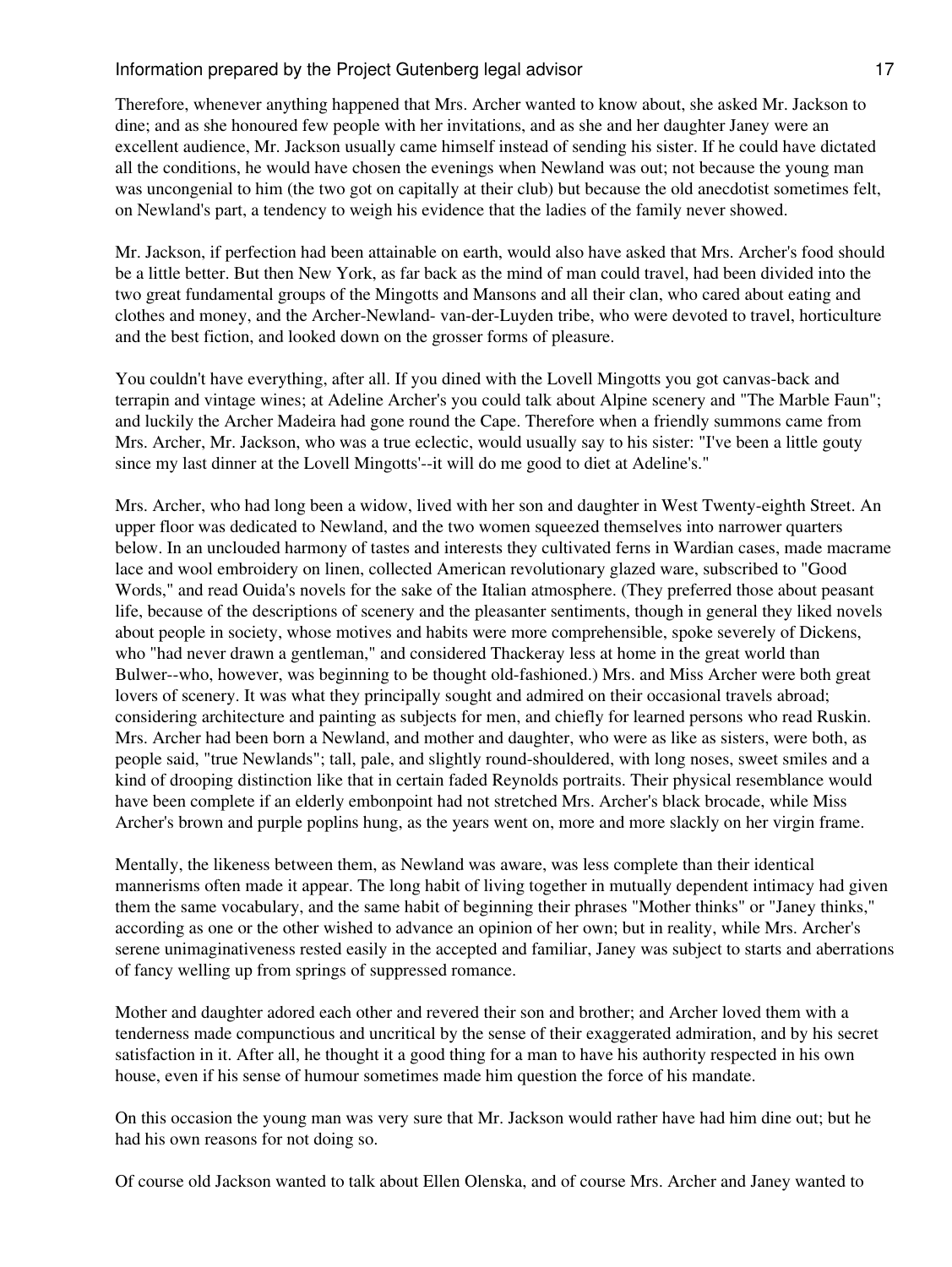hear what he had to tell. All three would be slightly embarrassed by Newland's presence, now that his prospective relation to the Mingott clan had been made known; and the young man waited with an amused curiosity to see how they would turn the difficulty.

They began, obliquely, by talking about Mrs. Lemuel Struthers.

"It's a pity the Beauforts asked her," Mrs. Archer said gently. "But then Regina always does what he tells her; and BEAUFORT--"

"Certain nuances escape Beaufort," said Mr. Jackson, cautiously inspecting the broiled shad, and wondering for the thousandth time why Mrs. Archer's cook always burnt the roe to a cinder. (Newland, who had long shared his wonder, could always detect it in the older man's expression of melancholy disapproval.)

"Oh, necessarily; Beaufort is a vulgar man," said Mrs. Archer. "My grandfather Newland always used to say to my mother: `Whatever you do, don't let that fellow Beaufort be introduced to the girls.' But at least he's had the advantage of associating with gentlemen; in England too, they say. It's all very mysterious--" She glanced at Janey and paused. She and Janey knew every fold of the Beaufort mystery, but in public Mrs. Archer continued to assume that the subject was not one for the unmarried.

"But this Mrs. Struthers," Mrs. Archer continued; "what did you say SHE was, Sillerton?"

"Out of a mine: or rather out of the saloon at the head of the pit. Then with Living Wax-Works, touring New England. After the police broke THAT up, they say she lived--" Mr. Jackson in his turn glanced at Janey, whose eyes began to bulge from under her prominent lids. There were still hiatuses for her in Mrs. Struthers's past.

"Then," Mr. Jackson continued (and Archer saw he was wondering why no one had told the butler never to slice cucumbers with a steel knife), "then Lemuel Struthers came along. They say his advertiser used the girl's head for the shoe-polish posters; her hair's intensely black, you know--the Egyptian style. Anyhow, he- eventually--married her." There were volumes of innuendo in the way the "eventually" was spaced, and each syllable given its due stress.

"Oh, well--at the pass we've come to nowadays, it doesn't matter," said Mrs. Archer indifferently. The ladies were not really interested in Mrs. Struthers just then; the subject of Ellen Olenska was too fresh and too absorbing to them. Indeed, Mrs. Struthers's name had been introduced by Mrs. Archer only that she might presently be able to say: "And Newland's new cousin--Countess Olenska? Was SHE at the ball too?"

There was a faint touch of sarcasm in the reference to her son, and Archer knew it and had expected it. Even Mrs. Archer, who was seldom unduly pleased with human events, had been altogether glad of her son's engagement. ("Especially after that silly business with Mrs. Rushworth," as she had remarked to Janey, alluding to what had once seemed to Newland a tragedy of which his soul would always bear the scar.)

There was no better match in New York than May Welland, look at the question from whatever point you chose. Of course such a marriage was only what Newland was entitled to; but young men are so foolish and incalculable--and some women so ensnaring and unscrupulous--that it was nothing short of a miracle to see one's only son safe past the Siren Isle and in the haven of a blameless domesticity.

All this Mrs. Archer felt, and her son knew she felt; but he knew also that she had been perturbed by the premature announcement of his engagement, or rather by its cause; and it was for that reason--because on the whole he was a tender and indulgent master--that he had stayed at home that evening. "It's not that I don't approve of the Mingotts' esprit de corps; but why Newland's engagement should be mixed up with that Olenska woman's comings and goings I don't see," Mrs. Archer grumbled to Janey, the only witness of her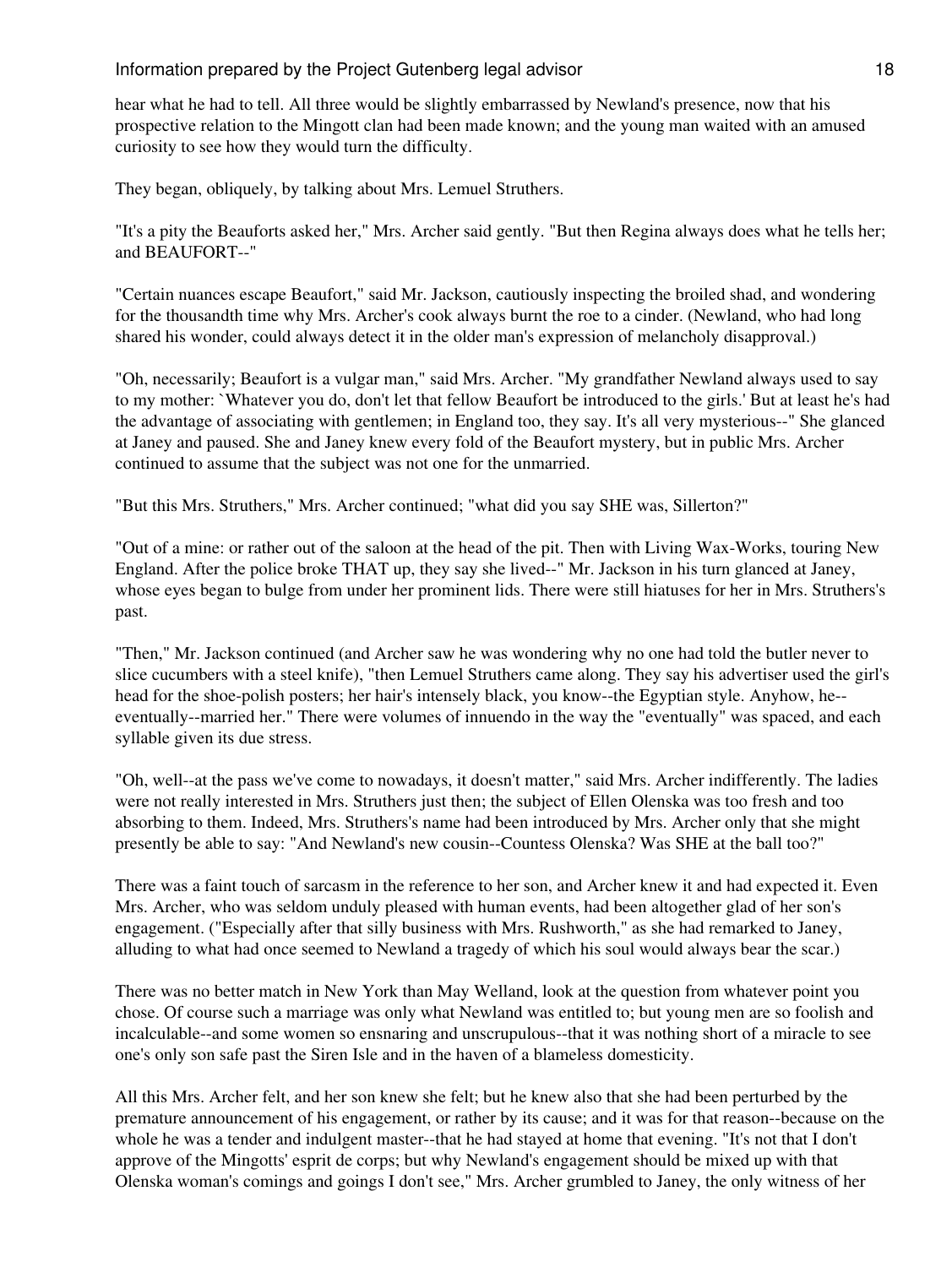slight lapses from perfect sweetness.

She had behaved beautifully--and in beautiful behaviour she was unsurpassed--during the call on Mrs. Welland; but Newland knew (and his betrothed doubtless guessed) that all through the visit she and Janey were nervously on the watch for Madame Olenska's possible intrusion; and when they left the house together she had permitted herself to say to her son: "I'm thankful that Augusta Welland received us alone."

These indications of inward disturbance moved Archer the more that he too felt that the Mingotts had gone a little too far. But, as it was against all the rules of their code that the mother and son should ever allude to what was uppermost in their thoughts, he simply replied: "Oh, well, there's always a phase of family parties to be gone through when one gets engaged, and the sooner it's over the better." At which his mother merely pursed her lips under the lace veil that hung down from her grey velvet bonnet trimmed with frosted grapes.

Her revenge, he felt--her lawful revenge--would be to "draw" Mr. Jackson that evening on the Countess Olenska; and, having publicly done his duty as a future member of the Mingott clan, the young man had no objection to hearing the lady discussed in private--except that the subject was already beginning to bore him.

Mr. Jackson had helped himself to a slice of the tepid filet which the mournful butler had handed him with a look as sceptical as his own, and had rejected the mushroom sauce after a scarcely perceptible sniff. He looked baffled and hungry, and Archer reflected that he would probably finish his meal on Ellen Olenska.

Mr. Jackson leaned back in his chair, and glanced up at the candlelit Archers, Newlands and van der Luydens hanging in dark frames on the dark walls.

"Ah, how your grandfather Archer loved a good dinner, my dear Newland!" he said, his eyes on the portrait of a plump full-chested young man in a stock and a blue coat, with a view of a white-columned country-house behind him. "Well--well--well . . . I wonder what he would have said to all these foreign marriages!"

Mrs. Archer ignored the allusion to the ancestral cuisine and Mr. Jackson continued with deliberation: "No, she was NOT at the ball."

"Ah--" Mrs. Archer murmured, in a tone that implied: "She had that decency."

"Perhaps the Beauforts don't know her," Janey suggested, with her artless malice.

Mr. Jackson gave a faint sip, as if he had been tasting invisible Madeira. "Mrs. Beaufort may not--but Beaufort certainly does, for she was seen walking up Fifth Avenue this afternoon with him by the whole of New York."

"Mercy--" moaned Mrs. Archer, evidently perceiving the uselessness of trying to ascribe the actions of foreigners to a sense of delicacy.

"I wonder if she wears a round hat or a bonnet in the afternoon," Janey speculated. "At the Opera I know she had on dark blue velvet, perfectly plain and flat-- like a night-gown."

"Janey!" said her mother; and Miss Archer blushed and tried to look audacious.

"It was, at any rate, in better taste not to go to the ball," Mrs. Archer continued.

A spirit of perversity moved her son to rejoin: "I don't think it was a question of taste with her. May said she meant to go, and then decided that the dress in question wasn't smart enough."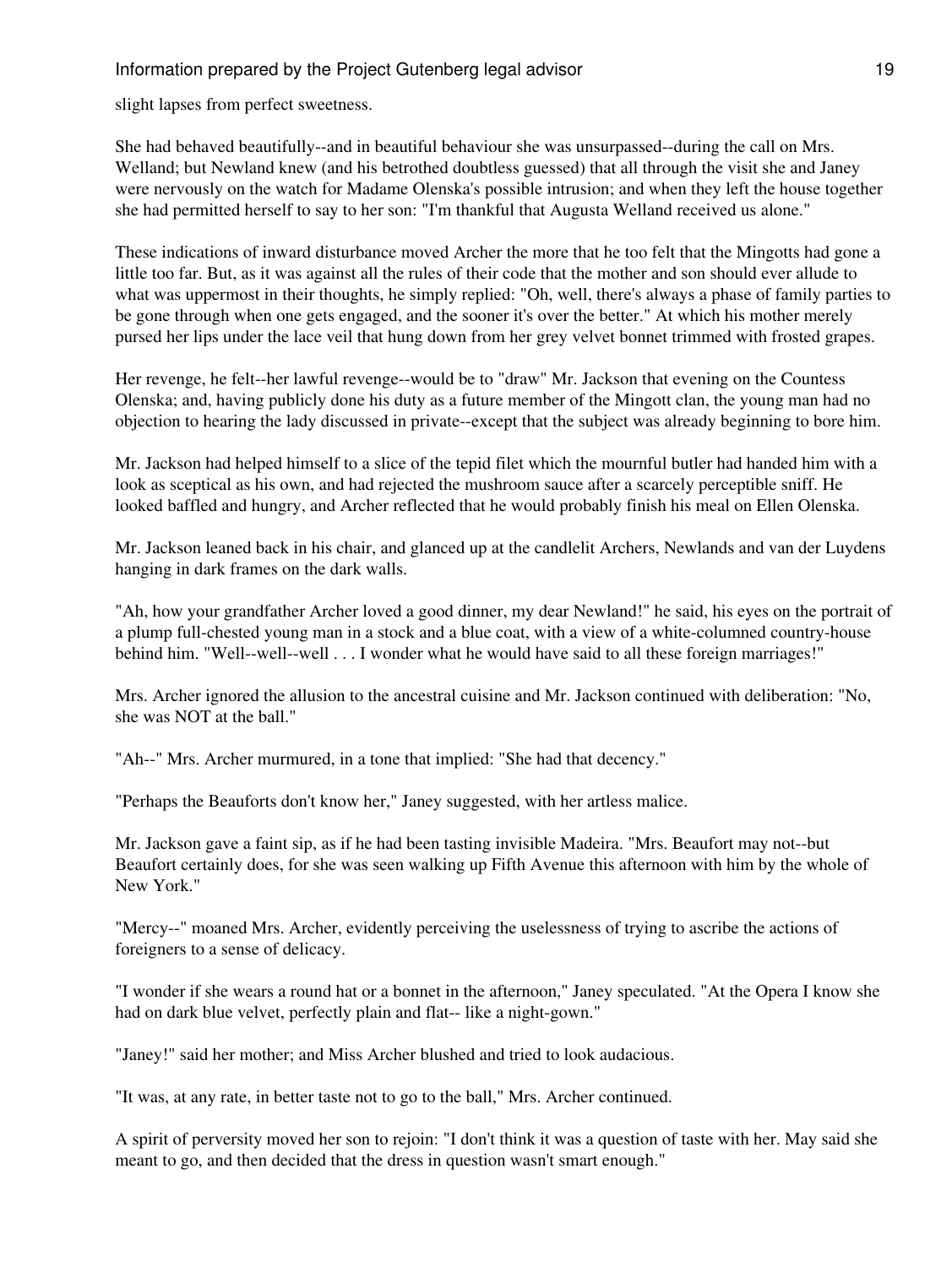Mrs. Archer smiled at this confirmation of her inference. "Poor Ellen," she simply remarked; adding compassionately: "We must always bear in mind what an eccentric bringing-up Medora Manson gave her. What can you expect of a girl who was allowed to wear black satin at her coming-out ball?"

"Ah--don't I remember her in it!" said Mr. Jackson; adding: "Poor girl!" in the tone of one who, while enjoying the memory, had fully understood at the time what the sight portended.

"It's odd," Janey remarked, "that she should have kept such an ugly name as Ellen. I should have changed it to Elaine." She glanced about the table to see the effect of this.

Her brother laughed. "Why Elaine?"

"I don't know; it sounds more--more Polish," said Janey, blushing.

"It sounds more conspicuous; and that can hardly be what she wishes," said Mrs. Archer distantly.

"Why not?" broke in her son, growing suddenly argumentative. "Why shouldn't she be conspicuous if she chooses? Why should she slink about as if it were she who had disgraced herself? She's `poor Ellen' certainly, because she had the bad luck to make a wretched marriage; but I don't see that that's a reason for hiding her head as if she were the culprit."

"That, I suppose," said Mr. Jackson, speculatively, "is the line the Mingotts mean to take."

The young man reddened. "I didn't have to wait for their cue, if that's what you mean, sir. Madame Olenska has had an unhappy life: that doesn't make her an outcast."

"There are rumours," began Mr. Jackson, glancing at Janey.

"Oh, I know: the secretary," the young man took him up. "Nonsense, mother; Janey's grown-up. They say, don't they," he went on, "that the secretary helped her to get away from her brute of a husband, who kept her practically a prisoner? Well, what if he did? I hope there isn't a man among us who wouldn't have done the same in such a case."

Mr. Jackson glanced over his shoulder to say to the sad butler: "Perhaps . . . that sauce . . . just a little, after all--"; then, having helped himself, he remarked: "I'm told she's looking for a house. She means to live here."

"I hear she means to get a divorce," said Janey boldly.

"I hope she will!" Archer exclaimed.

The word had fallen like a bombshell in the pure and tranquil atmosphere of the Archer dining-room. Mrs. Archer raised her delicate eye-brows in the particular curve that signified: "The butler--" and the young man, himself mindful of the bad taste of discussing such intimate matters in public, hastily branched off into an account of his visit to old Mrs. Mingott.

After dinner, according to immemorial custom, Mrs. Archer and Janey trailed their long silk draperies up to the drawing-room, where, while the gentlemen smoked below stairs, they sat beside a Carcel lamp with an engraved globe, facing each other across a rosewood work-table with a green silk bag under it, and stitched at the two ends of a tapestry band of field-flowers destined to adorn an "occasional" chair in the drawing- room of young Mrs. Newland Archer.

While this rite was in progress in the drawing-room, Archer settled Mr. Jackson in an armchair near the fire in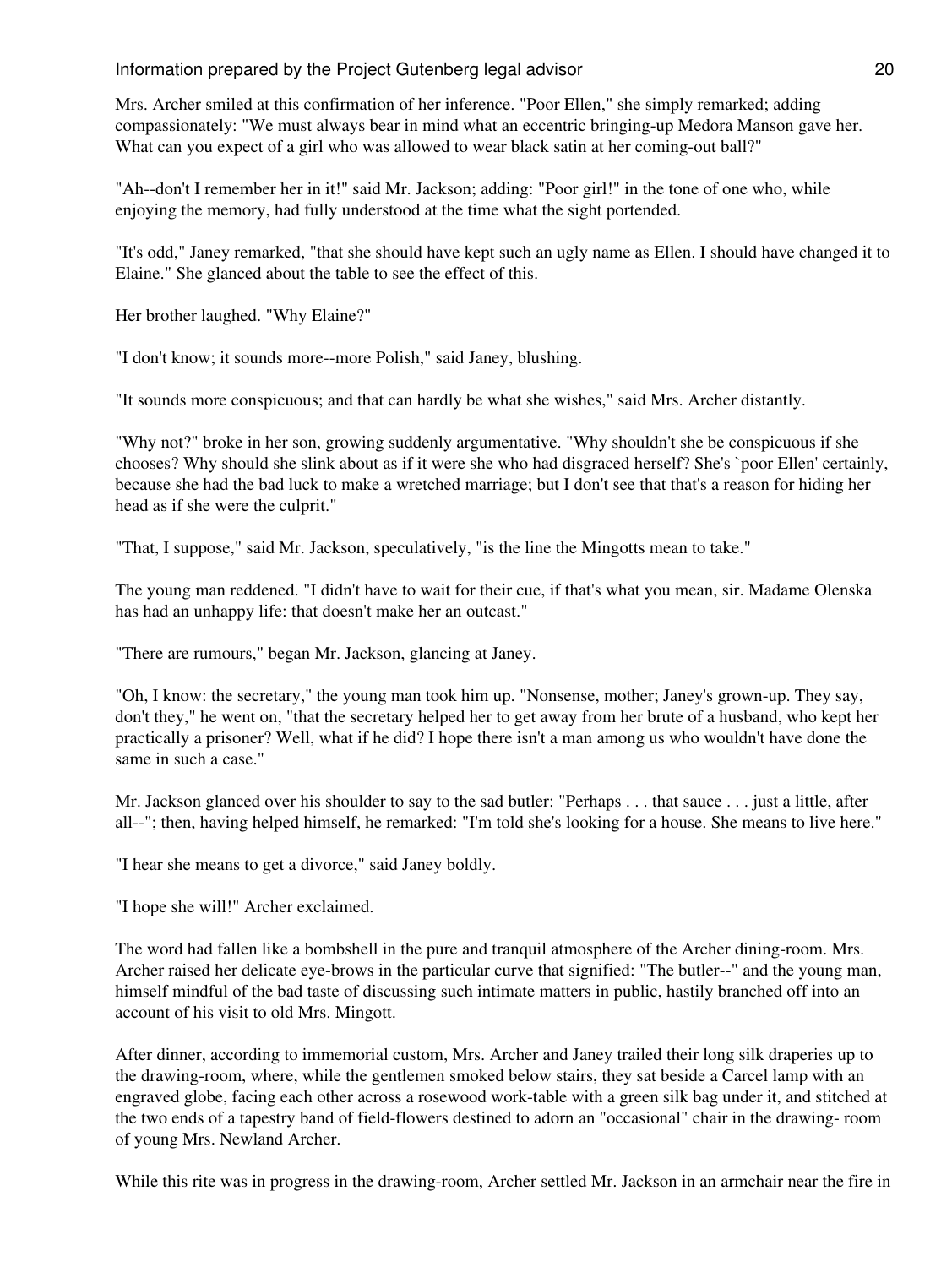the Gothic library and handed him a cigar. Mr. Jackson sank into the armchair with satisfaction, lit his cigar with perfect confidence (it was Newland who bought them), and stretching his thin old ankles to the coals, said: "You say the secretary merely helped her to get away, my dear fellow? Well, he was still helping her a year later, then; for somebody met 'em living at Lausanne together."

Newland reddened. "Living together? Well, why not? Who had the right to make her life over if she hadn't? I'm sick of the hypocrisy that would bury alive a woman of her age if her husband prefers to live with harlots."

He stopped and turned away angrily to light his cigar. "Women ought to be free--as free as we are," he declared, making a discovery of which he was too irritated to measure the terrific consequences.

Mr. Sillerton Jackson stretched his ankles nearer the coals and emitted a sardonic whistle.

"Well," he said after a pause, "apparently Count Olenski takes your view; for I never heard of his having lifted a finger to get his wife back."

#### VI.

That evening, after Mr. Jackson had taken himself away, and the ladies had retired to their chintz- curtained bedroom, Newland Archer mounted thoughtfully to his own study. A vigilant hand had, as usual, kept the fire alive and the lamp trimmed; and the room, with its rows and rows of books, its bronze and steel statuettes of "The Fencers" on the mantelpiece and its many photographs of famous pictures, looked singularly home-like and welcoming.

As he dropped into his armchair near the fire his eyes rested on a large photograph of May Welland, which the young girl had given him in the first days of their romance, and which had now displaced all the other portraits on the table. With a new sense of awe he looked at the frank forehead, serious eyes and gay innocent mouth of the young creature whose soul's custodian he was to be. That terrifying product of the social system he belonged to and believed in, the young girl who knew nothing and expected everything, looked back at him like a stranger through May Welland's familiar features; and once more it was borne in on him that marriage was not the safe anchorage he had been taught to think, but a voyage on uncharted seas.

The case of the Countess Olenska had stirred up old settled convictions and set them drifting dangerously through his mind. His own exclamation: "Women should be free--as free as we are," struck to the root of a problem that it was agreed in his world to regard as non-existent. "Nice" women, however wronged, would never claim the kind of freedom he meant, and generous- minded men like himself were therefore--in the heat of argument--the more chivalrously ready to concede it to them. Such verbal generosities were in fact only a humbugging disguise of the inexorable conventions that tied things together and bound people down to the old pattern. But here he was pledged to defend, on the part of his betrothed's cousin, conduct that, on his own wife's part, would justify him in calling down on her all the thunders of Church and State. Of course the dilemma was purely hypothetical; since he wasn't a blackguard Polish nobleman, it was absurd to speculate what his wife's rights would be if he WERE. But Newland Archer was too imaginative not to feel that, in his case and May's, the tie might gall for reasons far less gross and palpable. What could he and she really know of each other, since it was his duty, as a "decent" fellow, to conceal his past from her, and hers, as a marriageable girl, to have no past to conceal? What if, for some one of the subtler reasons that would tell with both of them, they should tire of each other, misunderstand or irritate each other? He reviewed his friends' marriages-- the supposedly happy ones--and saw none that answered, even remotely, to the passionate and tender comradeship which he pictured as his permanent relation with May Welland. He perceived that such a picture presupposed, on her part, the experience, the versatility, the freedom of judgment, which she had been carefully trained not to possess; and with a shiver of foreboding he saw his marriage becoming what most of the other marriages about him were: a dull association of material and social interests held together by ignorance on the one side and hypocrisy on the other. Lawrence Lefferts occurred to him as the husband who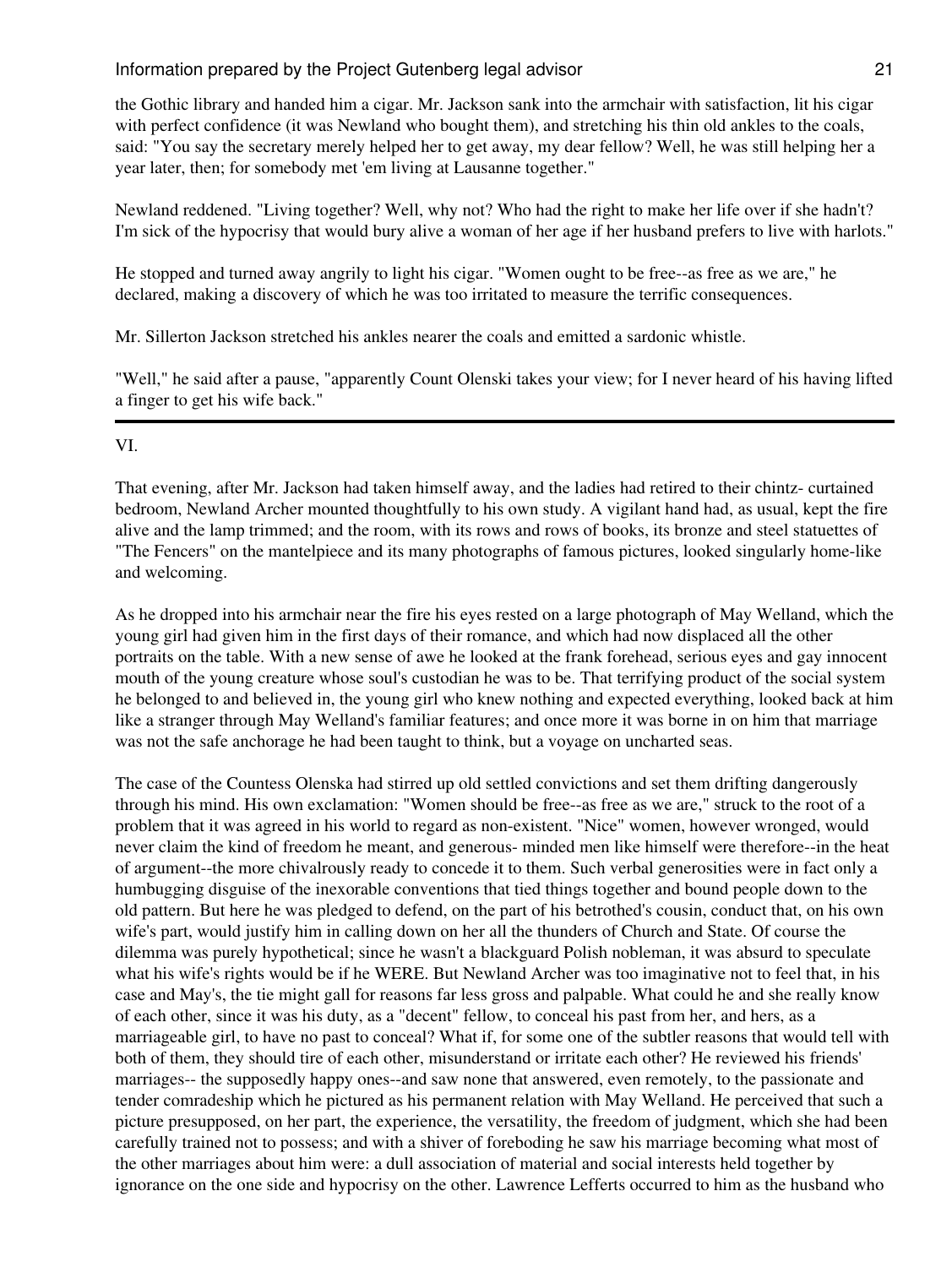had most completely realised this enviable ideal. As became the high-priest of form, he had formed a wife so completely to his own convenience that, in the most conspicuous moments of his frequent love-affairs with other men's wives, she went about in smiling unconsciousness, saying that "Lawrence was so frightfully strict"; and had been known to blush indignantly, and avert her gaze, when some one alluded in her presence to the fact that Julius Beaufort (as became a "foreigner" of doubtful origin) had what was known in New York as "another establishment."

Archer tried to console himself with the thought that he was not quite such an ass as Larry Lefferts, nor May such a simpleton as poor Gertrude; but the difference was after all one of intelligence and not of standards. In reality they all lived in a kind of hieroglyphic world, where the real thing was never said or done or even thought, but only represented by a set of arbitrary signs; as when Mrs. Welland, who knew exactly why Archer had pressed her to announce her daughter's engagement at the Beaufort ball (and had indeed expected him to do no less), yet felt obliged to simulate reluctance, and the air of having had her hand forced, quite as, in the books on Primitive Man that people of advanced culture were beginning to read, the savage bride is dragged with shrieks from her parents' tent.

The result, of course, was that the young girl who was the centre of this elaborate system of mystification remained the more inscrutable for her very frankness and assurance. She was frank, poor darling, because she had nothing to conceal, assured because she knew of nothing to be on her guard against; and with no better preparation than this, she was to be plunged overnight into what people evasively called "the facts of life."

The young man was sincerely but placidly in love. He delighted in the radiant good looks of his betrothed, in her health, her horsemanship, her grace and quickness at games, and the shy interest in books and ideas that she was beginning to develop under his guidance. (She had advanced far enough to join him in ridiculing the Idyls of the King, but not to feel the beauty of Ulysses and the Lotus Eaters.) She was straightforward, loyal and brave; she had a sense of humour (chiefly proved by her laughing at HIS jokes); and he suspected, in the depths of her innocently-gazing soul, a glow of feeling that it would be a joy to waken. But when he had gone the brief round of her he returned discouraged by the thought that all this frankness and innocence were only an artificial product. Untrained human nature was not frank and innocent; it was full of the twists and defences of an instinctive guile. And he felt himself oppressed by this creation of factitious purity, so cunningly manufactured by a conspiracy of mothers and aunts and grandmothers and long-dead ancestresses, because it was supposed to be what he wanted, what he had a right to, in order that he might exercise his lordly pleasure in smashing it like an image made of snow.

There was a certain triteness in these reflections: they were those habitual to young men on the approach of their wedding day. But they were generally accompanied by a sense of compunction and self-abasement of which Newland Archer felt no trace. He could not deplore (as Thackeray's heroes so often exasperated him by doing) that he had not a blank page to offer his bride in exchange for the unblemished one she was to give to him. He could not get away from the fact that if he had been brought up as she had they would have been no more fit to find their way about than the Babes in the Wood; nor could he, for all his anxious cogitations, see any honest reason (any, that is, unconnected with his own momentary pleasure, and the passion of masculine vanity) why his bride should not have been allowed the same freedom of experience as himself.

Such questions, at such an hour, were bound to drift through his mind; but he was conscious that their uncomfortable persistence and precision were due to the inopportune arrival of the Countess Olenska. Here he was, at the very moment of his betrothal--a moment for pure thoughts and cloudless hopes--pitchforked into a coil of scandal which raised all the special problems he would have preferred to let lie. "Hang Ellen Olenska!" he grumbled, as he covered his fire and began to undress. He could not really see why her fate should have the least bearing on his; yet he dimly felt that he had only just begun to measure the risks of the championship which his engagement had forced upon him.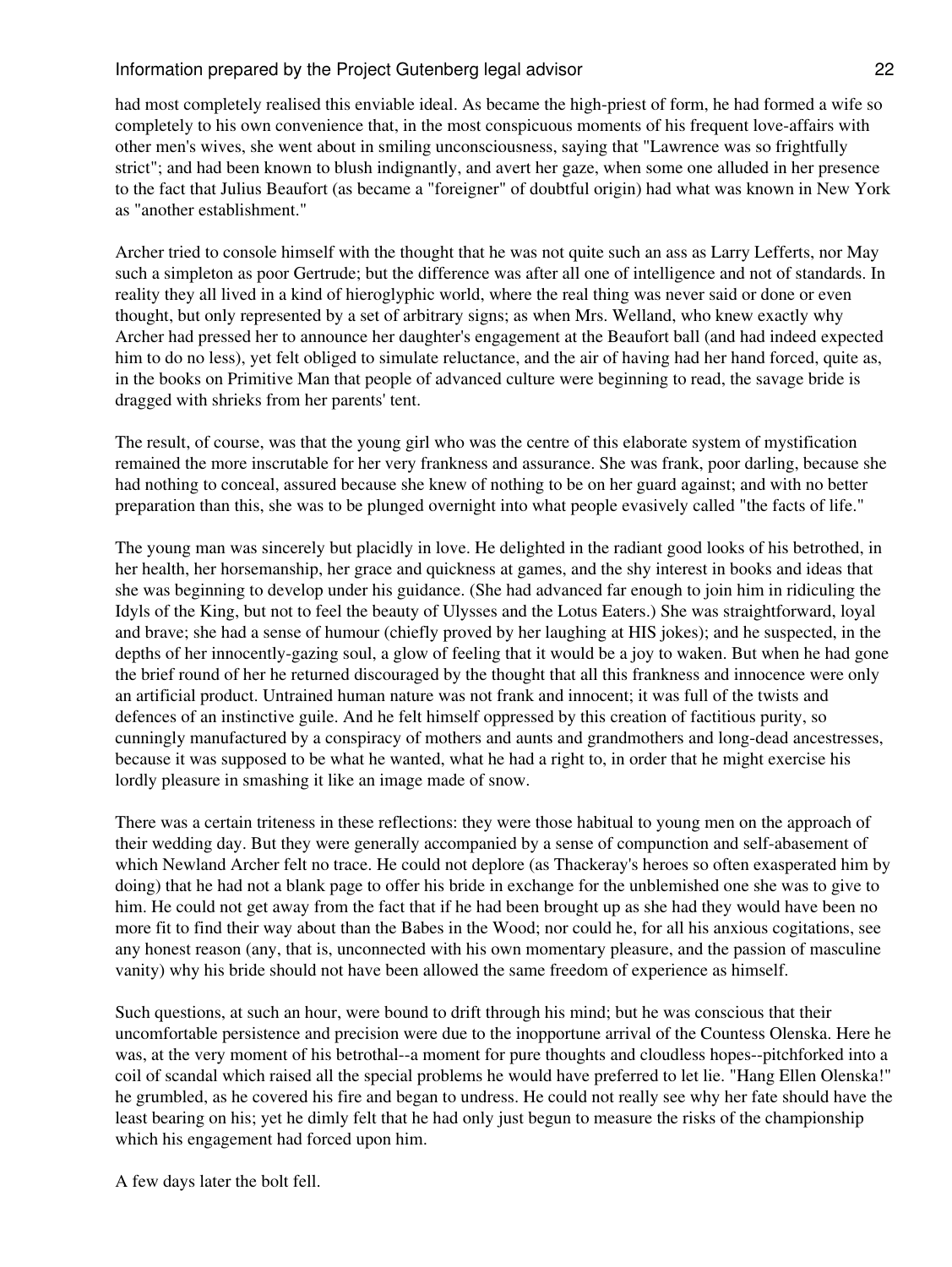The Lovell Mingotts had sent out cards for what was known as "a formal dinner" (that is, three extra footmen, two dishes for each course, and a Roman punch in the middle), and had headed their invitations with the words "To meet the Countess Olenska," in accordance with the hospitable American fashion, which treats strangers as if they were royalties, or at least as their ambassadors.

The guests had been selected with a boldness and discrimination in which the initiated recognised the firm hand of Catherine the Great. Associated with such immemorial standbys as the Selfridge Merrys, who were asked everywhere because they always had been, the Beauforts, on whom there was a claim of relationship, and Mr. Sillerton Jackson and his sister Sophy (who went wherever her brother told her to), were some of the most fashionable and yet most irreproachable of the dominant "young married" set; the Lawrence Leffertses, Mrs. Lefferts Rushworth (the lovely widow), the Harry Thorleys, the Reggie Chiverses and young Morris Dagonet and his wife (who was a van der Luyden). The company indeed was perfectly assorted, since all the members belonged to the little inner group of people who, during the long New York season, disported themselves together daily and nightly with apparently undiminished zest.

Forty-eight hours later the unbelievable had happened; every one had refused the Mingotts' invitation except the Beauforts and old Mr. Jackson and his sister. The intended slight was emphasised by the fact that even the Reggie Chiverses, who were of the Mingott clan, were among those inflicting it; and by the uniform wording of the notes, in all of which the writers "regretted that they were unable to accept," without the mitigating plea of a "previous engagement" that ordinary courtesy prescribed.

New York society was, in those days, far too small, and too scant in its resources, for every one in it (including livery-stable-keepers, butlers and cooks) not to know exactly on which evenings people were free; and it was thus possible for the recipients of Mrs. Lovell Mingott's invitations to make cruelly clear their determination not to meet the Countess Olenska.

The blow was unexpected; but the Mingotts, as their way was, met it gallantly. Mrs. Lovell Mingott confided the case to Mrs. Welland, who confided it to Newland Archer; who, aflame at the outrage, appealed passionately and authoritatively to his mother; who, after a painful period of inward resistance and outward temporising, succumbed to his instances (as she always did), and immediately embracing his cause with an energy redoubled by her previous hesitations, put on her grey velvet bonnet and said: "I'll go and see Louisa van der Luyden."

The New York of Newland Archer's day was a small and slippery pyramid, in which, as yet, hardly a fissure had been made or a foothold gained. At its base was a firm foundation of what Mrs. Archer called "plain people"; an honourable but obscure majority of respectable families who (as in the case of the Spicers or the Leffertses or the Jacksons) had been raised above their level by marriage with one of the ruling clans. People, Mrs. Archer always said, were not as particular as they used to be; and with old Catherine Spicer ruling one end of Fifth Avenue, and Julius Beaufort the other, you couldn't expect the old traditions to last much longer.

Firmly narrowing upward from this wealthy but inconspicuous substratum was the compact and dominant group which the Mingotts, Newlands, Chiverses and Mansons so actively represented. Most people imagined them to be the very apex of the pyramid; but they themselves (at least those of Mrs. Archer's generation) were aware that, in the eyes of the professional genealogist, only a still smaller number of families could lay claim to that eminence.

"Don't tell me," Mrs. Archer would say to her children, "all this modern newspaper rubbish about a New York aristocracy. If there is one, neither the Mingotts nor the Mansons belong to it; no, nor the Newlands or the Chiverses either. Our grandfathers and great- grandfathers were just respectable English or Dutch merchants, who came to the colonies to make their fortune, and stayed here because they did so well. One of your great-grandfathers signed the Declaration, and another was a general on Washington's staff, and received General Burgoyne's sword after the battle of Saratoga. These are things to be proud of, but they have nothing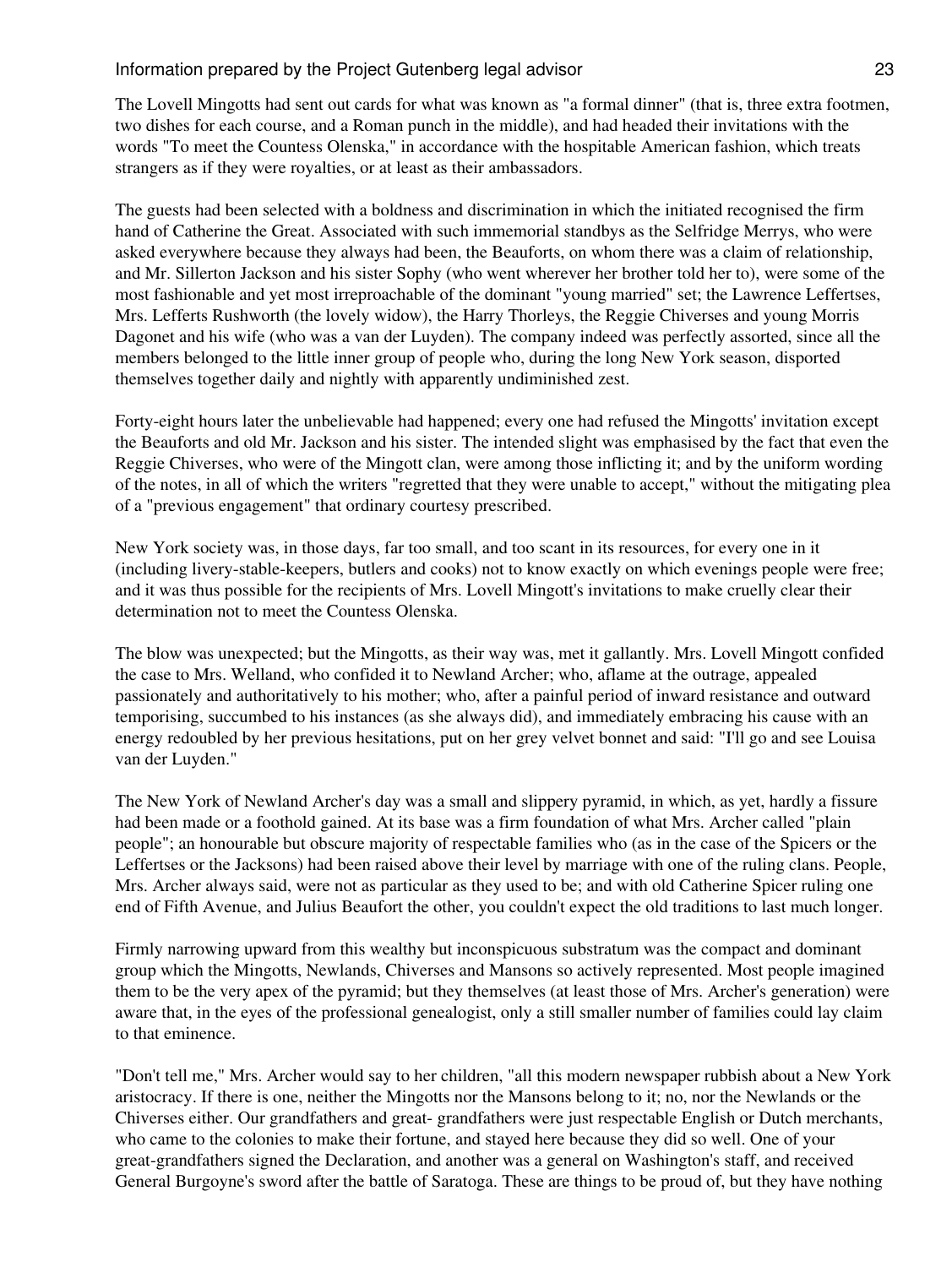to do with rank or class. New York has always been a commercial community, and there are not more than three families in it who can claim an aristocratic origin in the real sense of the word."

Mrs. Archer and her son and daughter, like every one else in New York, knew who these privileged beings were: the Dagonets of Washington Square, who came of an old English county family allied with the Pitts and Foxes; the Lannings, who had intermarried with the descendants of Count de Grasse, and the van der Luydens, direct descendants of the first Dutch governor of Manhattan, and related by pre-revolutionary marriages to several members of the French and British aristocracy.

The Lannings survived only in the person of two very old but lively Miss Lannings, who lived cheerfully and reminiscently among family portraits and Chippendale; the Dagonets were a considerable clan, allied to the best names in Baltimore and Philadelphia; but the van der Luydens, who stood above all of them, had faded into a kind of super-terrestrial twilight, from which only two figures impressively emerged; those of Mr. and Mrs. Henry van der Luyden.

Mrs. Henry van der Luyden had been Louisa Dagonet, and her mother had been the granddaughter of Colonel du Lac, of an old Channel Island family, who had fought under Cornwallis and had settled in Maryland, after the war, with his bride, Lady Angelica Trevenna, fifth daughter of the Earl of St. Austrey. The tie between the Dagonets, the du Lacs of Maryland, and their aristocratic Cornish kinsfolk, the Trevennas, had always remained close and cordial. Mr. and Mrs. van der Luyden had more than once paid long visits to the present head of the house of Trevenna, the Duke of St. Austrey, at his country-seat in Cornwall and at St. Austrey in Gloucestershire; and his Grace had frequently announced his intention of some day returning their visit (without the Duchess, who feared the Atlantic).

Mr. and Mrs. van der Luyden divided their time between Trevenna, their place in Maryland, and Skuytercliff, the great estate on the Hudson which had been one of the colonial grants of the Dutch government to the famous first Governor, and of which Mr. van der Luyden was still "Patroon." Their large solemn house in Madison Avenue was seldom opened, and when they came to town they received in it only their most intimate friends.

"I wish you would go with me, Newland," his mother said, suddenly pausing at the door of the Brown coupe. "Louisa is fond of you; and of course it's on account of dear May that I'm taking this step--and also because, if we don't all stand together, there'll be no such thing as Society left."

VII.

Mrs. Henry van der Luyden listened in silence to her cousin Mrs. Archer's narrative.

It was all very well to tell yourself in advance that Mrs. van der Luyden was always silent, and that, though non-committal by nature and training, she was very kind to the people she really liked. Even personal experience of these facts was not always a protection from the chill that descended on one in the high-ceilinged white-walled Madison Avenue drawing-room, with the pale brocaded armchairs so obviously uncovered for the occasion, and the gauze still veiling the ormolu mantel ornaments and the beautiful old carved frame of Gainsborough's "Lady Angelica du Lac."

Mrs. van der Luyden's portrait by Huntington (in black velvet and Venetian point) faced that of her lovely ancestress. It was generally considered "as fine as a Cabanel," and, though twenty years had elapsed since its execution, was still "a perfect likeness." Indeed the Mrs. van der Luyden who sat beneath it listening to Mrs. Archer might have been the twin-sister of the fair and still youngish woman drooping against a gilt armchair before a green rep curtain. Mrs. van der Luyden still wore black velvet and Venetian point when she went into society--or rather (since she never dined out) when she threw open her own doors to receive it. Her fair hair, which had faded without turning grey, was still parted in flat overlapping points on her forehead, and the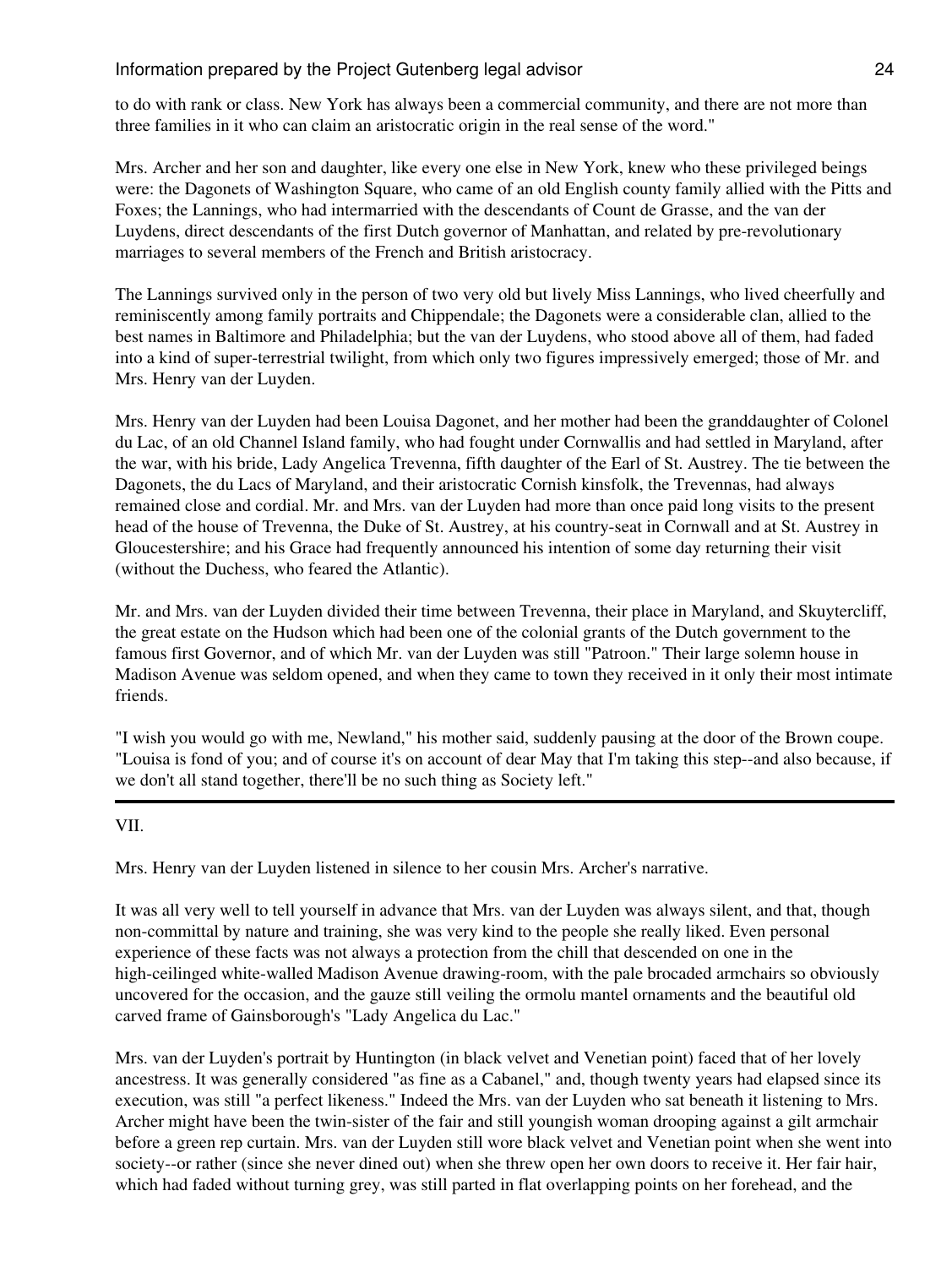straight nose that divided her pale blue eyes was only a little more pinched about the nostrils than when the portrait had been painted. She always, indeed, struck Newland Archer as having been rather gruesomely preserved in the airless atmosphere of a perfectly irreproachable existence, as bodies caught in glaciers keep for years a rosy life-in-death.

Like all his family, he esteemed and admired Mrs. van der Luyden; but he found her gentle bending sweetness less approachable than the grimness of some of his mother's old aunts, fierce spinsters who said "No" on principle before they knew what they were going to be asked.

Mrs. van der Luyden's attitude said neither yes nor no, but always appeared to incline to clemency till her thin lips, wavering into the shadow of a smile, made the almost invariable reply: "I shall first have to talk this over with my husband."

She and Mr. van der Luyden were so exactly alike that Archer often wondered how, after forty years of the closest conjugality, two such merged identities ever separated themselves enough for anything as controversial as a talking-over. But as neither had ever reached a decision without prefacing it by this mysterious conclave, Mrs. Archer and her son, having set forth their case, waited resignedly for the familiar phrase.

Mrs. van der Luyden, however, who had seldom surprised any one, now surprised them by reaching her long hand toward the bell-rope.

"I think," she said, "I should like Henry to hear what you have told me."

A footman appeared, to whom she gravely added: "If Mr. van der Luyden has finished reading the newspaper, please ask him to be kind enough to come."

She said "reading the newspaper" in the tone in which a Minister's wife might have said: "Presiding at a Cabinet meeting"--not from any arrogance of mind, but because the habit of a life-time, and the attitude of her friends and relations, had led her to consider Mr. van der Luyden's least gesture as having an almost sacerdotal importance.

Her promptness of action showed that she considered the case as pressing as Mrs. Archer; but, lest she should be thought to have committed herself in advance, she added, with the sweetest look: "Henry always enjoys seeing you, dear Adeline; and he will wish to congratulate Newland."

The double doors had solemnly reopened and between them appeared Mr. Henry van der Luyden, tall, spare and frock-coated, with faded fair hair, a straight nose like his wife's and the same look of frozen gentleness in eyes that were merely pale grey instead of pale blue.

Mr. van der Luyden greeted Mrs. Archer with cousinly affability, proffered to Newland low-voiced congratulations couched in the same language as his wife's, and seated himself in one of the brocade armchairs with the simplicity of a reigning sovereign.

"I had just finished reading the Times," he said, laying his long finger-tips together. "In town my mornings are so much occupied that I find it more convenient to read the newspapers after luncheon."

"Ah, there's a great deal to be said for that plan-- indeed I think my uncle Egmont used to say he found it less agitating not to read the morning papers till after dinner," said Mrs. Archer responsively.

"Yes: my good father abhorred hurry. But now we live in a constant rush," said Mr. van der Luyden in measured tones, looking with pleasant deliberation about the large shrouded room which to Archer was so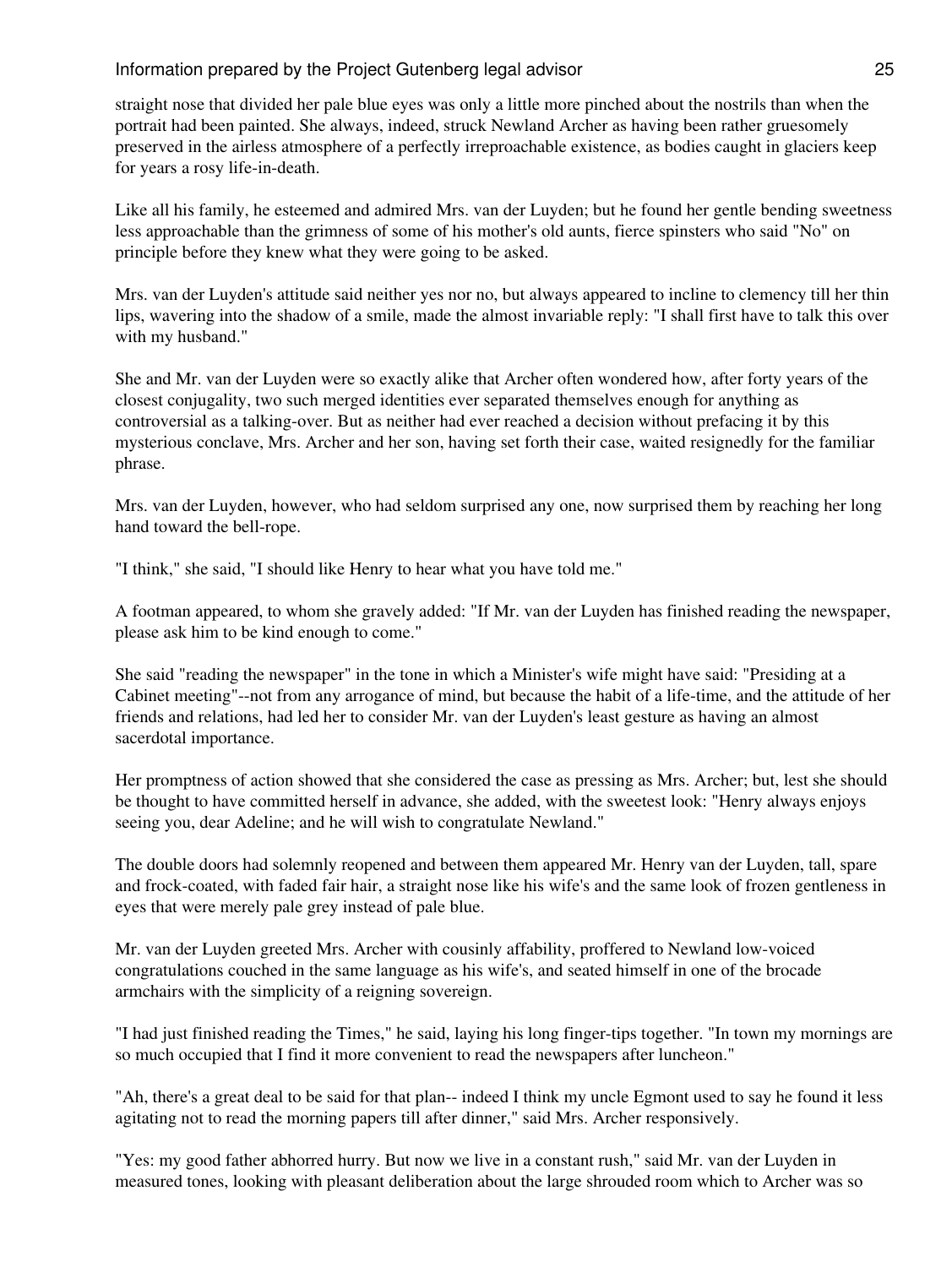complete an image of its owners.

"But I hope you HAD finished your reading, Henry?" his wife interposed.

"Quite--quite," he reassured her.

"Then I should like Adeline to tell you--"

"Oh, it's really Newland's story," said his mother smiling; and proceeded to rehearse once more the monstrous tale of the affront inflicted on Mrs. Lovell Mingott.

"Of course," she ended, "Augusta Welland and Mary Mingott both felt that, especially in view of Newland's engagement, you and Henry OUGHT TO KNOW."

"Ah--" said Mr. van der Luyden, drawing a deep breath.

There was a silence during which the tick of the monumental ormolu clock on the white marble mantelpiece grew as loud as the boom of a minute-gun. Archer contemplated with awe the two slender faded figures, seated side by side in a kind of viceregal rigidity, mouthpieces of some remote ancestral authority which fate compelled them to wield, when they would so much rather have lived in simplicity and seclusion, digging invisible weeds out of the perfect lawns of Skuytercliff, and playing Patience together in the evenings.

Mr. van der Luyden was the first to speak.

"You really think this is due to some--some intentional interference of Lawrence Lefferts's?" he enquired, turning to Archer.

"I'm certain of it, sir. Larry has been going it rather harder than usual lately--if cousin Louisa won't mind my mentioning it--having rather a stiff affair with the postmaster's wife in their village, or some one of that sort; and whenever poor Gertrude Lefferts begins to suspect anything, and he's afraid of trouble, he gets up a fuss of this kind, to show how awfully moral he is, and talks at the top of his voice about the impertinence of inviting his wife to meet people he doesn't wish her to know. He's simply using Madame Olenska as a lightning-rod; I've seen him try the same thing often before."

"The LEFFERTSES!--" said Mrs. van der Luyden.

"The LEFFERTSES!--" echoed Mrs. Archer. "What would uncle Egmont have said of Lawrence Lefferts's pronouncing on anybody's social position? It shows what Society has come to."

"We'll hope it has not quite come to that," said Mr. van der Luyden firmly.

"Ah, if only you and Louisa went out more!" sighed Mrs. Archer.

But instantly she became aware of her mistake. The van der Luydens were morbidly sensitive to any criticism of their secluded existence. They were the arbiters of fashion, the Court of last Appeal, and they knew it, and bowed to their fate. But being shy and retiring persons, with no natural inclination for their part, they lived as much as possible in the sylvan solitude of Skuytercliff, and when they came to town, declined all invitations on the plea of Mrs. van der Luyden's health.

Newland Archer came to his mother's rescue. "Everybody in New York knows what you and cousin Louisa represent. That's why Mrs. Mingott felt she ought not to allow this slight on Countess Olenska to pass without consulting you."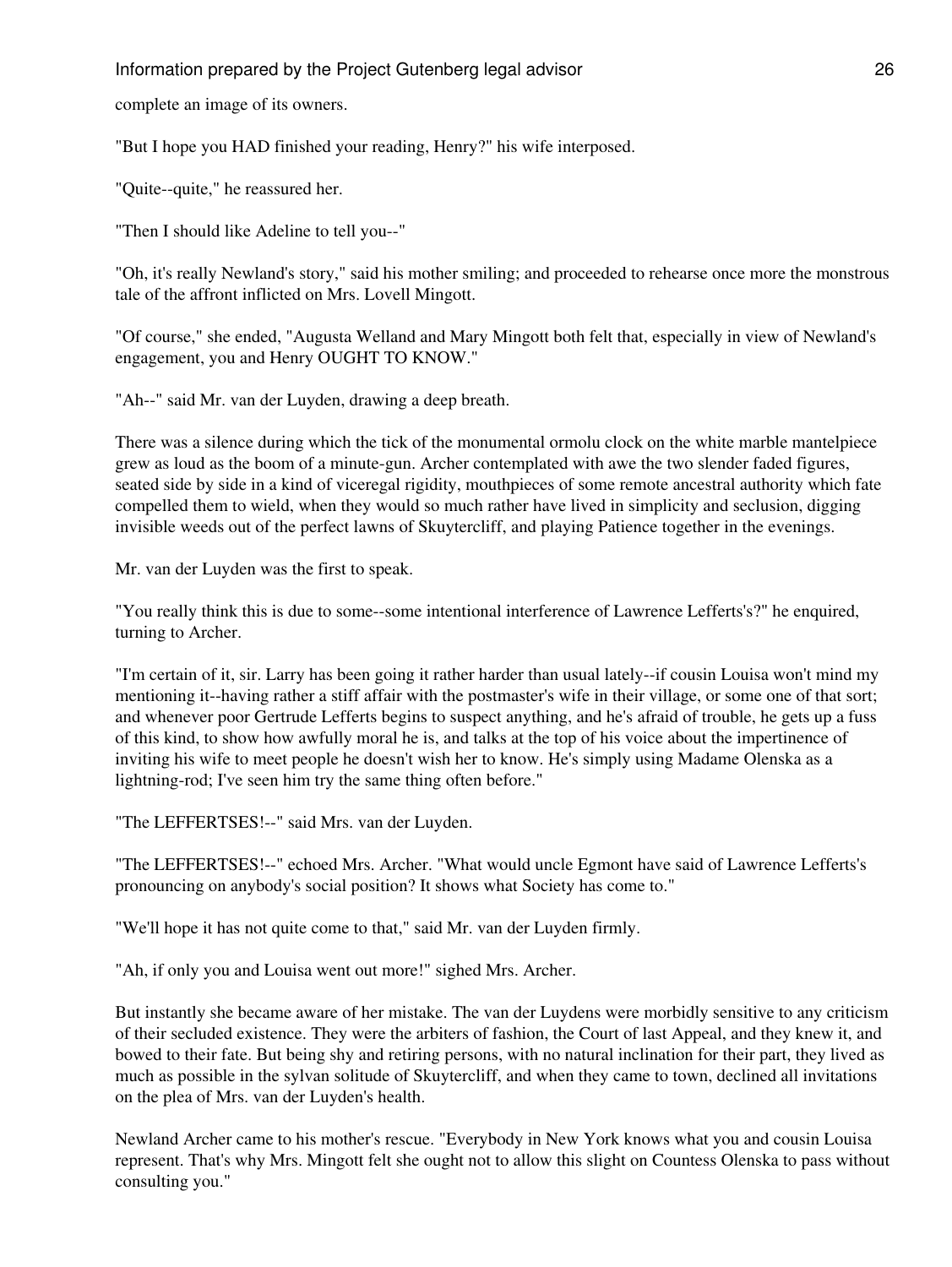Mrs. van der Luyden glanced at her husband, who glanced back at her.

"It is the principle that I dislike," said Mr. van der Luyden. "As long as a member of a well-known family is backed up by that family it should be considered-- final."

"It seems so to me," said his wife, as if she were producing a new thought.

"I had no idea," Mr. van der Luyden continued, "that things had come to such a pass." He paused, and looked at his wife again. "It occurs to me, my dear, that the Countess Olenska is already a sort of relation-- through Medora Manson's first husband. At any rate, she will be when Newland marries." He turned toward the young man. "Have you read this morning's Times, Newland?"

"Why, yes, sir," said Archer, who usually tossed off half a dozen papers with his morning coffee.

Husband and wife looked at each other again. Their pale eyes clung together in prolonged and serious consultation; then a faint smile fluttered over Mrs. van der Luyden's face. She had evidently guessed and approved.

Mr. van der Luyden turned to Mrs. Archer. "If Louisa's health allowed her to dine out--I wish you would say to Mrs. Lovell Mingott--she and I would have been happy to--er--fill the places of the Lawrence Leffertses at her dinner." He paused to let the irony of this sink in. "As you know, this is impossible." Mrs. Archer sounded a sympathetic assent. "But Newland tells me he has read this morning's Times; therefore he has probably seen that Louisa's relative, the Duke of St. Austrey, arrives next week on the Russia. He is coming to enter his new sloop, the Guinevere, in next summer's International Cup Race; and also to have a little canvasback shooting at Trevenna." Mr. van der Luyden paused again, and continued with increasing benevolence: "Before taking him down to Maryland we are inviting a few friends to meet him here--only a little dinner--with a reception afterward. I am sure Louisa will be as glad as I am if Countess Olenska will let us include her among our guests." He got up, bent his long body with a stiff friendliness toward his cousin, and added: "I think I have Louisa's authority for saying that she will herself leave the invitation to dine when she drives out presently: with our cards--of course with our cards."

Mrs. Archer, who knew this to be a hint that the seventeen-hand chestnuts which were never kept waiting were at the door, rose with a hurried murmur of thanks. Mrs. van der Luyden beamed on her with the smile of Esther interceding with Ahasuerus; but her husband raised a protesting hand.

"There is nothing to thank me for, dear Adeline; nothing whatever. This kind of thing must not happen in New York; it shall not, as long as I can help it," he pronounced with sovereign gentleness as he steered his cousins to the door.

Two hours later, every one knew that the great C-spring barouche in which Mrs. van der Luyden took the air at all seasons had been seen at old Mrs. Mingott's door, where a large square envelope was handed in; and that evening at the Opera Mr. Sillerton Jackson was able to state that the envelope contained a card inviting the Countess Olenska to the dinner which the van der Luydens were giving the following week for their cousin, the Duke of St. Austrey.

Some of the younger men in the club box exchanged a smile at this announcement, and glanced sideways at Lawrence Lefferts, who sat carelessly in the front of the box, pulling his long fair moustache, and who remarked with authority, as the soprano paused: "No one but Patti ought to attempt the Sonnambula."

VIII.

It was generally agreed in New York that the Countess Olenska had "lost her looks."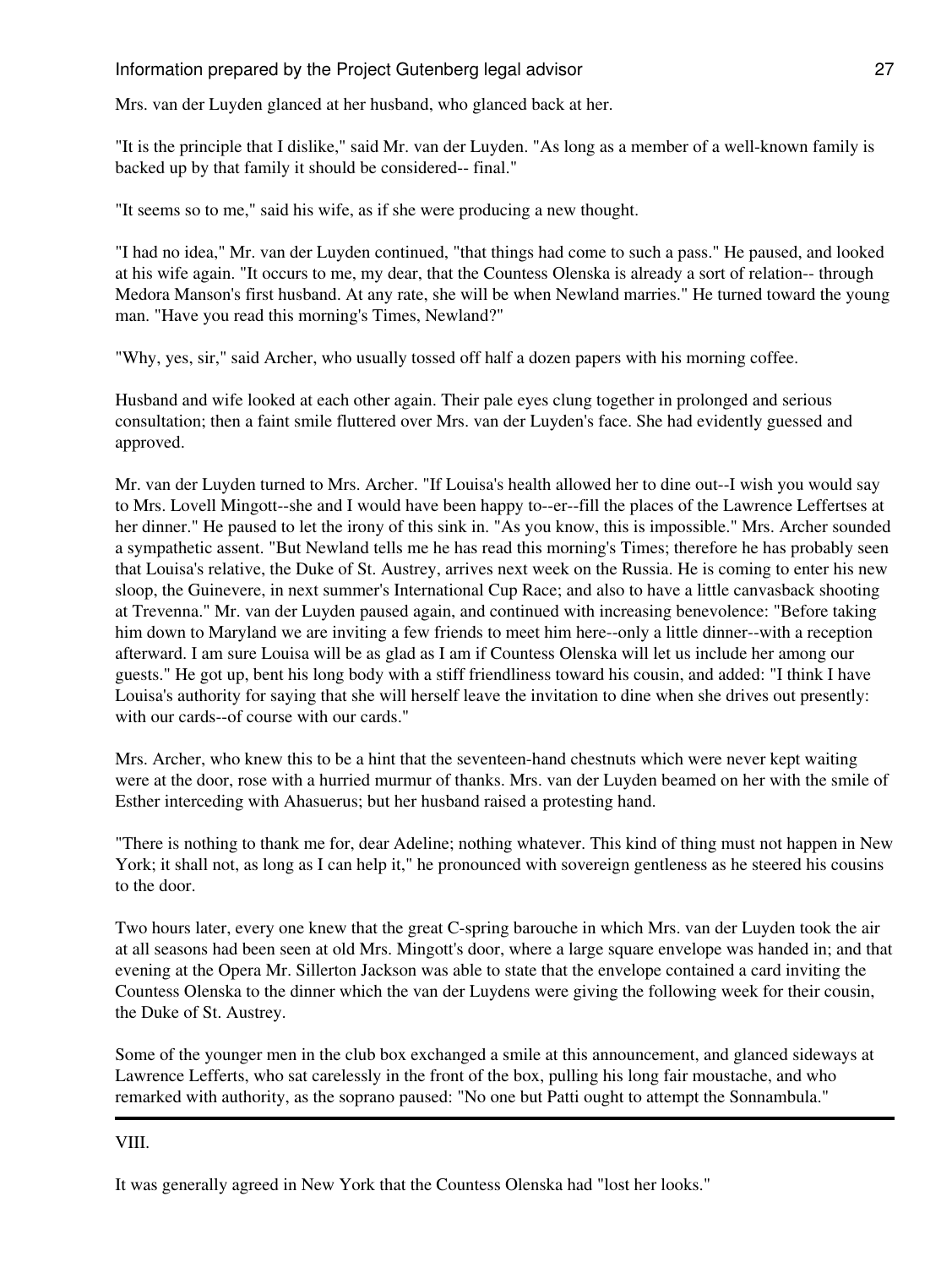She had appeared there first, in Newland Archer's boyhood, as a brilliantly pretty little girl of nine or ten, of whom people said that she "ought to be painted." Her parents had been continental wanderers, and after a roaming babyhood she had lost them both, and been taken in charge by her aunt, Medora Manson, also a wanderer, who was herself returning to New York to "settle down."

Poor Medora, repeatedly widowed, was always coming home to settle down (each time in a less expensive house), and bringing with her a new husband or an adopted child; but after a few months she invariably parted from her husband or quarrelled with her ward, and, having got rid of her house at a loss, set out again on her wanderings. As her mother had been a Rushworth, and her last unhappy marriage had linked her to one of the crazy Chiverses, New York looked indulgently on her eccentricities; but when she returned with her little orphaned niece, whose parents had been popular in spite of their regrettable taste for travel, people thought it a pity that the pretty child should be in such hands.

Every one was disposed to be kind to little Ellen Mingott, though her dusky red cheeks and tight curls gave her an air of gaiety that seemed unsuitable in a child who should still have been in black for her parents. It was one of the misguided Medora's many peculiarities to flout the unalterable rules that regulated American mourning, and when she stepped from the steamer her family were scandalised to see that the crape veil she wore for her own brother was seven inches shorter than those of her sisters-in-law, while little Ellen was in crimson merino and amber beads, like a gipsy foundling.

But New York had so long resigned itself to Medora that only a few old ladies shook their heads over Ellen's gaudy clothes, while her other relations fell under the charm of her high colour and high spirits. She was a fearless and familiar little thing, who asked disconcerting questions, made precocious comments, and possessed outlandish arts, such as dancing a Spanish shawl dance and singing Neapolitan love-songs to a guitar. Under the direction of her aunt (whose real name was Mrs. Thorley Chivers, but who, having received a Papal title, had resumed her first husband's patronymic, and called herself the Marchioness Manson, because in Italy she could turn it into Manzoni) the little girl received an expensive but incoherent education, which included "drawing from the model," a thing never dreamed of before, and playing the piano in quintets with professional musicians.

Of course no good could come of this; and when, a few years later, poor Chivers finally died in a mad- house, his widow (draped in strange weeds) again pulled up stakes and departed with Ellen, who had grown into a tall bony girl with conspicuous eyes. For some time no more was heard of them; then news came of Ellen's marriage to an immensely rich Polish nobleman of legendary fame, whom she had met at a ball at the Tuileries, and who was said to have princely establishments in Paris, Nice and Florence, a yacht at Cowes, and many square miles of shooting in Transylvania. She disappeared in a kind of sulphurous apotheosis, and when a few years later Medora again came back to New York, subdued, impoverished, mourning a third husband, and in quest of a still smaller house, people wondered that her rich niece had not been able to do something for her. Then came the news that Ellen's own marriage had ended in disaster, and that she was herself returning home to seek rest and oblivion among her kinsfolk.

These things passed through Newland Archer's mind a week later as he watched the Countess Olenska enter the van der Luyden drawing-room on the evening of the momentous dinner. The occasion was a solemn one, and he wondered a little nervously how she would carry it off. She came rather late, one hand still ungloved, and fastening a bracelet about her wrist; yet she entered without any appearance of haste or embarrassment the drawing-room in which New York's most chosen company was somewhat awfully assembled.

In the middle of the room she paused, looking about her with a grave mouth and smiling eyes; and in that instant Newland Archer rejected the general verdict on her looks. It was true that her early radiance was gone. The red cheeks had paled; she was thin, worn, a little older-looking than her age, which must have been nearly thirty. But there was about her the mysterious authority of beauty, a sureness in the carriage of the head, the movement of the eyes, which, without being in the least theatrical, struck his as highly trained and full of a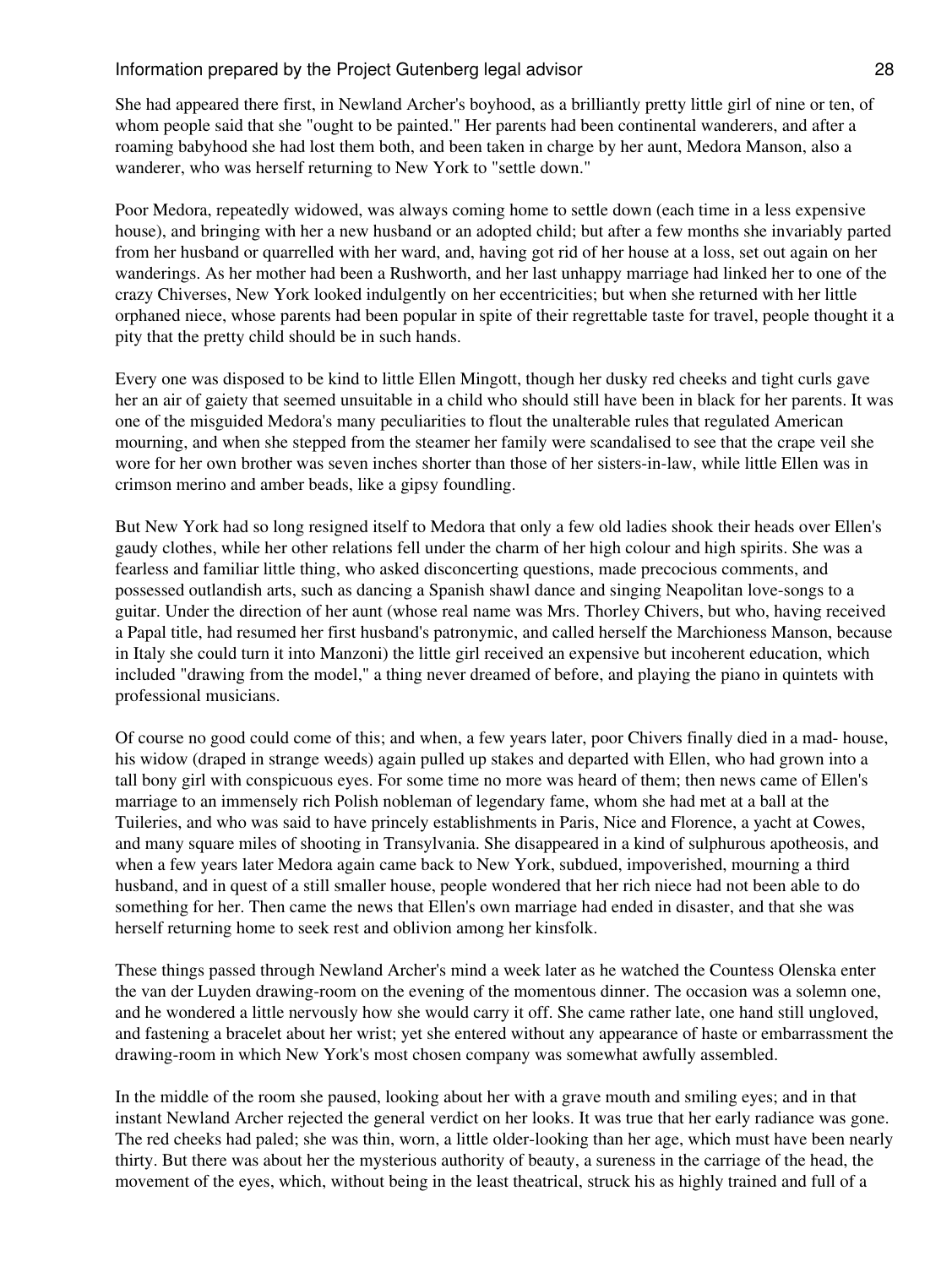conscious power. At the same time she was simpler in manner than most of the ladies present, and many people (as he heard afterward from Janey) were disappointed that her appearance was not more "stylish" --for stylishness was what New York most valued. It was, perhaps, Archer reflected, because her early vivacity had disappeared; because she was so quiet--quiet in her movements, her voice, and the tones of her low- pitched voice. New York had expected something a good deal more reasonant in a young woman with such a history.

The dinner was a somewhat formidable business. Dining with the van der Luydens was at best no light matter, and dining there with a Duke who was their cousin was almost a religious solemnity. It pleased Archer to think that only an old New Yorker could perceive the shade of difference (to New York) between being merely a Duke and being the van der Luydens' Duke. New York took stray noblemen calmly, and even (except in the Struthers set) with a certain distrustful hauteur; but when they presented such credentials as these they were received with an old-fashioned cordiality that they would have been greatly mistaken in ascribing solely to their standing in Debrett. It was for just such distinctions that the young man cherished his old New York even while he smiled at it.

The van der Luydens had done their best to emphasise the importance of the occasion. The du Lac Sevres and the Trevenna George II plate were out; so was the van der Luyden "Lowestoft" (East India Company) and the Dagonet Crown Derby. Mrs. van der Luyden looked more than ever like a Cabanel, and Mrs. Archer, in her grandmother's seed-pearls and emeralds, reminded her son of an Isabey miniature. All the ladies had on their handsomest jewels, but it was characteristic of the house and the occasion that these were mostly in rather heavy old-fashioned settings; and old Miss Lanning, who had been persuaded to come, actually wore her mother's cameos and a Spanish blonde shawl.

The Countess Olenska was the only young woman at the dinner; yet, as Archer scanned the smooth plump elderly faces between their diamond necklaces and towering ostrich feathers, they struck him as curiously immature compared with hers. It frightened him to think what must have gone to the making of her eyes.

The Duke of St. Austrey, who sat at his hostess's right, was naturally the chief figure of the evening. But if the Countess Olenska was less conspicuous than had been hoped, the Duke was almost invisible. Being a well-bred man he had not (like another recent ducal visitor) come to the dinner in a shooting-jacket; but his evening clothes were so shabby and baggy, and he wore them with such an air of their being homespun, that (with his stooping way of sitting, and the vast beard spreading over his shirt-front) he hardly gave the appearance of being in dinner attire. He was short, round-shouldered, sunburnt, with a thick nose, small eyes and a sociable smile; but he seldom spoke, and when he did it was in such low tones that, despite the frequent silences of expectation about the table, his remarks were lost to all but his neighbours.

When the men joined the ladies after dinner the Duke went straight up to the Countess Olenska, and they sat down in a corner and plunged into animated talk. Neither seemed aware that the Duke should first have paid his respects to Mrs. Lovell Mingott and Mrs. Headly Chivers, and the Countess have conversed with that amiable hypochondriac, Mr. Urban Dagonet of Washington Square, who, in order to have the pleasure of meeting her, had broken through his fixed rule of not dining out between January and April. The two chatted together for nearly twenty minutes; then the Countess rose and, walking alone across the wide drawing-room, sat down at Newland Archer's side.

It was not the custom in New York drawing-rooms for a lady to get up and walk away from one gentleman in order to seek the company of another. Etiquette required that she should wait, immovable as an idol, while the men who wished to converse with her succeeded each other at her side. But the Countess was apparently unaware of having broken any rule; she sat at perfect ease in a corner of the sofa beside Archer, and looked at him with the kindest eyes.

"I want you to talk to me about May," she said.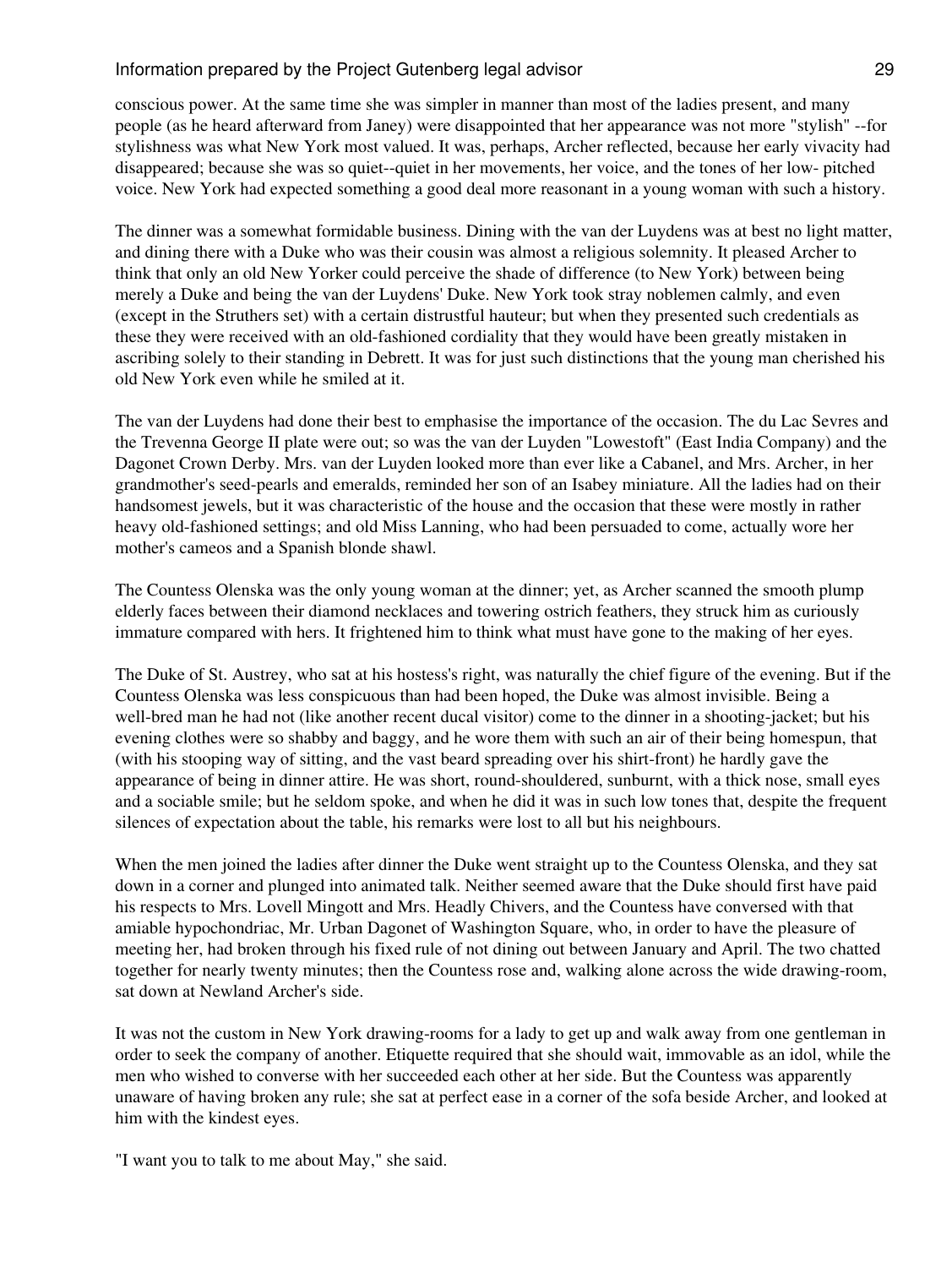Instead of answering her he asked: "You knew the Duke before?"

"Oh, yes--we used to see him every winter at Nice. He's very fond of gambling--he used to come to the house a great deal." She said it in the simplest manner, as if she had said: "He's fond of wild-flowers"; and after a moment she added candidly: "I think he's the dullest man I ever met."

This pleased her companion so much that he forgot the slight shock her previous remark had caused him. It was undeniably exciting to meet a lady who found the van der Luydens' Duke dull, and dared to utter the opinion. He longed to question her, to hear more about the life of which her careless words had given him so illuminating a glimpse; but he feared to touch on distressing memories, and before he could think of anything to say she had strayed back to her original subject.

"May is a darling; I've seen no young girl in New York so handsome and so intelligent. Are you very much in love with her?"

Newland Archer reddened and laughed. "As much as a man can be."

She continued to consider him thoughtfully, as if not to miss any shade of meaning in what he said, "Do you think, then, there is a limit?"

"To being in love? If there is, I haven't found it!"

She glowed with sympathy. "Ah--it's really and truly a romance?"

"The most romantic of romances!"

"How delightful! And you found it all out for yourselves--it was not in the least arranged for you?"

Archer looked at her incredulously. "Have you forgotten," he asked with a smile, "that in our country we don't allow our marriages to be arranged for us?"

A dusky blush rose to her cheek, and he instantly regretted his words.

"Yes," she answered, "I'd forgotten. You must forgive me if I sometimes make these mistakes. I don't always remember that everything here is good that was--that was bad where I've come from." She looked down at her Viennese fan of eagle feathers, and he saw that her lips trembled.

"I'm so sorry," he said impulsively; "but you ARE among friends here, you know."

"Yes--I know. Wherever I go I have that feeling. That's why I came home. I want to forget everything else, to become a complete American again, like the Mingotts and Wellands, and you and your delightful mother, and all the other good people here tonight. Ah, here's May arriving, and you will want to hurry away to her," she added, but without moving; and her eyes turned back from the door to rest on the young man's face.

The drawing-rooms were beginning to fill up with after-dinner guests, and following Madame Olenska's glance Archer saw May Welland entering with her mother. In her dress of white and silver, with a wreath of silver blossoms in her hair, the tall girl looked like a Diana just alight from the chase.

"Oh," said Archer, "I have so many rivals; you see she's already surrounded. There's the Duke being introduced."

"Then stay with me a little longer," Madame Olenska said in a low tone, just touching his knee with her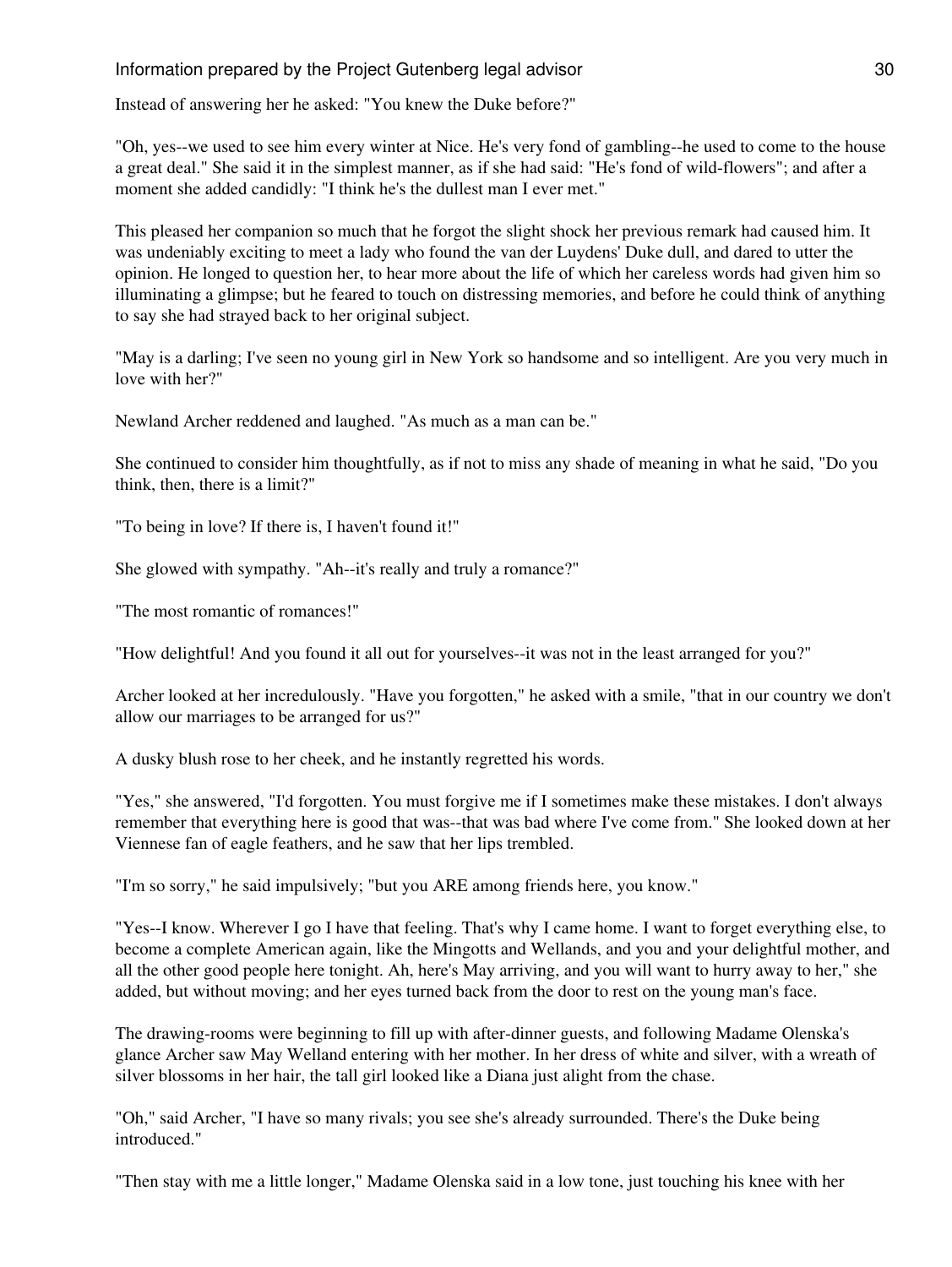plumed fan. It was the lightest touch, but it thrilled him like a caress.

"Yes, let me stay," he answered in the same tone, hardly knowing what he said; but just then Mr. van der Luyden came up, followed by old Mr. Urban Dagonet. The Countess greeted them with her grave smile, and Archer, feeling his host's admonitory glance on him, rose and surrendered his seat.

Madame Olenska held out her hand as if to bid him goodbye.

"Tomorrow, then, after five--I shall expect you," she said; and then turned back to make room for Mr. Dagonet.

"Tomorrow--" Archer heard himself repeating, though there had been no engagement, and during their talk she had given him no hint that she wished to see him again.

As he moved away he saw Lawrence Lefferts, tall and resplendent, leading his wife up to be introduced; and heard Gertrude Lefferts say, as she beamed on the Countess with her large unperceiving smile: "But I think we used to go to dancing-school together when we were children--." Behind her, waiting their turn to name themselves to the Countess, Archer noticed a number of the recalcitrant couples who had declined to meet her at Mrs. Lovell Mingott's. As Mrs. Archer remarked: when the van der Luydens chose, they knew how to give a lesson. The wonder was that they chose so seldom.

The young man felt a touch on his arm and saw Mrs. van der Luyden looking down on him from the pure eminence of black velvet and the family diamonds. "It was good of you, dear Newland, to devote yourself so unselfishly to Madame Olenska. I told your cousin Henry he must really come to the rescue."

He was aware of smiling at her vaguely, and she added, as if condescending to his natural shyness: "I've never seen May looking lovelier. The Duke thinks her the handsomest girl in the room."

IX.

The Countess Olenska had said "after five"; and at half after the hour Newland Archer rang the bell of the peeling stucco house with a giant wisteria throttling its feeble cast-iron balcony, which she had hired, far down West Twenty-third Street, from the vagabond Medora.

It was certainly a strange quarter to have settled in. Small dress-makers, bird-stuffers and "people who wrote" were her nearest neighbours; and further down the dishevelled street Archer recognised a dilapidated wooden house, at the end of a paved path, in which a writer and journalist called Winsett, whom he used to come across now and then, had mentioned that he lived. Winsett did not invite people to his house; but he had once pointed it out to Archer in the course of a nocturnal stroll, and the latter had asked himself, with a little shiver, if the humanities were so meanly housed in other capitals.

Madame Olenska's own dwelling was redeemed from the same appearance only by a little more paint about the window-frames; and as Archer mustered its modest front he said to himself that the Polish Count must have robbed her of her fortune as well as of her illusions.

The young man had spent an unsatisfactory day. He had lunched with the Wellands, hoping afterward to carry off May for a walk in the Park. He wanted to have her to himself, to tell her how enchanting she had looked the night before, and how proud he was of her, and to press her to hasten their marriage. But Mrs. Welland had firmly reminded him that the round of family visits was not half over, and, when he hinted at advancing the date of the wedding, had raised reproachful eye-brows and sighed out: "Twelve dozen of everything--hand-embroidered--"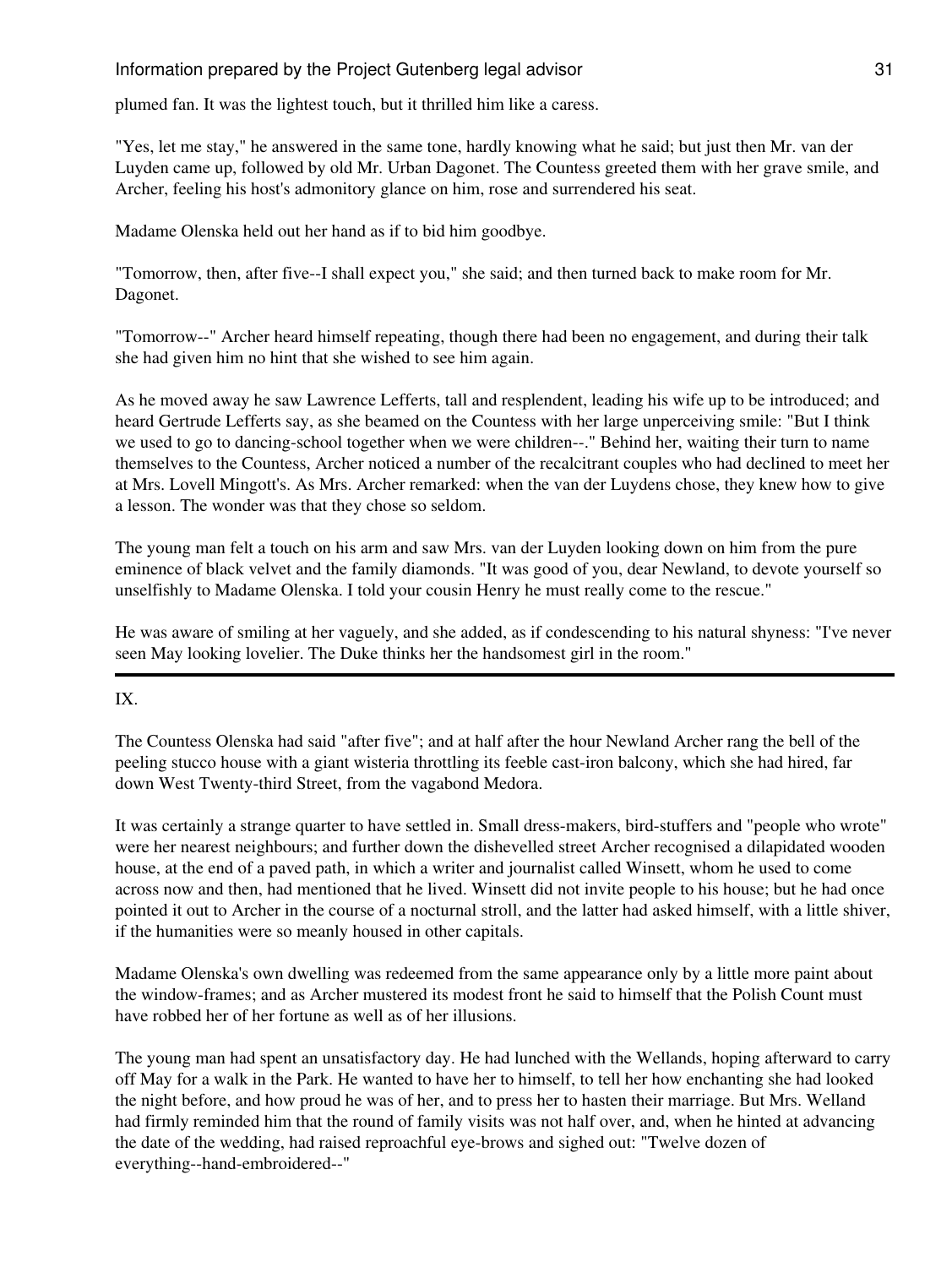Packed in the family landau they rolled from one tribal doorstep to another, and Archer, when the afternoon's round was over, parted from his betrothed with the feeling that he had been shown off like a wild animal cunningly trapped. He supposed that his readings in anthropology caused him to take such a coarse view of what was after all a simple and natural demonstration of family feeling; but when he remembered that the Wellands did not expect the wedding to take place till the following autumn, and pictured what his life would be till then, a dampness fell upon his spirit.

"Tomorrow," Mrs. Welland called after him, "we'll do the Chiverses and the Dallases"; and he perceived that she was going through their two families alphabetically, and that they were only in the first quarter of the alphabet.

He had meant to tell May of the Countess Olenska's request--her command, rather--that he should call on her that afternoon; but in the brief moments when they were alone he had had more pressing things to say. Besides, it struck him as a little absurd to allude to the matter. He knew that May most particularly wanted him to be kind to her cousin; was it not that wish which had hastened the announcement of their engagement? It gave him an odd sensation to reflect that, but for the Countess's arrival, he might have been, if not still a free man, at least a man less irrevocably pledged. But May had willed it so, and he felt himself somehow relieved of further responsibility--and therefore at liberty, if he chose, to call on her cousin without telling her.

As he stood on Madame Olenska's threshold curiosity was his uppermost feeling. He was puzzled by the tone in which she had summoned him; he concluded that she was less simple than she seemed.

The door was opened by a swarthy foreign-looking maid, with a prominent bosom under a gay neckerchief, whom he vaguely fancied to be Sicilian. She welcomed him with all her white teeth, and answering his enquiries by a head-shake of incomprehension led him through the narrow hall into a low firelit drawingroom. The room was empty, and she left him, for an appreciable time, to wonder whether she had gone to find her mistress, or whether she had not understood what he was there for, and thought it might be to wind the clock--of which he perceived that the only visible specimen had stopped. He knew that the southern races communicated with each other in the language of pantomime, and was mortified to find her shrugs and smiles so unintelligible. At length she returned with a lamp; and Archer, having meanwhile put together a phrase out of Dante and Petrarch, evoked the answer: "La signora e fuori; ma verra subito"; which he took to mean: "She's out--but you'll soon see."

What he saw, meanwhile, with the help of the lamp, was the faded shadowy charm of a room unlike any room he had known. He knew that the Countess Olenska had brought some of her possessions with her--bits of wreckage, she called them--and these, he supposed, were represented by some small slender tables of dark wood, a delicate little Greek bronze on the chimney- piece, and a stretch of red damask nailed on the discoloured wallpaper behind a couple of Italian-looking pictures in old frames.

Newland Archer prided himself on his knowledge of Italian art. His boyhood had been saturated with Ruskin, and he had read all the latest books: John Addington Symonds, Vernon Lee's "Euphorion," the essays of P. G. Hamerton, and a wonderful new volume called "The Renaissance" by Walter Pater. He talked easily of Botticelli, and spoke of Fra Angelico with a faint condescension. But these pictures bewildered him, for they were like nothing that he was accustomed to look at (and therefore able to see) when he travelled in Italy; and perhaps, also, his powers of observation were impaired by the oddness of finding himself in this strange empty house, where apparently no one expected him. He was sorry that he had not told May Welland of Countess Olenska's request, and a little disturbed by the thought that his betrothed might come in to see her cousin. What would she think if she found him sitting there with the air of intimacy implied by waiting alone in the dusk at a lady's fireside?

But since he had come he meant to wait; and he sank into a chair and stretched his feet to the logs.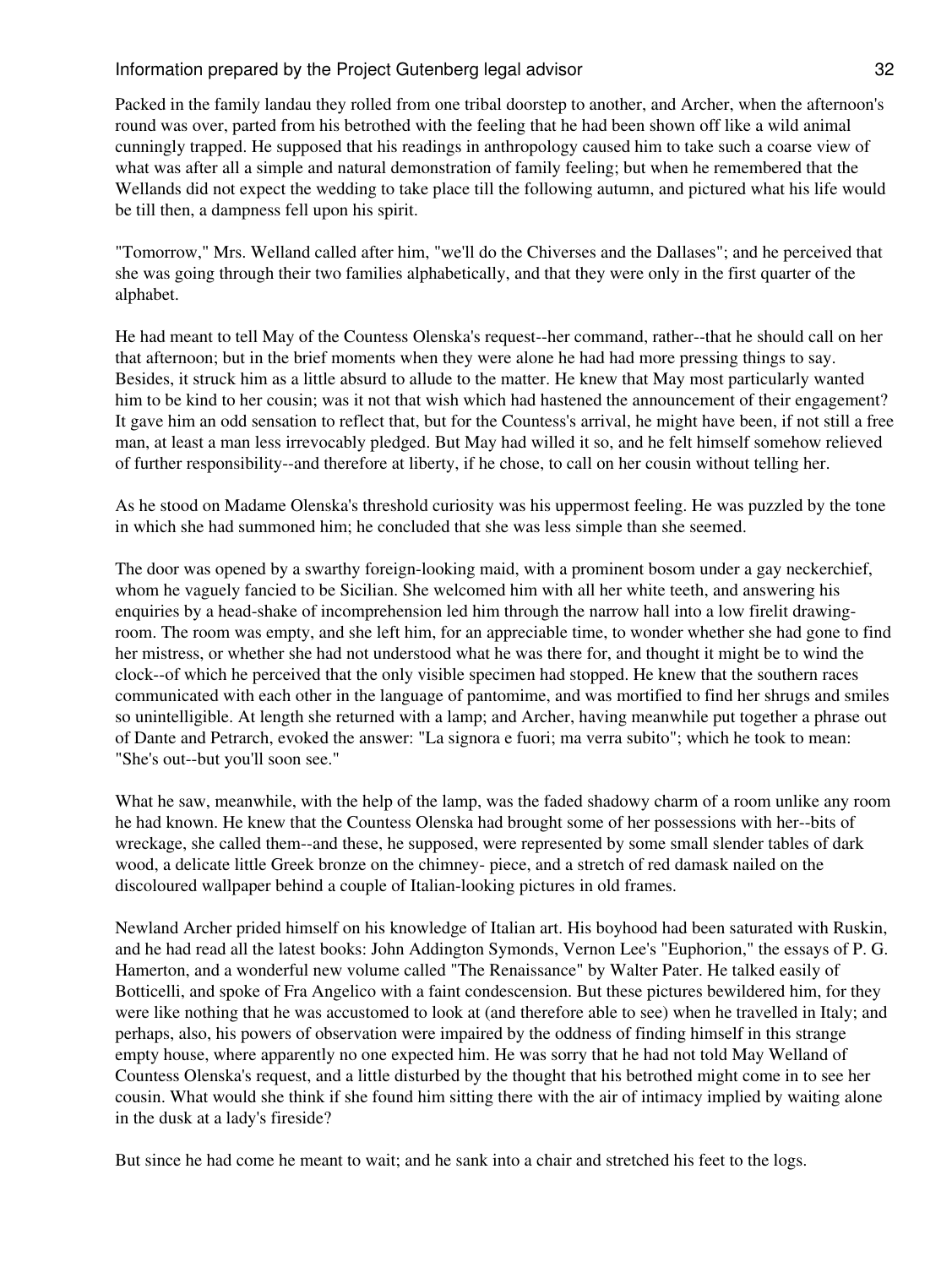It was odd to have summoned him in that way, and then forgotten him; but Archer felt more curious than mortified. The atmosphere of the room was so different from any he had ever breathed that self-consciousness vanished in the sense of adventure. He had been before in drawing-rooms hung with red damask, with pictures "of the Italian school"; what struck him was the way in which Medora Manson's shabby hired house, with its blighted background of pampas grass and Rogers statuettes, had, by a turn of the hand, and the skilful use of a few properties, been transformed into something intimate, "foreign," subtly suggestive of old romantic scenes and sentiments. He tried to analyse the trick, to find a clue to it in the way the chairs and tables were grouped, in the fact that only two Jacqueminot roses (of which nobody ever bought less than a dozen) had been placed in the slender vase at his elbow, and in the vague pervading perfume that was not what one put on handkerchiefs, but rather like the scent of some far-off bazaar, a smell made up of Turkish coffee and ambergris and dried roses.

His mind wandered away to the question of what May's drawing-room would look like. He knew that Mr. Welland, who was behaving "very handsomely," already had his eye on a newly built house in East Thirty-ninth Street. The neighbourhood was thought remote, and the house was built in a ghastly greenishyellow stone that the younger architects were beginning to employ as a protest against the brownstone of which the uniform hue coated New York like a cold chocolate sauce; but the plumbing was perfect. Archer would have liked to travel, to put off the housing question; but, though the Wellands approved of an extended European honeymoon (perhaps even a winter in Egypt), they were firm as to the need of a house for the returning couple. The young man felt that his fate was sealed: for the rest of his life he would go up every evening between the cast-iron railings of that greenish- yellow doorstep, and pass through a Pompeian vestibule into a hall with a wainscoting of varnished yellow wood. But beyond that his imagination could not travel. He knew the drawing-room above had a bay window, but he could not fancy how May would deal with it. She submitted cheerfully to the purple satin and yellow tuftings of the Welland drawing-room, to its sham Buhl tables and gilt vitrines full of modern Saxe. He saw no reason to suppose that she would want anything different in her own house; and his only comfort was to reflect that she would probably let him arrange his library as he pleased--which would be, of course, with "sincere" Eastlake furniture, and the plain new bookcases without glass doors.

The round-bosomed maid came in, drew the curtains, pushed back a log, and said consolingly: "Verra--verra." When she had gone Archer stood up and began to wander about. Should he wait any longer? His position was becoming rather foolish. Perhaps he had misunderstood Madame Olenska--perhaps she had not invited him after all.

Down the cobblestones of the quiet street came the ring of a stepper's hoofs; they stopped before the house, and he caught the opening of a carriage door. Parting the curtains he looked out into the early dusk. A streetlamp faced him, and in its light he saw Julius Beaufort's compact English brougham, drawn by a big roan, and the banker descending from it, and helping out Madame Olenska.

Beaufort stood, hat in hand, saying something which his companion seemed to negative; then they shook hands, and he jumped into his carriage while she mounted the steps.

When she entered the room she showed no surprise at seeing Archer there; surprise seemed the emotion that she was least addicted to.

"How do you like my funny house?" she asked. "To me it's like heaven."

As she spoke she untied her little velvet bonnet and tossing it away with her long cloak stood looking at him with meditative eyes.

"You've arranged it delightfully," he rejoined, alive to the flatness of the words, but imprisoned in the conventional by his consuming desire to be simple and striking.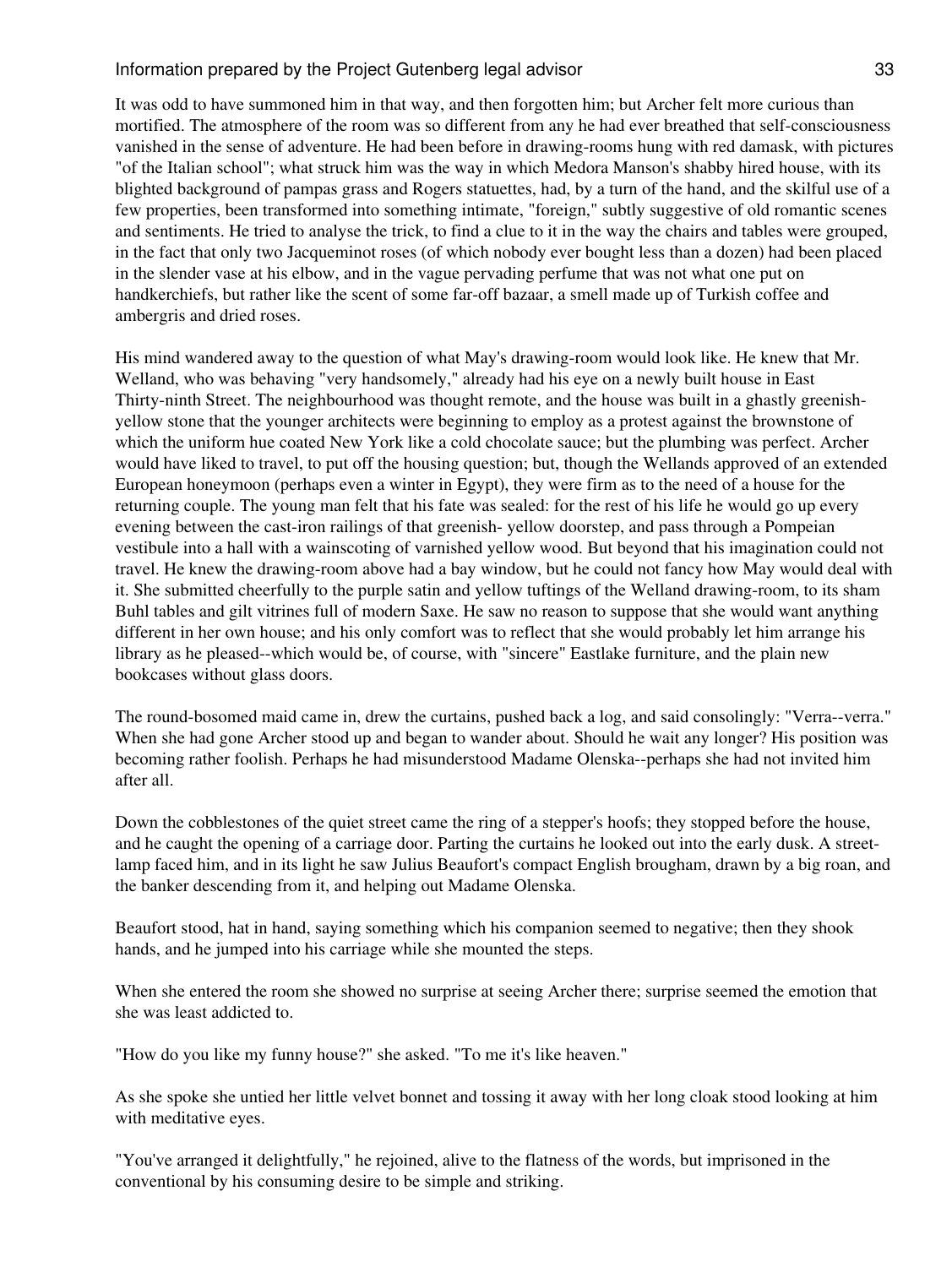"Oh, it's a poor little place. My relations despise it. But at any rate it's less gloomy than the van der Luydens'."

The words gave him an electric shock, for few were the rebellious spirits who would have dared to call the stately home of the van der Luydens gloomy. Those privileged to enter it shivered there, and spoke of it as "handsome." But suddenly he was glad that she had given voice to the general shiver.

"It's delicious--what you've done here," he repeated.

"I like the little house," she admitted; "but I suppose what I like is the blessedness of its being here, in my own country and my own town; and then, of being alone in it." She spoke so low that he hardly heard the last phrase; but in his awkwardness he took it up.

"You like so much to be alone?"

"Yes; as long as my friends keep me from feeling lonely." She sat down near the fire, said: "Nastasia will bring the tea presently," and signed to him to return to his armchair, adding: "I see you've already chosen your corner."

Leaning back, she folded her arms behind her head, and looked at the fire under drooping lids.

"This is the hour I like best--don't you?"

A proper sense of his dignity caused him to answer: "I was afraid you'd forgotten the hour. Beaufort must have been very engrossing."

She looked amused. "Why--have you waited long? Mr. Beaufort took me to see a number of houses-- since it seems I'm not to be allowed to stay in this one." She appeared to dismiss both Beaufort and himself from her mind, and went on: "I've never been in a city where there seems to be such a feeling against living in des quartiers excentriques. What does it matter where one lives? I'm told this street is respectable."

"It's not fashionable."

"Fashionable! Do you all think so much of that? Why not make one's own fashions? But I suppose I've lived too independently; at any rate, I want to do what you all do--I want to feel cared for and safe."

He was touched, as he had been the evening before when she spoke of her need of guidance.

"That's what your friends want you to feel. New York's an awfully safe place," he added with a flash of sarcasm.

"Yes, isn't it? One feels that," she cried, missing the mockery. "Being here is like--like--being taken on a holiday when one has been a good little girl and done all one's lessons."

The analogy was well meant, but did not altogether please him. He did not mind being flippant about New York, but disliked to hear any one else take the same tone. He wondered if she did not begin to see what a powerful engine it was, and how nearly it had crushed her. The Lovell Mingotts' dinner, patched up in extremis out of all sorts of social odds and ends, ought to have taught her the narrowness of her escape; but either she had been all along unaware of having skirted disaster, or else she had lost sight of it in the triumph of the van der Luyden evening. Archer inclined to the former theory; he fancied that her New York was still completely undifferentiated, and the conjecture nettled him.

"Last night," he said, "New York laid itself out for you. The van der Luydens do nothing by halves."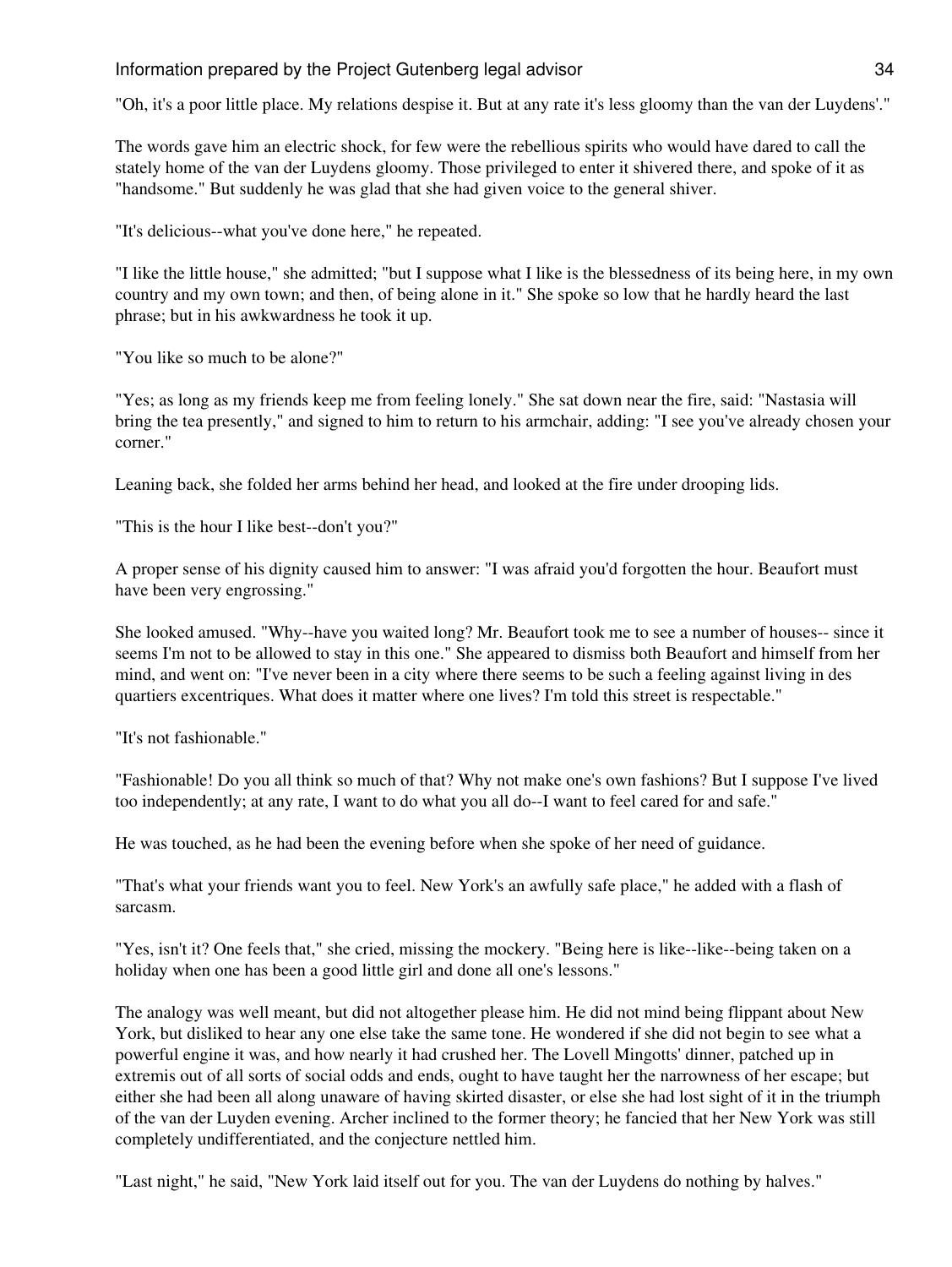"No: how kind they are! It was such a nice party. Every one seems to have such an esteem for them."

The terms were hardly adequate; she might have spoken in that way of a tea-party at the dear old Miss Lannings'.

"The van der Luydens," said Archer, feeling himself pompous as he spoke, "are the most powerful influence in New York society. Unfortunately--owing to her health--they receive very seldom."

She unclasped her hands from behind her head, and looked at him meditatively.

"Isn't that perhaps the reason?"

"The reason--?"

"For their great influence; that they make themselves so rare."

He coloured a little, stared at her--and suddenly felt the penetration of the remark. At a stroke she had pricked the van der Luydens and they collapsed. He laughed, and sacrificed them.

Nastasia brought the tea, with handleless Japanese cups and little covered dishes, placing the tray on a low table.

"But you'll explain these things to me--you'll tell me all I ought to know," Madame Olenska continued, leaning forward to hand him his cup.

"It's you who are telling me; opening my eyes to things I'd looked at so long that I'd ceased to see them."

She detached a small gold cigarette-case from one of her bracelets, held it out to him, and took a cigarette herself. On the chimney were long spills for lighting them.

"Ah, then we can both help each other. But I want help so much more. You must tell me just what to do."

It was on the tip of his tongue to reply: "Don't be seen driving about the streets with Beaufort--" but he was being too deeply drawn into the atmosphere of the room, which was her atmosphere, and to give advice of that sort would have been like telling some one who was bargaining for attar-of-roses in Samarkand that one should always be provided with arctics for a New York winter. New York seemed much farther off than Samarkand, and if they were indeed to help each other she was rendering what might prove the first of their mutual services by making him look at his native city objectively. Viewed thus, as through the wrong end of a telescope, it looked disconcertingly small and distant; but then from Samarkand it would.

A flame darted from the logs and she bent over the fire, stretching her thin hands so close to it that a faint halo shone about the oval nails. The light touched to russet the rings of dark hair escaping from her braids, and made her pale face paler.

"There are plenty of people to tell you what to do," Archer rejoined, obscurely envious of them.

"Oh--all my aunts? And my dear old Granny?" She considered the idea impartially. "They're all a little vexed with me for setting up for myself--poor Granny especially. She wanted to keep me with her; but I had to be free--" He was impressed by this light way of speaking of the formidable Catherine, and moved by the thought of what must have given Madame Olenska this thirst for even the loneliest kind of freedom. But the idea of Beaufort gnawed him.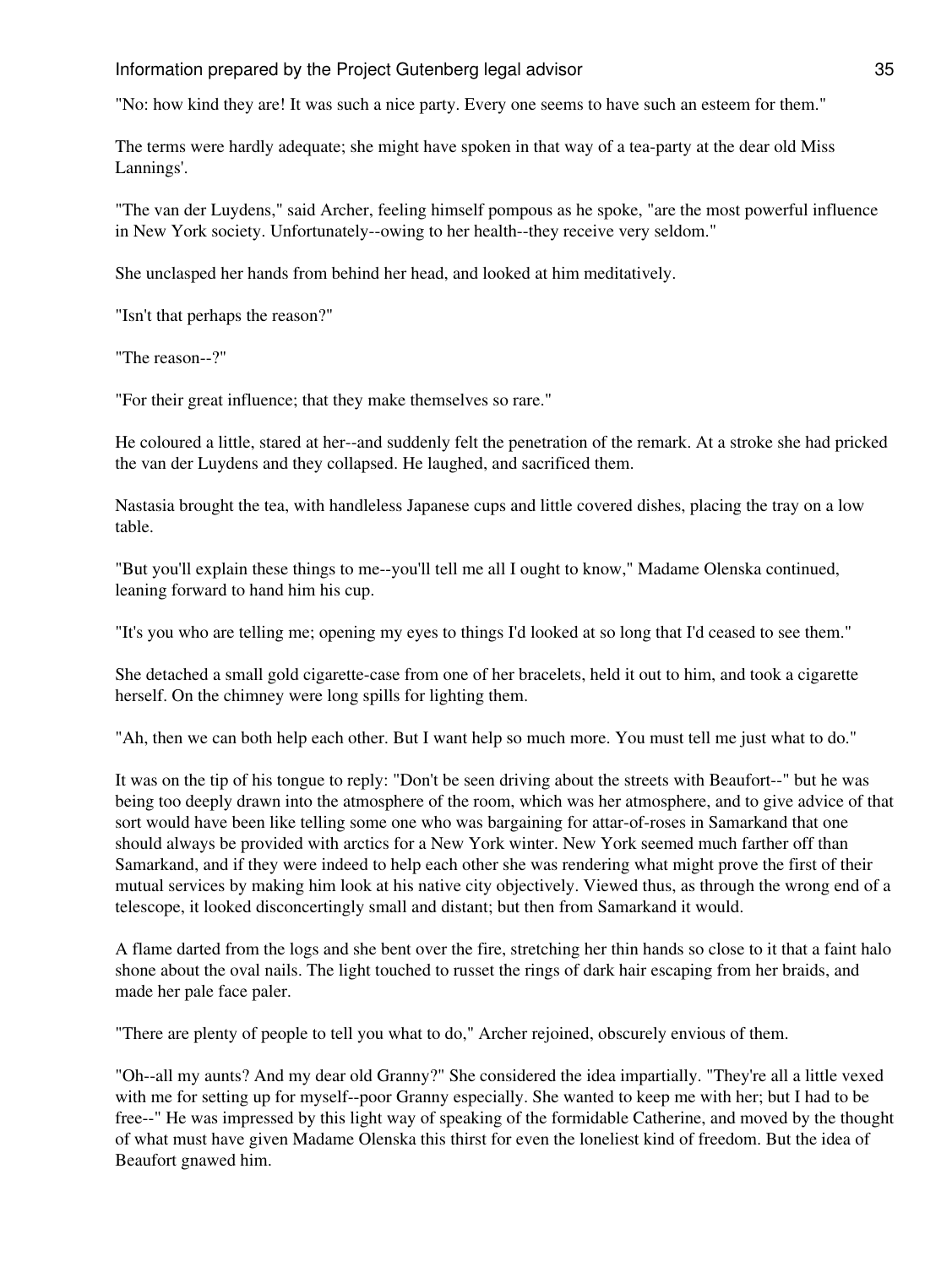"I think I understand how you feel," he said. "Still, your family can advise you; explain differences; show you the way."

She lifted her thin black eyebrows. "Is New York such a labyrinth? I thought it so straight up and down-- like Fifth Avenue. And with all the cross streets numbered!" She seemed to guess his faint disapproval of this, and added, with the rare smile that enchanted her whole face: "If you knew how I like it for just THAT-- the straight-up-and-downness, and the big honest labels on everything!"

He saw his chance. "Everything may be labelled-- but everybody is not."

"Perhaps. I may simplify too much--but you'll warn me if I do." She turned from the fire to look at him. "There are only two people here who make me feel as if they understood what I mean and could explain things to me: you and Mr. Beaufort."

Archer winced at the joining of the names, and then, with a quick readjustment, understood, sympathised and pitied. So close to the powers of evil she must have lived that she still breathed more freely in their air. But since she felt that he understood her also, his business would be to make her see Beaufort as he really was, with all he represented--and abhor it.

He answered gently: "I understand. But just at first don't let go of your old friends' hands: I mean the older women, your Granny Mingott, Mrs. Welland, Mrs. van der Luyden. They like and admire you--they want to help you."

She shook her head and sighed. "Oh, I know--I know! But on condition that they don't hear anything unpleasant. Aunt Welland put it in those very words when I tried. . . . Does no one want to know the truth here, Mr. Archer? The real loneliness is living among all these kind people who only ask one to pretend!" She lifted her hands to her face, and he saw her thin shoulders shaken by a sob.

"Madame Olenska!--Oh, don't, Ellen," he cried, starting up and bending over her. He drew down one of her hands, clasping and chafing it like a child's while he murmured reassuring words; but in a moment she freed herself, and looked up at him with wet lashes.

"Does no one cry here, either? I suppose there's no need to, in heaven," she said, straightening her loosened braids with a laugh, and bending over the tea- kettle. It was burnt into his consciousness that he had called her "Ellen"--called her so twice; and that she had not noticed it. Far down the inverted telescope he saw the faint white figure of May Welland--in New York.

Suddenly Nastasia put her head in to say something in her rich Italian.

Madame Olenska, again with a hand at her hair, uttered an exclamation of assent--a flashing "Gia-- gia"--and the Duke of St. Austrey entered, piloting a tremendous blackwigged and red-plumed lady in overflowing furs.

"My dear Countess, I've brought an old friend of mine to see you--Mrs. Struthers. She wasn't asked to the party last night, and she wants to know you."

The Duke beamed on the group, and Madame Olenska advanced with a murmur of welcome toward the queer couple. She seemed to have no idea how oddly matched they were, nor what a liberty the Duke had taken in bringing his companion--and to do him justice, as Archer perceived, the Duke seemed as unaware of it himself.

"Of course I want to know you, my dear," cried Mrs. Struthers in a round rolling voice that matched her bold feathers and her brazen wig. "I want to know everybody who's young and interesting and charming. And the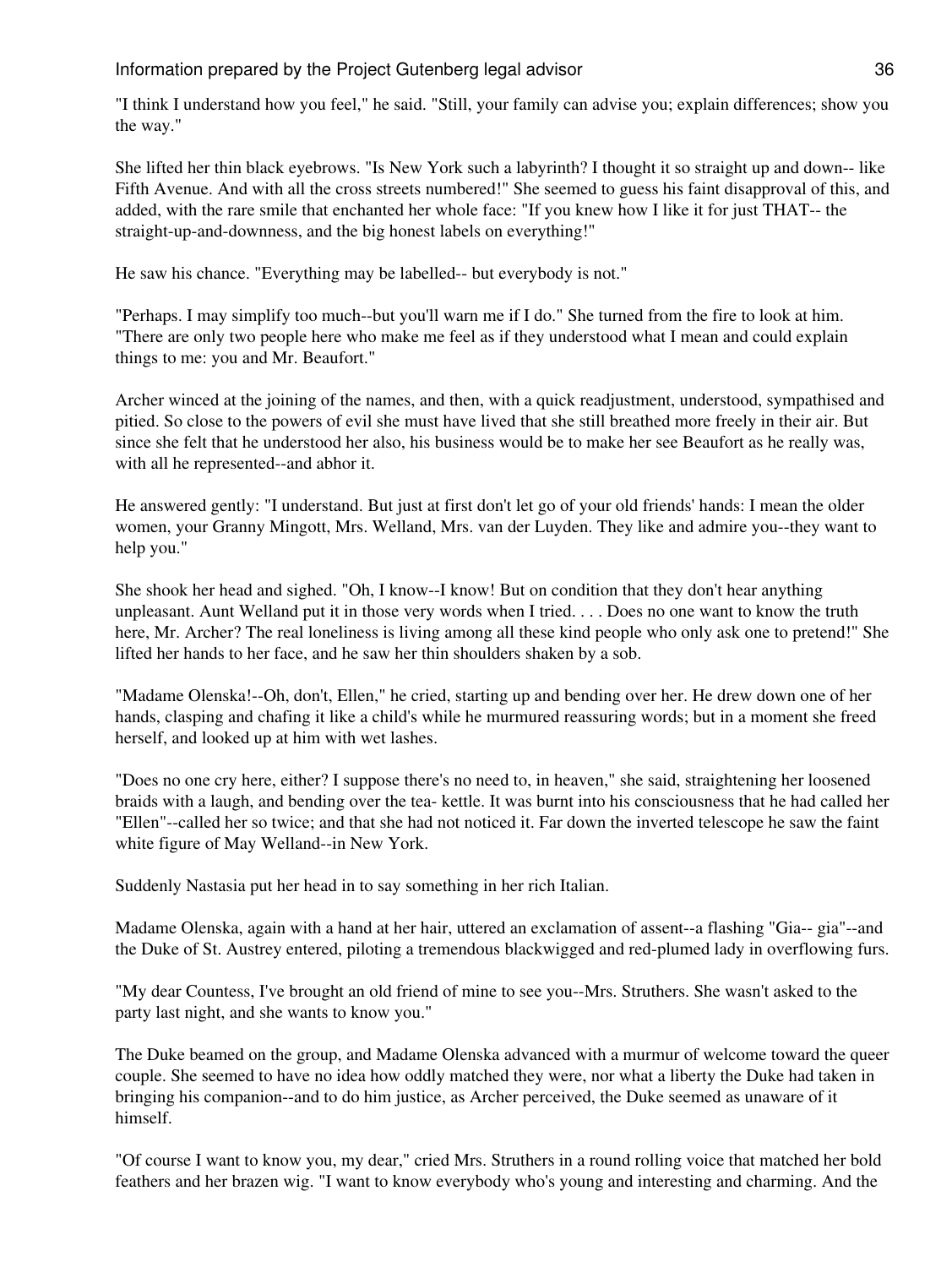Duke tells me you like music--didn't you, Duke? You're a pianist yourself, I believe? Well, do you want to hear Sarasate play tomorrow evening at my house? You know I've something going on every Sunday evening--it's the day when New York doesn't know what to do with itself, and so I say to it: `Come and be amused.' And the Duke thought you'd be tempted by Sarasate. You'll find a number of your friends."

Madame Olenska's face grew brilliant with pleasure. "How kind! How good of the Duke to think of me!" She pushed a chair up to the tea-table and Mrs. Struthers sank into it delectably. "Of course I shall be too happy to come."

"That's all right, my dear. And bring your young gentleman with you." Mrs. Struthers extended a hail- fellow hand to Archer. "I can't put a name to you--but I'm sure I've met you--I've met everybody, here, or in Paris or London. Aren't you in diplomacy? All the diplomatists come to me. You like music too? Duke, you must be sure to bring him."

The Duke said "Rather" from the depths of his beard, and Archer withdrew with a stiffly circular bow that made him feel as full of spine as a self-conscious school-boy among careless and unnoticing elders.

He was not sorry for the denouement of his visit: he only wished it had come sooner, and spared him a certain waste of emotion. As he went out into the wintry night, New York again became vast and imminent, and May Welland the loveliest woman in it. He turned into his florist's to send her the daily box of lilies-of-the-valley which, to his confusion, he found he had forgotten that morning.

As he wrote a word on his card and waited for an envelope he glanced about the embowered shop, and his eye lit on a cluster of yellow roses. He had never seen any as sun-golden before, and his first impulse was to send them to May instead of the lilies. But they did not look like her--there was something too rich, too strong, in their fiery beauty. In a sudden revulsion of mood, and almost without knowing what he did, he signed to the florist to lay the roses in another long box, and slipped his card into a second envelope, on which he wrote the name of the Countess Olenska; then, just as he was turning away, he drew the card out again, and left the empty envelope on the box.

"They'll go at once?" he enquired, pointing to the roses.

The florist assured him that they would.

### X.

The next day he persuaded May to escape for a walk in the Park after luncheon. As was the custom in old-fashioned Episcopalian New York, she usually accompanied her parents to church on Sunday afternoons; but Mrs. Welland condoned her truancy, having that very morning won her over to the necessity of a long engagement, with time to prepare a hand-embroidered trousseau containing the proper number of dozens.

The day was delectable. The bare vaulting of trees along the Mall was ceiled with lapis lazuli, and arched above snow that shone like splintered crystals. It was the weather to call out May's radiance, and she burned like a young maple in the frost. Archer was proud of the glances turned on her, and the simple joy of possessorship cleared away his underlying perplexities.

"It's so delicious--waking every morning to smell lilies-of-the-valley in one's room!" she said.

"Yesterday they came late. I hadn't time in the morning--"

"But your remembering each day to send them makes me love them so much more than if you'd given a standing order, and they came every morning on the minute, like one's music-teacher--as I know Gertrude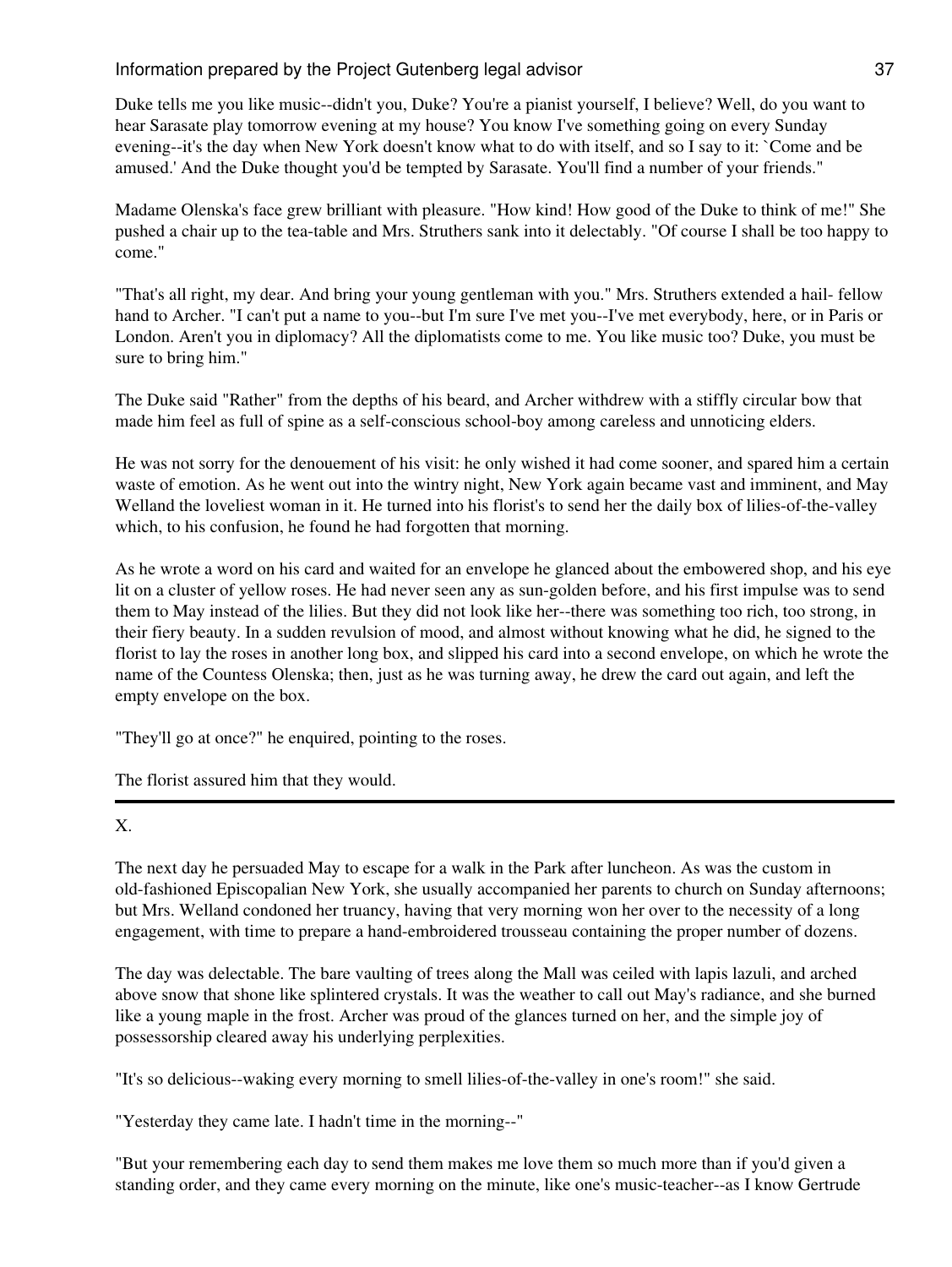Lefferts's did, for instance, when she and Lawrence were engaged."

"Ah--they would!" laughed Archer, amused at her keenness. He looked sideways at her fruit-like cheek and felt rich and secure enough to add: "When I sent your lilies yesterday afternoon I saw some rather gorgeous yellow roses and packed them off to Madame Olenska. Was that right?"

"How dear of you! Anything of that kind delights her. It's odd she didn't mention it: she lunched with us today, and spoke of Mr. Beaufort's having sent her wonderful orchids, and cousin Henry van der Luyden a whole hamper of carnations from Skuytercliff. She seems so surprised to receive flowers. Don't people send them in Europe? She thinks it such a pretty custom."

"Oh, well, no wonder mine were overshadowed by Beaufort's," said Archer irritably. Then he remembered that he had not put a card with the roses, and was vexed at having spoken of them. He wanted to say: "I called on your cousin yesterday," but hesitated. If Madame Olenska had not spoken of his visit it might seem awkward that he should. Yet not to do so gave the affair an air of mystery that he disliked. To shake off the question he began to talk of their own plans, their future, and Mrs. Welland's insistence on a long engagement.

"If you call it long! Isabel Chivers and Reggie were engaged for two years: Grace and Thorley for nearly a year and a half. Why aren't we very well off as we are?"

It was the traditional maidenly interrogation, and he felt ashamed of himself for finding it singularly childish. No doubt she simply echoed what was said for her; but she was nearing her twenty-second birthday, and he wondered at what age "nice" women began to speak for themselves.

"Never, if we won't let them, I suppose," he mused, and recalled his mad outburst to Mr. Sillerton Jackson: "Women ought to be as free as we are--"

It would presently be his task to take the bandage from this young woman's eyes, and bid her look forth on the world. But how many generations of the women who had gone to her making had descended bandaged to the family vault? He shivered a little, remembering some of the new ideas in his scientific books, and the much-cited instance of the Kentucky cave-fish, which had ceased to develop eyes because they had no use for them. What if, when he had bidden May Welland to open hers, they could only look out blankly at blankness?

"We might be much better off. We might be altogether together--we might travel."

Her face lit up. "That would be lovely," she owned: she would love to travel. But her mother would not understand their wanting to do things so differently.

"As if the mere `differently' didn't account for it!" the wooer insisted.

"Newland! You're so original!" she exulted.

His heart sank, for he saw that he was saying all the things that young men in the same situation were expected to say, and that she was making the answers that instinct and tradition taught her to make--even to the point of calling him original.

"Original! We're all as like each other as those dolls cut out of the same folded paper. We're like patterns stencilled on a wall. Can't you and I strike out for ourselves, May?"

He had stopped and faced her in the excitement of their discussion, and her eyes rested on him with a bright unclouded admiration.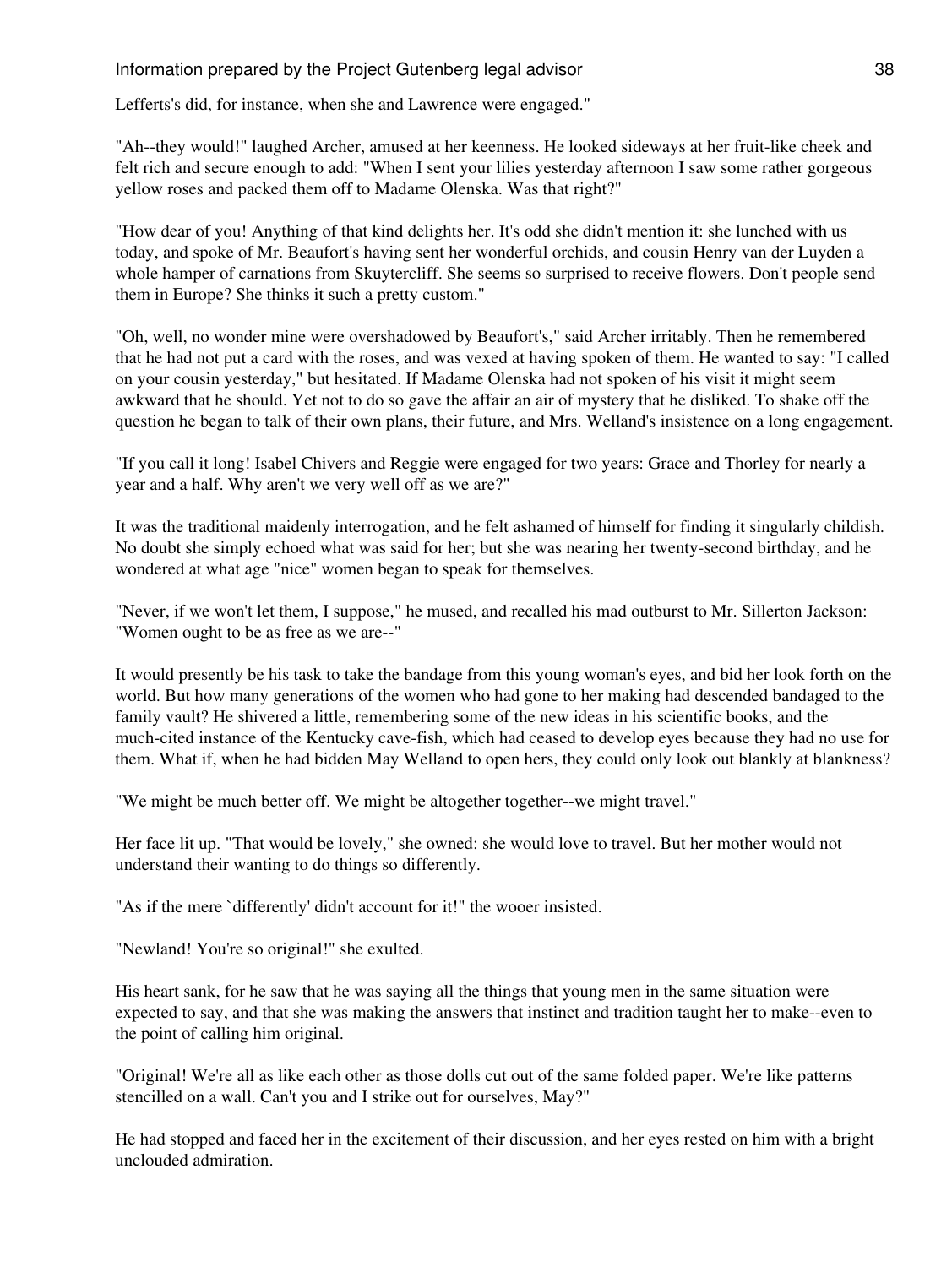"Mercy--shall we elope?" she laughed.

"If you would--"

"You DO love me, Newland! I'm so happy."

"But then--why not be happier?"

"We can't behave like people in novels, though, can we?"

"Why not--why not--why not?"

She looked a little bored by his insistence. She knew very well that they couldn't, but it was troublesome to have to produce a reason. "I'm not clever enough to argue with you. But that kind of thing is rather--vulgar, isn't it?" she suggested, relieved to have hit on a word that would assuredly extinguish the whole subject.

"Are you so much afraid, then, of being vulgar?"

She was evidently staggered by this. "Of course I should hate it--so would you," she rejoined, a trifle irritably.

He stood silent, beating his stick nervously against his boot-top; and feeling that she had indeed found the right way of closing the discussion, she went on light- heartedly: "Oh, did I tell you that I showed Ellen my ring? She thinks it the most beautiful setting she ever saw. There's nothing like it in the rue de la Paix, she said. I do love you, Newland, for being so artistic!"

The next afternoon, as Archer, before dinner, sat smoking sullenly in his study, Janey wandered in on him. He had failed to stop at his club on the way up from the office where he exercised the profession of the law in the leisurely manner common to well-to-do New Yorkers of his class. He was out of spirits and slightly out of temper, and a haunting horror of doing the same thing every day at the same hour besieged his brain.

"Sameness--sameness!" he muttered, the word running through his head like a persecuting tune as he saw the familiar tall-hatted figures lounging behind the plate- glass; and because he usually dropped in at the club at that hour he had gone home instead. He knew not only what they were likely to be talking about, but the part each one would take in the discussion. The Duke of course would be their principal theme; though the appearance in Fifth Avenue of a golden-haired lady in a small canary-coloured brougham with a pair of black cobs (for which Beaufort was generally thought responsible) would also doubtless be thoroughly gone into. Such "women" (as they were called) were few in New York, those driving their own carriages still fewer, and the appearance of Miss Fanny Ring in Fifth Avenue at the fashionable hour had profoundly agitated society. Only the day before, her carriage had passed Mrs. Lovell Mingott's, and the latter had instantly rung the little bell at her elbow and ordered the coachman to drive her home. "What if it had happened to Mrs. van der Luyden?" people asked each other with a shudder. Archer could hear Lawrence Lefferts, at that very hour, holding forth on the disintegration of society.

He raised his head irritably when his sister Janey entered, and then quickly bent over his book (Swinburne's "Chastelard"--just out) as if he had not seen her. She glanced at the writing-table heaped with books, opened a volume of the "Contes Drolatiques," made a wry face over the archaic French, and sighed: "What learned things you read!"

"Well--?" he asked, as she hovered Cassandra-like before him.

"Mother's very angry."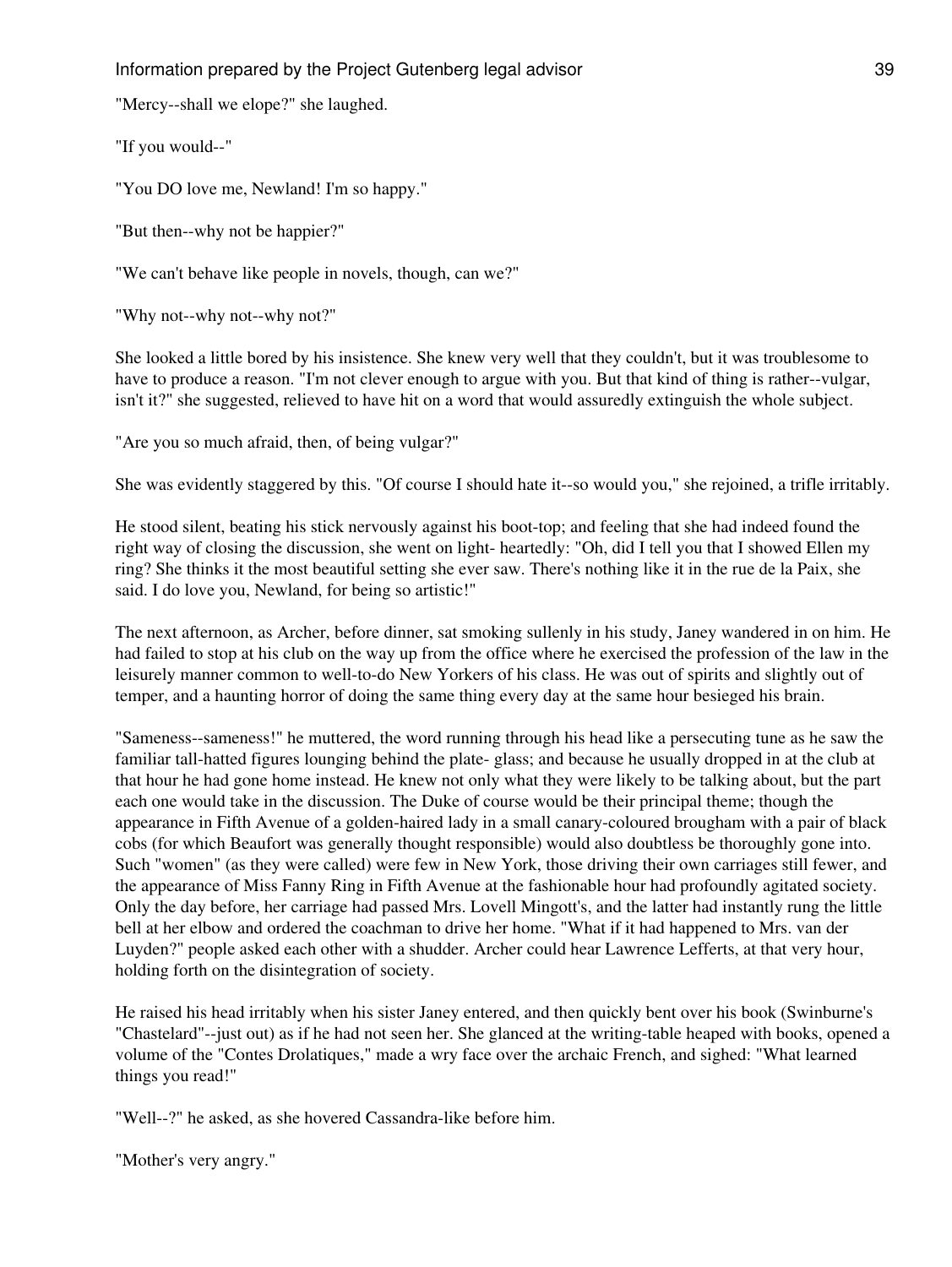"Angry? With whom? About what?"

"Miss Sophy Jackson has just been here. She brought word that her brother would come in after dinner: she couldn't say very much, because he forbade her to: he wishes to give all the details himself. He's with cousin Louisa van der Luyden now."

"For heaven's sake, my dear girl, try a fresh start. It would take an omniscient Deity to know what you're talking about."

"It's not a time to be profane, Newland. . . . Mother feels badly enough about your not going to church . . ."

With a groan he plunged back into his book.

"NEWLAND! Do listen. Your friend Madame Olenska was at Mrs. Lemuel Struthers's party last night: she went there with the Duke and Mr. Beaufort."

At the last clause of this announcement a senseless anger swelled the young man's breast. To smother it he laughed. "Well, what of it? I knew she meant to."

Janey paled and her eyes began to project. "You knew she meant to--and you didn't try to stop her? To warn her?"

"Stop her? Warn her?" He laughed again. "I'm not engaged to be married to the Countess Olenska!" The words had a fantastic sound in his own ears.

"You're marrying into her family."

"Oh, family--family!" he jeered.

"Newland--don't you care about Family?"

"Not a brass farthing."

"Nor about what cousin Louisa van der Luyden will think?"

"Not the half of one--if she thinks such old maid's rubbish."

"Mother is not an old maid," said his virgin sister with pinched lips.

He felt like shouting back: "Yes, she is, and so are the van der Luydens, and so we all are, when it comes to being so much as brushed by the wing-tip of Reality." But he saw her long gentle face puckering into tears, and felt ashamed of the useless pain he was inflicting.

"Hang Countess Olenska! Don't be a goose, Janey-- I'm not her keeper."

"No; but you DID ask the Wellands to announce your engagement sooner so that we might all back her up; and if it hadn't been for that cousin Louisa would never have invited her to the dinner for the Duke."

"Well--what harm was there in inviting her? She was the best-looking woman in the room; she made the dinner a little less funereal than the usual van der Luyden banquet."

"You know cousin Henry asked her to please you: he persuaded cousin Louisa. And now they're so upset that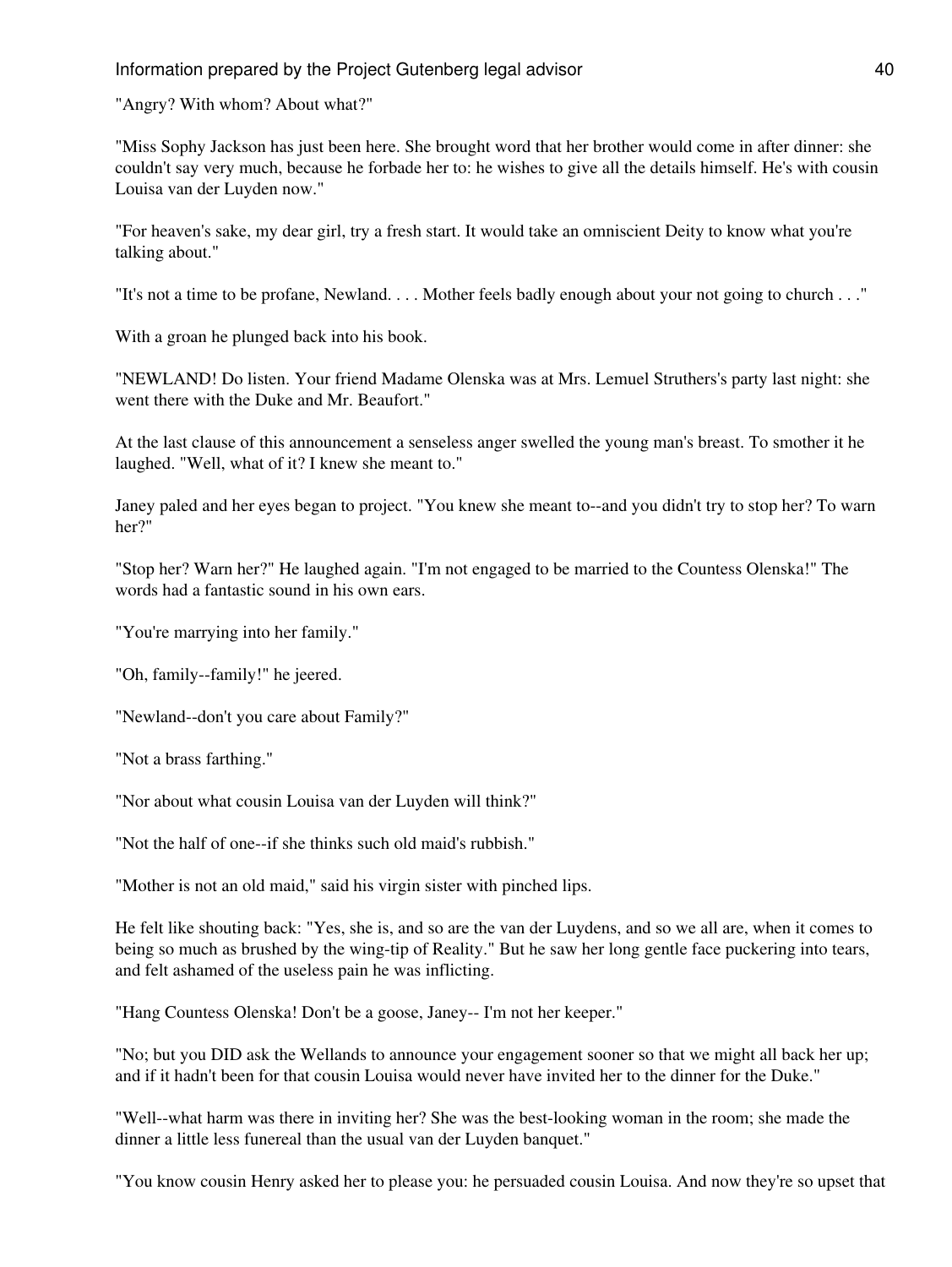they're going back to Skuytercliff tomorrow. I think, Newland, you'd better come down. You don't seem to understand how mother feels."

In the drawing-room Newland found his mother. She raised a troubled brow from her needlework to ask: "Has Janey told you?"

"Yes." He tried to keep his tone as measured as her own. "But I can't take it very seriously."

"Not the fact of having offended cousin Louisa and cousin Henry?"

"The fact that they can be offended by such a trifle as Countess Olenska's going to the house of a woman they consider common."

"Consider--!"

"Well, who is; but who has good music, and amuses people on Sunday evenings, when the whole of New York is dying of inanition."

"Good music? All I know is, there was a woman who got up on a table and sang the things they sing at the places you go to in Paris. There was smoking and champagne."

"Well--that kind of thing happens in other places, and the world still goes on."

"I don't suppose, dear, you're really defending the French Sunday?"

"I've heard you often enough, mother, grumble at the English Sunday when we've been in London."

"New York is neither Paris nor London."

"Oh, no, it's not!" her son groaned.

"You mean, I suppose, that society here is not as brilliant? You're right, I daresay; but we belong here, and people should respect our ways when they come among us. Ellen Olenska especially: she came back to get away from the kind of life people lead in brilliant societies."

Newland made no answer, and after a moment his mother ventured: "I was going to put on my bonnet and ask you to take me to see cousin Louisa for a moment before dinner." He frowned, and she continued: "I thought you might explain to her what you've just said: that society abroad is different . . . that people are not as particular, and that Madame Olenska may not have realised how we feel about such things. It would be, you know, dear," she added with an innocent adroitness, "in Madame Olenska's interest if you did."

"Dearest mother, I really don't see how we're concerned in the matter. The Duke took Madame Olenska to Mrs. Struthers's--in fact he brought Mrs. Struthers to call on her. I was there when they came. If the van der Luydens want to quarrel with anybody, the real culprit is under their own roof."

"Quarrel? Newland, did you ever know of cousin Henry's quarrelling? Besides, the Duke's his guest; and a stranger too. Strangers don't discriminate: how should they? Countess Olenska is a New Yorker, and should have respected the feelings of New York."

"Well, then, if they must have a victim, you have my leave to throw Madame Olenska to them," cried her son, exasperated. "I don't see myself--or you either-- offering ourselves up to expiate her crimes."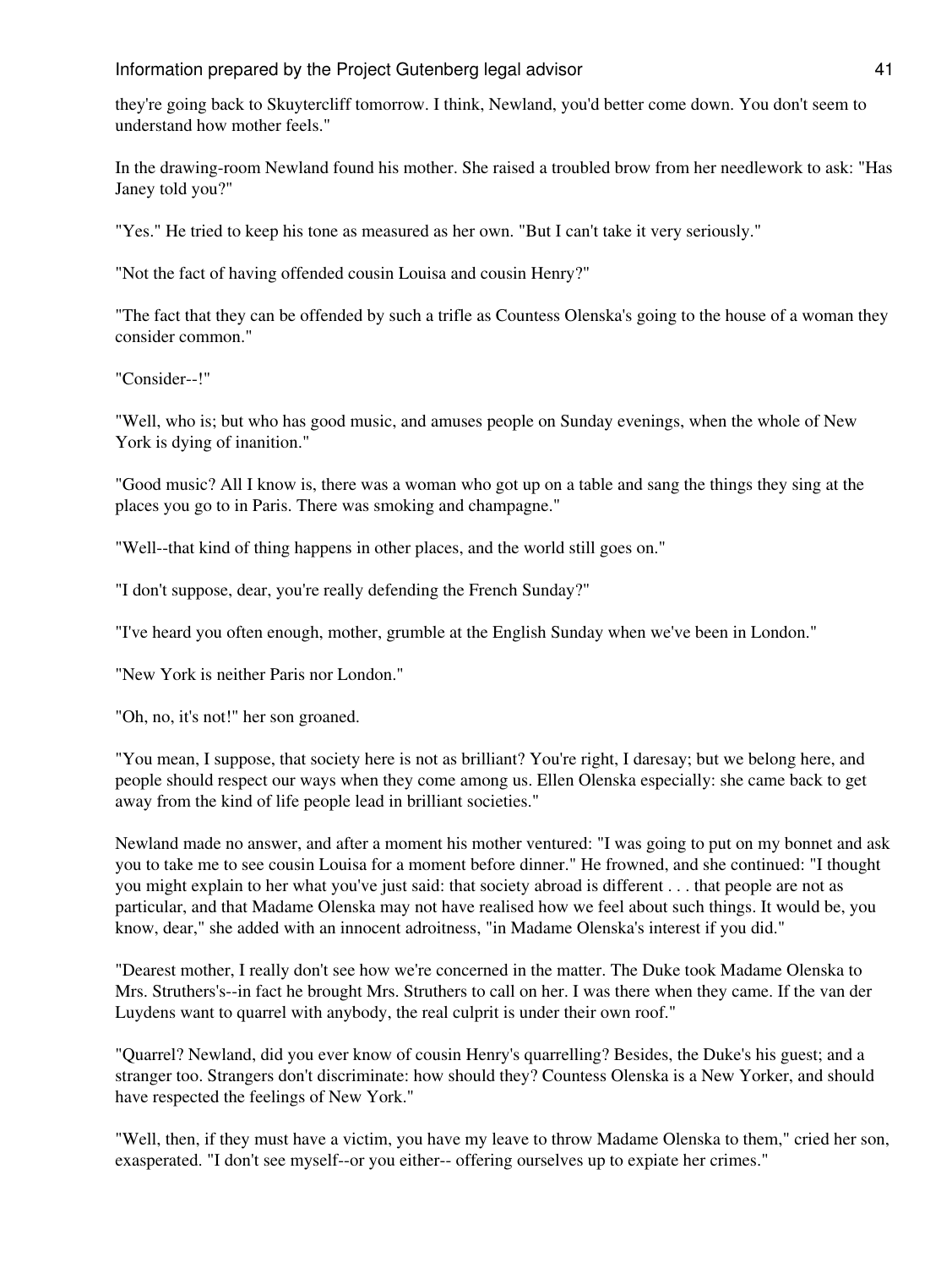"Oh, of course you see only the Mingott side," his mother answered, in the sensitive tone that was her nearest approach to anger.

The sad butler drew back the drawing-room portieres and announced: "Mr. Henry van der Luyden."

Mrs. Archer dropped her needle and pushed her chair back with an agitated hand.

"Another lamp," she cried to the retreating servant, while Janey bent over to straighten her mother's cap.

Mr. van der Luyden's figure loomed on the threshold, and Newland Archer went forward to greet his cousin.

"We were just talking about you, sir," he said.

Mr. van der Luyden seemed overwhelmed by the announcement. He drew off his glove to shake hands with the ladies, and smoothed his tall hat shyly, while Janey pushed an arm-chair forward, and Archer continued: "And the Countess Olenska."

Mrs. Archer paled.

"Ah--a charming woman. I have just been to see her," said Mr. van der Luyden, complacency restored to his brow. He sank into the chair, laid his hat and gloves on the floor beside him in the old-fashioned way, and went on: "She has a real gift for arranging flowers. I had sent her a few carnations from Skuytercliff, and I was astonished. Instead of massing them in big bunches as our head-gardener does, she had scattered them about loosely, here and there . . . I can't say how. The Duke had told me: he said: `Go and see how cleverly she's arranged her drawing-room.' And she has. I should really like to take Louisa to see her, if the neighbourhood were not so--unpleasant."

A dead silence greeted this unusual flow of words from Mr. van der Luyden. Mrs. Archer drew her embroidery out of the basket into which she had nervously tumbled it, and Newland, leaning against the chimney-place and twisting a humming-bird-feather screen in his hand, saw Janey's gaping countenance lit up by the coming of the second lamp.

"The fact is," Mr. van der Luyden continued, stroking his long grey leg with a bloodless hand weighed down by the Patroon's great signet-ring, "the fact is, I dropped in to thank her for the very pretty note she wrote me about my flowers; and also--but this is between ourselves, of course--to give her a friendly warning about allowing the Duke to carry her off to parties with him. I don't know if you've heard--"

Mrs. Archer produced an indulgent smile. "Has the Duke been carrying her off to parties?"

"You know what these English grandees are. They're all alike. Louisa and I are very fond of our cousin--but it's hopeless to expect people who are accustomed to the European courts to trouble themselves about our little republican distinctions. The Duke goes where he's amused." Mr. van der Luyden paused, but no one spoke. "Yes--it seems he took her with him last night to Mrs. Lemuel Struthers's. Sillerton Jackson has just been to us with the foolish story, and Louisa was rather troubled. So I thought the shortest way was to go straight to Countess Olenska and explain--by the merest hint, you know--how we feel in New York about certain things. I felt I might, without indelicacy, because the evening she dined with us she rather suggested . . . rather let me see that she would be grateful for guidance. And she WAS."

Mr. van der Luyden looked about the room with what would have been self-satisfaction on features less purged of the vulgar passions. On his face it became a mild benevolence which Mrs. Archer's countenance dutifully reflected.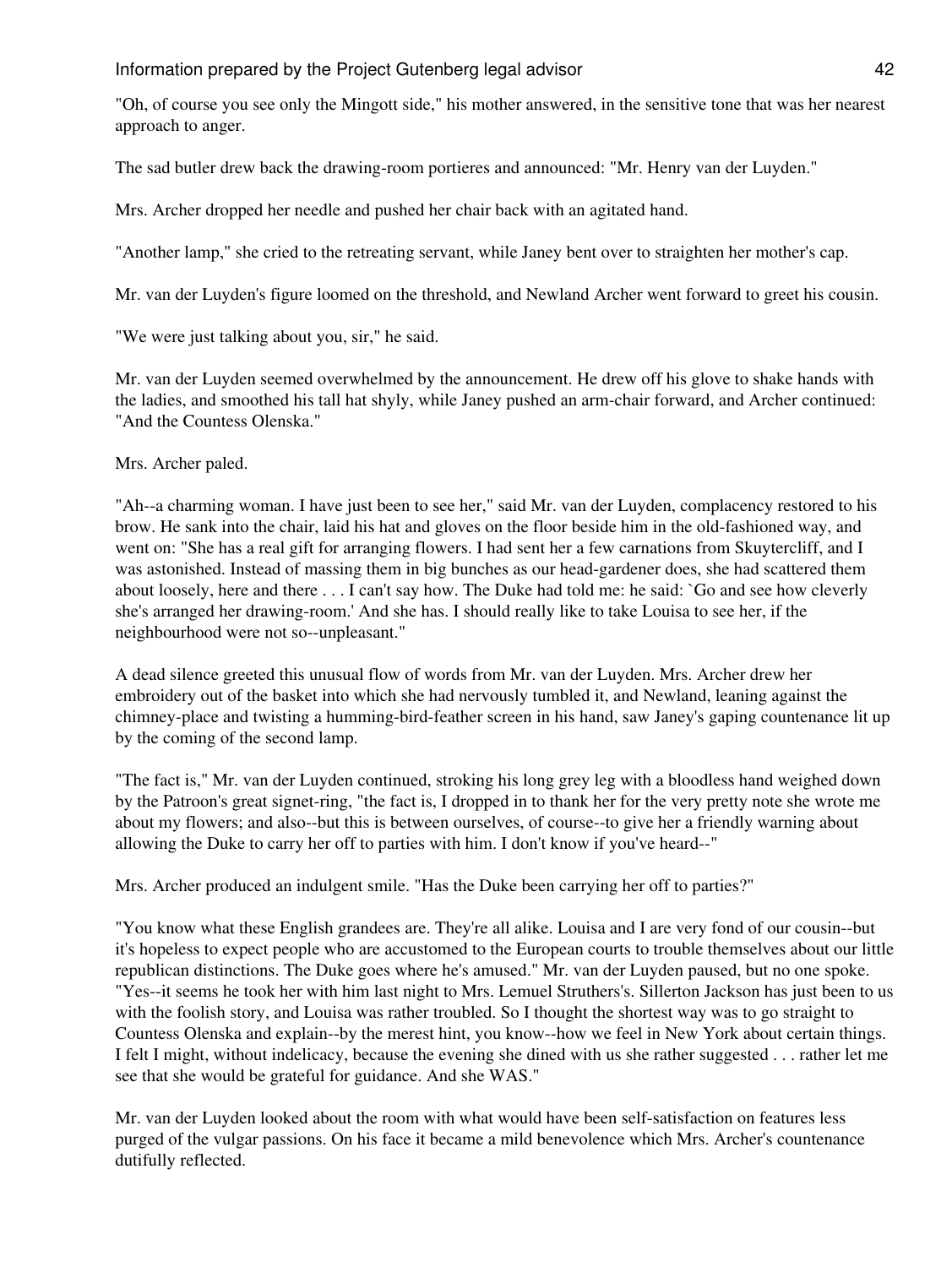"How kind you both are, dear Henry--always! Newland will particularly appreciate what you have done because of dear May and his new relations."

She shot an admonitory glance at her son, who said: "Immensely, sir. But I was sure you'd like Madame Olenska."

Mr. van der Luyden looked at him with extreme gentleness. "I never ask to my house, my dear Newland," he said, "any one whom I do not like. And so I have just told Sillerton Jackson." With a glance at the clock he rose and added: "But Louisa will be waiting. We are dining early, to take the Duke to the Opera."

After the portieres had solemnly closed behind their visitor a silence fell upon the Archer family.

"Gracious--how romantic!" at last broke explosively from Janey. No one knew exactly what inspired her elliptic comments, and her relations had long since given up trying to interpret them.

Mrs. Archer shook her head with a sigh. "Provided it all turns out for the best," she said, in the tone of one who knows how surely it will not. "Newland, you must stay and see Sillerton Jackson when he comes this evening: I really shan't know what to say to him."

"Poor mother! But he won't come--" her son laughed, stooping to kiss away her frown.

XI.

Some two weeks later, Newland Archer, sitting in abstracted idleness in his private compartment of the office of Letterblair, Lamson and Low, attorneys at law, was summoned by the head of the firm.

Old Mr. Letterblair, the accredited legal adviser of three generations of New York gentility, throned behind his mahogany desk in evident perplexity. As he stroked his closeclipped white whiskers and ran his hand through the rumpled grey locks above his jutting brows, his disrespectful junior partner thought how much he looked like the Family Physician annoyed with a patient whose symptoms refuse to be classified.

"My dear sir--" he always addressed Archer as "sir"--"I have sent for you to go into a little matter; a matter which, for the moment, I prefer not to mention either to Mr. Skipworth or Mr. Redwood." The gentlemen he spoke of were the other senior partners of the firm; for, as was always the case with legal associations of old standing in New York, all the partners named on the office letter-head were long since dead; and Mr. Letterblair, for example, was, professionally speaking, his own grandson.

He leaned back in his chair with a furrowed brow. "For family reasons--" he continued.

Archer looked up.

"The Mingott family," said Mr. Letterblair with an explanatory smile and bow. "Mrs. Manson Mingott sent for me yesterday. Her grand-daughter the Countess Olenska wishes to sue her husband for divorce. Certain papers have been placed in my hands." He paused and drummed on his desk. "In view of your prospective alliance with the family I should like to consult you--to consider the case with you--before taking any farther steps."

Archer felt the blood in his temples. He had seen the Countess Olenska only once since his visit to her, and then at the Opera, in the Mingott box. During this interval she had become a less vivid and importunate image, receding from his foreground as May Welland resumed her rightful place in it. He had not heard her divorce spoken of since Janey's first random allusion to it, and had dismissed the tale as unfounded gossip. Theoretically, the idea of divorce was almost as distasteful to him as to his mother; and he was annoyed that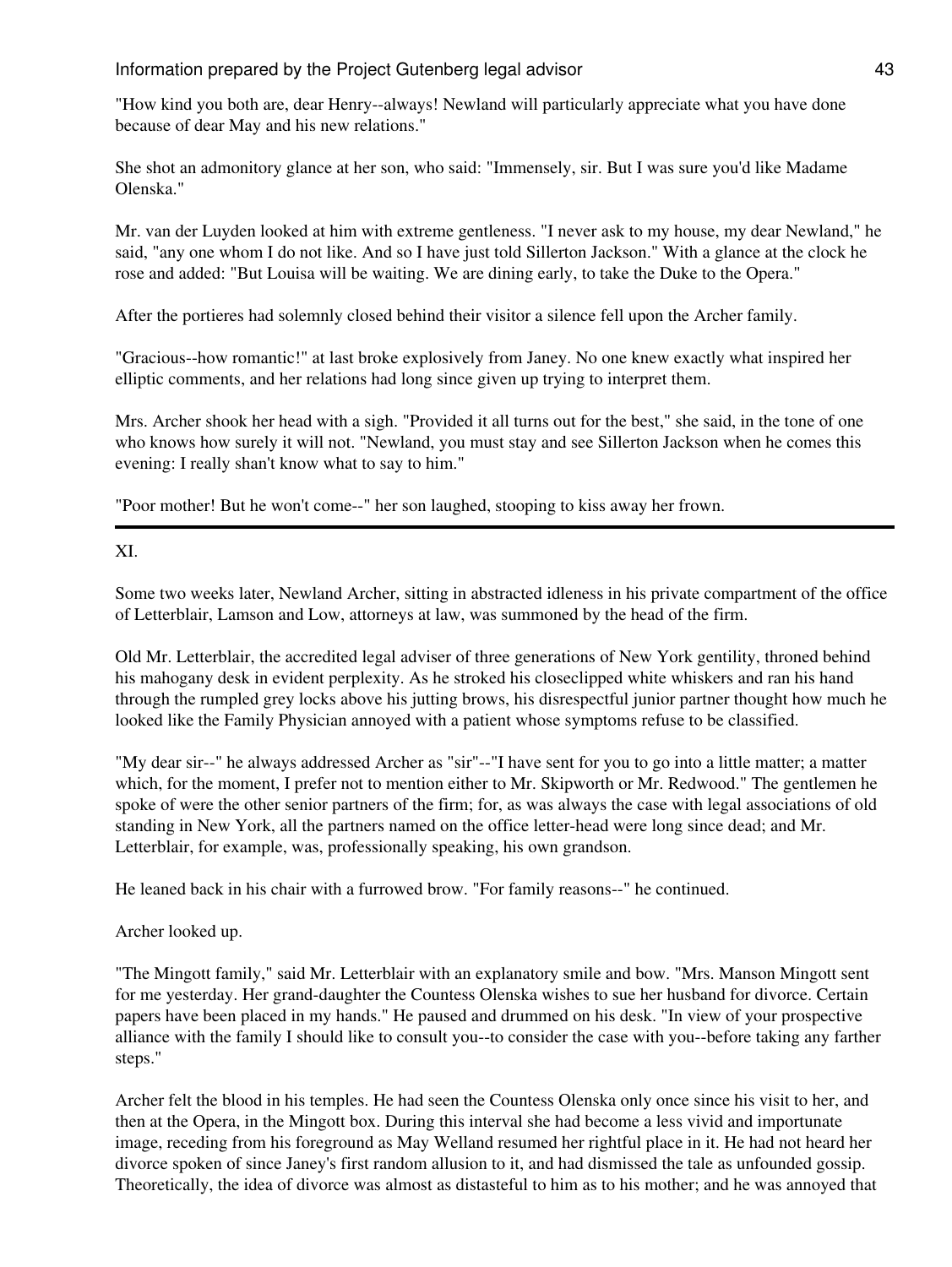Mr. Letterblair (no doubt prompted by old Catherine Mingott) should be so evidently planning to draw him into the affair. After all, there were plenty of Mingott men for such jobs, and as yet he was not even a Mingott by marriage.

He waited for the senior partner to continue. Mr. Letterblair unlocked a drawer and drew out a packet. "If you will run your eye over these papers--"

Archer frowned. "I beg your pardon, sir; but just because of the prospective relationship, I should prefer your consulting Mr. Skipworth or Mr. Redwood."

Mr. Letterblair looked surprised and slightly offended. It was unusual for a junior to reject such an opening.

He bowed. "I respect your scruple, sir; but in this case I believe true delicacy requires you to do as I ask. Indeed, the suggestion is not mine but Mrs. Manson Mingott's and her son's. I have seen Lovell Mingott; and also Mr. Welland. They all named you."

Archer felt his temper rising. He had been somewhat languidly drifting with events for the last fortnight, and letting May's fair looks and radiant nature obliterate the rather importunate pressure of the Mingott claims. But this behest of old Mrs. Mingott's roused him to a sense of what the clan thought they had the right to exact from a prospective son-in-law; and he chafed at the role.

"Her uncles ought to deal with this," he said.

"They have. The matter has been gone into by the family. They are opposed to the Countess's idea; but she is firm, and insists on a legal opinion."

The young man was silent: he had not opened the packet in his hand.

"Does she want to marry again?"

"I believe it is suggested; but she denies it."

"Then--"

"Will you oblige me, Mr. Archer, by first looking through these papers? Afterward, when we have talked the case over, I will give you my opinion."

Archer withdrew reluctantly with the unwelcome documents. Since their last meeting he had half-unconsciously collaborated with events in ridding himself of the burden of Madame Olenska. His hour alone with her by the firelight had drawn them into a momentary intimacy on which the Duke of St. Austrey's intrusion with Mrs. Lemuel Struthers, and the Countess's joyous greeting of them, had rather providentially broken. Two days later Archer had assisted at the comedy of her reinstatement in the van der Luydens' favour, and had said to himself, with a touch of tartness, that a lady who knew how to thank all-powerful elderly gentlemen to such good purpose for a bunch of flowers did not need either the private consolations or the public championship of a young man of his small compass. To look at the matter in this light simplified his own case and surprisingly furbished up all the dim domestic virtues. He could not picture May Welland, in whatever conceivable emergency, hawking about her private difficulties and lavishing her confidences on strange men; and she had never seemed to him finer or fairer than in the week that followed. He had even yielded to her wish for a long engagement, since she had found the one disarming answer to his plea for haste.

"You know, when it comes to the point, your parents have always let you have your way ever since you were a little girl," he argued; and she had answered, with her clearest look: "Yes; and that's what makes it so hard to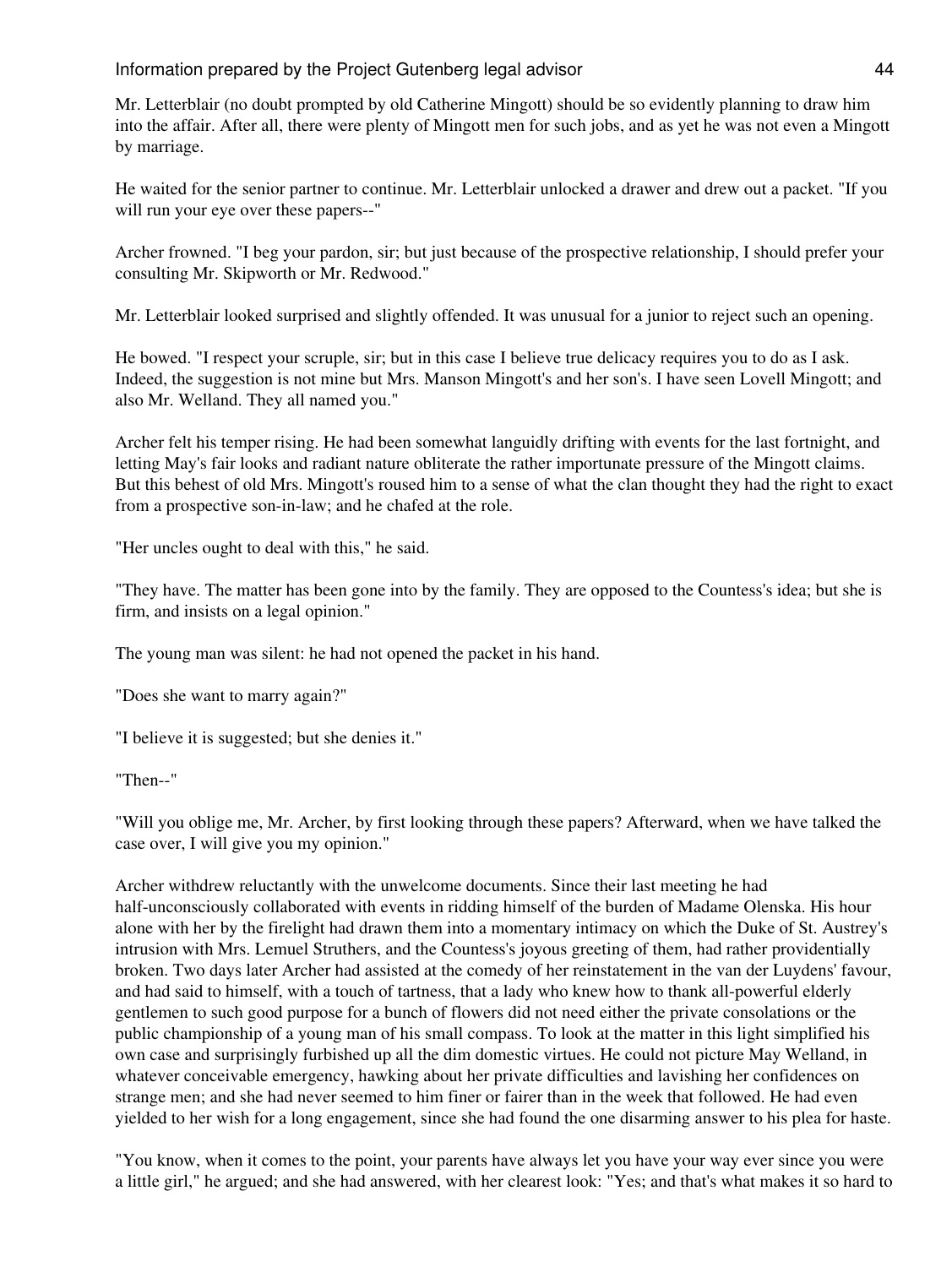refuse the very last thing they'll ever ask of me as a little girl."

That was the old New York note; that was the kind of answer he would like always to be sure of his wife's making. If one had habitually breathed the New York air there were times when anything less crystalline seemed stifling.

The papers he had retired to read did not tell him much in fact; but they plunged him into an atmosphere in which he choked and spluttered. They consisted mainly of an exchange of letters between Count Olenski's solicitors and a French legal firm to whom the Countess had applied for the settlement of her financial situation. There was also a short letter from the Count to his wife: after reading it, Newland Archer rose, jammed the papers back into their envelope, and reentered Mr. Letterblair's office.

"Here are the letters, sir. If you wish, I'll see Madame Olenska," he said in a constrained voice.

"Thank you--thank you, Mr. Archer. Come and dine with me tonight if you're free, and we'll go into the matter afterward: in case you wish to call on our client tomorrow."

Newland Archer walked straight home again that afternoon. It was a winter evening of transparent clearness, with an innocent young moon above the house- tops; and he wanted to fill his soul's lungs with the pure radiance, and not exchange a word with any one till he and Mr. Letterblair were closeted together after dinner. It was impossible to decide otherwise than he had done: he must see Madame Olenska himself rather than let her secrets be bared to other eyes. A great wave of compassion had swept away his indifference and impatience: she stood before him as an exposed and pitiful figure, to be saved at all costs from farther wounding herself in her mad plunges against fate.

He remembered what she had told him of Mrs. Welland's request to be spared whatever was "unpleasant" in her history, and winced at the thought that it was perhaps this attitude of mind which kept the New York air so pure. "Are we only Pharisees after all?" he wondered, puzzled by the effort to reconcile his instinctive disgust at human vileness with his equally instinctive pity for human frailty.

For the first time he perceived how elementary his own principles had always been. He passed for a young man who had not been afraid of risks, and he knew that his secret love-affair with poor silly Mrs. Thorley Rushworth had not been too secret to invest him with a becoming air of adventure. But Mrs. Rushworth was "that kind of woman"; foolish, vain, clandestine by nature, and far more attracted by the secrecy and peril of the affair than by such charms and qualities as he possessed. When the fact dawned on him it nearly broke his heart, but now it seemed the redeeming feature of the case. The affair, in short, had been of the kind that most of the young men of his age had been through, and emerged from with calm consciences and an undisturbed belief in the abysmal distinction between the women one loved and respected and those one enjoyed--and pitied. In this view they were sedulously abetted by their mothers, aunts and other elderly female relatives, who all shared Mrs. Archer's belief that when "such things happened" it was undoubtedly foolish of the man, but somehow always criminal of the woman. All the elderly ladies whom Archer knew regarded any woman who loved imprudently as necessarily unscrupulous and designing, and mere simple- minded man as powerless in her clutches. The only thing to do was to persuade him, as early as possible, to marry a nice girl, and then trust to her to look after him.

In the complicated old European communities, Archer began to guess, love-problems might be less simple and less easily classified. Rich and idle and ornamental societies must produce many more such situations; and there might even be one in which a woman naturally sensitive and aloof would yet, from the force of circumstances, from sheer defencelessness and loneliness, be drawn into a tie inexcusable by conventional standards.

On reaching home he wrote a line to the Countess Olenska, asking at what hour of the next day she could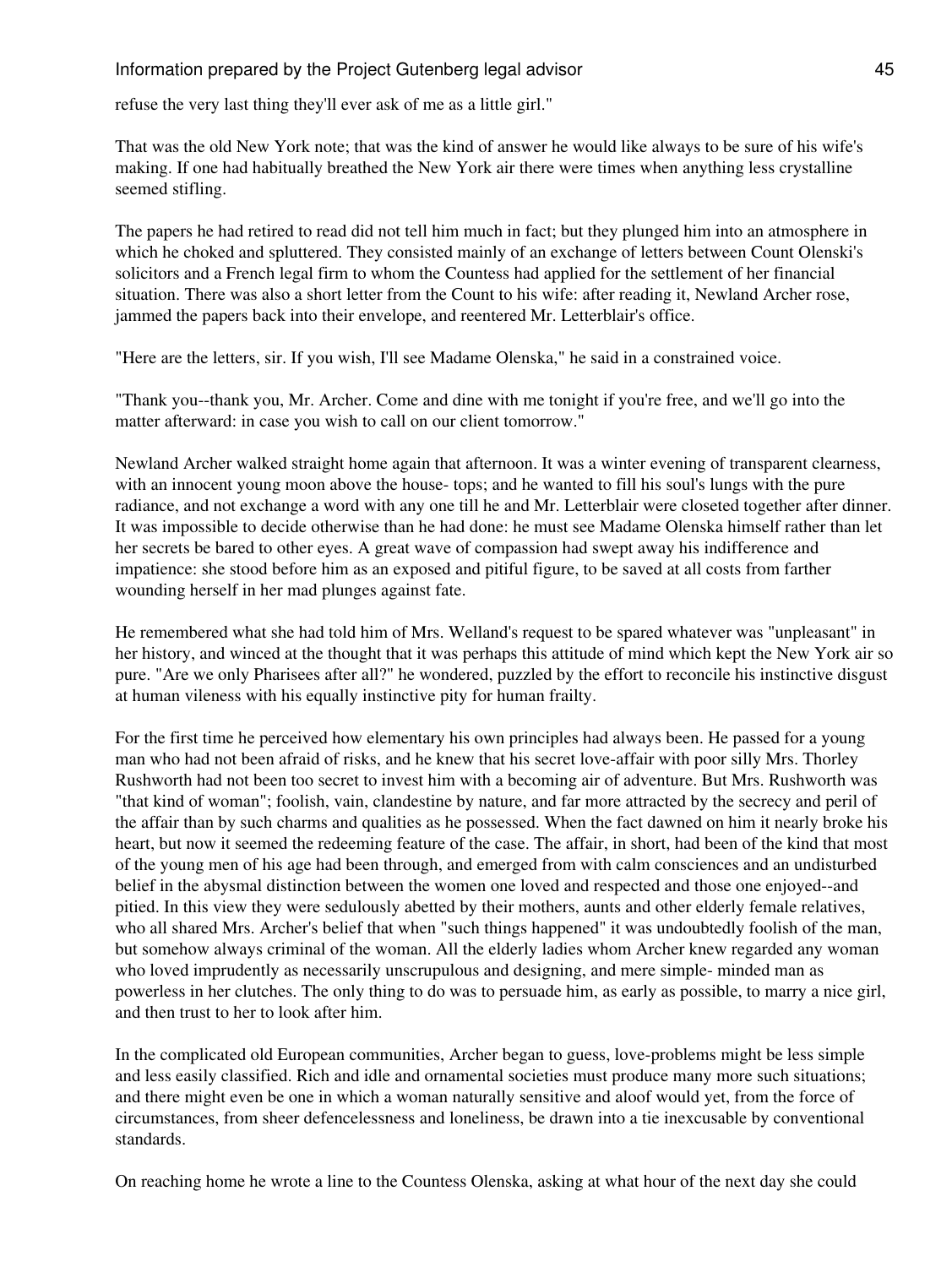receive him, and despatched it by a messenger-boy, who returned presently with a word to the effect that she was going to Skuytercliff the next morning to stay over Sunday with the van der Luydens, but that he would find her alone that evening after dinner. The note was written on a rather untidy half-sheet, without date or address, but her hand was firm and free. He was amused at the idea of her week-ending in the stately solitude of Skuytercliff, but immediately afterward felt that there, of all places, she would most feel the chill of minds rigorously averted from the "unpleasant."

He was at Mr. Letterblair's punctually at seven, glad of the pretext for excusing himself soon after dinner. He had formed his own opinion from the papers entrusted to him, and did not especially want to go into the matter with his senior partner. Mr. Letterblair was a widower, and they dined alone, copiously and slowly, in a dark shabby room hung with yellowing prints of "The Death of Chatham" and "The Coronation of Napoleon." On the sideboard, between fluted Sheraton knife-cases, stood a decanter of Haut Brion, and another of the old Lanning port (the gift of a client), which the wastrel Tom Lanning had sold off a year or two before his mysterious and discreditable death in San Francisco--an incident less publicly humiliating to the family than the sale of the cellar.

After a velvety oyster soup came shad and cucumbers, then a young broiled turkey with corn fritters, followed by a canvas-back with currant jelly and a celery mayonnaise. Mr. Letterblair, who lunched on a sandwich and tea, dined deliberately and deeply, and insisted on his guest's doing the same. Finally, when the closing rites had been accomplished, the cloth was removed, cigars were lit, and Mr. Letterblair, leaning back in his chair and pushing the port westward, said, spreading his back agreeably to the coal fire behind him: "The whole family are against a divorce. And I think rightly."

Archer instantly felt himself on the other side of the argument. "But why, sir? If there ever was a case--"

"Well--what's the use? SHE'S here--he's there; the Atlantic's between them. She'll never get back a dollar more of her money than what he's voluntarily returned to her: their damned heathen marriage settlements take precious good care of that. As things go over there, Olenski's acted generously: he might have turned her out without a penny."

The young man knew this and was silent.

"I understand, though," Mr. Letterblair continued, "that she attaches no importance to the money. Therefore, as the family say, why not let well enough alone?"

Archer had gone to the house an hour earlier in full agreement with Mr. Letterblair's view; but put into words by this selfish, well-fed and supremely indifferent old man it suddenly became the Pharisaic voice of a society wholly absorbed in barricading itself against the unpleasant.

"I think that's for her to decide."

"H'm--have you considered the consequences if she decides for divorce?"

"You mean the threat in her husband's letter? What weight would that carry? It's no more than the vague charge of an angry blackguard."

"Yes; but it might make some unpleasant talk if he really defends the suit."

"Unpleasant--!" said Archer explosively.

Mr. Letterblair looked at him from under enquiring eyebrows, and the young man, aware of the uselessness of trying to explain what was in his mind, bowed acquiescently while his senior continued: "Divorce is always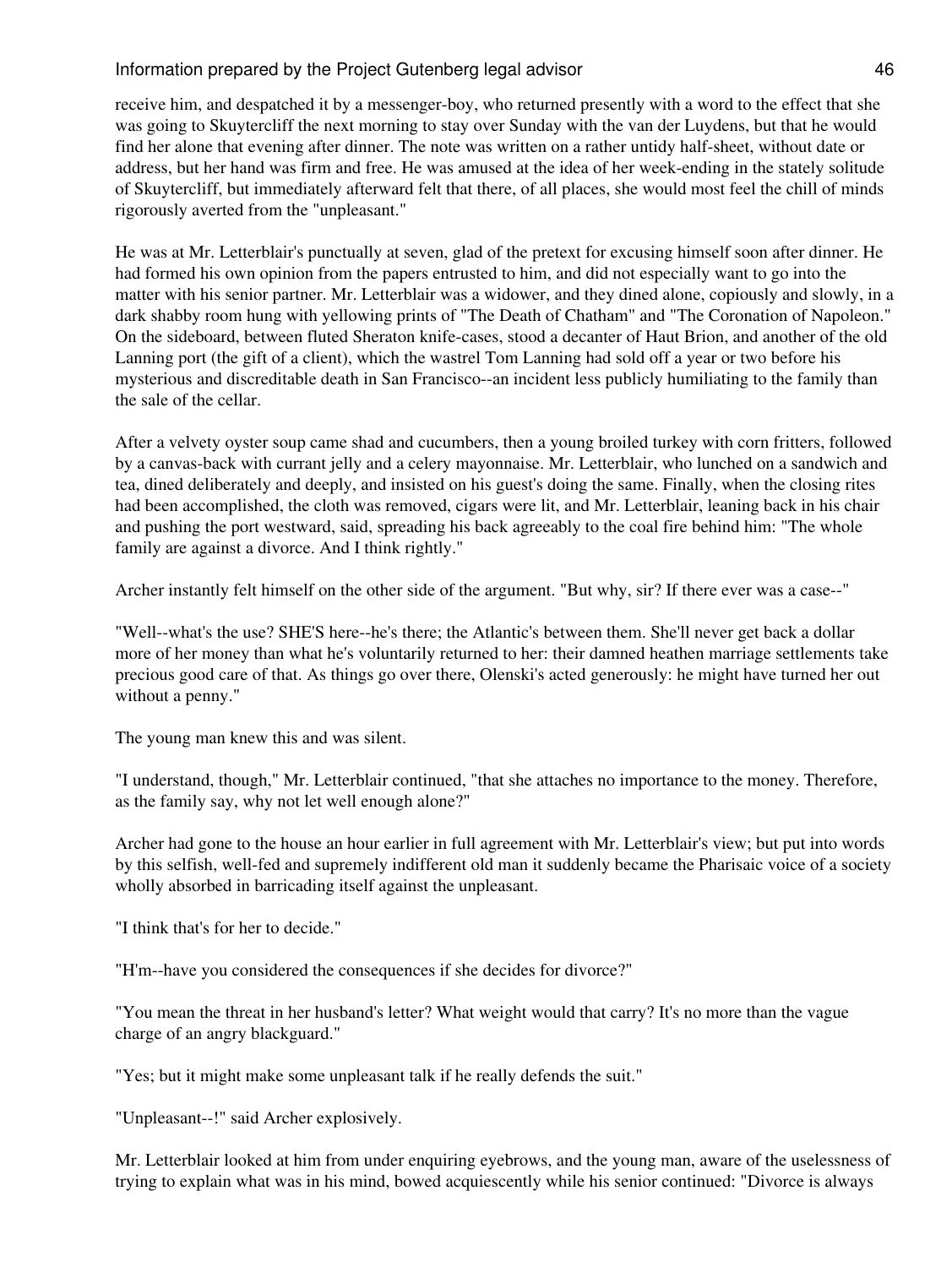unpleasant."

"You agree with me?" Mr. Letterblair resumed, after a waiting silence.

"Naturally," said Archer.

"Well, then, I may count on you; the Mingotts may count on you; to use your influence against the idea?"

Archer hesitated. "I can't pledge myself till I've seen the Countess Olenska," he said at length.

"Mr. Archer, I don't understand you. Do you want to marry into a family with a scandalous divorce-suit hanging over it?"

"I don't think that has anything to do with the case."

Mr. Letterblair put down his glass of port and fixed on his young partner a cautious and apprehensive gaze.

Archer understood that he ran the risk of having his mandate withdrawn, and for some obscure reason he disliked the prospect. Now that the job had been thrust on him he did not propose to relinquish it; and, to guard against the possibility, he saw that he must reassure the unimaginative old man who was the legal conscience of the Mingotts.

"You may be sure, sir, that I shan't commit myself till I've reported to you; what I meant was that I'd rather not give an opinion till I've heard what Madame Olenska has to say."

Mr. Letterblair nodded approvingly at an excess of caution worthy of the best New York tradition, and the young man, glancing at his watch, pleaded an engagement and took leave.

XII.

Old-fashioned New York dined at seven, and the habit of after-dinner calls, though derided in Archer's set, still generally prevailed. As the young man strolled up Fifth Avenue from Waverley Place, the long thoroughfare was deserted but for a group of carriages standing before the Reggie Chiverses' (where there was a dinner for the Duke), and the occasional figure of an elderly gentleman in heavy overcoat and muffler ascending a brownstone doorstep and disappearing into a gas-lit hall. Thus, as Archer crossed Washington Square, he remarked that old Mr. du Lac was calling on his cousins the Dagonets, and turning down the corner of West Tenth Street he saw Mr. Skipworth, of his own firm, obviously bound on a visit to the Miss Lannings. A little farther up Fifth Avenue, Beaufort appeared on his doorstep, darkly projected against a blaze of light, descended to his private brougham, and rolled away to a mysterious and probably unmentionable destination. It was not an Opera night, and no one was giving a party, so that Beaufort's outing was undoubtedly of a clandestine nature. Archer connected it in his mind with a little house beyond Lexington Avenue in which beribboned window curtains and flower-boxes had recently appeared, and before whose newly painted door the canary-coloured brougham of Miss Fanny Ring was frequently seen to wait.

Beyond the small and slippery pyramid which composed Mrs. Archer's world lay the almost unmapped quarter inhabited by artists, musicians and "people who wrote." These scattered fragments of humanity had never shown any desire to be amalgamated with the social structure. In spite of odd ways they were said to be, for the most part, quite respectable; but they preferred to keep to themselves. Medora Manson, in her prosperous days, had inaugurated a "literary salon"; but it had soon died out owing to the reluctance of the literary to frequent it.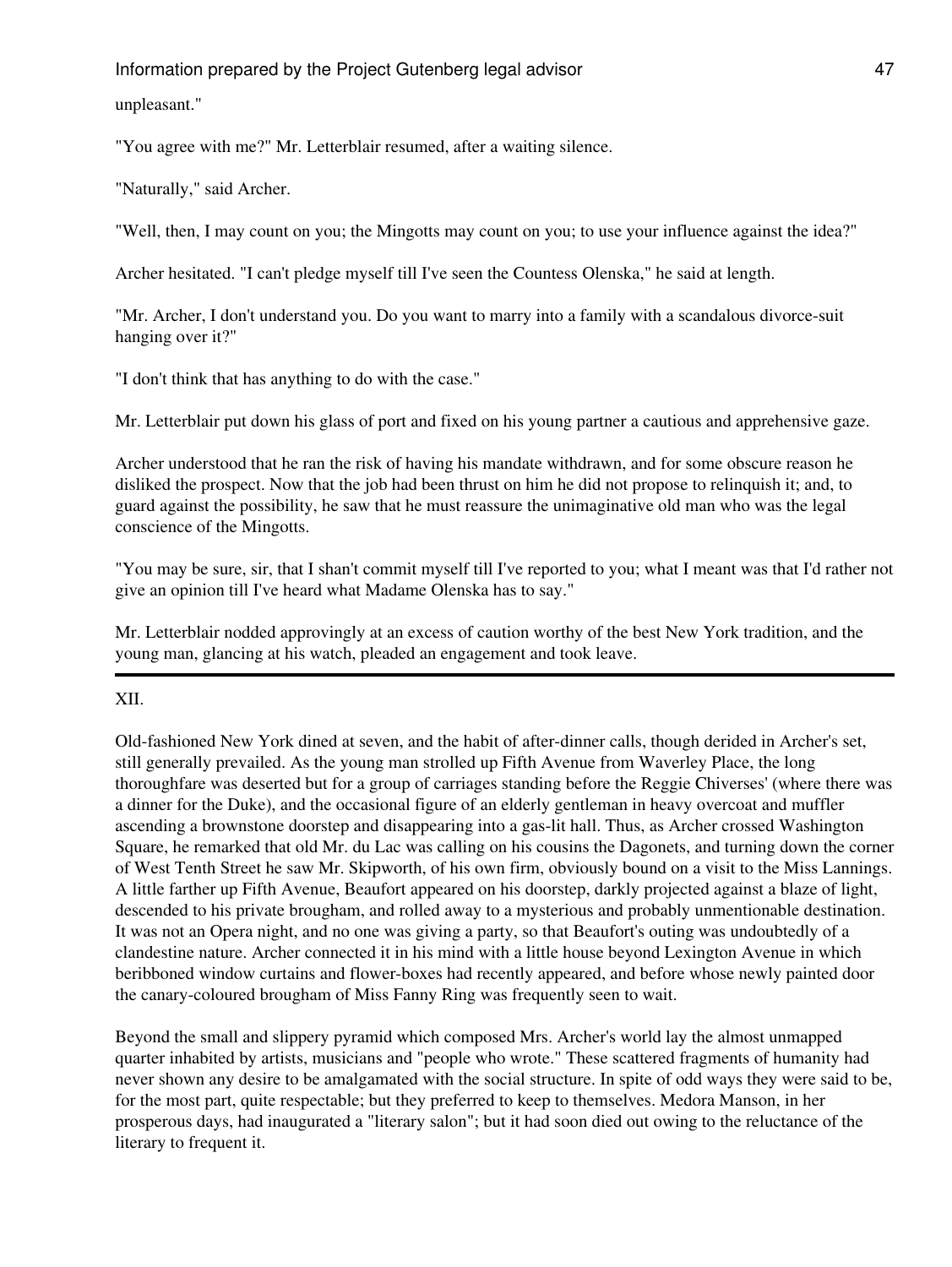Others had made the same attempt, and there was a household of Blenkers--an intense and voluble mother, and three blowsy daughters who imitated her--where one met Edwin Booth and Patti and William Winter, and the new Shakespearian actor George Rignold, and some of the magazine editors and musical and literary critics.

Mrs. Archer and her group felt a certain timidity concerning these persons. They were odd, they were uncertain, they had things one didn't know about in the background of their lives and minds. Literature and art were deeply respected in the Archer set, and Mrs. Archer was always at pains to tell her children how much more agreeable and cultivated society had been when it included such figures as Washington Irving, Fitz-Greene Halleck and the poet of "The Culprit Fay." The most celebrated authors of that generation had been "gentlemen"; perhaps the unknown persons who succeeded them had gentlemanly sentiments, but their origin, their appearance, their hair, their intimacy with the stage and the Opera, made any old New York criterion inapplicable to them.

"When I was a girl," Mrs. Archer used to say, "we knew everybody between the Battery and Canal Street; and only the people one knew had carriages. It was perfectly easy to place any one then; now one can't tell, and I prefer not to try."

Only old Catherine Mingott, with her absence of moral prejudices and almost parvenu indifference to the subtler distinctions, might have bridged the abyss; but she had never opened a book or looked at a picture, and cared for music only because it reminded her of gala nights at the Italiens, in the days of her triumph at the Tuileries. Possibly Beaufort, who was her match in daring, would have succeeded in bringing about a fusion; but his grand house and silk-stockinged footmen were an obstacle to informal sociability. Moreover, he was as illiterate as old Mrs. Mingott, and considered "fellows who wrote" as the mere paid purveyors of rich men's pleasures; and no one rich enough to influence his opinion had ever questioned it.

Newland Archer had been aware of these things ever since he could remember, and had accepted them as part of the structure of his universe. He knew that there were societies where painters and poets and novelists and men of science, and even great actors, were as sought after as Dukes; he had often pictured to himself what it would have been to live in the intimacy of drawing-rooms dominated by the talk of Merimee (whose "Lettres a une Inconnue" was one of his inseparables), of Thackeray, Browning or William Morris. But such things were inconceivable in New York, and unsettling to think of. Archer knew most of the "fellows who wrote," the musicians and the painters: he met them at the Century, or at the little musical and theatrical clubs that were beginning to come into existence. He enjoyed them there, and was bored with them at the Blenkers', where they were mingled with fervid and dowdy women who passed them about like captured curiosities; and even after his most exciting talks with Ned Winsett he always came away with the feeling that if his world was small, so was theirs, and that the only way to enlarge either was to reach a stage of manners where they would naturally merge.

He was reminded of this by trying to picture the society in which the Countess Olenska had lived and suffered, and also--perhaps--tasted mysterious joys. He remembered with what amusement she had told him that her grandmother Mingott and the Wellands objected to her living in a "Bohemian" quarter given over to "people who wrote." It was not the peril but the poverty that her family disliked; but that shade escaped her, and she supposed they considered literature compromising.

She herself had no fears of it, and the books scattered about her drawing-room (a part of the house in which books were usually supposed to be "out of place"), though chiefly works of fiction, had whetted Archer's interest with such new names as those of Paul Bourget, Huysmans, and the Goncourt brothers. Ruminating on these things as he approached her door, he was once more conscious of the curious way in which she reversed his values, and of the need of thinking himself into conditions incredibly different from any that he knew if he were to be of use in her present difficulty.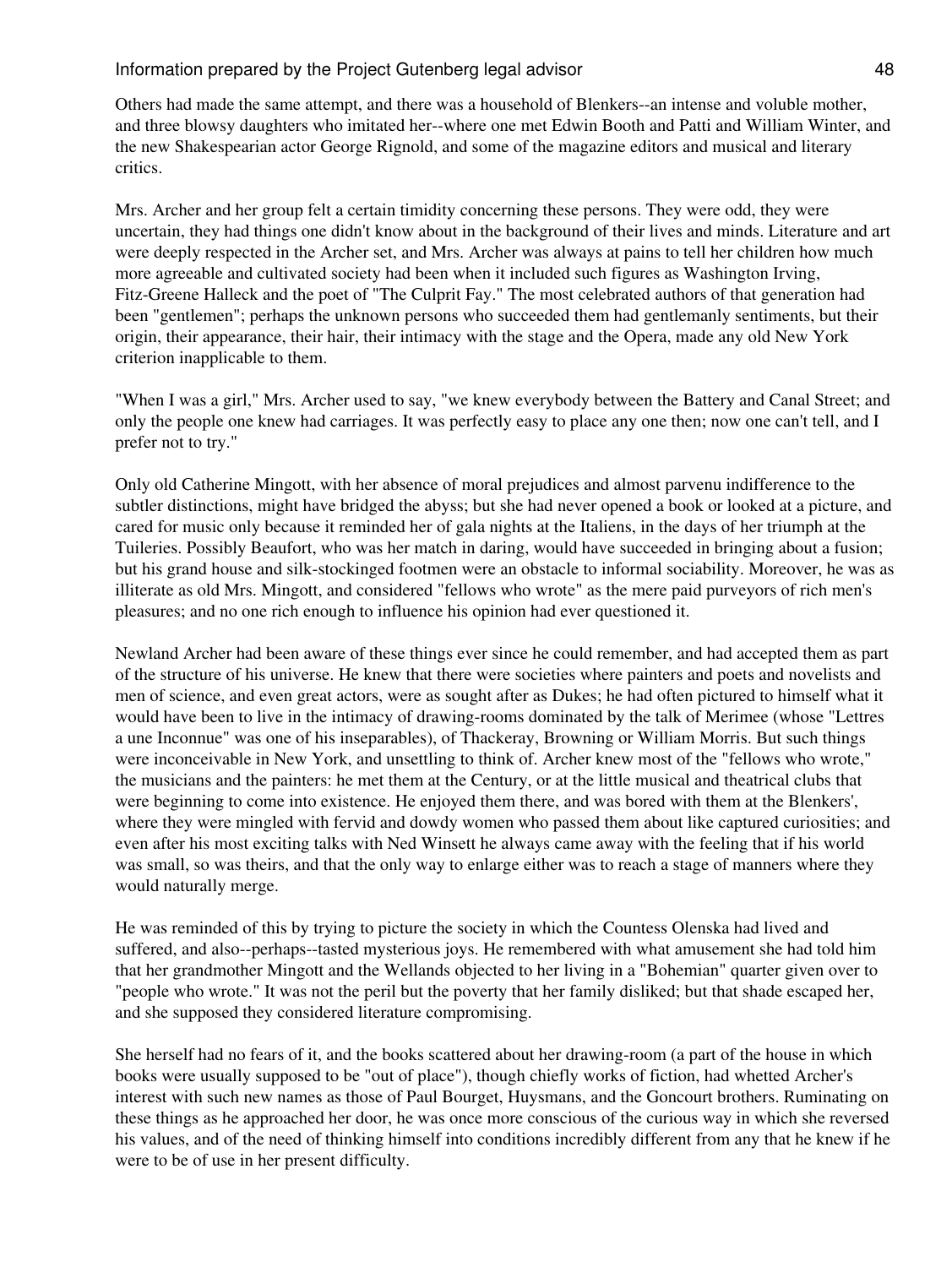Nastasia opened the door, smiling mysteriously. On the bench in the hall lay a sable-lined overcoat, a folded opera hat of dull silk with a gold J. B. on the lining, and a white silk muffler: there was no mistaking the fact that these costly articles were the property of Julius Beaufort.

Archer was angry: so angry that he came near scribbling a word on his card and going away; then he remembered that in writing to Madame Olenska he had been kept by excess of discretion from saying that he wished to see her privately. He had therefore no one but himself to blame if she had opened her doors to other visitors; and he entered the drawing-room with the dogged determination to make Beaufort feel himself in the way, and to outstay him.

The banker stood leaning against the mantelshelf, which was draped with an old embroidery held in place by brass candelabra containing church candies of yellowish wax. He had thrust his chest out, supporting his shoulders against the mantel and resting his weight on one large patent-leather foot. As Archer entered he was smiling and looking down on his hostess, who sat on a sofa placed at right angles to the chimney. A table banked with flowers formed a screen behind it, and against the orchids and azaleas which the young man recognised as tributes from the Beaufort hot-houses, Madame Olenska sat half-reclined, her head propped on a hand and her wide sleeve leaving the arm bare to the elbow.

It was usual for ladies who received in the evenings to wear what were called "simple dinner dresses": a close-fitting armour of whale-boned silk, slightly open in the neck, with lace ruffles filling in the crack, and tight sleeves with a flounce uncovering just enough wrist to show an Etruscan gold bracelet or a velvet band. But Madame Olenska, heedless of tradition, was attired in a long robe of red velvet bordered about the chin and down the front with glossy black fur. Archer remembered, on his last visit to Paris, seeing a portrait by the new painter, Carolus Duran, whose pictures were the sensation of the Salon, in which the lady wore one of these bold sheath-like robes with her chin nestling in fur. There was something perverse and provocative in the notion of fur worn in the evening in a heated drawing-room, and in the combination of a muffled throat and bare arms; but the effect was undeniably pleasing.

"Lord love us--three whole days at Skuytercliff!" Beaufort was saying in his loud sneering voice as Archer entered. "You'd better take all your furs, and a hot-water-bottle."

"Why? Is the house so cold?" she asked, holding out her left hand to Archer in a way mysteriously suggesting that she expected him to kiss it.

"No; but the missus is," said Beaufort, nodding carelessly to the young man.

"But I thought her so kind. She came herself to invite me. Granny says I must certainly go."

"Granny would, of course. And I say it's a shame you're going to miss the little oyster supper I'd planned for you at Delmonico's next Sunday, with Campanini and Scalchi and a lot of jolly people."

She looked doubtfully from the banker to Archer.

"Ah--that does tempt me! Except the other evening at Mrs. Struthers's I've not met a single artist since I've been here."

"What kind of artists? I know one or two painters, very good fellows, that I could bring to see you if you'd allow me," said Archer boldly.

"Painters? Are there painters in New York?" asked Beaufort, in a tone implying that there could be none since he did not buy their pictures; and Madame Olenska said to Archer, with her grave smile: "That would be charming. But I was really thinking of dramatic artists, singers, actors, musicians. My husband's house was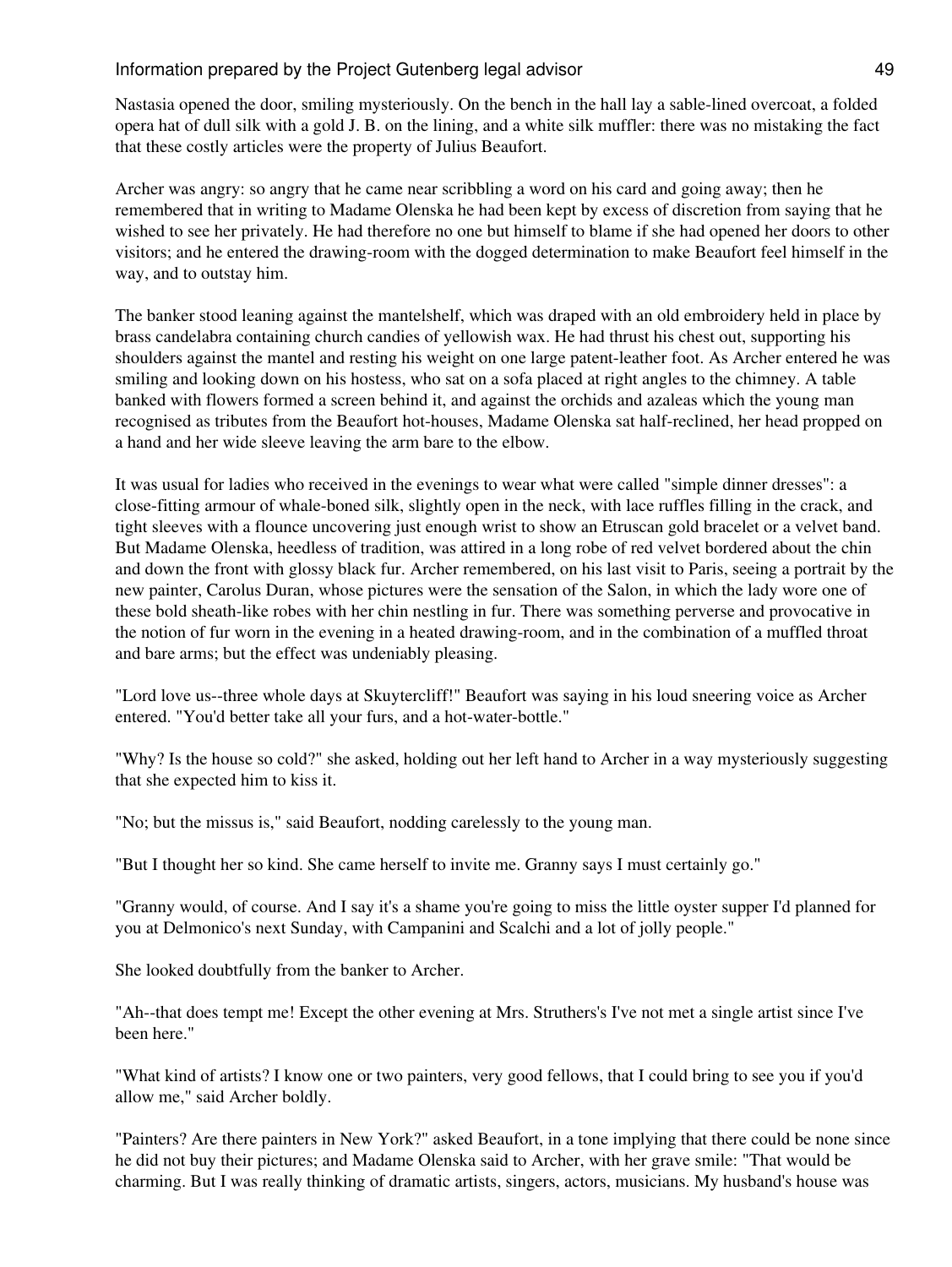always full of them."

She said the words "my husband" as if no sinister associations were connected with them, and in a tone that seemed almost to sigh over the lost delights of her married life. Archer looked at her perplexedly, wondering if it were lightness or dissimulation that enabled her to touch so easily on the past at the very moment when she was risking her reputation in order to break with it.

"I do think," she went on, addressing both men, that the imprevu adds to one's enjoyment. It's perhaps a mistake to see the same people every day."

"It's confoundedly dull, anyhow; New York is dying of dullness," Beaufort grumbled. "And when I try to liven it up for you, you go back on me. Come--think better of it! Sunday is your last chance, for Campanini leaves next week for Baltimore and Philadelphia; and I've a private room, and a Steinway, and they'll sing all night for me."

"How delicious! May I think it over, and write to you tomorrow morning?"

She spoke amiably, yet with the least hint of dismissal in her voice. Beaufort evidently felt it, and being unused to dismissals, stood staring at her with an obstinate line between his eyes.

"Why not now?"

"It's too serious a question to decide at this late hour."

"Do you call it late?"

She returned his glance coolly. "Yes; because I have still to talk business with Mr. Archer for a little while."

"Ah," Beaufort snapped. There was no appeal from her tone, and with a slight shrug he recovered his composure, took her hand, which he kissed with a practised air, and calling out from the threshold: "I say, Newland, if you can persuade the Countess to stop in town of course you're included in the supper," left the room with his heavy important step.

For a moment Archer fancied that Mr. Letterblair must have told her of his coming; but the irrelevance of her next remark made him change his mind.

"You know painters, then? You live in their milieu?" she asked, her eyes full of interest.

"Oh, not exactly. I don't know that the arts have a milieu here, any of them; they're more like a very thinly settled outskirt."

"But you care for such things?"

"Immensely. When I'm in Paris or London I never miss an exhibition. I try to keep up."

She looked down at the tip of the little satin boot that peeped from her long draperies.

"I used to care immensely too: my life was full of such things. But now I want to try not to."

"You want to try not to?"

"Yes: I want to cast off all my old life, to become just like everybody else here."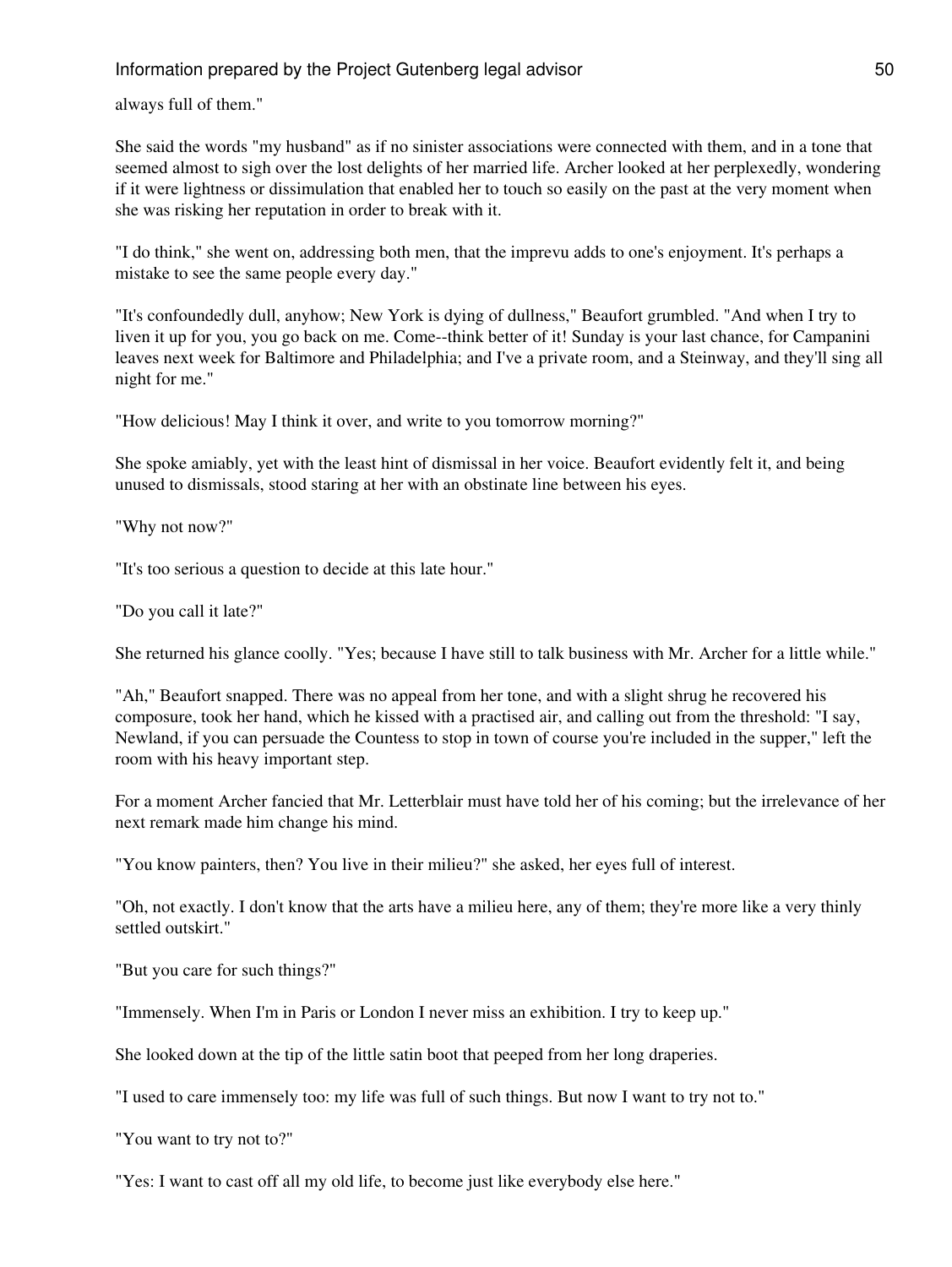Archer reddened. "You'll never be like everybody else," he said.

She raised her straight eyebrows a little. "Ah, don't say that. If you knew how I hate to be different!"

Her face had grown as sombre as a tragic mask. She leaned forward, clasping her knee in her thin hands, and looking away from him into remote dark distances.

"I want to get away from it all," she insisted.

He waited a moment and cleared his throat. "I know. Mr. Letterblair has told me."

"Ah?"

"That's the reason I've come. He asked me to--you see I'm in the firm."

She looked slightly surprised, and then her eyes brightened. "You mean you can manage it for me? I can talk to you instead of Mr. Letterblair? Oh, that will be so much easier!"

Her tone touched him, and his confidence grew with his self-satisfaction. He perceived that she had spoken of business to Beaufort simply to get rid of him; and to have routed Beaufort was something of a triumph.

"I am here to talk about it," he repeated.

She sat silent, her head still propped by the arm that rested on the back of the sofa. Her face looked pale and extinguished, as if dimmed by the rich red of her dress. She struck Archer, of a sudden, as a pathetic and even pitiful figure.

"Now we're coming to hard facts," he thought, conscious in himself of the same instinctive recoil that he had so often criticised in his mother and her contemporaries. How little practice he had had in dealing with unusual situations! Their very vocabulary was unfamiliar to him, and seemed to belong to fiction and the stage. In face of what was coming he felt as awkward and embarrassed as a boy.

After a pause Madame Olenska broke out with unexpected vehemence: "I want to be free; I want to wipe out all the past."

"I understand that."

Her face warmed. "Then you'll help me?"

"First--" he hesitated--"perhaps I ought to know a little more."

She seemed surprised. "You know about my husband-- my life with him?"

He made a sign of assent.

"Well--then--what more is there? In this country are such things tolerated? I'm a Protestant--our church does not forbid divorce in such cases."

"Certainly not."

They were both silent again, and Archer felt the spectre of Count Olenski's letter grimacing hideously between them. The letter filled only half a page, and was just what he had described it to be in speaking of it to Mr.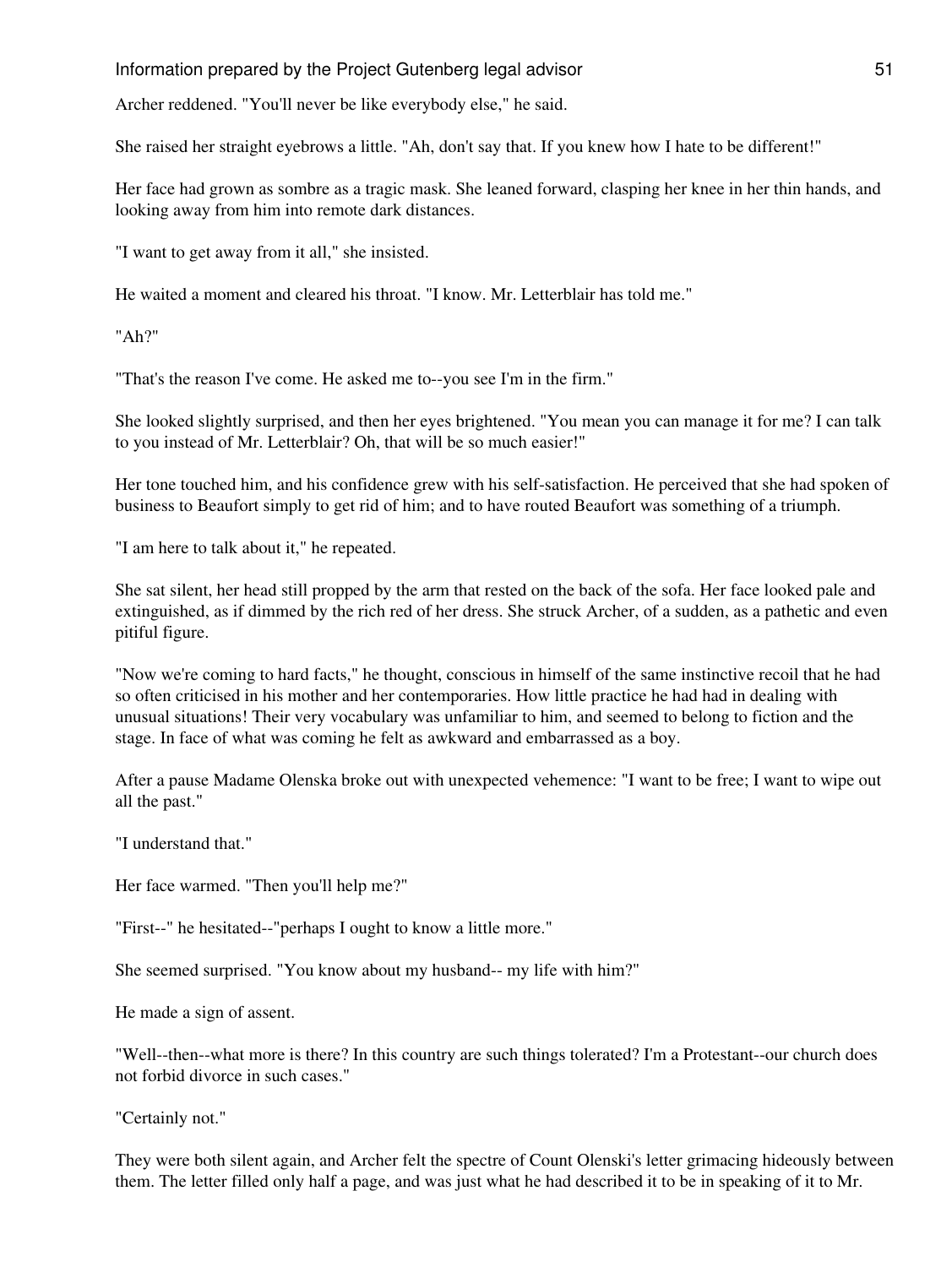Letterblair: the vague charge of an angry blackguard. But how much truth was behind it? Only Count Olenski's wife could tell.

"I've looked through the papers you gave to Mr. Letterblair," he said at length.

"Well--can there be anything more abominable?"

"No."

She changed her position slightly, screening her eyes with her lifted hand.

"Of course you know," Archer continued, "that if your husband chooses to fight the case--as he threatens to--"

"Yes--?"

"He can say things--things that might be unpl--might be disagreeable to you: say them publicly, so that they would get about, and harm you even if--"

"If--?"

"I mean: no matter how unfounded they were."

She paused for a long interval; so long that, not wishing to keep his eyes on her shaded face, he had time to imprint on his mind the exact shape of her other hand, the one on her knee, and every detail of the three rings on her fourth and fifth fingers; among which, he noticed, a wedding ring did not appear.

"What harm could such accusations, even if he made them publicly, do me here?"

It was on his lips to exclaim: "My poor child--far more harm than anywhere else!" Instead, he answered, in a voice that sounded in his ears like Mr. Letterblair's: "New York society is a very small world compared with the one you've lived in. And it's ruled, in spite of appearances, by a few people with--well, rather oldfashioned ideas."

She said nothing, and he continued: "Our ideas about marriage and divorce are particularly old-fashioned. Our legislation favours divorce--our social customs don't."

"Never?"

"Well--not if the woman, however injured, however irreproachable, has appearances in the least degree against her, has exposed herself by any unconventional action to--to offensive insinuations--"

She drooped her head a little lower, and he waited again, intensely hoping for a flash of indignation, or at least a brief cry of denial. None came.

A little travelling clock ticked purringly at her elbow, and a log broke in two and sent up a shower of sparks. The whole hushed and brooding room seemed to be waiting silently with Archer.

"Yes," she murmured at length, "that's what my family tell me."

He winced a little. "It's not unnatural--"

"OUR family," she corrected herself; and Archer coloured. "For you'll be my cousin soon," she continued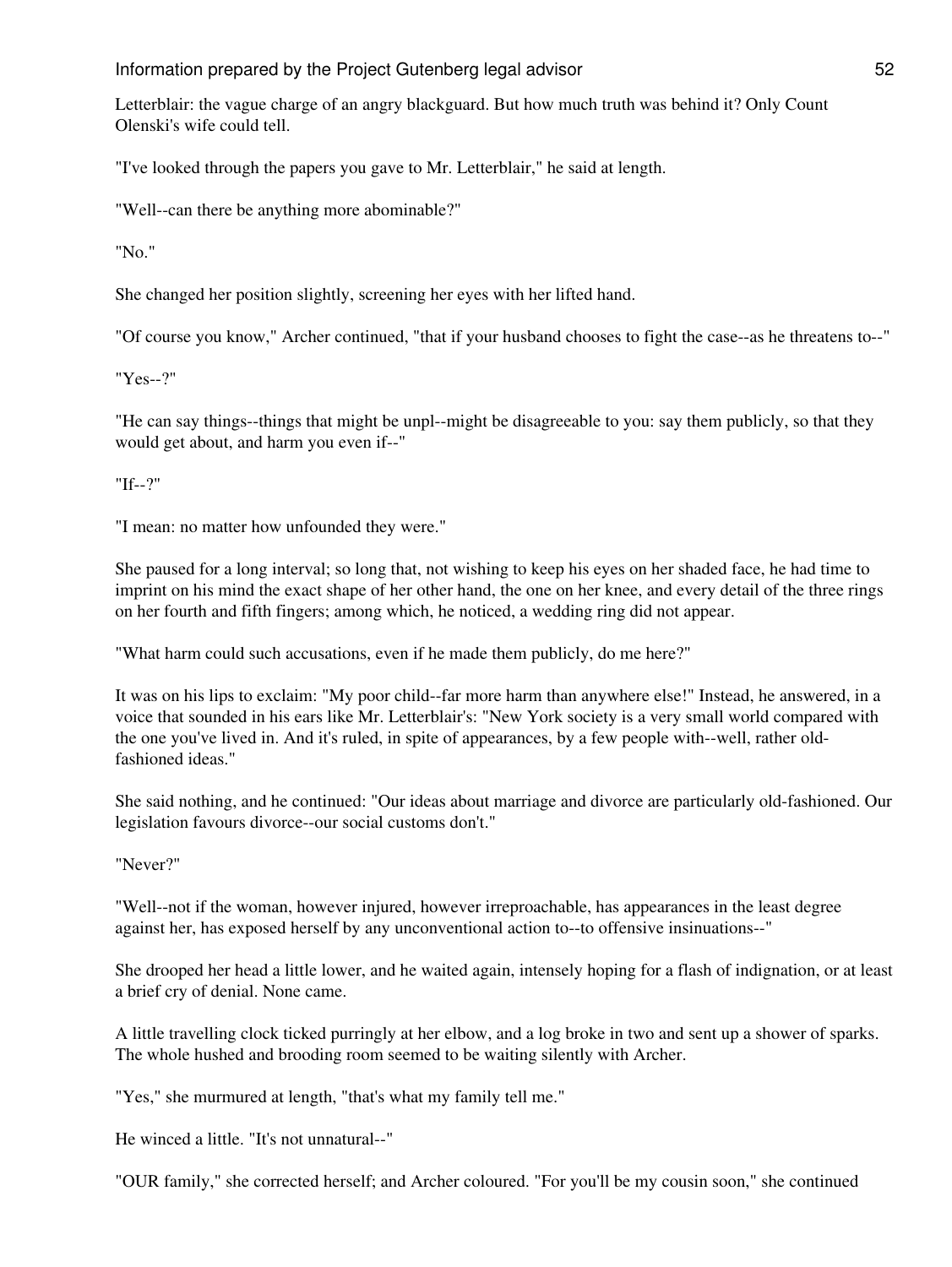gently.

"I hope so."

"And you take their view?"

He stood up at this, wandered across the room, stared with void eyes at one of the pictures against the old red damask, and came back irresolutely to her side. How could he say: "Yes, if what your husband hints is true, or if you've no way of disproving it?"

"Sincerely--" she interjected, as he was about to speak.

He looked down into the fire. "Sincerely, then--what should you gain that would compensate for the possibility-- the certainty--of a lot of beastly talk?"

"But my freedom--is that nothing?"

It flashed across him at that instant that the charge in the letter was true, and that she hoped to marry the partner of her guilt. How was he to tell her that, if she really cherished such a plan, the laws of the State were inexorably opposed to it? The mere suspicion that the thought was in her mind made him feel harshly and impatiently toward her. "But aren't you as free as air as it is?" he returned. "Who can touch you? Mr. Letterblair tells me the financial question has been settled--"

"Oh, yes," she said indifferently.

"Well, then: is it worth while to risk what may be infinitely disagreeable and painful? Think of the newspapers--their vileness! It's all stupid and narrow and unjust--but one can't make over society."

"No," she acquiesced; and her tone was so faint and desolate that he felt a sudden remorse for his own hard thoughts.

"The individual, in such cases, is nearly always sacrificed to what is supposed to be the collective interest: people cling to any convention that keeps the family together--protects the children, if there are any," he rambled on, pouring out all the stock phrases that rose to his lips in his intense desire to cover over the ugly reality which her silence seemed to have laid bare. Since she would not or could not say the one word that would have cleared the air, his wish was not to let her feel that he was trying to probe into her secret. Better keep on the surface, in the prudent old New York way, than risk uncovering a wound he could not heal.

"It's my business, you know," he went on, "to help you to see these things as the people who are fondest of you see them. The Mingotts, the Wellands, the van der Luydens, all your friends and relations: if I didn't show you honestly how they judge such questions, it wouldn't be fair of me, would it?" He spoke insistently, almost pleading with her in his eagerness to cover up that yawning silence.

She said slowly: "No; it wouldn't be fair."

The fire had crumbled down to greyness, and one of the lamps made a gurgling appeal for attention. Madame Olenska rose, wound it up and returned to the fire, but without resuming her seat.

Her remaining on her feet seemed to signify that there was nothing more for either of them to say, and Archer stood up also.

"Very well; I will do what you wish," she said abruptly. The blood rushed to his forehead; and, taken aback by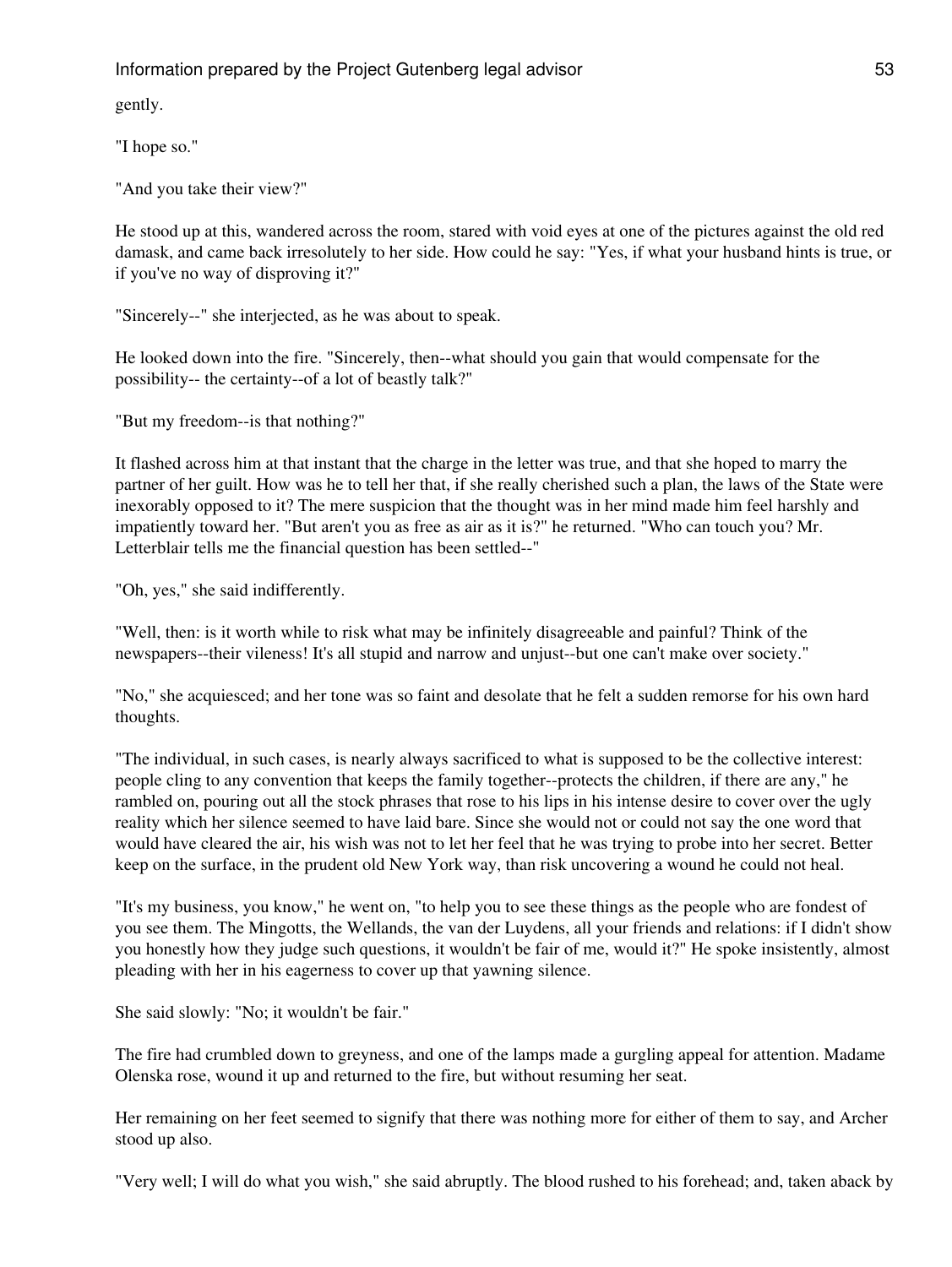the suddenness of her surrender, he caught her two hands awkwardly in his.

"I--I do want to help you," he said.

"You do help me. Good night, my cousin."

He bent and laid his lips on her hands, which were cold and lifeless. She drew them away, and he turned to the door, found his coat and hat under the faint gas-light of the hall, and plunged out into the winter night bursting with the belated eloquence of the inarticulate.

## XIII.

It was a crowded night at Wallack's theatre.

The play was "The Shaughraun," with Dion Boucicault in the title role and Harry Montague and Ada Dyas as the lovers. The popularity of the admirable English company was at its height, and the Shaughraun always packed the house. In the galleries the enthusiasm was unreserved; in the stalls and boxes, people smiled a little at the hackneyed sentiments and clap- trap situations, and enjoyed the play as much as the galleries did.

There was one episode, in particular, that held the house from floor to ceiling. It was that in which Harry Montague, after a sad, almost monosyllabic scene of parting with Miss Dyas, bade her good-bye, and turned to go. The actress, who was standing near the mantelpiece and looking down into the fire, wore a gray cashmere dress without fashionable loopings or trimmings, moulded to her tall figure and flowing in long lines about her feet. Around her neck was a narrow black velvet ribbon with the ends falling down her back.

When her wooer turned from her she rested her arms against the mantel-shelf and bowed her face in her hands. On the threshold he paused to look at her; then he stole back, lifted one of the ends of velvet ribbon, kissed it, and left the room without her hearing him or changing her attitude. And on this silent parting the curtain fell.

It was always for the sake of that particular scene that Newland Archer went to see "The Shaughraun." He thought the adieux of Montague and Ada Dyas as fine as anything he had ever seen Croisette and Bressant do in Paris, or Madge Robertson and Kendal in London; in its reticence, its dumb sorrow, it moved him more than the most famous histrionic outpourings.

On the evening in question the little scene acquired an added poignancy by reminding him--he could not have said why--of his leave-taking from Madame Olenska after their confidential talk a week or ten days earlier.

It would have been as difficult to discover any resemblance between the two situations as between the appearance of the persons concerned. Newland Archer could not pretend to anything approaching the young English actor's romantic good looks, and Miss Dyas was a tall red-haired woman of monumental build whose pale and pleasantly ugly face was utterly unlike Ellen Olenska's vivid countenance. Nor were Archer and Madame Olenska two lovers parting in heart-broken silence; they were client and lawyer separating after a talk which had given the lawyer the worst possible impression of the client's case. Wherein, then, lay the resemblance that made the young man's heart beat with a kind of retrospective excitement? It seemed to be in Madame Olenska's mysterious faculty of suggesting tragic and moving possibilities outside the daily run of experience. She had hardly ever said a word to him to produce this impression, but it was a part of her, either a projection of her mysterious and outlandish background or of something inherently dramatic, passionate and unusual in herself. Archer had always been inclined to think that chance and circumstance played a small part in shaping people's lots compared with their innate tendency to have things happen to them. This tendency he had felt from the first in Madame Olenska. The quiet, almost passive young woman struck him as exactly the kind of person to whom things were bound to happen, no matter how much she shrank from them and went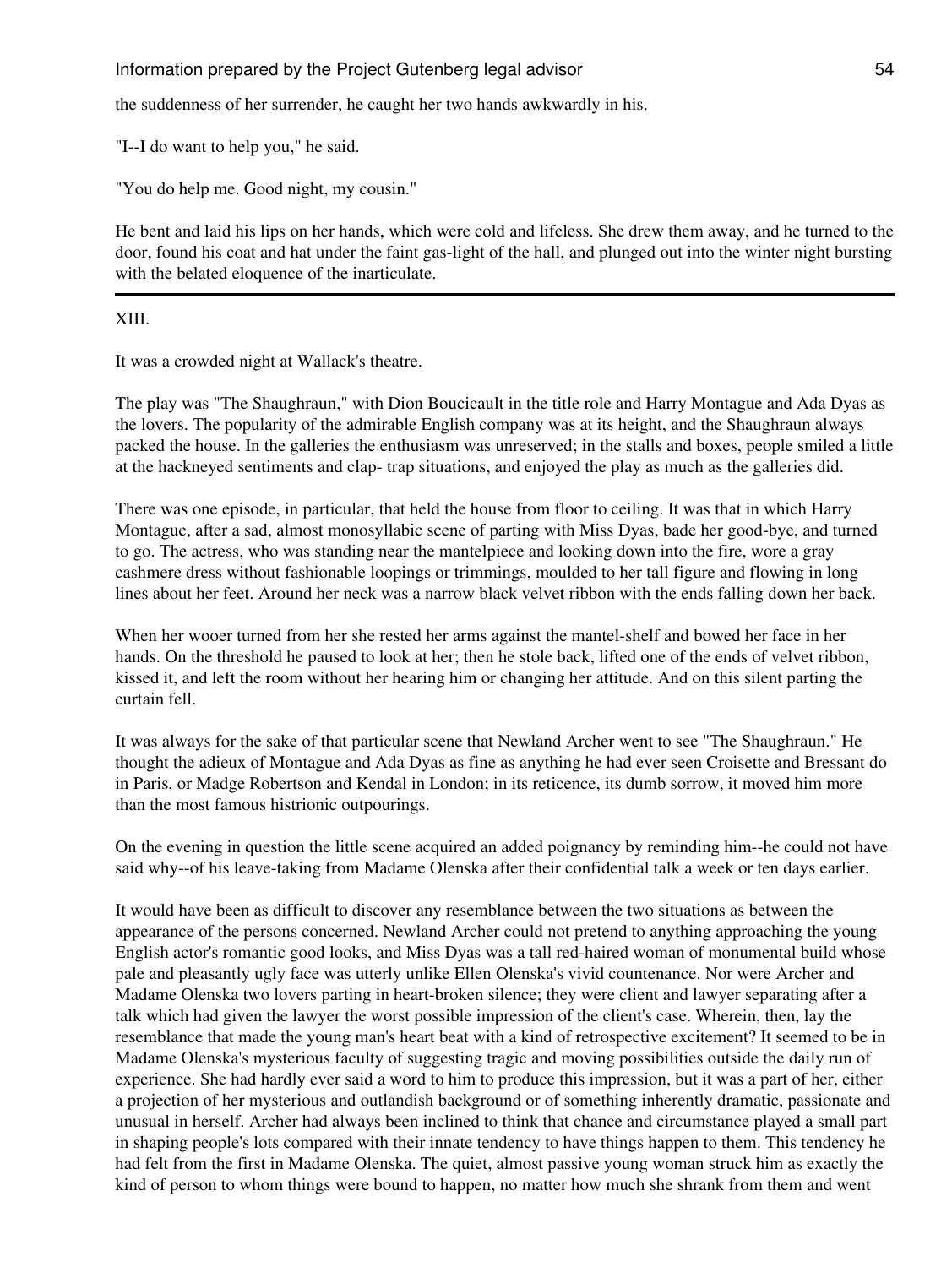out of her way to avoid them. The exciting fact was her having lived in an atmosphere so thick with drama that her own tendency to provoke it had apparently passed unperceived. It was precisely the odd absence of surprise in her that gave him the sense of her having been plucked out of a very maelstrom: the things she took for granted gave the measure of those she had rebelled against.

Archer had left her with the conviction that Count Olenski's accusation was not unfounded. The mysterious person who figured in his wife's past as "the secretary" had probably not been unrewarded for his share in her escape. The conditions from which she had fled were intolerable, past speaking of, past believing: she was young, she was frightened, she was desperate-- what more natural than that she should be grateful to her rescuer? The pity was that her gratitude put her, in the law's eyes and the world's, on a par with her abominable husband. Archer had made her understand this, as he was bound to do; he had also made her understand that simplehearted kindly New York, on whose larger charity she had apparently counted, was precisely the place where she could least hope for indulgence.

To have to make this fact plain to her--and to witness her resigned acceptance of it--had been intolerably painful to him. He felt himself drawn to her by obscure feelings of jealousy and pity, as if her dumblyconfessed error had put her at his mercy, humbling yet endearing her. He was glad it was to him she had revealed her secret, rather than to the cold scrutiny of Mr. Letterblair, or the embarrassed gaze of her family. He immediately took it upon himself to assure them both that she had given up her idea of seeking a divorce, basing her decision on the fact that she had understood the uselessness of the proceeding; and with infinite relief they had all turned their eyes from the "unpleasantness" she had spared them.

"I was sure Newland would manage it," Mrs. Welland had said proudly of her future son-in-law; and old Mrs. Mingott, who had summoned him for a confidential interview, had congratulated him on his cleverness, and added impatiently: "Silly goose! I told her myself what nonsense it was. Wanting to pass herself off as Ellen Mingott and an old maid, when she has the luck to be a married woman and a Countess!"

These incidents had made the memory of his last talk with Madame Olenska so vivid to the young man that as the curtain fell on the parting of the two actors his eyes filled with tears, and he stood up to leave the theatre.

In doing so, he turned to the side of the house behind him, and saw the lady of whom he was thinking seated in a box with the Beauforts, Lawrence Lefferts and one or two other men. He had not spoken with her alone since their evening together, and had tried to avoid being with her in company; but now their eyes met, and as Mrs. Beaufort recognised him at the same time, and made her languid little gesture of invitation, it was impossible not to go into the box.

Beaufort and Lefferts made way for him, and after a few words with Mrs. Beaufort, who always preferred to look beautiful and not have to talk, Archer seated himself behind Madame Olenska. There was no one else in the box but Mr. Sillerton Jackson, who was telling Mrs. Beaufort in a confidential undertone about Mrs. Lemuel Struthers's last Sunday reception (where some people reported that there had been dancing). Under cover of this circumstantial narrative, to which Mrs. Beaufort listened with her perfect smile, and her head at just the right angle to be seen in profile from the stalls, Madame Olenska turned and spoke in a low voice.

"Do you think," she asked, glancing toward the stage, "he will send her a bunch of yellow roses tomorrow morning?"

Archer reddened, and his heart gave a leap of surprise. He had called only twice on Madame Olenska, and each time he had sent her a box of yellow roses, and each time without a card. She had never before made any allusion to the flowers, and he supposed she had never thought of him as the sender. Now her sudden recognition of the gift, and her associating it with the tender leave-taking on the stage, filled him with an agitated pleasure.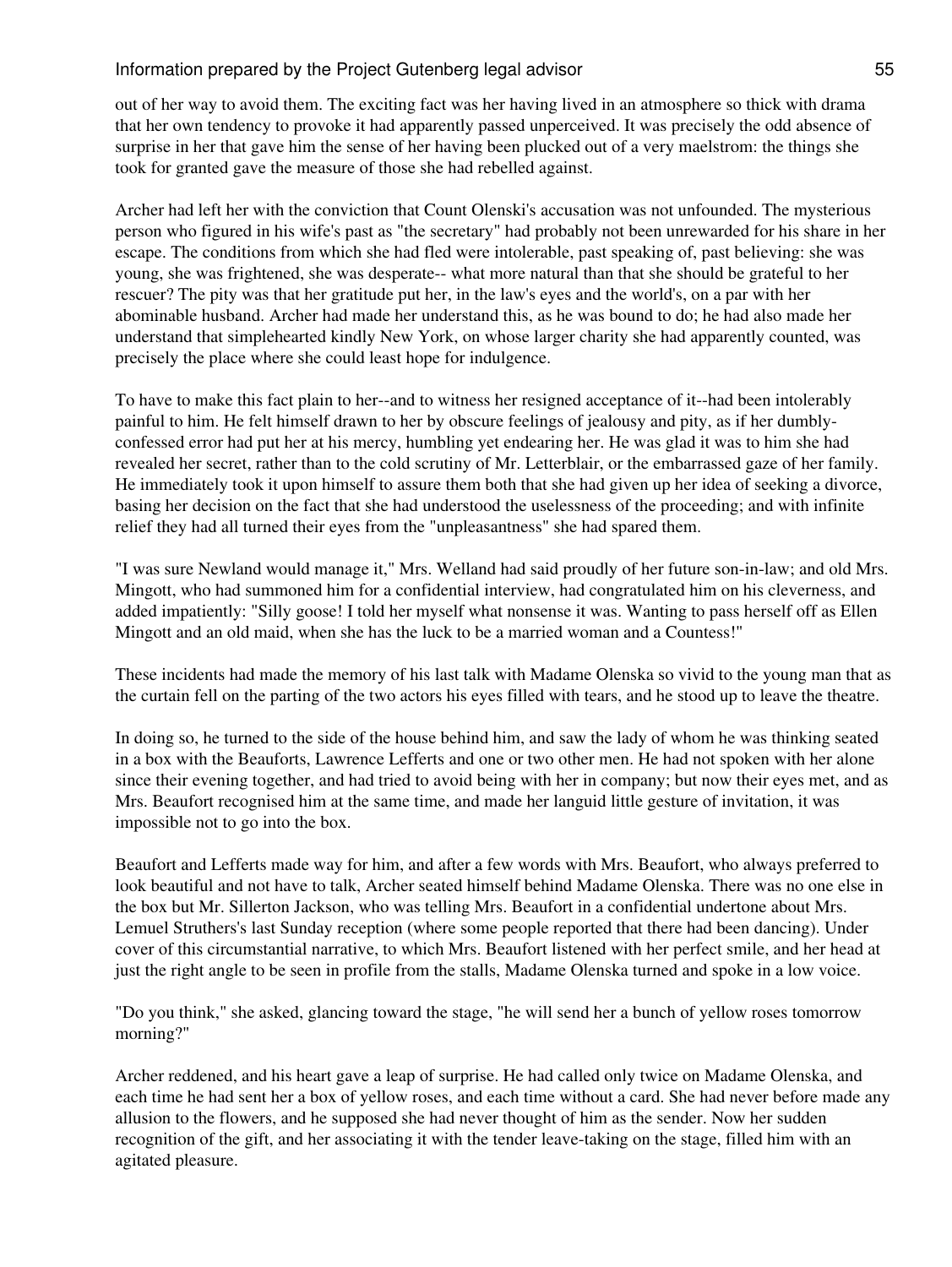"I was thinking of that too--I was going to leave the theatre in order to take the picture away with me," he said.

To his surprise her colour rose, reluctantly and duskily. She looked down at the mother-of-pearl opera-glass in her smoothly gloved hands, and said, after a pause: "What do you do while May is away?"

"I stick to my work," he answered, faintly annoyed by the question.

In obedience to a long-established habit, the Wellands had left the previous week for St. Augustine, where, out of regard for the supposed susceptibility of Mr. Welland's bronchial tubes, they always spent the latter part of the winter. Mr. Welland was a mild and silent man, with no opinions but with many habits. With these habits none might interfere; and one of them demanded that his wife and daughter should always go with him on his annual journey to the south. To preserve an unbroken domesticity was essential to his peace of mind; he would not have known where his hair-brushes were, or how to provide stamps for his letters, if Mrs. Welland had not been there to tell him.

As all the members of the family adored each other, and as Mr. Welland was the central object of their idolatry, it never occurred to his wife and May to let him go to St. Augustine alone; and his sons, who were both in the law, and could not leave New York during the winter, always joined him for Easter and travelled back with him.

It was impossible for Archer to discuss the necessity of May's accompanying her father. The reputation of the Mingotts' family physician was largely based on the attack of pneumonia which Mr. Welland had never had; and his insistence on St. Augustine was therefore inflexible. Originally, it had been intended that May's engagement should not be announced till her return from Florida, and the fact that it had been made known sooner could not be expected to alter Mr. Welland's plans. Archer would have liked to join the travellers and have a few weeks of sunshine and boating with his betrothed; but he too was bound by custom and conventions. Little arduous as his professional duties were, he would have been convicted of frivolity by the whole Mingott clan if he had suggested asking for a holiday in mid-winter; and he accepted May's departure with the resignation which he perceived would have to be one of the principal constituents of married life.

He was conscious that Madame Olenska was looking at him under lowered lids. "I have done what you wished--what you advised," she said abruptly.

"Ah--I'm glad," he returned, embarrassed by her broaching the subject at such a moment.

"I understand--that you were right," she went on a little breathlessly; "but sometimes life is difficult . . . perplexing. . ."

"I know."

"And I wanted to tell you that I DO feel you were right; and that I'm grateful to you," she ended, lifting her opera-glass quickly to her eyes as the door of the box opened and Beaufort's resonant voice broke in on them.

Archer stood up, and left the box and the theatre.

Only the day before he had received a letter from May Welland in which, with characteristic candour, she had asked him to "be kind to Ellen" in their absence. "She likes you and admires you so much--and you know, though she doesn't show it, she's still very lonely and unhappy. I don't think Granny understands her, or uncle Lovell Mingott either; they really think she's much worldlier and fonder of society than she is. And I can quite see that New York must seem dull to her, though the family won't admit it. I think she's been used to lots of things we haven't got; wonderful music, and picture shows, and celebrities--artists and authors and all the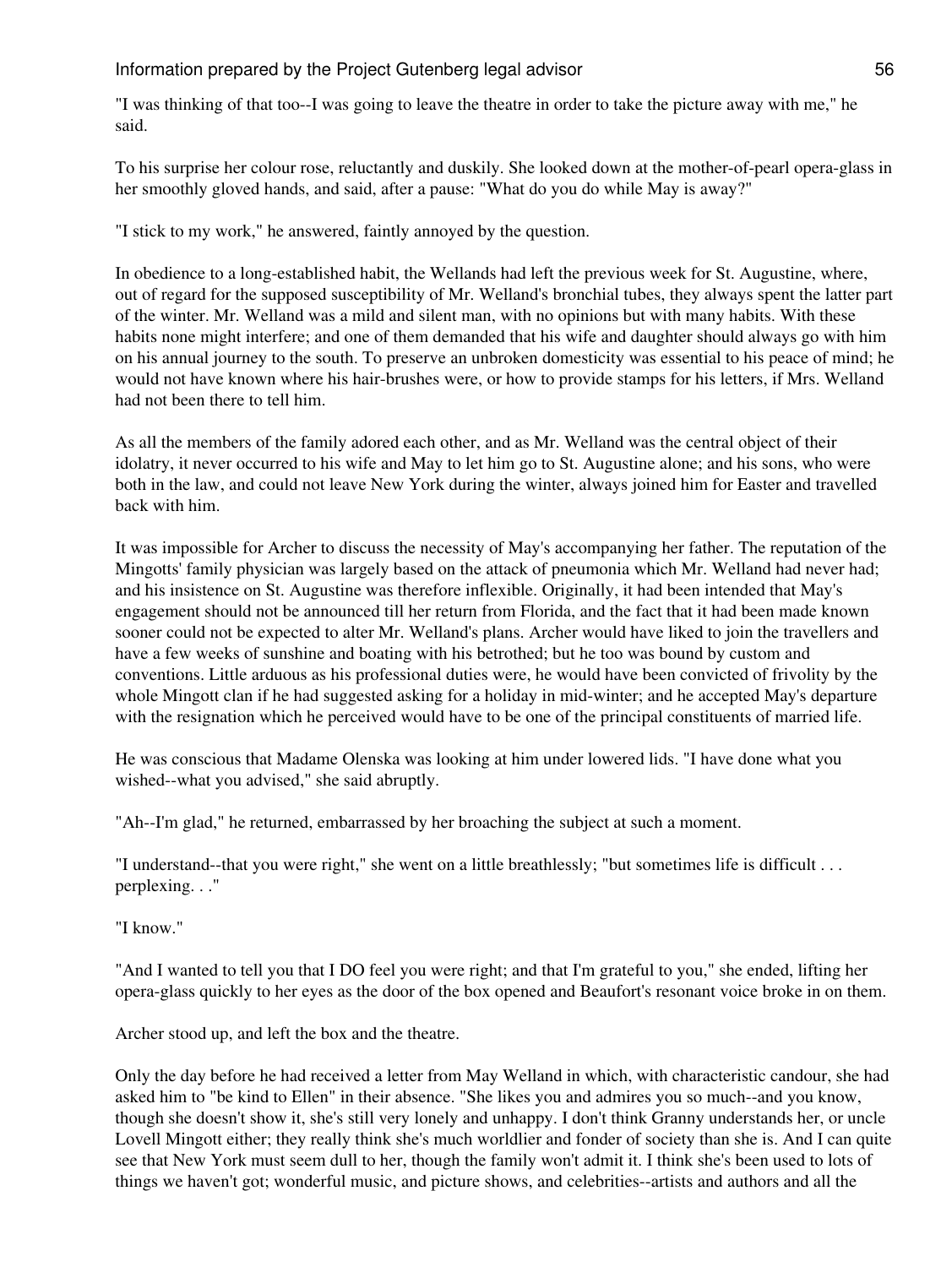clever people you admire. Granny can't understand her wanting anything but lots of dinners and clothes--but I can see that you're almost the only person in New York who can talk to her about what she really cares for."

His wise May--how he had loved her for that letter! But he had not meant to act on it; he was too busy, to begin with, and he did not care, as an engaged man, to play too conspicuously the part of Madame Olenska's champion. He had an idea that she knew how to take care of herself a good deal better than the ingenuous May imagined. She had Beaufort at her feet, Mr. van der Luyden hovering above her like a protecting deity, and any number of candidates (Lawrence Lefferts among them) waiting their opportunity in the middle distance. Yet he never saw her, or exchanged a word with her, without feeling that, after all, May's ingenuousness almost amounted to a gift of divination. Ellen Olenska was lonely and she was unhappy.

## XIV.

As he came out into the lobby Archer ran across his friend Ned Winsett, the only one among what Janey called his "clever people" with whom he cared to probe into things a little deeper than the average level of club and chop-house banter.

He had caught sight, across the house, of Winsett's shabby round-shouldered back, and had once noticed his eyes turned toward the Beaufort box. The two men shook hands, and Winsett proposed a bock at a little German restaurant around the corner. Archer, who was not in the mood for the kind of talk they were likely to get there, declined on the plea that he had work to do at home; and Winsett said: "Oh, well so have I for that matter, and I'll be the Industrious Apprentice too."

They strolled along together, and presently Winsett said: "Look here, what I'm really after is the name of the dark lady in that swell box of yours--with the Beauforts, wasn't she? The one your friend Lefferts seems so smitten by."

Archer, he could not have said why, was slightly annoyed. What the devil did Ned Winsett want with Ellen Olenska's name? And above all, why did he couple it with Lefferts's? It was unlike Winsett to manifest such curiosity; but after all, Archer remembered, he was a journalist.

"It's not for an interview, I hope?" he laughed.

"Well--not for the press; just for myself," Winsett rejoined. "The fact is she's a neighbour of mine--queer quarter for such a beauty to settle in--and she's been awfully kind to my little boy, who fell down her area chasing his kitten, and gave himself a nasty cut. She rushed in bareheaded, carrying him in her arms, with his knee all beautifully bandaged, and was so sympathetic and beautiful that my wife was too dazzled to ask her name."

A pleasant glow dilated Archer's heart. There was nothing extraordinary in the tale: any woman would have done as much for a neighbour's child. But it was just like Ellen, he felt, to have rushed in bareheaded, carrying the boy in her arms, and to have dazzled poor Mrs. Winsett into forgetting to ask who she was.

"That is the Countess Olenska--a granddaughter of old Mrs. Mingott's."

"Whew--a Countess!" whistled Ned Winsett. "Well, I didn't know Countesses were so neighbourly. Mingotts ain't."

"They would be, if you'd let them."

"Ah, well--" It was their old interminable argument as to the obstinate unwillingness of the "clever people" to frequent the fashionable, and both men knew that there was no use in prolonging it.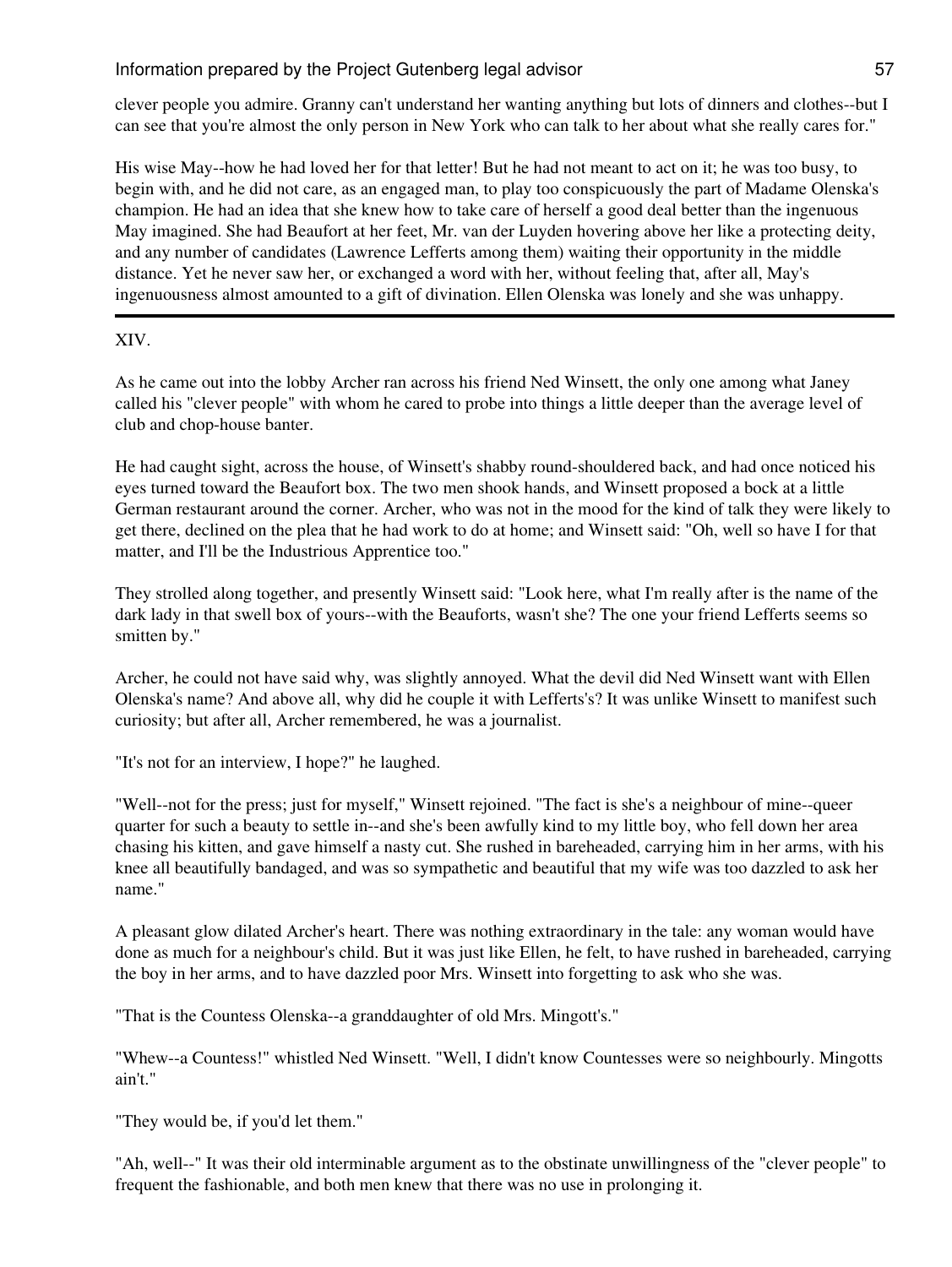"I wonder," Winsett broke off, "how a Countess happens to live in our slum?"

"Because she doesn't care a hang about where she lives--or about any of our little social sign-posts," said Archer, with a secret pride in his own picture of her.

"H'm--been in bigger places, I suppose," the other commented. "Well, here's my corner."

He slouched off across Broadway, and Archer stood looking after him and musing on his last words.

Ned Winsett had those flashes of penetration; they were the most interesting thing about him, and always made Archer wonder why they had allowed him to accept failure so stolidly at an age when most men are still struggling.

Archer had known that Winsett had a wife and child, but he had never seen them. The two men always met at the Century, or at some haunt of journalists and theatrical people, such as the restaurant where Winsett had proposed to go for a bock. He had given Archer to understand that his wife was an invalid; which might be true of the poor lady, or might merely mean that she was lacking in social gifts or in evening clothes, or in both. Winsett himself had a savage abhorrence of social observances: Archer, who dressed in the evening because he thought it cleaner and more comfortable to do so, and who had never stopped to consider that cleanliness and comfort are two of the costliest items in a modest budget, regarded Winsett's attitude as part of the boring "Bohemian" pose that always made fashionable people, who changed their clothes without talking about it, and were not forever harping on the number of servants one kept, seem so much simpler and less self-conscious than the others. Nevertheless, he was always stimulated by Winsett, and whenever he caught sight of the journalist's lean bearded face and melancholy eyes he would rout him out of his corner and carry him off for a long talk.

Winsett was not a journalist by choice. He was a pure man of letters, untimely born in a world that had no need of letters; but after publishing one volume of brief and exquisite literary appreciations, of which one hundred and twenty copies were sold, thirty given away, and the balance eventually destroyed by the publishers (as per contract) to make room for more marketable material, he had abandoned his real calling, and taken a sub-editorial job on a women's weekly, where fashion- plates and paper patterns alternated with New England love-stories and advertisements of temperance drinks.

On the subject of "Hearth-fires" (as the paper was called) he was inexhaustibly entertaining; but beneath his fun lurked the sterile bitterness of the still young man who has tried and given up. His conversation always made Archer take the measure of his own life, and feel how little it contained; but Winsett's, after all, contained still less, and though their common fund of intellectual interests and curiosities made their talks exhilarating, their exchange of views usually remained within the limits of a pensive dilettantism.

"The fact is, life isn't much a fit for either of us," Winsett had once said. "I'm down and out; nothing to be done about it. I've got only one ware to produce, and there's no market for it here, and won't be in my time. But you're free and you're well-off. Why don't you get into touch? There's only one way to do it: to go into politics."

Archer threw his head back and laughed. There one saw at a flash the unbridgeable difference between men like Winsett and the others--Archer's kind. Every one in polite circles knew that, in America, "a gentleman couldn't go into politics." But, since he could hardly put it in that way to Winsett, he answered evasively: "Look at the career of the honest man in American politics! They don't want us."

"Who's `they'? Why don't you all get together and be `they' yourselves?"

Archer's laugh lingered on his lips in a slightly condescending smile. It was useless to prolong the discussion: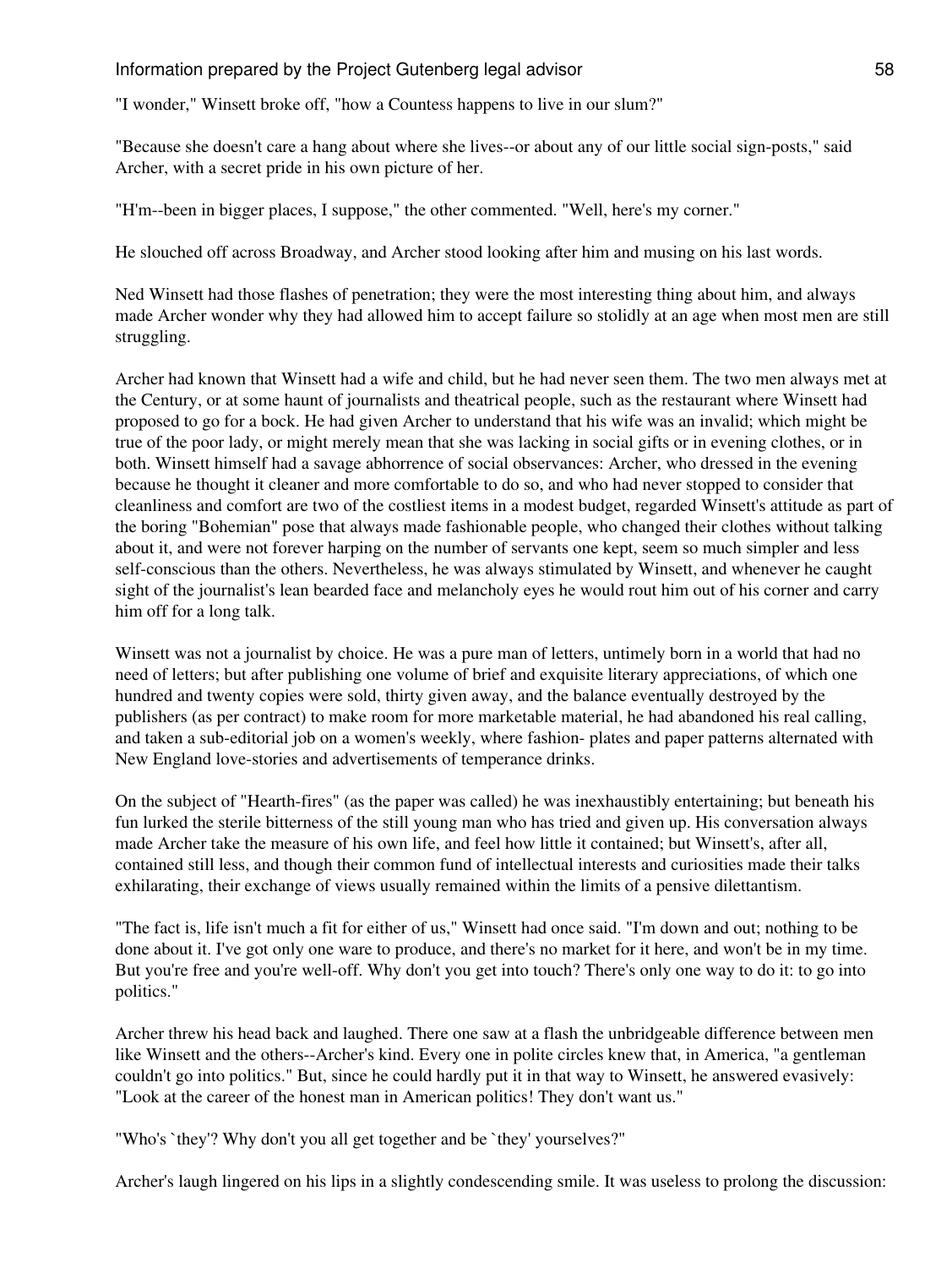everybody knew the melancholy fate of the few gentlemen who had risked their clean linen in municipal or state politics in New York. The day was past when that sort of thing was possible: the country was in possession of the bosses and the emigrant, and decent people had to fall back on sport or culture.

"Culture! Yes--if we had it! But there are just a few little local patches, dying out here and there for lack of--well, hoeing and cross-fertilising: the last remnants of the old European tradition that your forebears brought with them. But you're in a pitiful little minority: you've got no centre, no competition, no audience. You're like the pictures on the walls of a deserted house: `The Portrait of a Gentleman.' You'll never amount to anything, any of you, till you roll up your sleeves and get right down into the muck. That, or emigrate . . . God! If I could emigrate . . ."

Archer mentally shrugged his shoulders and turned the conversation back to books, where Winsett, if uncertain, was always interesting. Emigrate! As if a gentleman could abandon his own country! One could no more do that than one could roll up one's sleeves and go down into the muck. A gentleman simply stayed at home and abstained. But you couldn't make a man like Winsett see that; and that was why the New York of literary clubs and exotic restaurants, though a first shake made it seem more of a kaleidoscope, turned out, in the end, to be a smaller box, with a more monotonous pattern, than the assembled atoms of Fifth Avenue.

The next morning Archer scoured the town in vain for more yellow roses. In consequence of this search he arrived late at the office, perceived that his doing so made no difference whatever to any one, and was filled with sudden exasperation at the elaborate futility of his life. Why should he not be, at that moment, on the sands of St. Augustine with May Welland? No one was deceived by his pretense of professional activity. In old-fashioned legal firms like that of which Mr. Letterblair was the head, and which were mainly engaged in the management of large estates and "conservative" investments, there were always two or three young men, fairly well-off, and without professional ambition, who, for a certain number of hours of each day, sat at their desks accomplishing trivial tasks, or simply reading the newspapers. Though it was supposed to be proper for them to have an occupation, the crude fact of money-making was still regarded as derogatory, and the law, being a profession, was accounted a more gentlemanly pursuit than business. But none of these young men had much hope of really advancing in his profession, or any earnest desire to do so; and over many of them the green mould of the perfunctory was already perceptibly spreading.

It made Archer shiver to think that it might be spreading over him too. He had, to be sure, other tastes and interests; he spent his vacations in European travel, cultivated the "clever people" May spoke of, and generally tried to "keep up," as he had somewhat wistfully put it to Madame Olenska. But once he was married, what would become of this narrow margin of life in which his real experiences were lived? He had seen enough of other young men who had dreamed his dream, though perhaps less ardently, and who had gradually sunk into the placid and luxurious routine of their elders.

From the office he sent a note by messenger to Madame Olenska, asking if he might call that afternoon, and begging her to let him find a reply at his club; but at the club he found nothing, nor did he receive any letter the following day. This unexpected silence mortified him beyond reason, and though the next morning he saw a glorious cluster of yellow roses behind a florist's window-pane, he left it there. It was only on the third morning that he received a line by post from the Countess Olenska. To his surprise it was dated from Skuytercliff, whither the van der Luydens had promptly retreated after putting the Duke on board his steamer.

"I ran away," the writer began abruptly (without the usual preliminaries), "the day after I saw you at the play, and these kind friends have taken me in. I wanted to be quiet, and think things over. You were right in telling me how kind they were; I feel myself so safe here. I wish that you were with us." She ended with a conventional "Yours sincerely," and without any allusion to the date of her return.

The tone of the note surprised the young man. What was Madame Olenska running away from, and why did she feel the need to be safe? His first thought was of some dark menace from abroad; then he reflected that he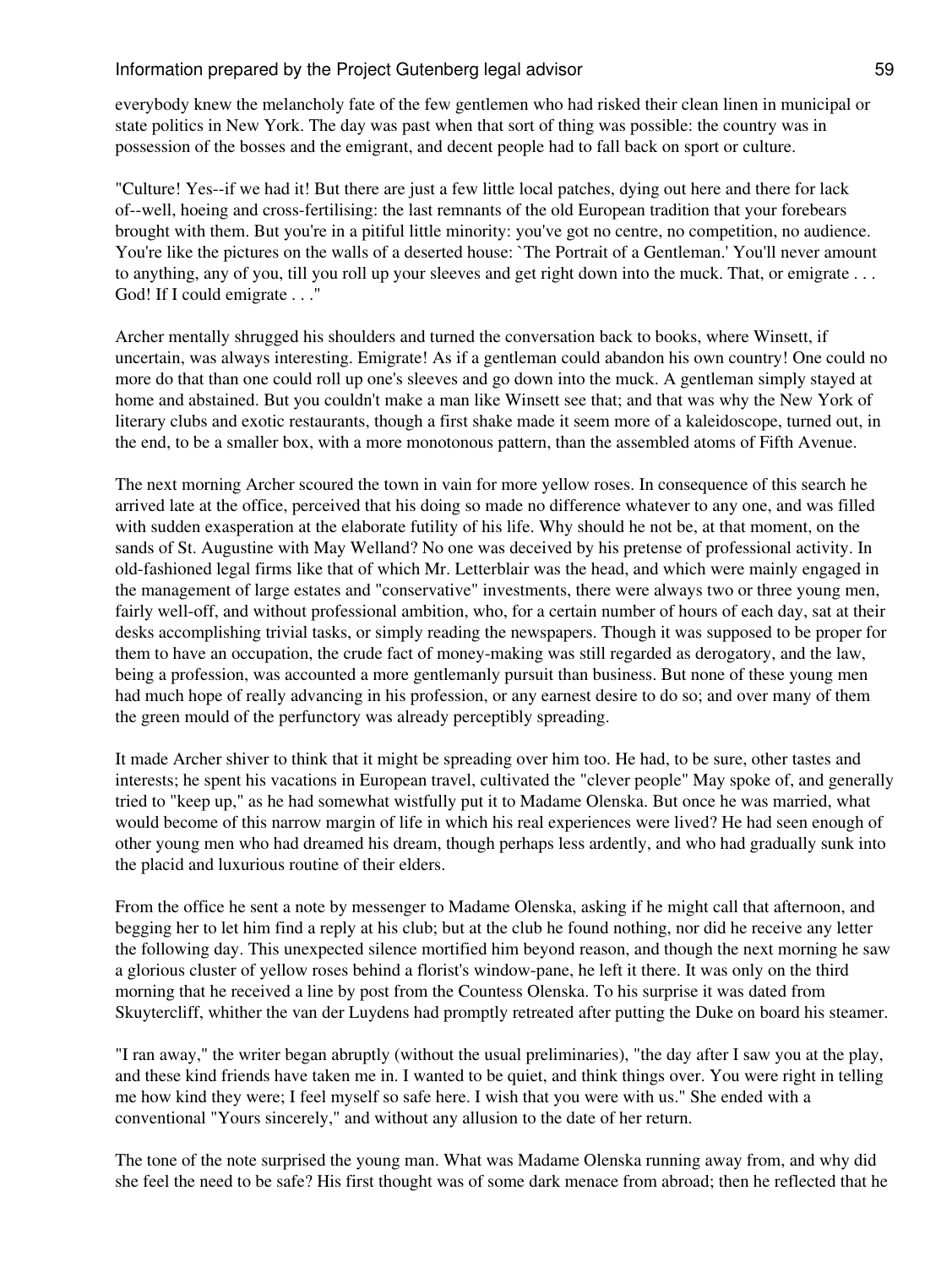did not know her epistolary style, and that it might run to picturesque exaggeration. Women always exaggerated; and moreover she was not wholly at her ease in English, which she often spoke as if she were translating from the French. "Je me suis evadee--" put in that way, the opening sentence immediately suggested that she might merely have wanted to escape from a boring round of engagements; which was very likely true, for he judged her to be capricious, and easily wearied of the pleasure of the moment.

It amused him to think of the van der Luydens' having carried her off to Skuytercliff on a second visit, and this time for an indefinite period. The doors of Skuytercliff were rarely and grudgingly opened to visitors, and a chilly week-end was the most ever offered to the few thus privileged. But Archer had seen, on his last visit to Paris, the delicious play of Labiche, "Le Voyage de M. Perrichon," and he remembered M. Perrichon's dogged and undiscouraged attachment to the young man whom he had pulled out of the glacier. The van der Luydens had rescued Madame Olenska from a doom almost as icy; and though there were many other reasons for being attracted to her, Archer knew that beneath them all lay the gentle and obstinate determination to go on rescuing her.

He felt a distinct disappointment on learning that she was away; and almost immediately remembered that, only the day before, he had refused an invitation to spend the following Sunday with the Reggie Chiverses at their house on the Hudson, a few miles below Skuytercliff.

He had had his fill long ago of the noisy friendly parties at Highbank, with coasting, ice-boating, sleighing, long tramps in the snow, and a general flavour of mild flirting and milder practical jokes. He had just received a box of new books from his London book- seller, and had preferred the prospect of a quiet Sunday at home with his spoils. But he now went into the club writing-room, wrote a hurried telegram, and told the servant to send it immediately. He knew that Mrs. Reggie didn't object to her visitors' suddenly changing their minds, and that there was always a room to spare in her elastic house.

### XV.

Newland Archer arrived at the Chiverses' on Friday evening, and on Saturday went conscientiously through all the rites appertaining to a week-end at Highbank.

In the morning he had a spin in the ice-boat with his hostess and a few of the hardier guests; in the afternoon he "went over the farm" with Reggie, and listened, in the elaborately appointed stables, to long and impressive disquisitions on the horse; after tea he talked in a corner of the firelit hall with a young lady who had professed herself broken-hearted when his engagement was announced, but was now eager to tell him of her own matrimonial hopes; and finally, about midnight, he assisted in putting a gold-fish in one visitor's bed, dressed up a burglar in the bath-room of a nervous aunt, and saw in the small hours by joining in a pillow-fight that ranged from the nurseries to the basement. But on Sunday after luncheon he borrowed a cutter, and drove over to Skuytercliff.

People had always been told that the house at Skuytercliff was an Italian villa. Those who had never been to Italy believed it; so did some who had. The house had been built by Mr. van der Luyden in his youth, on his return from the "grand tour," and in anticipation of his approaching marriage with Miss Louisa Dagonet. It was a large square wooden structure, with tongued and grooved walls painted pale green and white, a Corinthian portico, and fluted pilasters between the windows. From the high ground on which it stood a series of terraces bordered by balustrades and urns descended in the steel-engraving style to a small irregular lake with an asphalt edge overhung by rare weeping conifers. To the right and left, the famous weedless lawns studded with "specimen" trees (each of a different variety) rolled away to long ranges of grass crested with elaborate cast-iron ornaments; and below, in a hollow, lay the four-roomed stone house which the first Patroon had built on the land granted him in 1612.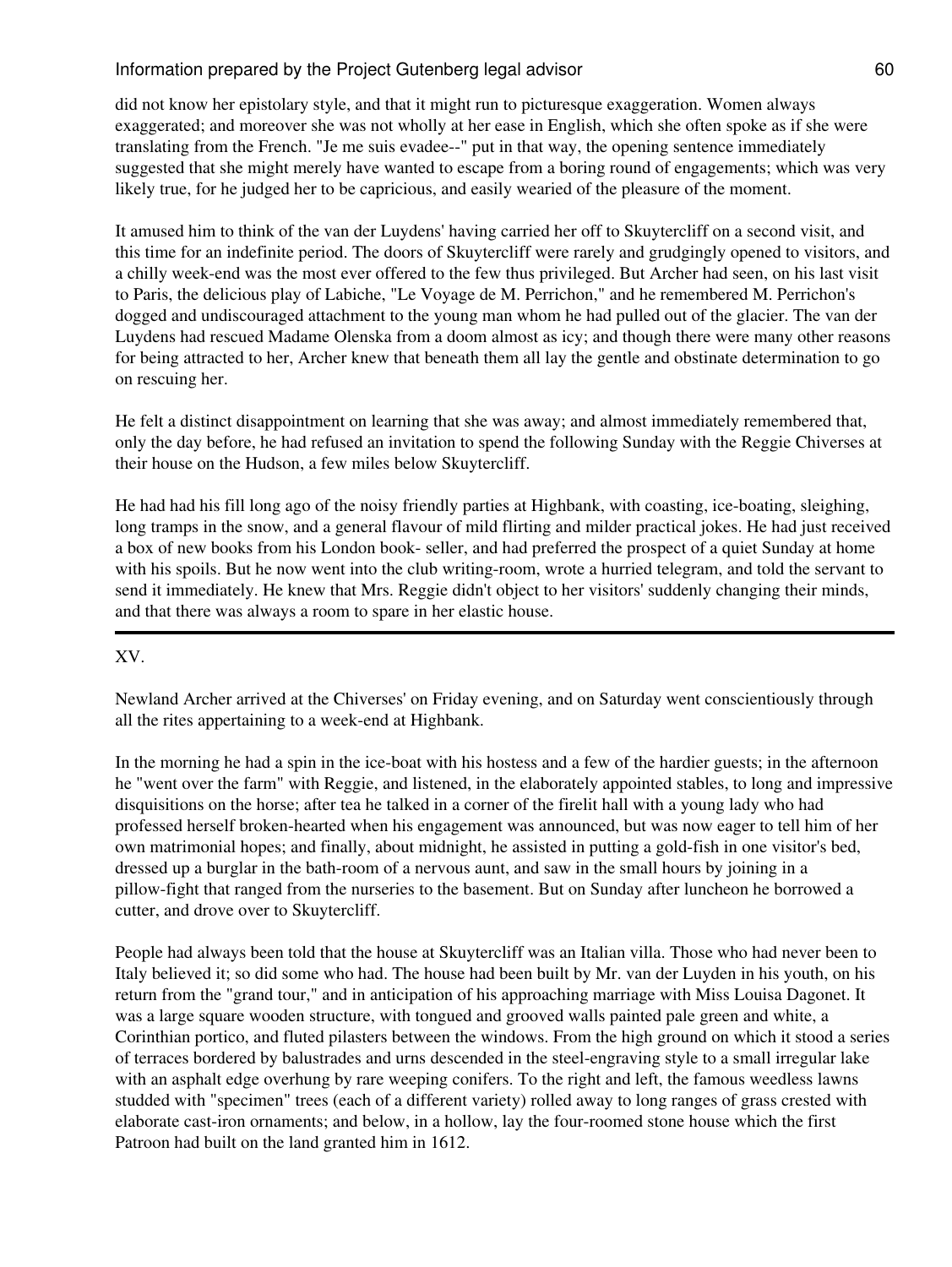Against the uniform sheet of snow and the greyish winter sky the Italian villa loomed up rather grimly; even in summer it kept its distance, and the boldest coleus bed had never ventured nearer than thirty feet from its awful front. Now, as Archer rang the bell, the long tinkle seemed to echo through a mausoleum; and the surprise of the butler who at length responded to the call was as great as though he had been summoned from his final sleep.

Happily Archer was of the family, and therefore, irregular though his arrival was, entitled to be informed that the Countess Olenska was out, having driven to afternoon service with Mrs. van der Luyden exactly three quarters of an hour earlier.

"Mr. van der Luyden," the butler continued, "is in, sir; but my impression is that he is either finishing his nap or else reading yesterday's Evening Post. I heard him say, sir, on his return from church this morning, that he intended to look through the Evening Post after luncheon; if you like, sir, I might go to the library door and listen--"

But Archer, thanking him, said that he would go and meet the ladies; and the butler, obviously relieved, closed the door on him majestically.

A groom took the cutter to the stables, and Archer struck through the park to the high-road. The village of Skuytercliff was only a mile and a half away, but he knew that Mrs. van der Luyden never walked, and that he must keep to the road to meet the carriage. Presently, however, coming down a foot-path that crossed the highway, he caught sight of a slight figure in a red cloak, with a big dog running ahead. He hurried forward, and Madame Olenska stopped short with a smile of welcome.

"Ah, you've come!" she said, and drew her hand from her muff.

The red cloak made her look gay and vivid, like the Ellen Mingott of old days; and he laughed as he took her hand, and answered: "I came to see what you were running away from."

Her face clouded over, but she answered: "Ah, well-- you will see, presently."

The answer puzzled him. "Why--do you mean that you've been overtaken?"

She shrugged her shoulders, with a little movement like Nastasia's, and rejoined in a lighter tone: "Shall we walk on? I'm so cold after the sermon. And what does it matter, now you're here to protect me?"

The blood rose to his temples and he caught a fold of her cloak. "Ellen--what is it? You must tell me."

"Oh, presently--let's run a race first: my feet are freezing to the ground," she cried; and gathering up the cloak she fled away across the snow, the dog leaping about her with challenging barks. For a moment Archer stood watching, his gaze delighted by the flash of the red meteor against the snow; then he started after her, and they met, panting and laughing, at a wicket that led into the park.

She looked up at him and smiled. "I knew you'd come!"

"That shows you wanted me to," he returned, with a disproportionate joy in their nonsense. The white glitter of the trees filled the air with its own mysterious brightness, and as they walked on over the snow the ground seemed to sing under their feet.

"Where did you come from?" Madame Olenska asked.

He told her, and added: "It was because I got your note."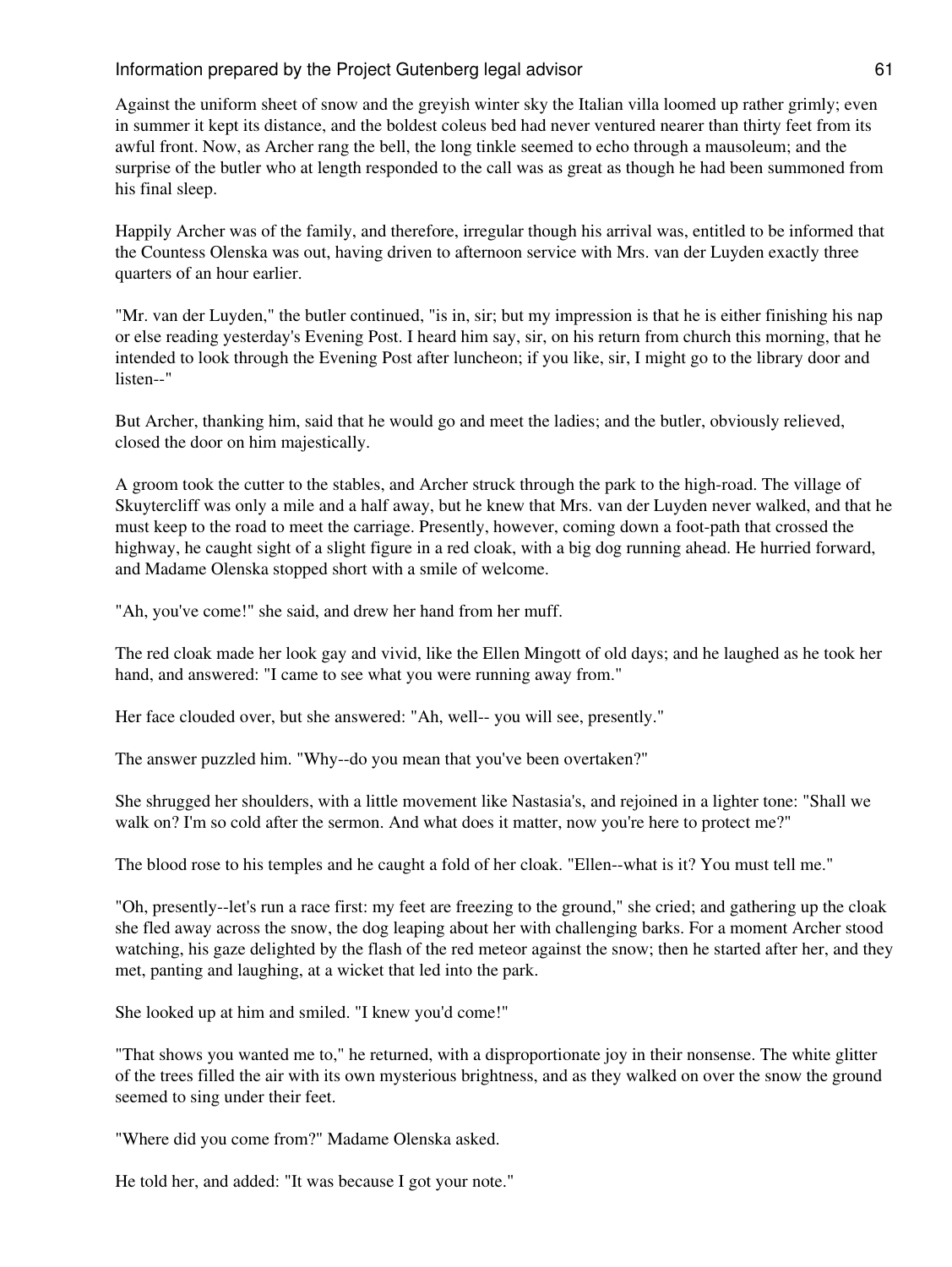After a pause she said, with a just perceptible chill in her voice: "May asked you to take care of me."

"I didn't need any asking."

"You mean--I'm so evidently helpless and defenceless? What a poor thing you must all think me! But women here seem not--seem never to feel the need: any more than the blessed in heaven."

He lowered his voice to ask: "What sort of a need?"

"Ah, don't ask me! I don't speak your language," she retorted petulantly.

The answer smote him like a blow, and he stood still in the path, looking down at her.

"What did I come for, if I don't speak yours?"

"Oh, my friend--!" She laid her hand lightly on his arm, and he pleaded earnestly: "Ellen--why won't you tell me what's happened?"

She shrugged again. "Does anything ever happen in heaven?"

He was silent, and they walked on a few yards without exchanging a word. Finally she said: "I will tell you--but where, where, where? One can't be alone for a minute in that great seminary of a house, with all the doors wide open, and always a servant bringing tea, or a log for the fire, or the newspaper! Is there nowhere in an American house where one may be by one's self? You're so shy, and yet you're so public. I always feel as if I were in the convent again--or on the stage, before a dreadfully polite audience that never applauds."

"Ah, you don't like us!" Archer exclaimed.

They were walking past the house of the old Patroon, with its squat walls and small square windows compactly grouped about a central chimney. The shutters stood wide, and through one of the newly-washed windows Archer caught the light of a fire.

"Why--the house is open!" he said.

She stood still. "No; only for today, at least. I wanted to see it, and Mr. van der Luyden had the fire lit and the windows opened, so that we might stop there on the way back from church this morning." She ran up the steps and tried the door. "It's still unlocked--what luck! Come in and we can have a quiet talk. Mrs. van der Luyden has driven over to see her old aunts at Rhinebeck and we shan't be missed at the house for another hour."

He followed her into the narrow passage. His spirits, which had dropped at her last words, rose with an irrational leap. The homely little house stood there, its panels and brasses shining in the firelight, as if magically created to receive them. A big bed of embers still gleamed in the kitchen chimney, under an iron pot hung from an ancient crane. Rush-bottomed arm-chairs faced each other across the tiled hearth, and rows of Delft plates stood on shelves against the walls. Archer stooped over and threw a log upon the embers.

Madame Olenska, dropping her cloak, sat down in one of the chairs. Archer leaned against the chimney and looked at her.

"You're laughing now; but when you wrote me you were unhappy," he said.

"Yes." She paused. "But I can't feel unhappy when you're here."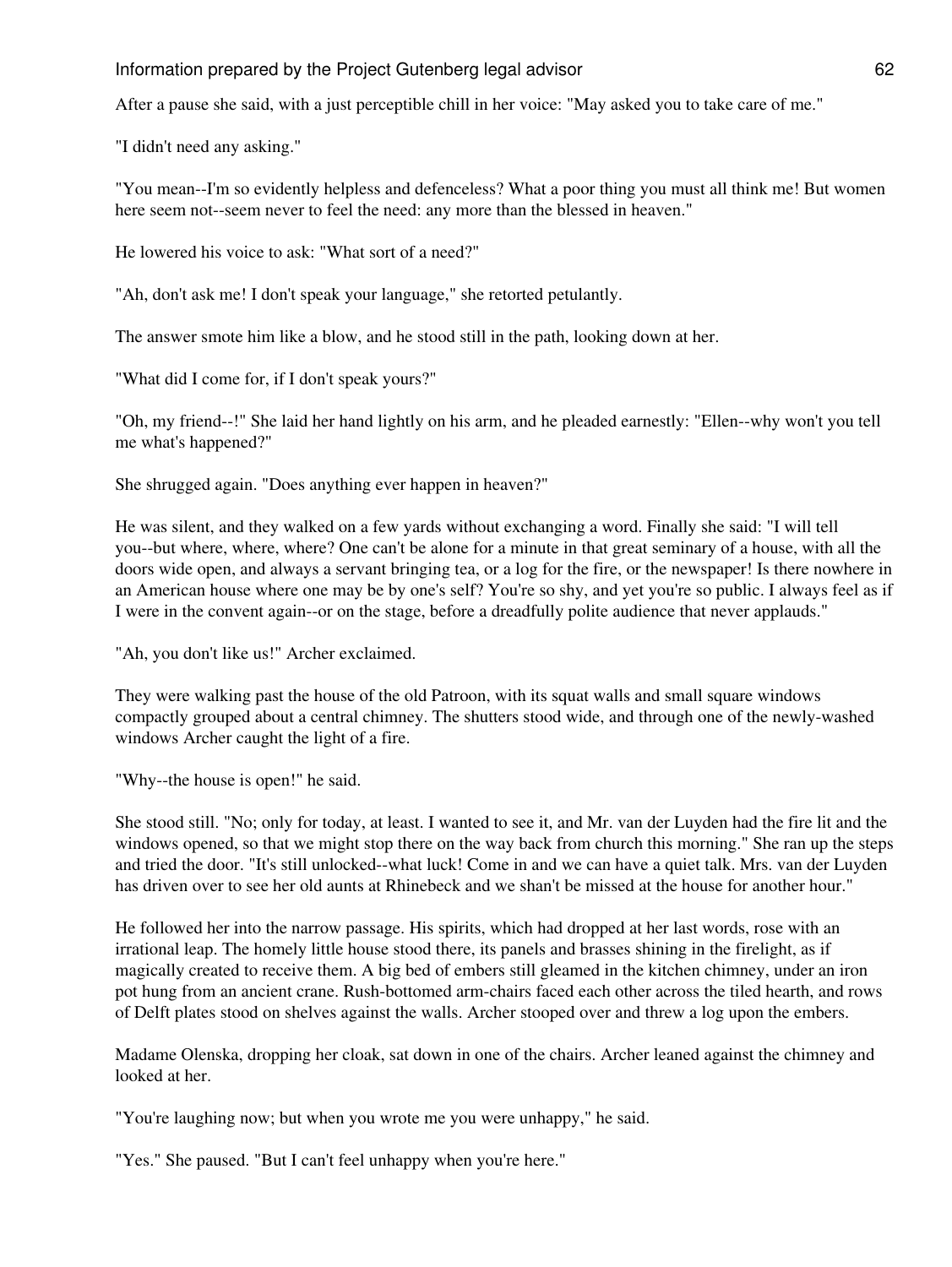"I sha'n't be here long," he rejoined, his lips stiffening with the effort to say just so much and no more.

"No; I know. But I'm improvident: I live in the moment when I'm happy."

The words stole through him like a temptation, and to close his senses to it he moved away from the hearth and stood gazing out at the black tree-boles against the snow. But it was as if she too had shifted her place, and he still saw her, between himself and the trees, drooping over the fire with her indolent smile. Archer's heart was beating insubordinately. What if it were from him that she had been running away, and if she had waited to tell him so till they were here alone together in this secret room?

"Ellen, if I'm really a help to you--if you really wanted me to come--tell me what's wrong, tell me what it is you're running away from," he insisted.

He spoke without shifting his position, without even turning to look at her: if the thing was to happen, it was to happen in this way, with the whole width of the room between them, and his eyes still fixed on the outer snow.

For a long moment she was silent; and in that moment Archer imagined her, almost heard her, stealing up behind him to throw her light arms about his neck. While he waited, soul and body throbbing with the miracle to come, his eyes mechanically received the image of a heavily-coated man with his fur collar turned up who was advancing along the path to the house. The man was Julius Beaufort.

"Ah--!" Archer cried, bursting into a laugh.

Madame Olenska had sprung up and moved to his side, slipping her hand into his; but after a glance through the window her face paled and she shrank back.

"So that was it?" Archer said derisively.

"I didn't know he was here," Madame Olenska murmured. Her hand still clung to Archer's; but he drew away from her, and walking out into the passage threw open the door of the house.

"Hallo, Beaufort--this way! Madame Olenska was expecting you," he said.

During his journey back to New York the next morning, Archer relived with a fatiguing vividness his last moments at Skuytercliff.

Beaufort, though clearly annoyed at finding him with Madame Olenska, had, as usual, carried off the situation high-handedly. His way of ignoring people whose presence inconvenienced him actually gave them, if they were sensitive to it, a feeling of invisibility, of nonexistence. Archer, as the three strolled back through the park, was aware of this odd sense of disembodiment; and humbling as it was to his vanity it gave him the ghostly advantage of observing unobserved.

Beaufort had entered the little house with his usual easy assurance; but he could not smile away the vertical line between his eyes. It was fairly clear that Madame Olenska had not known that he was coming, though her words to Archer had hinted at the possibility; at any rate, she had evidently not told him where she was going when she left New York, and her unexplained departure had exasperated him. The ostensible reason of his appearance was the discovery, the very night before, of a "perfect little house," not in the market, which was really just the thing for her, but would be snapped up instantly if she didn't take it; and he was loud in mock-reproaches for the dance she had led him in running away just as he had found it.

"If only this new dodge for talking along a wire had been a little bit nearer perfection I might have told you all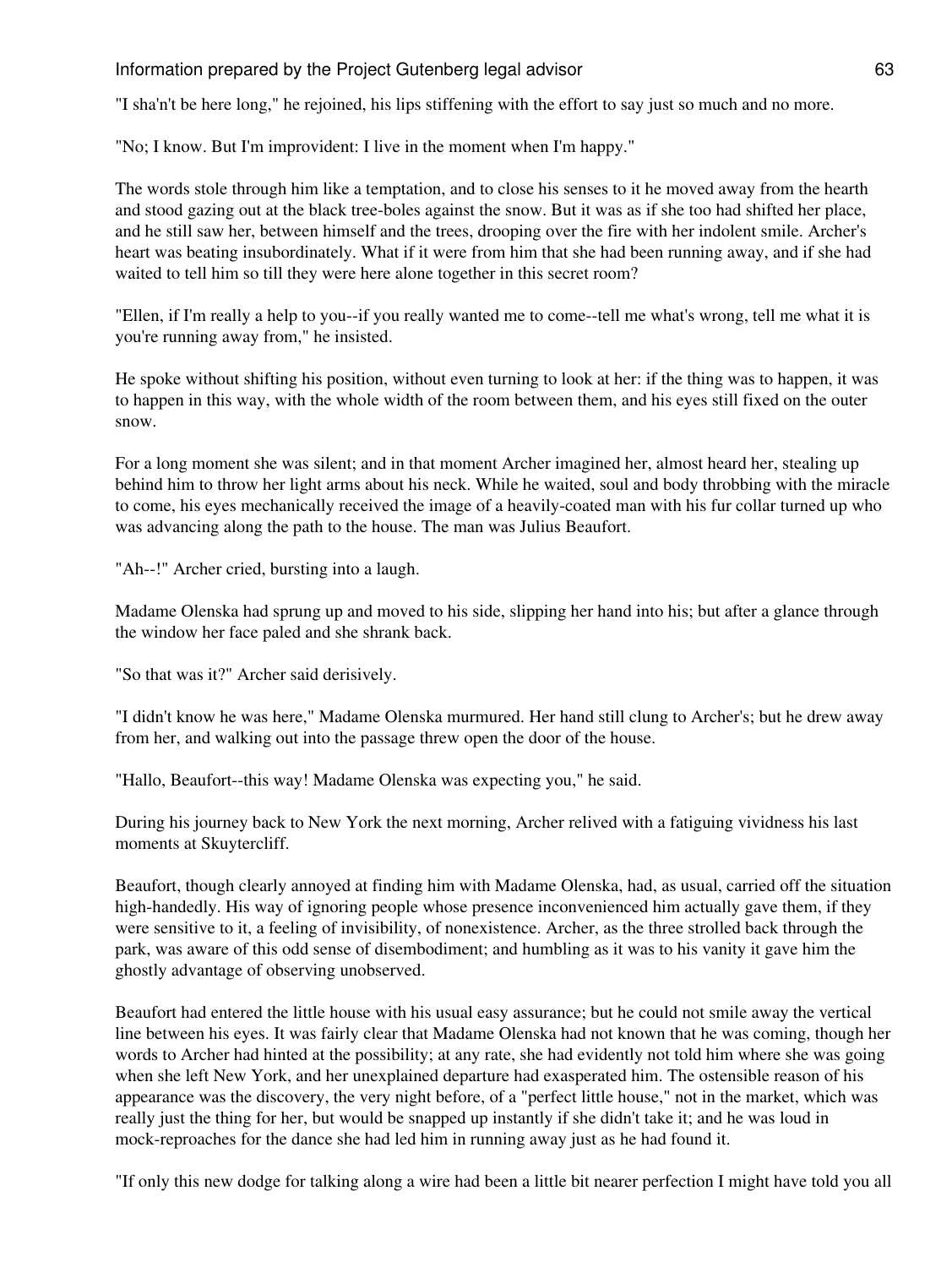this from town, and been toasting my toes before the club fire at this minute, instead of tramping after you through the snow," he grumbled, disguising a real irritation under the pretence of it; and at this opening Madame Olenska twisted the talk away to the fantastic possibility that they might one day actually converse with each other from street to street, or even-- incredible dream!--from one town to another. This struck from all three allusions to Edgar Poe and Jules Verne, and such platitudes as naturally rise to the lips of the most intelligent when they are talking against time, and dealing with a new invention in which it would seem ingenuous to believe too soon; and the question of the telephone carried them safely back to the big house.

Mrs. van der Luyden had not yet returned; and Archer took his leave and walked off to fetch the cutter, while Beaufort followed the Countess Olenska indoors. It was probable that, little as the van der Luydens encouraged unannounced visits, he could count on being asked to dine, and sent back to the station to catch the nine o'clock train; but more than that he would certainly not get, for it would be inconceivable to his hosts that a gentleman travelling without luggage should wish to spend the night, and distasteful to them to propose it to a person with whom they were on terms of such limited cordiality as Beaufort.

Beaufort knew all this, and must have foreseen it; and his taking the long journey for so small a reward gave the measure of his impatience. He was undeniably in pursuit of the Countess Olenska; and Beaufort had only one object in view in his pursuit of pretty women. His dull and childless home had long since palled on him; and in addition to more permanent consolations he was always in quest of amorous adventures in his own set. This was the man from whom Madame Olenska was avowedly flying: the question was whether she had fled because his importunities displeased her, or because she did not wholly trust herself to resist them; unless, indeed, all her talk of flight had been a blind, and her departure no more than a manoeuvre.

Archer did not really believe this. Little as he had actually seen of Madame Olenska, he was beginning to think that he could read her face, and if not her face, her voice; and both had betrayed annoyance, and even dismay, at Beaufort's sudden appearance. But, after all, if this were the case, was it not worse than if she had left New York for the express purpose of meeting him? If she had done that, she ceased to be an object of interest, she threw in her lot with the vulgarest of dissemblers: a woman engaged in a love affair with Beaufort "classed" herself irretrievably.

No, it was worse a thousand times if, judging Beaufort, and probably despising him, she was yet drawn to him by all that gave him an advantage over the other men about her: his habit of two continents and two societies, his familiar association with artists and actors and people generally in the world's eye, and his careless contempt for local prejudices. Beaufort was vulgar, he was uneducated, he was purse-proud; but the circumstances of his life, and a certain native shrewdness, made him better worth talking to than many men, morally and socially his betters, whose horizon was bounded by the Battery and the Central Park. How should any one coming from a wider world not feel the difference and be attracted by it?

Madame Olenska, in a burst of irritation, had said to Archer that he and she did not talk the same language; and the young man knew that in some respects this was true. But Beaufort understood every turn of her dialect, and spoke it fluently: his view of life, his tone, his attitude, were merely a coarser reflection of those revealed in Count Olenski's letter. This might seem to be to his disadvantage with Count Olenski's wife; but Archer was too intelligent to think that a young woman like Ellen Olenska would necessarily recoil from everything that reminded her of her past. She might believe herself wholly in revolt against it; but what had charmed her in it would still charm her, even though it were against her will.

Thus, with a painful impartiality, did the young man make out the case for Beaufort, and for Beaufort's victim. A longing to enlighten her was strong in him; and there were moments when he imagined that all she asked was to be enlightened.

That evening he unpacked his books from London. The box was full of things he had been waiting for impatiently; a new volume of Herbert Spencer, another collection of the prolific Alphonse Daudet's brilliant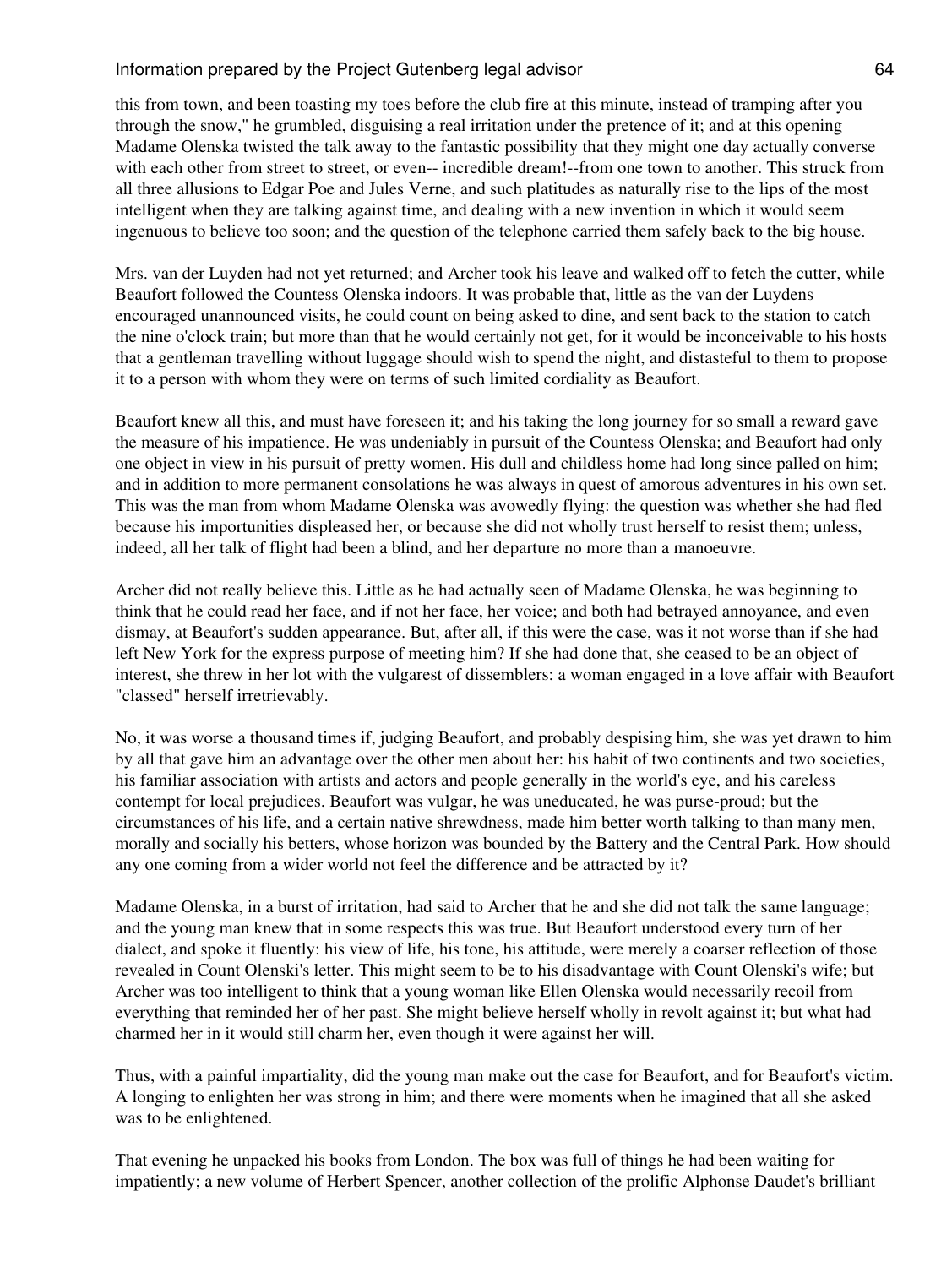tales, and a novel called "Middlemarch," as to which there had lately been interesting things said in the reviews. He had declined three dinner invitations in favour of this feast; but though he turned the pages with the sensuous joy of the book-lover, he did not know what he was reading, and one book after another dropped from his hand. Suddenly, among them, he lit on a small volume of verse which he had ordered because the name had attracted him: "The House of Life." He took it up, and found himself plunged in an atmosphere unlike any he had ever breathed in books; so warm, so rich, and yet so ineffably tender, that it gave a new and haunting beauty to the most elementary of human passions. All through the night he pursued through those enchanted pages the vision of a woman who had the face of Ellen Olenska; but when he woke the next morning, and looked out at the brownstone houses across the street, and thought of his desk in Mr. Letterblair's office, and the family pew in Grace Church, his hour in the park of Skuytercliff became as far outside the pale of probability as the visions of the night.

"Mercy, how pale you look, Newland!" Janey commented over the coffee-cups at breakfast; and his mother added: "Newland, dear, I've noticed lately that you've been coughing; I do hope you're not letting yourself be overworked?" For it was the conviction of both ladies that, under the iron despotism of his senior partners, the young man's life was spent in the most exhausting professional labours--and he had never thought it necessary to undeceive them.

The next two or three days dragged by heavily. The taste of the usual was like cinders in his mouth, and there were moments when he felt as if he were being buried alive under his future. He heard nothing of the Countess Olenska, or of the perfect little house, and though he met Beaufort at the club they merely nodded at each other across the whist-tables. It was not till the fourth evening that he found a note awaiting him on his return home. "Come late tomorrow: I must explain to you. Ellen." These were the only words it contained.

The young man, who was dining out, thrust the note into his pocket, smiling a little at the Frenchness of the "to you." After dinner he went to a play; and it was not until his return home, after midnight, that he drew Madame Olenska's missive out again and re-read it slowly a number of times. There were several ways of answering it, and he gave considerable thought to each one during the watches of an agitated night. That on which, when morning came, he finally decided was to pitch some clothes into a portmanteau and jump on board a boat that was leaving that very afternoon for St. Augustine.

### XVI.

When Archer walked down the sandy main street of St. Augustine to the house which had been pointed out to him as Mr. Welland's, and saw May Welland standing under a magnolia with the sun in her hair, he wondered why he had waited so long to come.

Here was the truth, here was reality, here was the life that belonged to him; and he, who fancied himself so scornful of arbitrary restraints, had been afraid to break away from his desk because of what people might think of his stealing a holiday!

Her first exclamation was: "Newland--has anything happened?" and it occurred to him that it would have been more "feminine" if she had instantly read in his eyes why he had come. But when he answered: "Yes--I found I had to see you," her happy blushes took the chill from her surprise, and he saw how easily he would be forgiven, and how soon even Mr. Letterblair's mild disapproval would be smiled away by a tolerant family.

Early as it was, the main street was no place for any but formal greetings, and Archer longed to be alone with May, and to pour out all his tenderness and his impatience. It still lacked an hour to the late Welland breakfast-time, and instead of asking him to come in she proposed that they should walk out to an old orange-garden beyond the town. She had just been for a row on the river, and the sun that netted the little waves with gold seemed to have caught her in its meshes. Across the warm brown of her cheek her blown hair glittered like silver wire; and her eyes too looked lighter, almost pale in their youthful limpidity. As she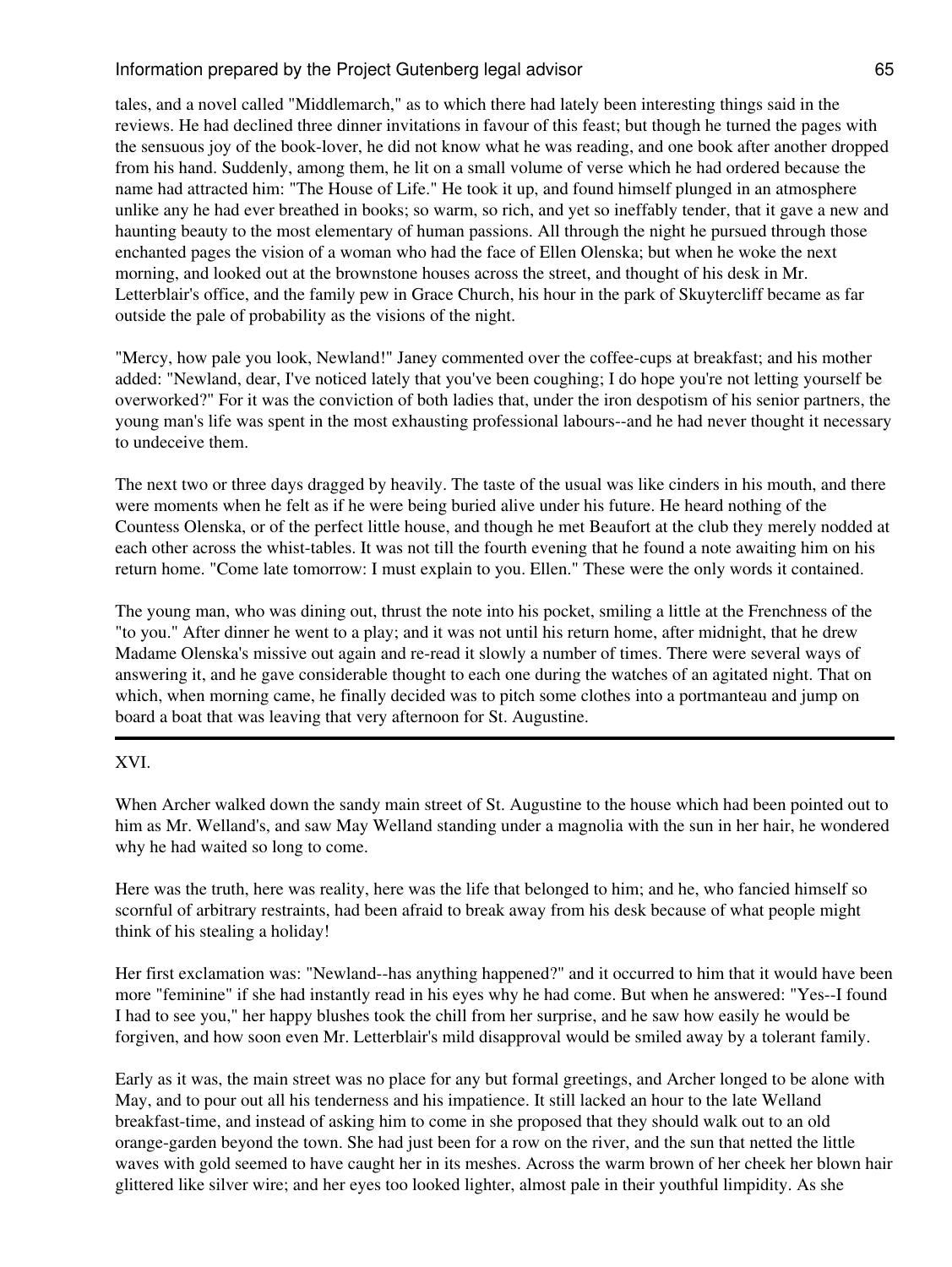walked beside Archer with her long swinging gait her face wore the vacant serenity of a young marble athlete.

To Archer's strained nerves the vision was as soothing as the sight of the blue sky and the lazy river. They sat down on a bench under the orange-trees and he put his arm about her and kissed her. It was like drinking at a cold spring with the sun on it; but his pressure may have been more vehement than he had intended, for the blood rose to her face and she drew back as if he had startled her.

"What is it?" he asked, smiling; and she looked at him with surprise, and answered: "Nothing."

A slight embarrassment fell on them, and her hand slipped out of his. It was the only time that he had kissed her on the lips except for their fugitive embrace in the Beaufort conservatory, and he saw that she was disturbed, and shaken out of her cool boyish composure.

"Tell me what you do all day," he said, crossing his arms under his tilted-back head, and pushing his hat forward to screen the sun-dazzle. To let her talk about familiar and simple things was the easiest way of carrying on his own independent train of thought; and he sat listening to her simple chronicle of swimming, sailing and riding, varied by an occasional dance at the primitive inn when a man-of-war came in. A few pleasant people from Philadelphia and Baltimore were picknicking at the inn, and the Selfridge Merrys had come down for three weeks because Kate Merry had had bronchitis. They were planning to lay out a lawn tennis court on the sands; but no one but Kate and May had racquets, and most of the people had not even heard of the game.

All this kept her very busy, and she had not had time to do more than look at the little vellum book that Archer had sent her the week before (the "Sonnets from the Portuguese"); but she was learning by heart "How they brought the Good News from Ghent to Aix," because it was one of the first things he had ever read to her; and it amused her to be able to tell him that Kate Merry had never even heard of a poet called Robert Browning.

Presently she started up, exclaiming that they would be late for breakfast; and they hurried back to the tumble-down house with its pointless porch and unpruned hedge of plumbago and pink geraniums where the Wellands were installed for the winter. Mr. Welland's sensitive domesticity shrank from the discomforts of the slovenly southern hotel, and at immense expense, and in face of almost insuperable difficulties, Mrs. Welland was obliged, year after year, to improvise an establishment partly made up of discontented New York servants and partly drawn from the local African supply.

"The doctors want my husband to feel that he is in his own home; otherwise he would be so wretched that the climate would not do him any good," she explained, winter after winter, to the sympathising Philadelphians and Baltimoreans; and Mr. Welland, beaming across a breakfast table miraculously supplied with the most varied delicacies, was presently saying to Archer: "You see, my dear fellow, we camp--we literally camp. I tell my wife and May that I want to teach them how to rough it."

Mr. and Mrs. Welland had been as much surprised as their daughter by the young man's sudden arrival; but it had occurred to him to explain that he had felt himself on the verge of a nasty cold, and this seemed to Mr. Welland an all-sufficient reason for abandoning any duty.

"You can't be too careful, especially toward spring," he said, heaping his plate with straw-coloured griddlecakes and drowning them in golden syrup. "If I'd only been as prudent at your age May would have been dancing at the Assemblies now, instead of spending her winters in a wilderness with an old invalid."

"Oh, but I love it here, Papa; you know I do. If only Newland could stay I should like it a thousand times better than New York."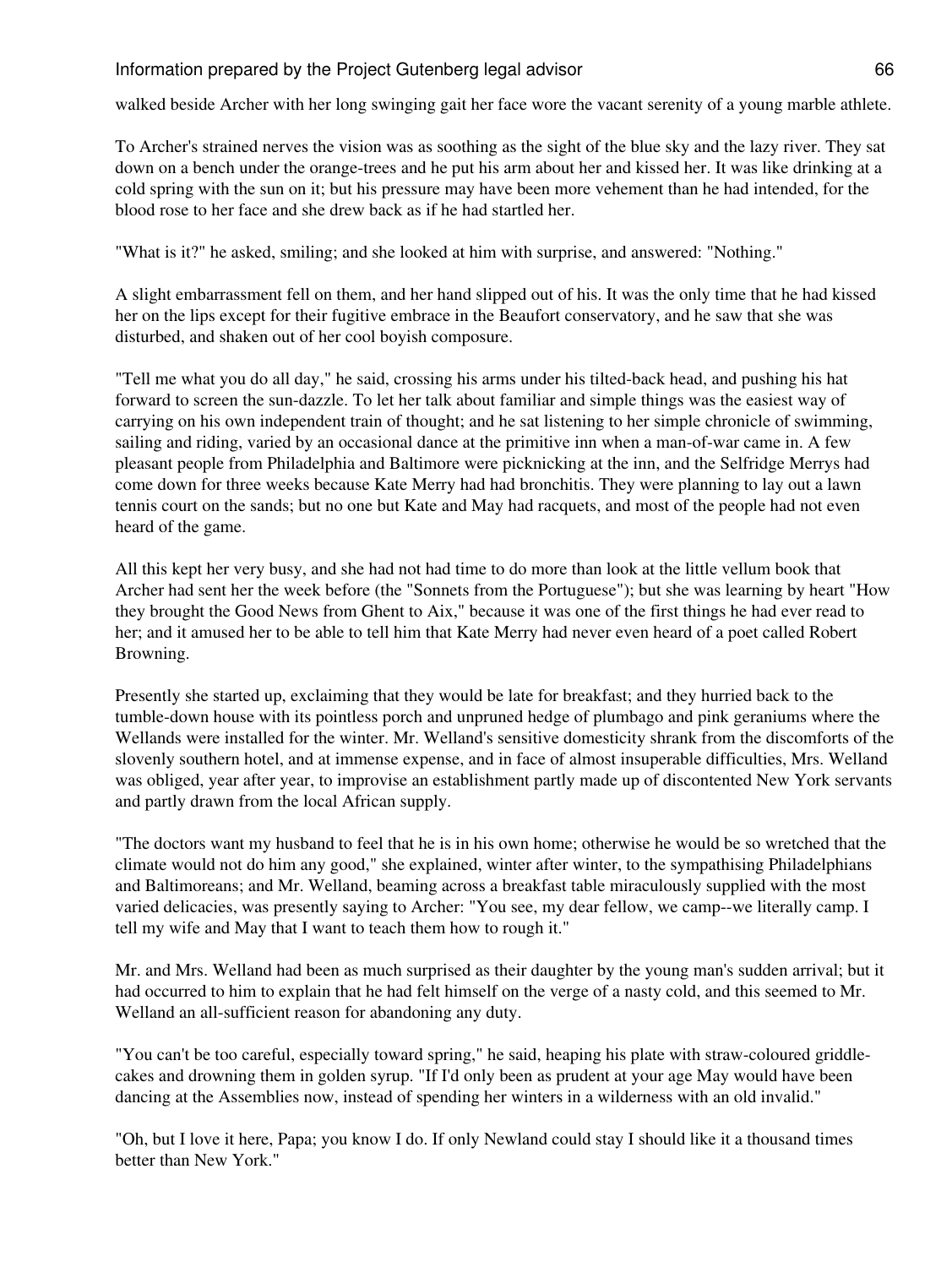"Newland must stay till he has quite thrown off his cold," said Mrs. Welland indulgently; and the young man laughed, and said he supposed there was such a thing as one's profession.

He managed, however, after an exchange of telegrams with the firm, to make his cold last a week; and it shed an ironic light on the situation to know that Mr. Letterblair's indulgence was partly due to the satisfactory way in which his brilliant young junior partner had settled the troublesome matter of the Olenski divorce. Mr. Letterblair had let Mrs. Welland know that Mr. Archer had "rendered an invaluable service" to the whole family, and that old Mrs. Manson Mingott had been particularly pleased; and one day when May had gone for a drive with her father in the only vehicle the place produced Mrs. Welland took occasion to touch on a topic which she always avoided in her daughter's presence.

"I'm afraid Ellen's ideas are not at all like ours. She was barely eighteen when Medora Manson took her back to Europe--you remember the excitement when she appeared in black at her coming-out ball? Another of Medora's fads--really this time it was almost prophetic! That must have been at least twelve years ago; and since then Ellen has never been to America. No wonder she is completely Europeanised."

"But European society is not given to divorce: Countess Olenska thought she would be conforming to American ideas in asking for her freedom." It was the first time that the young man had pronounced her name since he had left Skuytercliff, and he felt the colour rise to his cheek.

Mrs. Welland smiled compassionately. "That is just like the extraordinary things that foreigners invent about us. They think we dine at two o'clock and countenance divorce! That is why it seems to me so foolish to entertain them when they come to New York. They accept our hospitality, and then they go home and repeat the same stupid stories."

Archer made no comment on this, and Mrs. Welland continued: "But we do most thoroughly appreciate your persuading Ellen to give up the idea. Her grandmother and her uncle Lovell could do nothing with her; both of them have written that her changing her mind was entirely due to your influence--in fact she said so to her grandmother. She has an unbounded admiration for you. Poor Ellen--she was always a wayward child. I wonder what her fate will be?"

"What we've all contrived to make it," he felt like answering. "if you'd all of you rather she should be Beaufort's mistress than some decent fellow's wife you've certainly gone the right way about it."

He wondered what Mrs. Welland would have said if he had uttered the words instead of merely thinking them. He could picture the sudden decomposure of her firm placid features, to which a lifelong mastery over trifles had given an air of factitious authority. Traces still lingered on them of a fresh beauty like her daughter's; and he asked himself if May's face was doomed to thicken into the same middle-aged image of invincible innocence.

Ah, no, he did not want May to have that kind of innocence, the innocence that seals the mind against imagination and the heart against experience!

"I verily believe," Mrs. Welland continued, "that if the horrible business had come out in the newspapers it would have been my husband's death-blow. I don't know any of the details; I only ask not to, as I told poor Ellen when she tried to talk to me about it. Having an invalid to care for, I have to keep my mind bright and happy. But Mr. Welland was terribly upset; he had a slight temperature every morning while we were waiting to hear what had been decided. It was the horror of his girl's learning that such things were possible--but of course, dear Newland, you felt that too. We all knew that you were thinking of May."

"I'm always thinking of May," the young man rejoined, rising to cut short the conversation.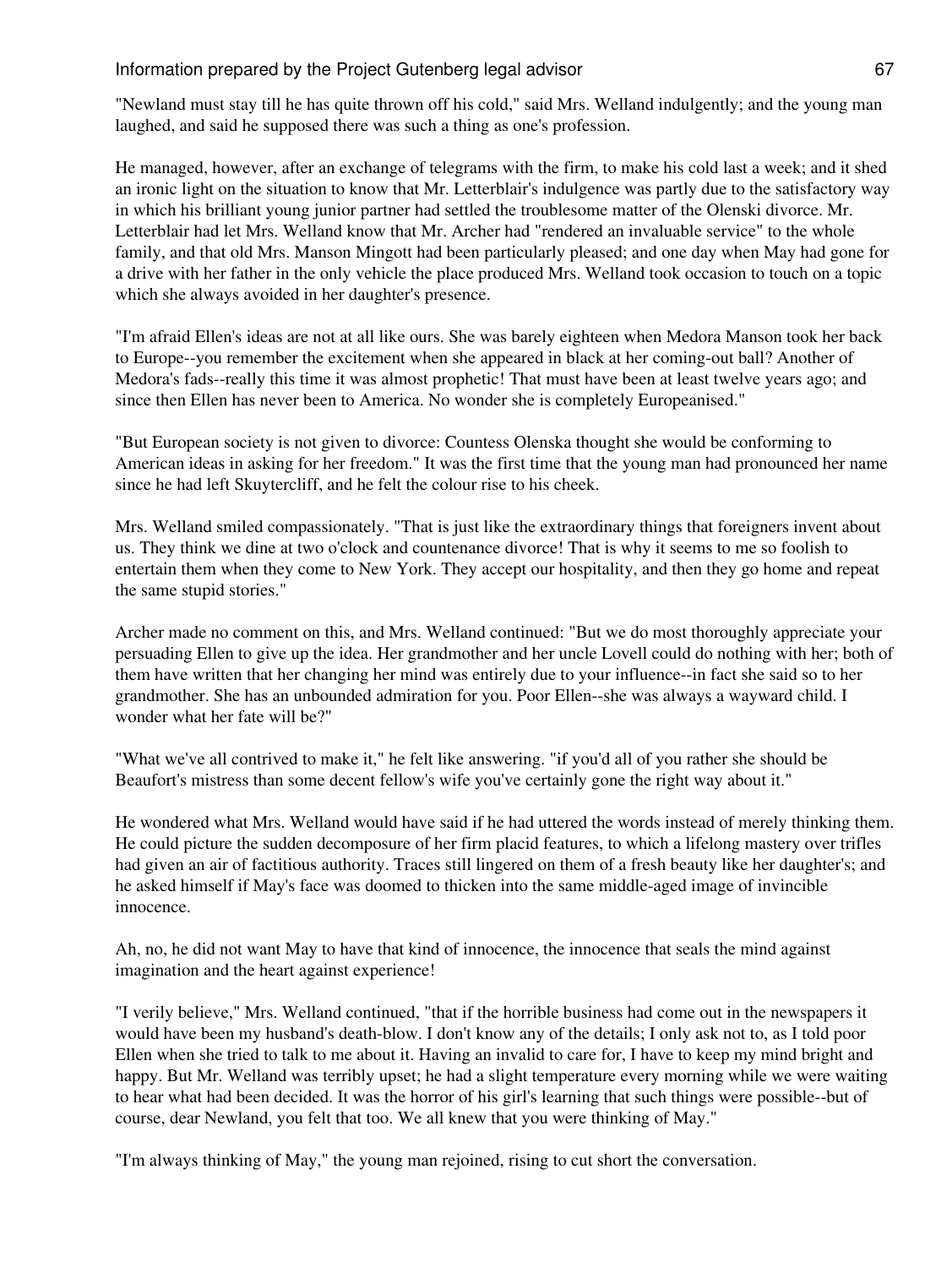He had meant to seize the opportunity of his private talk with Mrs. Welland to urge her to advance the date of his marriage. But he could think of no arguments that would move her, and with a sense of relief he saw Mr. Welland and May driving up to the door.

His only hope was to plead again with May, and on the day before his departure he walked with her to the ruinous garden of the Spanish Mission. The background lent itself to allusions to European scenes; and May, who was looking her loveliest under a wide-brimmed hat that cast a shadow of mystery over her too-clear eyes, kindled into eagerness as he spoke of Granada and the Alhambra.

"We might be seeing it all this spring--even the Easter ceremonies at Seville," he urged, exaggerating his demands in the hope of a larger concession.

"Easter in Seville? And it will be Lent next week!" she laughed.

"Why shouldn't we be married in Lent?" he rejoined; but she looked so shocked that he saw his mistake.

"Of course I didn't mean that, dearest; but soon after Easter--so that we could sail at the end of April. I know I could arrange it at the office."

She smiled dreamily upon the possibility; but he perceived that to dream of it sufficed her. It was like hearing him read aloud out of his poetry books the beautiful things that could not possibly happen in real life.

"Oh, do go on, Newland; I do love your descriptions."

"But why should they be only descriptions? Why shouldn't we make them real?"

"We shall, dearest, of course; next year." Her voice lingered over it.

"Don't you want them to be real sooner? Can't I persuade you to break away now?"

She bowed her head, vanishing from him under her conniving hat-brim.

"Why should we dream away another year? Look at me, dear! Don't you understand how I want you for my wife?"

For a moment she remained motionless; then she raised on him eyes of such despairing dearness that he half-released her waist from his hold. But suddenly her look changed and deepened inscrutably. "I'm not sure if I DO understand," she said. "Is it--is it because you're not certain of continuing to care for me?"

Archer sprang up from his seat. "My God--perhaps--I don't know," he broke out angrily.

May Welland rose also; as they faced each other she seemed to grow in womanly stature and dignity. Both were silent for a moment, as if dismayed by the unforeseen trend of their words: then she said in a low voice: "If that is it--is there some one else?"

"Some one else--between you and me?" He echoed her words slowly, as though they were only halfintelligible and he wanted time to repeat the question to himself. She seemed to catch the uncertainty of his voice, for she went on in a deepening tone: "Let us talk frankly, Newland. Sometimes I've felt a difference in you; especially since our engagement has been announced."

"Dear--what madness!" he recovered himself to exclaim.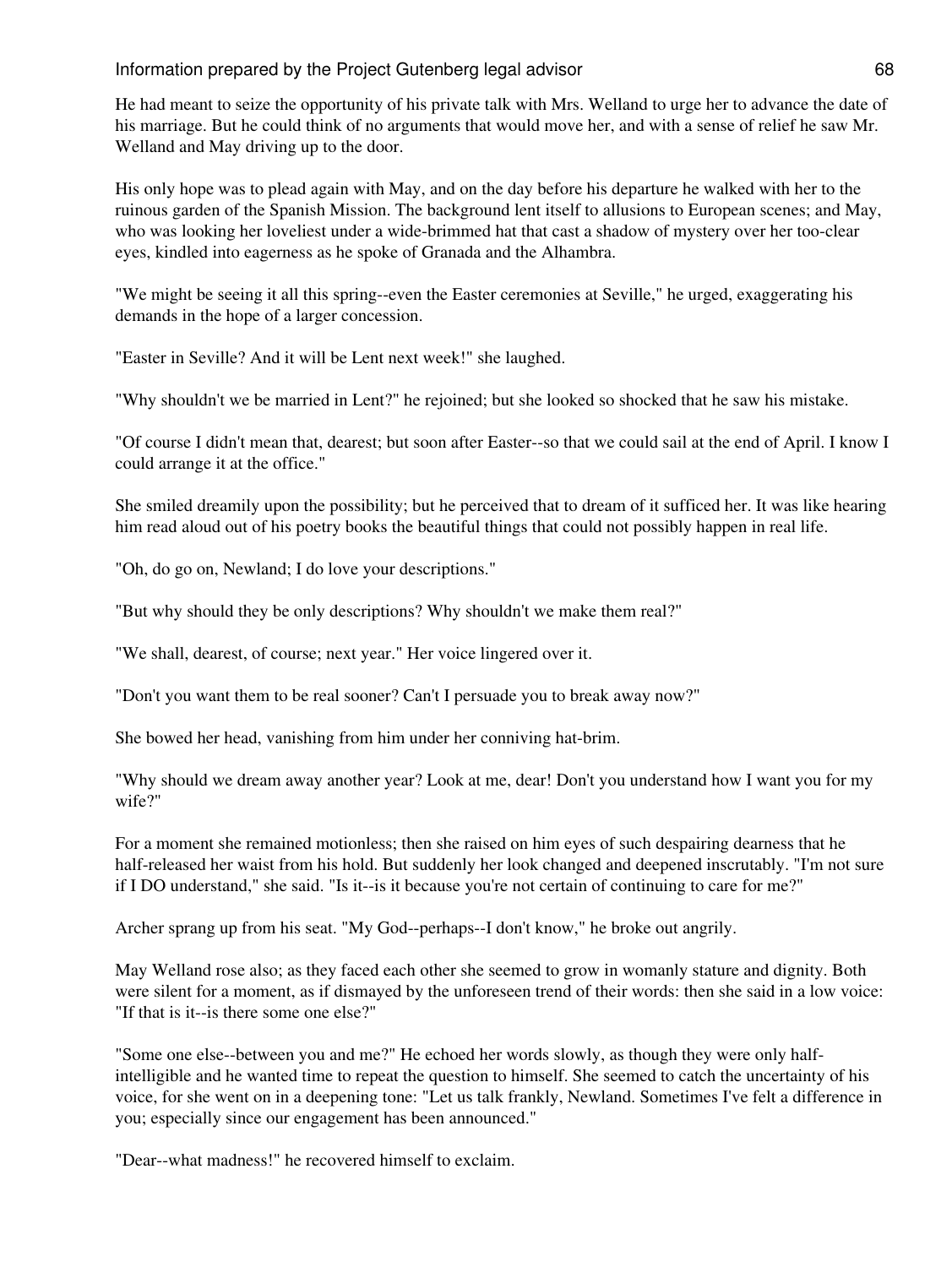She met his protest with a faint smile. "If it is, it won't hurt us to talk about it." She paused, and added, lifting her head with one of her noble movements: "Or even if it's true: why shouldn't we speak of it? You might so easily have made a mistake."

He lowered his head, staring at the black leaf-pattern on the sunny path at their feet. "Mistakes are always easy to make; but if I had made one of the kind you suggest, is it likely that I should be imploring you to hasten our marriage?"

She looked downward too, disturbing the pattern with the point of her sunshade while she struggled for expression. "Yes," she said at length. "You might want-- once for all--to settle the question: it's one way."

Her quiet lucidity startled him, but did not mislead him into thinking her insensible. Under her hat-brim he saw the pallor of her profile, and a slight tremor of the nostril above her resolutely steadied lips.

"Well--?" he questioned, sitting down on the bench, and looking up at her with a frown that he tried to make playful.

She dropped back into her seat and went on: "You mustn't think that a girl knows as little as her parents imagine. One hears and one notices--one has one's feelings and ideas. And of course, long before you told me that you cared for me, I'd known that there was some one else you were interested in; every one was talking about it two years ago at Newport. And once I saw you sitting together on the verandah at a dance-- and when she came back into the house her face was sad, and I felt sorry for her; I remembered it afterward, when we were engaged."

Her voice had sunk almost to a whisper, and she sat clasping and unclasping her hands about the handle of her sunshade. The young man laid his upon them with a gentle pressure; his heart dilated with an inexpressible relief.

"My dear child--was THAT it? If you only knew the truth!"

She raised her head quickly. "Then there is a truth I don't know?"

He kept his hand over hers. "I meant, the truth about the old story you speak of."

"But that's what I want to know, Newland--what I ought to know. I couldn't have my happiness made out of a wrong--an unfairness--to somebody else. And I want to believe that it would be the same with you. What sort of a life could we build on such foundations?"

Her face had taken on a look of such tragic courage that he felt like bowing himself down at her feet. "I've wanted to say this for a long time," she went on. "I've wanted to tell you that, when two people really love each other, I understand that there may be situations which make it right that they should--should go against public opinion. And if you feel yourself in any way pledged . . . pledged to the person we've spoken of . . . and if there is any way . . . any way in which you can fulfill your pledge . . . even by her getting a divorce . . . Newland, don't give her up because of me!"

His surprise at discovering that her fears had fastened upon an episode so remote and so completely of the past as his love-affair with Mrs. Thorley Rushworth gave way to wonder at the generosity of her view. There was something superhuman in an attitude so recklessly unorthodox, and if other problems had not pressed on him he would have been lost in wonder at the prodigy of the Wellands' daughter urging him to marry his former mistress. But he was still dizzy with the glimpse of the precipice they had skirted, and full of a new awe at the mystery of young-girlhood.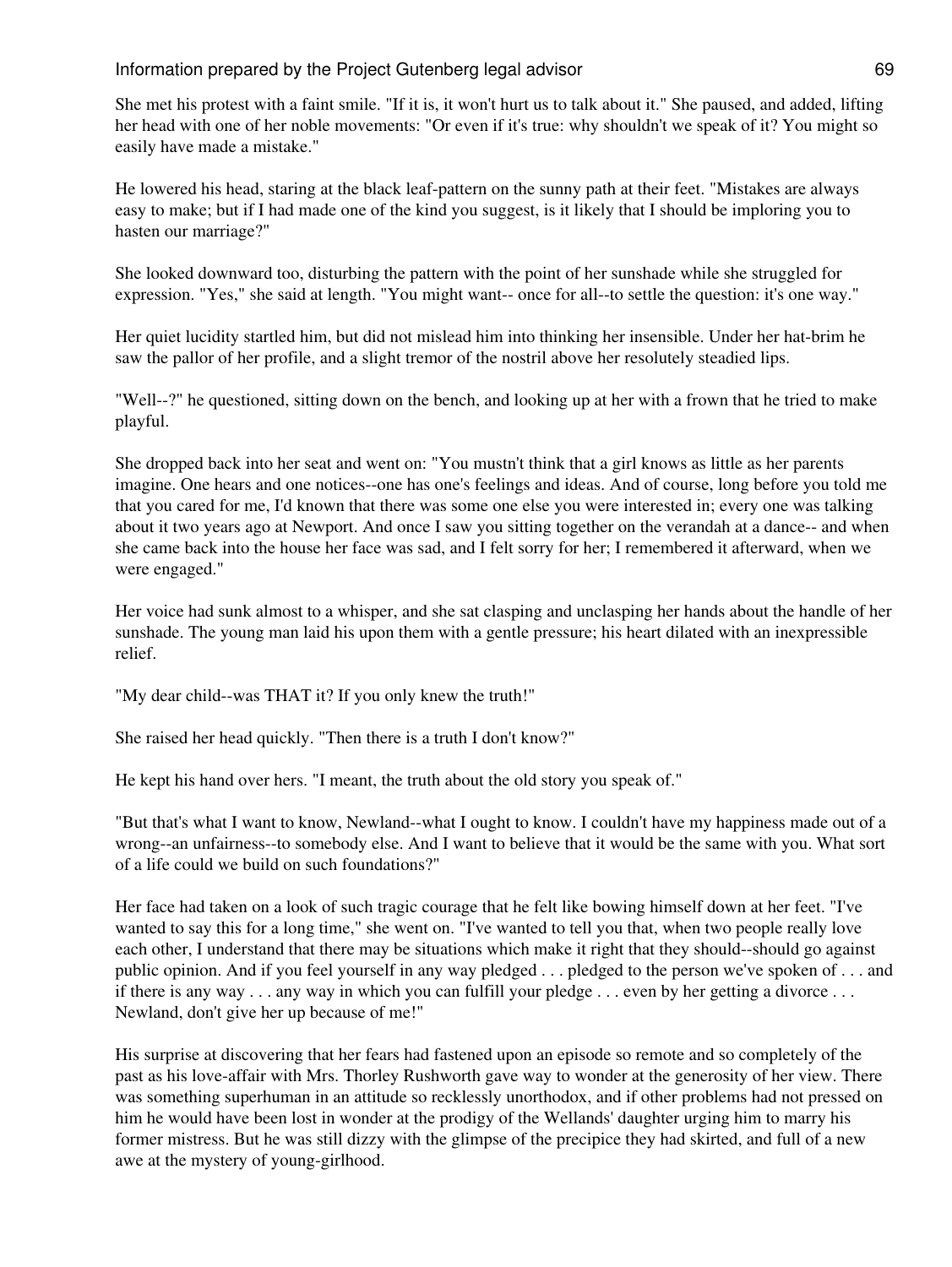For a moment he could not speak; then he said: "There is no pledge--no obligation whatever--of the kind you think. Such cases don't always--present themselves quite as simply as . . . But that's no matter . . . I love your generosity, because I feel as you do about those things . . . I feel that each case must be judged individually, on its own merits . . . irrespective of stupid conventionalities . . . I mean, each woman's right to her liberty--" He pulled himself up, startled by the turn his thoughts had taken, and went on, looking at her with a smile: "Since you understand so many things, dearest, can't you go a little farther, and understand the uselessness of our submitting to another form of the same foolish conventionalities? If there's no one and nothing between us, isn't that an argument for marrying quickly, rather than for more delay?"

She flushed with joy and lifted her face to his; as he bent to it he saw that her eyes were full of happy tears. But in another moment she seemed to have descended from her womanly eminence to helpless and timorous girlhood; and he understood that her courage and initiative were all for others, and that she had none for herself. It was evident that the effort of speaking had been much greater than her studied composure betrayed, and that at his first word of reassurance she had dropped back into the usual, as a too-adventurous child takes refuge in its mother's arms.

Archer had no heart to go on pleading with her; he was too much disappointed at the vanishing of the new being who had cast that one deep look at him from her transparent eyes. May seemed to be aware of his disappointment, but without knowing how to alleviate it; and they stood up and walked silently home.

## XVII.

Your cousin the Countess called on mother while you were away," Janey Archer announced to her brother on the evening of his return.

The young man, who was dining alone with his mother and sister, glanced up in surprise and saw Mrs. Archer's gaze demurely bent on her plate. Mrs. Archer did not regard her seclusion from the world as a reason for being forgotten by it; and Newland guessed that she was slightly annoyed that he should be surprised by Madame Olenska's visit.

"She had on a black velvet polonaise with jet buttons, and a tiny green monkey muff; I never saw her so stylishly dressed," Janey continued. "She came alone, early on Sunday afternoon; luckily the fire was lit in the drawing-room. She had one of those new card- cases. She said she wanted to know us because you'd been so good to her."

Newland laughed. "Madame Olenska always takes that tone about her friends. She's very happy at being among her own people again."

"Yes, so she told us," said Mrs. Archer. "I must say she seems thankful to be here."

"I hope you liked her, mother."

Mrs. Archer drew her lips together. "She certainly lays herself out to please, even when she is calling on an old lady."

"Mother doesn't think her simple," Janey interjected, her eyes screwed upon her brother's face.

"It's just my old-fashioned feeling; dear May is my ideal," said Mrs. Archer.

"Ah," said her son, "they're not alike."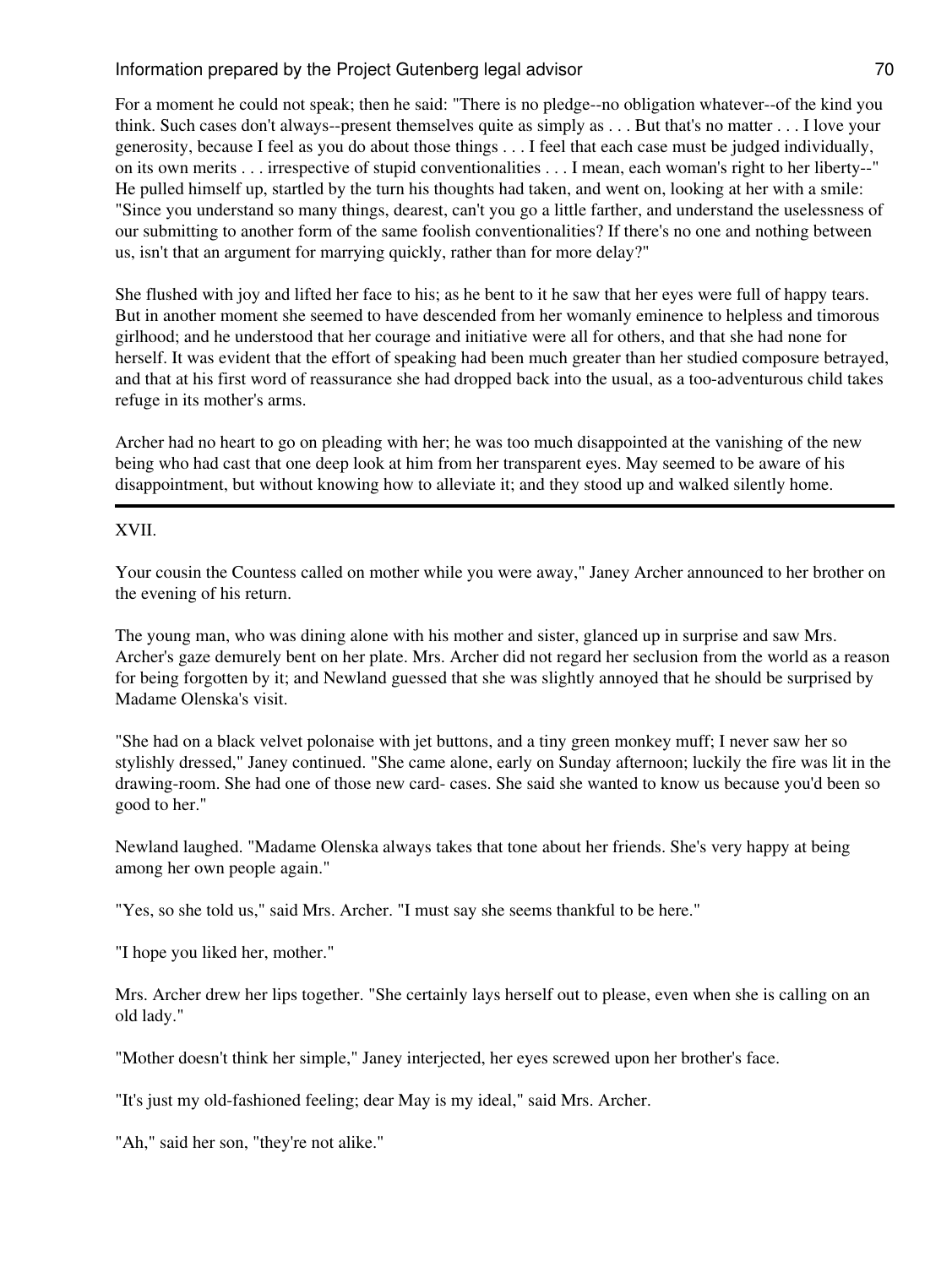Archer had left St. Augustine charged with many messages for old Mrs. Mingott; and a day or two after his return to town he called on her.

The old lady received him with unusual warmth; she was grateful to him for persuading the Countess Olenska to give up the idea of a divorce; and when he told her that he had deserted the office without leave, and rushed down to St. Augustine simply because he wanted to see May, she gave an adipose chuckle and patted his knee with her puff-ball hand.

"Ah, ah--so you kicked over the traces, did you? And I suppose Augusta and Welland pulled long faces, and behaved as if the end of the world had come? But little May--she knew better, I'll be bound?"

"I hoped she did; but after all she wouldn't agree to what I'd gone down to ask for."

"Wouldn't she indeed? And what was that?"

"I wanted to get her to promise that we should be married in April. What's the use of our wasting another year?"

Mrs. Manson Mingott screwed up her little mouth into a grimace of mimic prudery and twinkled at him through malicious lids. "`Ask Mamma,' I suppose-- the usual story. Ah, these Mingotts--all alike! Born in a rut, and you can't root 'em out of it. When I built this house you'd have thought I was moving to California! Nobody ever HAD built above Fortieth Street--no, says I, nor above the Battery either, before Christopher Columbus discovered America. No, no; not one of them wants to be different; they're as scared of it as the small-pox. Ah, my dear Mr. Archer, I thank my stars I'm nothing but a vulgar Spicer; but there's not one of my own children that takes after me but my little Ellen." She broke off, still twinkling at him, and asked, with the casual irrelevance of old age: "Now, why in the world didn't you marry my little Ellen?"

Archer laughed. "For one thing, she wasn't there to be married."

"No--to be sure; more's the pity. And now it's too late; her life is finished." She spoke with the cold- blooded complacency of the aged throwing earth into the grave of young hopes. The young man's heart grew chill, and he said hurriedly: "Can't I persuade you to use your influence with the Wellands, Mrs. Mingott? I wasn't made for long engagements."

Old Catherine beamed on him approvingly. "No; I can see that. You've got a quick eye. When you were a little boy I've no doubt you liked to be helped first." She threw back her head with a laugh that made her chins ripple like little waves. "Ah, here's my Ellen now!" she exclaimed, as the portieres parted behind her.

Madame Olenska came forward with a smile. Her face looked vivid and happy, and she held out her hand gaily to Archer while she stooped to her grandmother's kiss.

"I was just saying to him, my dear: `Now, why didn't you marry my little Ellen?'"

Madame Olenska looked at Archer, still smiling. "And what did he answer?"

"Oh, my darling, I leave you to find that out! He's been down to Florida to see his sweetheart."

"Yes, I know." She still looked at him. "I went to see your mother, to ask where you'd gone. I sent a note that you never answered, and I was afraid you were ill."

He muttered something about leaving unexpectedly, in a great hurry, and having intended to write to her from St. Augustine.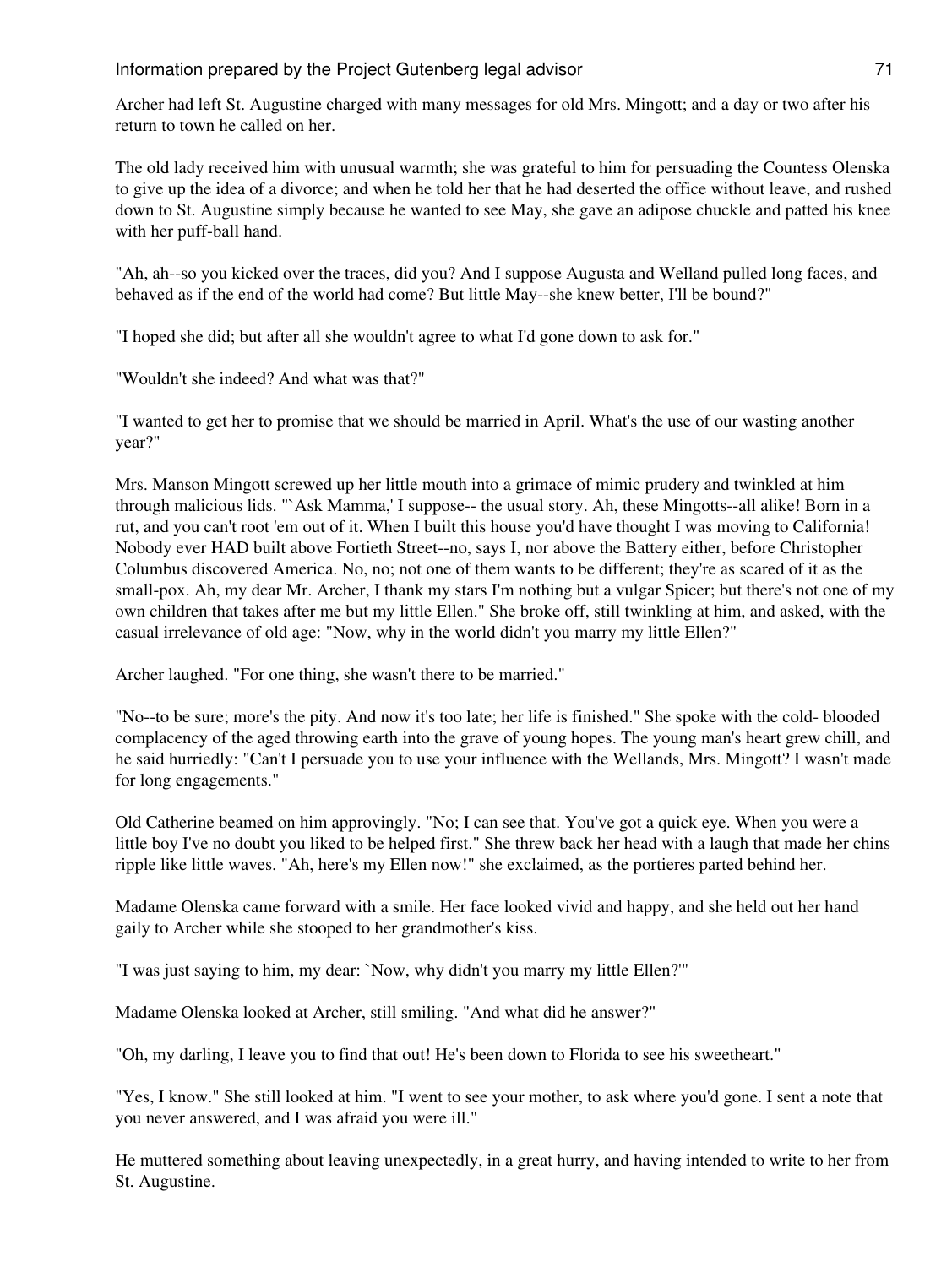"And of course once you were there you never thought of me again!" She continued to beam on him with a gaiety that might have been a studied assumption of indifference.

"If she still needs me, she's determined not to let me see it," he thought, stung by her manner. He wanted to thank her for having been to see his mother, but under the ancestress's malicious eye he felt himself tonguetied and constrained.

"Look at him--in such hot haste to get married that he took French leave and rushed down to implore the silly girl on his knees! That's something like a lover-- that's the way handsome Bob Spicer carried off my poor mother; and then got tired of her before I was weaned--though they only had to wait eight months for me! But there--you're not a Spicer, young man; luckily for you and for May. It's only my poor Ellen that has kept any of their wicked blood; the rest of them are all model Mingotts," cried the old lady scornfully.

Archer was aware that Madame Olenska, who had seated herself at her grandmother's side, was still thoughtfully scrutinising him. The gaiety had faded from her eyes, and she said with great gentleness: "Surely, Granny, we can persuade them between us to do as he wishes."

Archer rose to go, and as his hand met Madame Olenska's he felt that she was waiting for him to make some allusion to her unanswered letter.

"When can I see you?" he asked, as she walked with him to the door of the room.

"Whenever you like; but it must be soon if you want to see the little house again. I am moving next week."

A pang shot through him at the memory of his lamplit hours in the low-studded drawing-room. Few as they had been, they were thick with memories.

"Tomorrow evening?"

She nodded. "Tomorrow; yes; but early. I'm going out."

The next day was a Sunday, and if she were "going out" on a Sunday evening it could, of course, be only to Mrs. Lemuel Struthers's. He felt a slight movement of annoyance, not so much at her going there (for he rather liked her going where she pleased in spite of the van der Luydens), but because it was the kind of house at which she was sure to meet Beaufort, where she must have known beforehand that she would meet him--and where she was probably going for that purpose.

"Very well; tomorrow evening," he repeated, inwardly resolved that he would not go early, and that by reaching her door late he would either prevent her from going to Mrs. Struthers's, or else arrive after she had started--which, all things considered, would no doubt be the simplest solution.

It was only half-past eight, after all, when he rang the bell under the wisteria; not as late as he had intended by half an hour--but a singular restlessness had driven him to her door. He reflected, however, that Mrs. Struthers's Sunday evenings were not like a ball, and that her guests, as if to minimise their delinquency, usually went early.

The one thing he had not counted on, in entering Madame Olenska's hall, was to find hats and overcoats there. Why had she bidden him to come early if she was having people to dine? On a closer inspection of the garments besides which Nastasia was laying his own, his resentment gave way to curiosity. The overcoats were in fact the very strangest he had ever seen under a polite roof; and it took but a glance to assure himself that neither of them belonged to Julius Beaufort. One was a shaggy yellow ulster of "reach-me- down" cut, the other a very old and rusty cloak with a cape--something like what the French called a "Macfarlane." This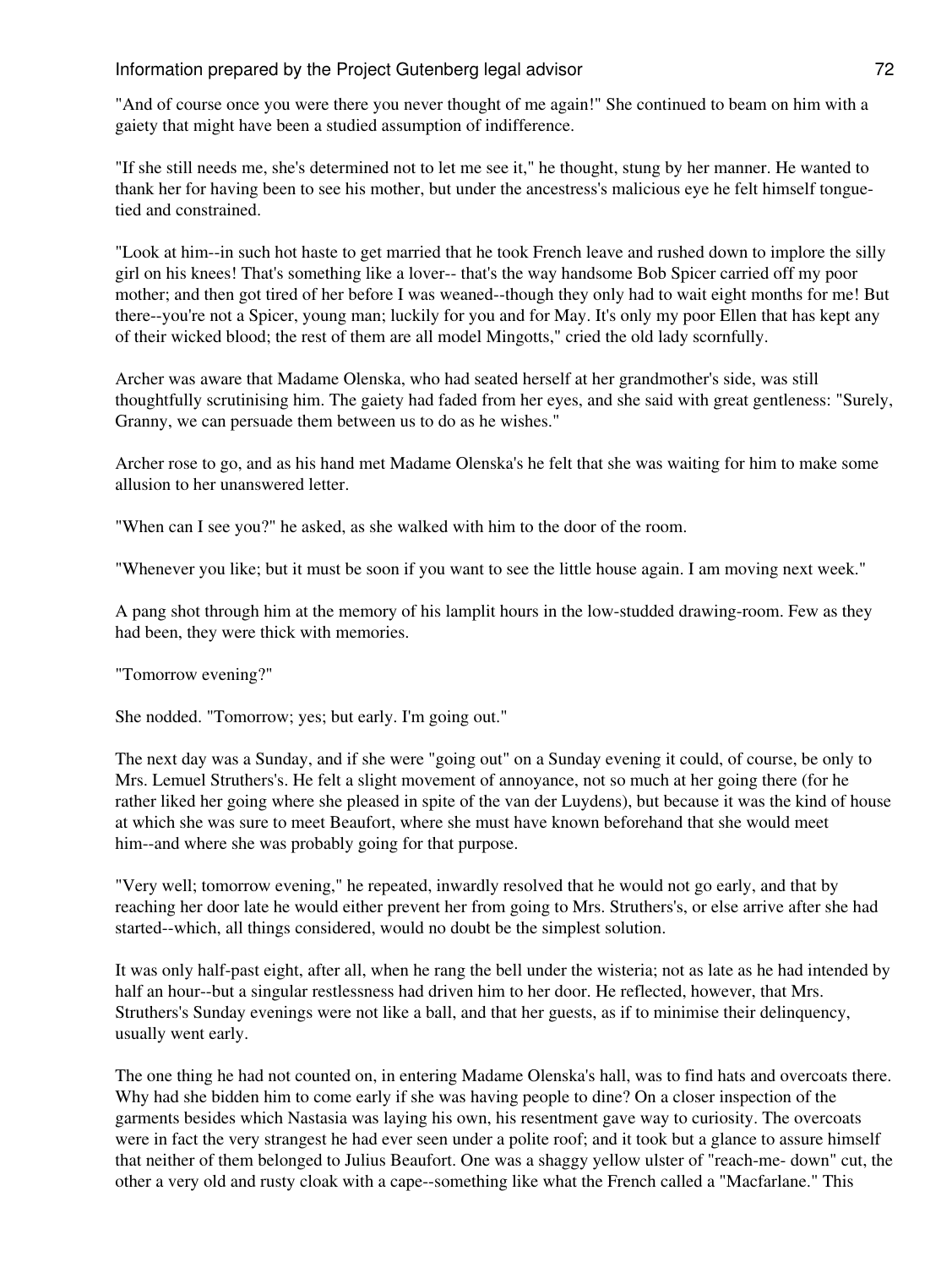### Information prepared by the Project Gutenberg legal advisor  $\hspace{1.5cm}$  73

garment, which appeared to be made for a person of prodigious size, had evidently seen long and hard wear, and its greenish-black folds gave out a moist sawdusty smell suggestive of prolonged sessions against bar-room walls. On it lay a ragged grey scarf and an odd felt hat of semiclerical shape.

Archer raised his eyebrows enquiringly at Nastasia, who raised hers in return with a fatalistic "Gia!" as she threw open the drawing-room door.

The young man saw at once that his hostess was not in the room; then, with surprise, he discovered another lady standing by the fire. This lady, who was long, lean and loosely put together, was clad in raiment intricately looped and fringed, with plaids and stripes and bands of plain colour disposed in a design to which the clue seemed missing. Her hair, which had tried to turn white and only succeeded in fading, was surmounted by a Spanish comb and black lace scarf, and silk mittens, visibly darned, covered her rheumatic hands.

Beside her, in a cloud of cigar-smoke, stood the owners of the two overcoats, both in morning clothes that they had evidently not taken off since morning. In one of the two, Archer, to his surprise, recognised Ned Winsett; the other and older, who was unknown to him, and whose gigantic frame declared him to be the wearer of the "Macfarlane," had a feebly leonine head with crumpled grey hair, and moved his arms with large pawing gestures, as though he were distributing lay blessings to a kneeling multitude.

These three persons stood together on the hearth- rug, their eyes fixed on an extraordinarily large bouquet of crimson roses, with a knot of purple pansies at their base, that lay on the sofa where Madame Olenska usually sat.

"What they must have cost at this season--though of course it's the sentiment one cares about!" the lady was saying in a sighing staccato as Archer came in.

The three turned with surprise at his appearance, and the lady, advancing, held out her hand.

"Dear Mr. Archer--almost my cousin Newland!" she said. "I am the Marchioness Manson."

Archer bowed, and she continued: "My Ellen has taken me in for a few days. I came from Cuba, where I have been spending the winter with Spanish friends-- such delightful distinguished people: the highest nobility of old Castile--how I wish you could know them! But I was called away by our dear great friend here, Dr. Carver. You don't know Dr. Agathon Carver, founder of the Valley of Love Community?"

Dr. Carver inclined his leonine head, and the Marchioness continued: "Ah, New York--New York--how little the life of the spirit has reached it! But I see you do know Mr. Winsett."

"Oh, yes--I reached him some time ago; but not by that route," Winsett said with his dry smile.

The Marchioness shook her head reprovingly. "How do you know, Mr. Winsett? The spirit bloweth where it listeth."

"List--oh, list!" interjected Dr. Carver in a stentorian murmur.

"But do sit down, Mr. Archer. We four have been having a delightful little dinner together, and my child has gone up to dress. She expects you; she will be down in a moment. We were just admiring these marvellous flowers, which will surprise her when she reappears."

Winsett remained on his feet. "I'm afraid I must be off. Please tell Madame Olenska that we shall all feel lost when she abandons our street. This house has been an oasis."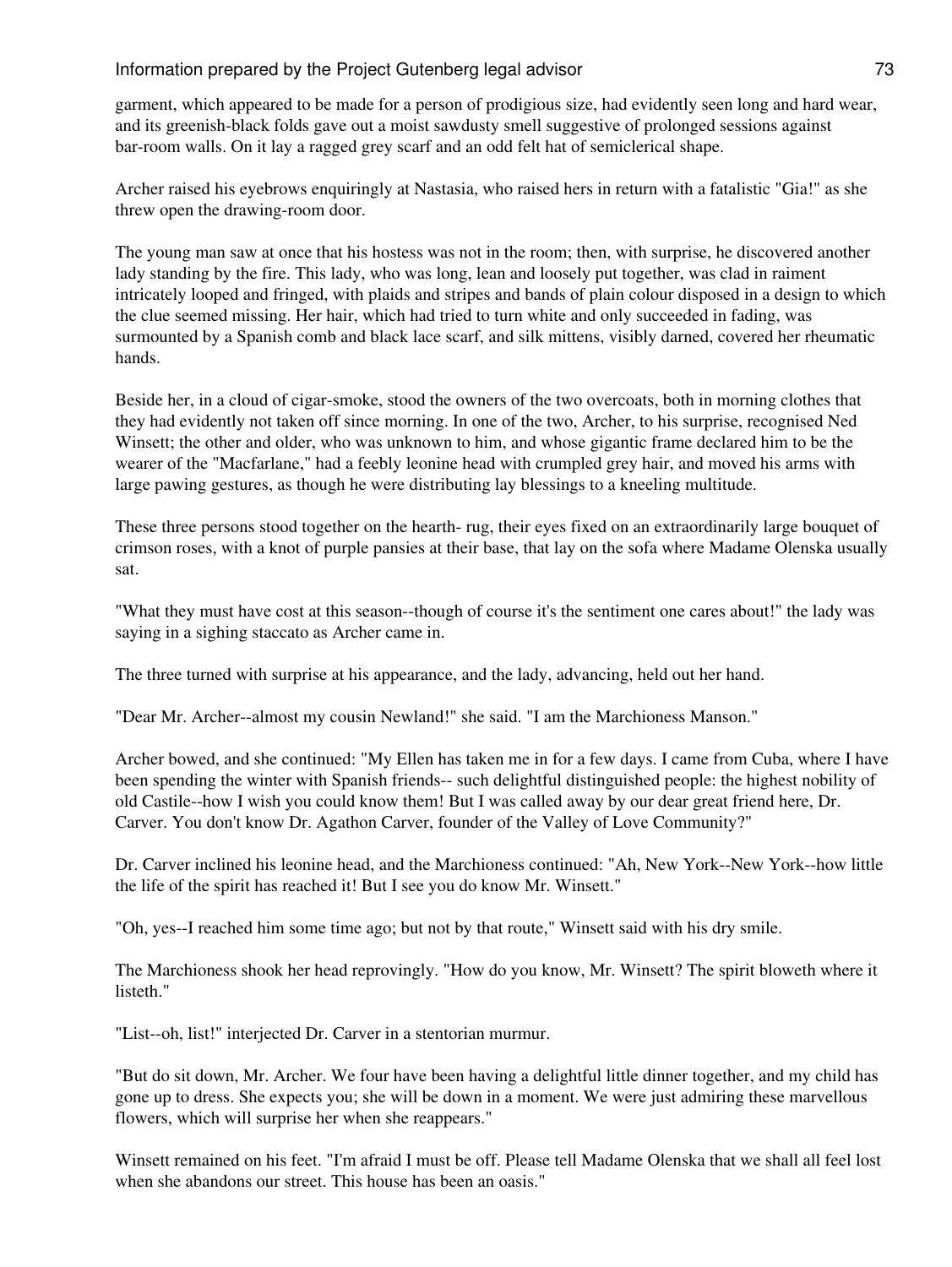"Ah, but she won't abandon YOU. Poetry and art are the breath of life to her. It IS poetry you write, Mr. Winsett?"

"Well, no; but I sometimes read it," said Winsett, including the group in a general nod and slipping out of the room.

"A caustic spirit--un peu sauvage. But so witty; Dr. Carver, you DO think him witty?"

"I never think of wit," said Dr. Carver severely.

"Ah--ah--you never think of wit! How merciless he is to us weak mortals, Mr. Archer! But he lives only in the life of the spirit; and tonight he is mentally preparing the lecture he is to deliver presently at Mrs. Blenker's. Dr. Carver, would there be time, before you start for the Blenkers' to explain to Mr. Archer your illuminating discovery of the Direct Contact? But no; I see it is nearly nine o'clock, and we have no right to detain you while so many are waiting for your message."

Dr. Carver looked slightly disappointed at this conclusion, but, having compared his ponderous gold timepiece with Madame Olenska's little travelling-clock, he reluctantly gathered up his mighty limbs for departure.

"I shall see you later, dear friend?" he suggested to the Marchioness, who replied with a smile: "As soon as Ellen's carriage comes I will join you; I do hope the lecture won't have begun."

Dr. Carver looked thoughtfully at Archer. "Perhaps, if this young gentleman is interested in my experiences, Mrs. Blenker might allow you to bring him with you?"

"Oh, dear friend, if it were possible--I am sure she would be too happy. But I fear my Ellen counts on Mr. Archer herself."

"That," said Dr. Carver, "is unfortunate--but here is my card." He handed it to Archer, who read on it, in Gothic characters:

|---------------------------| | Agathon Carter | | The Valley of Love | | Kittasquattamy, N. Y. | |---------------------------|

Dr. Carver bowed himself out, and Mrs. Manson, with a sigh that might have been either of regret or relief, again waved Archer to a seat.

"Ellen will be down in a moment; and before she comes, I am so glad of this quiet moment with you."

Archer murmured his pleasure at their meeting, and the Marchioness continued, in her low sighing accents: "I know everything, dear Mr. Archer--my child has told me all you have done for her. Your wise advice: your courageous firmness--thank heaven it was not too late!"

The young man listened with considerable embarrassment. Was there any one, he wondered, to whom Madame Olenska had not proclaimed his intervention in her private affairs?

"Madame Olenska exaggerates; I simply gave her a legal opinion, as she asked me to."

"Ah, but in doing it--in doing it you were the unconscious instrument of--of--what word have we moderns for Providence, Mr. Archer?" cried the lady, tilting her head on one side and drooping her lids mysteriously. "Little did you know that at that very moment I was being appealed to: being approached, in fact--from the other side of the Atlantic!"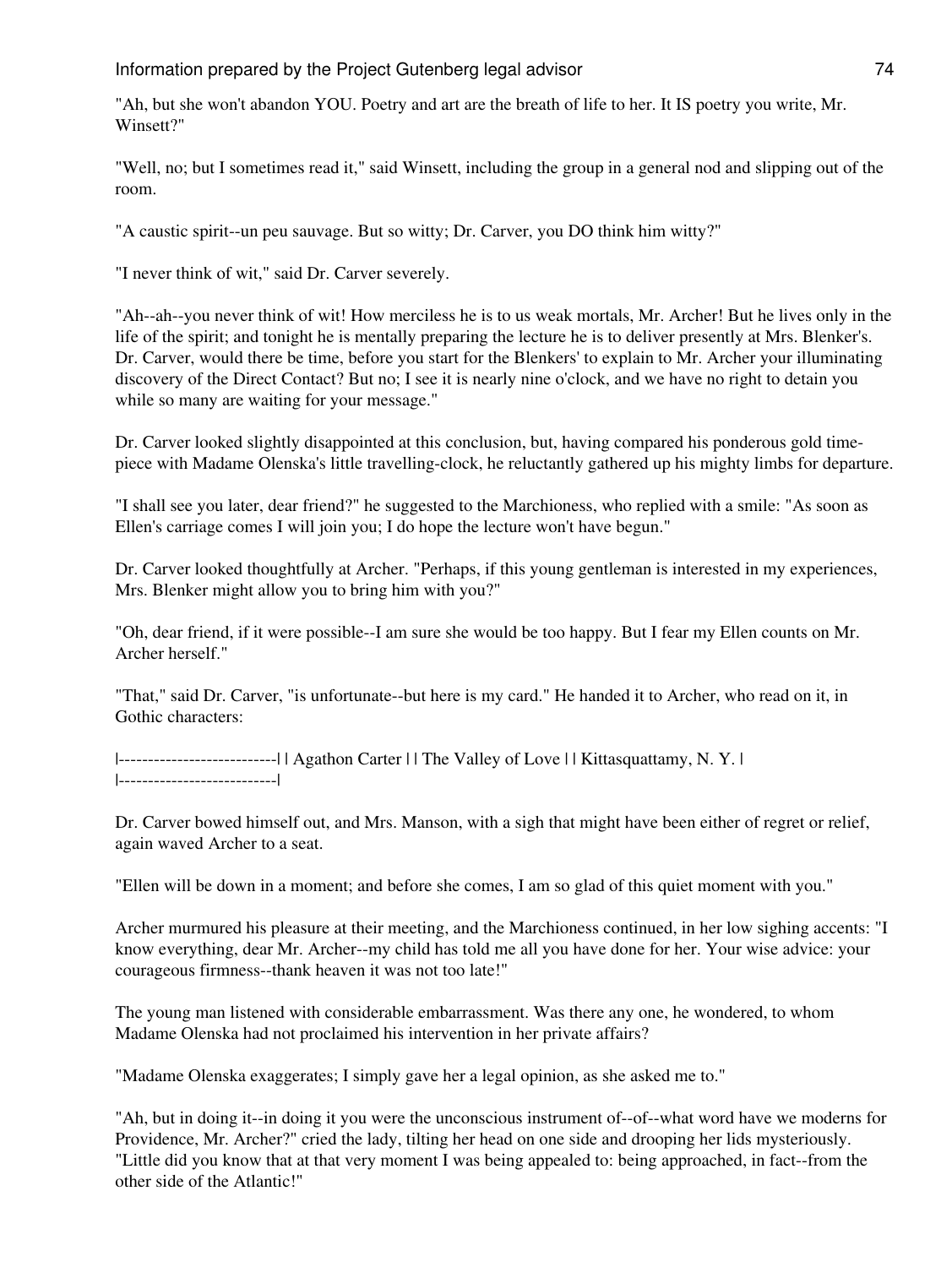She glanced over her shoulder, as though fearful of being overheard, and then, drawing her chair nearer, and raising a tiny ivory fan to her lips, breathed behind it: "By the Count himself--my poor, mad, foolish Olenski; who asks only to take her back on her own terms."

"Good God!" Archer exclaimed, springing up.

"You are horrified? Yes, of course; I understand. I don't defend poor Stanislas, though he has always called me his best friend. He does not defend himself--he casts himself at her feet: in my person." She tapped her emaciated bosom. "I have his letter here."

"A letter?--Has Madame Olenska seen it?" Archer stammered, his brain whirling with the shock of the announcement.

The Marchioness Manson shook her head softly. "Time--time; I must have time. I know my Ellen-- haughty, intractable; shall I say, just a shade unforgiving?"

"But, good heavens, to forgive is one thing; to go back into that hell--"

"Ah, yes," the Marchioness acquiesced. "So she describes it--my sensitive child! But on the material side, Mr. Archer, if one may stoop to consider such things; do you know what she is giving up? Those roses there on the sofa--acres like them, under glass and in the open, in his matchless terraced gardens at Nice! Jewels- historic pearls: the Sobieski emeralds--sables,--but she cares nothing for all these! Art and beauty, those she does care for, she lives for, as I always have; and those also surrounded her. Pictures, priceless furniture, music, brilliant conversation--ah, that, my dear young man, if you'll excuse me, is what you've no conception of here! And she had it all; and the homage of the greatest. She tells me she is not thought handsome in New York--good heavens! Her portrait has been painted nine times; the greatest artists in Europe have begged for the privilege. Are these things nothing? And the remorse of an adoring husband?"

As the Marchioness Manson rose to her climax her face assumed an expression of ecstatic retrospection which would have moved Archer's mirth had he not been numb with amazement.

He would have laughed if any one had foretold to him that his first sight of poor Medora Manson would have been in the guise of a messenger of Satan; but he was in no mood for laughing now, and she seemed to him to come straight out of the hell from which Ellen Olenska had just escaped.

"She knows nothing yet--of all this?" he asked abruptly.

Mrs. Manson laid a purple finger on her lips. "Nothing directly--but does she suspect? Who can tell? The truth is, Mr. Archer, I have been waiting to see you. From the moment I heard of the firm stand you had taken, and of your influence over her, I hoped it might be possible to count on your support--to convince you . . ."

"That she ought to go back? I would rather see her dead!" cried the young man violently.

"Ah," the Marchioness murmured, without visible resentment. For a while she sat in her arm-chair, opening and shutting the absurd ivory fan between her mittened fingers; but suddenly she lifted her head and listened.

"Here she comes," she said in a rapid whisper; and then, pointing to the bouquet on the sofa: "Am I to understand that you prefer THAT, Mr. Archer? After all, marriage is marriage . . . and my niece is still a wife.

. .

XVIII.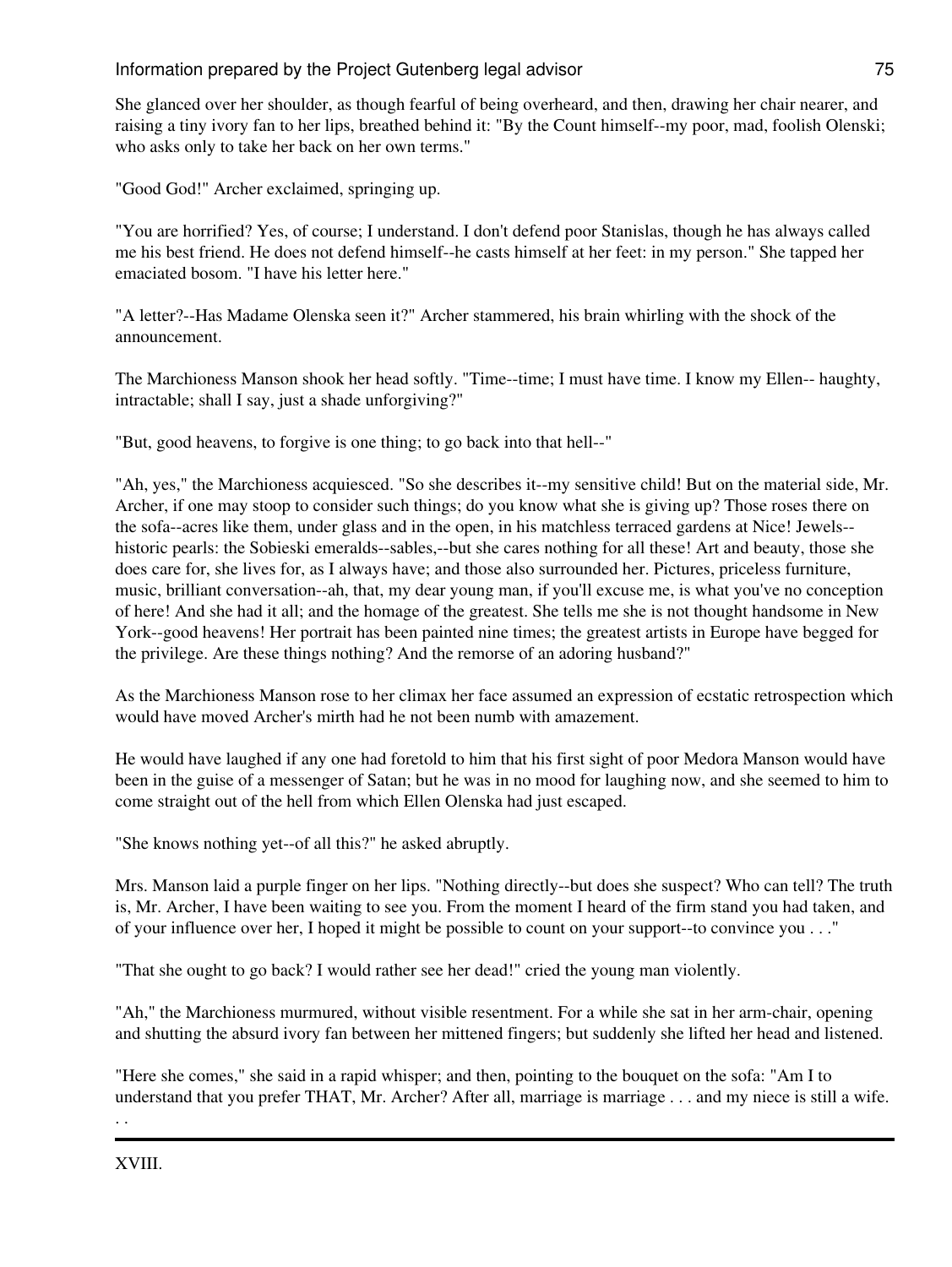### Information prepared by the Project Gutenberg legal advisor **76** methods of the Manus 1980 of the Manus 1980 of the Manus 1980 of the Manus 1980 of the Manus 1980 of the Manus 1980 of the Manus 1980 of the Manus 1980 of th

What are you two plotting together, aunt Medora?" Madame Olenska cried as she came into the room.

She was dressed as if for a ball. Everything about her shimmered and glimmered softly, as if her dress had been woven out of candle-beams; and she carried her head high, like a pretty woman challenging a roomful of rivals.

"We were saying, my dear, that here was something beautiful to surprise you with," Mrs. Manson rejoined, rising to her feet and pointing archly to the flowers.

Madame Olenska stopped short and looked at the bouquet. Her colour did not change, but a sort of white radiance of anger ran over her like summer lightning. "Ah," she exclaimed, in a shrill voice that the young man had never heard, "who is ridiculous enough to send me a bouquet? Why a bouquet? And why tonight of all nights? I am not going to a ball; I am not a girl engaged to be married. But some people are always ridiculous."

She turned back to the door, opened it, and called out: "Nastasia!"

The ubiquitous handmaiden promptly appeared, and Archer heard Madame Olenska say, in an Italian that she seemed to pronounce with intentional deliberateness in order that he might follow it: "Here--throw this into the dustbin!" and then, as Nastasia stared protestingly: "But no--it's not the fault of the poor flowers. Tell the boy to carry them to the house three doors away, the house of Mr. Winsett, the dark gentleman who dined here. His wife is ill--they may give her pleasure ... The boy is out, you say? Then, my dear one, run yourself; here, put my cloak over you and fly. I want the thing out of the house immediately! And, as you live, don't say they come from me!"

She flung her velvet opera cloak over the maid's shoulders and turned back into the drawing-room, shutting the door sharply. Her bosom was rising high under its lace, and for a moment Archer thought she was about to cry; but she burst into a laugh instead, and looking from the Marchioness to Archer, asked abruptly: "And you two--have you made friends!"

"It's for Mr. Archer to say, darling; he has waited patiently while you were dressing."

"Yes--I gave you time enough: my hair wouldn't go," Madame Olenska said, raising her hand to the heaped-up curls of her chignon. "But that reminds me: I see Dr. Carver is gone, and you'll be late at the Blenkers'. Mr. Archer, will you put my aunt in the carriage?"

She followed the Marchioness into the hall, saw her fitted into a miscellaneous heap of overshoes, shawls and tippets, and called from the doorstep: "Mind, the carriage is to be back for me at ten!" Then she returned to the drawing-room, where Archer, on re-entering it, found her standing by the mantelpiece, examining herself in the mirror. It was not usual, in New York society, for a lady to address her parlour-maid as "my dear one," and send her out on an errand wrapped in her own opera-cloak; and Archer, through all his deeper feelings, tasted the pleasurable excitement of being in a world where action followed on emotion with such Olympian speed.

Madame Olenska did not move when he came up behind her, and for a second their eyes met in the mirror; then she turned, threw herself into her sofa- corner, and sighed out: "There's time for a cigarette."

He handed her the box and lit a spill for her; and as the flame flashed up into her face she glanced at him with laughing eyes and said: "What do you think of me in a temper?"

Archer paused a moment; then he answered with sudden resolution: "It makes me understand what your aunt has been saying about you."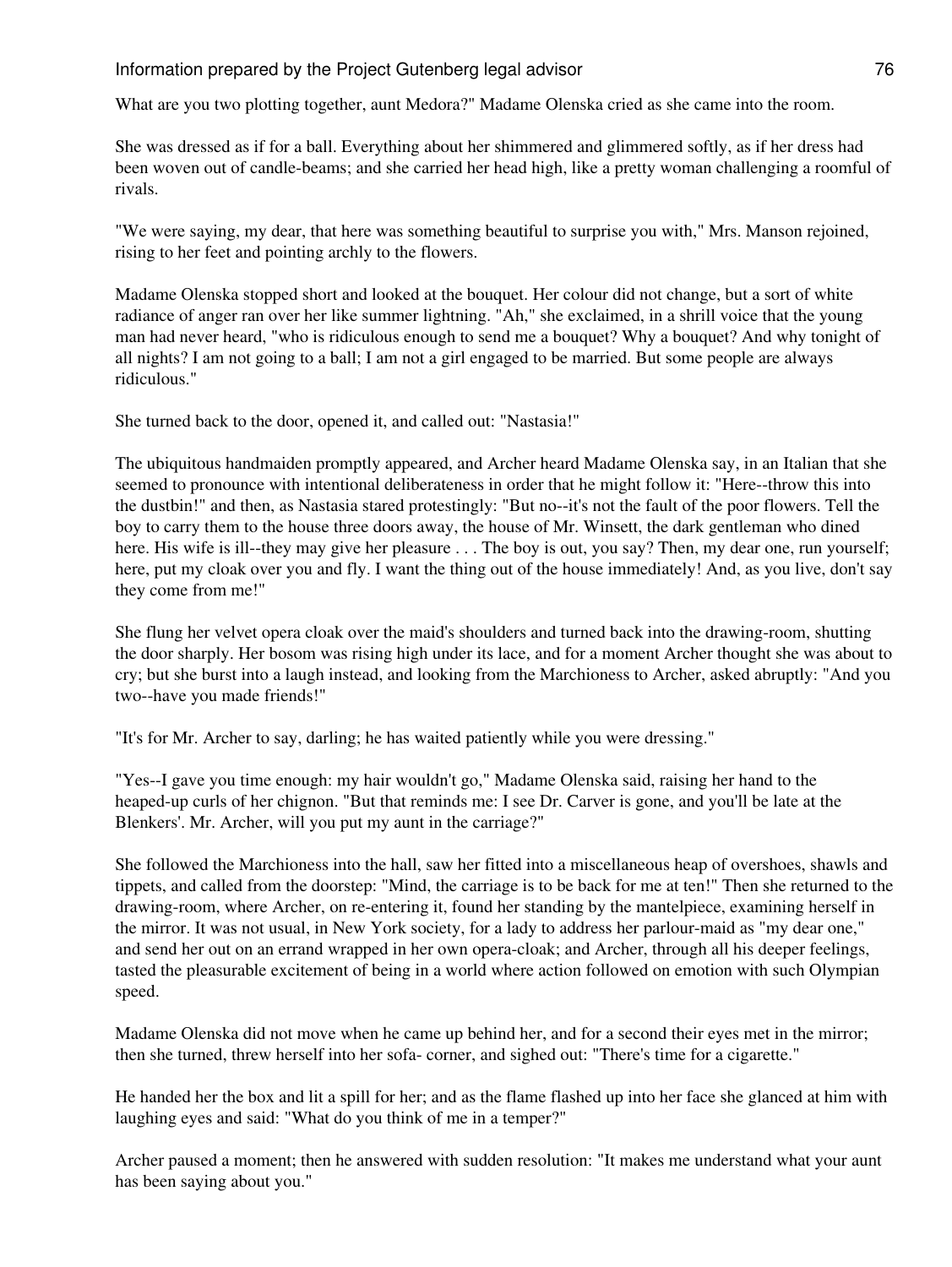"I knew she'd been talking about me. Well?"

"She said you were used to all kinds of things-- splendours and amusements and excitements--that we could never hope to give you here."

Madame Olenska smiled faintly into the circle of smoke about her lips.

"Medora is incorrigibly romantic. It has made up to her for so many things!"

Archer hesitated again, and again took his risk. "Is your aunt's romanticism always consistent with accuracy?"

"You mean: does she speak the truth?" Her niece considered. "Well, I'll tell you: in almost everything she says, there's something true and something untrue. But why do you ask? What has she been telling you?"

He looked away into the fire, and then back at her shining presence. His heart tightened with the thought that this was their last evening by that fireside, and that in a moment the carriage would come to carry her away.

"She says--she pretends that Count Olenski has asked her to persuade you to go back to him."

Madame Olenska made no answer. She sat motionless, holding her cigarette in her half-lifted hand. The expression of her face had not changed; and Archer remembered that he had before noticed her apparent incapacity for surprise.

"You knew, then?" he broke out.

She was silent for so long that the ash dropped from her cigarette. She brushed it to the floor. "She has hinted about a letter: poor darling! Medora's hints--"

"Is it at your husband's request that she has arrived here suddenly?"

Madame Olenska seemed to consider this question also. "There again: one can't tell. She told me she had had a `spiritual summons,' whatever that is, from Dr. Carver. I'm afraid she's going to marry Dr. Carver . . . poor Medora, there's always some one she wants to marry. But perhaps the people in Cuba just got tired of her! I think she was with them as a sort of paid companion. Really, I don't know why she came."

"But you do believe she has a letter from your husband?"

Again Madame Olenska brooded silently; then she said: "After all, it was to be expected."

The young man rose and went to lean against the fireplace. A sudden restlessness possessed him, and he was tongue-tied by the sense that their minutes were numbered, and that at any moment he might hear the wheels of the returning carriage.

"You know that your aunt believes you will go back?"

Madame Olenska raised her head quickly. A deep blush rose to her face and spread over her neck and shoulders. She blushed seldom and painfully, as if it hurt her like a burn.

"Many cruel things have been believed of me," she said.

"Oh, Ellen--forgive me; I'm a fool and a brute!"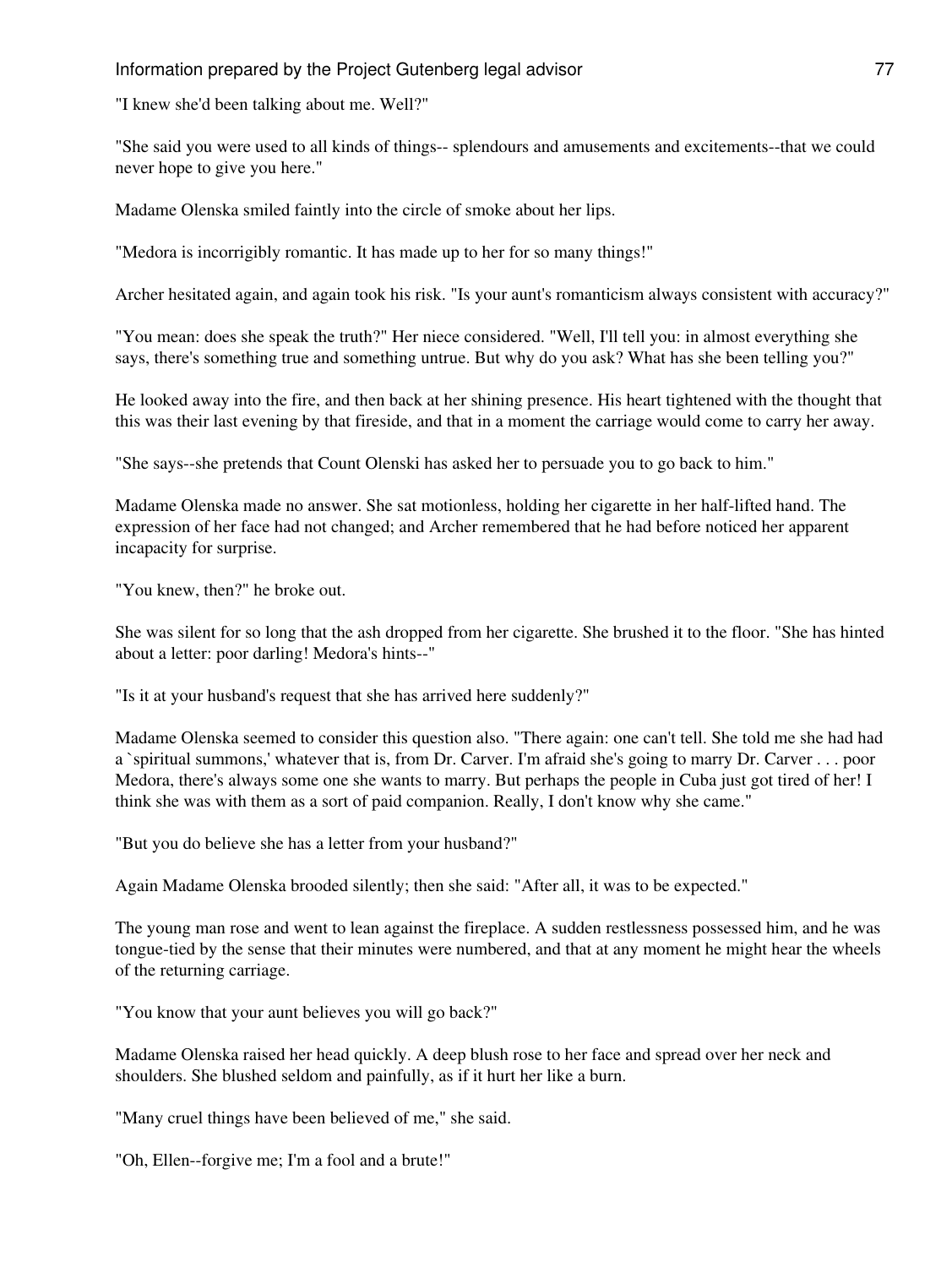She smiled a little. "You are horribly nervous; you have your own troubles. I know you think the Wellands are unreasonable about your marriage, and of course I agree with you. In Europe people don't understand our long American engagements; I suppose they are not as calm as we are." She pronounced the "we" with a faint emphasis that gave it an ironic sound.

Archer felt the irony but did not dare to take it up. After all, she had perhaps purposely deflected the conversation from her own affairs, and after the pain his last words had evidently caused her he felt that all he could do was to follow her lead. But the sense of the waning hour made him desperate: he could not bear the thought that a barrier of words should drop between them again.

"Yes," he said abruptly; "I went south to ask May to marry me after Easter. There's no reason why we shouldn't be married then."

"And May adores you--and yet you couldn't convince her? I thought her too intelligent to be the slave of such absurd superstitions."

"She IS too intelligent--she's not their slave."

Madame Olenska looked at him. "Well, then--I don't understand."

Archer reddened, and hurried on with a rush. "We had a frank talk--almost the first. She thinks my impatience a bad sign."

"Merciful heavens--a bad sign?"

"She thinks it means that I can't trust myself to go on caring for her. She thinks, in short, I want to marry her at once to get away from some one that I--care for more."

Madame Olenska examined this curiously. "But if she thinks that--why isn't she in a hurry too?"

"Because she's not like that: she's so much nobler. She insists all the more on the long engagement, to give me time--"

"Time to give her up for the other woman?"

"If I want to."

Madame Olenska leaned toward the fire and gazed into it with fixed eyes. Down the quiet street Archer heard the approaching trot of her horses.

"That IS noble," she said, with a slight break in her voice.

"Yes. But it's ridiculous."

"Ridiculous? Because you don't care for any one else?"

"Because I don't mean to marry any one else."

"Ah." There was another long interval. At length she looked up at him and asked: "This other woman-- does she love you?"

"Oh, there's no other woman; I mean, the person that May was thinking of is--was never--"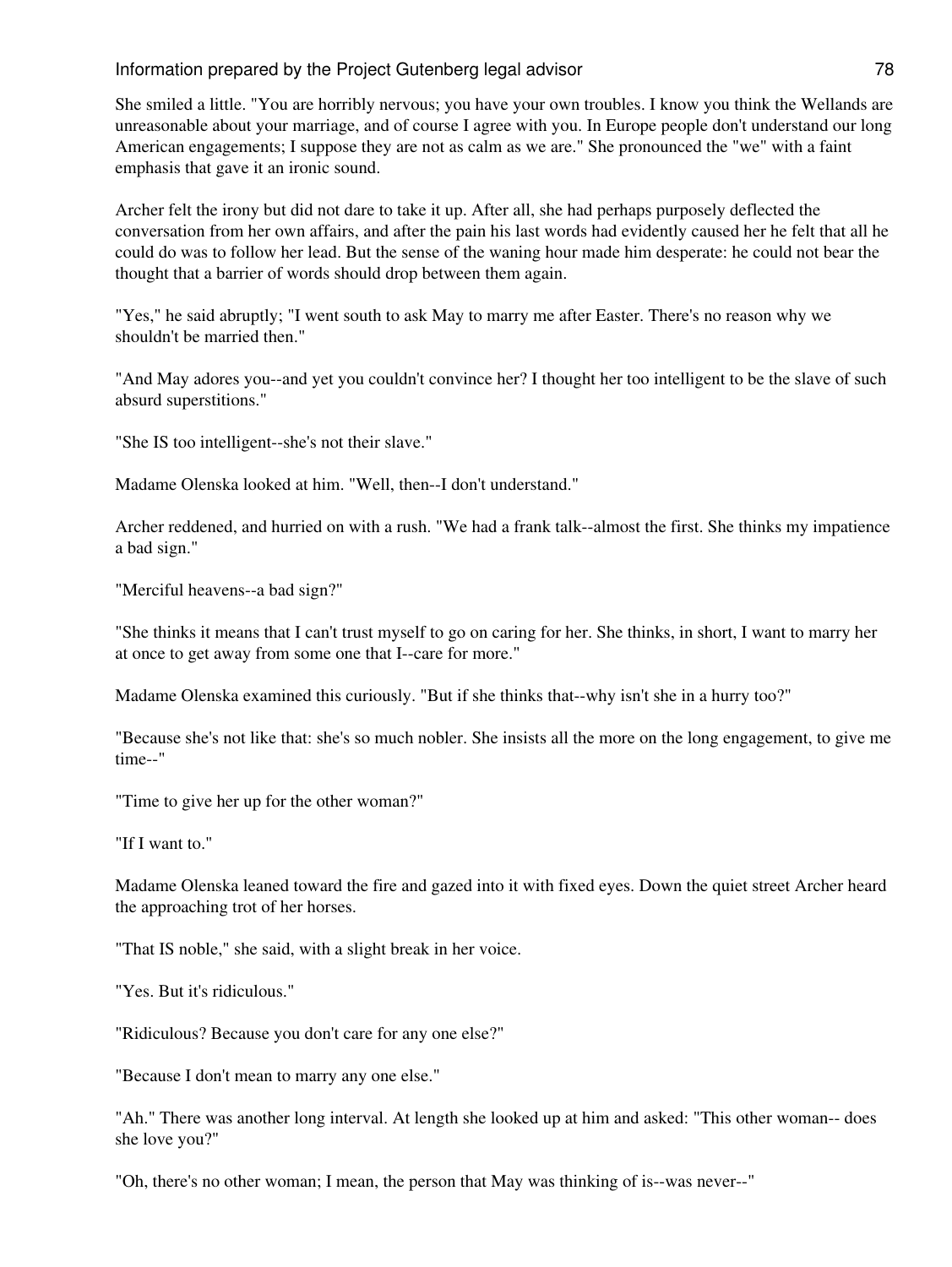"Then, why, after all, are you in such haste?"

"There's your carriage," said Archer.

She half-rose and looked about her with absent eyes. Her fan and gloves lay on the sofa beside her and she picked them up mechanically.

"Yes; I suppose I must be going."

"You're going to Mrs. Struthers's?"

"Yes." She smiled and added: "I must go where I am invited, or I should be too lonely. Why not come with me?"

Archer felt that at any cost he must keep her beside him, must make her give him the rest of her evening. Ignoring her question, he continued to lean against the chimney-piece, his eyes fixed on the hand in which she held her gloves and fan, as if watching to see if he had the power to make her drop them.

"May guessed the truth," he said. "There is another woman--but not the one she thinks."

Ellen Olenska made no answer, and did not move. After a moment he sat down beside her, and, taking her hand, softly unclasped it, so that the gloves and fan fell on the sofa between them.

She started up, and freeing herself from him moved away to the other side of the hearth. "Ah, don't make love to me! Too many people have done that," she said, frowning.

Archer, changing colour, stood up also: it was the bitterest rebuke she could have given him. "I have never made love to you," he said, "and I never shall. But you are the woman I would have married if it had been possible for either of us."

"Possible for either of us?" She looked at him with unfeigned astonishment. "And you say that--when it's you who've made it impossible?"

He stared at her, groping in a blackness through which a single arrow of light tore its blinding way.

"I'VE made it impossible--?"

"You, you, YOU!" she cried, her lip trembling like a child's on the verge of tears. "Isn't it you who made me give up divorcing--give it up because you showed me how selfish and wicked it was, how one must sacrifice one's self to preserve the dignity of marriage . . . and to spare one's family the publicity, the scandal? And because my family was going to be your family--for May's sake and for yours--I did what you told me, what you proved to me that I ought to do. Ah," she broke out with a sudden laugh, "I've made no secret of having done it for you!"

She sank down on the sofa again, crouching among the festive ripples of her dress like a stricken masquerader; and the young man stood by the fireplace and continued to gaze at her without moving.

"Good God," he groaned. "When I thought--"

"You thought?"

"Ah, don't ask me what I thought!"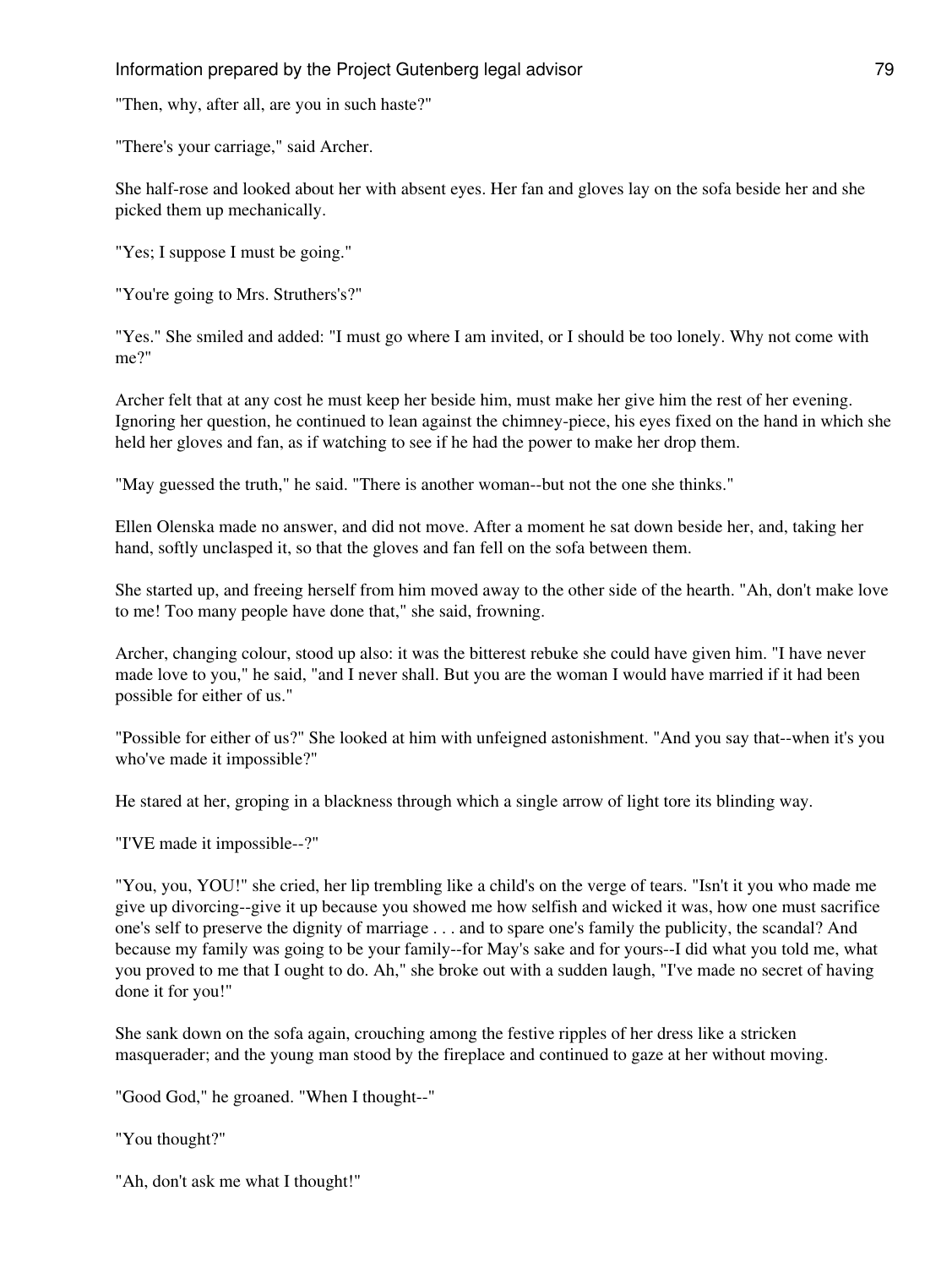### Information prepared by the Project Gutenberg legal advisor **80** and 100 km states and 100 km states and 100 km states and 100 km states and 100 km states and 100 km states and 100 km states and 100 km states and 100 km st

Still looking at her, he saw the same burning flush creep up her neck to her face. She sat upright, facing him with a rigid dignity.

"I do ask you."

"Well, then: there were things in that letter you asked me to read--"

"My husband's letter?"

"Yes."

"I had nothing to fear from that letter: absolutely nothing! All I feared was to bring notoriety, scandal, on the family--on you and May."

"Good God," he groaned again, bowing his face in his hands.

The silence that followed lay on them with the weight of things final and irrevocable. It seemed to Archer to be crushing him down like his own grave-stone; in all the wide future he saw nothing that would ever lift that load from his heart. He did not move from his place, or raise his head from his hands; his hidden eyeballs went on staring into utter darkness.

"At least I loved you--" he brought out.

On the other side of the hearth, from the sofa-corner where he supposed that she still crouched, he heard a faint stifled crying like a child's. He started up and came to her side.

"Ellen! What madness! Why are you crying? Nothing's done that can't be undone. I'm still free, and you're going to be." He had her in his arms, her face like a wet flower at his lips, and all their vain terrors shrivelling up like ghosts at sunrise. The one thing that astonished him now was that he should have stood for five minutes arguing with her across the width of the room, when just touching her made everything so simple.

She gave him back all his kiss, but after a moment he felt her stiffening in his arms, and she put him aside and stood up.

"Ah, my poor Newland--I suppose this had to be. But it doesn't in the least alter things," she said, looking down at him in her turn from the hearth.

"It alters the whole of life for me."

"No, no--it mustn't, it can't. You're engaged to May Welland; and I'm married."

He stood up too, flushed and resolute. "Nonsense! It's too late for that sort of thing. We've no right to lie to other people or to ourselves. We won't talk of your marriage; but do you see me marrying May after this?"

She stood silent, resting her thin elbows on the mantelpiece, her profile reflected in the glass behind her. One of the locks of her chignon had become loosened and hung on her neck; she looked haggard and almost old.

"I don't see you," she said at length, "putting that question to May. Do you?"

He gave a reckless shrug. "It's too late to do anything else."

"You say that because it's the easiest thing to say at this moment--not because it's true. In reality it's too late to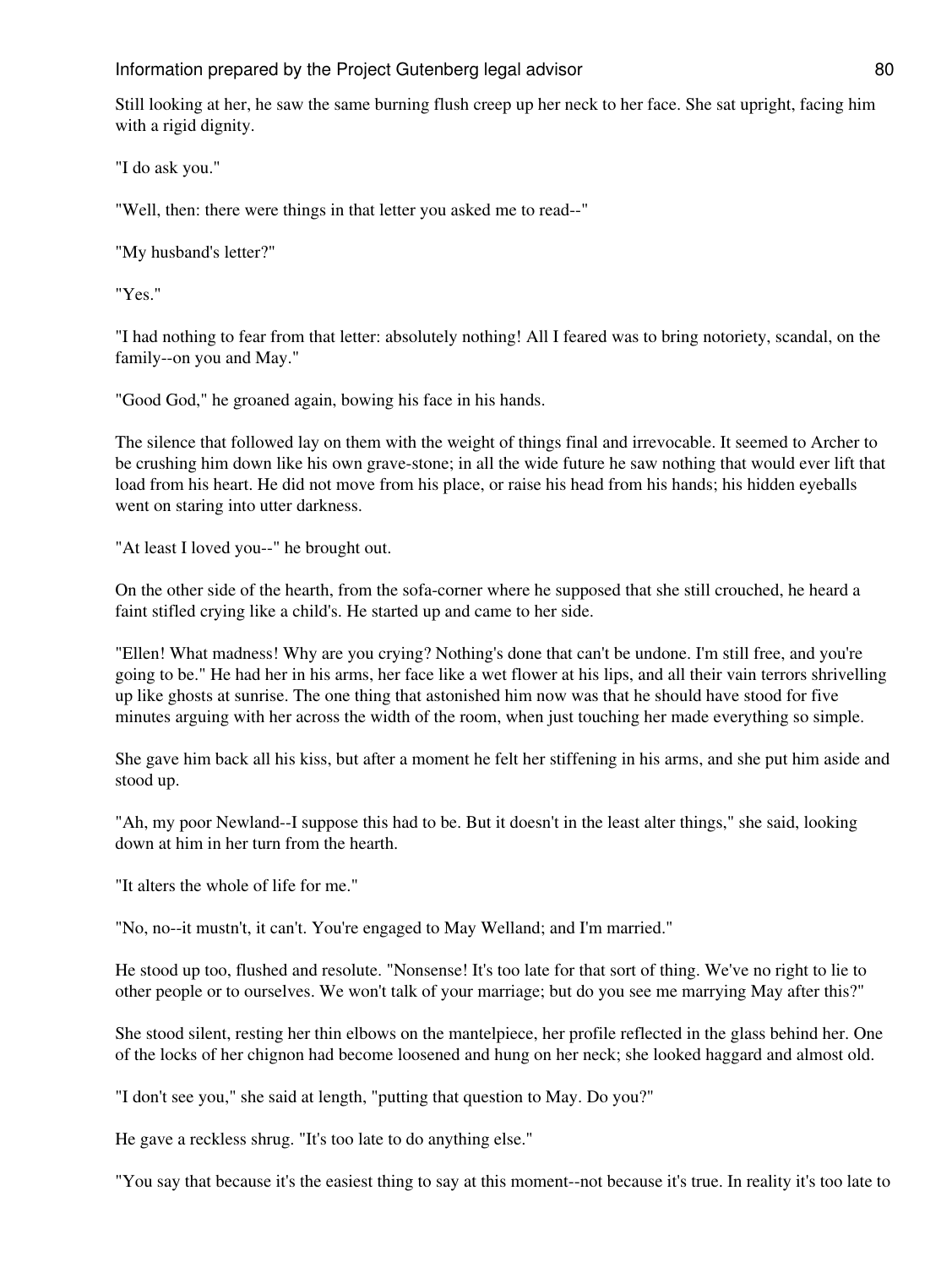do anything but what we'd both decided on."

"Ah, I don't understand you!"

She forced a pitiful smile that pinched her face instead of smoothing it. "You don't understand because you haven't yet guessed how you've changed things for me: oh, from the first--long before I knew all you'd done."

"All I'd done?"

"Yes. I was perfectly unconscious at first that people here were shy of me--that they thought I was a dreadful sort of person. It seems they had even refused to meet me at dinner. I found that out afterward; and how you'd made your mother go with you to the van der Luydens'; and how you'd insisted on announcing your engagement at the Beaufort ball, so that I might have two families to stand by me instead of one--"

At that he broke into a laugh.

"Just imagine," she said, "how stupid and unobservant I was! I knew nothing of all this till Granny blurted it out one day. New York simply meant peace and freedom to me: it was coming home. And I was so happy at being among my own people that every one I met seemed kind and good, and glad to see me. But from the very beginning," she continued, "I felt there was no one as kind as you; no one who gave me reasons that I understood for doing what at first seemed so hard and--unnecessary. The very good people didn't convince me; I felt they'd never been tempted. But you knew; you understood; you had felt the world outside tugging at one with all its golden hands--and yet you hated the things it asks of one; you hated happiness bought by disloyalty and cruelty and indifference. That was what I'd never known before--and it's better than anything I've known."

She spoke in a low even voice, without tears or visible agitation; and each word, as it dropped from her, fell into his breast like burning lead. He sat bowed over, his head between his hands, staring at the hearthrug, and at the tip of the satin shoe that showed under her dress. Suddenly he knelt down and kissed the shoe.

She bent over him, laying her hands on his shoulders, and looking at him with eyes so deep that he remained motionless under her gaze.

"Ah, don't let us undo what you've done!" she cried. "I can't go back now to that other way of thinking. I can't love you unless I give you up."

His arms were yearning up to her; but she drew away, and they remained facing each other, divided by the distance that her words had created. Then, abruptly, his anger overflowed.

"And Beaufort? Is he to replace me?"

As the words sprang out he was prepared for an answering flare of anger; and he would have welcomed it as fuel for his own. But Madame Olenska only grew a shade paler, and stood with her arms hanging down before her, and her head slightly bent, as her way was when she pondered a question.

"He's waiting for you now at Mrs. Struthers's; why don't you go to him?" Archer sneered.

She turned to ring the bell. "I shall not go out this evening; tell the carriage to go and fetch the Signora Marchesa," she said when the maid came.

After the door had closed again Archer continued to look at her with bitter eyes. "Why this sacrifice? Since you tell me that you're lonely I've no right to keep you from your friends."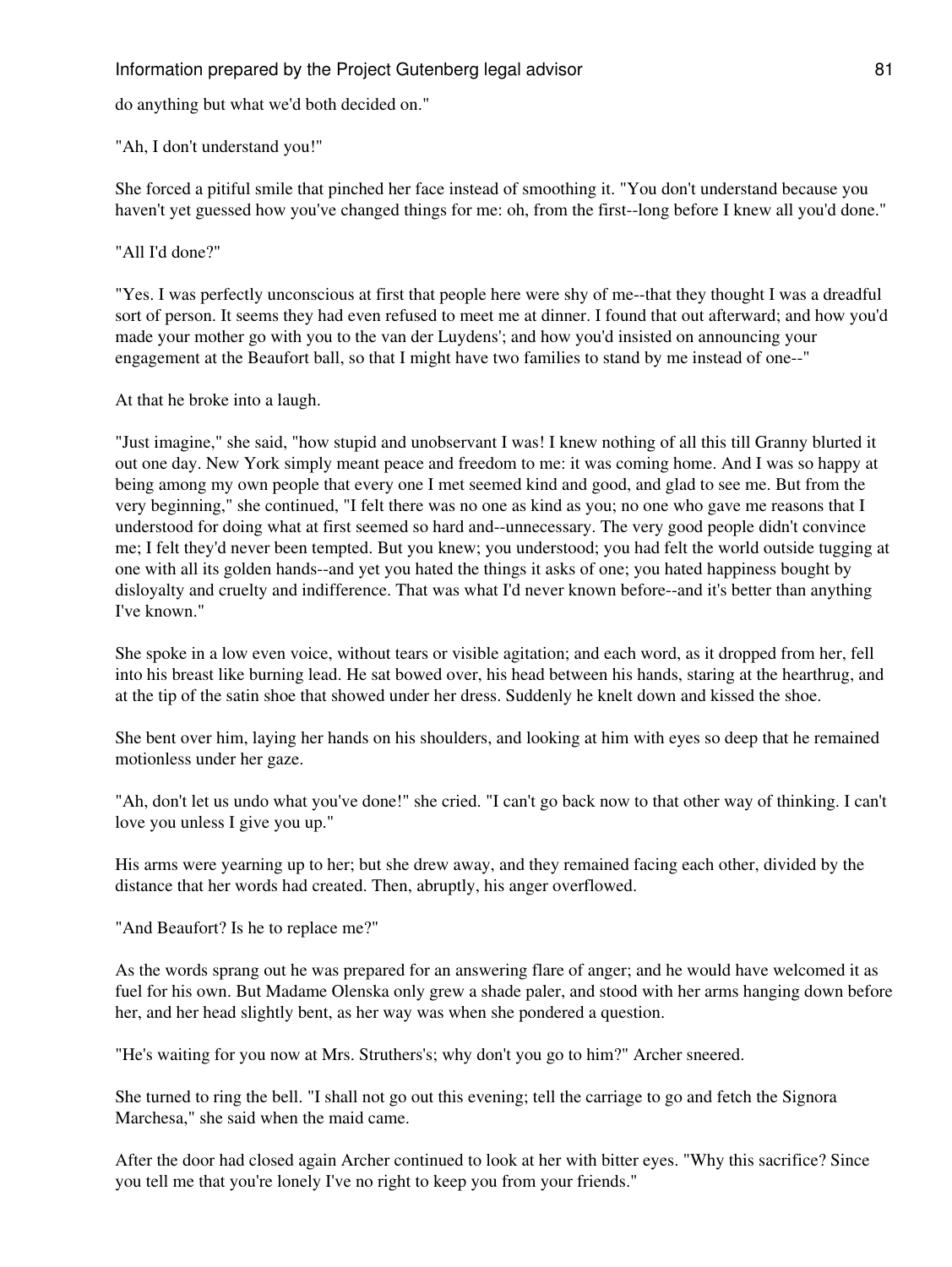She smiled a little under her wet lashes. "I shan't be lonely now. I WAS lonely; I WAS afraid. But the emptiness and the darkness are gone; when I turn back into myself now I'm like a child going at night into a room where there's always a light."

Her tone and her look still enveloped her in a soft inaccessibility, and Archer groaned out again: "I don't understand you!"

"Yet you understand May!"

He reddened under the retort, but kept his eyes on her. "May is ready to give me up."

"What! Three days after you've entreated her on your knees to hasten your marriage?"

"She's refused; that gives me the right--"

"Ah, you've taught me what an ugly word that is," she said.

He turned away with a sense of utter weariness. He felt as though he had been struggling for hours up the face of a steep precipice, and now, just as he had fought his way to the top, his hold had given way and he was pitching down headlong into darkness.

If he could have got her in his arms again he might have swept away her arguments; but she still held him at a distance by something inscrutably aloof in her look and attitude, and by his own awed sense of her sincerity. At length he began to plead again.

"If we do this now it will be worse afterward--worse for every one--"

"No--no--no!" she almost screamed, as if he frightened her.

At that moment the bell sent a long tinkle through the house. They had heard no carriage stopping at the door, and they stood motionless, looking at each other with startled eyes.

Outside, Nastasia's step crossed the hall, the outer door opened, and a moment later she came in carrying a telegram which she handed to the Countess Olenska.

"The lady was very happy at the flowers," Nastasia said, smoothing her apron. "She thought it was her signor marito who had sent them, and she cried a little and said it was a folly."

Her mistress smiled and took the yellow envelope. She tore it open and carried it to the lamp; then, when the door had closed again, she handed the telegram to Archer.

It was dated from St. Augustine, and addressed to the Countess Olenska. In it he read: "Granny's telegram successful. Papa and Mamma agree marriage after Easter. Am telegraphing Newland. Am too happy for words and love you dearly. Your grateful May."

Half an hour later, when Archer unlocked his own front-door, he found a similar envelope on the hall-table on top of his pile of notes and letters. The message inside the envelope was also from May Welland, and ran as follows: "Parents consent wedding Tuesday after Easter at twelve Grace Church eight bridesmaids please see Rector so happy love May."

Archer crumpled up the yellow sheet as if the gesture could annihilate the news it contained. Then he pulled out a small pocket-diary and turned over the pages with trembling fingers; but he did not find what he wanted,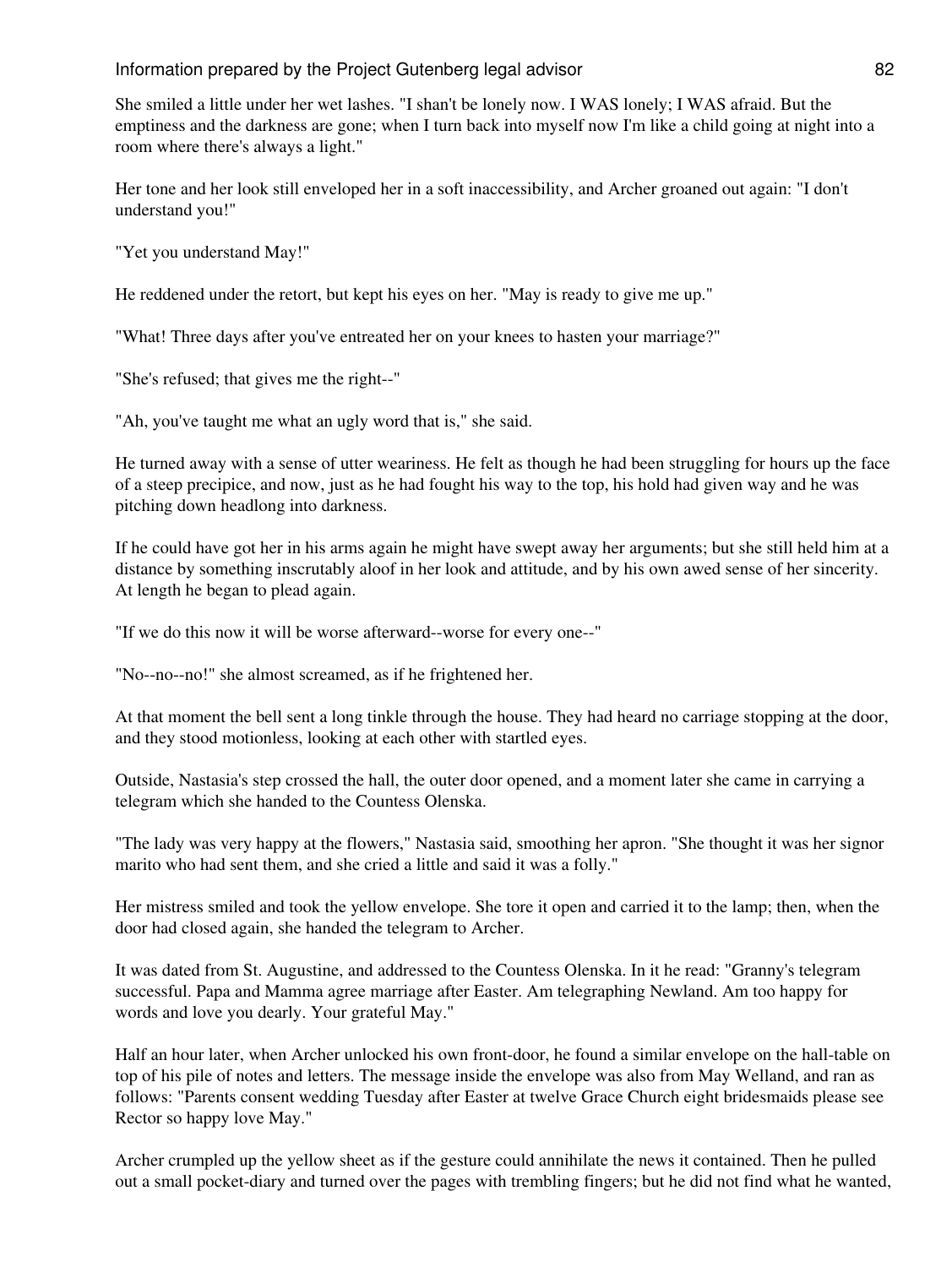and cramming the telegram into his pocket he mounted the stairs.

A light was shining through the door of the little hall-room which served Janey as a dressing-room and boudoir, and her brother rapped impatiently on the panel. The door opened, and his sister stood before him in her immemorial purple flannel dressing-gown, with her hair "on pins." Her face looked pale and apprehensive.

"Newland! I hope there's no bad news in that telegram? I waited on purpose, in case--" (No item of his correspondence was safe from Janey.)

He took no notice of her question. "Look here-- what day is Easter this year?"

She looked shocked at such unchristian ignorance. "Easter? Newland! Why, of course, the first week in April. Why?"

"The first week?" He turned again to the pages of his diary, calculating rapidly under his breath. "The first week, did you say?" He threw back his head with a long laugh.

"For mercy's sake what's the matter?"

"Nothing's the matter, except that I'm going to be married in a month."

Janey fell upon his neck and pressed him to her purple flannel breast. "Oh Newland, how wonderful! I'm so glad! But, dearest, why do you keep on laughing? Do hush, or you'll wake Mamma."

Book II

#### XIX.

The day was fresh, with a lively spring wind full of dust. All the old ladies in both families had got out their faded sables and yellowing ermines, and the smell of camphor from the front pews almost smothered the faint spring scent of the lilies banking the altar.

Newland Archer, at a signal from the sexton, had come out of the vestry and placed himself with his best man on the chancel step of Grace Church.

The signal meant that the brougham bearing the bride and her father was in sight; but there was sure to be a considerable interval of adjustment and consultation in the lobby, where the bridesmaids were already hovering like a cluster of Easter blossoms. During this unavoidable lapse of time the bridegroom, in proof of his eagerness, was expected to expose himself alone to the gaze of the assembled company; and Archer had gone through this formality as resignedly as through all the others which made of a nineteenth century New York wedding a rite that seemed to belong to the dawn of history. Everything was equally easy--or equally painful, as one chose to put it--in the path he was committed to tread, and he had obeyed the flurried injunctions of his best man as piously as other bridegrooms had obeyed his own, in the days when he had guided them through the same labyrinth.

So far he was reasonably sure of having fulfilled all his obligations. The bridesmaids' eight bouquets of white lilac and lilies-of-the-valley had been sent in due time, as well as the gold and sapphire sleeve-links of the eight ushers and the best man's cat's-eye scarf-pin; Archer had sat up half the night trying to vary the wording of his thanks for the last batch of presents from men friends and ex-lady-loves; the fees for the Bishop and the Rector were safely in the pocket of his best man; his own luggage was already at Mrs. Manson Mingott's, where the wedding-breakfast was to take place, and so were the travelling clothes into which he was to change; and a private compartment had been engaged in the train that was to carry the young couple to their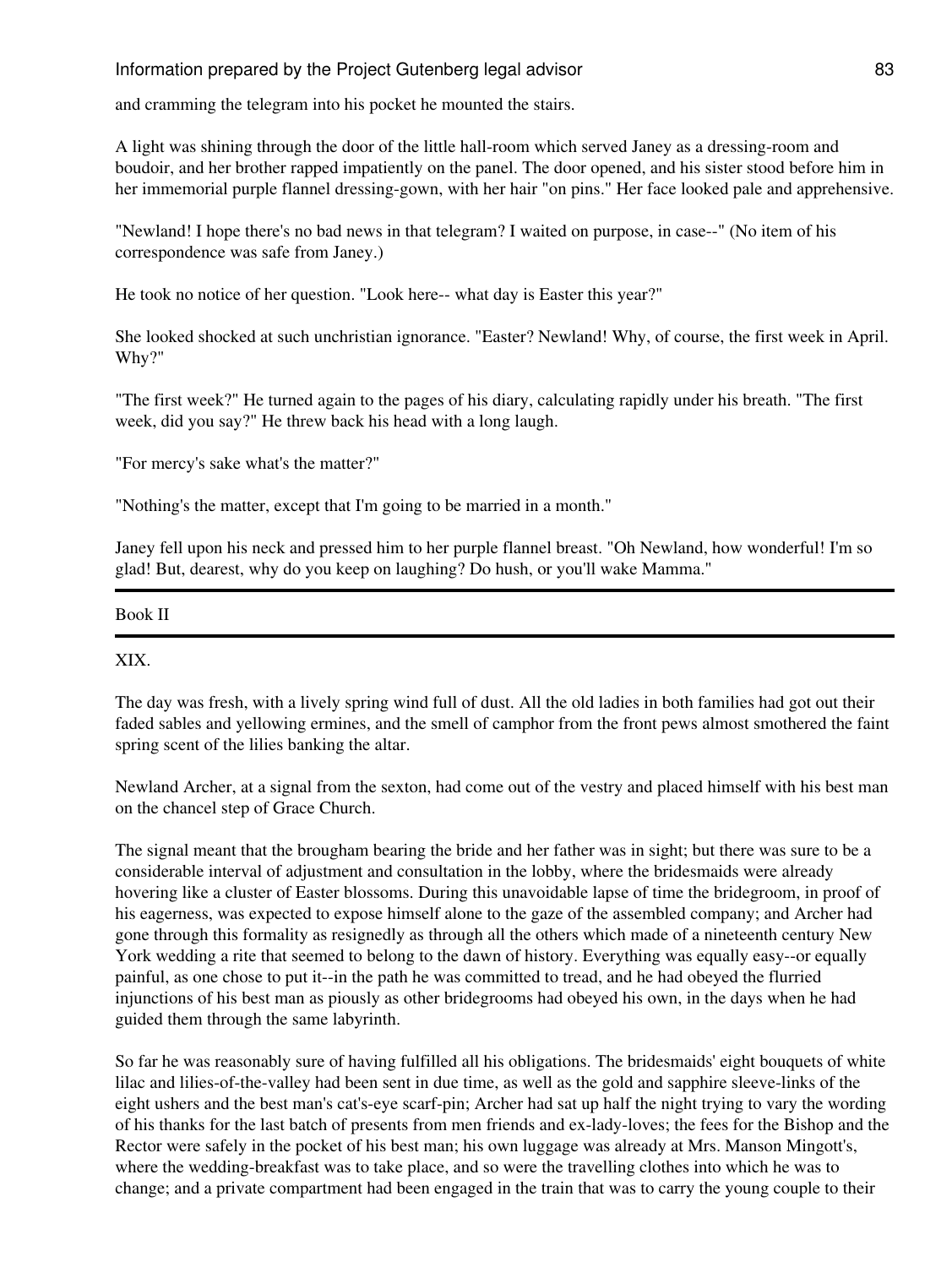unknown destination--concealment of the spot in which the bridal night was to be spent being one of the most sacred taboos of the prehistoric ritual.

"Got the ring all right?" whispered young van der Luyden Newland, who was inexperienced in the duties of a best man, and awed by the weight of his responsibility.

Archer made the gesture which he had seen so many bridegrooms make: with his ungloved right hand he felt in the pocket of his dark grey waistcoat, and assured himself that the little gold circlet (engraved inside: Newland to May, April ---, 187-) was in its place; then, resuming his former attitude, his tall hat and pearl-grey gloves with black stitchings grasped in his left hand, he stood looking at the door of the church.

Overhead, Handel's March swelled pompously through the imitation stone vaulting, carrying on its waves the faded drift of the many weddings at which, with cheerful indifference, he had stood on the same chancel step watching other brides float up the nave toward other bridegrooms.

"How like a first night at the Opera!" he thought, recognising all the same faces in the same boxes (no, pews), and wondering if, when the Last Trump sounded, Mrs. Selfridge Merry would be there with the same towering ostrich feathers in her bonnet, and Mrs. Beaufort with the same diamond earrings and the same smile--and whether suitable proscenium seats were already prepared for them in another world.

After that there was still time to review, one by one, the familiar countenances in the first rows; the women's sharp with curiosity and excitement, the men's sulky with the obligation of having to put on their frock-coats before luncheon, and fight for food at the wedding-breakfast.

"Too bad the breakfast is at old Catherine's," the bridegroom could fancy Reggie Chivers saying. "But I'm told that Lovell Mingott insisted on its being cooked by his own chef, so it ought to be good if one can only get at it." And he could imagine Sillerton Jackson adding with authority: "My dear fellow, haven't you heard? It's to be served at small tables, in the new English fashion."

Archer's eyes lingered a moment on the left-hand pew, where his mother, who had entered the church on Mr. Henry van der Luyden's arm, sat weeping softly under her Chantilly veil, her hands in her grandmother's ermine muff.

"Poor Janey!" he thought, looking at his sister, "even by screwing her head around she can see only the people in the few front pews; and they're mostly dowdy Newlands and Dagonets."

On the hither side of the white ribbon dividing off the seats reserved for the families he saw Beaufort, tall and redfaced, scrutinising the women with his arrogant stare. Beside him sat his wife, all silvery chinchilla and violets; and on the far side of the ribbon, Lawrence Lefferts's sleekly brushed head seemed to mount guard over the invisible deity of "Good Form" who presided at the ceremony.

Archer wondered how many flaws Lefferts's keen eyes would discover in the ritual of his divinity; then he suddenly recalled that he too had once thought such questions important. The things that had filled his days seemed now like a nursery parody of life, or like the wrangles of mediaeval schoolmen over metaphysical terms that nobody had ever understood. A stormy discussion as to whether the wedding presents should be "shown" had darkened the last hours before the wedding; and it seemed inconceivable to Archer that grown-up people should work themselves into a state of agitation over such trifles, and that the matter should have been decided (in the negative) by Mrs. Welland's saying, with indignant tears: "I should as soon turn the reporters loose in my house." Yet there was a time when Archer had had definite and rather aggressive opinions on all such problems, and when everything concerning the manners and customs of his little tribe had seemed to him fraught with world-wide significance.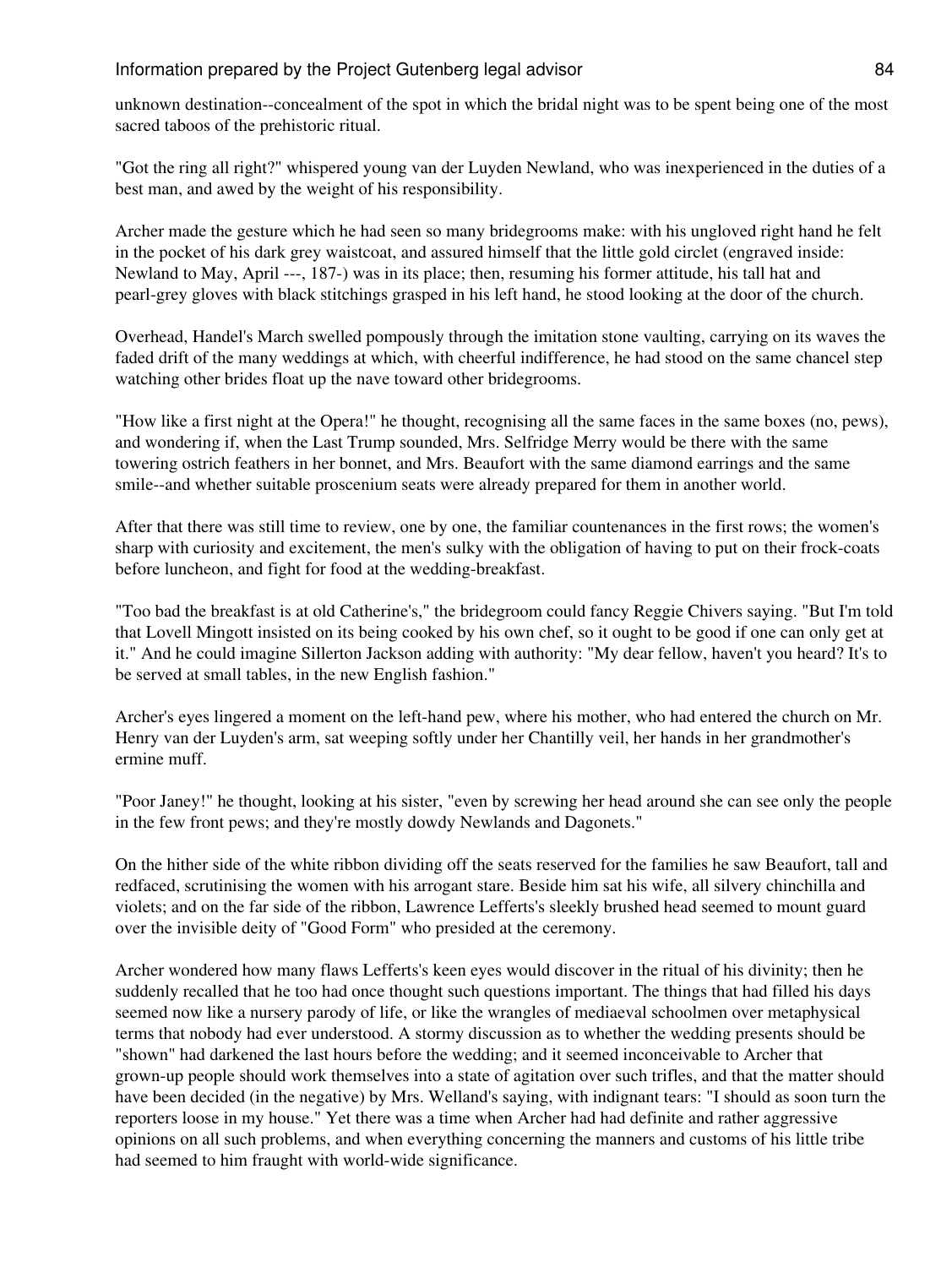Information prepared by the Project Gutenberg legal advisor **85** and 1.1 and 1.1 and 1.1 and 1.1 and 1.1 and 1.1 and 1.1 and 1.1 and 1.1 and 1.1 and 1.1 and 1.1 and 1.1 and 1.1 and 1.1 and 1.1 and 1.1 and 1.1 and 1.1 and 1

"And all the while, I suppose," he thought, "real people were living somewhere, and real things happening to them . . ."

"THERE THEY COME!" breathed the best man excitedly; but the bridegroom knew better.

The cautious opening of the door of the church meant only that Mr. Brown the livery-stable keeper (gowned in black in his intermittent character of sexton) was taking a preliminary survey of the scene before marshalling his forces. The door was softly shut again; then after another interval it swung majestically open, and a murmur ran through the church: "The family!"

Mrs. Welland came first, on the arm of her eldest son. Her large pink face was appropriately solemn, and her plum-coloured satin with pale blue side-panels, and blue ostrich plumes in a small satin bonnet, met with general approval; but before she had settled herself with a stately rustle in the pew opposite Mrs. Archer's the spectators were craning their necks to see who was coming after her. Wild rumours had been abroad the day before to the effect that Mrs. Manson Mingott, in spite of her physical disabilities, had resolved on being present at the ceremony; and the idea was so much in keeping with her sporting character that bets ran high at the clubs as to her being able to walk up the nave and squeeze into a seat. It was known that she had insisted on sending her own carpenter to look into the possibility of taking down the end panel of the front pew, and to measure the space between the seat and the front; but the result had been discouraging, and for one anxious day her family had watched her dallying with the plan of being wheeled up the nave in her enormous Bath chair and sitting enthroned in it at the foot of the chancel.

The idea of this monstrous exposure of her person was so painful to her relations that they could have covered with gold the ingenious person who suddenly discovered that the chair was too wide to pass between the iron uprights of the awning which extended from the church door to the curbstone. The idea of doing away with this awning, and revealing the bride to the mob of dressmakers and newspaper reporters who stood outside fighting to get near the joints of the canvas, exceeded even old Catherine's courage, though for a moment she had weighed the possibility. "Why, they might take a photograph of my child AND PUT IT IN THE PAPERS!" Mrs. Welland exclaimed when her mother's last plan was hinted to her; and from this unthinkable indecency the clan recoiled with a collective shudder. The ancestress had had to give in; but her concession was bought only by the promise that the wedding- breakfast should take place under her roof, though (as the Washington Square connection said) with the Wellands' house in easy reach it was hard to have to make a special price with Brown to drive one to the other end of nowhere.

Though all these transactions had been widely reported by the Jacksons a sporting minority still clung to the belief that old Catherine would appear in church, and there was a distinct lowering of the temperature when she was found to have been replaced by her daughter-in-law. Mrs. Lovell Mingott had the high colour and glassy stare induced in ladies of her age and habit by the effort of getting into a new dress; but once the disappointment occasioned by her mother-in-law's non-appearance had subsided, it was agreed that her black Chantilly over lilac satin, with a bonnet of Parma violets, formed the happiest contrast to Mrs. Welland's blue and plum-colour. Far different was the impression produced by the gaunt and mincing lady who followed on Mr. Mingott's arm, in a wild dishevelment of stripes and fringes and floating scarves; and as this last apparition glided into view Archer's heart contracted and stopped beating.

He had taken it for granted that the Marchioness Manson was still in Washington, where she had gone some four weeks previously with her niece, Madame Olenska. It was generally understood that their abrupt departure was due to Madame Olenska's desire to remove her aunt from the baleful eloquence of Dr. Agathon Carver, who had nearly succeeded in enlisting her as a recruit for the Valley of Love; and in the circumstances no one had expected either of the ladies to return for the wedding. For a moment Archer stood with his eyes fixed on Medora's fantastic figure, straining to see who came behind her; but the little procession was at an end, for all the lesser members of the family had taken their seats, and the eight tall ushers, gathering themselves together like birds or insects preparing for some migratory manoeuvre, were already slipping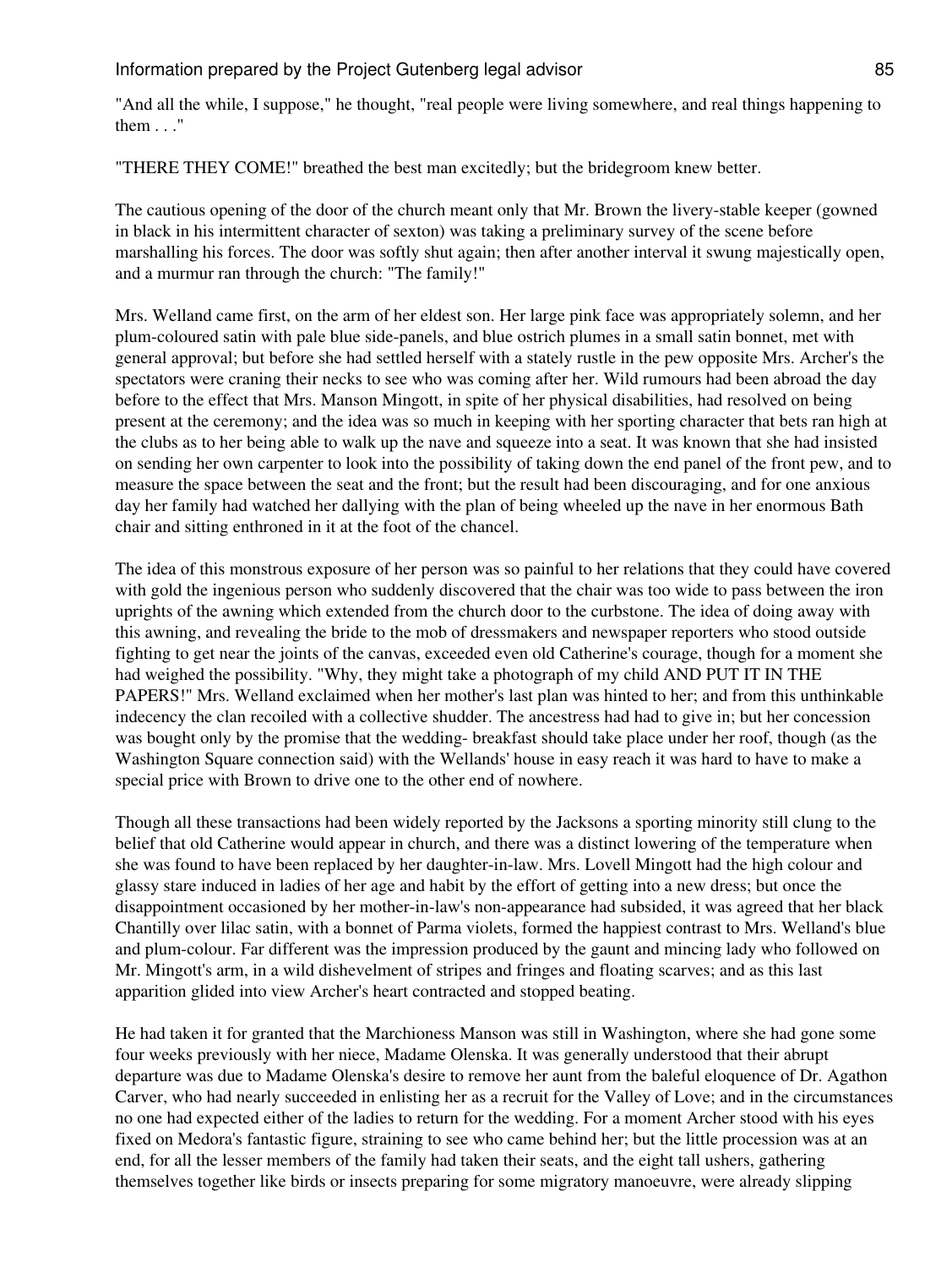### Information prepared by the Project Gutenberg legal advisor **86** and 100 mm

through the side doors into the lobby.

"Newland--I say: SHE'S HERE!" the best man whispered.

Archer roused himself with a start.

A long time had apparently passed since his heart had stopped beating, for the white and rosy procession was in fact half way up the nave, the Bishop, the Rector and two white-winged assistants were hovering about the flower-banked altar, and the first chords of the Spohr symphony were strewing their flower-like notes before the bride.

Archer opened his eyes (but could they really have been shut, as he imagined?), and felt his heart beginning to resume its usual task. The music, the scent of the lilies on the altar, the vision of the cloud of tulle and orange-blossoms floating nearer and nearer, the sight of Mrs. Archer's face suddenly convulsed with happy sobs, the low benedictory murmur of the Rector's voice, the ordered evolutions of the eight pink bridesmaids and the eight black ushers: all these sights, sounds and sensations, so familiar in themselves, so unutterably strange and meaningless in his new relation to them, were confusedly mingled in his brain.

"My God," he thought, "HAVE I got the ring?"--and once more he went through the bridegroom's convulsive gesture.

Then, in a moment, May was beside him, such radiance streaming from her that it sent a faint warmth through his numbness, and he straightened himself and smiled into her eyes.

"Dearly beloved, we are gathered together here," the Rector began . . .

The ring was on her hand, the Bishop's benediction had been given, the bridesmaids were a-poise to resume their place in the procession, and the organ was showing preliminary symptoms of breaking out into the Mendelssohn March, without which no newly-wedded couple had ever emerged upon New York.

"Your arm--I SAY, GIVE HER YOUR ARM!" young Newland nervously hissed; and once more Archer became aware of having been adrift far off in the unknown. What was it that had sent him there, he wondered? Perhaps the glimpse, among the anonymous spectators in the transept, of a dark coil of hair under a hat which, a moment later, revealed itself as belonging to an unknown lady with a long nose, so laughably unlike the person whose image she had evoked that he asked himself if he were becoming subject to hallucinations.

And now he and his wife were pacing slowly down the nave, carried forward on the light Mendelssohn ripples, the spring day beckoning to them through widely opened doors, and Mrs. Welland's chestnuts, with big white favours on their frontlets, curvetting and showing off at the far end of the canvas tunnel.

The footman, who had a still bigger white favour on his lapel, wrapped May's white cloak about her, and Archer jumped into the brougham at her side. She turned to him with a triumphant smile and their hands clasped under her veil.

"Darling!" Archer said--and suddenly the same black abyss yawned before him and he felt himself sinking into it, deeper and deeper, while his voice rambled on smoothly and cheerfully: "Yes, of course I thought I'd lost the ring; no wedding would be complete if the poor devil of a bridegroom didn't go through that. But you DID keep me waiting, you know! I had time to think of every horror that might possibly happen."

She surprised him by turning, in full Fifth Avenue, and flinging her arms about his neck. "But none ever CAN happen now, can it, Newland, as long as we two are together?"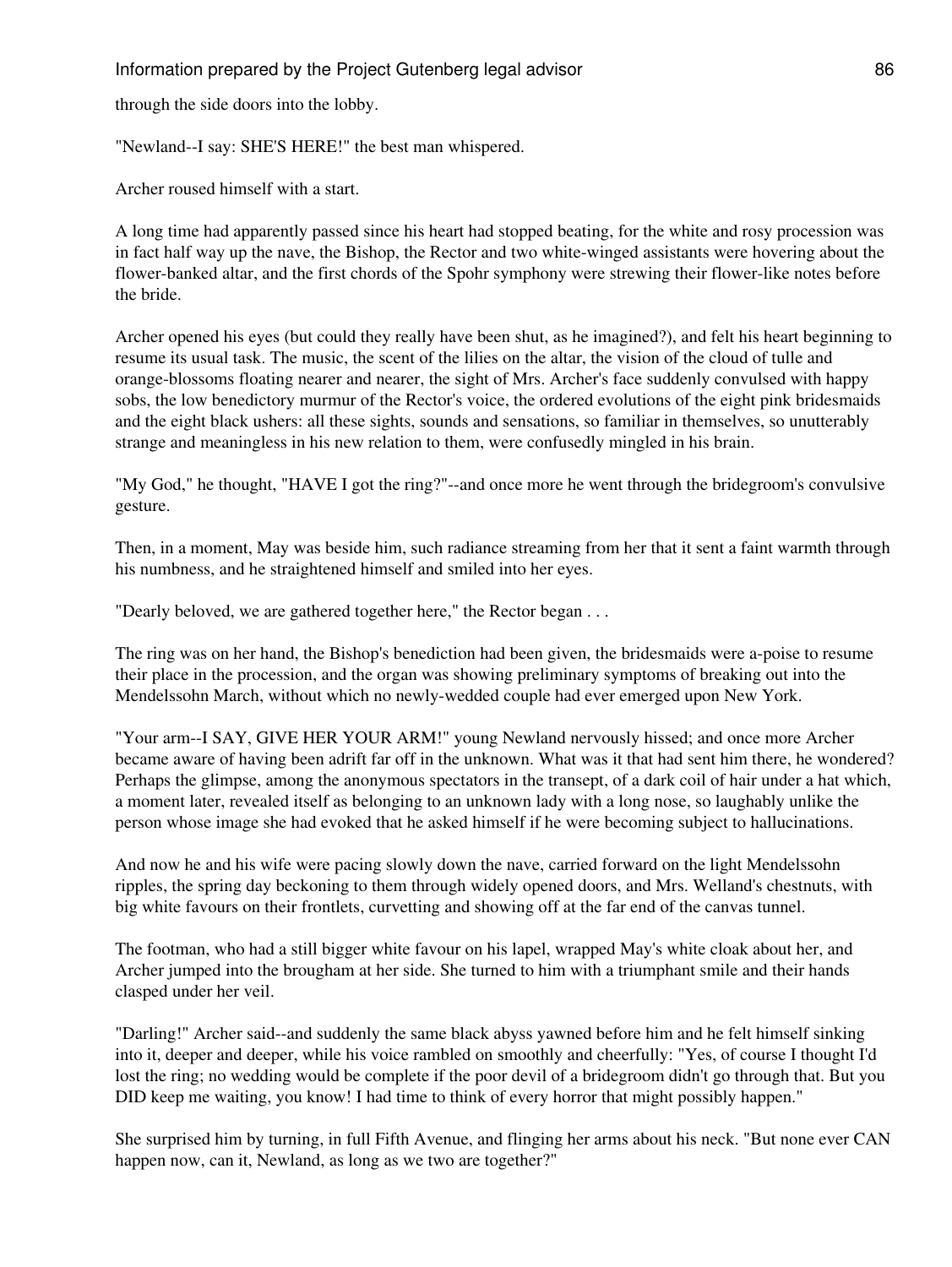Every detail of the day had been so carefully thought out that the young couple, after the wedding-breakfast, had ample time to put on their travelling-clothes, descend the wide Mingott stairs between laughing bridesmaids and weeping parents, and get into the brougham under the traditional shower of rice and satin slippers; and there was still half an hour left in which to drive to the station, buy the last weeklies at the bookstall with the air of seasoned travellers, and settle themselves in the reserved compartment in which May's maid had already placed her dove-coloured travelling cloak and glaringly new dressing-bag from London.

The old du Lac aunts at Rhinebeck had put their house at the disposal of the bridal couple, with a readiness inspired by the prospect of spending a week in New York with Mrs. Archer; and Archer, glad to escape the usual "bridal suite" in a Philadelphia or Baltimore hotel, had accepted with an equal alacrity.

May was enchanted at the idea of going to the country, and childishly amused at the vain efforts of the eight bridesmaids to discover where their mysterious retreat was situated. It was thought "very English" to have a country-house lent to one, and the fact gave a last touch of distinction to what was generally conceded to be the most brilliant wedding of the year; but where the house was no one was permitted to know, except the parents of bride and groom, who, when taxed with the knowledge, pursed their lips and said mysteriously: "Ah, they didn't tell us--" which was manifestly true, since there was no need to.

Once they were settled in their compartment, and the train, shaking off the endless wooden suburbs, had pushed out into the pale landscape of spring, talk became easier than Archer had expected. May was still, in look and tone, the simple girl of yesterday, eager to compare notes with him as to the incidents of the wedding, and discussing them as impartially as a bridesmaid talking it all over with an usher. At first Archer had fancied that this detachment was the disguise of an inward tremor; but her clear eyes revealed only the most tranquil unawareness. She was alone for the first time with her husband; but her husband was only the charming comrade of yesterday. There was no one whom she liked as much, no one whom she trusted as completely, and the culminating "lark" of the whole delightful adventure of engagement and marriage was to be off with him alone on a journey, like a grownup person, like a "married woman," in fact.

It was wonderful that--as he had learned in the Mission garden at St. Augustine--such depths of feeling could coexist with such absence of imagination. But he remembered how, even then, she had surprised him by dropping back to inexpressive girlishness as soon as her conscience had been eased of its burden; and he saw that she would probably go through life dealing to the best of her ability with each experience as it came, but never anticipating any by so much as a stolen glance.

Perhaps that faculty of unawareness was what gave her eyes their transparency, and her face the look of representing a type rather than a person; as if she might have been chosen to pose for a Civic Virtue or a Greek goddess. The blood that ran so close to her fair skin might have been a preserving fluid rather than a ravaging element; yet her look of indestructible youthfulness made her seem neither hard nor dull, but only primitive and pure. In the thick of this meditation Archer suddenly felt himself looking at her with the startled gaze of a stranger, and plunged into a reminiscence of the wedding-breakfast and of Granny Mingott's immense and triumphant pervasion of it.

May settled down to frank enjoyment of the subject. "I was surprised, though--weren't you?--that aunt Medora came after all. Ellen wrote that they were neither of them well enough to take the journey; I do wish it had been she who had recovered! Did you see the exquisite old lace she sent me?"

He had known that the moment must come sooner or later, but he had somewhat imagined that by force of willing he might hold it at bay.

"Yes--I--no: yes, it was beautiful," he said, looking at her blindly, and wondering if, whenever he heard those two syllables, all his carefully built-up world would tumble about him like a house of cards.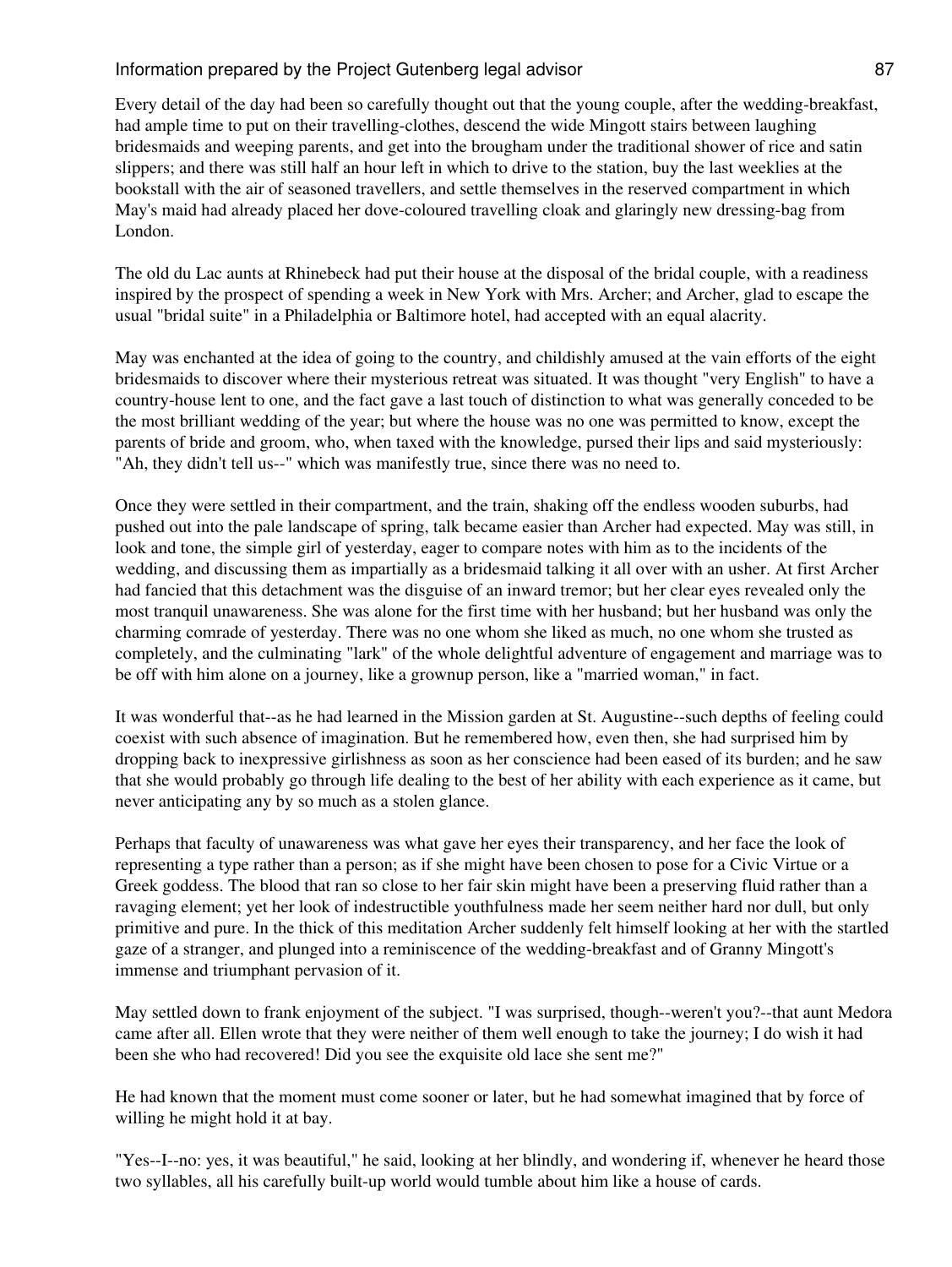"Aren't you tired? It will be good to have some tea when we arrive--I'm sure the aunts have got everything beautifully ready," he rattled on, taking her hand in his; and her mind rushed away instantly to the magnificent tea and coffee service of Baltimore silver which the Beauforts had sent, and which "went" so perfectly with uncle Lovell Mingott's trays and sidedishes.

In the spring twilight the train stopped at the Rhinebeck station, and they walked along the platform to the waiting carriage.

"Ah, how awfully kind of the van der Luydens-- they've sent their man over from Skuytercliff to meet us," Archer exclaimed, as a sedate person out of livery approached them and relieved the maid of her bags.

"I'm extremely sorry, sir," said this emissary, "that a little accident has occurred at the Miss du Lacs': a leak in the water-tank. It happened yesterday, and Mr. van der Luyden, who heard of it this morning, sent a housemaid up by the early train to get the Patroon's house ready. It will be quite comfortable, I think you'll find, sir; and the Miss du Lacs have sent their cook over, so that it will be exactly the same as if you'd been at Rhinebeck."

Archer stared at the speaker so blankly that he repeated in still more apologetic accents: "It'll be exactly the same, sir, I do assure you--" and May's eager voice broke out, covering the embarrassed silence: "The same as Rhinebeck? The Patroon's house? But it will be a hundred thousand times better--won't it, Newland? It's too dear and kind of Mr. van der Luyden to have thought of it."

And as they drove off, with the maid beside the coachman, and their shining bridal bags on the seat before them, she went on excitedly: "Only fancy, I've never been inside it--have you? The van der Luydens show it to so few people. But they opened it for Ellen, it seems, and she told me what a darling little place it was: she says it's the only house she's seen in America that she could imagine being perfectly happy in."

"Well--that's what we're going to be, isn't it?" cried her husband gaily; and she answered with her boyish smile: "Ah, it's just our luck beginning--the wonderful luck we're always going to have together!"

XX.

Of course we must dine with Mrs. Carfry, dearest," Archer said; and his wife looked at him with an anxious frown across the monumental Britannia ware of their lodging house breakfast-table.

In all the rainy desert of autumnal London there were only two people whom the Newland Archers knew; and these two they had sedulously avoided, in conformity with the old New York tradition that it was not "dignified" to force one's self on the notice of one's acquaintances in foreign countries.

Mrs. Archer and Janey, in the course of their visits to Europe, had so unflinchingly lived up to this principle, and met the friendly advances of their fellow-travellers with an air of such impenetrable reserve, that they had almost achieved the record of never having exchanged a word with a "foreigner" other than those employed in hotels and railway-stations. Their own compatriots-- save those previously known or properly accredited- they treated with an even more pronounced disdain; so that, unless they ran across a Chivers, a Dagonet or a Mingott, their months abroad were spent in an unbroken tete-a-tete. But the utmost precautions are sometimes unavailing; and one night at Botzen one of the two English ladies in the room across the passage (whose names, dress and social situation were already intimately known to Janey) had knocked on the door and asked if Mrs. Archer had a bottle of liniment. The other lady--the intruder's sister, Mrs. Carfry--had been seized with a sudden attack of bronchitis; and Mrs. Archer, who never travelled without a complete family pharmacy, was fortunately able to produce the required remedy.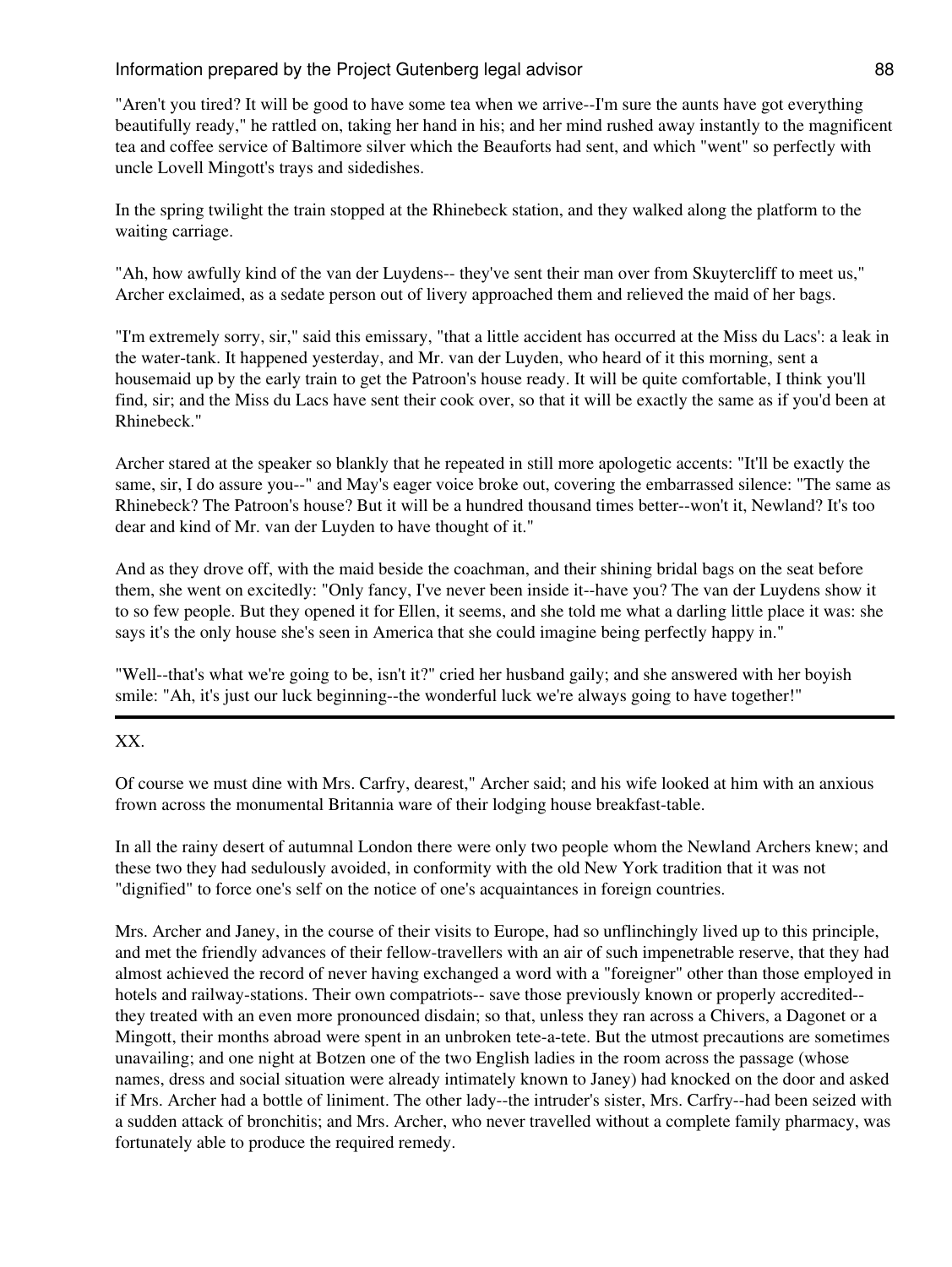Mrs. Carfry was very ill, and as she and her sister Miss Harle were travelling alone they were profoundly grateful to the Archer ladies, who supplied them with ingenious comforts and whose efficient maid helped to nurse the invalid back to health.

When the Archers left Botzen they had no idea of ever seeing Mrs. Carfry and Miss Harle again. Nothing, to Mrs. Archer's mind, would have been more "undignified" than to force one's self on the notice of a "foreigner" to whom one had happened to render an accidental service. But Mrs. Carfry and her sister, to whom this point of view was unknown, and who would have found it utterly incomprehensible, felt themselves linked by an eternal gratitude to the "delightful Americans" who had been so kind at Botzen. With touching fidelity they seized every chance of meeting Mrs. Archer and Janey in the course of their continental travels, and displayed a supernatural acuteness in finding out when they were to pass through London on their way to or from the States. The intimacy became indissoluble, and Mrs. Archer and Janey, whenever they alighted at Brown's Hotel, found themselves awaited by two affectionate friends who, like themselves, cultivated ferns in Wardian cases, made macrame lace, read the memoirs of the Baroness Bunsen and had views about the occupants of the leading London pulpits. As Mrs. Archer said, it made "another thing of London" to know Mrs. Carfry and Miss Harle; and by the time that Newland became engaged the tie between the families was so firmly established that it was thought "only right" to send a wedding invitation to the two English ladies, who sent, in return, a pretty bouquet of pressed Alpine flowers under glass. And on the dock, when Newland and his wife sailed for England, Mrs. Archer's last word had been: "You must take May to see Mrs. Carfry."

Newland and his wife had had no idea of obeying this injunction; but Mrs. Carfry, with her usual acuteness, had run them down and sent them an invitation to dine; and it was over this invitation that May Archer was wrinkling her brows across the tea and muffins.

"It's all very well for you, Newland; you KNOW them. But I shall feel so shy among a lot of people I've never met. And what shall I wear?"

Newland leaned back in his chair and smiled at her. She looked handsomer and more Diana-like than ever. The moist English air seemed to have deepened the bloom of her cheeks and softened the slight hardness of her virginal features; or else it was simply the inner glow of happiness, shining through like a light under ice.

"Wear, dearest? I thought a trunkful of things had come from Paris last week."

"Yes, of course. I meant to say that I shan't know WHICH to wear." She pouted a little. "I've never dined out in London; and I don't want to be ridiculous."

He tried to enter into her perplexity. "But don't Englishwomen dress just like everybody else in the evening?"

"Newland! How can you ask such funny questions? When they go to the theatre in old ball-dresses and bare heads."

"Well, perhaps they wear new ball-dresses at home; but at any rate Mrs. Carfry and Miss Harle won't. They'll wear caps like my mother's--and shawls; very soft shawls."

"Yes; but how will the other women be dressed?"

"Not as well as you, dear," he rejoined, wondering what had suddenly developed in her Janey's morbid interest in clothes.

She pushed back her chair with a sigh. "That's dear of you, Newland; but it doesn't help me much."

He had an inspiration. "Why not wear your wedding- dress? That can't be wrong, can it?"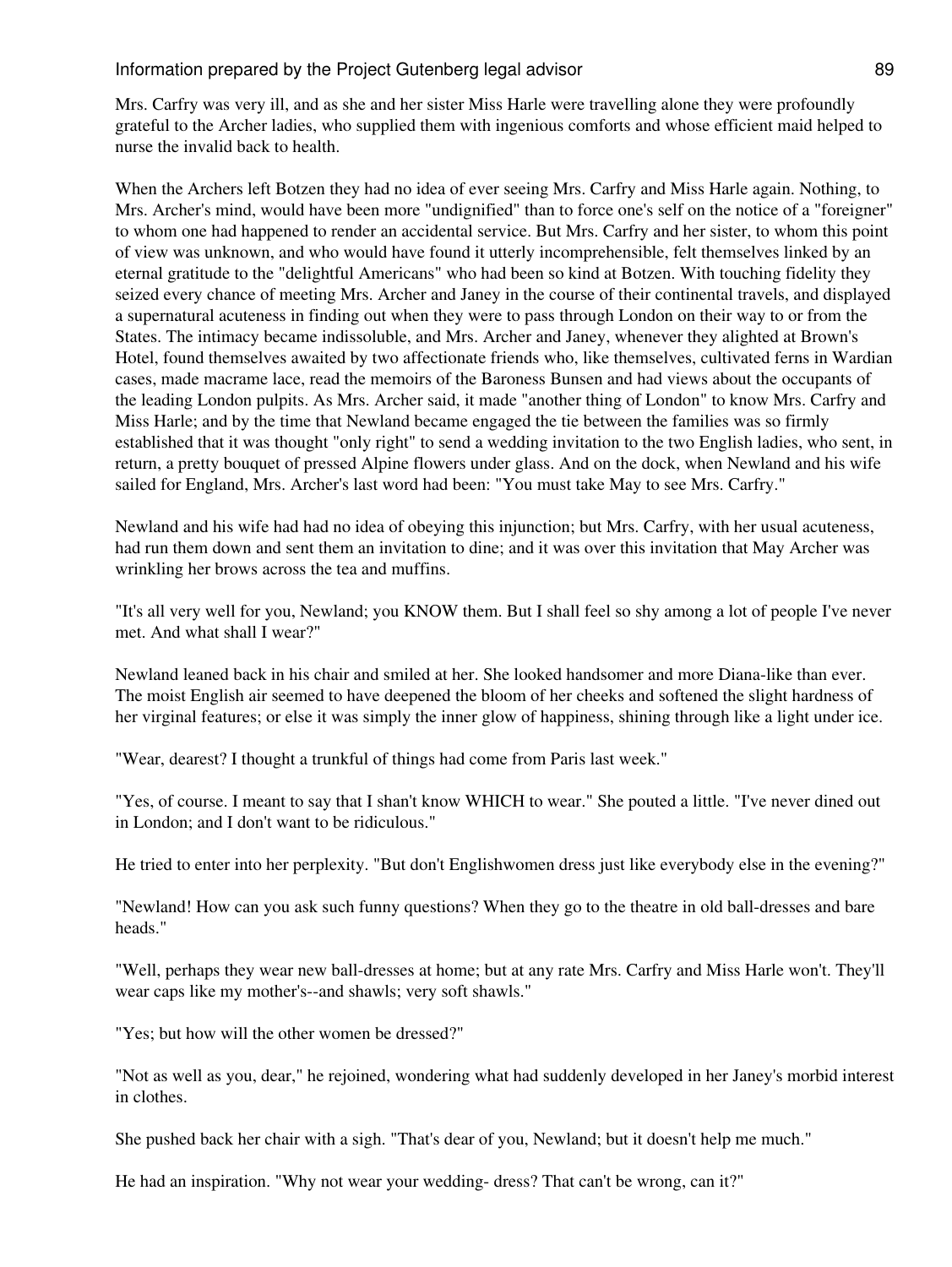"Oh, dearest! If I only had it here! But it's gone to Paris to be made over for next winter, and Worth hasn't sent it back."

"Oh, well--" said Archer, getting up. "Look here-- the fog's lifting. If we made a dash for the National Gallery we might manage to catch a glimpse of the pictures."

The Newland Archers were on their way home, after a three months' wedding-tour which May, in writing to her girl friends, vaguely summarised as "blissful."

They had not gone to the Italian Lakes: on reflection, Archer had not been able to picture his wife in that particular setting. Her own inclination (after a month with the Paris dressmakers) was for mountaineering in July and swimming in August. This plan they punctually fulfilled, spending July at Interlaken and Grindelwald, and August at a little place called Etretat, on the Normandy coast, which some one had recommended as quaint and quiet. Once or twice, in the mountains, Archer had pointed southward and said: "There's Italy"; and May, her feet in a gentian-bed, had smiled cheerfully, and replied: "It would be lovely to go there next winter, if only you didn't have to be in New York."

But in reality travelling interested her even less than he had expected. She regarded it (once her clothes were ordered) as merely an enlarged opportunity for walking, riding, swimming, and trying her hand at the fascinating new game of lawn tennis; and when they finally got back to London (where they were to spend a fortnight while he ordered HIS clothes) she no longer concealed the eagerness with which she looked forward to sailing.

In London nothing interested her but the theatres and the shops; and she found the theatres less exciting than the Paris cafes chantants where, under the blossoming horse-chestnuts of the Champs Elysees, she had had the novel experience of looking down from the restaurant terrace on an audience of "cocottes," and having her husband interpret to her as much of the songs as he thought suitable for bridal ears.

Archer had reverted to all his old inherited ideas about marriage. It was less trouble to conform with the tradition and treat May exactly as all his friends treated their wives than to try to put into practice the theories with which his untrammelled bachelorhood had dallied. There was no use in trying to emancipate a wife who had not the dimmest notion that she was not free; and he had long since discovered that May's only use of the liberty she supposed herself to possess would be to lay it on the altar of her wifely adoration. Her innate dignity would always keep her from making the gift abjectly; and a day might even come (as it once had) when she would find strength to take it altogether back if she thought she were doing it for his own good. But with a conception of marriage so uncomplicated and incurious as hers such a crisis could be brought about only by something visibly outrageous in his own conduct; and the fineness of her feeling for him made that unthinkable. Whatever happened, he knew, she would always be loyal, gallant and unresentful; and that pledged him to the practice of the same virtues.

All this tended to draw him back into his old habits of mind. If her simplicity had been the simplicity of pettiness he would have chafed and rebelled; but since the lines of her character, though so few, were on the same fine mould as her face, she became the tutelary divinity of all his old traditions and reverences.

Such qualities were scarcely of the kind to enliven foreign travel, though they made her so easy and pleasant a companion; but he saw at once how they would fall into place in their proper setting. He had no fear of being oppressed by them, for his artistic and intellectual life would go on, as it always had, outside the domestic circle; and within it there would be nothing small and stifling--coming back to his wife would never be like entering a stuffy room after a tramp in the open. And when they had children the vacant corners in both their lives would be filled.

All these things went through his mind during their long slow drive from Mayfair to South Kensington, where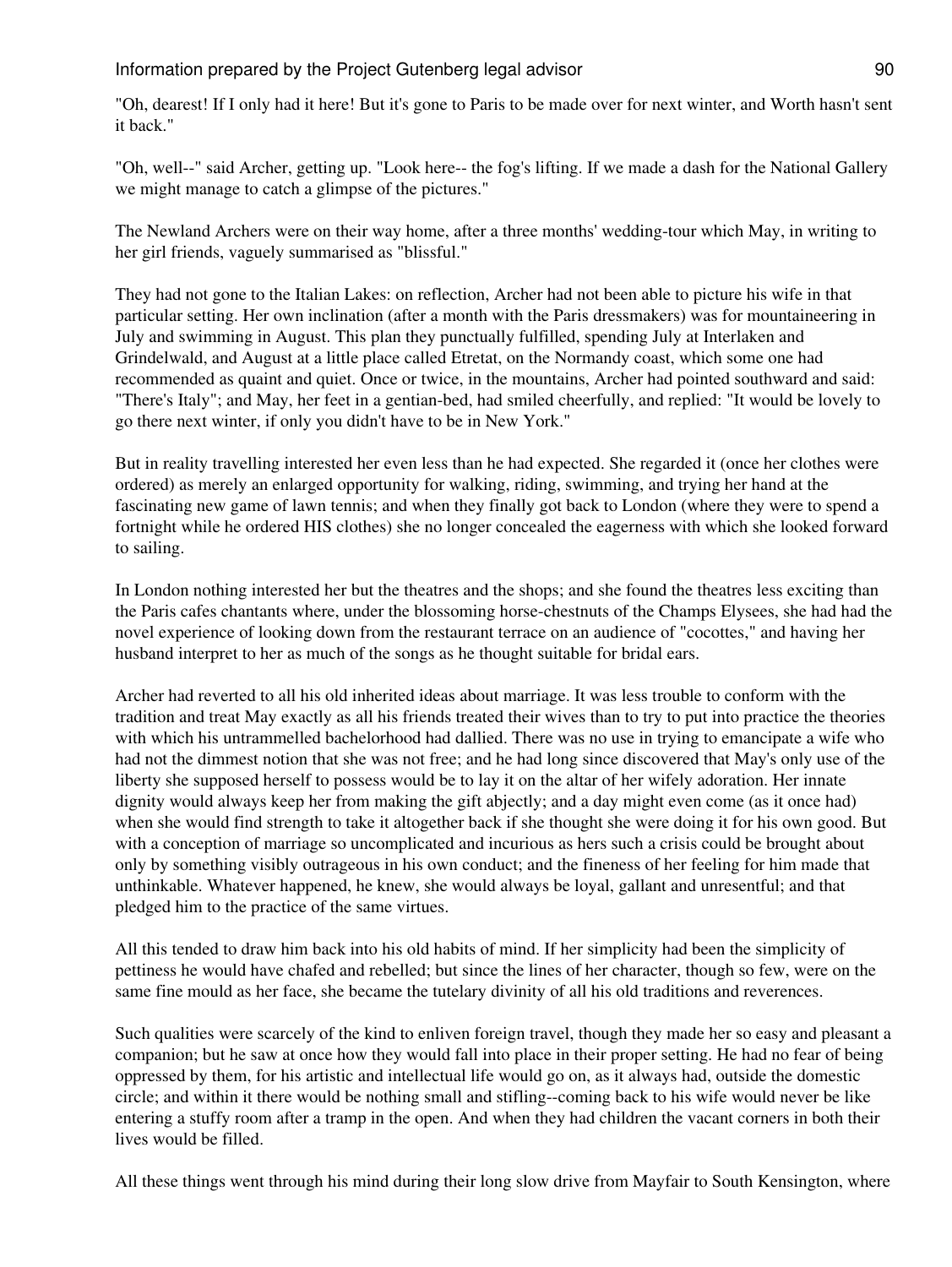Mrs. Carfry and her sister lived. Archer too would have preferred to escape their friends' hospitality: in conformity with the family tradition he had always travelled as a sight-seer and looker-on, affecting a haughty unconsciousness of the presence of his fellow- beings. Once only, just after Harvard, he had spent a few gay weeks at Florence with a band of queer Europeanised Americans, dancing all night with titled ladies in palaces, and gambling half the day with the rakes and dandies of the fashionable club; but it had all seemed to him, though the greatest fun in the world, as unreal as a carnival. These queer cosmopolitan women, deep in complicated love-affairs which they appeared to feel the need of retailing to every one they met, and the magnificent young officers and elderly dyed wits who were the subjects or the recipients of their confidences, were too different from the people Archer had grown up among, too much like expensive and rather malodorous hot-house exotics, to detain his imagination long. To introduce his wife into such a society was out of the question; and in the course of his travels no other had shown any marked eagerness for his company.

Not long after their arrival in London he had run across the Duke of St. Austrey, and the Duke, instantly and cordially recognising him, had said: "Look me up, won't you?"--but no proper-spirited American would have considered that a suggestion to be acted on, and the meeting was without a sequel. They had even managed to avoid May's English aunt, the banker's wife, who was still in Yorkshire; in fact, they had purposely postponed going to London till the autumn in order that their arrival during the season might not appear pushing and snobbish to these unknown relatives.

"Probably there'll be nobody at Mrs. Carfry's--London's a desert at this season, and you've made yourself much too beautiful," Archer said to May, who sat at his side in the hansom so spotlessly splendid in her sky-blue cloak edged with swansdown that it seemed wicked to expose her to the London grime.

"I don't want them to think that we dress like savages," she replied, with a scorn that Pocahontas might have resented; and he was struck again by the religious reverence of even the most unworldly American women for the social advantages of dress.

"It's their armour," he thought, "their defence against the unknown, and their defiance of it." And he understood for the first time the earnestness with which May, who was incapable of tying a ribbon in her hair to charm him, had gone through the solemn rite of selecting and ordering her extensive wardrobe.

He had been right in expecting the party at Mrs. Carfry's to be a small one. Besides their hostess and her sister, they found, in the long chilly drawing-room, only another shawled lady, a genial Vicar who was her husband, a silent lad whom Mrs. Carfry named as her nephew, and a small dark gentleman with lively eyes whom she introduced as his tutor, pronouncing a French name as she did so.

Into this dimly-lit and dim-featured group May Archer floated like a swan with the sunset on her: she seemed larger, fairer, more voluminously rustling than her husband had ever seen her; and he perceived that the rosiness and rustlingness were the tokens of an extreme and infantile shyness.

"What on earth will they expect me to talk about?" her helpless eyes implored him, at the very moment that her dazzling apparition was calling forth the same anxiety in their own bosoms. But beauty, even when distrustful of itself, awakens confidence in the manly heart; and the Vicar and the French-named tutor were soon manifesting to May their desire to put her at her ease.

In spite of their best efforts, however, the dinner was a languishing affair. Archer noticed that his wife's way of showing herself at her ease with foreigners was to become more uncompromisingly local in her references, so that, though her loveliness was an encouragement to admiration, her conversation was a chill to repartee. The Vicar soon abandoned the struggle; but the tutor, who spoke the most fluent and accomplished English, gallantly continued to pour it out to her until the ladies, to the manifest relief of all concerned, went up to the drawing-room.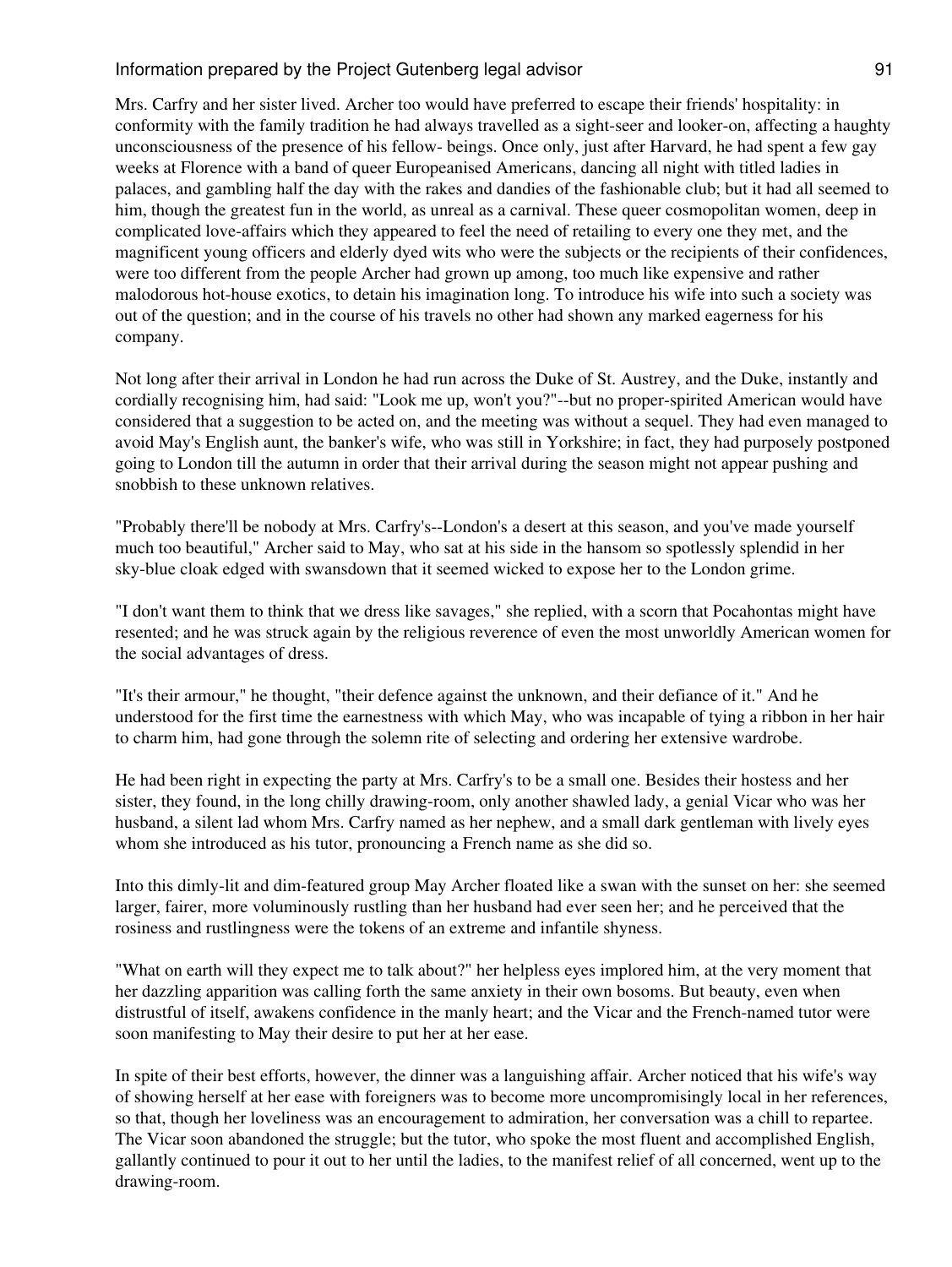The Vicar, after a glass of port, was obliged to hurry away to a meeting, and the shy nephew, who appeared to be an invalid, was packed off to bed. But Archer and the tutor continued to sit over their wine, and suddenly Archer found himself talking as he had not done since his last symposium with Ned Winsett. The Carfry nephew, it turned out, had been threatened with consumption, and had had to leave Harrow for Switzerland, where he had spent two years in the milder air of Lake Leman. Being a bookish youth, he had been entrusted to M. Riviere, who had brought him back to England, and was to remain with him till he went up to Oxford the following spring; and M. Riviere added with simplicity that he should then have to look out for another job.

It seemed impossible, Archer thought, that he should be long without one, so varied were his interests and so many his gifts. He was a man of about thirty, with a thin ugly face (May would certainly have called him common-looking) to which the play of his ideas gave an intense expressiveness; but there was nothing frivolous or cheap in his animation.

His father, who had died young, had filled a small diplomatic post, and it had been intended that the son should follow the same career; but an insatiable taste for letters had thrown the young man into journalism, then into authorship (apparently unsuccessful), and at length--after other experiments and vicissitudes which he spared his listener--into tutoring English youths in Switzerland. Before that, however, he had lived much in Paris, frequented the Goncourt grenier, been advised by Maupassant not to attempt to write (even that seemed to Archer a dazzling honour!), and had often talked with Merimee in his mother's house. He had obviously always been desperately poor and anxious (having a mother and an unmarried sister to provide for), and it was apparent that his literary ambitions had failed. His situation, in fact, seemed, materially speaking, no more brilliant than Ned Winsett's; but he had lived in a world in which, as he said, no one who loved ideas need hunger mentally. As it was precisely of that love that poor Winsett was starving to death, Archer looked with a sort of vicarious envy at this eager impecunious young man who had fared so richly in his poverty.

"You see, Monsieur, it's worth everything, isn't it, to keep one's intellectual liberty, not to enslave one's powers of appreciation, one's critical independence? It was because of that that I abandoned journalism, and took to so much duller work: tutoring and private secretaryship. There is a good deal of drudgery, of course; but one preserves one's moral freedom, what we call in French one's quant a soi. And when one hears good talk one can join in it without compromising any opinions but one's own; or one can listen, and answer it inwardly. Ah, good conversation--there's nothing like it, is there? The air of ideas is the only air worth breathing. And so I have never regretted giving up either diplomacy or journalism--two different forms of the same self-abdication." He fixed his vivid eyes on Archer as he lit another cigarette. "Voyez-vous, Monsieur, to be able to look life in the face: that's worth living in a garret for, isn't it? But, after all, one must earn enough to pay for the garret; and I confess that to grow old as a private tutor--or a `private' anything--is almost as chilling to the imagination as a second secretaryship at Bucharest. Sometimes I feel I must make a plunge: an immense plunge. Do you suppose, for instance, there would be any opening for me in America-- in New York?"

Archer looked at him with startled eyes. New York, for a young man who had frequented the Goncourts and Flaubert, and who thought the life of ideas the only one worth living! He continued to stare at M. Riviere perplexedly, wondering how to tell him that his very superiorities and advantages would be the surest hindrance to success.

"New York--New York--but must it be especially New York?" he stammered, utterly unable to imagine what lucrative opening his native city could offer to a young man to whom good conversation appeared to be the only necessity.

A sudden flush rose under M. Riviere's sallow skin. "I--I thought it your metropolis: is not the intellectual life more active there?" he rejoined; then, as if fearing to give his hearer the impression of having asked a favour, he went on hastily: "One throws out random suggestions--more to one's self than to others. In reality, I see no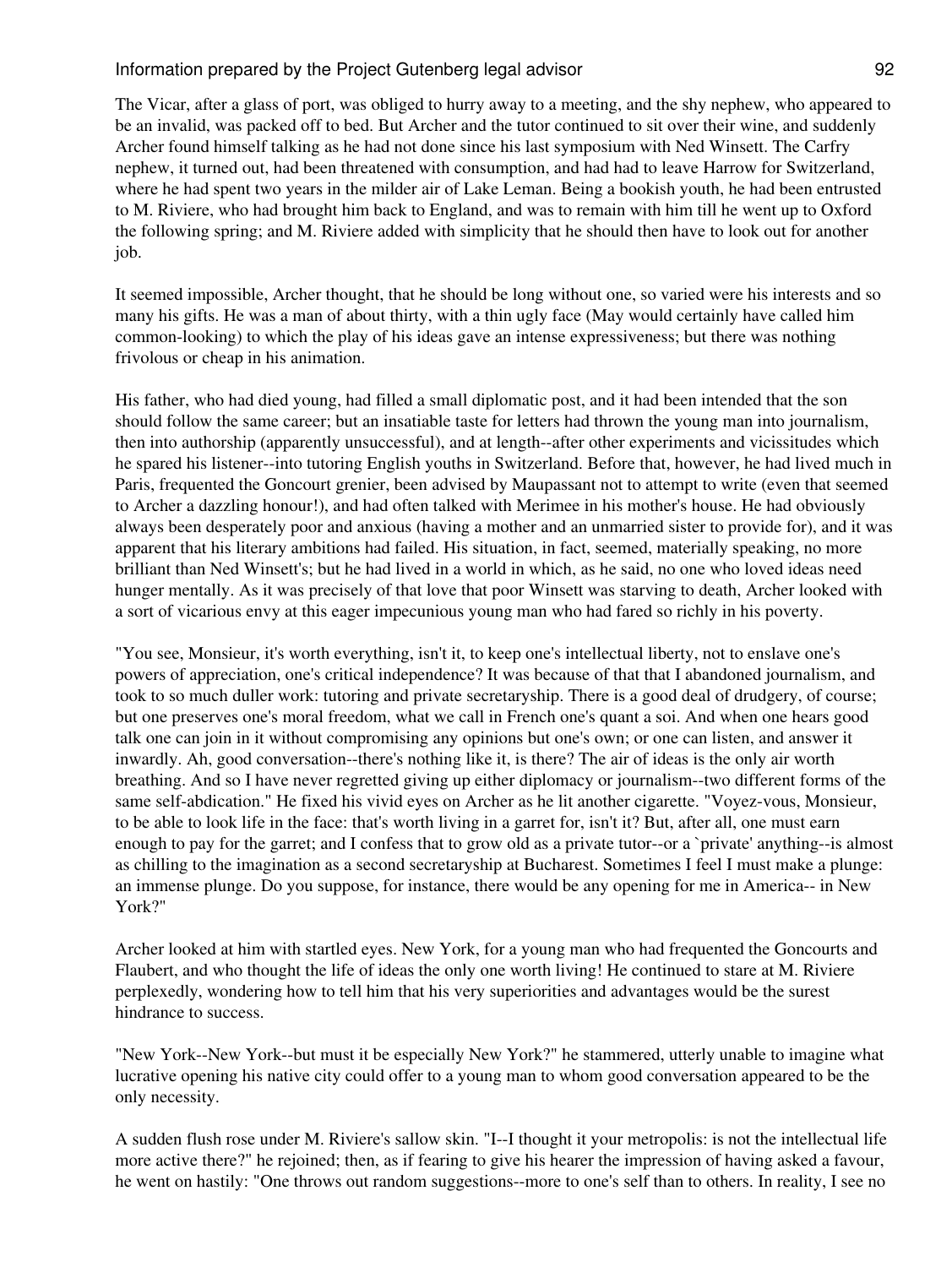immediate prospect--" and rising from his seat he added, without a trace of constraint: "But Mrs. Carfry will think that I ought to be taking you upstairs."

During the homeward drive Archer pondered deeply on this episode. His hour with M. Riviere had put new air into his lungs, and his first impulse had been to invite him to dine the next day; but he was beginning to understand why married men did not always immediately yield to their first impulses.

"That young tutor is an interesting fellow: we had some awfully good talk after dinner about books and things," he threw out tentatively in the hansom.

May roused herself from one of the dreamy silences into which he had read so many meanings before six months of marriage had given him the key to them.

"The little Frenchman? Wasn't he dreadfully common?" she questioned coldly; and he guessed that she nursed a secret disappointment at having been invited out in London to meet a clergyman and a French tutor. The disappointment was not occasioned by the sentiment ordinarily defined as snobbishness, but by old New York's sense of what was due to it when it risked its dignity in foreign lands. If May's parents had entertained the Carfrys in Fifth Avenue they would have offered them something more substantial than a parson and a schoolmaster.

But Archer was on edge, and took her up.

"Common--common WHERE?" he queried; and she returned with unusual readiness: "Why, I should say anywhere but in his school-room. Those people are always awkward in society. But then," she added disarmingly, "I suppose I shouldn't have known if he was clever."

Archer disliked her use of the word "clever" almost as much as her use of the word "common"; but he was beginning to fear his tendency to dwell on the things he disliked in her. After all, her point of view had always been the same. It was that of all the people he had grown up among, and he had always regarded it as necessary but negligible. Until a few months ago he had never known a "nice" woman who looked at life differently; and if a man married it must necessarily be among the nice.

"Ah--then I won't ask him to dine!" he concluded with a laugh; and May echoed, bewildered: "Goodness-- ask the Carfrys' tutor?"

"Well, not on the same day with the Carfrys, if you prefer I shouldn't. But I did rather want another talk with him. He's looking for a job in New York."

Her surprise increased with her indifference: he almost fancied that she suspected him of being tainted with "foreignness."

"A job in New York? What sort of a job? People don't have French tutors: what does he want to do?"

"Chiefly to enjoy good conversation, I understand," her husband retorted perversely; and she broke into an appreciative laugh. "Oh, Newland, how funny! Isn't that FRENCH?"

On the whole, he was glad to have the matter settled for him by her refusing to take seriously his wish to invite M. Riviere. Another after-dinner talk would have made it difficult to avoid the question of New York; and the more Archer considered it the less he was able to fit M. Riviere into any conceivable picture of New York as he knew it.

He perceived with a flash of chilling insight that in future many problems would be thus negatively solved for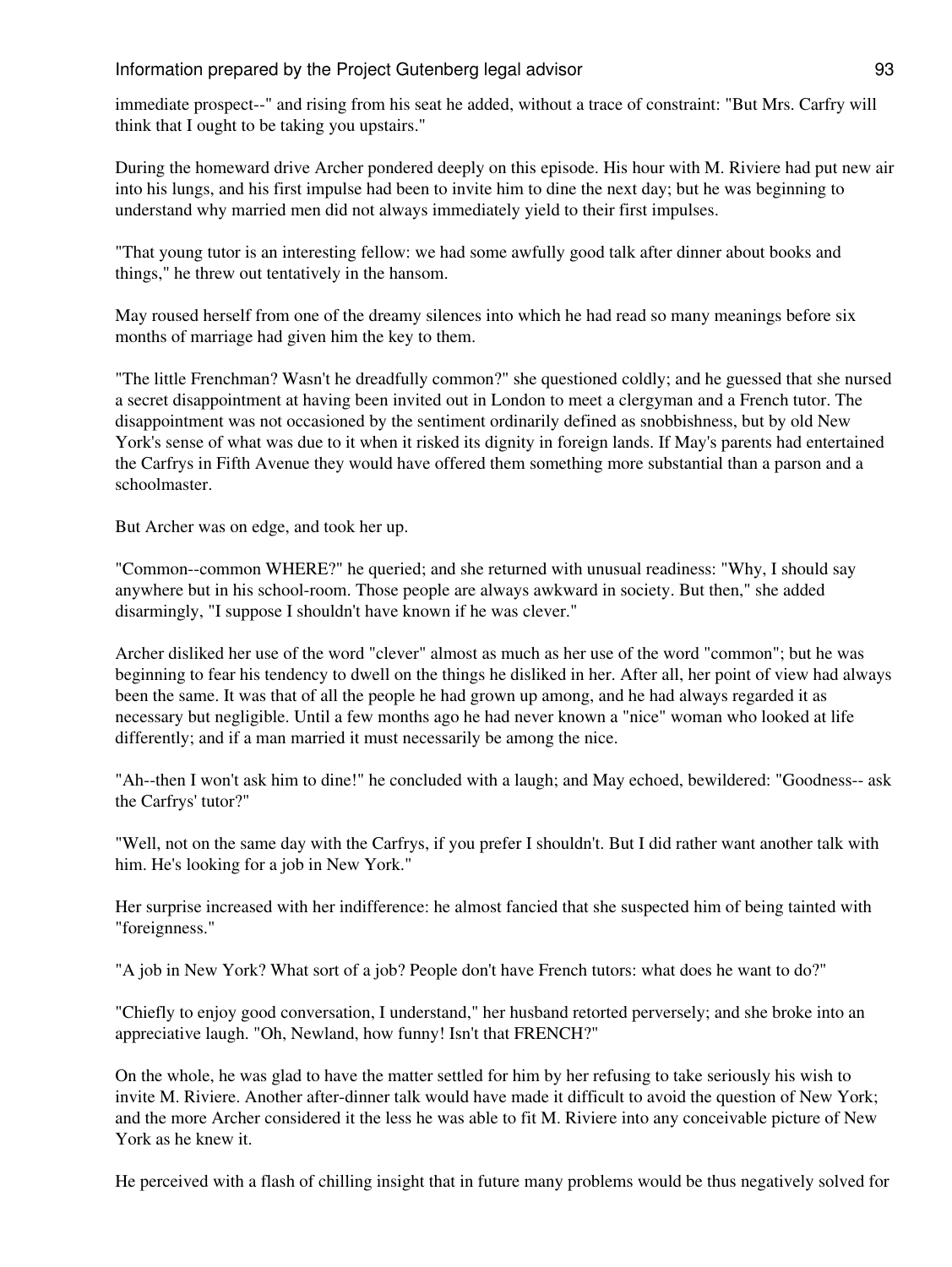him; but as he paid the hansom and followed his wife's long train into the house he took refuge in the comforting platitude that the first six months were always the most difficult in marriage. "After that I suppose we shall have pretty nearly finished rubbing off each other's angles," he reflected; but the worst of it was that May's pressure was already bearing on the very angles whose sharpness he most wanted to keep.

# XXI.

The small bright lawn stretched away smoothly to the big bright sea.

The turf was hemmed with an edge of scarlet geranium and coleus, and cast-iron vases painted in chocolate colour, standing at intervals along the winding path that led to the sea, looped their garlands of petunia and ivy geranium above the neatly raked gravel.

Half way between the edge of the cliff and the square wooden house (which was also chocolate-coloured, but with the tin roof of the verandah striped in yellow and brown to represent an awning) two large targets had been placed against a background of shrubbery. On the other side of the lawn, facing the targets, was pitched a real tent, with benches and garden-seats about it. A number of ladies in summer dresses and gentlemen in grey frock-coats and tall hats stood on the lawn or sat upon the benches; and every now and then a slender girl in starched muslin would step from the tent, bow in hand, and speed her shaft at one of the targets, while the spectators interrupted their talk to watch the result.

Newland Archer, standing on the verandah of the house, looked curiously down upon this scene. On each side of the shiny painted steps was a large blue china flower-pot on a bright yellow china stand. A spiky green plant filled each pot, and below the verandah ran a wide border of blue hydrangeas edged with more red geraniums. Behind him, the French windows of the drawing-rooms through which he had passed gave glimpses, between swaying lace curtains, of glassy parquet floors islanded with chintz poufs, dwarf armchairs, and velvet tables covered with trifles in silver.

The Newport Archery Club always held its August meeting at the Beauforts'. The sport, which had hitherto known no rival but croquet, was beginning to be discarded in favour of lawn-tennis; but the latter game was still considered too rough and inelegant for social occasions, and as an opportunity to show off pretty dresses and graceful attitudes the bow and arrow held their own.

Archer looked down with wonder at the familiar spectacle. It surprised him that life should be going on in the old way when his own reactions to it had so completely changed. It was Newport that had first brought home to him the extent of the change. In New York, during the previous winter, after he and May had settled down in the new greenish-yellow house with the bow-window and the Pompeian vestibule, he had dropped back with relief into the old routine of the office, and the renewal of this daily activity had served as a link with his former self. Then there had been the pleasurable excitement of choosing a showy grey stepper for May's brougham (the Wellands had given the carriage), and the abiding occupation and interest of arranging his new library, which, in spite of family doubts and disapprovals, had been carried out as he had dreamed, with a dark embossed paper, Eastlake book-cases and "sincere" arm-chairs and tables. At the Century he had found Winsett again, and at the Knickerbocker the fashionable young men of his own set; and what with the hours dedicated to the law and those given to dining out or entertaining friends at home, with an occasional evening at the Opera or the play, the life he was living had still seemed a fairly real and inevitable sort of business.

But Newport represented the escape from duty into an atmosphere of unmitigated holiday-making. Archer had tried to persuade May to spend the summer on a remote island off the coast of Maine (called, appropriately enough, Mount Desert), where a few hardy Bostonians and Philadelphians were camping in "native" cottages, and whence came reports of enchanting scenery and a wild, almost trapper-like existence amid woods and waters.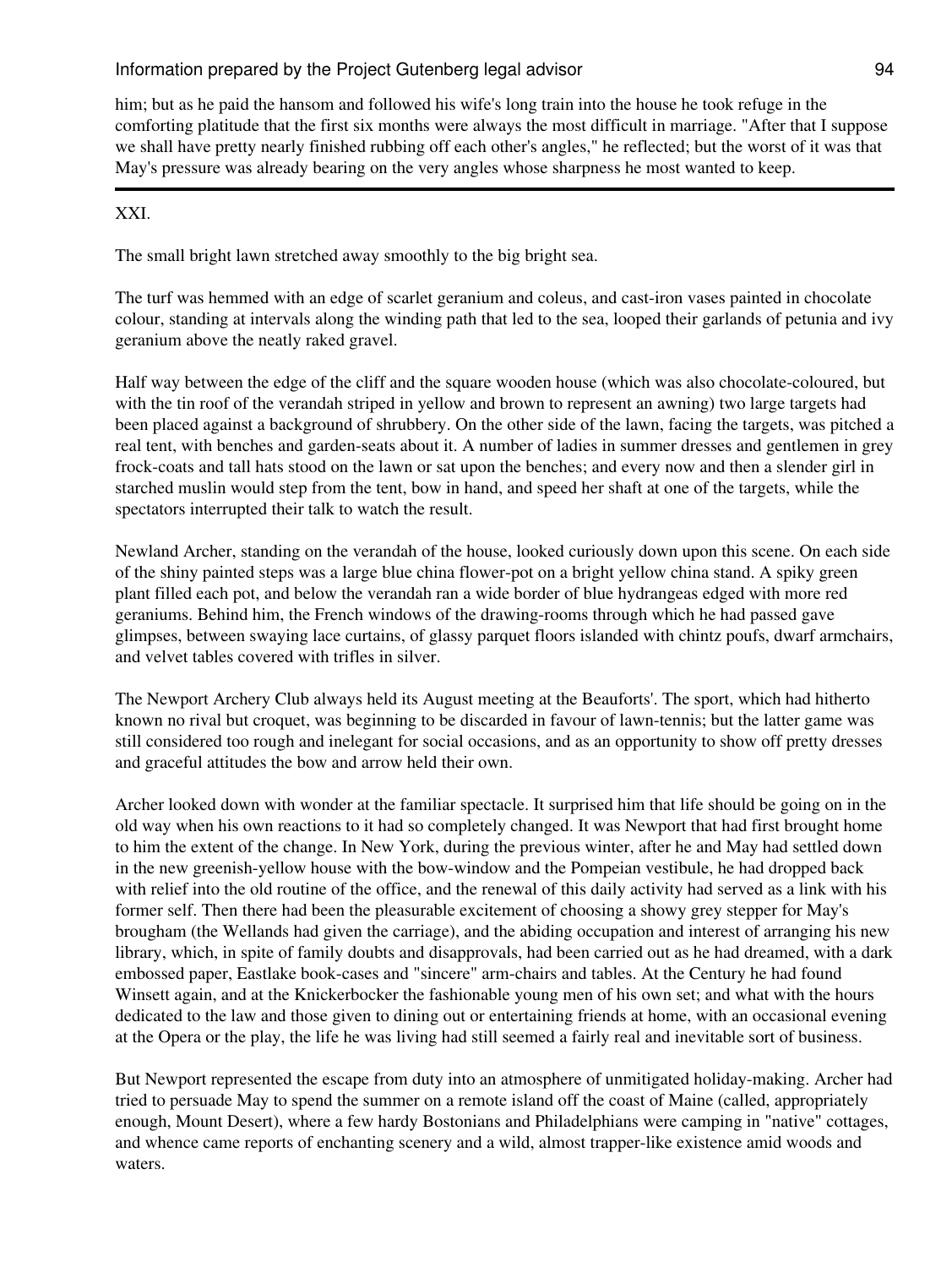But the Wellands always went to Newport, where they owned one of the square boxes on the cliffs, and their son-in-law could adduce no good reason why he and May should not join them there. As Mrs. Welland rather tartly pointed out, it was hardly worth while for May to have worn herself out trying on summer clothes in Paris if she was not to be allowed to wear them; and this argument was of a kind to which Archer had as yet found no answer.

May herself could not understand his obscure reluctance to fall in with so reasonable and pleasant a way of spending the summer. She reminded him that he had always liked Newport in his bachelor days, and as this was indisputable he could only profess that he was sure he was going to like it better than ever now that they were to be there together. But as he stood on the Beaufort verandah and looked out on the brightly peopled lawn it came home to him with a shiver that he was not going to like it at all.

It was not May's fault, poor dear. If, now and then, during their travels, they had fallen slightly out of step, harmony had been restored by their return to the conditions she was used to. He had always foreseen that she would not disappoint him; and he had been right. He had married (as most young men did) because he had met a perfectly charming girl at the moment when a series of rather aimless sentimental adventures were ending in premature disgust; and she had represented peace, stability, comradeship, and the steadying sense of an unescapable duty.

He could not say that he had been mistaken in his choice, for she had fulfilled all that he had expected. It was undoubtedly gratifying to be the husband of one of the handsomest and most popular young married women in New York, especially when she was also one of the sweetest-tempered and most reasonable of wives; and Archer had never been insensible to such advantages. As for the momentary madness which had fallen upon him on the eve of his marriage, he had trained himself to regard it as the last of his discarded experiments. The idea that he could ever, in his senses, have dreamed of marrying the Countess Olenska had become almost unthinkable, and she remained in his memory simply as the most plaintive and poignant of a line of ghosts.

But all these abstractions and eliminations made of his mind a rather empty and echoing place, and he supposed that was one of the reasons why the busy animated people on the Beaufort lawn shocked him as if they had been children playing in a grave-yard.

He heard a murmur of skirts beside him, and the Marchioness Manson fluttered out of the drawing-room window. As usual, she was extraordinarily festooned and bedizened, with a limp Leghorn hat anchored to her head by many windings of faded gauze, and a little black velvet parasol on a carved ivory handle absurdly balanced over her much larger hatbrim.

"My dear Newland, I had no idea that you and May had arrived! You yourself came only yesterday, you say? Ah, business--business--professional duties . . . I understand. Many husbands, I know, find it impossible to join their wives here except for the week-end." She cocked her head on one side and languished at him through screwed-up eyes. "But marriage is one long sacrifice, as I used often to remind my Ellen--"

Archer's heart stopped with the queer jerk which it had given once before, and which seemed suddenly to slam a door between himself and the outer world; but this break of continuity must have been of the briefest, for he presently heard Medora answering a question he had apparently found voice to put.

"No, I am not staying here, but with the Blenkers, in their delicious solitude at Portsmouth. Beaufort was kind enough to send his famous trotters for me this morning, so that I might have at least a glimpse of one of Regina's garden-parties; but this evening I go back to rural life. The Blenkers, dear original beings, have hired a primitive old farm-house at Portsmouth where they gather about them representative people . . ." She drooped slightly beneath her protecting brim, and added with a faint blush: "This week Dr. Agathon Carver is holding a series of Inner Thought meetings there. A contrast indeed to this gay scene of worldly pleasure-- but then I have always lived on contrasts! To me the only death is monotony. I always say to Ellen: Beware of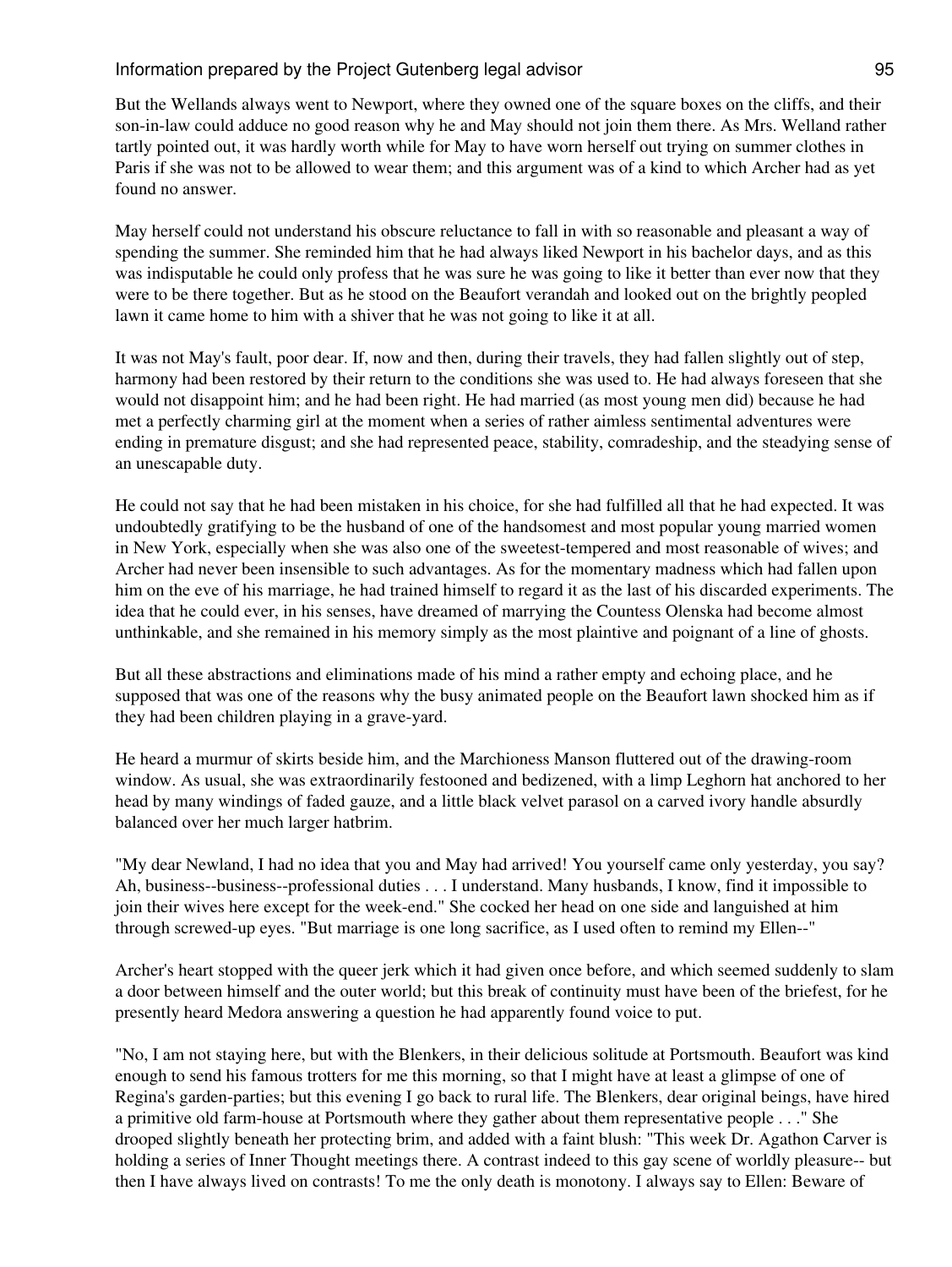monotony; it's the mother of all the deadly sins. But my poor child is going through a phase of exaltation, of abhorrence of the world. You know, I suppose, that she has declined all invitations to stay at Newport, even with her grandmother Mingott? I could hardly persuade her to come with me to the Blenkers', if you will believe it! The life she leads is morbid, unnatural. Ah, if she had only listened to me when it was still possible . . . When the door was still open . . . But shall we go down and watch this absorbing match? I hear your May is one of the competitors."

Strolling toward them from the tent Beaufort advanced over the lawn, tall, heavy, too tightly buttoned into a London frock-coat, with one of his own orchids in its buttonhole. Archer, who had not seen him for two or three months, was struck by the change in his appearance. In the hot summer light his floridness seemed heavy and bloated, and but for his erect square- shouldered walk he would have looked like an over-fed and over-dressed old man.

There were all sorts of rumours afloat about Beaufort. In the spring he had gone off on a long cruise to the West Indies in his new steam-yacht, and it was reported that, at various points where he had touched, a lady resembling Miss Fanny Ring had been seen in his company. The steam-yacht, built in the Clyde, and fitted with tiled bath-rooms and other unheard-of luxuries, was said to have cost him half a million; and the pearl necklace which he had presented to his wife on his return was as magnificent as such expiatory offerings are apt to be. Beaufort's fortune was substantial enough to stand the strain; and yet the disquieting rumours persisted, not only in Fifth Avenue but in Wall Street. Some people said he had speculated unfortunately in railways, others that he was being bled by one of the most insatiable members of her profession; and to every report of threatened insolvency Beaufort replied by a fresh extravagance: the building of a new row of orchid-houses, the purchase of a new string of race-horses, or the addition of a new Meissonnier or Cabanel to his picture-gallery.

He advanced toward the Marchioness and Newland with his usual half-sneering smile. "Hullo, Medora! Did the trotters do their business? Forty minutes, eh? . . . Well, that's not so bad, considering your nerves had to be spared." He shook hands with Archer, and then, turning back with them, placed himself on Mrs. Manson's other side, and said, in a low voice, a few words which their companion did not catch.

The Marchioness replied by one of her queer foreign jerks, and a "Que voulez-vous?" which deepened Beaufort's frown; but he produced a good semblance of a congratulatory smile as he glanced at Archer to say: "You know May's going to carry off the first prize."

"Ah, then it remains in the family," Medora rippled; and at that moment they reached the tent and Mrs. Beaufort met them in a girlish cloud of mauve muslin and floating veils.

May Welland was just coming out of the tent. In her white dress, with a pale green ribbon about the waist and a wreath of ivy on her hat, she had the same Diana-like aloofness as when she had entered the Beaufort ball-room on the night of her engagement. In the interval not a thought seemed to have passed behind her eyes or a feeling through her heart; and though her husband knew that she had the capacity for both he marvelled afresh at the way in which experience dropped away from her.

She had her bow and arrow in her hand, and placing herself on the chalk-mark traced on the turf she lifted the bow to her shoulder and took aim. The attitude was so full of a classic grace that a murmur of appreciation followed her appearance, and Archer felt the glow of proprietorship that so often cheated him into momentary well-being. Her rivals--Mrs. Reggie Chivers, the Merry girls, and divers rosy Thorleys, Dagonets and Mingotts, stood behind her in a lovely anxious group, brown heads and golden bent above the scores, and pale muslins and flower-wreathed hats mingled in a tender rainbow. All were young and pretty, and bathed in summer bloom; but not one had the nymph- like ease of his wife, when, with tense muscles and happy frown, she bent her soul upon some feat of strength.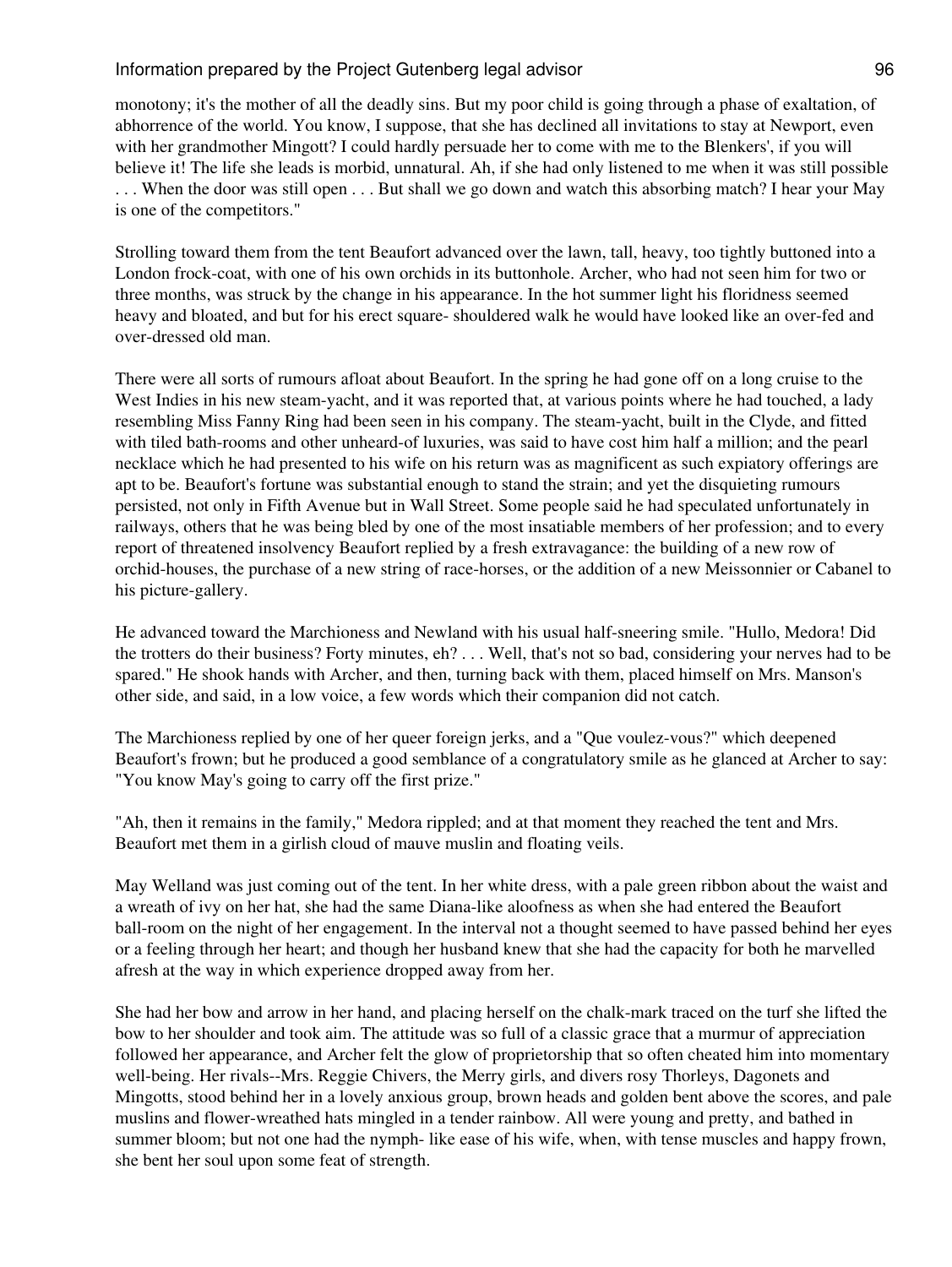"Gad," Archer heard Lawrence Lefferts say, "not one of the lot holds the bow as she does"; and Beaufort retorted: "Yes; but that's the only kind of target she'll ever hit."

Archer felt irrationally angry. His host's contemptuous tribute to May's "niceness" was just what a husband should have wished to hear said of his wife. The fact that a coarseminded man found her lacking in attraction was simply another proof of her quality; yet the words sent a faint shiver through his heart. What if "niceness" carried to that supreme degree were only a negation, the curtain dropped before an emptiness? As he looked at May, returning flushed and calm from her final bull's-eye, he had the feeling that he had never yet lifted that curtain.

She took the congratulations of her rivals and of the rest of the company with the simplicity that was her crowning grace. No one could ever be jealous of her triumphs because she managed to give the feeling that she would have been just as serene if she had missed them. But when her eyes met her husband's her face glowed with the pleasure she saw in his.

Mrs. Welland's basket-work pony-carriage was waiting for them, and they drove off among the dispersing carriages, May handling the reins and Archer sitting at her side.

The afternoon sunlight still lingered upon the bright lawns and shrubberies, and up and down Bellevue Avenue rolled a double line of victorias, dog-carts, landaus and "vis-a-vis," carrying well-dressed ladies and gentlemen away from the Beaufort garden-party, or homeward from their daily afternoon turn along the Ocean Drive.

"Shall we go to see Granny?" May suddenly proposed. "I should like to tell her myself that I've won the prize. There's lots of time before dinner."

Archer acquiesced, and she turned the ponies down Narragansett Avenue, crossed Spring Street and drove out toward the rocky moorland beyond. In this unfashionable region Catherine the Great, always indifferent to precedent and thrifty of purse, had built herself in her youth a many-peaked and cross-beamed cottage- orne on a bit of cheap land overlooking the bay. Here, in a thicket of stunted oaks, her verandahs spread themselves above the island-dotted waters. A winding drive led up between iron stags and blue glass balls embedded in mounds of geraniums to a front door of highly-varnished walnut under a striped verandah-roof; and behind it ran a narrow hall with a black and yellow star-patterned parquet floor, upon which opened four small square rooms with heavy flock-papers under ceilings on which an Italian house-painter had lavished all the divinities of Olympus. One of these rooms had been turned into a bedroom by Mrs. Mingott when the burden of flesh descended on her, and in the adjoining one she spent her days, enthroned in a large armchair between the open door and window, and perpetually waving a palm-leaf fan which the prodigious projection of her bosom kept so far from the rest of her person that the air it set in motion stirred only the fringe of the anti-macassars on the chair-arms.

Since she had been the means of hastening his marriage old Catherine had shown to Archer the cordiality which a service rendered excites toward the person served. She was persuaded that irrepressible passion was the cause of his impatience; and being an ardent admirer of impulsiveness (when it did not lead to the spending of money) she always received him with a genial twinkle of complicity and a play of allusion to which May seemed fortunately impervious.

She examined and appraised with much interest the diamond-tipped arrow which had been pinned on May's bosom at the conclusion of the match, remarking that in her day a filigree brooch would have been thought enough, but that there was no denying that Beaufort did things handsomely.

"Quite an heirloom, in fact, my dear," the old lady chuckled. "You must leave it in fee to your eldest girl." She pinched May's white arm and watched the colour flood her face. "Well, well, what have I said to make you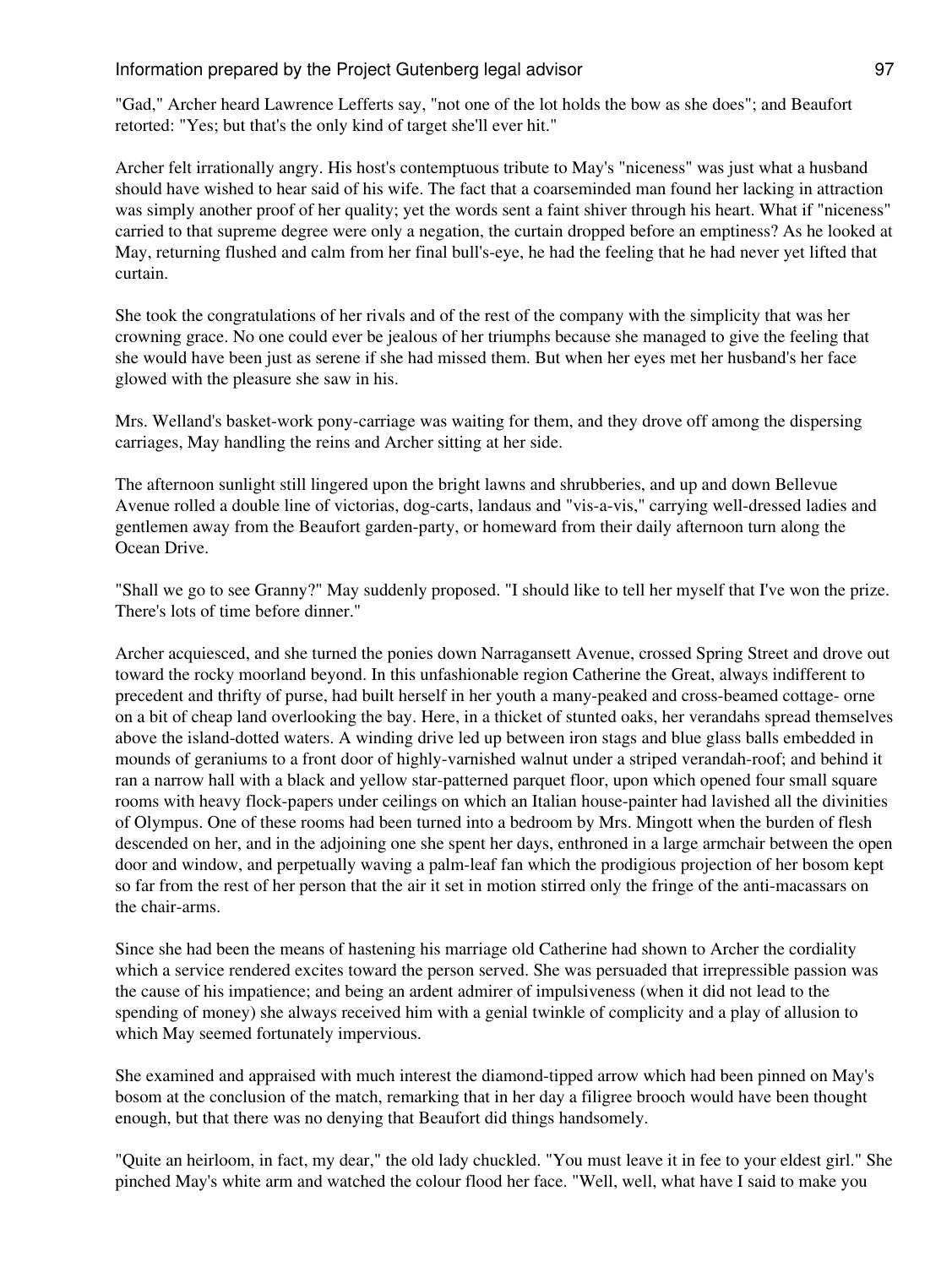shake out the red flag? Ain't there going to be any daughters--only boys, eh? Good gracious, look at her blushing again all over her blushes! What--can't I say that either? Mercy me--when my children beg me to have all those gods and goddesses painted out overhead I always say I'm too thankful to have somebody about me that NOTHING can shock!"

Archer burst into a laugh, and May echoed it, crimson to the eyes.

"Well, now tell me all about the party, please, my dears, for I shall never get a straight word about it out of that silly Medora," the ancestress continued; and, as May exclaimed: "Cousin Medora? But I thought she was going back to Portsmouth?" she answered placidly: "So she is--but she's got to come here first to pick up Ellen. Ah--you didn't know Ellen had come to spend the day with me? Such fol-de-rol, her not coming for the summer; but I gave up arguing with young people about fifty years ago. Ellen--ELLEN!" she cried in her shrill old voice, trying to bend forward far enough to catch a glimpse of the lawn beyond the verandah.

There was no answer, and Mrs. Mingott rapped impatiently with her stick on the shiny floor. A mulatto maid-servant in a bright turban, replying to the summons, informed her mistress that she had seen "Miss Ellen" going down the path to the shore; and Mrs. Mingott turned to Archer.

"Run down and fetch her, like a good grandson; this pretty lady will describe the party to me," she said; and Archer stood up as if in a dream.

He had heard the Countess Olenska's name pronounced often enough during the year and a half since they had last met, and was even familiar with the main incidents of her life in the interval. He knew that she had spent the previous summer at Newport, where she appeared to have gone a great deal into society, but that in the autumn she had suddenly sub-let the "perfect house" which Beaufort had been at such pains to find for her, and decided to establish herself in Washington. There, during the winter, he had heard of her (as one always heard of pretty women in Washington) as shining in the "brilliant diplomatic society" that was supposed to make up for the social short-comings of the Administration. He had listened to these accounts, and to various contradictory reports on her appearance, her conversation, her point of view and her choice of friends, with the detachment with which one listens to reminiscences of some one long since dead; not till Medora suddenly spoke her name at the archery match had Ellen Olenska become a living presence to him again. The Marchioness's foolish lisp had called up a vision of the little fire-lit drawing-room and the sound of the carriage-wheels returning down the deserted street. He thought of a story he had read, of some peasant children in Tuscany lighting a bunch of straw in a wayside cavern, and revealing old silent images in their painted tomb . . .

The way to the shore descended from the bank on which the house was perched to a walk above the water planted with weeping willows. Through their veil Archer caught the glint of the Lime Rock, with its white-washed turret and the tiny house in which the heroic light-house keeper, Ida Lewis, was living her last venerable years. Beyond it lay the flat reaches and ugly government chimneys of Goat Island, the bay spreading northward in a shimmer of gold to Prudence Island with its low growth of oaks, and the shores of Conanicut faint in the sunset haze.

From the willow walk projected a slight wooden pier ending in a sort of pagoda-like summer-house; and in the pagoda a lady stood, leaning against the rail, her back to the shore. Archer stopped at the sight as if he had waked from sleep. That vision of the past was a dream, and the reality was what awaited him in the house on the bank overhead: was Mrs. Welland's pony- carriage circling around and around the oval at the door, was May sitting under the shameless Olympians and glowing with secret hopes, was the Welland villa at the far end of Bellevue Avenue, and Mr. Welland, already dressed for dinner, and pacing the drawing- room floor, watch in hand, with dyspeptic impatience-- for it was one of the houses in which one always knew exactly what is happening at a given hour.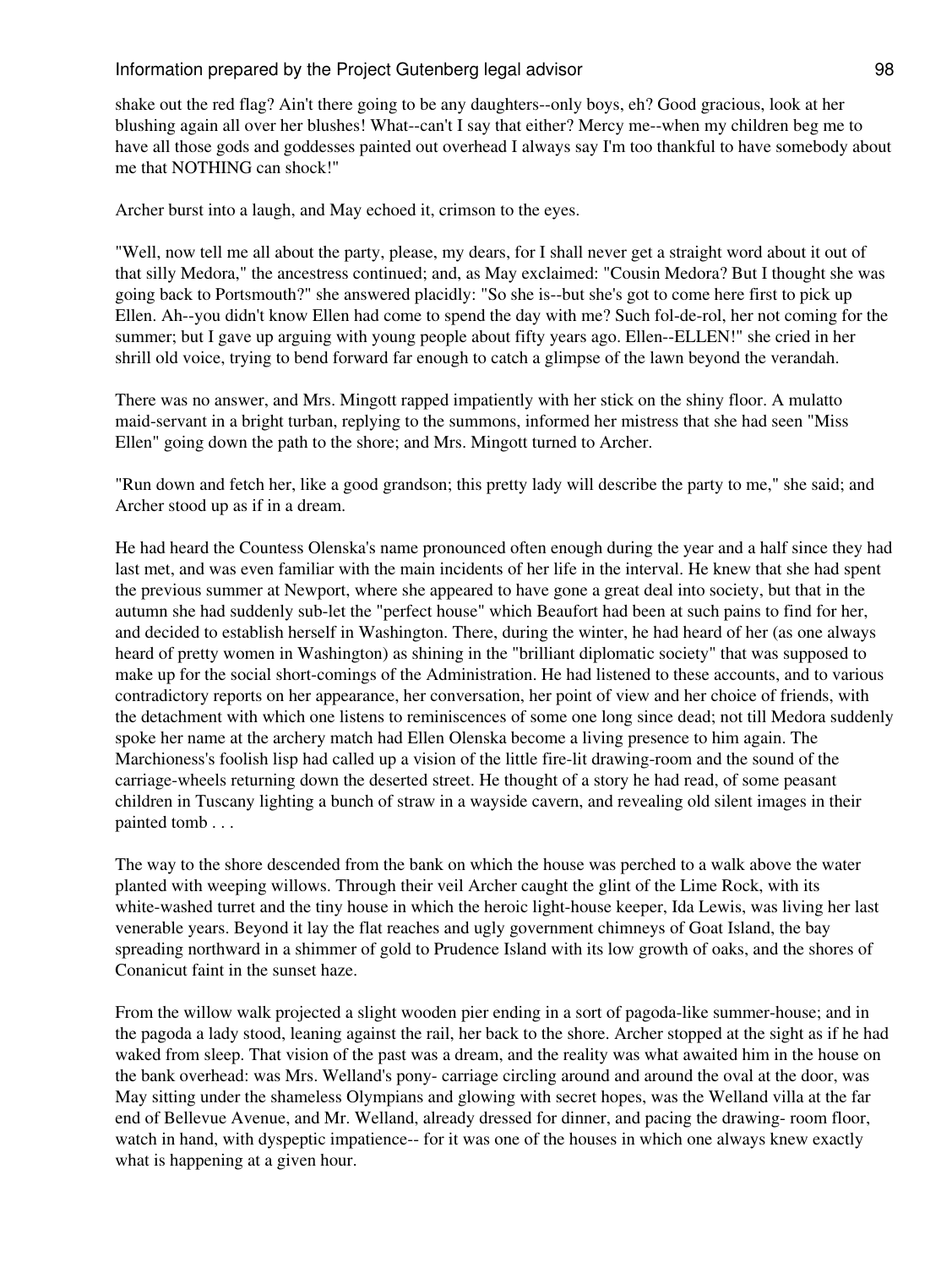"What am I? A son-in-law--" Archer thought.

The figure at the end of the pier had not moved. For a long moment the young man stood half way down the bank, gazing at the bay furrowed with the coming and going of sailboats, yacht-launches, fishing-craft and the trailing black coal-barges hauled by noisy tugs. The lady in the summer-house seemed to be held by the same sight. Beyond the grey bastions of Fort Adams a long-drawn sunset was splintering up into a thousand fires, and the radiance caught the sail of a catboat as it beat out through the channel between the Lime Rock and the shore. Archer, as he watched, remembered the scene in the Shaughraun, and Montague lifting Ada Dyas's ribbon to his lips without her knowing that he was in the room.

"She doesn't know--she hasn't guessed. Shouldn't I know if she came up behind me, I wonder?" he mused; and suddenly he said to himself: "If she doesn't turn before that sail crosses the Lime Rock light I'll go back."

The boat was gliding out on the receding tide. It slid before the Lime Rock, blotted out Ida Lewis's little house, and passed across the turret in which the light was hung. Archer waited till a wide space of water sparkled between the last reef of the island and the stern of the boat; but still the figure in the summer- house did not move.

He turned and walked up the hill.

"I'm sorry you didn't find Ellen--I should have liked to see her again," May said as they drove home through the dusk. "But perhaps she wouldn't have cared--she seems so changed."

"Changed?" echoed her husband in a colourless voice, his eyes fixed on the ponies' twitching ears.

"So indifferent to her friends, I mean; giving up New York and her house, and spending her time with such queer people. Fancy how hideously uncomfortable she must be at the Blenkers'! She says she does it to keep cousin Medora out of mischief: to prevent her marrying dreadful people. But I sometimes think we've always bored her."

Archer made no answer, and she continued, with a tinge of hardness that he had never before noticed in her frank fresh voice: "After all, I wonder if she wouldn't be happier with her husband."

He burst into a laugh. "Sancta simplicitas!" he exclaimed; and as she turned a puzzled frown on him he added: "I don't think I ever heard you say a cruel thing before."

"Cruel?"

"Well--watching the contortions of the damned is supposed to be a favourite sport of the angels; but I believe even they don't think people happier in hell."

"It's a pity she ever married abroad then," said May, in the placid tone with which her mother met Mr. Welland's vagaries; and Archer felt himself gently relegated to the category of unreasonable husbands.

They drove down Bellevue Avenue and turned in between the chamfered wooden gate-posts surmounted by cast-iron lamps which marked the approach to the Welland villa. Lights were already shining through its windows, and Archer, as the carriage stopped, caught a glimpse of his father-in-law, exactly as he had pictured him, pacing the drawing-room, watch in hand and wearing the pained expression that he had long since found to be much more efficacious than anger.

The young man, as he followed his wife into the hall, was conscious of a curious reversal of mood. There was something about the luxury of the Welland house and the density of the Welland atmosphere, so charged with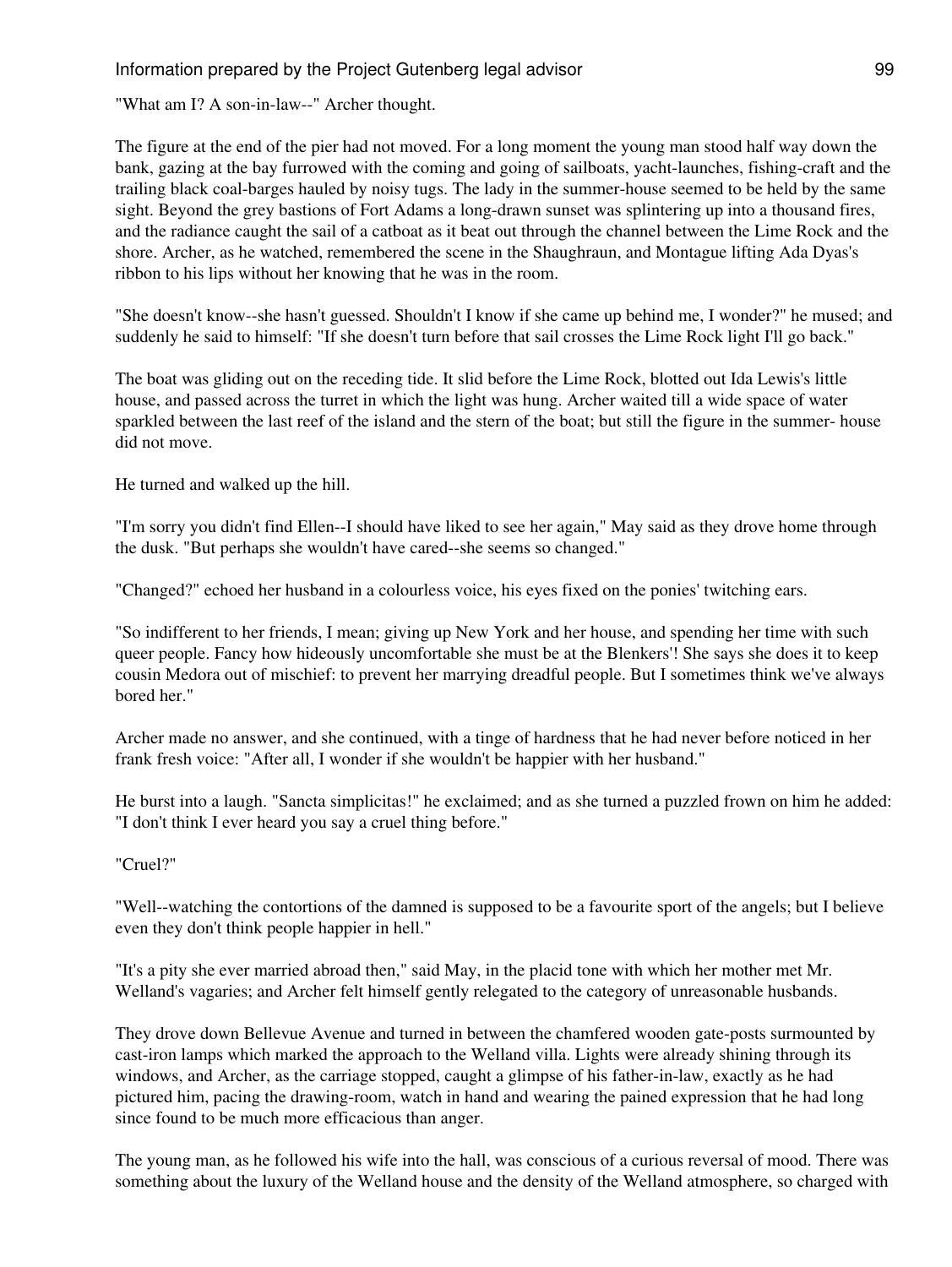minute observances and exactions, that always stole into his system like a narcotic. The heavy carpets, the watchful servants, the perpetually reminding tick of disciplined clocks, the perpetually renewed stack of cards and invitations on the hall table, the whole chain of tyrannical trifles binding one hour to the next, and each member of the household to all the others, made any less systematised and affluent existence seem unreal and precarious. But now it was the Welland house, and the life he was expected to lead in it, that had become unreal and irrelevant, and the brief scene on the shore, when he had stood irresolute, halfway down the bank, was as close to him as the blood in his veins.

All night he lay awake in the big chintz bedroom at May's side, watching the moonlight slant along the carpet, and thinking of Ellen Olenska driving home across the gleaming beaches behind Beaufort's trotters.

#### XXII.

A party for the Blenkers--the Blenkers?"

Mr. Welland laid down his knife and fork and looked anxiously and incredulously across the luncheon- table at his wife, who, adjusting her gold eye-glasses, read aloud, in the tone of high comedy: "Professor and Mrs. Emerson Sillerton request the pleasure of Mr. and Mrs. Welland's company at the meeting of the Wednesday Afternoon Club on August 25th at 3 o'clock punctually. To meet Mrs. and the Misses Blenker. "Red Gables, Catherine Street. R. S. V. P."

"Good gracious--" Mr. Welland gasped, as if a second reading had been necessary to bring the monstrous absurdity of the thing home to him.

"Poor Amy Sillerton--you never can tell what her husband will do next," Mrs. Welland sighed. "I suppose he's just discovered the Blenkers."

Professor Emerson Sillerton was a thorn in the side of Newport society; and a thorn that could not be plucked out, for it grew on a venerable and venerated family tree. He was, as people said, a man who had had "every advantage." His father was Sillerton Jackson's uncle, his mother a Pennilow of Boston; on each side there was wealth and position, and mutual suitability. Nothing--as Mrs. Welland had often remarked-- nothing on earth obliged Emerson Sillerton to be an archaeologist, or indeed a Professor of any sort, or to live in Newport in winter, or do any of the other revolutionary things that he did. But at least, if he was going to break with tradition and flout society in the face, he need not have married poor Amy Dagonet, who had a right to expect "something different," and money enough to keep her own carriage.

No one in the Mingott set could understand why Amy Sillerton had submitted so tamely to the eccentricities of a husband who filled the house with long- haired men and short-haired women, and, when he travelled, took her to explore tombs in Yucatan instead of going to Paris or Italy. But there they were, set in their ways, and apparently unaware that they were different from other people; and when they gave one of their dreary annual garden-parties every family on the Cliffs, because of the Sillerton-Pennilow-Dagonet connection, had to draw lots and send an unwilling representative.

"It's a wonder," Mrs. Welland remarked, "that they didn't choose the Cup Race day! Do you remember, two years ago, their giving a party for a black man on the day of Julia Mingott's the dansant? Luckily this time there's nothing else going on that I know of--for of course some of us will have to go."

Mr. Welland sighed nervously. "`Some of us,' my dear--more than one? Three o'clock is such a very awkward hour. I have to be here at half-past three to take my drops: it's really no use trying to follow Bencomb's new treatment if I don't do it systematically; and if I join you later, of course I shall miss my drive." At the thought he laid down his knife and fork again, and a flush of anxiety rose to his finely-wrinkled cheek.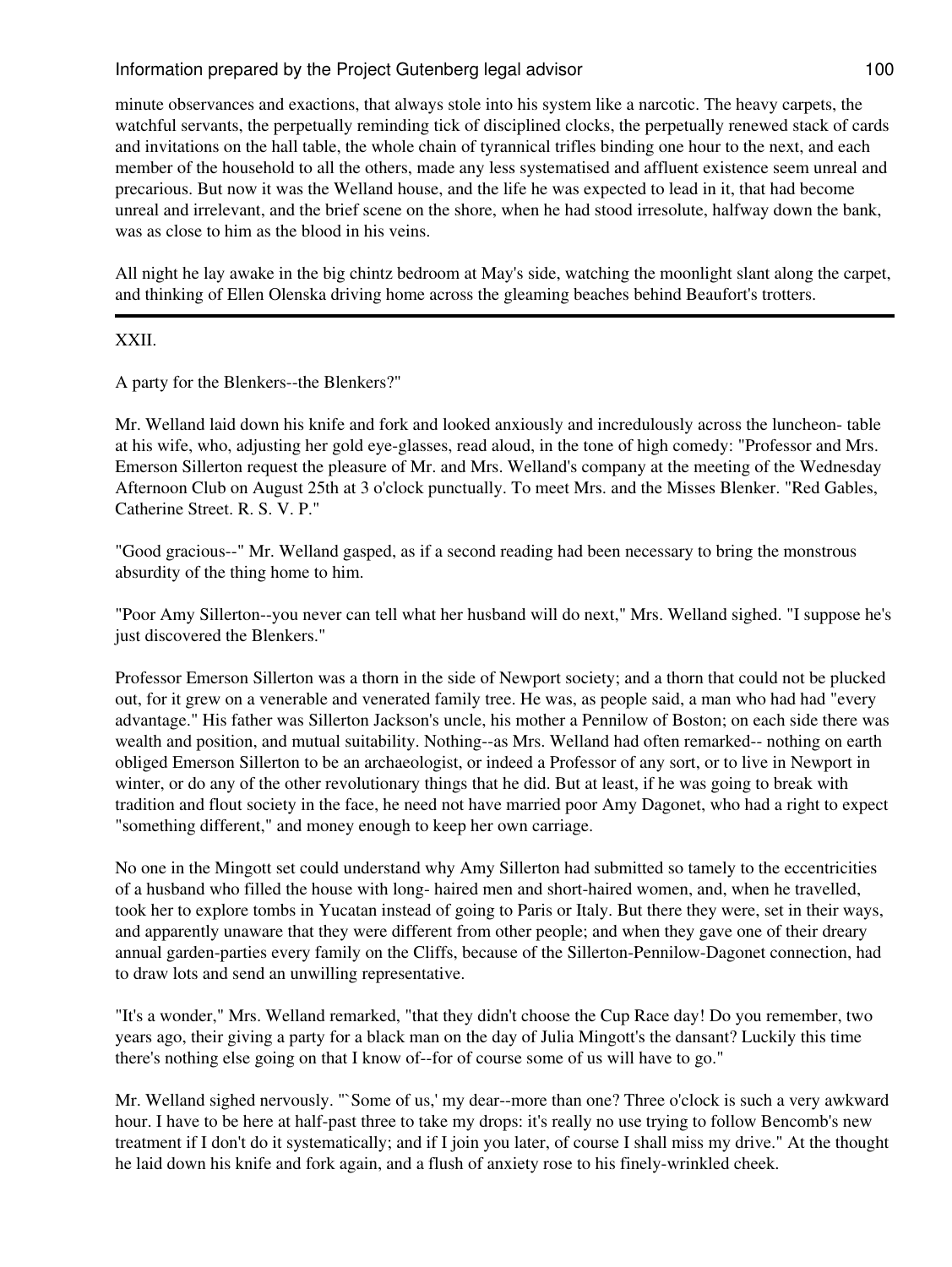"There's no reason why you should go at all, my dear," his wife answered with a cheerfulness that had become automatic. "I have some cards to leave at the other end of Bellevue Avenue, and I'll drop in at about half-past three and stay long enough to make poor Amy feel that she hasn't been slighted." She glanced hesitatingly at her daughter. "And if Newland's afternoon is provided for perhaps May can drive you out with the ponies, and try their new russet harness."

It was a principle in the Welland family that people's days and hours should be what Mrs. Welland called "provided for." The melancholy possibility of having to "kill time" (especially for those who did not care for whist or solitaire) was a vision that haunted her as the spectre of the unemployed haunts the philanthropist. Another of her principles was that parents should never (at least visibly) interfere with the plans of their married children; and the difficulty of adjusting this respect for May's independence with the exigency of Mr. Welland's claims could be overcome only by the exercise of an ingenuity which left not a second of Mrs. Welland's own time unprovided for.

"Of course I'll drive with Papa--I'm sure Newland will find something to do," May said, in a tone that gently reminded her husband of his lack of response. It was a cause of constant distress to Mrs. Welland that her son-in-law showed so little foresight in planning his days. Often already, during the fortnight that he had passed under her roof, when she enquired how he meant to spend his afternoon, he had answered paradoxically: "Oh, I think for a change I'll just save it instead of spending it--" and once, when she and May had had to go on a long-postponed round of afternoon calls, he had confessed to having lain all the afternoon under a rock on the beach below the house.

"Newland never seems to look ahead," Mrs. Welland once ventured to complain to her daughter; and May answered serenely: "No; but you see it doesn't matter, because when there's nothing particular to do he reads a book."

"Ah, yes--like his father!" Mrs. Welland agreed, as if allowing for an inherited oddity; and after that the question of Newland's unemployment was tacitly dropped.

Nevertheless, as the day for the Sillerton reception approached, May began to show a natural solicitude for his welfare, and to suggest a tennis match at the Chiverses', or a sail on Julius Beaufort's cutter, as a means of atoning for her temporary desertion. "I shall be back by six, you know, dear: Papa never drives later than that--" and she was not reassured till Archer said that he thought of hiring a run-about and driving up the island to a stud-farm to look at a second horse for her brougham. They had been looking for this horse for some time, and the suggestion was so acceptable that May glanced at her mother as if to say: "You see he knows how to plan out his time as well as any of us."

The idea of the stud-farm and the brougham horse had germinated in Archer's mind on the very day when the Emerson Sillerton invitation had first been mentioned; but he had kept it to himself as if there were something clandestine in the plan, and discovery might prevent its execution. He had, however, taken the precaution to engage in advance a runabout with a pair of old livery-stable trotters that could still do their eighteen miles on level roads; and at two o'clock, hastily deserting the luncheon-table, he sprang into the light carriage and drove off.

The day was perfect. A breeze from the north drove little puffs of white cloud across an ultramarine sky, with a bright sea running under it. Bellevue Avenue was empty at that hour, and after dropping the stable- lad at the corner of Mill Street Archer turned down the Old Beach Road and drove across Eastman's Beach.

He had the feeling of unexplained excitement with which, on half-holidays at school, he used to start off into the unknown. Taking his pair at an easy gait, he counted on reaching the stud-farm, which was not far beyond Paradise Rocks, before three o'clock; so that, after looking over the horse (and trying him if he seemed promising) he would still have four golden hours to dispose of.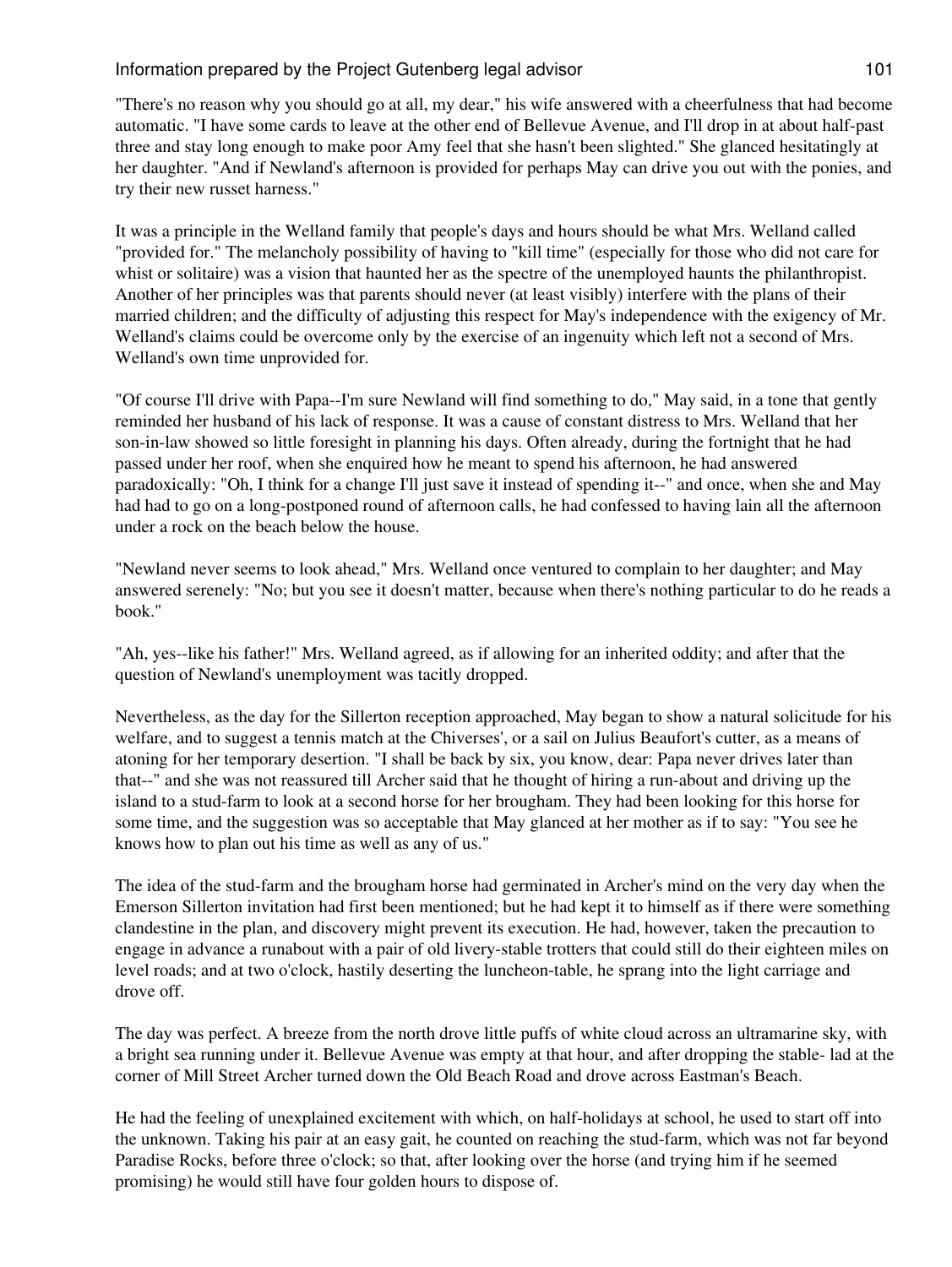As soon as he heard of the Sillerton's party he had said to himself that the Marchioness Manson would certainly come to Newport with the Blenkers, and that Madame Olenska might again take the opportunity of spending the day with her grandmother. At any rate, the Blenker habitation would probably be deserted, and he would be able, without indiscretion, to satisfy a vague curiosity concerning it. He was not sure that he wanted to see the Countess Olenska again; but ever since he had looked at her from the path above the bay he had wanted, irrationally and indescribably, to see the place she was living in, and to follow the movements of her imagined figure as he had watched the real one in the summer-house. The longing was with him day and night, an incessant undefinable craving, like the sudden whim of a sick man for food or drink once tasted and long since forgotten. He could not see beyond the craving, or picture what it might lead to, for he was not conscious of any wish to speak to Madame Olenska or to hear her voice. He simply felt that if he could carry away the vision of the spot of earth she walked on, and the way the sky and sea enclosed it, the rest of the world might seem less empty.

When he reached the stud-farm a glance showed him that the horse was not what he wanted; nevertheless he took a turn behind it in order to prove to himself that he was not in a hurry. But at three o'clock he shook out the reins over the trotters and turned into the by-roads leading to Portsmouth. The wind had dropped and a faint haze on the horizon showed that a fog was waiting to steal up the Saconnet on the turn of the tide; but all about him fields and woods were steeped in golden light.

He drove past grey-shingled farm-houses in orchards, past hay-fields and groves of oak, past villages with white steeples rising sharply into the fading sky; and at last, after stopping to ask the way of some men at work in a field, he turned down a lane between high banks of goldenrod and brambles. At the end of the lane was the blue glimmer of the river; to the left, standing in front of a clump of oaks and maples, he saw a long tumble-down house with white paint peeling from its clapboards.

On the road-side facing the gateway stood one of the open sheds in which the New Englander shelters his farming implements and visitors "hitch" their "teams." Archer, jumping down, led his pair into the shed, and after tying them to a post turned toward the house. The patch of lawn before it had relapsed into a hay- field; but to the left an overgrown box-garden full of dahlias and rusty rose-bushes encircled a ghostly summerhouse of trellis-work that had once been white, surmounted by a wooden Cupid who had lost his bow and arrow but continued to take ineffectual aim.

Archer leaned for a while against the gate. No one was in sight, and not a sound came from the open windows of the house: a grizzled Newfoundland dozing before the door seemed as ineffectual a guardian as the arrowless Cupid. It was strange to think that this place of silence and decay was the home of the turbulent Blenkers; yet Archer was sure that he was not mistaken.

For a long time he stood there, content to take in the scene, and gradually falling under its drowsy spell; but at length he roused himself to the sense of the passing time. Should he look his fill and then drive away? He stood irresolute, wishing suddenly to see the inside of the house, so that he might picture the room that Madame Olenska sat in. There was nothing to prevent his walking up to the door and ringing the bell; if, as he supposed, she was away with the rest of the party, he could easily give his name, and ask permission to go into the sitting-room to write a message.

But instead, he crossed the lawn and turned toward the box-garden. As he entered it he caught sight of something bright-coloured in the summer-house, and presently made it out to be a pink parasol. The parasol drew him like a magnet: he was sure it was hers. He went into the summer-house, and sitting down on the rickety seat picked up the silken thing and looked at its carved handle, which was made of some rare wood that gave out an aromatic scent. Archer lifted the handle to his lips.

He heard a rustle of skirts against the box, and sat motionless, leaning on the parasol handle with clasped hands, and letting the rustle come nearer without lifting his eyes. He had always known that this must happen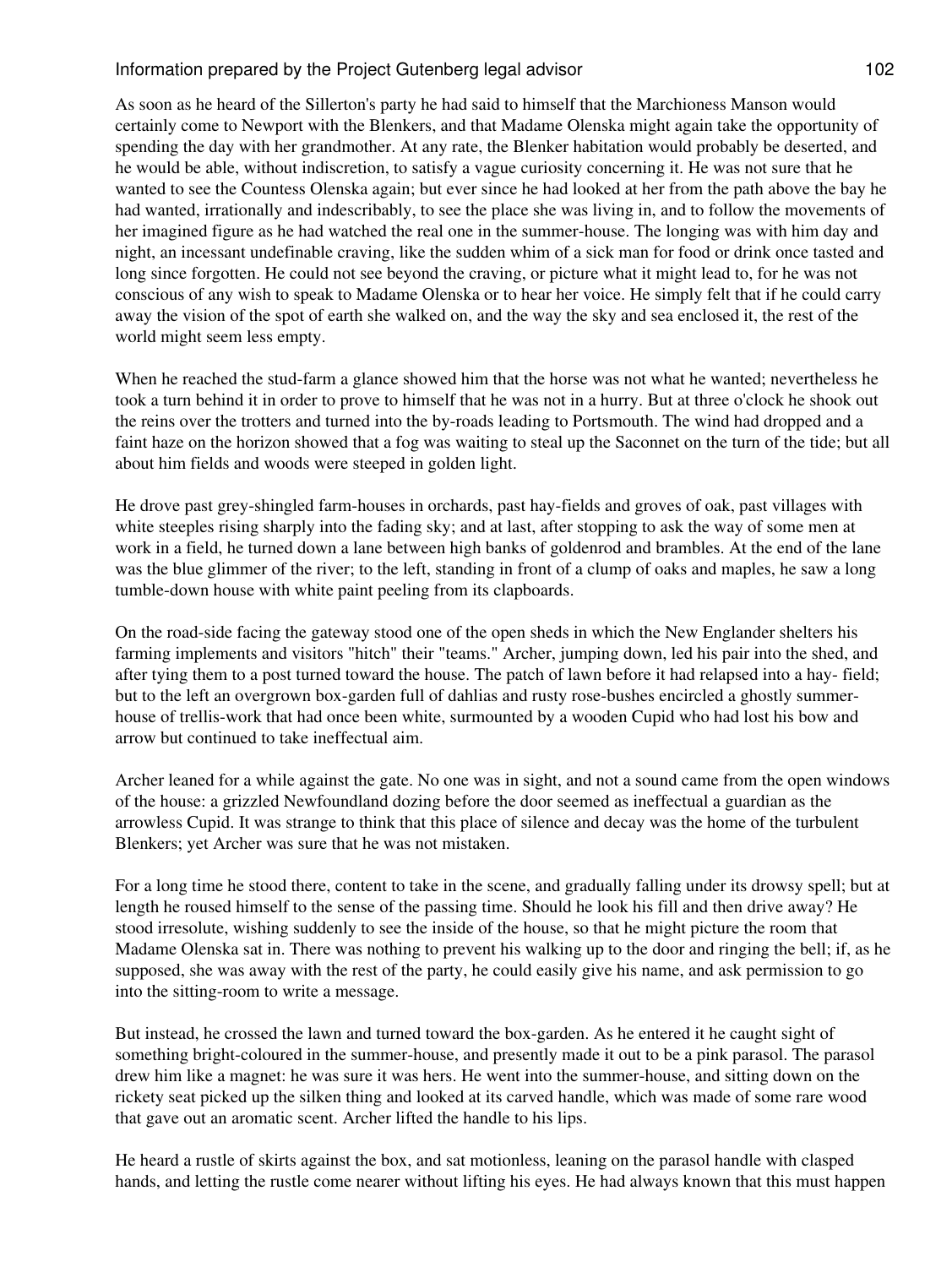. . .

"Oh, Mr. Archer!" exclaimed a loud young voice; and looking up he saw before him the youngest and largest of the Blenker girls, blonde and blowsy, in bedraggled muslin. A red blotch on one of her cheeks seemed to show that it had recently been pressed against a pillow, and her half-awakened eyes stared at him hospitably but confusedly.

"Gracious--where did you drop from? I must have been sound asleep in the hammock. Everybody else has gone to Newport. Did you ring?" she incoherently enquired.

Archer's confusion was greater than hers. "I--no-- that is, I was just going to. I had to come up the island to see about a horse, and I drove over on a chance of finding Mrs. Blenker and your visitors. But the house seemed empty--so I sat down to wait."

Miss Blenker, shaking off the fumes of sleep, looked at him with increasing interest. "The house IS empty. Mother's not here, or the Marchioness--or anybody but me." Her glance became faintly reproachful. "Didn't you know that Professor and Mrs. Sillerton are giving a garden-party for mother and all of us this afternoon? It was too unlucky that I couldn't go; but I've had a sore throat, and mother was afraid of the drive home this evening. Did you ever know anything so disappointing? Of course," she added gaily, "I shouldn't have minded half as much if I'd known you were coming."

Symptoms of a lumbering coquetry became visible in her, and Archer found the strength to break in: "But Madame Olenska--has she gone to Newport too?"

Miss Blenker looked at him with surprise. "Madame Olenska--didn't you know she'd been called away?"

"Called away?--"

"Oh, my best parasol! I lent it to that goose of a Katie, because it matched her ribbons, and the careless thing must have dropped it here. We Blenkers are all like that . . . real Bohemians!" Recovering the sunshade with a powerful hand she unfurled it and suspended its rosy dome above her head. "Yes, Ellen was called away yesterday: she lets us call her Ellen, you know. A telegram came from Boston: she said she might be gone for two days. I do LOVE the way she does her hair, don't you?" Miss Blenker rambled on.

Archer continued to stare through her as though she had been transparent. All he saw was the trumpery parasol that arched its pinkness above her giggling head.

After a moment he ventured: "You don't happen to know why Madame Olenska went to Boston? I hope it was not on account of bad news?"

Miss Blenker took this with a cheerful incredulity. "Oh, I don't believe so. She didn't tell us what was in the telegram. I think she didn't want the Marchioness to know. She's so romantic-looking, isn't she? Doesn't she remind you of Mrs. Scott-Siddons when she reads `Lady Geraldine's Courtship'? Did you never hear her?"

Archer was dealing hurriedly with crowding thoughts. His whole future seemed suddenly to be unrolled before him; and passing down its endless emptiness he saw the dwindling figure of a man to whom nothing was ever to happen. He glanced about him at the unpruned garden, the tumble-down house, and the oakgrove under which the dusk was gathering. It had seemed so exactly the place in which he ought to have found Madame Olenska; and she was far away, and even the pink sunshade was not hers . . .

He frowned and hesitated. "You don't know, I suppose-- I shall be in Boston tomorrow. If I could manage to see her--"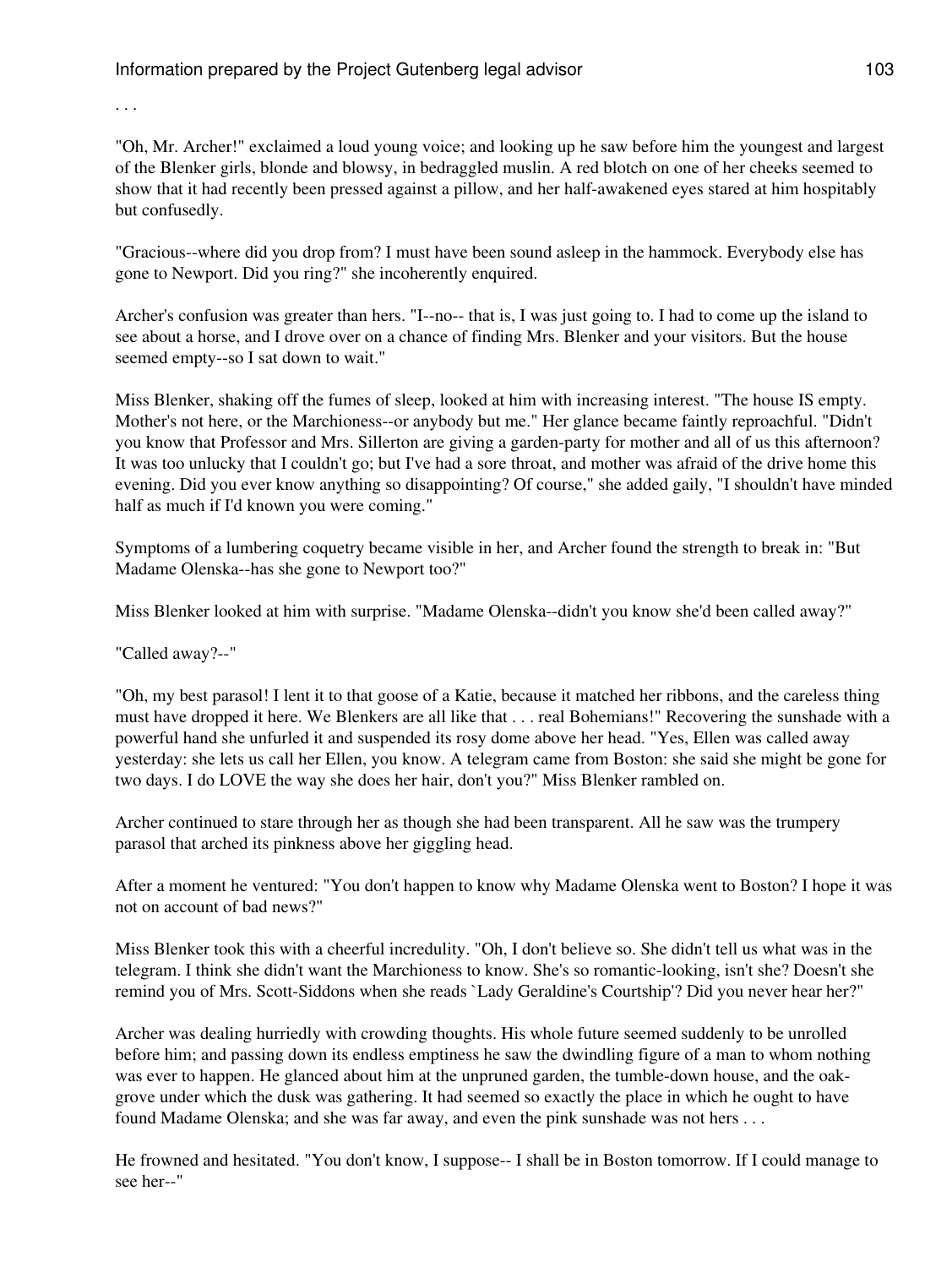He felt that Miss Blenker was losing interest in him, though her smile persisted. "Oh, of course; how lovely of you! She's staying at the Parker House; it must be horrible there in this weather."

After that Archer was but intermittently aware of the remarks they exchanged. He could only remember stoutly resisting her entreaty that he should await the returning family and have high tea with them before he drove home. At length, with his hostess still at his side, he passed out of range of the wooden Cupid, unfastened his horses and drove off. At the turn of the lane he saw Miss Blenker standing at the gate and waving the pink parasol.

## XXIII.

The next morning, when Archer got out of the Fall River train, he emerged upon a steaming midsummer Boston. The streets near the station were full of the smell of beer and coffee and decaying fruit and a shirtsleeved populace moved through them with the intimate abandon of boarders going down the passage to the bathroom.

Archer found a cab and drove to the Somerset Club for breakfast. Even the fashionable quarters had the air of untidy domesticity to which no excess of heat ever degrades the European cities. Care-takers in calico lounged on the door-steps of the wealthy, and the Common looked like a pleasure-ground on the morrow of a Masonic picnic. If Archer had tried to imagine Ellen Olenska in improbable scenes he could not have called up any into which it was more difficult to fit her than this heat-prostrated and deserted Boston.

He breakfasted with appetite and method, beginning with a slice of melon, and studying a morning paper while he waited for his toast and scrambled eggs. A new sense of energy and activity had possessed him ever since he had announced to May the night before that he had business in Boston, and should take the Fall River boat that night and go on to New York the following evening. It had always been understood that he would return to town early in the week, and when he got back from his expedition to Portsmouth a letter from the office, which fate had conspicuously placed on a corner of the hall table, sufficed to justify his sudden change of plan. He was even ashamed of the ease with which the whole thing had been done: it reminded him, for an uncomfortable moment, of Lawrence Lefferts's masterly contrivances for securing his freedom. But this did not long trouble him, for he was not in an analytic mood.

After breakfast he smoked a cigarette and glanced over the Commercial Advertiser. While he was thus engaged two or three men he knew came in, and the usual greetings were exchanged: it was the same world after all, though he had such a queer sense of having slipped through the meshes of time and space.

He looked at his watch, and finding that it was half-past nine got up and went into the writing-room. There he wrote a few lines, and ordered a messenger to take a cab to the Parker House and wait for the answer. He then sat down behind another newspaper and tried to calculate how long it would take a cab to get to the Parker House.

"The lady was out, sir," he suddenly heard a waiter's voice at his elbow; and he stammered: "Out?--" as if it were a word in a strange language.

He got up and went into the hall. It must be a mistake: she could not be out at that hour. He flushed with anger at his own stupidity: why had he not sent the note as soon as he arrived?

He found his hat and stick and went forth into the street. The city had suddenly become as strange and vast and empty as if he were a traveller from distant lands. For a moment he stood on the door-step hesitating; then he decided to go to the Parker House. What if the messenger had been misinformed, and she were still there?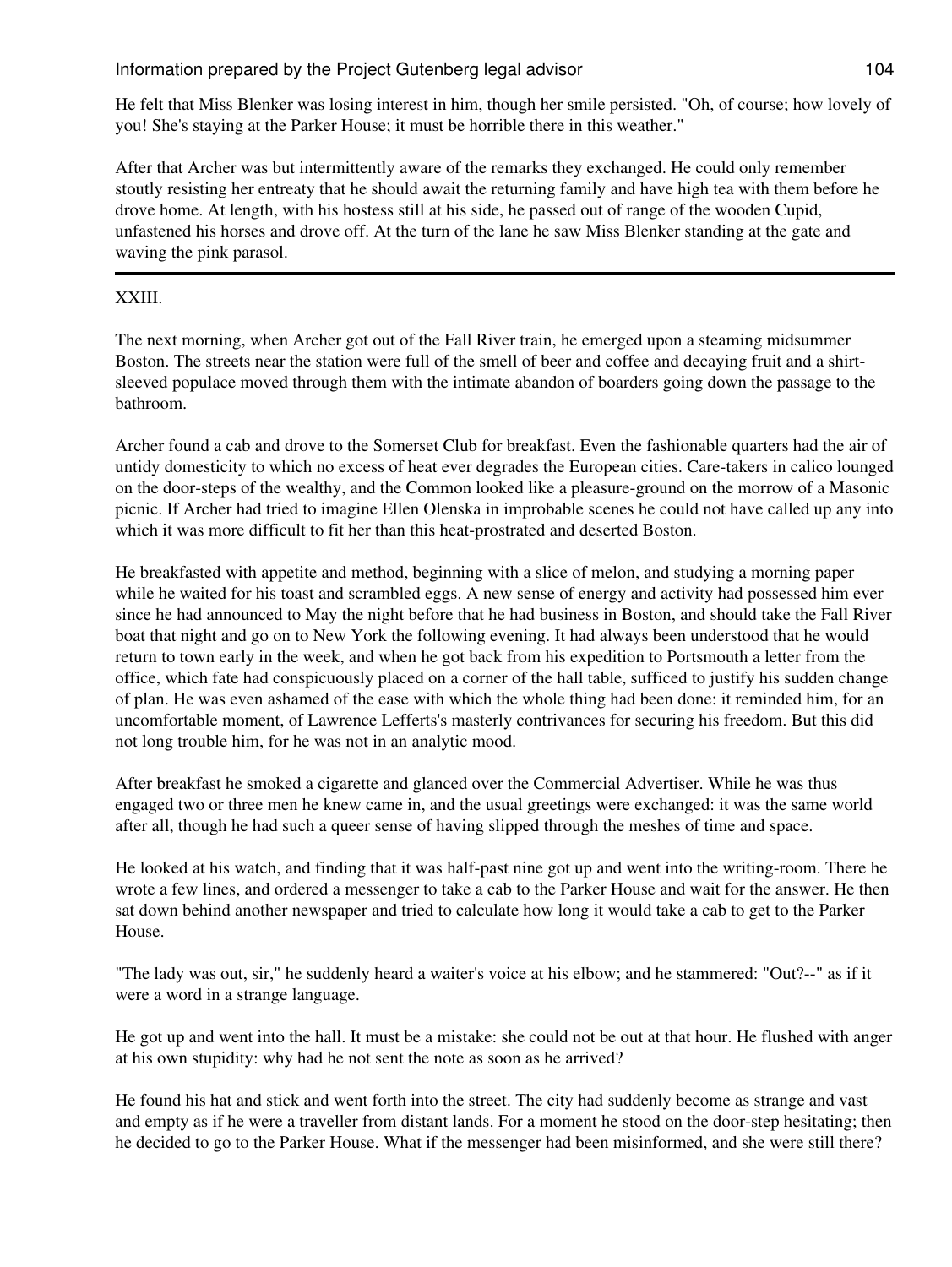He started to walk across the Common; and on the first bench, under a tree, he saw her sitting. She had a grey silk sunshade over her head--how could he ever have imagined her with a pink one? As he approached he was struck by her listless attitude: she sat there as if she had nothing else to do. He saw her drooping profile, and the knot of hair fastened low in the neck under her dark hat, and the long wrinkled glove on the hand that held the sunshade. He came a step or two nearer, and she turned and looked at him.

"Oh"--she said; and for the first time he noticed a startled look on her face; but in another moment it gave way to a slow smile of wonder and contentment.

"Oh"--she murmured again, on a different note, as he stood looking down at her; and without rising she made a place for him on the bench.

"I'm here on business--just got here," Archer explained; and, without knowing why, he suddenly began to feign astonishment at seeing her. "But what on earth are you doing in this wilderness?" He had really no idea what he was saying: he felt as if he were shouting at her across endless distances, and she might vanish again before he could overtake her.

"I? Oh, I'm here on business too," she answered, turning her head toward him so that they were face to face. The words hardly reached him: he was aware only of her voice, and of the startling fact that not an echo of it had remained in his memory. He had not even remembered that it was low-pitched, with a faint roughness on the consonants.

"You do your hair differently," he said, his heart beating as if he had uttered something irrevocable.

"Differently? No--it's only that I do it as best I can when I'm without Nastasia."

"Nastasia; but isn't she with you?"

"No; I'm alone. For two days it was not worth while to bring her."

"You're alone--at the Parker House?"

She looked at him with a flash of her old malice. "Does it strike you as dangerous?"

"No; not dangerous--"

"But unconventional? I see; I suppose it is." She considered a moment. "I hadn't thought of it, because I've just done something so much more unconventional." The faint tinge of irony lingered in her eyes. "I've just refused to take back a sum of money--that belonged to me."

Archer sprang up and moved a step or two away. She had furled her parasol and sat absently drawing patterns on the gravel. Presently he came back and stood before her.

"Some one--has come here to meet you?"

"Yes."

"With this offer?"

She nodded.

"And you refused--because of the conditions?"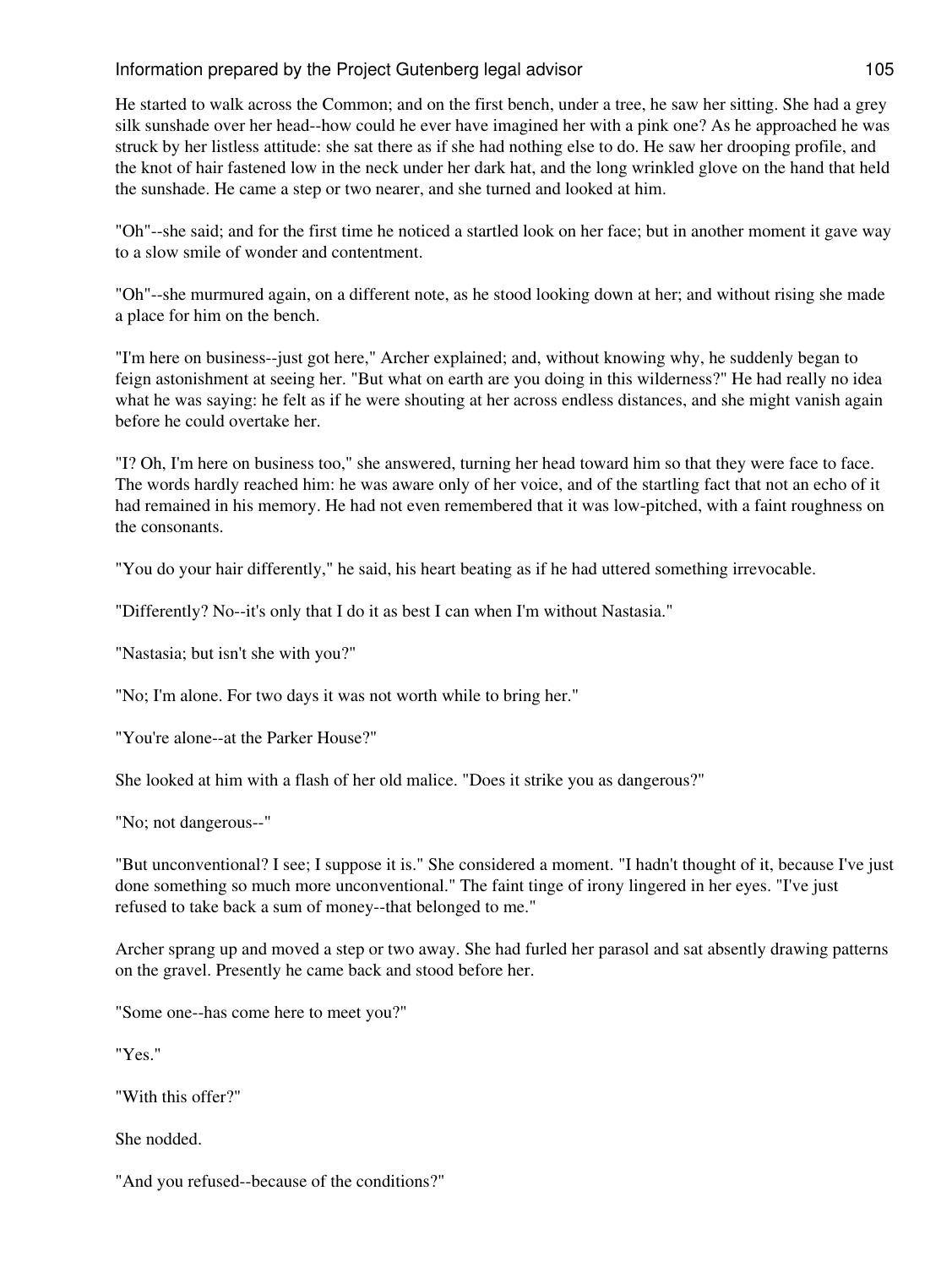"I refused," she said after a moment.

He sat down by her again. "What were the conditions?"

"Oh, they were not onerous: just to sit at the head of his table now and then."

There was another interval of silence. Archer's heart had slammed itself shut in the queer way it had, and he sat vainly groping for a word.

"He wants you back--at any price?"

"Well--a considerable price. At least the sum is considerable for me."

He paused again, beating about the question he felt he must put.

"It was to meet him here that you came?"

She stared, and then burst into a laugh. "Meet him--my husband? HERE? At this season he's always at Cowes or Baden."

"He sent some one?"

"Yes."

"With a letter?"

She shook her head. "No; just a message. He never writes. I don't think I've had more than one letter from him." The allusion brought the colour to her cheek, and it reflected itself in Archer's vivid blush.

"Why does he never write?"

"Why should he? What does one have secretaries for?"

The young man's blush deepened. She had pronounced the word as if it had no more significance than any other in her vocabulary. For a moment it was on the tip of his tongue to ask: "Did he send his secretary, then?" But the remembrance of Count Olenski's only letter to his wife was too present to him. He paused again, and then took another plunge.

"And the person?"--

"The emissary? The emissary," Madame Olenska rejoined, still smiling, "might, for all I care, have left already; but he has insisted on waiting till this evening . . . in case . . . on the chance . . ."

"And you came out here to think the chance over?"

"I came out to get a breath of air. The hotel's too stifling. I'm taking the afternoon train back to Portsmouth."

They sat silent, not looking at each other, but straight ahead at the people passing along the path. Finally she turned her eyes again to his face and said: "You're not changed."

He felt like answering: "I was, till I saw you again;" but instead he stood up abruptly and glanced about him at the untidy sweltering park.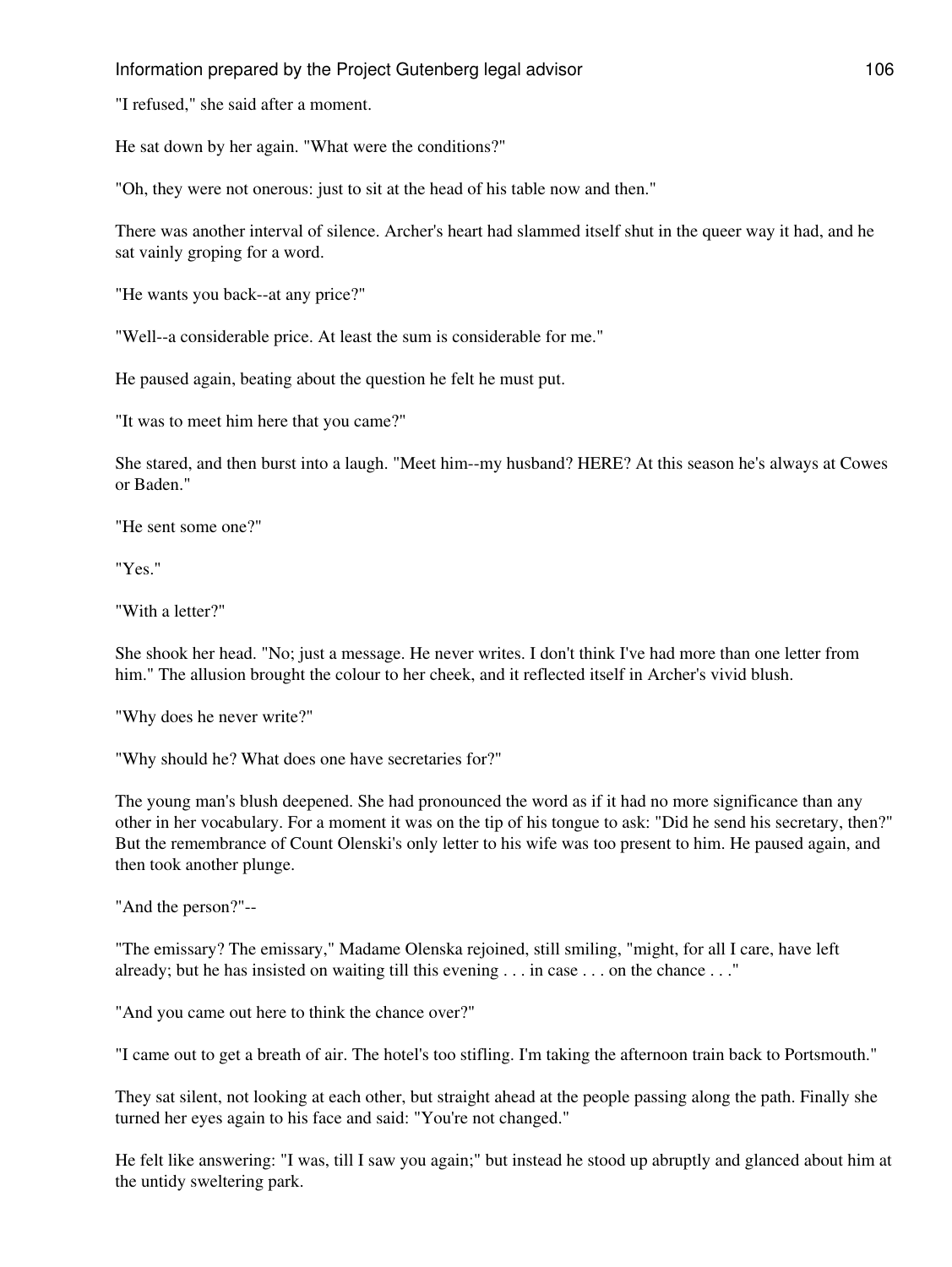"This is horrible. Why shouldn't we go out a little on the bay? There's a breeze, and it will be cooler. We might take the steamboat down to Point Arley." She glanced up at him hesitatingly and he went on: "On a Monday morning there won't be anybody on the boat. My train doesn't leave till evening: I'm going back to New York. Why shouldn't we?" he insisted, looking down at her; and suddenly he broke out: "Haven't we done all we could?"

"Oh"--she murmured again. She stood up and reopened her sunshade, glancing about her as if to take counsel of the scene, and assure herself of the impossibility of remaining in it. Then her eyes returned to his face. "You mustn't say things like that to me," she said.

"I'll say anything you like; or nothing. I won't open my mouth unless you tell me to. What harm can it do to anybody? All I want is to listen to you," he stammered.

She drew out a little gold-faced watch on an enamelled chain. "Oh, don't calculate," he broke out; "give me the day! I want to get you away from that man. At what time was he coming?"

Her colour rose again. "At eleven."

"Then you must come at once."

"You needn't be afraid--if I don't come."

"Nor you either--if you do. I swear I only want to hear about you, to know what you've been doing. It's a hundred years since we've met--it may be another hundred before we meet again."

She still wavered, her anxious eyes on his face. "Why didn't you come down to the beach to fetch me, the day I was at Granny's?" she asked.

"Because you didn't look round--because you didn't know I was there. I swore I wouldn't unless you looked round." He laughed as the childishness of the confession struck him.

"But I didn't look round on purpose."

"On purpose?"

"I knew you were there; when you drove in I recognised the ponies. So I went down to the beach."

"To get away from me as far as you could?"

She repeated in a low voice: "To get away from you as far as I could."

He laughed out again, this time in boyish satisfaction. "Well, you see it's no use. I may as well tell you," he added, "that the business I came here for was just to find you. But, look here, we must start or we shall miss our boat."

"Our boat?" She frowned perplexedly, and then smiled. "Oh, but I must go back to the hotel first: I must leave a note--"

"As many notes as you please. You can write here." He drew out a note-case and one of the new stylographic pens. "I've even got an envelope--you see how everything's predestined! There--steady the thing on your knee, and I'll get the pen going in a second. They have to be humoured; wait--" He banged the hand that held the pen against the back of the bench. "It's like jerking down the mercury in a thermometer: just a trick. Now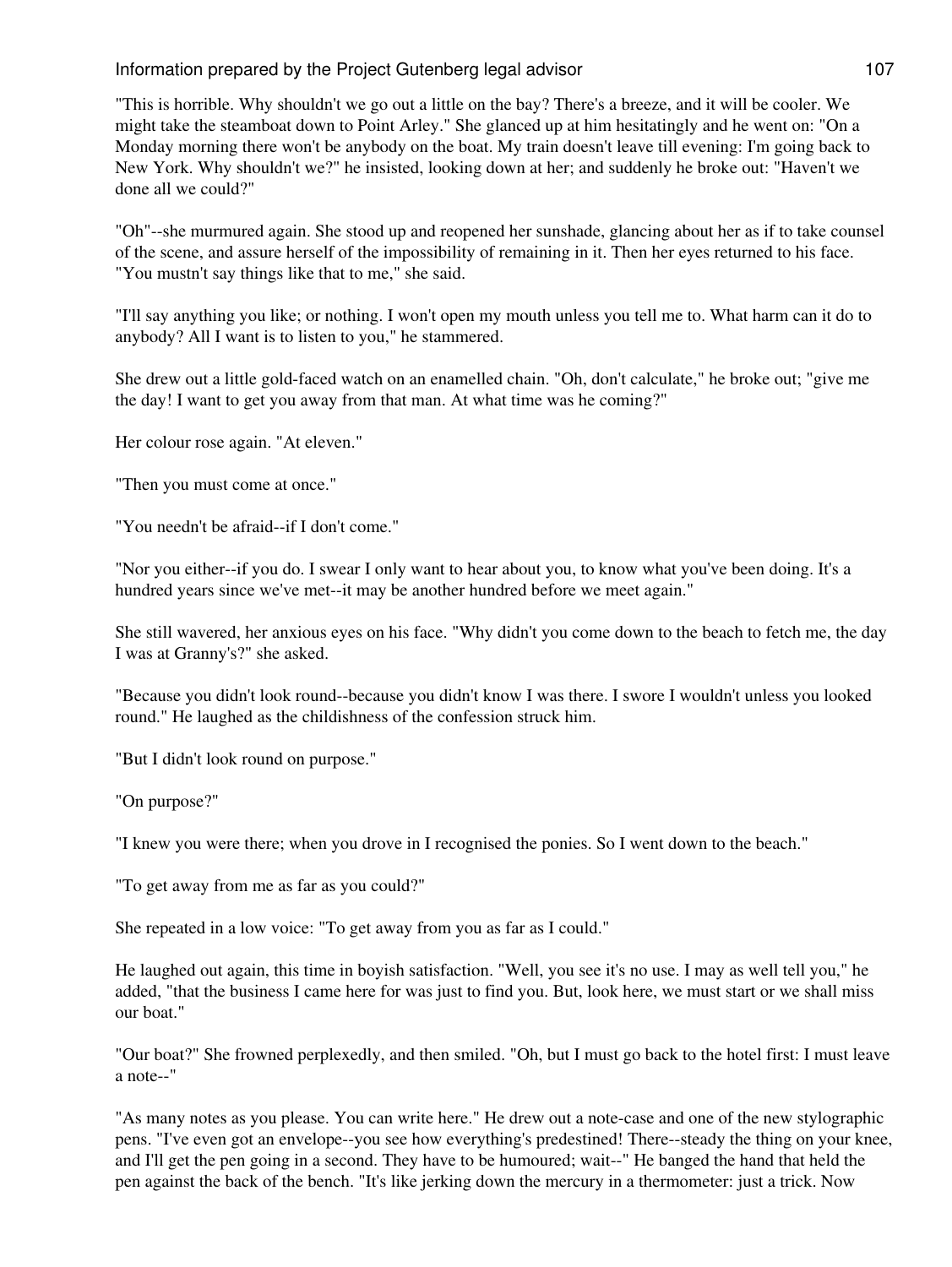try--"

She laughed, and bending over the sheet of paper which he had laid on his note-case, began to write. Archer walked away a few steps, staring with radiant unseeing eyes at the passersby, who, in their turn, paused to stare at the unwonted sight of a fashionably- dressed lady writing a note on her knee on a bench in the Common.

Madame Olenska slipped the sheet into the envelope, wrote a name on it, and put it into her pocket. Then she too stood up.

They walked back toward Beacon Street, and near the club Archer caught sight of the plush-lined "herdic" which had carried his note to the Parker House, and whose driver was reposing from this effort by bathing his brow at the corner hydrant.

"I told you everything was predestined! Here's a cab for us. You see!" They laughed, astonished at the miracle of picking up a public conveyance at that hour, and in that unlikely spot, in a city where cab-stands were still a "foreign" novelty.

Archer, looking at his watch, saw that there was time to drive to the Parker House before going to the steamboat landing. They rattled through the hot streets and drew up at the door of the hotel.

Archer held out his hand for the letter. "Shall I take it in?" he asked; but Madame Olenska, shaking her head, sprang out and disappeared through the glazed doors. It was barely half-past ten; but what if the emissary, impatient for her reply, and not knowing how else to employ his time, were already seated among the travellers with cooling drinks at their elbows of whom Archer had caught a glimpse as she went in?

He waited, pacing up and down before the herdic. A Sicilian youth with eyes like Nastasia's offered to shine his boots, and an Irish matron to sell him peaches; and every few moments the doors opened to let out hot men with straw hats tilted far back, who glanced at him as they went by. He marvelled that the door should open so often, and that all the people it let out should look so like each other, and so like all the other hot men who, at that hour, through the length and breadth of the land, were passing continuously in and out of the swinging doors of hotels.

And then, suddenly, came a face that he could not relate to the other faces. He caught but a flash of it, for his pacings had carried him to the farthest point of his beat, and it was in turning back to the hotel that he saw, in a group of typical countenances--the lank and weary, the round and surprised, the lantern-jawed and mild--this other face that was so many more things at once, and things so different. It was that of a young man, pale too, and half-extinguished by the heat, or worry, or both, but somehow, quicker, vivider, more conscious; or perhaps seeming so because he was so different. Archer hung a moment on a thin thread of memory, but it snapped and floated off with the disappearing face--apparently that of some foreign business man, looking doubly foreign in such a setting. He vanished in the stream of passersby, and Archer resumed his patrol.

He did not care to be seen watch in hand within view of the hotel, and his unaided reckoning of the lapse of time led him to conclude that, if Madame Olenska was so long in reappearing, it could only be because she had met the emissary and been waylaid by him. At the thought Archer's apprehension rose to anguish.

"If she doesn't come soon I'll go in and find her," he said.

The doors swung open again and she was at his side. They got into the herdic, and as it drove off he took out his watch and saw that she had been absent just three minutes. In the clatter of loose windows that made talk impossible they bumped over the disjointed cobblestones to the wharf.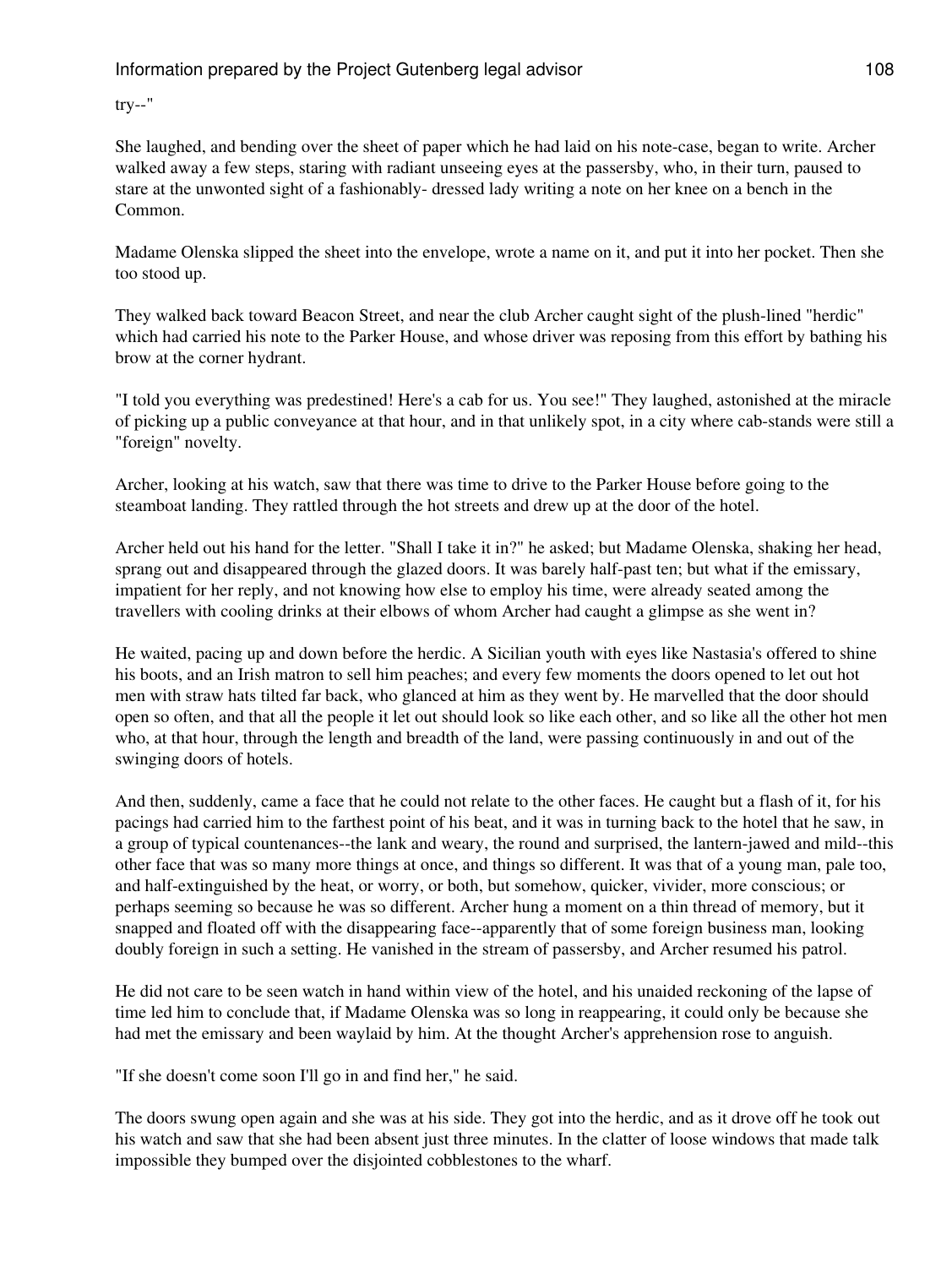Seated side by side on a bench of the half-empty boat they found that they had hardly anything to say to each other, or rather that what they had to say communicated itself best in the blessed silence of their release and their isolation.

As the paddle-wheels began to turn, and wharves and shipping to recede through the veil of heat, it seemed to Archer that everything in the old familiar world of habit was receding also. He longed to ask Madame Olenska if she did not have the same feeling: the feeling that they were starting on some long voyage from which they might never return. But he was afraid to say it, or anything else that might disturb the delicate balance of her trust in him. In reality he had no wish to betray that trust. There had been days and nights when the memory of their kiss had burned and burned on his lips; the day before even, on the drive to Portsmouth, the thought of her had run through him like fire; but now that she was beside him, and they were drifting forth into this unknown world, they seemed to have reached the kind of deeper nearness that a touch may sunder.

As the boat left the harbour and turned seaward a breeze stirred about them and the bay broke up into long oily undulations, then into ripples tipped with spray. The fog of sultriness still hung over the city, but ahead lay a fresh world of ruffled waters, and distant promontories with light-houses in the sun. Madame Olenska, leaning back against the boat-rail, drank in the coolness between parted lips. She had wound a long veil about her hat, but it left her face uncovered, and Archer was struck by the tranquil gaiety of her expression. She seemed to take their adventure as a matter of course, and to be neither in fear of unexpected encounters, nor (what was worse) unduly elated by their possibility.

In the bare dining-room of the inn, which he had hoped they would have to themselves, they found a strident party of innocent-looking young men and women--school-teachers on a holiday, the landlord told them--and Archer's heart sank at the idea of having to talk through their noise.

"This is hopeless--I'll ask for a private room," he said; and Madame Olenska, without offering any objection, waited while he went in search of it. The room opened on a long wooden verandah, with the sea coming in at the windows. It was bare and cool, with a table covered with a coarse checkered cloth and adorned by a bottle of pickles and a blueberry pie under a cage. No more guileless-looking cabinet particulier ever offered its shelter to a clandestine couple: Archer fancied he saw the sense of its reassurance in the faintly amused smile with which Madame Olenska sat down opposite to him. A woman who had run away from her husband-- and reputedly with another man--was likely to have mastered the art of taking things for granted; but something in the quality of her composure took the edge from his irony. By being so quiet, so unsurprised and so simple she had managed to brush away the conventions and make him feel that to seek to be alone was the natural thing for two old friends who had so much to say to each other. . . .

# XXIV.

They lunched slowly and meditatively, with mute intervals between rushes of talk; for, the spell once broken, they had much to say, and yet moments when saying became the mere accompaniment to long duologues of silence. Archer kept the talk from his own affairs, not with conscious intention but because he did not want to miss a word of her history; and leaning on the table, her chin resting on her clasped hands, she talked to him of the year and a half since they had met.

She had grown tired of what people called "society"; New York was kind, it was almost oppressively hospitable; she should never forget the way in which it had welcomed her back; but after the first flush of novelty she had found herself, as she phrased it, too "different" to care for the things it cared about--and so she had decided to try Washington, where one was supposed to meet more varieties of people and of opinion. And on the whole she should probably settle down in Washington, and make a home there for poor Medora, who had worn out the patience of all her other relations just at the time when she most needed looking after and protecting from matrimonial perils.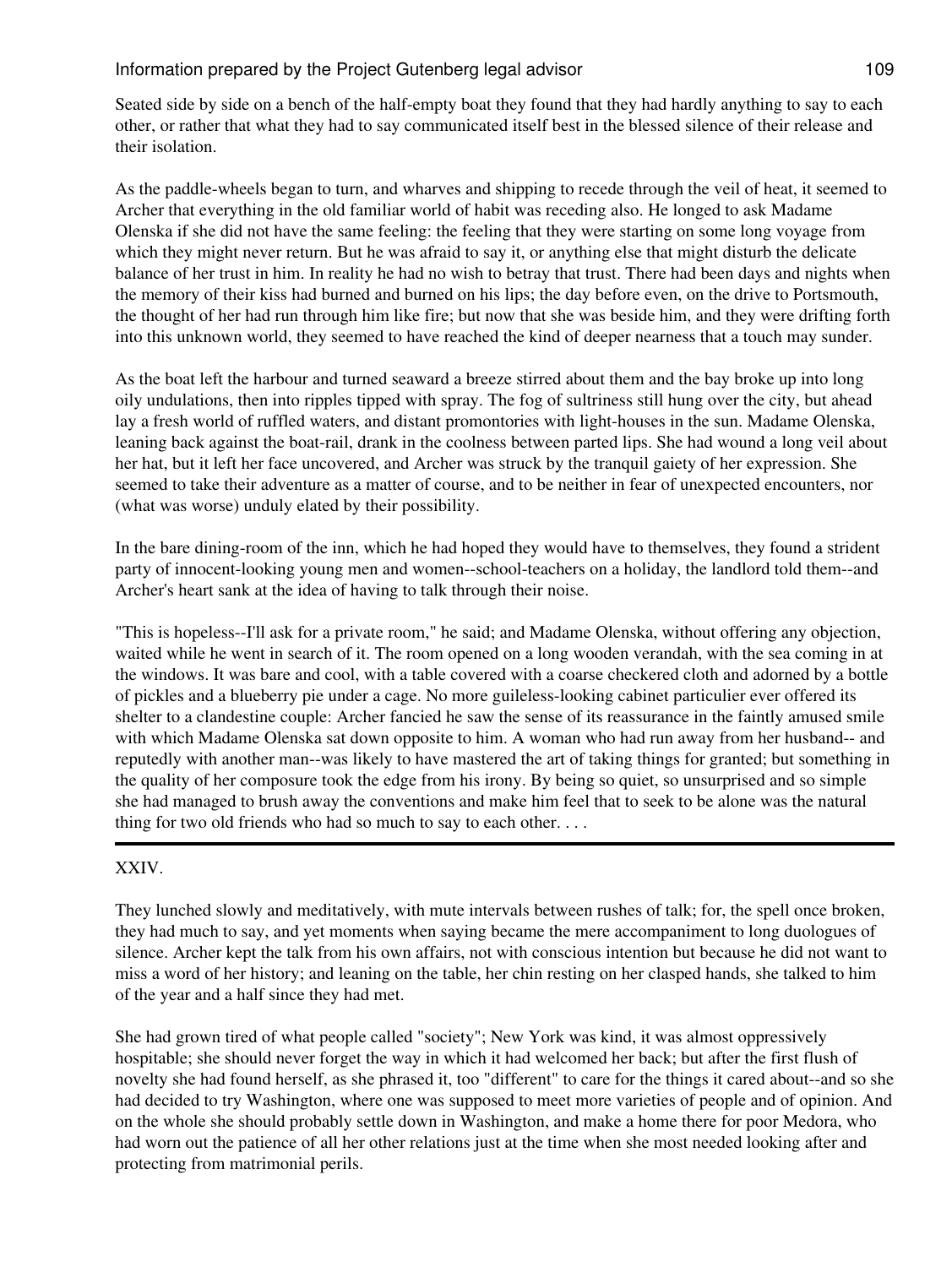"But Dr. Carver--aren't you afraid of Dr. Carver? I hear he's been staying with you at the Blenkers'."

She smiled. "Oh, the Carver danger is over. Dr. Carver is a very clever man. He wants a rich wife to finance his plans, and Medora is simply a good advertisement as a convert."

"A convert to what?"

"To all sorts of new and crazy social schemes. But, do you know, they interest me more than the blind conformity to tradition--somebody else's tradition--that I see among our own friends. It seems stupid to have discovered America only to make it into a copy of another country." She smiled across the table. "Do you suppose Christopher Columbus would have taken all that trouble just to go to the Opera with the Selfridge Merrys?"

Archer changed colour. "And Beaufort--do you say these things to Beaufort?" he asked abruptly.

"I haven't seen him for a long time. But I used to; and he understands."

"Ah, it's what I've always told you; you don't like us. And you like Beaufort because he's so unlike us." He looked about the bare room and out at the bare beach and the row of stark white village houses strung along the shore. "We're damnably dull. We've no character, no colour, no variety.--I wonder," he broke out, "why you don't go back?"

Her eyes darkened, and he expected an indignant rejoinder. But she sat silent, as if thinking over what he had said, and he grew frightened lest she should answer that she wondered too.

At length she said: "I believe it's because of you."

It was impossible to make the confession more dispassionately, or in a tone less encouraging to the vanity of the person addressed. Archer reddened to the temples, but dared not move or speak: it was as if her words had been some rare butterfly that the least motion might drive off on startled wings, but that might gather a flock about it if it were left undisturbed.

"At least," she continued, "it was you who made me understand that under the dullness there are things so fine and sensitive and delicate that even those I most cared for in my other life look cheap in comparison. I don't know how to explain myself"--she drew together her troubled brows-- "but it seems as if I'd never before understood with how much that is hard and shabby and base the most exquisite pleasures may be paid."

"Exquisite pleasures--it's something to have had them!" he felt like retorting; but the appeal in her eyes kept him silent.

"I want," she went on, "to be perfectly honest with you--and with myself. For a long time I've hoped this chance would come: that I might tell you how you've helped me, what you've made of me--"

Archer sat staring beneath frowning brows. He interrupted her with a laugh. "And what do you make out that you've made of me?"

She paled a little. "Of you?"

"Yes: for I'm of your making much more than you ever were of mine. I'm the man who married one woman because another one told him to."

Her paleness turned to a fugitive flush. "I thought-- you promised--you were not to say such things today."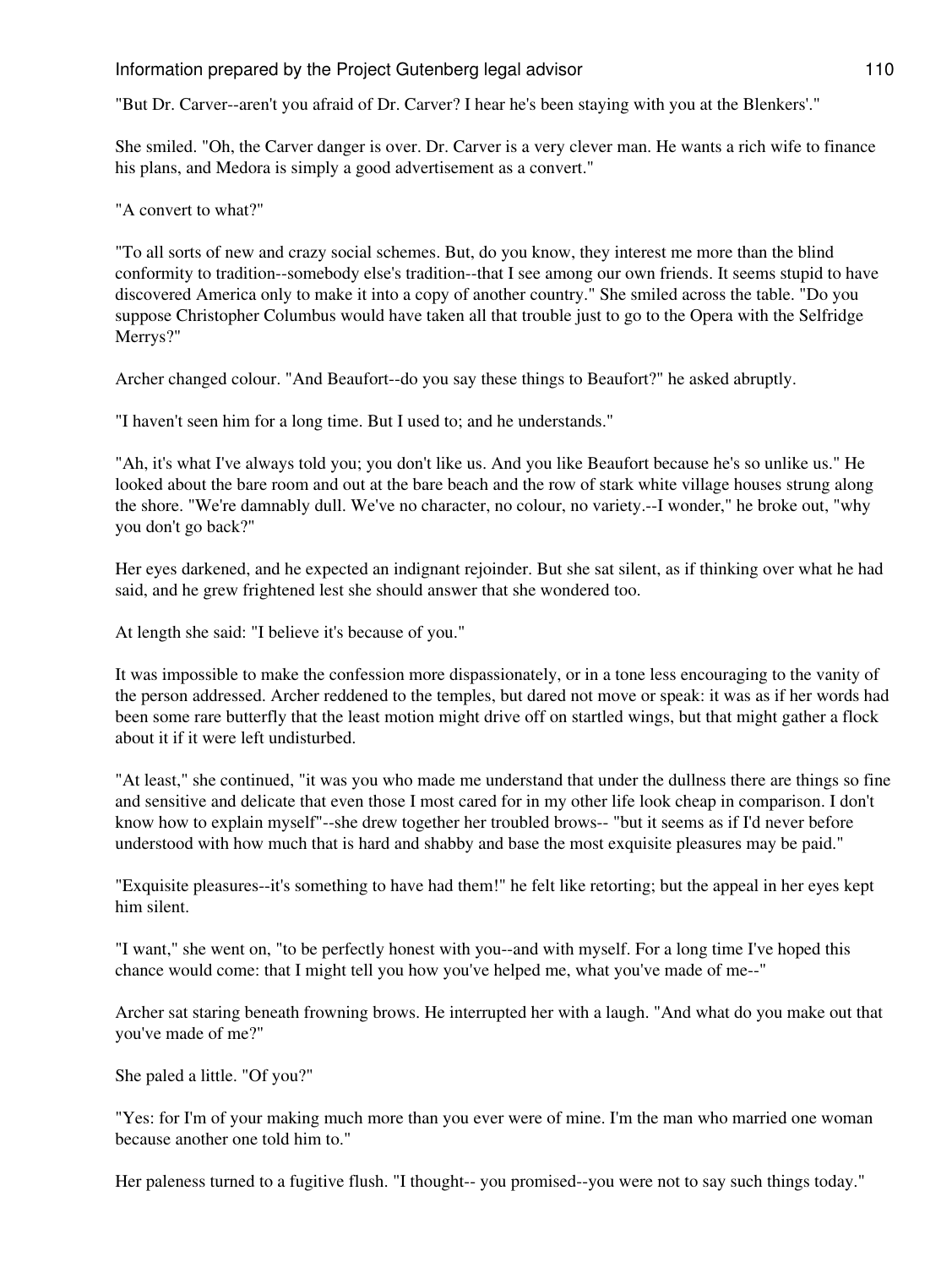"Ah--how like a woman! None of you will ever see a bad business through!"

She lowered her voice. "IS it a bad business--for May?"

He stood in the window, drumming against the raised sash, and feeling in every fibre the wistful tenderness with which she had spoken her cousin's name.

"For that's the thing we've always got to think of-- haven't we--by your own showing?" she insisted.

"My own showing?" he echoed, his blank eyes still on the sea.

"Or if not," she continued, pursuing her own thought with a painful application, "if it's not worth while to have given up, to have missed things, so that others may be saved from disillusionment and misery--then everything I came home for, everything that made my other life seem by contrast so bare and so poor because no one there took account of them--all these things are a sham or a dream--"

He turned around without moving from his place. "And in that case there's no reason on earth why you shouldn't go back?" he concluded for her.

Her eyes were clinging to him desperately. "Oh, IS there no reason?"

"Not if you staked your all on the success of my marriage. My marriage," he said savagely, "isn't going to be a sight to keep you here." She made no answer, and he went on: "What's the use? You gave me my first glimpse of a real life, and at the same moment you asked me to go on with a sham one. It's beyond human enduring--that's all."

"Oh, don't say that; when I'm enduring it!" she burst out, her eyes filling.

Her arms had dropped along the table, and she sat with her face abandoned to his gaze as if in the recklessness of a desperate peril. The face exposed her as much as if it had been her whole person, with the soul behind it: Archer stood dumb, overwhelmed by what it suddenly told him.

"You too--oh, all this time, you too?"

For answer, she let the tears on her lids overflow and run slowly downward.

Half the width of the room was still between them, and neither made any show of moving. Archer was conscious of a curious indifference to her bodily presence: he would hardly have been aware of it if one of the hands she had flung out on the table had not drawn his gaze as on the occasion when, in the little Twentythird Street house, he had kept his eye on it in order not to look at her face. Now his imagination spun about the hand as about the edge of a vortex; but still he made no effort to draw nearer. He had known the love that is fed on caresses and feeds them; but this passion that was closer than his bones was not to be superficially satisfied. His one terror was to do anything which might efface the sound and impression of her words; his one thought, that he should never again feel quite alone.

But after a moment the sense of waste and ruin overcame him. There they were, close together and safe and shut in; yet so chained to their separate destinies that they might as well have been half the world apart.

"What's the use--when you will go back?" he broke out, a great hopeless HOW ON EARTH CAN I KEEP YOU? crying out to her beneath his words.

She sat motionless, with lowered lids. "Oh--I shan't go yet!"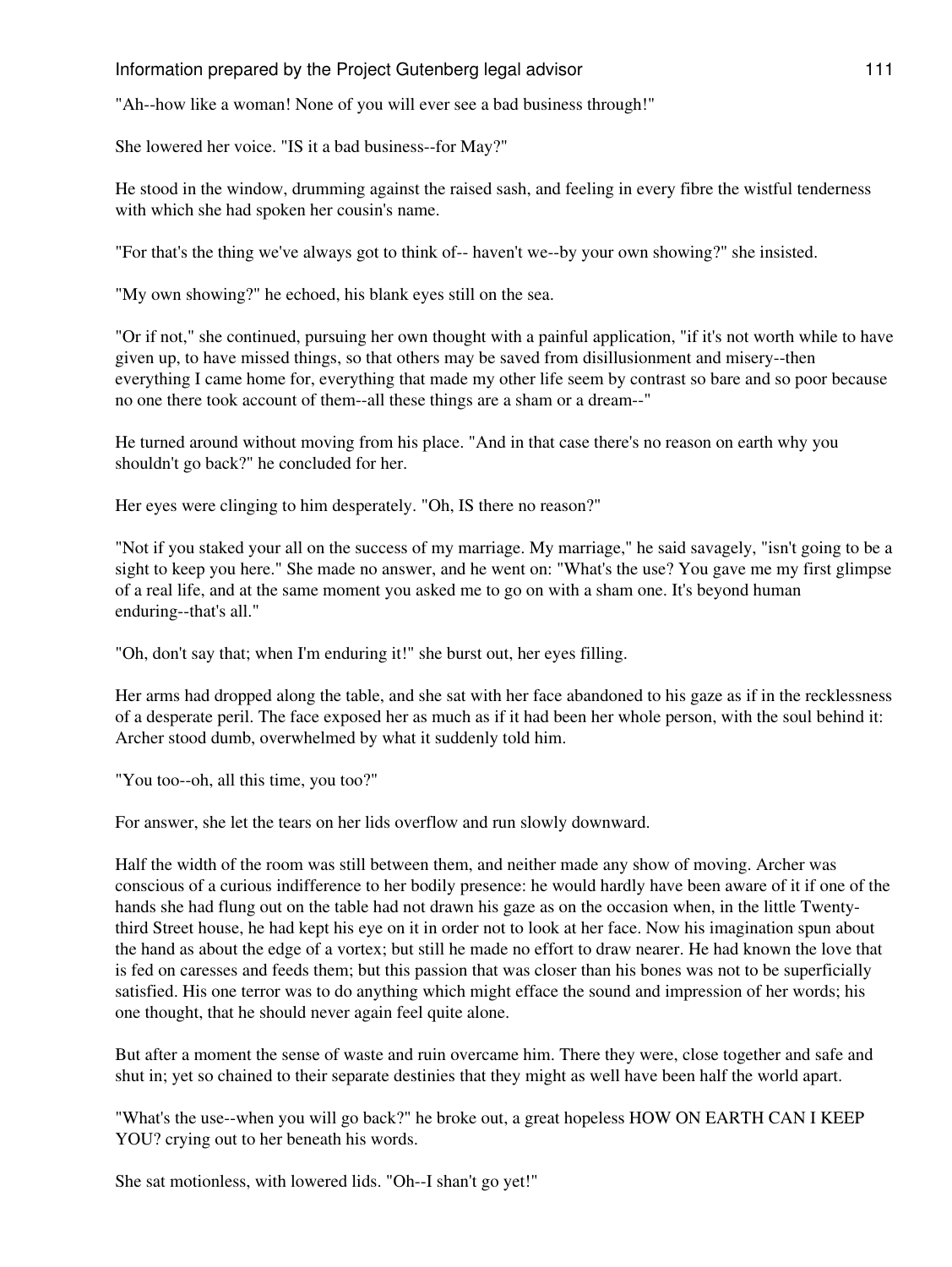"Not yet? Some time, then? Some time that you already foresee?"

At that she raised her clearest eyes. "I promise you: not as long as you hold out. Not as long as we can look straight at each other like this."

He dropped into his chair. What her answer really said was: "If you lift a finger you'll drive me back: back to all the abominations you know of, and all the temptations you half guess." He understood it as clearly as if she had uttered the words, and the thought kept him anchored to his side of the table in a kind of moved and sacred submission.

"What a life for you!--" he groaned.

"Oh--as long as it's a part of yours."

"And mine a part of yours?"

She nodded.

"And that's to be all--for either of us?"

"Well; it IS all, isn't it?"

At that he sprang up, forgetting everything but the sweetness of her face. She rose too, not as if to meet him or to flee from him, but quietly, as though the worst of the task were done and she had only to wait; so quietly that, as he came close, her outstretched hands acted not as a check but as a guide to him. They fell into his, while her arms, extended but not rigid, kept him far enough off to let her surrendered face say the rest.

They may have stood in that way for a long time, or only for a few moments; but it was long enough for her silence to communicate all she had to say, and for him to feel that only one thing mattered. He must do nothing to make this meeting their last; he must leave their future in her care, asking only that she should keep fast hold of it.

"Don't--don't be unhappy," she said, with a break in her voice, as she drew her hands away; and he answered: "You won't go back--you won't go back?" as if it were the one possibility he could not bear.

"I won't go back," she said; and turning away she opened the door and led the way into the public dining-room.

The strident school-teachers were gathering up their possessions preparatory to a straggling flight to the wharf; across the beach lay the white steam-boat at the pier; and over the sunlit waters Boston loomed in a line of haze.

# XXV.

Once more on the boat, and in the presence of others, Archer felt a tranquillity of spirit that surprised as much as it sustained him.

The day, according to any current valuation, had been a rather ridiculous failure; he had not so much as touched Madame Olenska's hand with his lips, or extracted one word from her that gave promise of farther opportunities. Nevertheless, for a man sick with unsatisfied love, and parting for an indefinite period from the object of his passion, he felt himself almost humiliatingly calm and comforted. It was the perfect balance she had held between their loyalty to others and their honesty to themselves that had so stirred and yet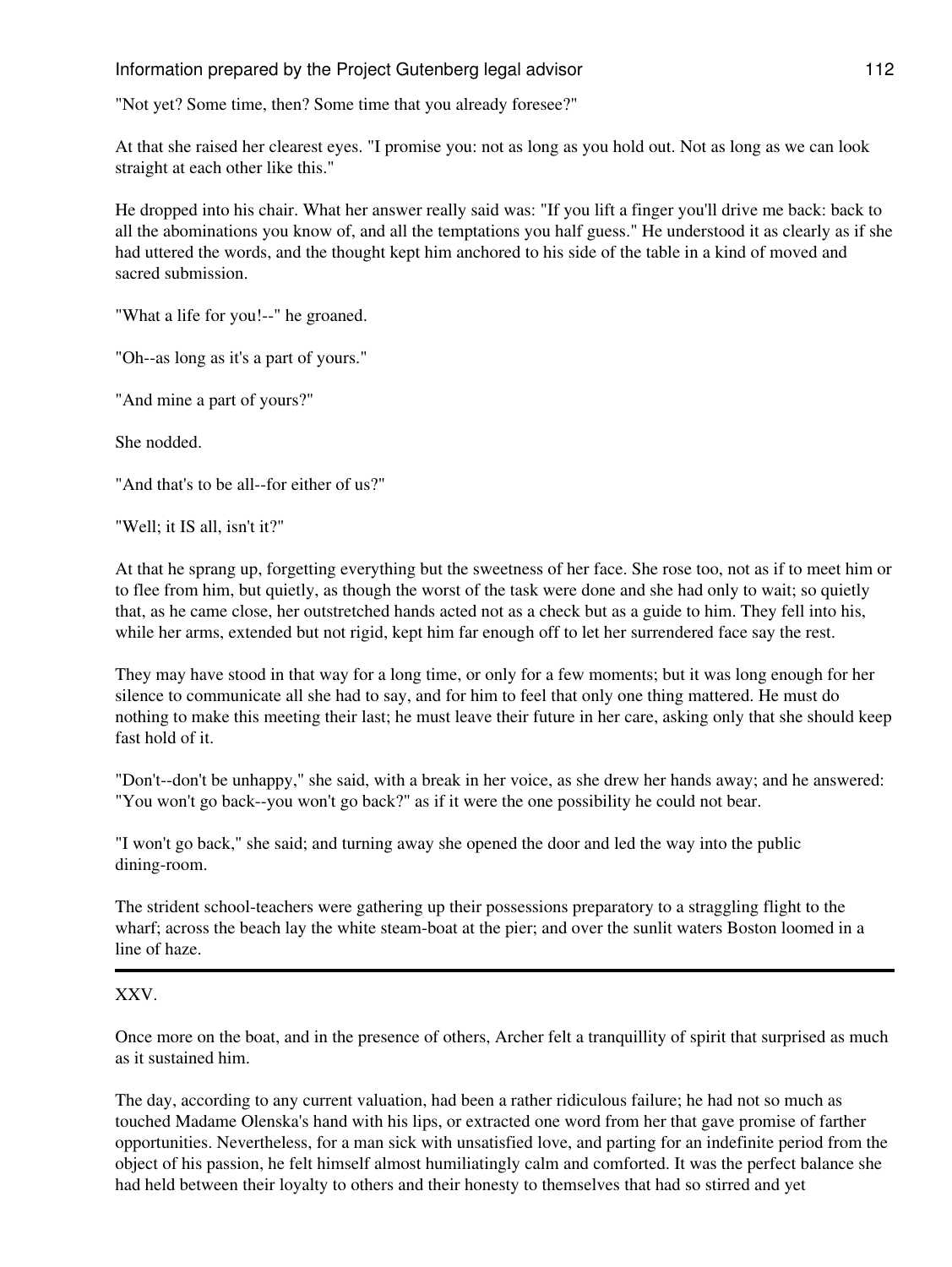tranquillized him; a balance not artfully calculated, as her tears and her falterings showed, but resulting naturally from her unabashed sincerity. It filled him with a tender awe, now the danger was over, and made him thank the fates that no personal vanity, no sense of playing a part before sophisticated witnesses, had tempted him to tempt her. Even after they had clasped hands for good-bye at the Fall River station, and he had turned away alone, the conviction remained with him of having saved out of their meeting much more than he had sacrificed.

He wandered back to the club, and went and sat alone in the deserted library, turning and turning over in his thoughts every separate second of their hours together. It was clear to him, and it grew more clear under closer scrutiny, that if she should finally decide on returning to Europe--returning to her husband--it would not be because her old life tempted her, even on the new terms offered. No: she would go only if she felt herself becoming a temptation to Archer, a temptation to fall away from the standard they had both set up. Her choice would be to stay near him as long as he did not ask her to come nearer; and it depended on himself to keep her just there, safe but secluded.

In the train these thoughts were still with him. They enclosed him in a kind of golden haze, through which the faces about him looked remote and indistinct: he had a feeling that if he spoke to his fellow-travellers they would not understand what he was saying. In this state of abstraction he found himself, the following morning, waking to the reality of a stifling September day in New York. The heat-withered faces in the long train streamed past him, and he continued to stare at them through the same golden blur; but suddenly, as he left the station, one of the faces detached itself, came closer and forced itself upon his consciousness. It was, as he instantly recalled, the face of the young man he had seen, the day before, passing out of the Parker House, and had noted as not conforming to type, as not having an American hotel face.

The same thing struck him now; and again he became aware of a dim stir of former associations. The young man stood looking about him with the dazed air of the foreigner flung upon the harsh mercies of American travel; then he advanced toward Archer, lifted his hat, and said in English: "Surely, Monsieur, we met in London?"

"Ah, to be sure: in London!" Archer grasped his hand with curiosity and sympathy. "So you DID get here, after all?" he exclaimed, casting a wondering eye on the astute and haggard little countenance of young Carfry's French tutor.

"Oh, I got here--yes," M. Riviere smiled with drawn lips. "But not for long; I return the day after tomorrow." He stood grasping his light valise in one neatly gloved hand, and gazing anxiously, perplexedly, almost appealingly, into Archer's face.

"I wonder, Monsieur, since I've had the good luck to run across you, if I might--"

"I was just going to suggest it: come to luncheon, won't you? Down town, I mean: if you'll look me up in my office I'll take you to a very decent restaurant in that quarter."

M. Riviere was visibly touched and surprised. "You're too kind. But I was only going to ask if you would tell me how to reach some sort of conveyance. There are no porters, and no one here seems to listen--"

"I know: our American stations must surprise you. When you ask for a porter they give you chewing-gum. But if you'll come along I'll extricate you; and you must really lunch with me, you know."

The young man, after a just perceptible hesitation, replied, with profuse thanks, and in a tone that did not carry complete conviction, that he was already engaged; but when they had reached the comparative reassurance of the street he asked if he might call that afternoon.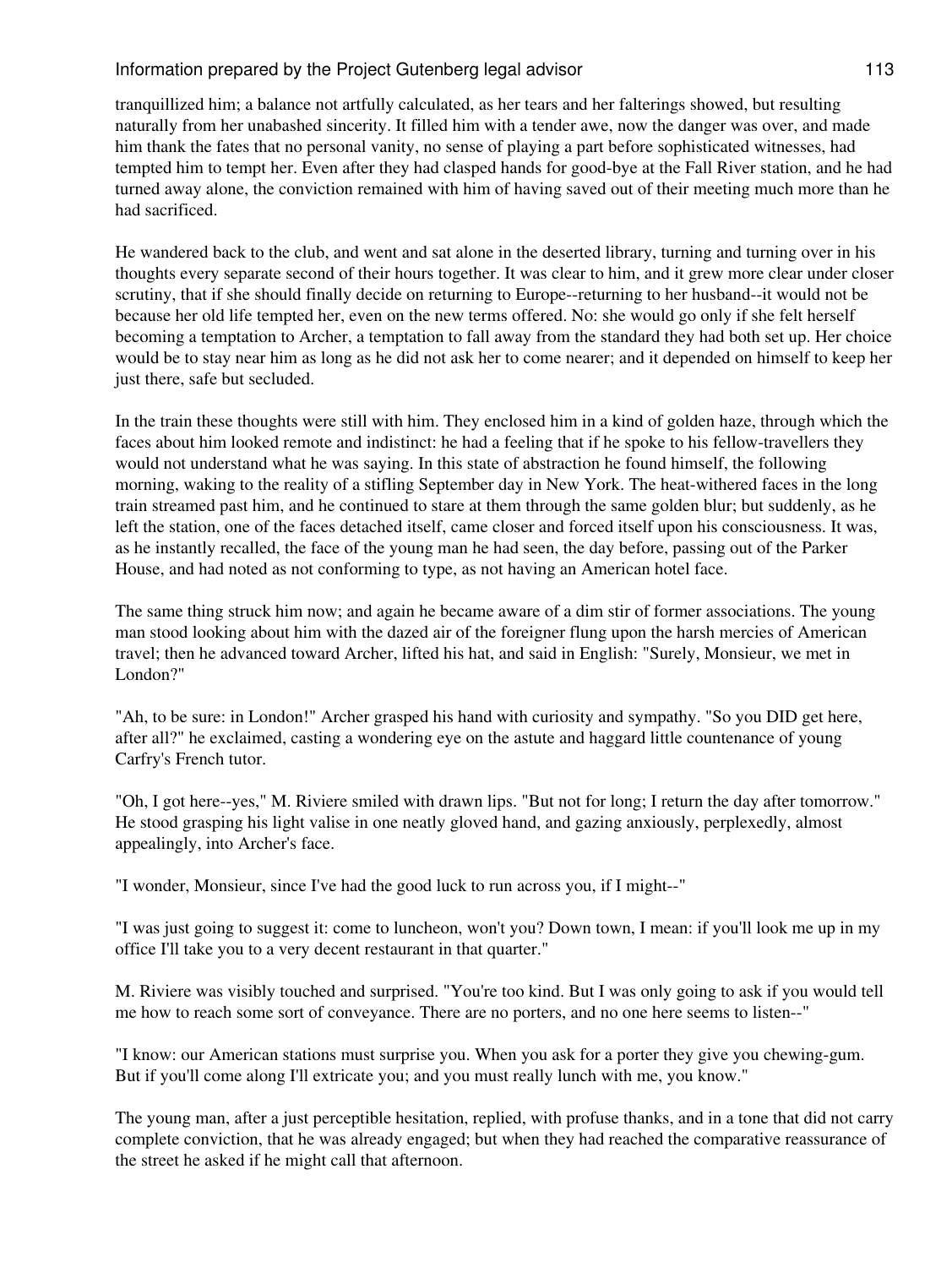Archer, at ease in the midsummer leisure of the office, fixed an hour and scribbled his address, which the Frenchman pocketed with reiterated thanks and a wide flourish of his hat. A horse-car received him, and Archer walked away.

Punctually at the hour M. Riviere appeared, shaved, smoothed-out, but still unmistakably drawn and serious. Archer was alone in his office, and the young man, before accepting the seat he proffered, began abruptly: "I believe I saw you, sir, yesterday in Boston."

The statement was insignificant enough, and Archer was about to frame an assent when his words were checked by something mysterious yet illuminating in his visitor's insistent gaze.

"It is extraordinary, very extraordinary," M. Riviere continued, "that we should have met in the circumstances in which I find myself."

"What circumstances?" Archer asked, wondering a little crudely if he needed money.

M. Riviere continued to study him with tentative eyes. "I have come, not to look for employment, as I spoke of doing when we last met, but on a special mission--"

"Ah--!" Archer exclaimed. In a flash the two meetings had connected themselves in his mind. He paused to take in the situation thus suddenly lighted up for him, and M. Riviere also remained silent, as if aware that what he had said was enough.

"A special mission," Archer at length repeated.

The young Frenchman, opening his palms, raised them slightly, and the two men continued to look at each other across the office-desk till Archer roused himself to say: "Do sit down"; whereupon M. Riviere bowed, took a distant chair, and again waited.

"It was about this mission that you wanted to consult me?" Archer finally asked.

M. Riviere bent his head. "Not in my own behalf: on that score I--I have fully dealt with myself. I should like--if I may--to speak to you about the Countess Olenska."

Archer had known for the last few minutes that the words were coming; but when they came they sent the blood rushing to his temples as if he had been caught by a bent-back branch in a thicket.

"And on whose behalf," he said, "do you wish to do this?"

M. Riviere met the question sturdily. "Well--I might say HERS, if it did not sound like a liberty. Shall I say instead: on behalf of abstract justice?"

Archer considered him ironically. "In other words: you are Count Olenski's messenger?"

He saw his blush more darkly reflected in M. Riviere's sallow countenance. "Not to YOU, Monsieur. If I come to you, it is on quite other grounds."

"What right have you, in the circumstances, to BE on any other ground?" Archer retorted. "If you're an emissary you're an emissary."

The young man considered. "My mission is over: as far as the Countess Olenska goes, it has failed."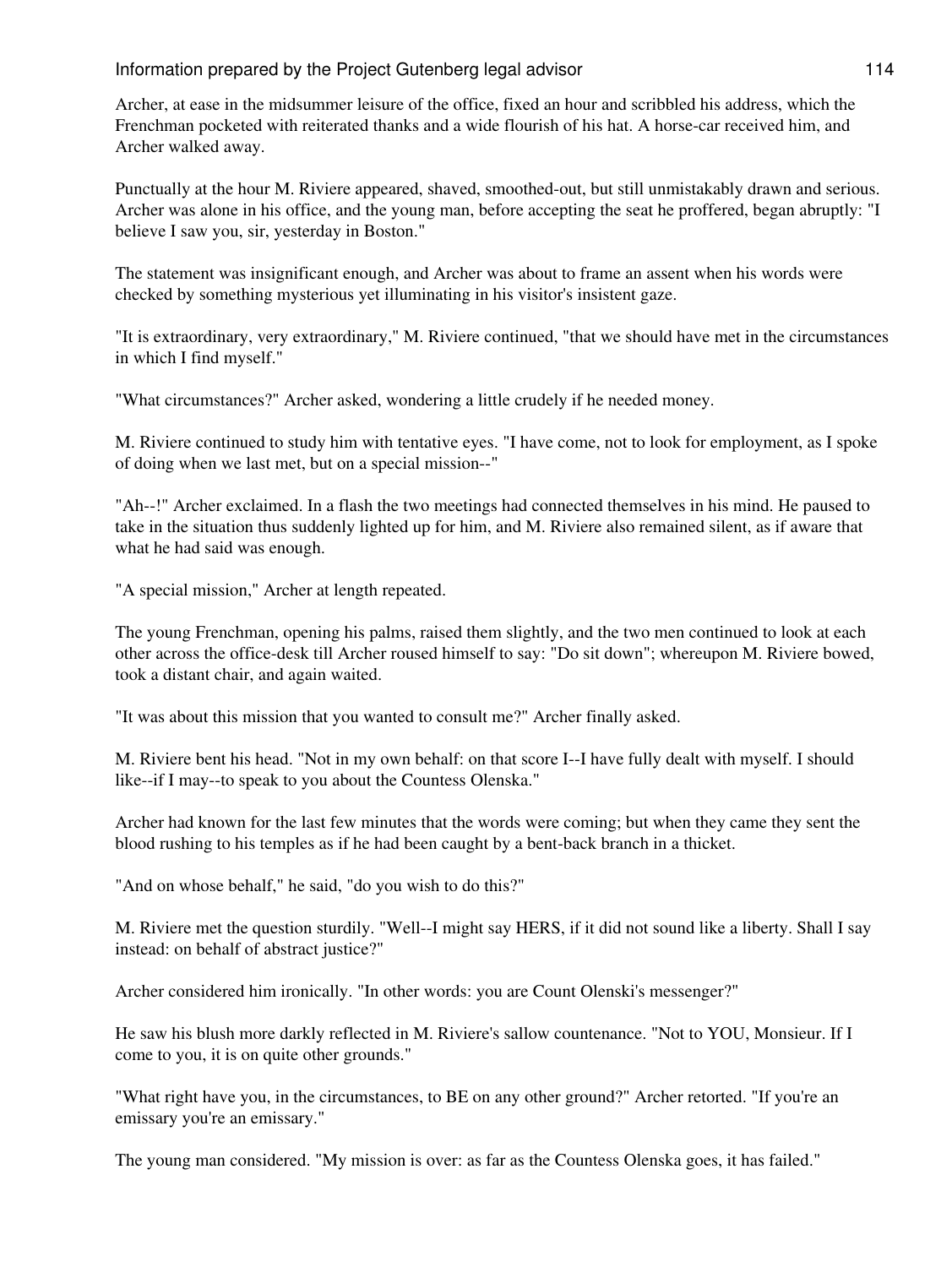"I can't help that," Archer rejoined on the same note of irony.

"No: but you can help--" M. Riviere paused, turned his hat about in his still carefully gloved hands, looked into its lining and then back at Archer's face. "You can help, Monsieur, I am convinced, to make it equally a failure with her family."

Archer pushed back his chair and stood up. "Well-- and by God I will!" he exclaimed. He stood with his hands in his pockets, staring down wrathfully at the little Frenchman, whose face, though he too had risen, was still an inch or two below the line of Archer's eyes.

M. Riviere paled to his normal hue: paler than that his complexion could hardly turn.

"Why the devil," Archer explosively continued, "should you have thought--since I suppose you're appealing to me on the ground of my relationship to Madame Olenska--that I should take a view contrary to the rest of her family?"

The change of expression in M. Riviere's face was for a time his only answer. His look passed from timidity to absolute distress: for a young man of his usually resourceful mien it would have been difficult to appear more disarmed and defenceless. "Oh, Monsieur--"

"I can't imagine," Archer continued, "why you should have come to me when there are others so much nearer to the Countess; still less why you thought I should be more accessible to the arguments I suppose you were sent over with."

M. Riviere took this onslaught with a disconcerting humility. "The arguments I want to present to you, Monsieur, are my own and not those I was sent over with."

"Then I see still less reason for listening to them."

M. Riviere again looked into his hat, as if considering whether these last words were not a sufficiently broad hint to put it on and be gone. Then he spoke with sudden decision. "Monsieur--will you tell me one thing? Is it my right to be here that you question? Or do you perhaps believe the whole matter to be already closed?"

His quiet insistence made Archer feel the clumsiness of his own bluster. M. Riviere had succeeded in imposing himself: Archer, reddening slightly, dropped into his chair again, and signed to the young man to be seated.

"I beg your pardon: but why isn't the matter closed?"

M. Riviere gazed back at him with anguish. "You do, then, agree with the rest of the family that, in face of the new proposals I have brought, it is hardly possible for Madame Olenska not to return to her husband?"

"Good God!" Archer exclaimed; and his visitor gave out a low murmur of confirmation.

"Before seeing her, I saw--at Count Olenski's request--Mr. Lovell Mingott, with whom I had several talks before going to Boston. I understand that he represents his mother's view; and that Mrs. Manson Mingott's influence is great throughout her family."

Archer sat silent, with the sense of clinging to the edge of a sliding precipice. The discovery that he had been excluded from a share in these negotiations, and even from the knowledge that they were on foot, caused him a surprise hardly dulled by the acuter wonder of what he was learning. He saw in a flash that if the family had ceased to consult him it was because some deep tribal instinct warned them that he was no longer on their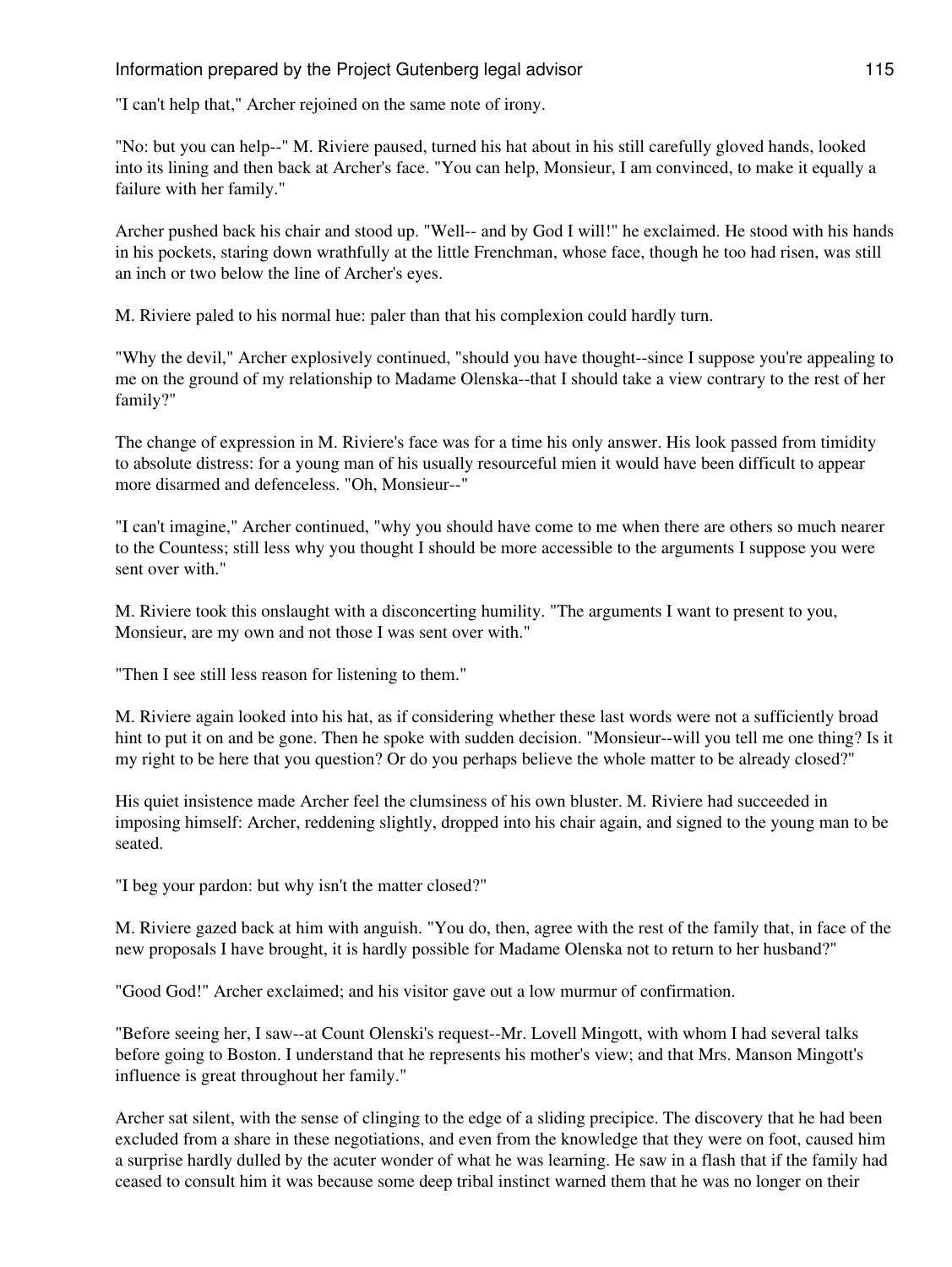side; and he recalled, with a start of comprehension, a remark of May's during their drive home from Mrs. Manson Mingott's on the day of the Archery Meeting: "Perhaps, after all, Ellen would be happier with her husband."

Even in the tumult of new discoveries Archer remembered his indignant exclamation, and the fact that since then his wife had never named Madame Olenska to him. Her careless allusion had no doubt been the straw held up to see which way the wind blew; the result had been reported to the family, and thereafter Archer had been tacitly omitted from their counsels. He admired the tribal discipline which made May bow to this decision. She would not have done so, he knew, had her conscience protested; but she probably shared the family view that Madame Olenska would be better off as an unhappy wife than as a separated one, and that there was no use in discussing the case with Newland, who had an awkward way of suddenly not seeming to take the most fundamental things for granted.

Archer looked up and met his visitor's anxious gaze. "Don't you know, Monsieur--is it possible you don't know--that the family begin to doubt if they have the right to advise the Countess to refuse her husband's last proposals?"

"The proposals you brought?"

"The proposals I brought."

It was on Archer's lips to exclaim that whatever he knew or did not know was no concern of M. Riviere's; but something in the humble and yet courageous tenacity of M. Riviere's gaze made him reject this conclusion, and he met the young man's question with another. "What is your object in speaking to me of this?"

He had not to wait a moment for the answer. "To beg you, Monsieur--to beg you with all the force I'm capable of--not to let her go back.--Oh, don't let her!" M. Riviere exclaimed.

Archer looked at him with increasing astonishment. There was no mistaking the sincerity of his distress or the strength of his determination: he had evidently resolved to let everything go by the board but the supreme need of thus putting himself on record. Archer considered.

"May I ask," he said at length, "if this is the line you took with the Countess Olenska?"

M. Riviere reddened, but his eyes did not falter. "No, Monsieur: I accepted my mission in good faith. I really believed--for reasons I need not trouble you with--that it would be better for Madame Olenska to recover her situation, her fortune, the social consideration that her husband's standing gives her."

"So I supposed: you could hardly have accepted such a mission otherwise."

"I should not have accepted it."

"Well, then--?" Archer paused again, and their eyes met in another protracted scrutiny.

"Ah, Monsieur, after I had seen her, after I had listened to her, I knew she was better off here."

"You knew--?"

"Monsieur, I discharged my mission faithfully: I put the Count's arguments, I stated his offers, without adding any comment of my own. The Countess was good enough to listen patiently; she carried her goodness so far as to see me twice; she considered impartially all I had come to say. And it was in the course of these two talks that I changed my mind, that I came to see things differently."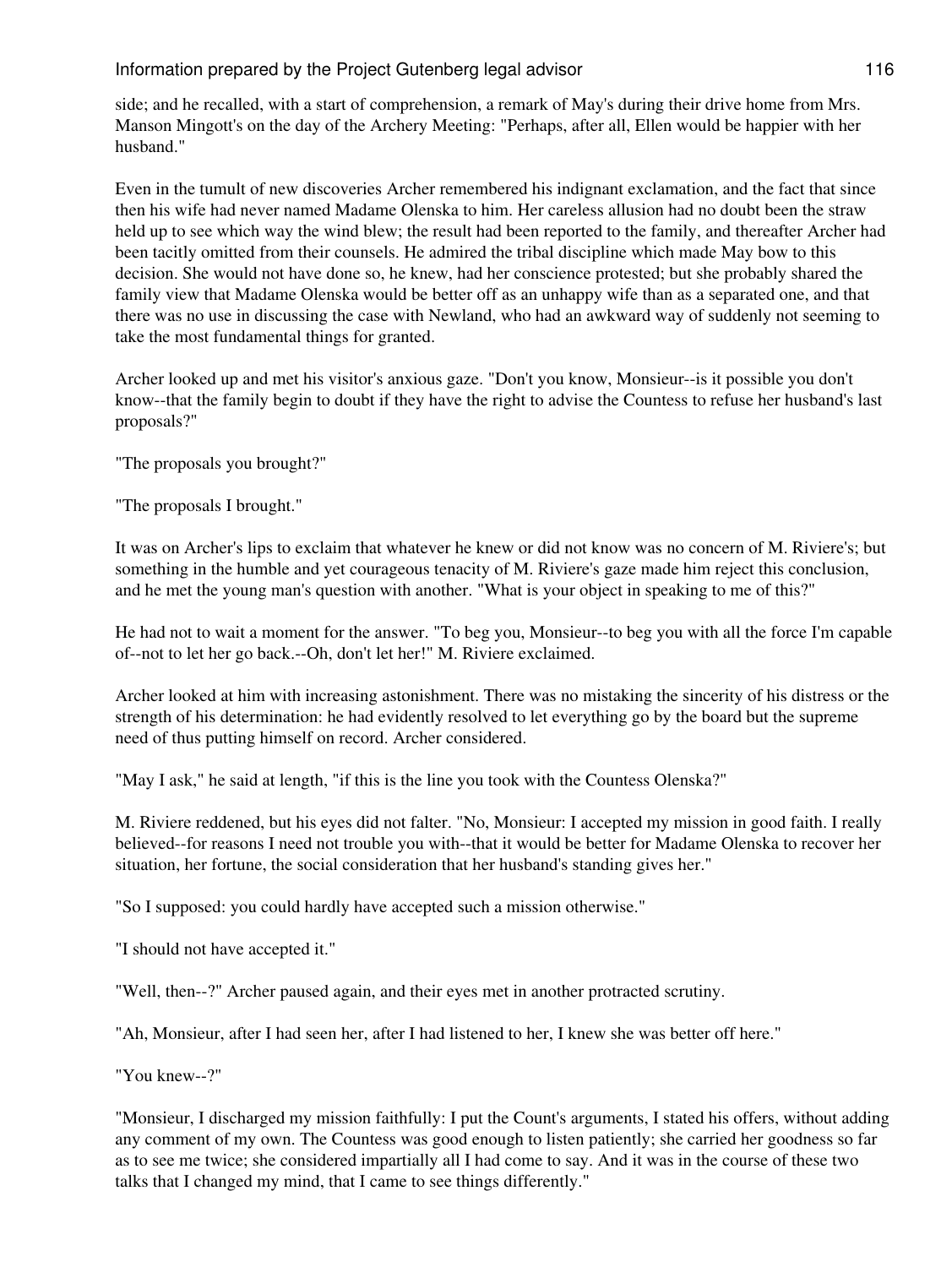"May I ask what led to this change?"

"Simply seeing the change in HER," M. Riviere replied.

"The change in her? Then you knew her before?"

The young man's colour again rose. "I used to see her in her husband's house. I have known Count Olenski for many years. You can imagine that he would not have sent a stranger on such a mission."

Archer's gaze, wandering away to the blank walls of the office, rested on a hanging calendar surmounted by the rugged features of the President of the United States. That such a conversation should be going on anywhere within the millions of square miles subject to his rule seemed as strange as anything that the imagination could invent.

"The change--what sort of a change?"

"Ah, Monsieur, if I could tell you!" M. Riviere paused. "Tenez--the discovery, I suppose, of what I'd never thought of before: that she's an American. And that if you're an American of HER kind--of your kind--things that are accepted in certain other societies, or at least put up with as part of a general convenient give-andtake--become unthinkable, simply unthinkable. If Madame Olenska's relations understood what these things were, their opposition to her returning would no doubt be as unconditional as her own; but they seem to regard her husband's wish to have her back as proof of an irresistible longing for domestic life." M. Riviere paused, and then added: "Whereas it's far from being as simple as that."

Archer looked back to the President of the United States, and then down at his desk and at the papers scattered on it. For a second or two he could not trust himself to speak. During this interval he heard M. Riviere's chair pushed back, and was aware that the young man had risen. When he glanced up again he saw that his visitor was as moved as himself.

"Thank you," Archer said simply.

"There's nothing to thank me for, Monsieur: it is I, rather--" M. Riviere broke off, as if speech for him too were difficult. "I should like, though," he continued in a firmer voice, "to add one thing. You asked me if I was in Count Olenski's employ. I am at this moment: I returned to him, a few months ago, for reasons of private necessity such as may happen to any one who has persons, ill and older persons, dependent on him. But from the moment that I have taken the step of coming here to say these things to you I consider myself discharged, and I shall tell him so on my return, and give him the reasons. That's all, Monsieur."

M. Riviere bowed and drew back a step.

"Thank you," Archer said again, as their hands met.

# XXVI.

Every year on the fifteenth of October Fifth Avenue opened its shutters, unrolled its carpets and hung up its triple layer of window-curtains.

By the first of November this household ritual was over, and society had begun to look about and take stock of itself. By the fifteenth the season was in full blast, Opera and theatres were putting forth their new attractions, dinner-engagements were accumulating, and dates for dances being fixed. And punctually at about this time Mrs. Archer always said that New York was very much changed.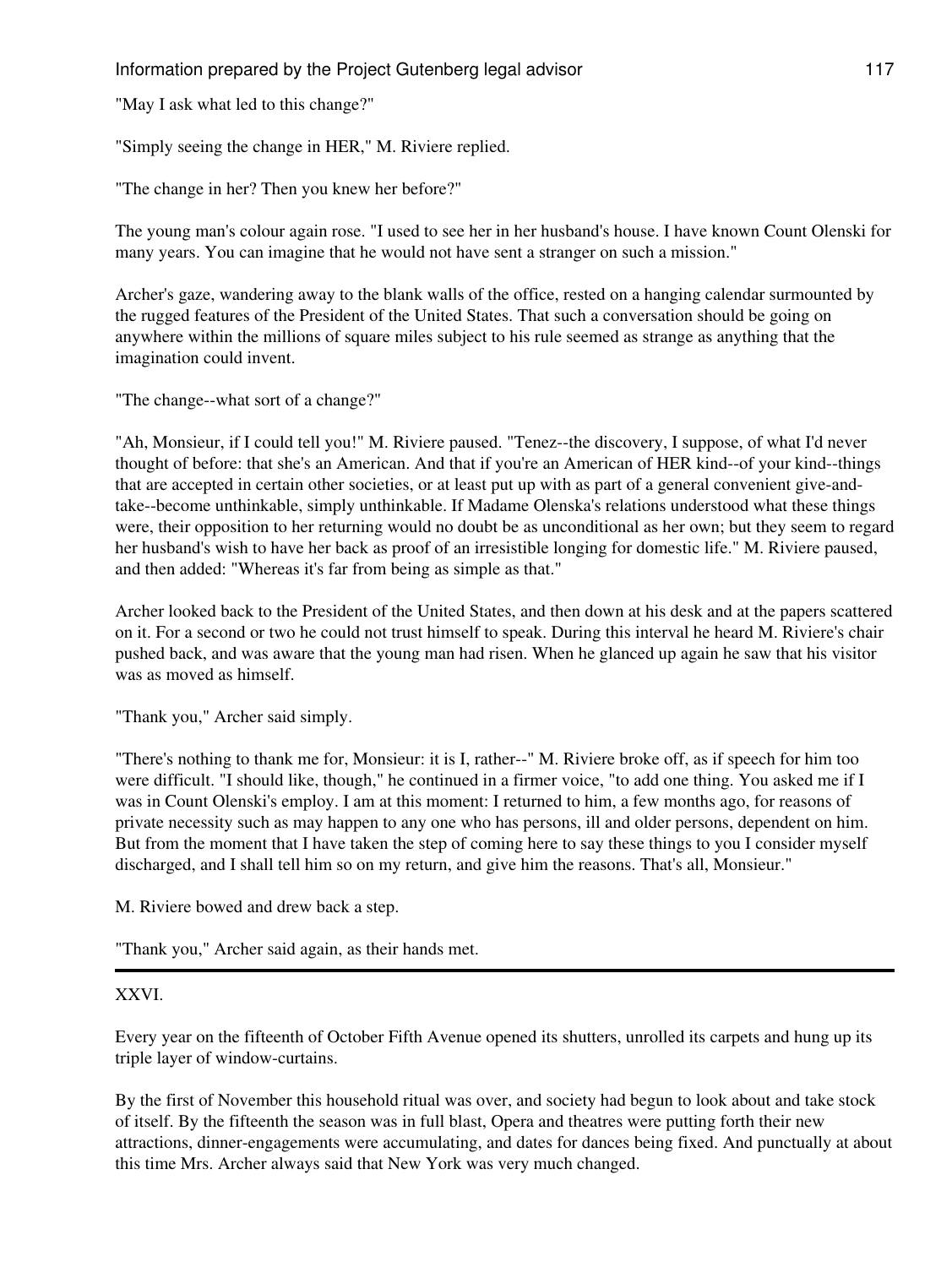Observing it from the lofty stand-point of a non- participant, she was able, with the help of Mr. Sillerton Jackson and Miss Sophy, to trace each new crack in its surface, and all the strange weeds pushing up between the ordered rows of social vegetables. It had been one of the amusements of Archer's youth to wait for this annual pronouncement of his mother's, and to hear her enumerate the minute signs of disintegration that his careless gaze had overlooked. For New York, to Mrs. Archer's mind, never changed without changing for the worse; and in this view Miss Sophy Jackson heartily concurred.

Mr. Sillerton Jackson, as became a man of the world, suspended his judgment and listened with an amused impartiality to the lamentations of the ladies. But even he never denied that New York had changed; and Newland Archer, in the winter of the second year of his marriage, was himself obliged to admit that if it had not actually changed it was certainly changing.

These points had been raised, as usual, at Mrs. Archer's Thanksgiving dinner. At the date when she was officially enjoined to give thanks for the blessings of the year it was her habit to take a mournful though not embittered stock of her world, and wonder what there was to be thankful for. At any rate, not the state of society; society, if it could be said to exist, was rather a spectacle on which to call down Biblical imprecations-- and in fact, every one knew what the Reverend Dr. Ashmore meant when he chose a text from Jeremiah (chap. ii., verse 25) for his Thanksgiving sermon. Dr. Ashmore, the new Rector of St. Matthew's, had been chosen because he was very "advanced": his sermons were considered bold in thought and novel in language. When he fulminated against fashionable society he always spoke of its "trend"; and to Mrs. Archer it was terrifying and yet fascinating to feel herself part of a community that was trending.

"There's no doubt that Dr. Ashmore is right: there IS a marked trend," she said, as if it were something visible and measurable, like a crack in a house.

"It was odd, though, to preach about it on Thanksgiving," Miss Jackson opined; and her hostess drily rejoined: "Oh, he means us to give thanks for what's left."

Archer had been wont to smile at these annual vaticinations of his mother's; but this year even he was obliged to acknowledge, as he listened to an enumeration of the changes, that the "trend" was visible.

"The extravagance in dress--" Miss Jackson began. "Sillerton took me to the first night of the Opera, and I can only tell you that Jane Merry's dress was the only one I recognised from last year; and even that had had the front panel changed. Yet I know she got it out from Worth only two years ago, because my seamstress always goes in to make over her Paris dresses before she wears them."

"Ah, Jane Merry is one of US," said Mrs. Archer sighing, as if it were not such an enviable thing to be in an age when ladies were beginning to flaunt abroad their Paris dresses as soon as they were out of the Custom House, instead of letting them mellow under lock and key, in the manner of Mrs. Archer's contemporaries.

"Yes; she's one of the few. In my youth," Miss Jackson rejoined, "it was considered vulgar to dress in the newest fashions; and Amy Sillerton has always told me that in Boston the rule was to put away one's Paris dresses for two years. Old Mrs. Baxter Pennilow, who did everything handsomely, used to import twelve a year, two velvet, two satin, two silk, and the other six of poplin and the finest cashmere. It was a standing order, and as she was ill for two years before she died they found forty-eight Worth dresses that had never been taken out of tissue paper; and when the girls left off their mourning they were able to wear the first lot at the Symphony concerts without looking in advance of the fashion."

"Ah, well, Boston is more conservative than New York; but I always think it's a safe rule for a lady to lay aside her French dresses for one season," Mrs. Archer conceded.

"It was Beaufort who started the new fashion by making his wife clap her new clothes on her back as soon as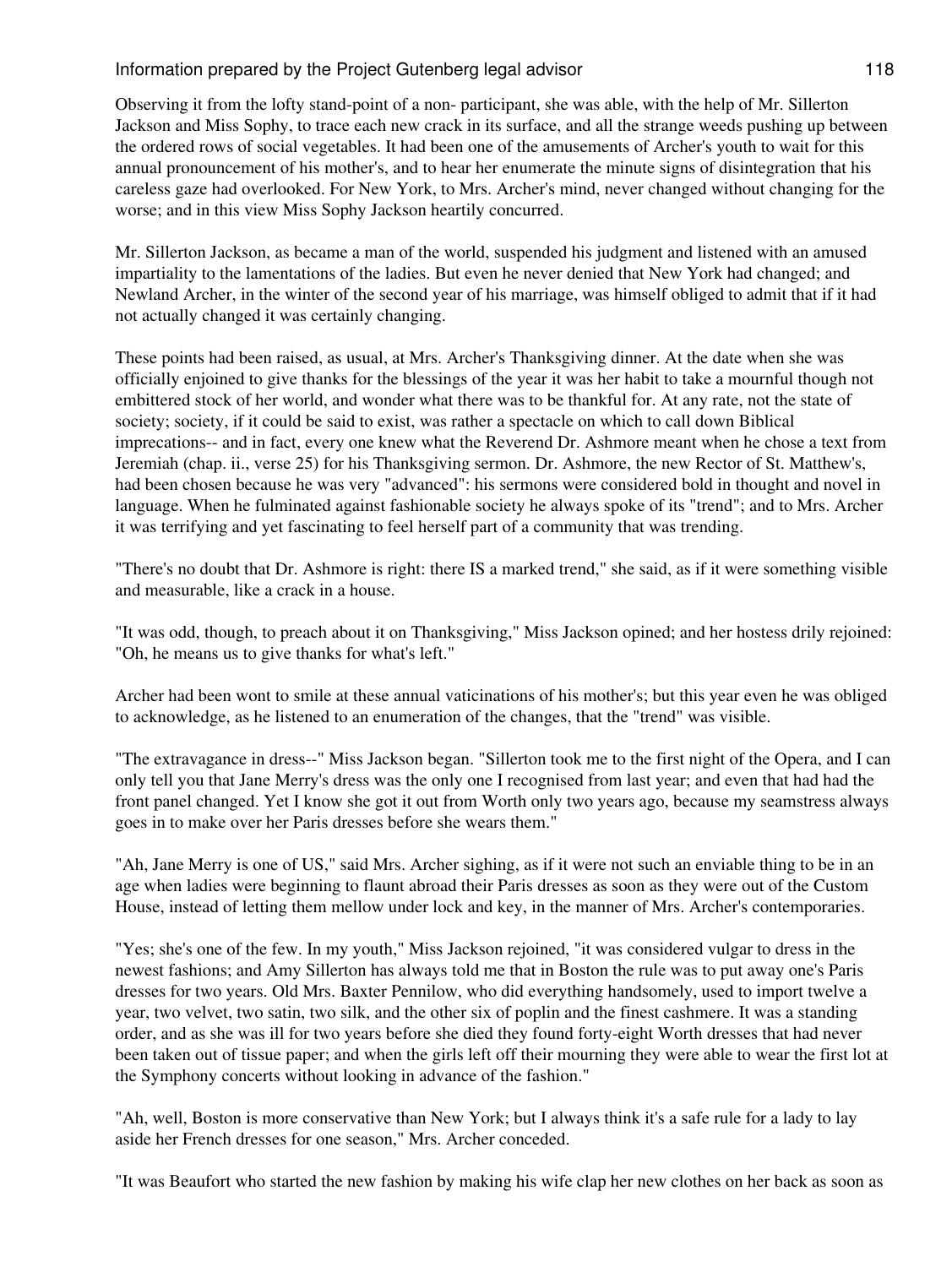they arrived: I must say at times it takes all Regina's distinction not to look like . . . like . . ." Miss Jackson glanced around the table, caught Janey's bulging gaze, and took refuge in an unintelligible murmur.

"Like her rivals," said Mr. Sillerton Jackson, with the air of producing an epigram.

"Oh,--" the ladies murmured; and Mrs. Archer added, partly to distract her daughter's attention from forbidden topics: "Poor Regina! Her Thanksgiving hasn't been a very cheerful one, I'm afraid. Have you heard the rumours about Beaufort's speculations, Sillerton?"

Mr. Jackson nodded carelessly. Every one had heard the rumours in question, and he scorned to confirm a tale that was already common property.

A gloomy silence fell upon the party. No one really liked Beaufort, and it was not wholly unpleasant to think the worst of his private life; but the idea of his having brought financial dishonour on his wife's family was too shocking to be enjoyed even by his enemies. Archer's New York tolerated hypocrisy in private relations; but in business matters it exacted a limpid and impeccable honesty. It was a long time since any well- known banker had failed discreditably; but every one remembered the social extinction visited on the heads of the firm when the last event of the kind had happened. It would be the same with the Beauforts, in spite of his power and her popularity; not all the leagued strength of the Dallas connection would save poor Regina if there were any truth in the reports of her husband's unlawful speculations.

The talk took refuge in less ominous topics; but everything they touched on seemed to confirm Mrs. Archer's sense of an accelerated trend.

"Of course, Newland, I know you let dear May go to Mrs. Struthers's Sunday evenings--" she began; and May interposed gaily: "Oh, you know, everybody goes to Mrs. Struthers's now; and she was invited to Granny's last reception."

It was thus, Archer reflected, that New York managed its transitions: conspiring to ignore them till they were well over, and then, in all good faith, imagining that they had taken place in a preceding age. There was always a traitor in the citadel; and after he (or generally she) had surrendered the keys, what was the use of pretending that it was impregnable? Once people had tasted of Mrs. Struthers's easy Sunday hospitality they were not likely to sit at home remembering that her champagne was transmuted Shoe-Polish.

"I know, dear, I know," Mrs. Archer sighed. "Such things have to be, I suppose, as long as AMUSEMENT is what people go out for; but I've never quite forgiven your cousin Madame Olenska for being the first person to countenance Mrs. Struthers."

A sudden blush rose to young Mrs. Archer's face; it surprised her husband as much as the other guests about the table. "Oh, ELLEN--" she murmured, much in the same accusing and yet deprecating tone in which her parents might have said: "Oh, THE BLENKERS--."

It was the note which the family had taken to sounding on the mention of the Countess Olenska's name, since she had surprised and inconvenienced them by remaining obdurate to her husband's advances; but on May's lips it gave food for thought, and Archer looked at her with the sense of strangeness that sometimes came over him when she was most in the tone of her environment.

His mother, with less than her usual sensitiveness to atmosphere, still insisted: "I've always thought that people like the Countess Olenska, who have lived in aristocratic societies, ought to help us to keep up our social distinctions, instead of ignoring them."

May's blush remained permanently vivid: it seemed to have a significance beyond that implied by the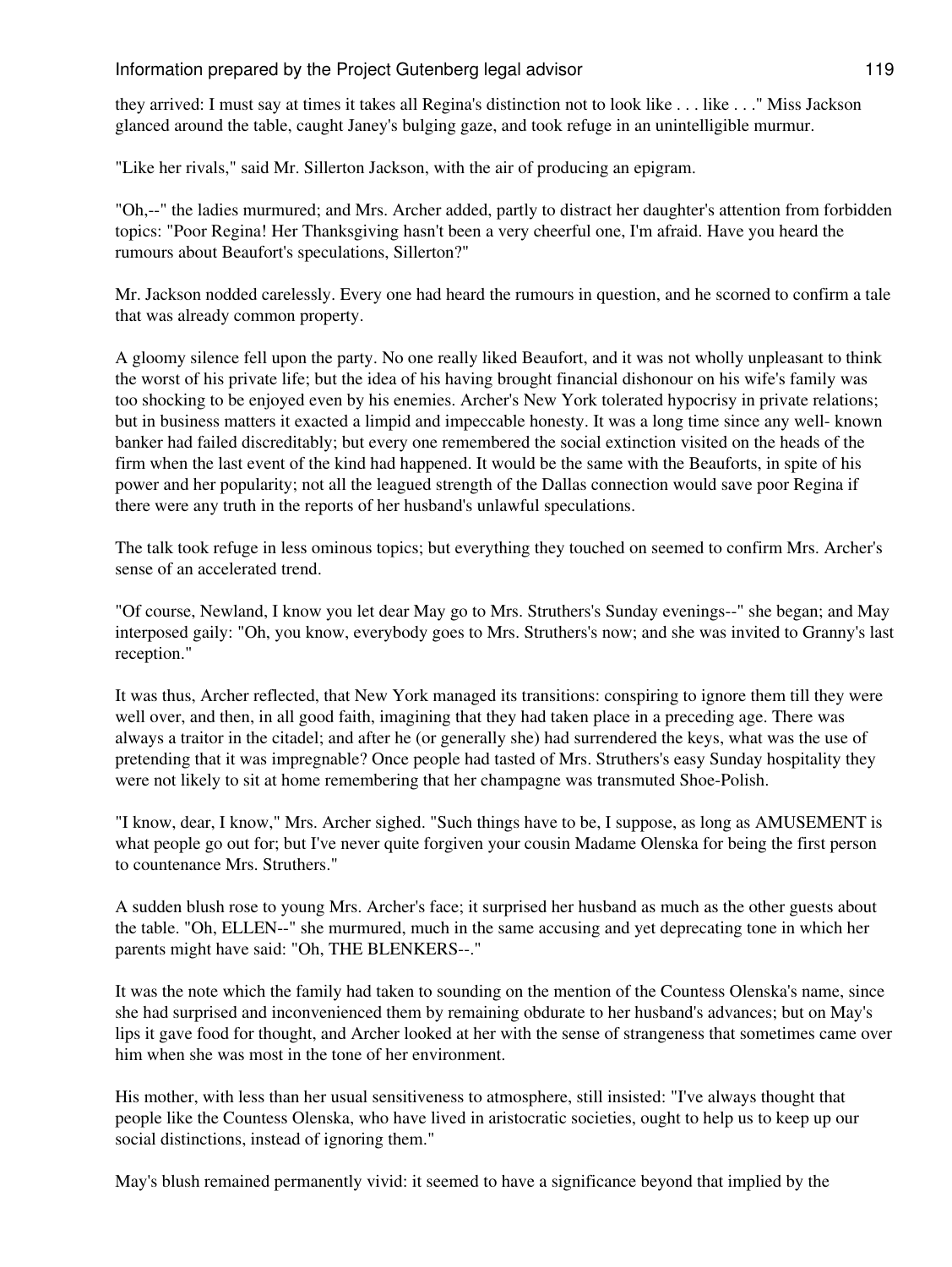recognition of Madame Olenska's social bad faith.

"I've no doubt we all seem alike to foreigners," said Miss Jackson tartly.

"I don't think Ellen cares for society; but nobody knows exactly what she does care for," May continued, as if she had been groping for something noncommittal.

"Ah, well--" Mrs. Archer sighed again.

Everybody knew that the Countess Olenska was no longer in the good graces of her family. Even her devoted champion, old Mrs. Manson Mingott, had been unable to defend her refusal to return to her husband. The Mingotts had not proclaimed their disapproval aloud: their sense of solidarity was too strong. They had simply, as Mrs. Welland said, "let poor Ellen find her own level"--and that, mortifyingly and incomprehensibly, was in the dim depths where the Blenkers prevailed, and "people who wrote" celebrated their untidy rites. It was incredible, but it was a fact, that Ellen, in spite of all her opportunities and her privileges, had become simply "Bohemian." The fact enforced the contention that she had made a fatal mistake in not returning to Count Olenski. After all, a young woman's place was under her husband's roof, especially when she had left it in circumstances that . . . well . . . if one had cared to look into them . . .

"Madame Olenska is a great favourite with the gentlemen," said Miss Sophy, with her air of wishing to put forth something conciliatory when she knew that she was planting a dart.

"Ah, that's the danger that a young woman like Madame Olenska is always exposed to," Mrs. Archer mournfully agreed; and the ladies, on this conclusion, gathered up their trains to seek the carcel globes of the drawing-room, while Archer and Mr. Sillerton Jackson withdrew to the Gothic library.

Once established before the grate, and consoling himself for the inadequacy of the dinner by the perfection of his cigar, Mr. Jackson became portentous and communicable.

"If the Beaufort smash comes," he announced, "there are going to be disclosures."

Archer raised his head quickly: he could never hear the name without the sharp vision of Beaufort's heavy figure, opulently furred and shod, advancing through the snow at Skuytercliff.

"There's bound to be," Mr. Jackson continued, "the nastiest kind of a cleaning up. He hasn't spent all his money on Regina."

"Oh, well--that's discounted, isn't it? My belief is he'll pull out yet," said the young man, wanting to change the subject.

"Perhaps--perhaps. I know he was to see some of the influential people today. Of course," Mr. Jackson reluctantly conceded, "it's to be hoped they can tide him over--this time anyhow. I shouldn't like to think of poor Regina's spending the rest of her life in some shabby foreign watering-place for bankrupts."

Archer said nothing. It seemed to him so natural-- however tragic--that money ill-gotten should be cruelly expiated, that his mind, hardly lingering over Mrs. Beaufort's doom, wandered back to closer questions. What was the meaning of May's blush when the Countess Olenska had been mentioned?

Four months had passed since the midsummer day that he and Madame Olenska had spent together; and since then he had not seen her. He knew that she had returned to Washington, to the little house which she and Medora Manson had taken there: he had written to her once--a few words, asking when they were to meet again--and she had even more briefly replied: "Not yet."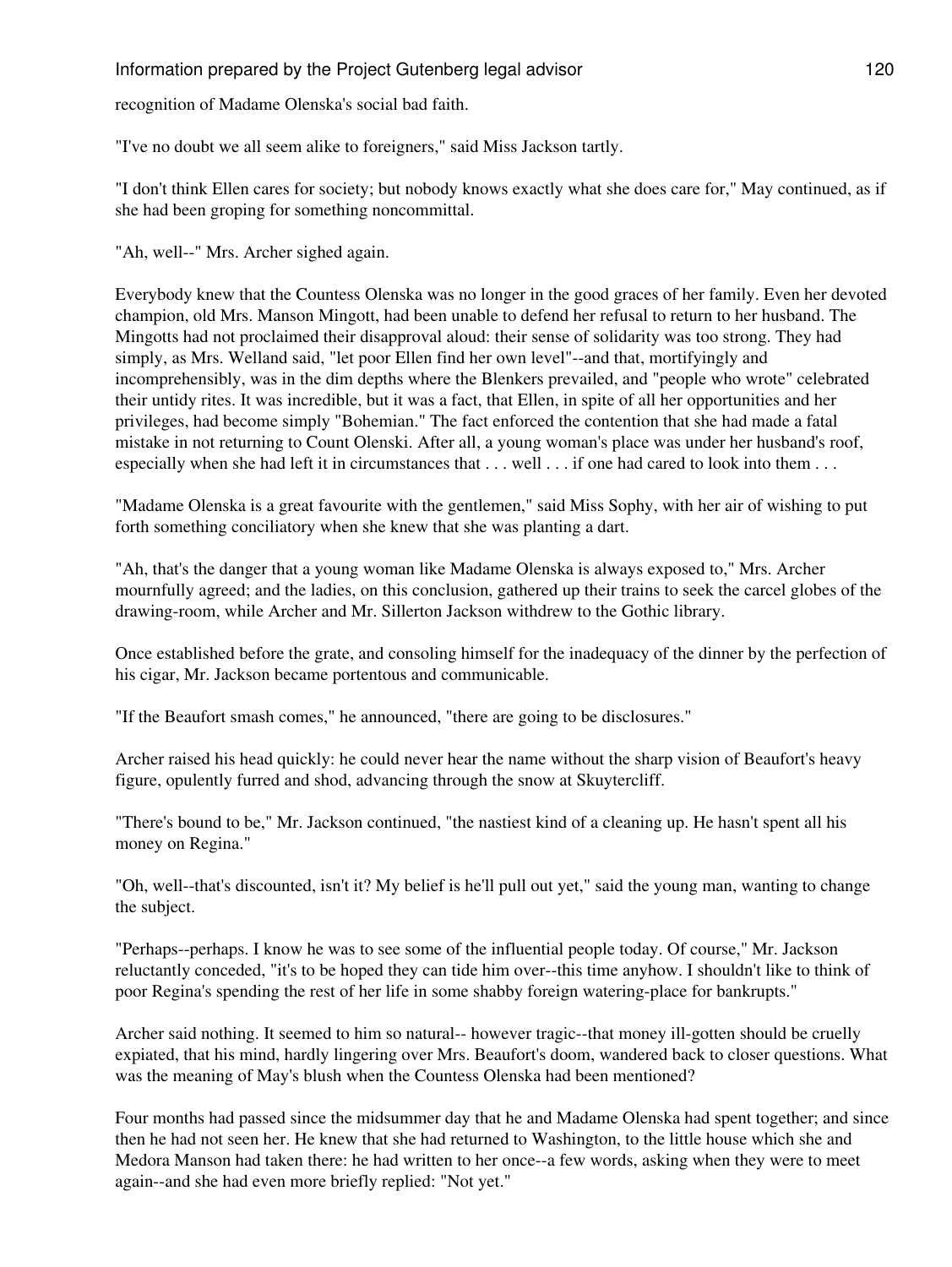Since then there had been no farther communication between them, and he had built up within himself a kind of sanctuary in which she throned among his secret thoughts and longings. Little by little it became the scene of his real life, of his only rational activities; thither he brought the books he read, the ideas and feelings which nourished him, his judgments and his visions. Outside it, in the scene of his actual life, he moved with a growing sense of unreality and insufficiency, blundering against familiar prejudices and traditional points of view as an absent-minded man goes on bumping into the furniture of his own room. Absent--that was what he was: so absent from everything most densely real and near to those about him that it sometimes startled him to find they still imagined he was there.

He became aware that Mr. Jackson was clearing his throat preparatory to farther revelations.

"I don't know, of course, how far your wife's family are aware of what people say about--well, about Madame Olenska's refusal to accept her husband's latest offer."

Archer was silent, and Mr. Jackson obliquely continued: "It's a pity--it's certainly a pity--that she refused it."

"A pity? In God's name, why?"

Mr. Jackson looked down his leg to the unwrinkled sock that joined it to a glossy pump.

"Well--to put it on the lowest ground--what's she going to live on now?"

"Now--?"

"If Beaufort--"

Archer sprang up, his fist banging down on the black walnut-edge of the writing-table. The wells of the brass double-inkstand danced in their sockets.

"What the devil do you mean, sir?"

Mr. Jackson, shifting himself slightly in his chair, turned a tranquil gaze on the young man's burning face.

"Well--I have it on pretty good authority--in fact, on old Catherine's herself--that the family reduced Countess Olenska's allowance considerably when she definitely refused to go back to her husband; and as, by this refusal, she also forfeits the money settled on her when she married--which Olenski was ready to make over to her if she returned--why, what the devil do YOU mean, my dear boy, by asking me what I mean?" Mr. Jackson good-humouredly retorted.

Archer moved toward the mantelpiece and bent over to knock his ashes into the grate.

"I don't know anything of Madame Olenska's private affairs; but I don't need to, to be certain that what you insinuate--"

"Oh, I don't: it's Lefferts, for one," Mr. Jackson interposed.

"Lefferts--who made love to her and got snubbed for it!" Archer broke out contemptuously.

"Ah--DID he?" snapped the other, as if this were exactly the fact he had been laying a trap for. He still sat sideways from the fire, so that his hard old gaze held Archer's face as if in a spring of steel.

"Well, well: it's a pity she didn't go back before Beaufort's cropper," he repeated. "If she goes NOW, and if he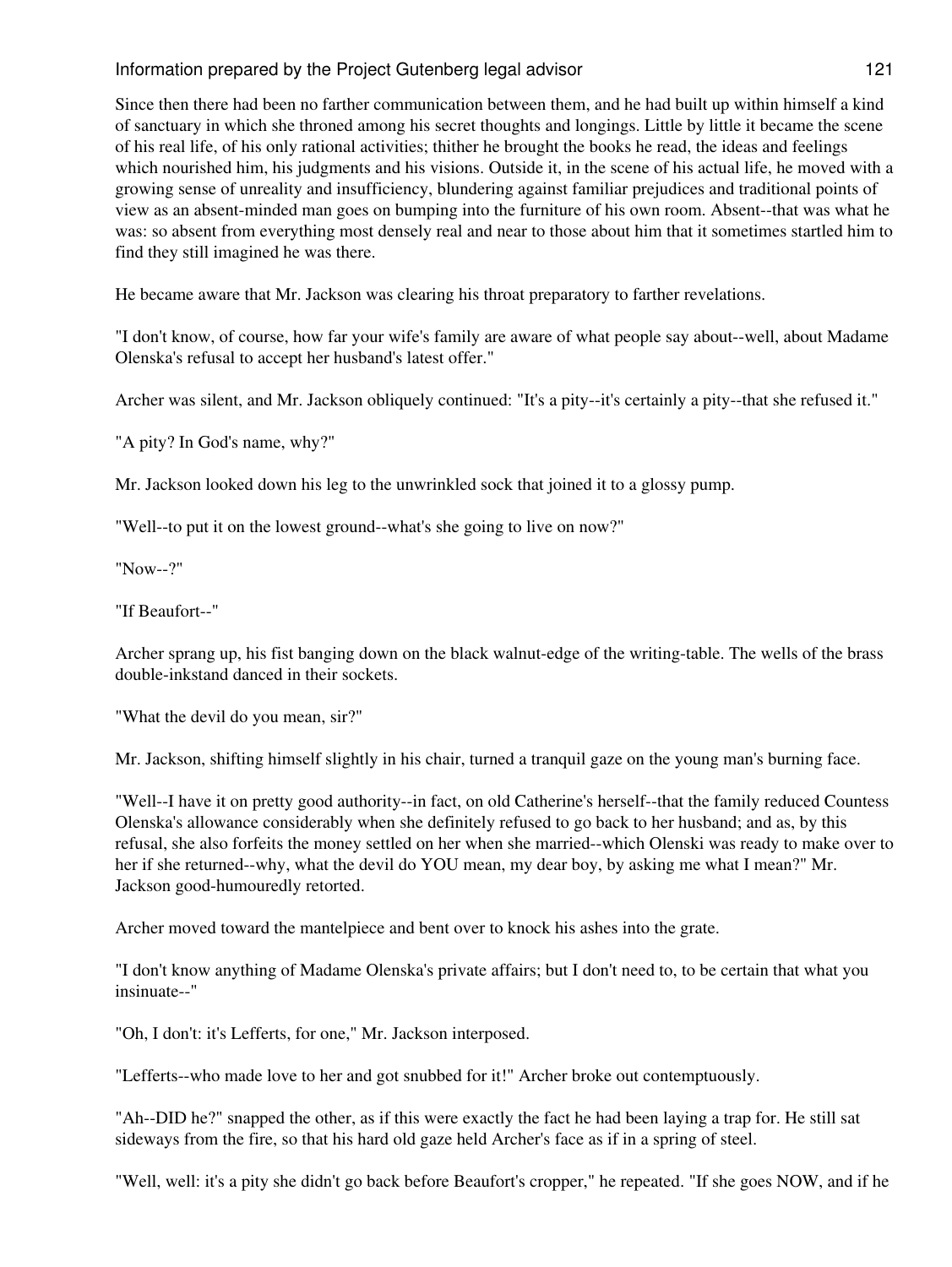fails, it will only confirm the general impression: which isn't by any means peculiar to Lefferts, by the way.

"Oh, she won't go back now: less than ever!" Archer had no sooner said it than he had once more the feeling that it was exactly what Mr. Jackson had been waiting for.

The old gentleman considered him attentively. "That's your opinion, eh? Well, no doubt you know. But everybody will tell you that the few pennies Medora Manson has left are all in Beaufort's hands; and how the two women are to keep their heads above water unless he does, I can't imagine. Of course, Madame Olenska may still soften old Catherine, who's been the most inexorably opposed to her staying; and old Catherine could make her any allowance she chooses. But we all know that she hates parting with good money; and the rest of the family have no particular interest in keeping Madame Olenska here."

Archer was burning with unavailing wrath: he was exactly in the state when a man is sure to do something stupid, knowing all the while that he is doing it.

He saw that Mr. Jackson had been instantly struck by the fact that Madame Olenska's differences with her grandmother and her other relations were not known to him, and that the old gentleman had drawn his own conclusions as to the reasons for Archer's exclusion from the family councils. This fact warned Archer to go warily; but the insinuations about Beaufort made him reckless. He was mindful, however, if not of his own danger, at least of the fact that Mr. Jackson was under his mother's roof, and consequently his guest. Old New York scrupulously observed the etiquette of hospitality, and no discussion with a guest was ever allowed to degenerate into a disagreement.

"Shall we go up and join my mother?" he suggested curtly, as Mr. Jackson's last cone of ashes dropped into the brass ashtray at his elbow.

On the drive homeward May remained oddly silent; through the darkness, he still felt her enveloped in her menacing blush. What its menace meant he could not guess: but he was sufficiently warned by the fact that Madame Olenska's name had evoked it.

They went upstairs, and he turned into the library. She usually followed him; but he heard her passing down the passage to her bedroom.

"May!" he called out impatiently; and she came back, with a slight glance of surprise at his tone.

"This lamp is smoking again; I should think the servants might see that it's kept properly trimmed," he grumbled nervously.

"I'm so sorry: it shan't happen again," she answered, in the firm bright tone she had learned from her mother; and it exasperated Archer to feel that she was already beginning to humour him like a younger Mr. Welland. She bent over to lower the wick, and as the light struck up on her white shoulders and the clear curves of her face he thought: "How young she is! For what endless years this life will have to go on!"

He felt, with a kind of horror, his own strong youth and the bounding blood in his veins. "Look here," he said suddenly, "I may have to go to Washington for a few days--soon; next week perhaps."

Her hand remained on the key of the lamp as she turned to him slowly. The heat from its flame had brought back a glow to her face, but it paled as she looked up.

"On business?" she asked, in a tone which implied that there could be no other conceivable reason, and that she had put the question automatically, as if merely to finish his own sentence.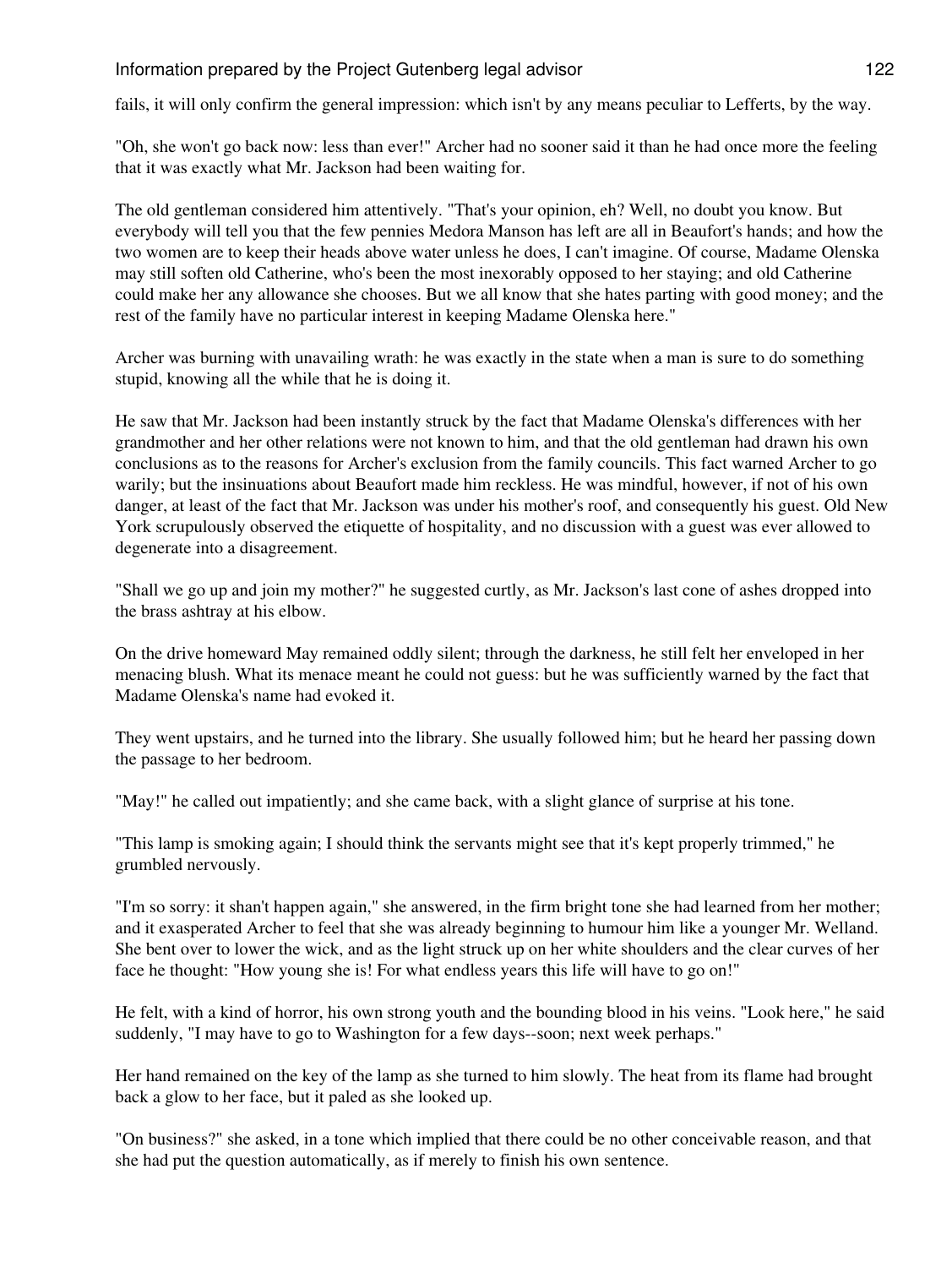"On business, naturally. There's a patent case coming up before the Supreme Court--" He gave the name of the inventor, and went on furnishing details with all Lawrence Lefferts's practised glibness, while she listened attentively, saying at intervals: "Yes, I see."

"The change will do you good," she said simply, when he had finished; "and you must be sure to go and see Ellen," she added, looking him straight in the eyes with her cloudless smile, and speaking in the tone she might have employed in urging him not to neglect some irksome family duty.

It was the only word that passed between them on the subject; but in the code in which they had both been trained it meant: "Of course you understand that I know all that people have been saying about Ellen, and heartily sympathise with my family in their effort to get her to return to her husband. I also know that, for some reason you have not chosen to tell me, you have advised her against this course, which all the older men of the family, as well as our grandmother, agree in approving; and that it is owing to your encouragement that Ellen defies us all, and exposes herself to the kind of criticism of which Mr. Sillerton Jackson probably gave you, this evening, the hint that has made you so irritable. . . . Hints have indeed not been wanting; but since you appear unwilling to take them from others, I offer you this one myself, in the only form in which well-bred people of our kind can communicate unpleasant things to each other: by letting you understand that I know you mean to see Ellen when you are in Washington, and are perhaps going there expressly for that purpose; and that, since you are sure to see her, I wish you to do so with my full and explicit approval-- and to take the opportunity of letting her know what the course of conduct you have encouraged her in is likely to lead to."

Her hand was still on the key of the lamp when the last word of this mute message reached him. She turned the wick down, lifted off the globe, and breathed on the sulky flame.

"They smell less if one blows them out," she explained, with her bright housekeeping air. On the threshold she turned and paused for his kiss.

# XXVII.

Wall Street, the next day, had more reassuring reports of Beaufort's situation. They were not definite, but they were hopeful. It was generally understood that he could call on powerful influences in case of emergency, and that he had done so with success; and that evening, when Mrs. Beaufort appeared at the Opera wearing her old smile and a new emerald necklace, society drew a breath of relief.

New York was inexorable in its condemnation of business irregularities. So far there had been no exception to its tacit rule that those who broke the law of probity must pay; and every one was aware that even Beaufort and Beaufort's wife would be offered up unflinchingly to this principle. But to be obliged to offer them up would be not only painful but inconvenient. The disappearance of the Beauforts would leave a considerable void in their compact little circle; and those who were too ignorant or too careless to shudder at the moral catastrophe bewailed in advance the loss of the best ball-room in New York.

Archer had definitely made up his mind to go to Washington. He was waiting only for the opening of the law-suit of which he had spoken to May, so that its date might coincide with that of his visit; but on the following Tuesday he learned from Mr. Letterblair that the case might be postponed for several weeks. Nevertheless, he went home that afternoon determined in any event to leave the next evening. The chances were that May, who knew nothing of his professional life, and had never shown any interest in it, would not learn of the postponement, should it take place, nor remember the names of the litigants if they were mentioned before her; and at any rate he could no longer put off seeing Madame Olenska. There were too many things that he must say to her.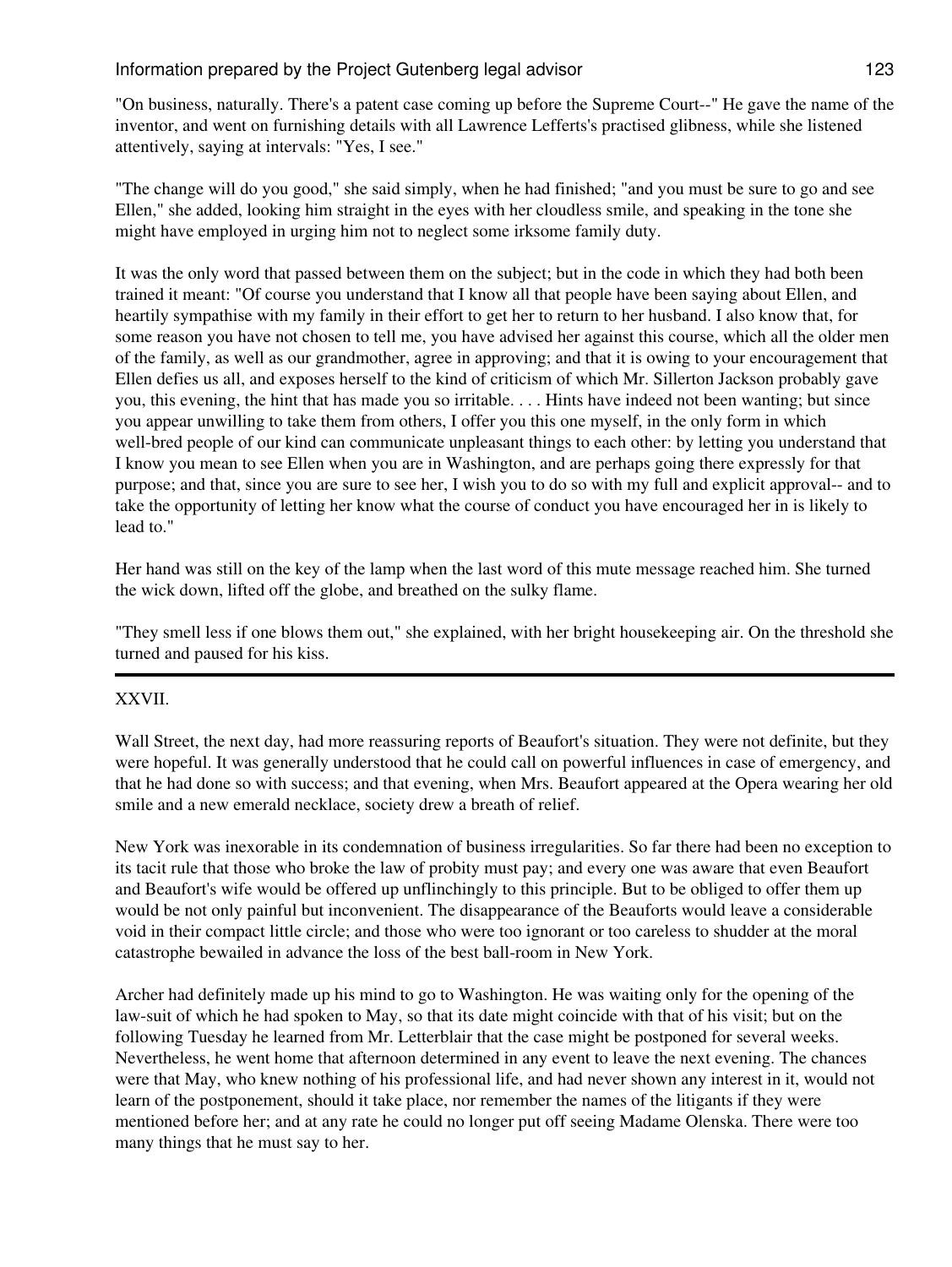On the Wednesday morning, when he reached his office, Mr. Letterblair met him with a troubled face. Beaufort, after all, had not managed to "tide over"; but by setting afloat the rumour that he had done so he had reassured his depositors, and heavy payments had poured into the bank till the previous evening, when disturbing reports again began to predominate. In consequence, a run on the bank had begun, and its doors were likely to close before the day was over. The ugliest things were being said of Beaufort's dastardly manoeuvre, and his failure promised to be one of the most discreditable in the history of Wall Street.

The extent of the calamity left Mr. Letterblair white and incapacitated. "I've seen bad things in my time; but nothing as bad as this. Everybody we know will be hit, one way or another. And what will be done about Mrs. Beaufort? What CAN be done about her? I pity Mrs. Manson Mingott as much as anybody: coming at her age, there's no knowing what effect this affair may have on her. She always believed in Beaufort--she made a friend of him! And there's the whole Dallas connection: poor Mrs. Beaufort is related to every one of you. Her only chance would be to leave her husband--yet how can any one tell her so? Her duty is at his side; and luckily she seems always to have been blind to his private weaknesses."

There was a knock, and Mr. Letterblair turned his head sharply. "What is it? I can't be disturbed."

A clerk brought in a letter for Archer and withdrew. Recognising his wife's hand, the young man opened the envelope and read: "Won't you please come up town as early as you can? Granny had a slight stroke last night. In some mysterious way she found out before any one else this awful news about the bank. Uncle Lovell is away shooting, and the idea of the disgrace has made poor Papa so nervous that he has a temperature and can't leave his room. Mamma needs you dreadfully, and I do hope you can get away at once and go straight to Granny's."

Archer handed the note to his senior partner, and a few minutes later was crawling northward in a crowded horse-car, which he exchanged at Fourteenth Street for one of the high staggering omnibuses of the Fifth Avenue line. It was after twelve o'clock when this laborious vehicle dropped him at old Catherine's. The sitting-room window on the ground floor, where she usually throned, was tenanted by the inadequate figure of her daughter, Mrs. Welland, who signed a haggard welcome as she caught sight of Archer; and at the door he was met by May. The hall wore the unnatural appearance peculiar to well-kept houses suddenly invaded by illness: wraps and furs lay in heaps on the chairs, a doctor's bag and overcoat were on the table, and beside them letters and cards had already piled up unheeded.

May looked pale but smiling: Dr. Bencomb, who had just come for the second time, took a more hopeful view, and Mrs. Mingott's dauntless determination to live and get well was already having an effect on her family. May led Archer into the old lady's sitting-room, where the sliding doors opening into the bedroom had been drawn shut, and the heavy yellow damask portieres dropped over them; and here Mrs. Welland communicated to him in horrified undertones the details of the catastrophe. It appeared that the evening before something dreadful and mysterious had happened. At about eight o'clock, just after Mrs. Mingott had finished the game of solitaire that she always played after dinner, the door-bell had rung, and a lady so thickly veiled that the servants did not immediately recognise her had asked to be received.

The butler, hearing a familiar voice, had thrown open the sitting-room door, announcing: "Mrs. Julius Beaufort"--and had then closed it again on the two ladies. They must have been together, he thought, about an hour. When Mrs. Mingott's bell rang Mrs. Beaufort had already slipped away unseen, and the old lady, white and vast and terrible, sat alone in her great chair, and signed to the butler to help her into her room. She seemed, at that time, though obviously distressed, in complete control of her body and brain. The mulatto maid put her to bed, brought her a cup of tea as usual, laid everything straight in the room, and went away; but at three in the morning the bell rang again, and the two servants, hastening in at this unwonted summons (for old Catherine usually slept like a baby), had found their mistress sitting up against her pillows with a crooked smile on her face and one little hand hanging limp from its huge arm.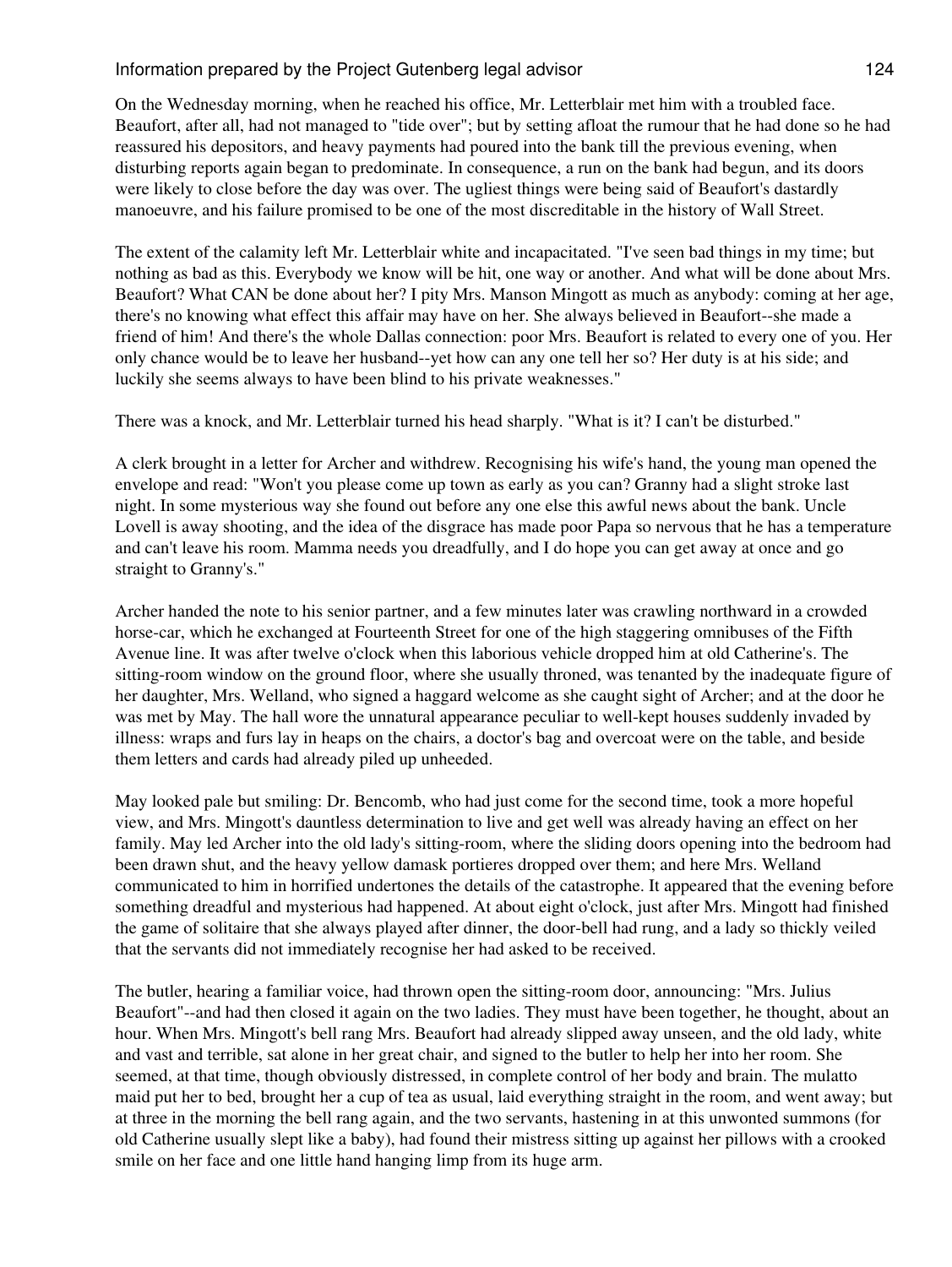The stroke had clearly been a slight one, for she was able to articulate and to make her wishes known; and soon after the doctor's first visit she had begun to regain control of her facial muscles. But the alarm had been great; and proportionately great was the indignation when it was gathered from Mrs. Mingott's fragmentary phrases that Regina Beaufort had come to ask her--incredible effrontery!--to back up her husband, see them through--not to "desert" them, as she called it--in fact to induce the whole family to cover and condone their monstrous dishonour.

"I said to her: "Honour's always been honour, and honesty honesty, in Manson Mingott's house, and will be till I'm carried out of it feet first,'" the old woman had stammered into her daughter's ear, in the thick voice of the partly paralysed. "And when she said: `But my name, Auntie--my name's Regina Dallas,' I said: `It was Beaufort when he covered you with jewels, and it's got to stay Beaufort now that he's covered you with shame.'"

So much, with tears and gasps of horror, Mrs. Welland imparted, blanched and demolished by the unwonted obligation of having at last to fix her eyes on the unpleasant and the discreditable. "If only I could keep it from your father-in-law: he always says: `Augusta, for pity's sake, don't destroy my last illusions' --and how am I to prevent his knowing these horrors?" the poor lady wailed.

"After all, Mamma, he won't have SEEN them," her daughter suggested; and Mrs. Welland sighed: "Ah, no; thank heaven he's safe in bed. And Dr. Bencomb has promised to keep him there till poor Mamma is better, and Regina has been got away somewhere."

Archer had seated himself near the window and was gazing out blankly at the deserted thoroughfare. It was evident that he had been summoned rather for the moral support of the stricken ladies than because of any specific aid that he could render. Mr. Lovell Mingott had been telegraphed for, and messages were being despatched by hand to the members of the family living in New York; and meanwhile there was nothing to do but to discuss in hushed tones the consequences of Beaufort's dishonour and of his wife's unjustifiable action.

Mrs. Lovell Mingott, who had been in another room writing notes, presently reappeared, and added her voice to the discussion. In THEIR day, the elder ladies agreed, the wife of a man who had done anything disgraceful in business had only one idea: to efface herself, to disappear with him. "There was the case of poor Grandmamma Spicer; your great-grandmother, May. Of course," Mrs. Welland hastened to add, "your greatgrandfather's money difficulties were private--losses at cards, or signing a note for somebody--I never quite knew, because Mamma would never speak of it. But she was brought up in the country because her mother had to leave New York after the disgrace, whatever it was: they lived up the Hudson alone, winter and summer, till Mamma was sixteen. It would never have occurred to Grandmamma Spicer to ask the family to `countenance' her, as I understand Regina calls it; though a private disgrace is nothing compared to the scandal of ruining hundreds of innocent people."

"Yes, it would be more becoming in Regina to hide her own countenance than to talk about other people's," Mrs. Lovell Mingott agreed. "I understand that the emerald necklace she wore at the Opera last Friday had been sent on approval from Ball and Black's in the afternoon. I wonder if they'll ever get it back?"

Archer listened unmoved to the relentless chorus. The idea of absolute financial probity as the first law of a gentleman's code was too deeply ingrained in him for sentimental considerations to weaken it. An adventurer like Lemuel Struthers might build up the millions of his Shoe Polish on any number of shady dealings; but unblemished honesty was the noblesse oblige of old financial New York. Nor did Mrs. Beaufort's fate greatly move Archer. He felt, no doubt, more sorry for her than her indignant relatives; but it seemed to him that the tie between husband and wife, even if breakable in prosperity, should be indissoluble in misfortune. As Mr. Letterblair had said, a wife's place was at her husband's side when he was in trouble; but society's place was not at his side, and Mrs. Beaufort's cool assumption that it was seemed almost to make her his accomplice. The mere idea of a woman's appealing to her family to screen her husband's business dishonour was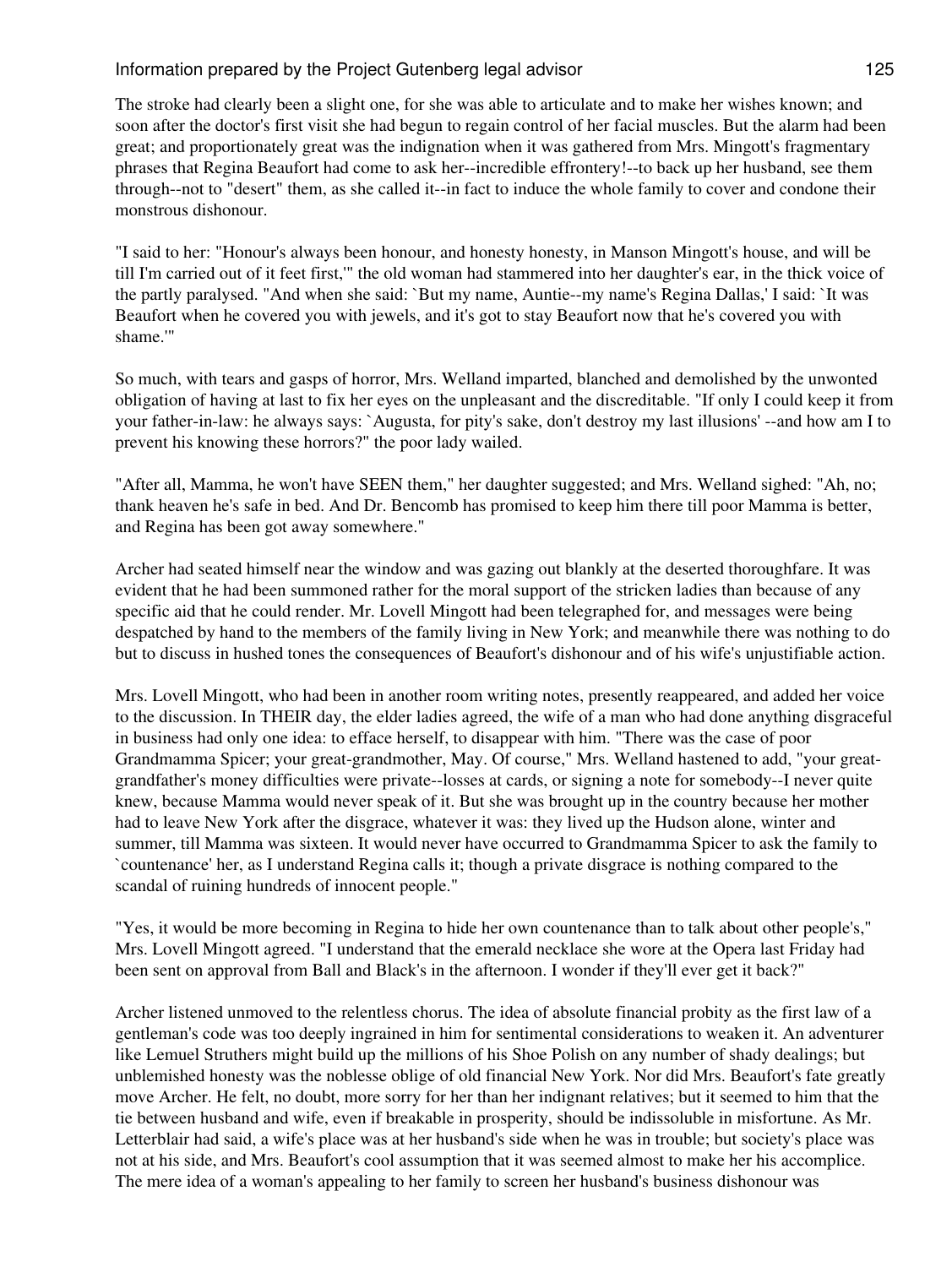inadmissible, since it was the one thing that the Family, as an institution, could not do.

The mulatto maid called Mrs. Lovell Mingott into the hall, and the latter came back in a moment with a frowning brow.

"She wants me to telegraph for Ellen Olenska. I had written to Ellen, of course, and to Medora; but now it seems that's not enough. I'm to telegraph to her immediately, and to tell her that she's to come alone."

The announcement was received in silence. Mrs. Welland sighed resignedly, and May rose from her seat and went to gather up some newspapers that had been scattered on the floor.

"I suppose it must be done," Mrs. Lovell Mingott continued, as if hoping to be contradicted; and May turned back toward the middle of the room.

"Of course it must be done," she said. "Granny knows what she wants, and we must carry out all her wishes. Shall I write the telegram for you, Auntie? If it goes at once Ellen can probably catch tomorrow morning's train." She pronounced the syllables of the name with a peculiar clearness, as if she had tapped on two silver bells.

"Well, it can't go at once. Jasper and the pantry-boy are both out with notes and telegrams."

May turned to her husband with a smile. "But here's Newland, ready to do anything. Will you take the telegram, Newland? There'll be just time before luncheon."

Archer rose with a murmur of readiness, and she seated herself at old Catherine's rosewood "Bonheur du Jour," and wrote out the message in her large immature hand. When it was written she blotted it neatly and handed it to Archer.

"What a pity," she said, "that you and Ellen will cross each other on the way!--Newland," she added, turning to her mother and aunt, "is obliged to go to Washington about a patent law-suit that is coming up before the Supreme Court. I suppose Uncle Lovell will be back by tomorrow night, and with Granny improving so much it doesn't seem right to ask Newland to give up an important engagement for the firm--does it?"

She paused, as if for an answer, and Mrs. Welland hastily declared: "Oh, of course not, darling. Your Granny would be the last person to wish it." As Archer left the room with the telegram, he heard his mother-in- law add, presumably to Mrs. Lovell Mingott: "But why on earth she should make you telegraph for Ellen Olenska--" and May's clear voice rejoin: "Perhaps it's to urge on her again that after all her duty is with her husband."

The outer door closed on Archer and he walked hastily away toward the telegraph office.

### XXVIII.

Ol-ol--howjer spell it, anyhow?" asked the tart young lady to whom Archer had pushed his wife's telegram across the brass ledge of the Western Union office.

"Olenska--O-len-ska," he repeated, drawing back the message in order to print out the foreign syllables above May's rambling script.

"It's an unlikely name for a New York telegraph office; at least in this quarter," an unexpected voice observed; and turning around Archer saw Lawrence Lefferts at his elbow, pulling an imperturbable moustache and affecting not to glance at the message.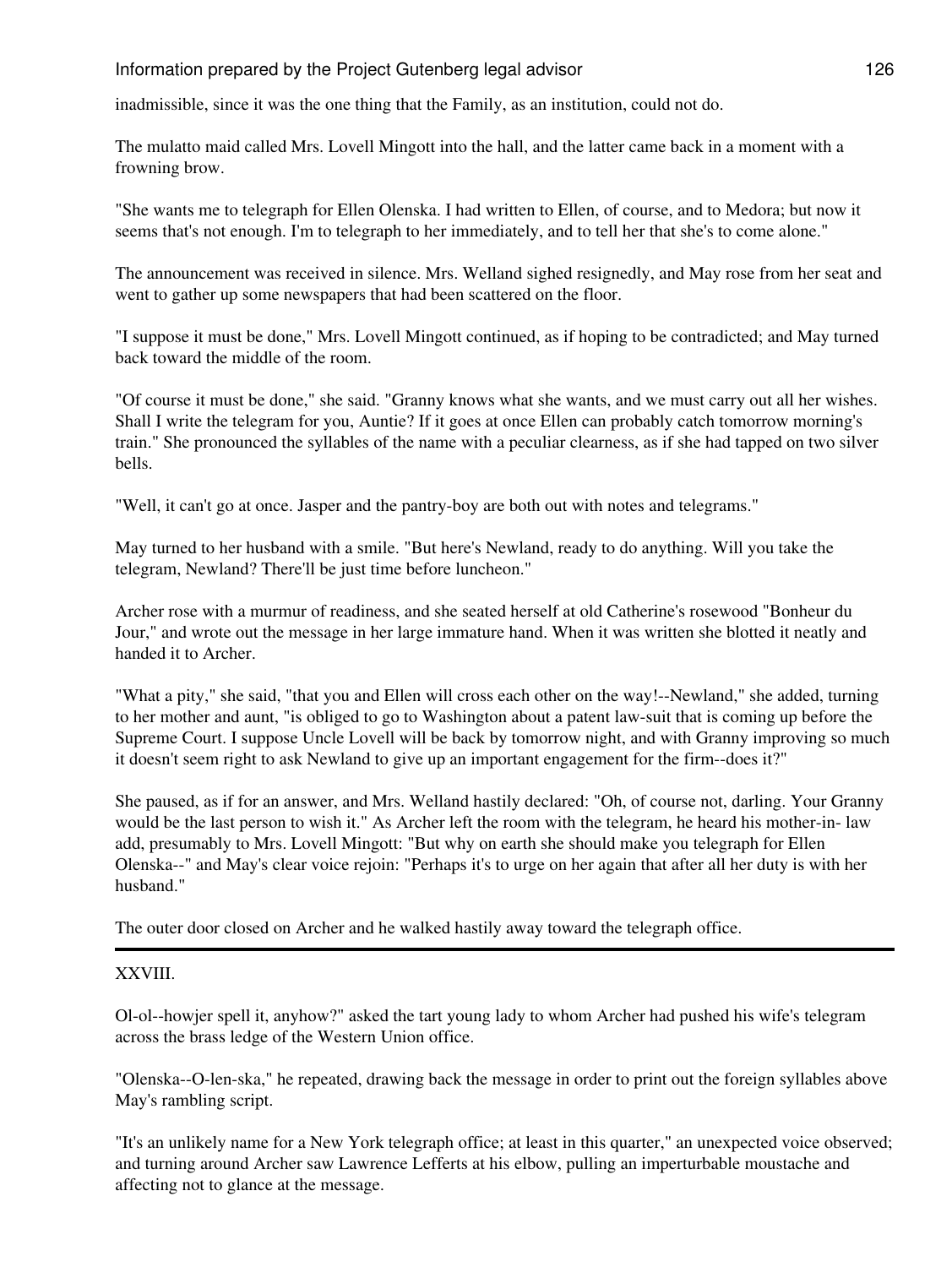"Hallo, Newland: thought I'd catch you here. I've just heard of old Mrs. Mingott's stroke; and as I was on my way to the house I saw you turning down this street and nipped after you. I suppose you've come from there?"

Archer nodded, and pushed his telegram under the lattice.

"Very bad, eh?" Lefferts continued. "Wiring to the family, I suppose. I gather it IS bad, if you're including Countess Olenska."

Archer's lips stiffened; he felt a savage impulse to dash his fist into the long vain handsome face at his side.

"Why?" he questioned.

Lefferts, who was known to shrink from discussion, raised his eye-brows with an ironic grimace that warned the other of the watching damsel behind the lattice. Nothing could be worse "form" the look reminded Archer, than any display of temper in a public place.

Archer had never been more indifferent to the requirements of form; but his impulse to do Lawrence Lefferts a physical injury was only momentary. The idea of bandying Ellen Olenska's name with him at such a time, and on whatsoever provocation, was unthinkable. He paid for his telegram, and the two young men went out together into the street. There Archer, having regained his self-control, went on: "Mrs. Mingott is much better: the doctor feels no anxiety whatever"; and Lefferts, with profuse expressions of relief, asked him if he had heard that there were beastly bad rumours again about Beaufort. . . .

That afternoon the announcement of the Beaufort failure was in all the papers. It overshadowed the report of Mrs. Manson Mingott's stroke, and only the few who had heard of the mysterious connection between the two events thought of ascribing old Catherine's illness to anything but the accumulation of flesh and years.

The whole of New York was darkened by the tale of Beaufort's dishonour. There had never, as Mr. Letterblair said, been a worse case in his memory, nor, for that matter, in the memory of the far-off Letterblair who had given his name to the firm. The bank had continued to take in money for a whole day after its failure was inevitable; and as many of its clients belonged to one or another of the ruling clans, Beaufort's duplicity seemed doubly cynical. If Mrs. Beaufort had not taken the tone that such misfortunes (the word was her own) were "the test of friendship," compassion for her might have tempered the general indignation against her husband. As it was--and especially after the object of her nocturnal visit to Mrs. Manson Mingott had become known--her cynicism was held to exceed his; and she had not the excuse--nor her detractors the satisfaction- of pleading that she was "a foreigner." It was some comfort (to those whose securities were not in jeopardy) to be able to remind themselves that Beaufort WAS; but, after all, if a Dallas of South Carolina took his view of the case, and glibly talked of his soon being "on his feet again," the argument lost its edge, and there was nothing to do but to accept this awful evidence of the indissolubility of marriage. Society must manage to get on without the Beauforts, and there was an end of it--except indeed for such hapless victims of the disaster as Medora Manson, the poor old Miss Lannings, and certain other misguided ladies of good family who, if only they had listened to Mr. Henry van der Luyden . . .

"The best thing the Beauforts can do," said Mrs. Archer, summing it up as if she were pronouncing a diagnosis and prescribing a course of treatment, "is to go and live at Regina's little place in North Carolina. Beaufort has always kept a racing stable, and he had better breed trotting horses. I should say he had all the qualities of a successful horsedealer." Every one agreed with her, but no one condescended to enquire what the Beauforts really meant to do.

The next day Mrs. Manson Mingott was much better: she recovered her voice sufficiently to give orders that no one should mention the Beauforts to her again, and asked--when Dr. Bencomb appeared--what in the world her family meant by making such a fuss about her health.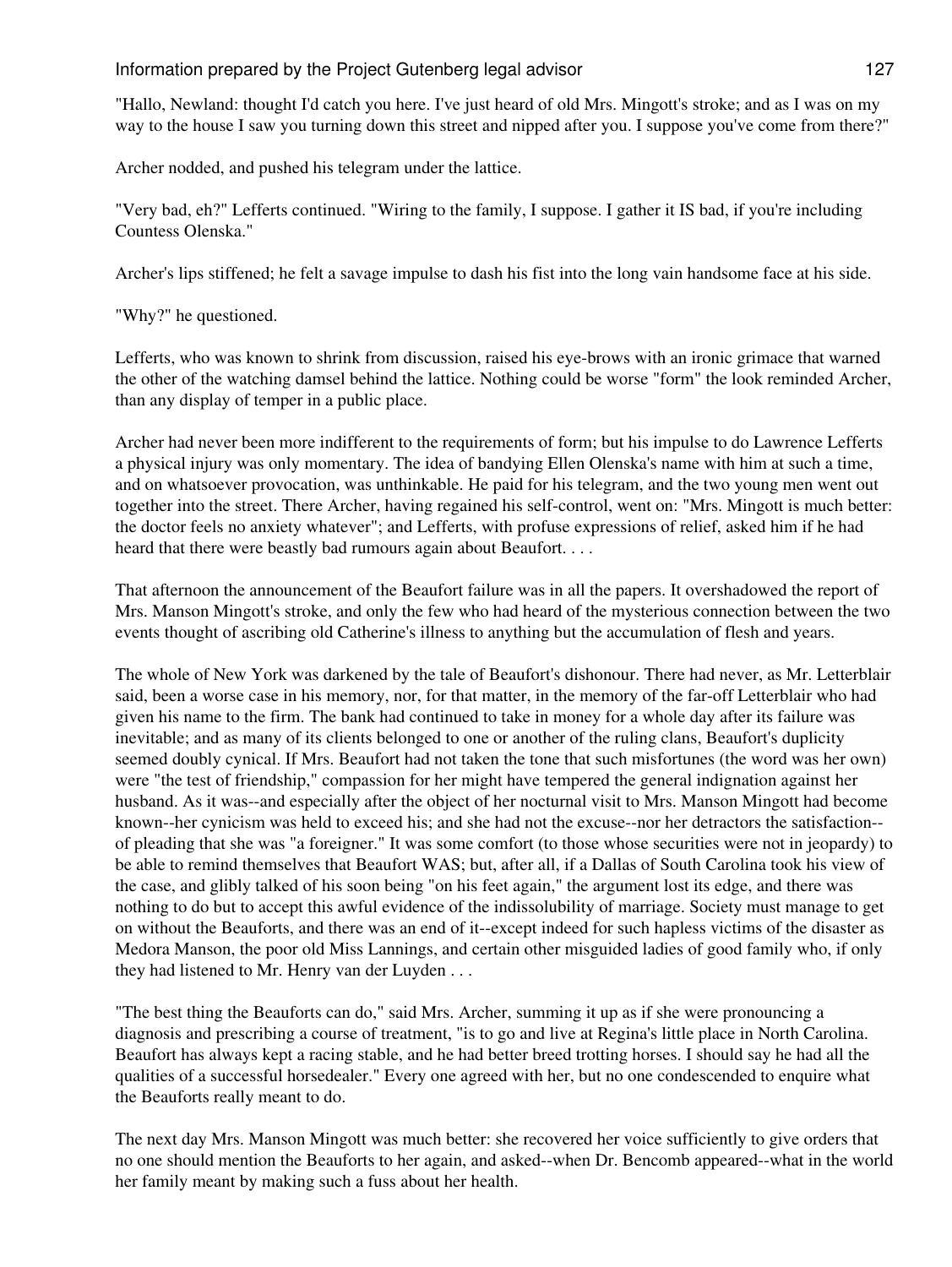"If people of my age WILL eat chicken-salad in the evening what are they to expect?" she enquired; and, the doctor having opportunely modified her dietary, the stroke was transformed into an attack of indigestion. But in spite of her firm tone old Catherine did not wholly recover her former attitude toward life. The growing remoteness of old age, though it had not diminished her curiosity about her neighbours, had blunted her never very lively compassion for their troubles; and she seemed to have no difficulty in putting the Beaufort disaster out of her mind. But for the first time she became absorbed in her own symptoms, and began to take a sentimental interest in certain members of her family to whom she had hitherto been contemptuously indifferent.

Mr. Welland, in particular, had the privilege of attracting her notice. Of her sons-in-law he was the one she had most consistently ignored; and all his wife's efforts to represent him as a man of forceful character and marked intellectual ability (if he had only "chosen") had been met with a derisive chuckle. But his eminence as a valetudinarian now made him an object of engrossing interest, and Mrs. Mingott issued an imperial summons to him to come and compare diets as soon as his temperature permitted; for old Catherine was now the first to recognise that one could not be too careful about temperatures.

Twenty-four hours after Madame Olenska's summons a telegram announced that she would arrive from Washington on the evening of the following day. At the Wellands', where the Newland Archers chanced to be lunching, the question as to who should meet her at Jersey City was immediately raised; and the material difficulties amid which the Welland household struggled as if it had been a frontier outpost, lent animation to the debate. It was agreed that Mrs. Welland could not possibly go to Jersey City because she was to accompany her husband to old Catherine's that afternoon, and the brougham could not be spared, since, if Mr. Welland were "upset" by seeing his mother-in-law for the first time after her attack, he might have to be taken home at a moment's notice. The Welland sons would of course be "down town," Mr. Lovell Mingott would be just hurrying back from his shooting, and the Mingott carriage engaged in meeting him; and one could not ask May, at the close of a winter afternoon, to go alone across the ferry to Jersey City, even in her own carriage. Nevertheless, it might appear inhospitable --and contrary to old Catherine's express wishes--if Madame Olenska were allowed to arrive without any of the family being at the station to receive her. It was just like Ellen, Mrs. Welland's tired voice implied, to place the family in such a dilemma. "It's always one thing after another," the poor lady grieved, in one of her rare revolts against fate; "the only thing that makes me think Mamma must be less well than Dr. Bencomb will admit is this morbid desire to have Ellen come at once, however inconvenient it is to meet her."

The words had been thoughtless, as the utterances of impatience often are; and Mr. Welland was upon them with a pounce.

"Augusta," he said, turning pale and laying down his fork, "have you any other reason for thinking that Bencomb is less to be relied on than he was? Have you noticed that he has been less conscientious than usual in following up my case or your mother's?"

It was Mrs. Welland's turn to grow pale as the endless consequences of her blunder unrolled themselves before her; but she managed to laugh, and take a second helping of scalloped oysters, before she said, struggling back into her old armour of cheerfulness: "My dear, how could you imagine such a thing? I only meant that, after the decided stand Mamma took about its being Ellen's duty to go back to her husband, it seems strange that she should be seized with this sudden whim to see her, when there are half a dozen other grandchildren that she might have asked for. But we must never forget that Mamma, in spite of her wonderful vitality, is a very old woman."

Mr. Welland's brow remained clouded, and it was evident that his perturbed imagination had fastened at once on this last remark. "Yes: your mother's a very old woman; and for all we know Bencomb may not be as successful with very old people. As you say, my dear, it's always one thing after another; and in another ten or fifteen years I suppose I shall have the pleasing duty of looking about for a new doctor. It's always better to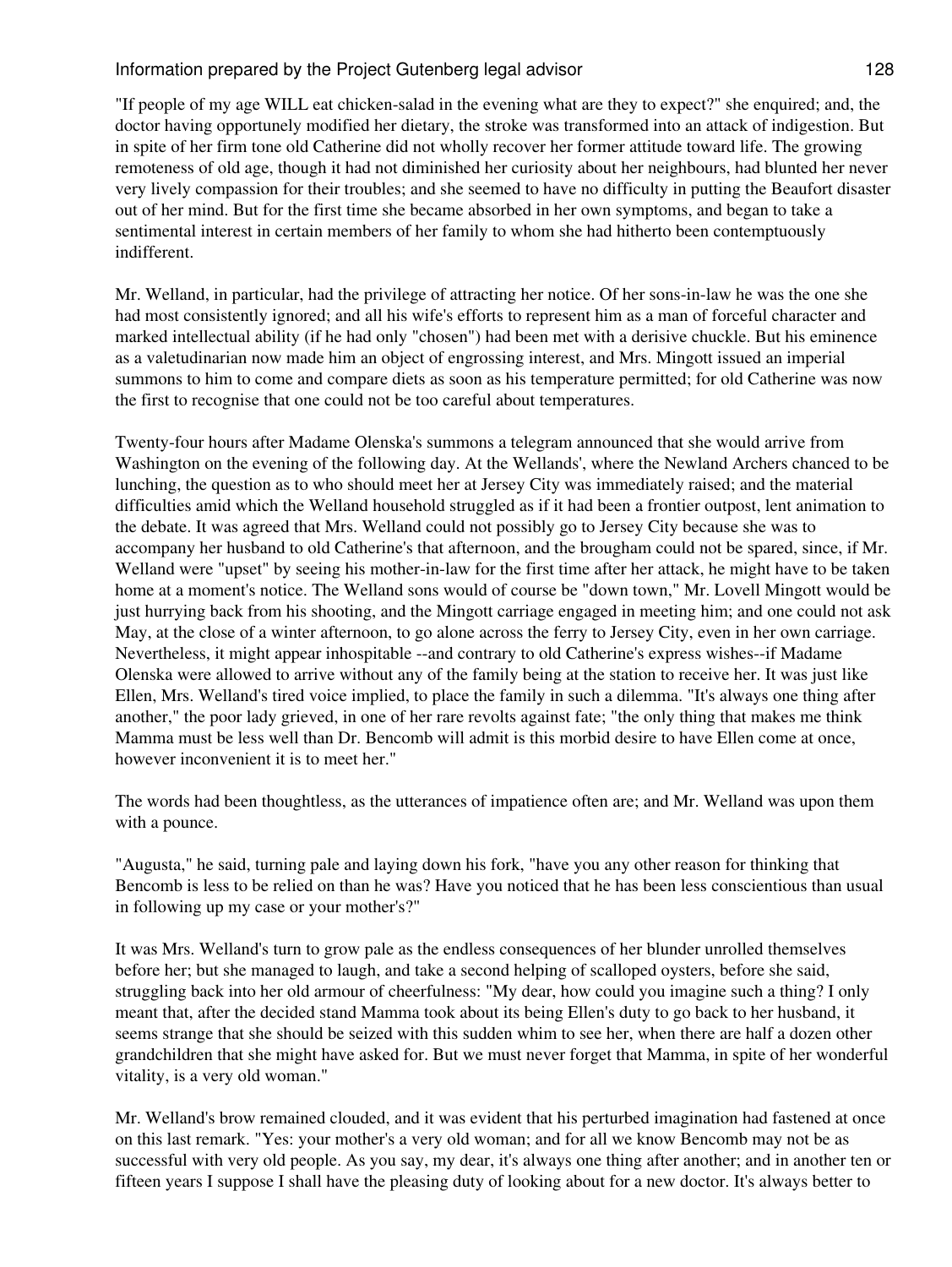make such a change before it's absolutely necessary." And having arrived at this Spartan decision Mr. Welland firmly took up his fork.

"But all the while," Mrs. Welland began again, as she rose from the luncheon-table, and led the way into the wilderness of purple satin and malachite known as the back drawing-room, "I don't see how Ellen's to be got here tomorrow evening; and I do like to have things settled for at least twenty-four hours ahead."

Archer turned from the fascinated contemplation of a small painting representing two Cardinals carousing, in an octagonal ebony frame set with medallions of onyx.

"Shall I fetch her?" he proposed. "I can easily get away from the office in time to meet the brougham at the ferry, if May will send it there." His heart was beating excitedly as he spoke.

Mrs. Welland heaved a sigh of gratitude, and May, who had moved away to the window, turned to shed on him a beam of approval. "So you see, Mamma, everything WILL be settled twenty-four hours in advance," she said, stooping over to kiss her mother's troubled forehead.

May's brougham awaited her at the door, and she was to drive Archer to Union Square, where he could pick up a Broadway car to carry him to the office. As she settled herself in her corner she said: "I didn't want to worry Mamma by raising fresh obstacles; but how can you meet Ellen tomorrow, and bring her back to New York, when you're going to Washington?"

"Oh, I'm not going," Archer answered.

"Not going? Why, what's happened?" Her voice was as clear as a bell, and full of wifely solicitude.

"The case is off--postponed."

"Postponed? How odd! I saw a note this morning from Mr. Letterblair to Mamma saying that he was going to Washington tomorrow for the big patent case that he was to argue before the Supreme Court. You said it was a patent case, didn't you?"

"Well--that's it: the whole office can't go. Letterblair decided to go this morning."

"Then it's NOT postponed?" she continued, with an insistence so unlike her that he felt the blood rising to his face, as if he were blushing for her unwonted lapse from all the traditional delicacies.

"No: but my going is," he answered, cursing the unnecessary explanations that he had given when he had announced his intention of going to Washington, and wondering where he had read that clever liars give details, but that the cleverest do not. It did not hurt him half as much to tell May an untruth as to see her trying to pretend that she had not detected him.

"I'm not going till later on: luckily for the convenience of your family," he continued, taking base refuge in sarcasm. As he spoke he felt that she was looking at him, and he turned his eyes to hers in order not to appear to be avoiding them. Their glances met for a second, and perhaps let them into each other's meanings more deeply than either cared to go.

"Yes; it IS awfully convenient," May brightly agreed, "that you should be able to meet Ellen after all; you saw how much Mamma appreciated your offering to do it."

"Oh, I'm delighted to do it." The carriage stopped, and as he jumped out she leaned to him and laid her hand on his. "Good-bye, dearest," she said, her eyes so blue that he wondered afterward if they had shone on him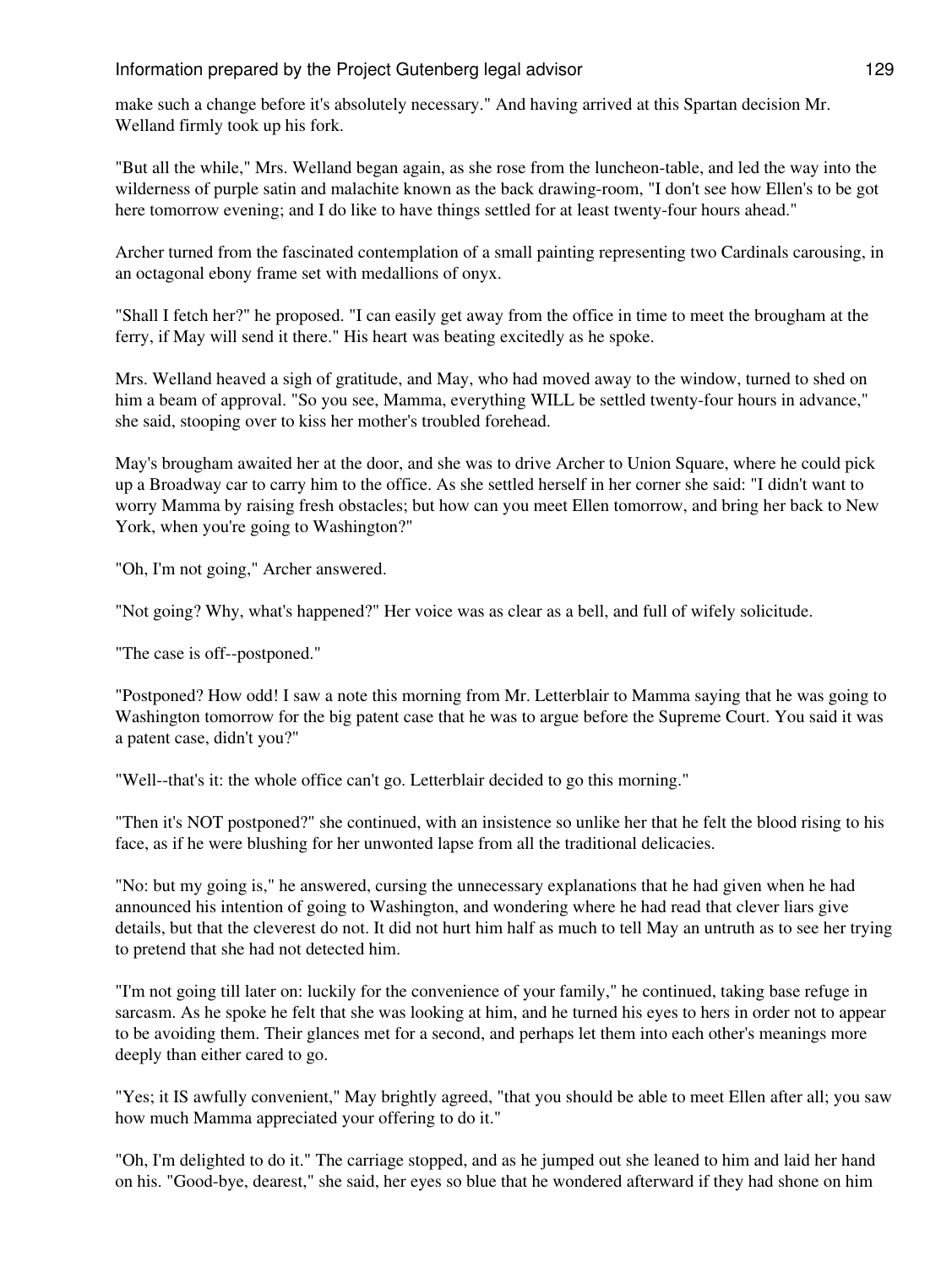# through tears.

He turned away and hurried across Union Square, repeating to himself, in a sort of inward chant: "It's all of two hours from Jersey City to old Catherine's. It's all of two hours--and it may be more."

# XXIX.

.

His wife's dark blue brougham (with the wedding varnish still on it) met Archer at the ferry, and conveyed him luxuriously to the Pennsylvania terminus in Jersey City.

It was a sombre snowy afternoon, and the gas-lamps were lit in the big reverberating station. As he paced the platform, waiting for the Washington express, he remembered that there were people who thought there would one day be a tunnel under the Hudson through which the trains of the Pennsylvania railway would run straight into New York. They were of the brotherhood of visionaries who likewise predicted the building of ships that would cross the Atlantic in five days, the invention of a flying machine, lighting by electricity, telephonic communication without wires, and other Arabian Night marvels.

"I don't care which of their visions comes true," Archer mused, "as long as the tunnel isn't built yet." In his senseless school-boy happiness he pictured Madame Olenska's descent from the train, his discovery of her a long way off, among the throngs of meaningless faces, her clinging to his arm as he guided her to the carriage, their slow approach to the wharf among slipping horses, laden carts, vociferating teamsters, and then the startling quiet of the ferry-boat, where they would sit side by side under the snow, in the motionless carriage, while the earth seemed to glide away under them, rolling to the other side of the sun. It was incredible, the number of things he had to say to her, and in what eloquent order they were forming themselves on his lips . .

The clanging and groaning of the train came nearer, and it staggered slowly into the station like a prey- laden monster into its lair. Archer pushed forward, elbowing through the crowd, and staring blindly into window after window of the high-hung carriages. And then, suddenly, he saw Madame Olenska's pale and surprised face close at hand, and had again the mortified sensation of having forgotten what she looked like.

They reached each other, their hands met, and he drew her arm through his. "This way--I have the carriage," he said.

After that it all happened as he had dreamed. He helped her into the brougham with her bags, and had afterward the vague recollection of having properly reassured her about her grandmother and given her a summary of the Beaufort situation (he was struck by the softness of her: "Poor Regina!"). Meanwhile the carriage had worked its way out of the coil about the station, and they were crawling down the slippery incline to the wharf, menaced by swaying coal-carts, bewildered horses, dishevelled express-wagons, and an empty hearse--ah, that hearse! She shut her eyes as it passed, and clutched at Archer's hand.

"If only it doesn't mean--poor Granny!"

"Oh, no, no--she's much better--she's all right, really. There--we've passed it!" he exclaimed, as if that made all the difference. Her hand remained in his, and as the carriage lurched across the gang-plank onto the ferry he bent over, unbuttoned her tight brown glove, and kissed her palm as if he had kissed a relic. She disengaged herself with a faint smile, and he said: "You didn't expect me today?"

"Oh, no."

"I meant to go to Washington to see you. I'd made all my arrangements--I very nearly crossed you in the train."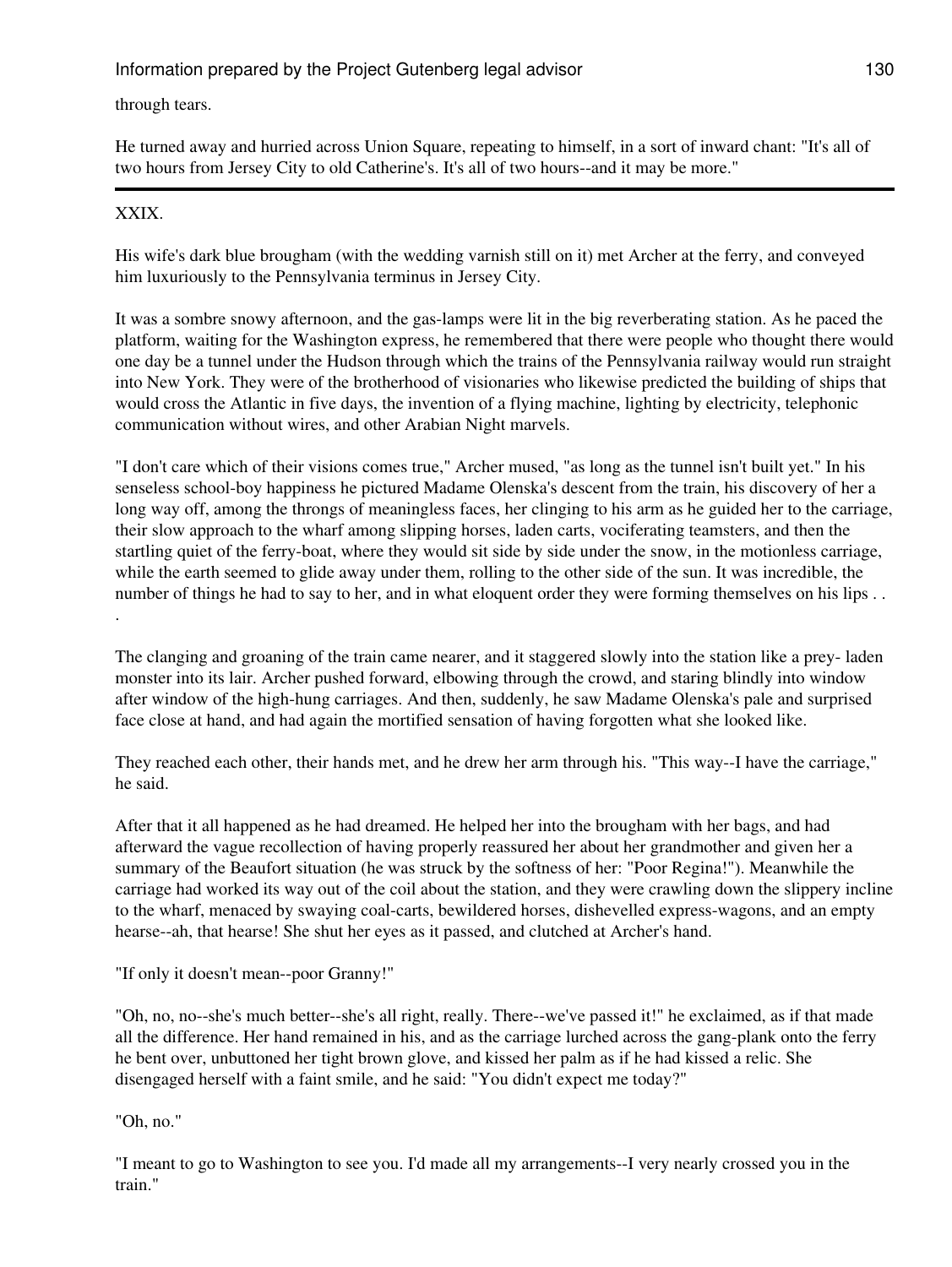"Oh--" she exclaimed, as if terrified by the narrowness of their escape.

"Do you know--I hardly remembered you?"

"Hardly remembered me?"

"I mean: how shall I explain? I--it's always so. EACH TIME YOU HAPPEN TO ME ALL OVER AGAIN."

"Oh, yes: I know! I know!"

"Does it--do I too: to you?" he insisted.

She nodded, looking out of the window.

"Ellen--Ellen--Ellen!"

She made no answer, and he sat in silence, watching her profile grow indistinct against the snow-streaked dusk beyond the window. What had she been doing in all those four long months, he wondered? How little they knew of each other, after all! The precious moments were slipping away, but he had forgotten everything that he had meant to say to her and could only helplessly brood on the mystery of their remoteness and their proximity, which seemed to be symbolised by the fact of their sitting so close to each other, and yet being unable to see each other's faces.

"What a pretty carriage! Is it May's?" she asked, suddenly turning her face from the window.

"Yes."

"It was May who sent you to fetch me, then? How kind of her!"

He made no answer for a moment; then he said explosively: "Your husband's secretary came to see me the day after we met in Boston."

In his brief letter to her he had made no allusion to M. Riviere's visit, and his intention had been to bury the incident in his bosom. But her reminder that they were in his wife's carriage provoked him to an impulse of retaliation. He would see if she liked his reference to Riviere any better than he liked hers to May! As on certain other occasions when he had expected to shake her out of her usual composure, she betrayed no sign of surprise: and at once he concluded: "He writes to her, then."

"M. Riviere went to see you?"

"Yes: didn't you know?"

"No," she answered simply.

"And you're not surprised?"

She hesitated. "Why should I be? He told me in Boston that he knew you; that he'd met you in England I think."

"Ellen--I must ask you one thing."

"Yes."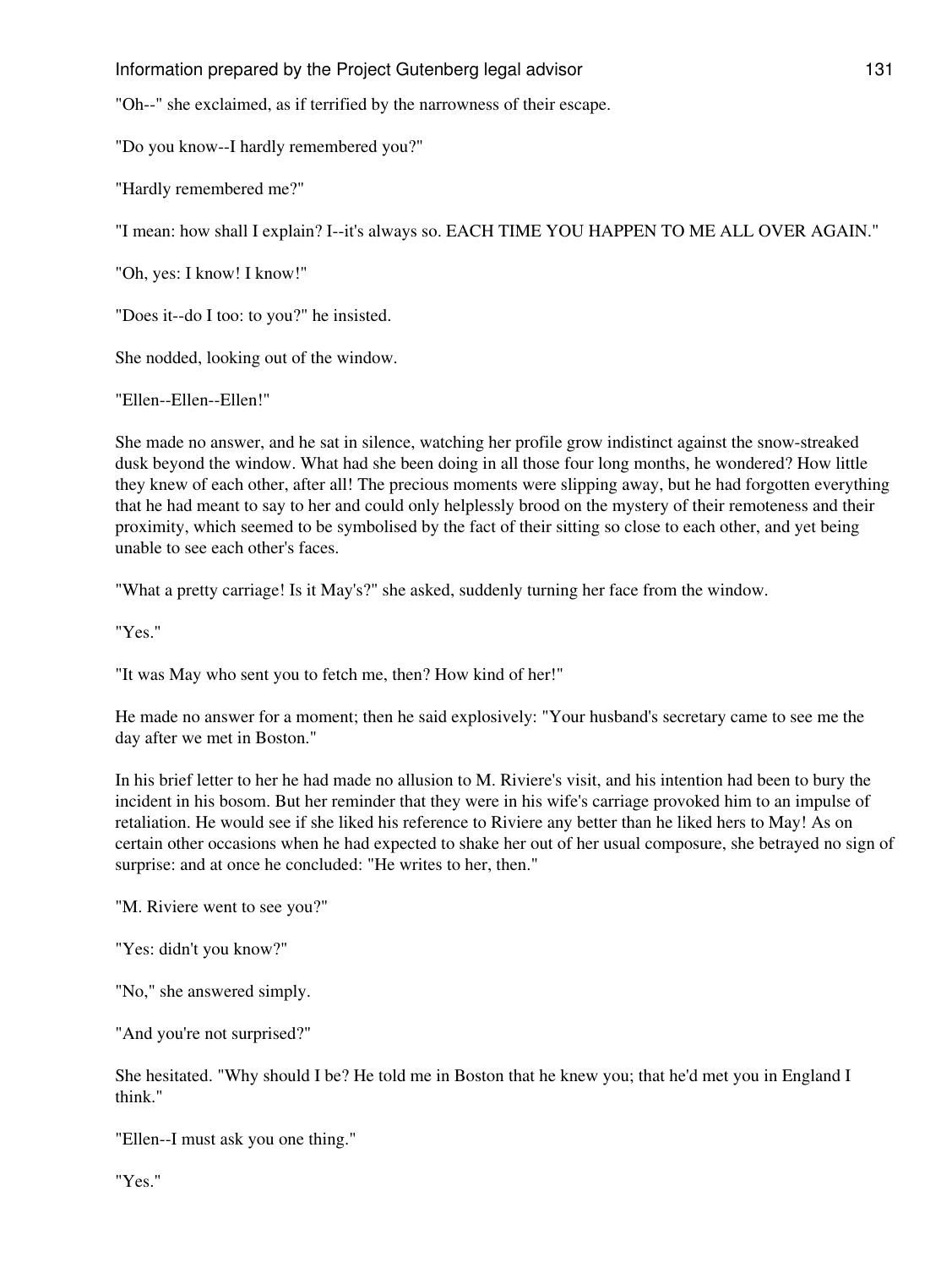"I wanted to ask it after I saw him, but I couldn't put it in a letter. It was Riviere who helped you to get away--when you left your husband?"

His heart was beating suffocatingly. Would she meet this question with the same composure?

"Yes: I owe him a great debt," she answered, without the least tremor in her quiet voice.

Her tone was so natural, so almost indifferent, that Archer's turmoil subsided. Once more she had managed, by her sheer simplicity, to make him feel stupidly conventional just when he thought he was flinging convention to the winds.

"I think you're the most honest woman I ever met!" he exclaimed.

"Oh, no--but probably one of the least fussy," she answered, a smile in her voice.

"Call it what you like: you look at things as they are."

"Ah--I've had to. I've had to look at the Gorgon."

"Well--it hasn't blinded you! You've seen that she's just an old bogey like all the others."

"She doesn't blind one; but she dries up one's tears."

The answer checked the pleading on Archer's lips: it seemed to come from depths of experience beyond his reach. The slow advance of the ferry-boat had ceased, and her bows bumped against the piles of the slip with a violence that made the brougham stagger, and flung Archer and Madame Olenska against each other. The young man, trembling, felt the pressure of her shoulder, and passed his arm about her.

"If you're not blind, then, you must see that this can't last."

"What can't?"

"Our being together--and not together."

"No. You ought not to have come today," she said in an altered voice; and suddenly she turned, flung her arms about him and pressed her lips to his. At the same moment the carriage began to move, and a gas-lamp at the head of the slip flashed its light into the window. She drew away, and they sat silent and motionless while the brougham struggled through the congestion of carriages about the ferry-landing. As they gained the street Archer began to speak hurriedly.

"Don't be afraid of me: you needn't squeeze yourself back into your corner like that. A stolen kiss isn't what I want. Look: I'm not even trying to touch the sleeve of your jacket. Don't suppose that I don't understand your reasons for not wanting to let this feeling between us dwindle into an ordinary hole-and-corner love-affair. I couldn't have spoken like this yesterday, because when we've been apart, and I'm looking forward to seeing you, every thought is burnt up in a great flame. But then you come; and you're so much more than I remembered, and what I want of you is so much more than an hour or two every now and then, with wastes of thirsty waiting between, that I can sit perfectly still beside you, like this, with that other vision in my mind, just quietly trusting to it to come true."

For a moment she made no reply; then she asked, hardly above a whisper: "What do you mean by trusting to it to come true?"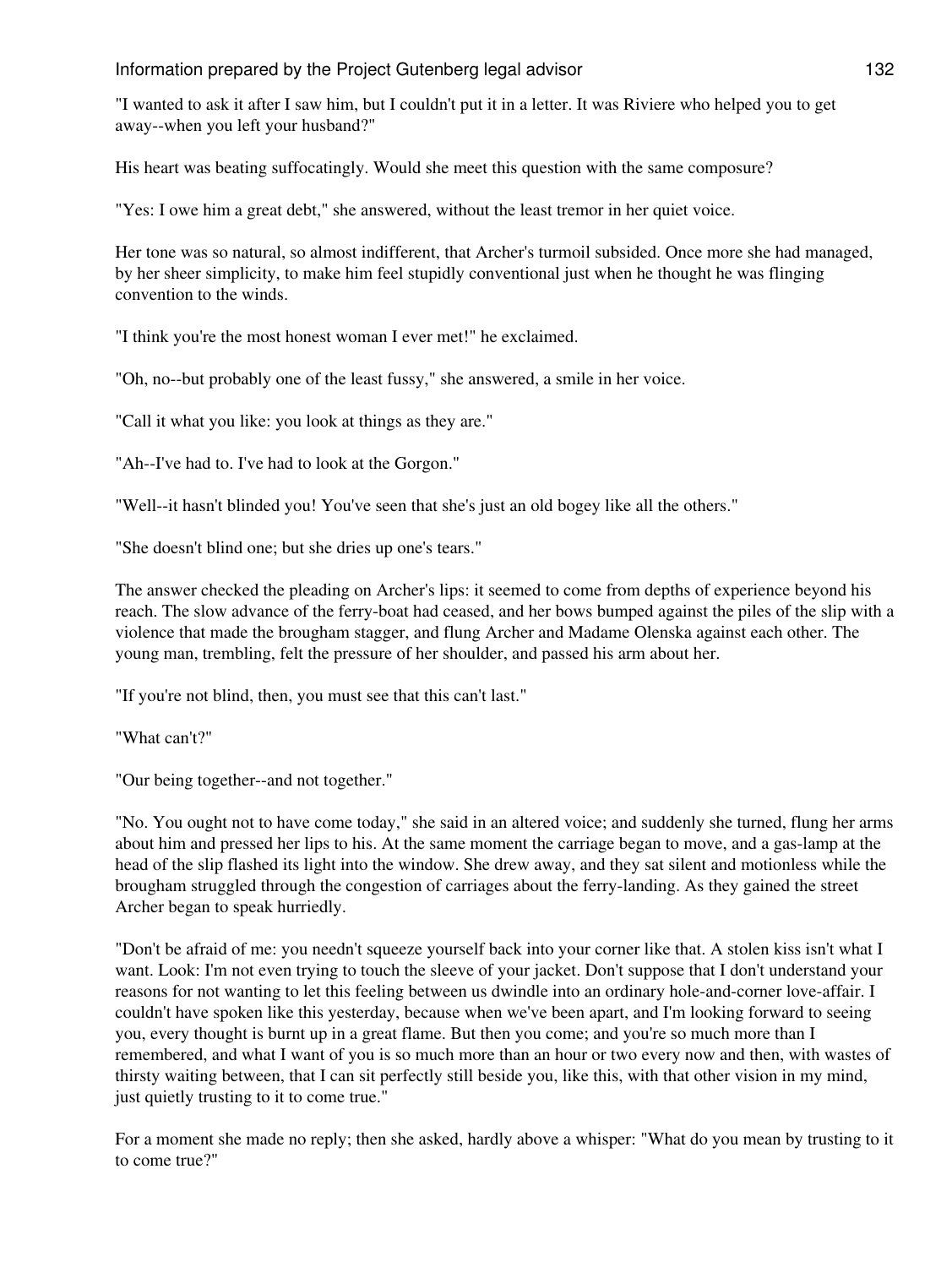"Why--you know it will, don't you?"

"Your vision of you and me together?" She burst into a sudden hard laugh. "You choose your place well to put it to me!"

"Do you mean because we're in my wife's brougham? Shall we get out and walk, then? I don't suppose you mind a little snow?"

She laughed again, more gently. "No; I shan't get out and walk, because my business is to get to Granny's as quickly as I can. And you'll sit beside me, and we'll look, not at visions, but at realities."

"I don't know what you mean by realities. The only reality to me is this."

She met the words with a long silence, during which the carriage rolled down an obscure side-street and then turned into the searching illumination of Fifth Avenue.

"Is it your idea, then, that I should live with you as your mistress--since I can't be your wife?" she asked.

The crudeness of the question startled him: the word was one that women of his class fought shy of, even when their talk flitted closest about the topic. He noticed that Madame Olenska pronounced it as if it had a recognised place in her vocabulary, and he wondered if it had been used familiarly in her presence in the horrible life she had fled from. Her question pulled him up with a jerk, and he floundered.

"I want--I want somehow to get away with you into a world where words like that--categories like that-- won't exist. Where we shall be simply two human beings who love each other, who are the whole of life to each other; and nothing else on earth will matter."

She drew a deep sigh that ended in another laugh. "Oh, my dear--where is that country? Have you ever been there?" she asked; and as he remained sullenly dumb she went on: "I know so many who've tried to find it; and, believe me, they all got out by mistake at wayside stations: at places like Boulogne, or Pisa, or Monte Carlo--and it wasn't at all different from the old world they'd left, but only rather smaller and dingier and more promiscuous."

He had never heard her speak in such a tone, and he remembered the phrase she had used a little while before.

"Yes, the Gorgon HAS dried your tears," he said.

"Well, she opened my eyes too; it's a delusion to say that she blinds people. What she does is just the contrary--she fastens their eyelids open, so that they're never again in the blessed darkness. Isn't there a Chinese torture like that? There ought to be. Ah, believe me, it's a miserable little country!"

The carriage had crossed Forty-second Street: May's sturdy brougham-horse was carrying them northward as if he had been a Kentucky trotter. Archer choked with the sense of wasted minutes and vain words.

"Then what, exactly, is your plan for us?" he asked.

"For US? But there's no US in that sense! We're near each other only if we stay far from each other. Then we can be ourselves. Otherwise we're only Newland Archer, the husband of Ellen Olenska's cousin, and Ellen Olenska, the cousin of Newland Archer's wife, trying to be happy behind the backs of the people who trust them."

"Ah, I'm beyond that," he groaned.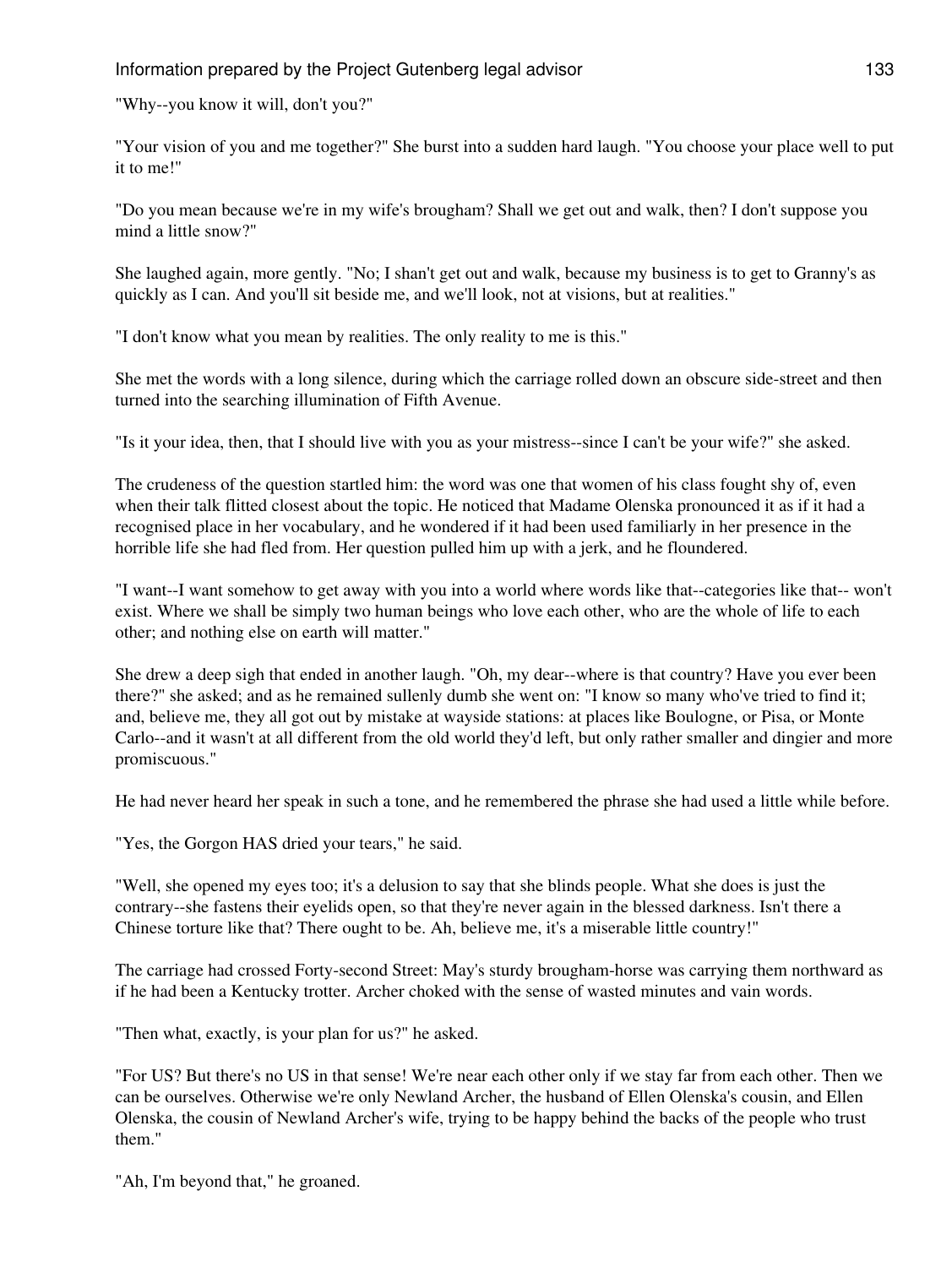"No, you're not! You've never been beyond. And I have," she said, in a strange voice, "and I know what it looks like there."

He sat silent, dazed with inarticulate pain. Then he groped in the darkness of the carriage for the little bell that signalled orders to the coachman. He remembered that May rang twice when she wished to stop. He pressed the bell, and the carriage drew up beside the curbstone.

"Why are we stopping? This is not Granny's," Madame Olenska exclaimed.

"No: I shall get out here," he stammered, opening the door and jumping to the pavement. By the light of a street-lamp he saw her startled face, and the instinctive motion she made to detain him. He closed the door, and leaned for a moment in the window.

"You're right: I ought not to have come today," he said, lowering his voice so that the coachman should not hear. She bent forward, and seemed about to speak; but he had already called out the order to drive on, and the carriage rolled away while he stood on the corner. The snow was over, and a tingling wind had sprung up, that lashed his face as he stood gazing. Suddenly he felt something stiff and cold on his lashes, and perceived that he had been crying, and that the wind had frozen his tears.

He thrust his hands in his pockets, and walked at a sharp pace down Fifth Avenue to his own house.

XXX.

That evening when Archer came down before dinner he found the drawing-room empty.

He and May were dining alone, all the family engagements having been postponed since Mrs. Manson Mingott's illness; and as May was the more punctual of the two he was surprised that she had not preceded him. He knew that she was at home, for while he dressed he had heard her moving about in her room; and he wondered what had delayed her.

He had fallen into the way of dwelling on such conjectures as a means of tying his thoughts fast to reality. Sometimes he felt as if he had found the clue to his father-in-law's absorption in trifles; perhaps even Mr. Welland, long ago, had had escapes and visions, and had conjured up all the hosts of domesticity to defend himself against them.

When May appeared he thought she looked tired. She had put on the low-necked and tightly-laced dinnerdress which the Mingott ceremonial exacted on the most informal occasions, and had built her fair hair into its usual accumulated coils; and her face, in contrast, was wan and almost faded. But she shone on him with her usual tenderness, and her eyes had kept the blue dazzle of the day before.

"What became of you, dear?" she asked. "I was waiting at Granny's, and Ellen came alone, and said she had dropped you on the way because you had to rush off on business. There's nothing wrong?"

"Only some letters I'd forgotten, and wanted to get off before dinner."

"Ah--" she said; and a moment afterward: "I'm sorry you didn't come to Granny's--unless the letters were urgent."

"They were," he rejoined, surprised at her insistence. "Besides, I don't see why I should have gone to your grandmother's. I didn't know you were there."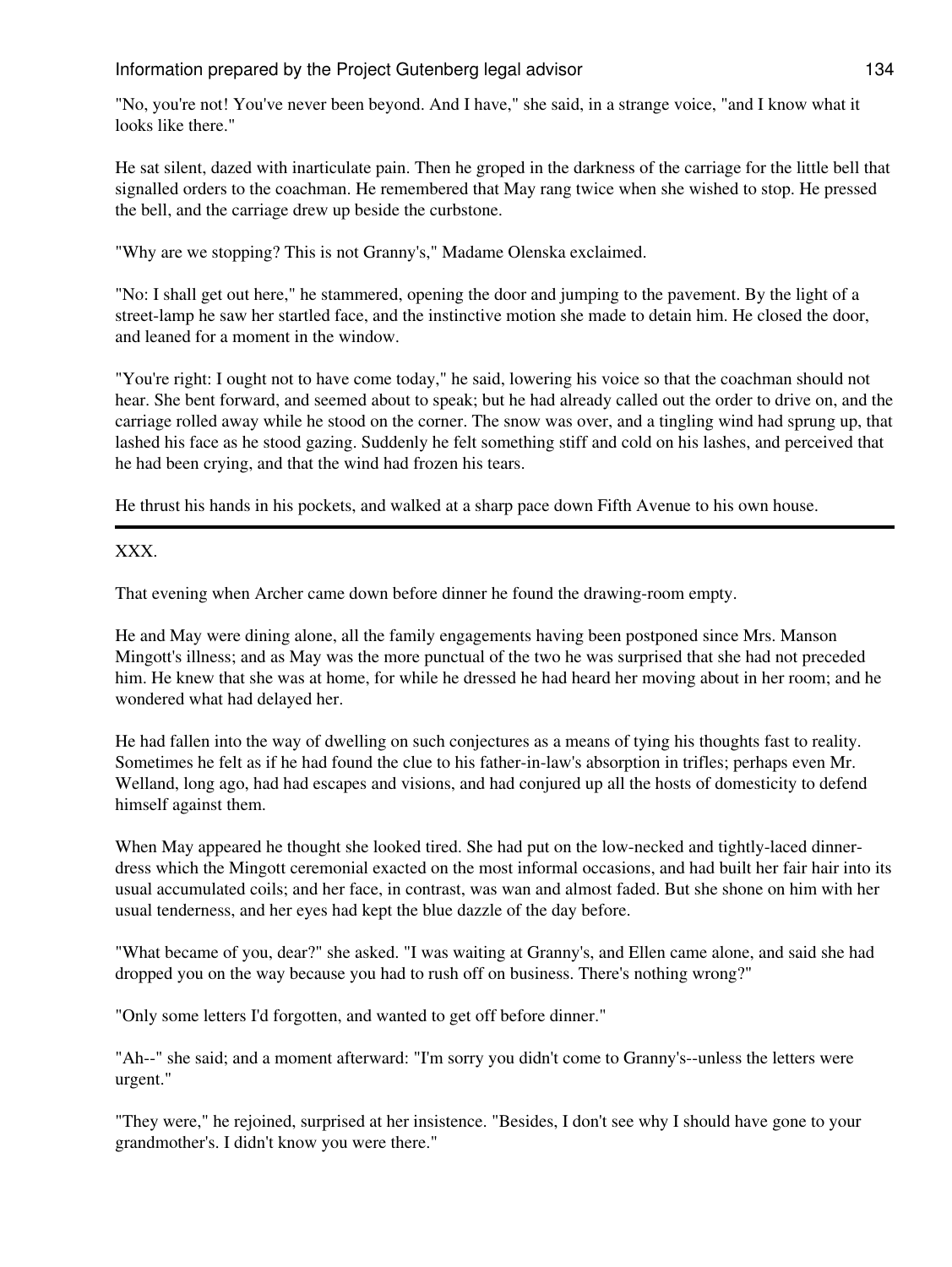She turned and moved to the looking-glass above the mantel-piece. As she stood there, lifting her long arm to fasten a puff that had slipped from its place in her intricate hair, Archer was struck by something languid and inelastic in her attitude, and wondered if the deadly monotony of their lives had laid its weight on her also. Then he remembered that, as he had left the house that morning, she had called over the stairs that she would meet him at her grandmother's so that they might drive home together. He had called back a cheery "Yes!" and then, absorbed in other visions, had forgotten his promise. Now he was smitten with compunction, yet irritated that so trifling an omission should be stored up against him after nearly two years of marriage. He was weary of living in a perpetual tepid honeymoon, without the temperature of passion yet with all its exactions. If May had spoken out her grievances (he suspected her of many) he might have laughed them away; but she was trained to conceal imaginary wounds under a Spartan smile.

To disguise his own annoyance he asked how her grandmother was, and she answered that Mrs. Mingott was still improving, but had been rather disturbed by the last news about the Beauforts.

### "What news?"

"It seems they're going to stay in New York. I believe he's going into an insurance business, or something. They're looking about for a small house."

The preposterousness of the case was beyond discussion, and they went in to dinner. During dinner their talk moved in its usual limited circle; but Archer noticed that his wife made no allusion to Madame Olenska, nor to old Catherine's reception of her. He was thankful for the fact, yet felt it to be vaguely ominous.

They went up to the library for coffee, and Archer lit a cigar and took down a volume of Michelet. He had taken to history in the evenings since May had shown a tendency to ask him to read aloud whenever she saw him with a volume of poetry: not that he disliked the sound of his own voice, but because he could always foresee her comments on what he read. In the days of their engagement she had simply (as he now perceived) echoed what he told her; but since he had ceased to provide her with opinions she had begun to hazard her own, with results destructive to his enjoyment of the works commented on.

Seeing that he had chosen history she fetched her workbasket, drew up an arm-chair to the green-shaded student lamp, and uncovered a cushion she was embroidering for his sofa. She was not a clever needlewoman; her large capable hands were made for riding, rowing and open-air activities; but since other wives embroidered cushions for their husbands she did not wish to omit this last link in her devotion.

She was so placed that Archer, by merely raising his eyes, could see her bent above her work-frame, her ruffled elbow-sleeves slipping back from her firm round arms, the betrothal sapphire shining on her left hand above her broad gold wedding-ring, and the right hand slowly and laboriously stabbing the canvas. As she sat thus, the lamplight full on her clear brow, he said to himself with a secret dismay that he would always know the thoughts behind it, that never, in all the years to come, would she surprise him by an unexpected mood, by a new idea, a weakness, a cruelty or an emotion. She had spent her poetry and romance on their short courting: the function was exhausted because the need was past. Now she was simply ripening into a copy of her mother, and mysteriously, by the very process, trying to turn him into a Mr. Welland. He laid down his book and stood up impatiently; and at once she raised her head.

"What's the matter?"

"The room is stifling: I want a little air."

He had insisted that the library curtains should draw backward and forward on a rod, so that they might be closed in the evening, instead of remaining nailed to a gilt cornice, and immovably looped up over layers of lace, as in the drawing-room; and he pulled them back and pushed up the sash, leaning out into the icy night.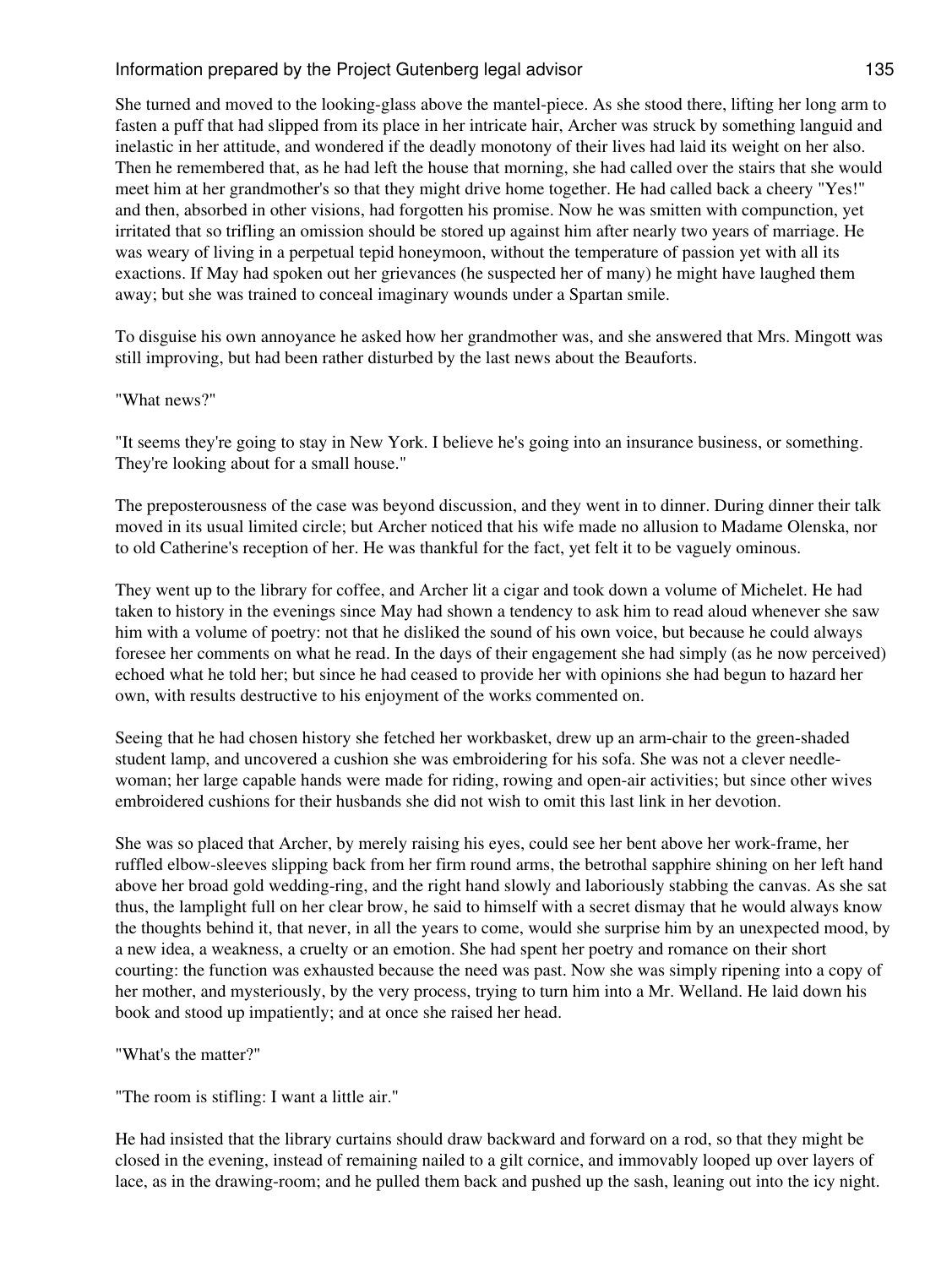The mere fact of not looking at May, seated beside his table, under his lamp, the fact of seeing other houses, roofs, chimneys, of getting the sense of other lives outside his own, other cities beyond New York, and a whole world beyond his world, cleared his brain and made it easier to breathe.

After he had leaned out into the darkness for a few minutes he heard her say: "Newland! Do shut the window. You'll catch your death."

He pulled the sash down and turned back. "Catch my death!" he echoed; and he felt like adding: "But I've caught it already. I AM dead--I've been dead for months and months."

And suddenly the play of the word flashed up a wild suggestion. What if it were SHE who was dead! If she were going to die--to die soon--and leave him free! The sensation of standing there, in that warm familiar room, and looking at her, and wishing her dead, was so strange, so fascinating and overmastering, that its enormity did not immediately strike him. He simply felt that chance had given him a new possibility to which his sick soul might cling. Yes, May might die-- people did: young people, healthy people like herself: she might die, and set him suddenly free.

She glanced up, and he saw by her widening eyes that there must be something strange in his own.

"Newland! Are you ill?"

He shook his head and turned toward his arm-chair. She bent over her work-frame, and as he passed he laid his hand on her hair. "Poor May!" he said.

"Poor? Why poor?" she echoed with a strained laugh.

"Because I shall never be able to open a window without worrying you," he rejoined, laughing also.

For a moment she was silent; then she said very low, her head bowed over her work: "I shall never worry if you're happy."

"Ah, my dear; and I shall never be happy unless I can open the windows!"

"In THIS weather?" she remonstrated; and with a sigh he buried his head in his book.

Six or seven days passed. Archer heard nothing from Madame Olenska, and became aware that her name would not be mentioned in his presence by any member of the family. He did not try to see her; to do so while she was at old Catherine's guarded bedside would have been almost impossible. In the uncertainty of the situation he let himself drift, conscious, somewhere below the surface of his thoughts, of a resolve which had come to him when he had leaned out from his library window into the icy night. The strength of that resolve made it easy to wait and make no sign.

Then one day May told him that Mrs. Manson Mingott had asked to see him. There was nothing surprising in the request, for the old lady was steadily recovering, and she had always openly declared that she preferred Archer to any of her other grandsons-in- law. May gave the message with evident pleasure: she was proud of old Catherine's appreciation of her husband.

There was a moment's pause, and then Archer felt it incumbent on him to say: "All right. Shall we go together this afternoon?"

His wife's face brightened, but she instantly answered: "Oh, you'd much better go alone. It bores Granny to see the same people too often."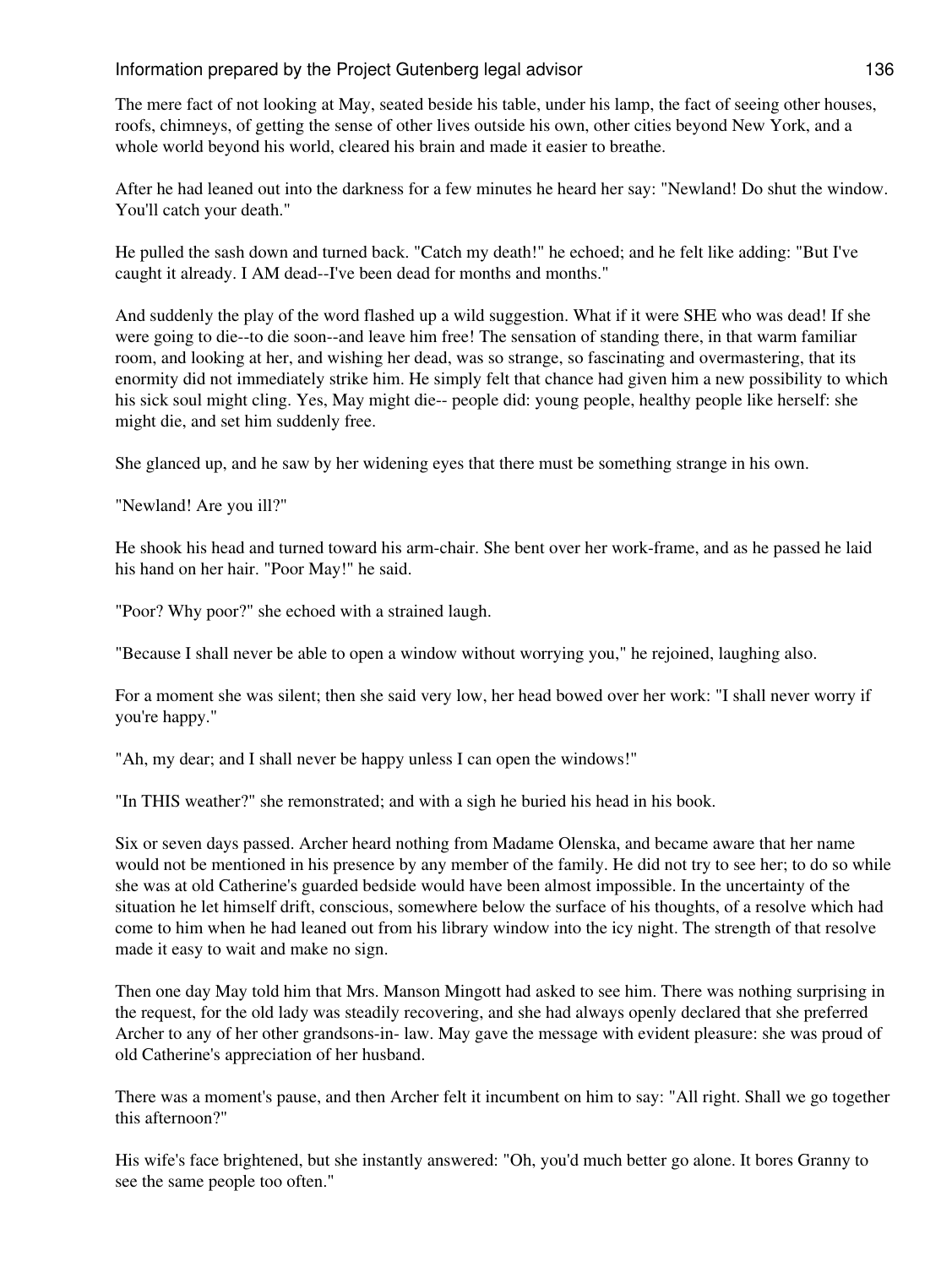Archer's heart was beating violently when he rang old Mrs. Mingott's bell. He had wanted above all things to go alone, for he felt sure the visit would give him the chance of saying a word in private to the Countess Olenska. He had determined to wait till the chance presented itself naturally; and here it was, and here he was on the doorstep. Behind the door, behind the curtains of the yellow damask room next to the hall, she was surely awaiting him; in another moment he should see her, and be able to speak to her before she led him to the sick-room.

He wanted only to put one question: after that his course would be clear. What he wished to ask was simply the date of her return to Washington; and that question she could hardly refuse to answer.

But in the yellow sitting-room it was the mulatto maid who waited. Her white teeth shining like a keyboard, she pushed back the sliding doors and ushered him into old Catherine's presence.

The old woman sat in a vast throne-like arm-chair near her bed. Beside her was a mahogany stand bearing a cast bronze lamp with an engraved globe, over which a green paper shade had been balanced. There was not a book or a newspaper in reach, nor any evidence of feminine employment: conversation had always been Mrs. Mingott's sole pursuit, and she would have scorned to feign an interest in fancywork.

Archer saw no trace of the slight distortion left by her stroke. She merely looked paler, with darker shadows in the folds and recesses of her obesity; and, in the fluted mob-cap tied by a starched bow between her first two chins, and the muslin kerchief crossed over her billowing purple dressing-gown, she seemed like some shrewd and kindly ancestress of her own who might have yielded too freely to the pleasures of the table.

She held out one of the little hands that nestled in a hollow of her huge lap like pet animals, and called to the maid: "Don't let in any one else. If my daughters call, say I'm asleep."

The maid disappeared, and the old lady turned to her grandson.

"My dear, am I perfectly hideous?" she asked gaily, launching out one hand in search of the folds of muslin on her inaccessible bosom. "My daughters tell me it doesn't matter at my age--as if hideousness didn't matter all the more the harder it gets to conceal!"

"My dear, you're handsomer than ever!" Archer rejoined in the same tone; and she threw back her head and laughed.

"Ah, but not as handsome as Ellen!" she jerked out, twinkling at him maliciously; and before he could answer she added: "Was she so awfully handsome the day you drove her up from the ferry?"

He laughed, and she continued: "Was it because you told her so that she had to put you out on the way? In my youth young men didn't desert pretty women unless they were made to!" She gave another chuckle, and interrupted it to say almost querulously: "It's a pity she didn't marry you; I always told her so. It would have spared me all this worry. But who ever thought of sparing their grandmother worry?"

Archer wondered if her illness had blurred her faculties; but suddenly she broke out: "Well, it's settled, anyhow: she's going to stay with me, whatever the rest of the family say! She hadn't been here five minutes before I'd have gone down on my knees to keep her--if only, for the last twenty years, I'd been able to see where the floor was!"

Archer listened in silence, and she went on: "They'd talked me over, as no doubt you know: persuaded me, Lovell, and Letterblair, and Augusta Welland, and all the rest of them, that I must hold out and cut off her allowance, till she was made to see that it was her duty to go back to Olenski. They thought they'd convinced me when the secretary, or whatever he was, came out with the last proposals: handsome proposals I confess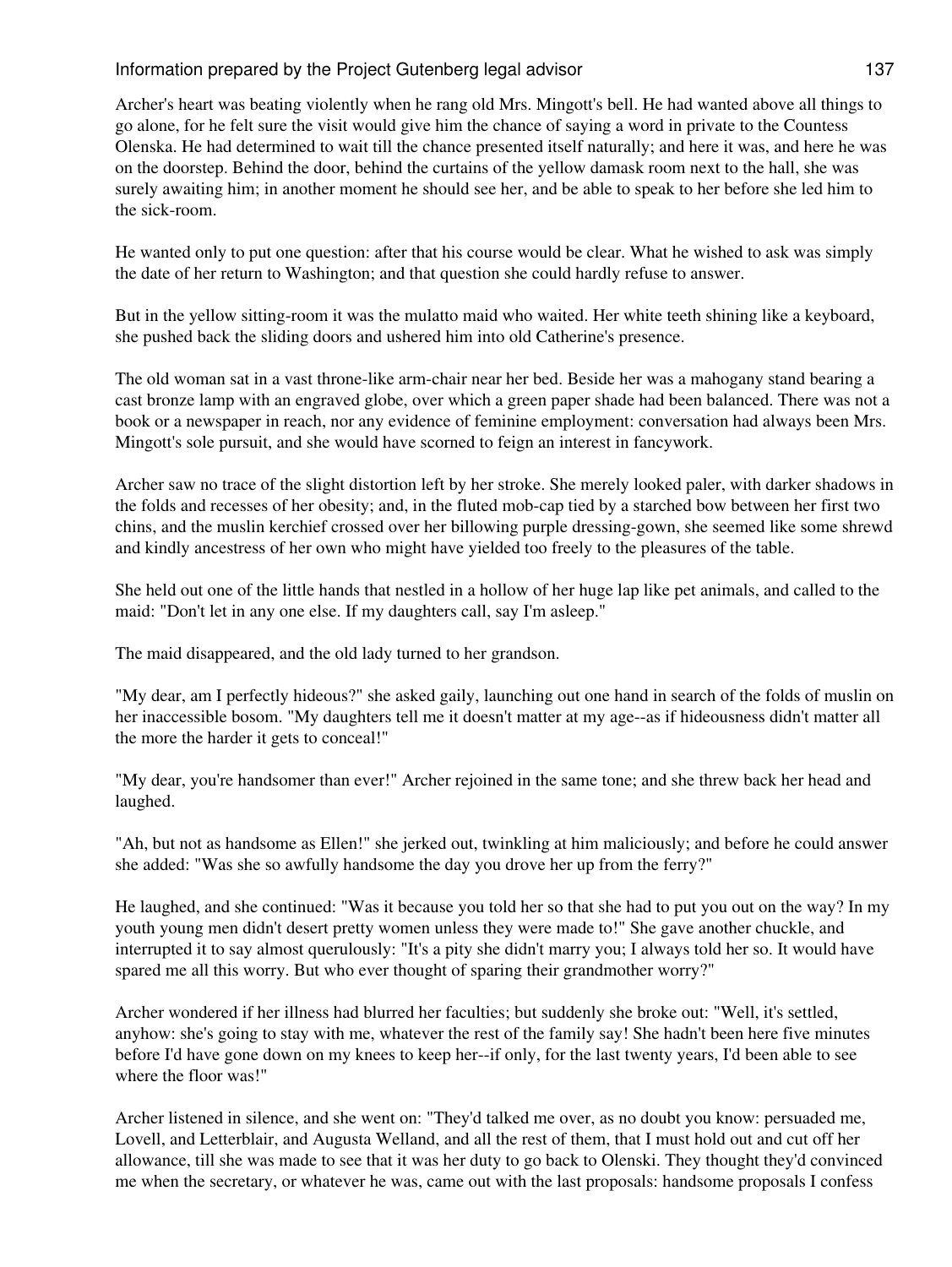they were. After all, marriage is marriage, and money's money--both useful things in their way . . . and I didn't know what to answer--" She broke off and drew a long breath, as if speaking had become an effort. "But the minute I laid eyes on her, I said: `You sweet bird, you! Shut you up in that cage again? Never!' And now it's settled that she's to stay here and nurse her Granny as long as there's a Granny to nurse. It's not a gay prospect, but she doesn't mind; and of course I've told Letterblair that she's to be given her proper allowance."

The young man heard her with veins aglow; but in his confusion of mind he hardly knew whether her news brought joy or pain. He had so definitely decided on the course he meant to pursue that for the moment he could not readjust his thoughts. But gradually there stole over him the delicious sense of difficulties deferred and opportunities miraculously provided. If Ellen had consented to come and live with her grandmother it must surely be because she had recognised the impossibility of giving him up. This was her answer to his final appeal of the other day: if she would not take the extreme step he had urged, she had at last yielded to half-measures. He sank back into the thought with the involuntary relief of a man who has been ready to risk everything, and suddenly tastes the dangerous sweetness of security.

"She couldn't have gone back--it was impossible!" he exclaimed.

"Ah, my dear, I always knew you were on her side; and that's why I sent for you today, and why I said to your pretty wife, when she proposed to come with you: `No, my dear, I'm pining to see Newland, and I don't want anybody to share our transports.' For you see, my dear--" she drew her head back as far as its tethering chins permitted, and looked him full in the eyes--"you see, we shall have a fight yet. The family don't want her here, and they'll say it's because I've been ill, because I'm a weak old woman, that she's persuaded me. I'm not well enough yet to fight them one by one, and you've got to do it for me."

"I?" he stammered.

"You. Why not?" she jerked back at him, her round eyes suddenly as sharp as pen-knives. Her hand fluttered from its chair-arm and lit on his with a clutch of little pale nails like bird-claws. "Why not?" she searchingly repeated.

Archer, under the exposure of her gaze, had recovered his self-possession.

"Oh, I don't count--I'm too insignificant."

"Well, you're Letterblair's partner, ain't you? You've got to get at them through Letterblair. Unless you've got a reason," she insisted.

"Oh, my dear, I back you to hold your own against them all without my help; but you shall have it if you need it," he reassured her.

"Then we're safe!" she sighed; and smiling on him with all her ancient cunning she added, as she settled her head among the cushions: "I always knew you'd back us up, because they never quote you when they talk about its being her duty to go home."

He winced a little at her terrifying perspicacity, and longed to ask: "And May--do they quote her?" But he judged it safer to turn the question.

"And Madame Olenska? When am I to see her?" he said.

The old lady chuckled, crumpled her lids, and went through the pantomime of archness. "Not today. One at a time, please. Madame Olenska's gone out."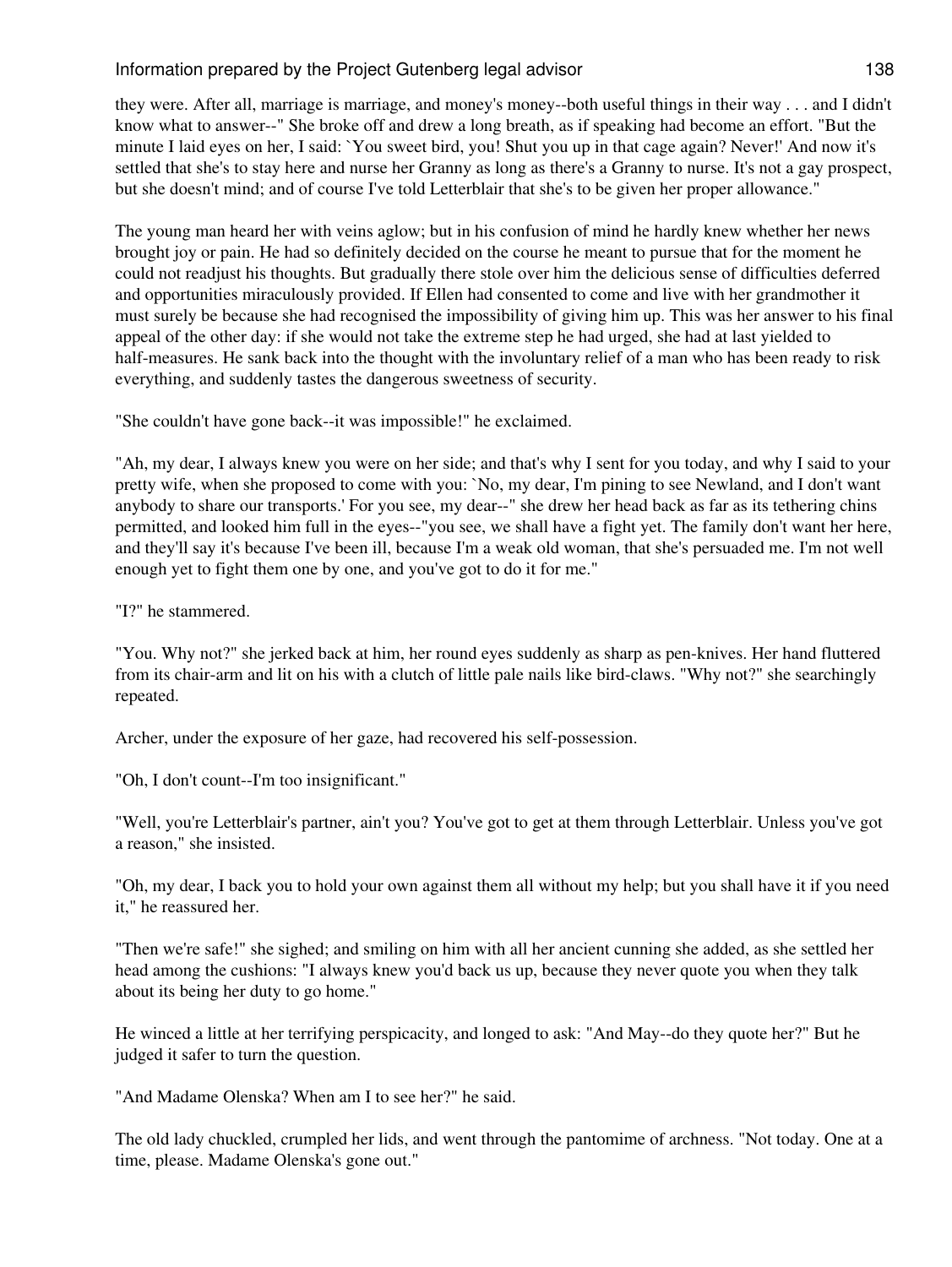He flushed with disappointment, and she went on: "She's gone out, my child: gone in my carriage to see Regina Beaufort."

She paused for this announcement to produce its effect. "That's what she's reduced me to already. The day after she got here she put on her best bonnet, and told me, as cool as a cucumber, that she was going to call on Regina Beaufort. `I don't know her; who is she?' says I. `She's your grand-niece, and a most unhappy woman,' she says. `She's the wife of a scoundrel,' I answered. `Well,' she says, `and so am I, and yet all my family want me to go back to him.' Well, that floored me, and I let her go; and finally one day she said it was raining too hard to go out on foot, and she wanted me to lend her my carriage. `What for?' I asked her; and she said: `To go and see cousin Regina--COUSIN! Now, my dear, I looked out of the window, and saw it wasn't raining a drop; but I understood her, and I let her have the carriage. . . . After all, Regina's a brave woman, and so is she; and I've always liked courage above everything."

Archer bent down and pressed his lips on the little hand that still lay on his.

"Eh--eh--eh! Whose hand did you think you were kissing, young man--your wife's, I hope?" the old lady snapped out with her mocking cackle; and as he rose to go she called out after him: "Give her her Granny's love; but you'd better not say anything about our talk."

# XXXI.

Archer had been stunned by old Catherine's news. It was only natural that Madame Olenska should have hastened from Washington in response to her grandmother's summons; but that she should have decided to remain under her roof--especially now that Mrs. Mingott had almost regained her health--was less easy to explain.

Archer was sure that Madame Olenska's decision had not been influenced by the change in her financial situation. He knew the exact figure of the small income which her husband had allowed her at their separation. Without the addition of her grandmother's allowance it was hardly enough to live on, in any sense known to the Mingott vocabulary; and now that Medora Manson, who shared her life, had been ruined, such a pittance would barely keep the two women clothed and fed. Yet Archer was convinced that Madame Olenska had not accepted her grandmother's offer from interested motives.

She had the heedless generosity and the spasmodic extravagance of persons used to large fortunes, and indifferent to money; but she could go without many things which her relations considered indispensable, and Mrs. Lovell Mingott and Mrs. Welland had often been heard to deplore that any one who had enjoyed the cosmopolitan luxuries of Count Olenski's establishments should care so little about "how things were done." Moreover, as Archer knew, several months had passed since her allowance had been cut off; yet in the interval she had made no effort to regain her grand- mother's favour. Therefore if she had changed her course it must be for a different reason.

He did not have far to seek for that reason. On the way from the ferry she had told him that he and she must remain apart; but she had said it with her head on his breast. He knew that there was no calculated coquetry in her words; she was fighting her fate as he had fought his, and clinging desperately to her resolve that they should not break faith with the people who trusted them. But during the ten days which had elapsed since her return to New York she had perhaps guessed from his silence, and from the fact of his making no attempt to see her, that he was meditating a decisive step, a step from which there was no turning back. At the thought, a sudden fear of her own weakness might have seized her, and she might have felt that, after all, it was better to accept the compromise usual in such cases, and follow the line of least resistance.

An hour earlier, when he had rung Mrs. Mingott's bell, Archer had fancied that his path was clear before him. He had meant to have a word alone with Madame Olenska, and failing that, to learn from her grandmother on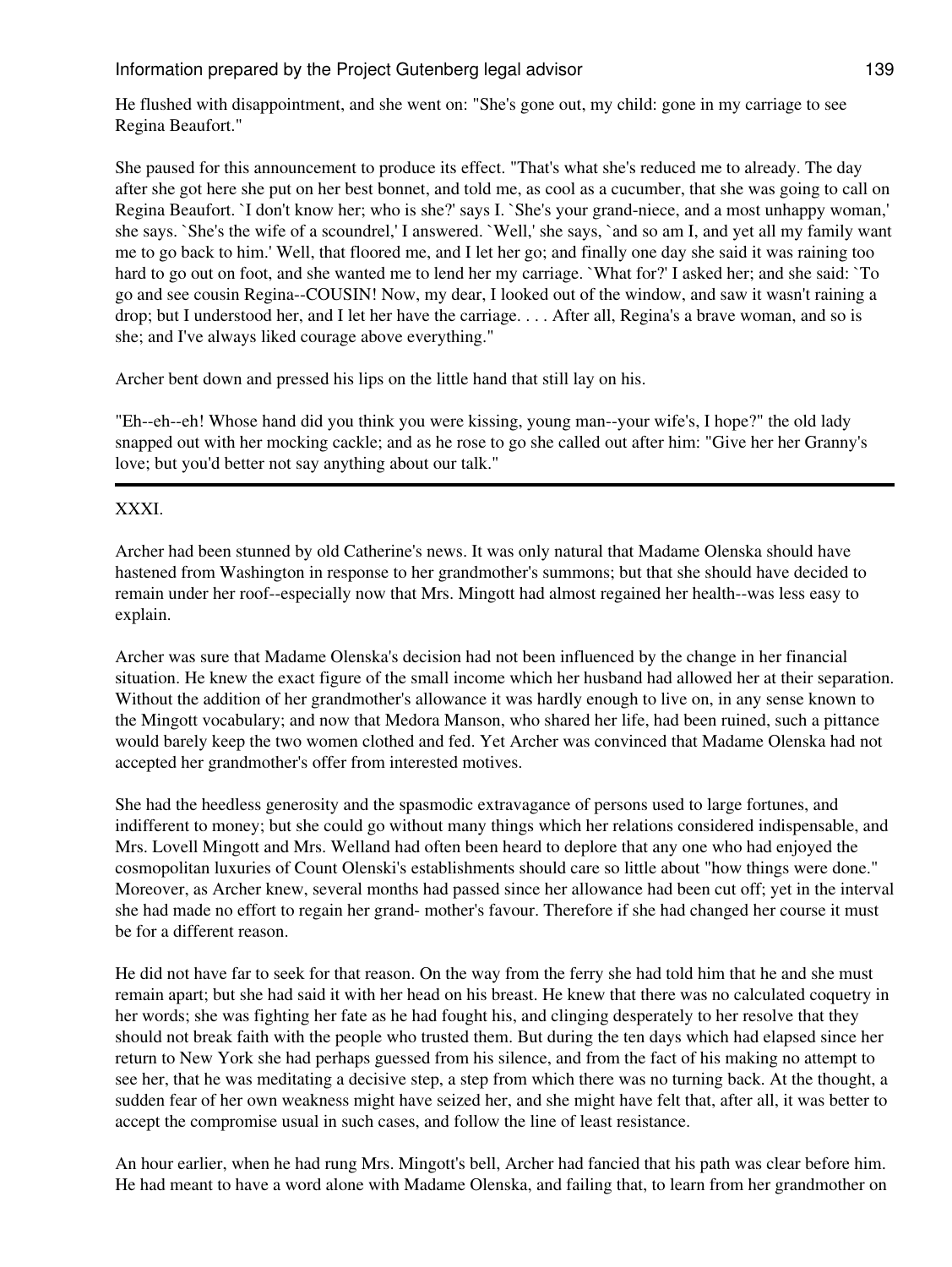what day, and by which train, she was returning to Washington. In that train he intended to join her, and travel with her to Washington, or as much farther as she was willing to go. His own fancy inclined to Japan. At any rate she would understand at once that, wherever she went, he was going. He meant to leave a note for May that should cut off any other alternative.

He had fancied himself not only nerved for this plunge but eager to take it; yet his first feeling on hearing that the course of events was changed had been one of relief. Now, however, as he walked home from Mrs. Mingott's, he was conscious of a growing distaste for what lay before him. There was nothing unknown or unfamiliar in the path he was presumably to tread; but when he had trodden it before it was as a free man, who was accountable to no one for his actions, and could lend himself with an amused detachment to the game of precautions and prevarications, concealments and compliances, that the part required. This procedure was called "protecting a woman's honour"; and the best fiction, combined with the after-dinner talk of his elders, had long since initiated him into every detail of its code.

Now he saw the matter in a new light, and his part in it seemed singularly diminished. It was, in fact, that which, with a secret fatuity, he had watched Mrs. Thorley Rushworth play toward a fond and unperceiving husband: a smiling, bantering, humouring, watchful and incessant lie. A lie by day, a lie by night, a lie in every touch and every look; a lie in every caress and every quarrel; a lie in every word and in every silence.

It was easier, and less dastardly on the whole, for a wife to play such a part toward her husband. A woman's standard of truthfulness was tacitly held to be lower: she was the subject creature, and versed in the arts of the enslaved. Then she could always plead moods and nerves, and the right not to be held too strictly to account; and even in the most strait-laced societies the laugh was always against the husband.

But in Archer's little world no one laughed at a wife deceived, and a certain measure of contempt was attached to men who continued their philandering after marriage. In the rotation of crops there was a recognised season for wild oats; but they were not to be sown more than once.

Archer had always shared this view: in his heart he thought Lefferts despicable. But to love Ellen Olenska was not to become a man like Lefferts: for the first time Archer found himself face to face with the dread argument of the individual case. Ellen Olenska was like no other woman, he was like no other man: their situation, therefore, resembled no one else's, and they were answerable to no tribunal but that of their own judgment.

Yes, but in ten minutes more he would be mounting his own doorstep; and there were May, and habit, and honour, and all the old decencies that he and his people had always believed in ...

At his corner he hesitated, and then walked on down Fifth Avenue.

Ahead of him, in the winter night, loomed a big unlit house. As he drew near he thought how often he had seen it blazing with lights, its steps awninged and carpeted, and carriages waiting in double line to draw up at the curbstone. It was in the conservatory that stretched its dead-black bulk down the side street that he had taken his first kiss from May; it was under the myriad candles of the ball-room that he had seen her appear, tall and silver-shining as a young Diana.

Now the house was as dark as the grave, except for a faint flare of gas in the basement, and a light in one upstairs room where the blind had not been lowered. As Archer reached the corner he saw that the carriage standing at the door was Mrs. Manson Mingott's. What an opportunity for Sillerton Jackson, if he should chance to pass! Archer had been greatly moved by old Catherine's account of Madame Olenska's attitude toward Mrs. Beaufort; it made the righteous reprobation of New York seem like a passing by on the other side. But he knew well enough what construction the clubs and drawing-rooms would put on Ellen Olenska's visits to her cousin.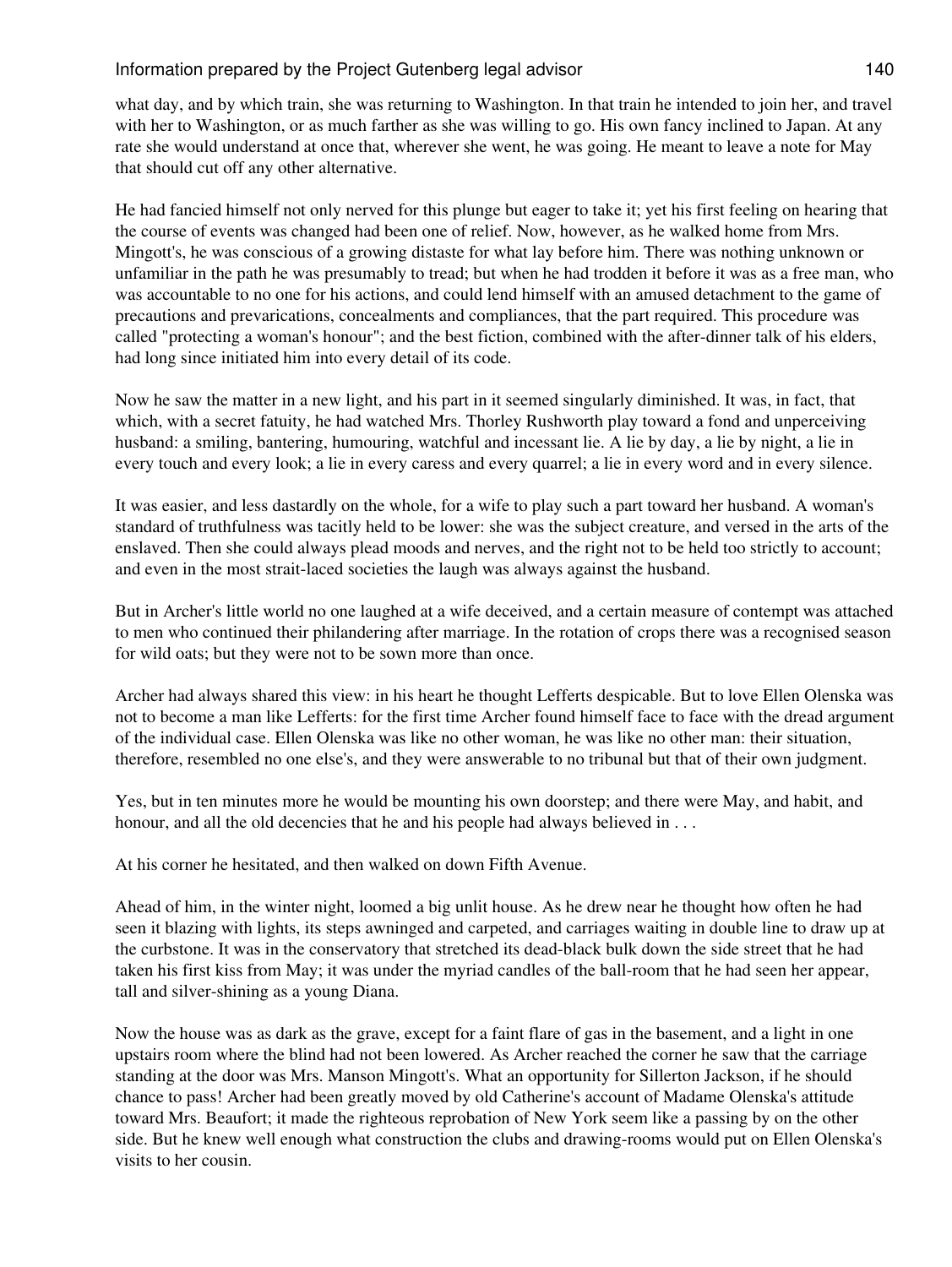He paused and looked up at the lighted window. No doubt the two women were sitting together in that room: Beaufort had probably sought consolation elsewhere. There were even rumours that he had left New York with Fanny Ring; but Mrs. Beaufort's attitude made the report seem improbable.

Archer had the nocturnal perspective of Fifth Avenue almost to himself. At that hour most people were indoors, dressing for dinner; and he was secretly glad that Ellen's exit was likely to be unobserved. As the thought passed through his mind the door opened, and she came out. Behind her was a faint light, such as might have been carried down the stairs to show her the way. She turned to say a word to some one; then the door closed, and she came down the steps.

"Ellen," he said in a low voice, as she reached the pavement.

She stopped with a slight start, and just then he saw two young men of fashionable cut approaching. There was a familiar air about their overcoats and the way their smart silk mufflers were folded over their white ties; and he wondered how youths of their quality happened to be dining out so early. Then he remembered that the Reggie Chiverses, whose house was a few doors above, were taking a large party that evening to see Adelaide Neilson in Romeo and Juliet, and guessed that the two were of the number. They passed under a lamp, and he recognised Lawrence Lefferts and a young Chivers.

A mean desire not to have Madame Olenska seen at the Beauforts' door vanished as he felt the penetrating warmth of her hand.

"I shall see you now--we shall be together," he broke out, hardly knowing what he said.

"Ah," she answered, "Granny has told you?"

While he watched her he was aware that Lefferts and Chivers, on reaching the farther side of the street corner, had discreetly struck away across Fifth Avenue. It was the kind of masculine solidarity that he himself often practised; now he sickened at their connivance. Did she really imagine that he and she could live like this? And if not, what else did she imagine?

"Tomorrow I must see you--somewhere where we can be alone," he said, in a voice that sounded almost angry to his own ears.

She wavered, and moved toward the carriage.

"But I shall be at Granny's--for the present that is," she added, as if conscious that her change of plans required some explanation.

"Somewhere where we can be alone," he insisted.

She gave a faint laugh that grated on him.

"In New York? But there are no churches . . . no monuments."

"There's the Art Museum--in the Park," he explained, as she looked puzzled. "At half-past two. I shall be at the door . . ."

She turned away without answering and got quickly into the carriage. As it drove off she leaned forward, and he thought she waved her hand in the obscurity. He stared after her in a turmoil of contradictory feelings. It seemed to him that he had been speaking not to the woman he loved but to another, a woman he was indebted to for pleasures already wearied of: it was hateful to find himself the prisoner of this hackneyed vocabulary.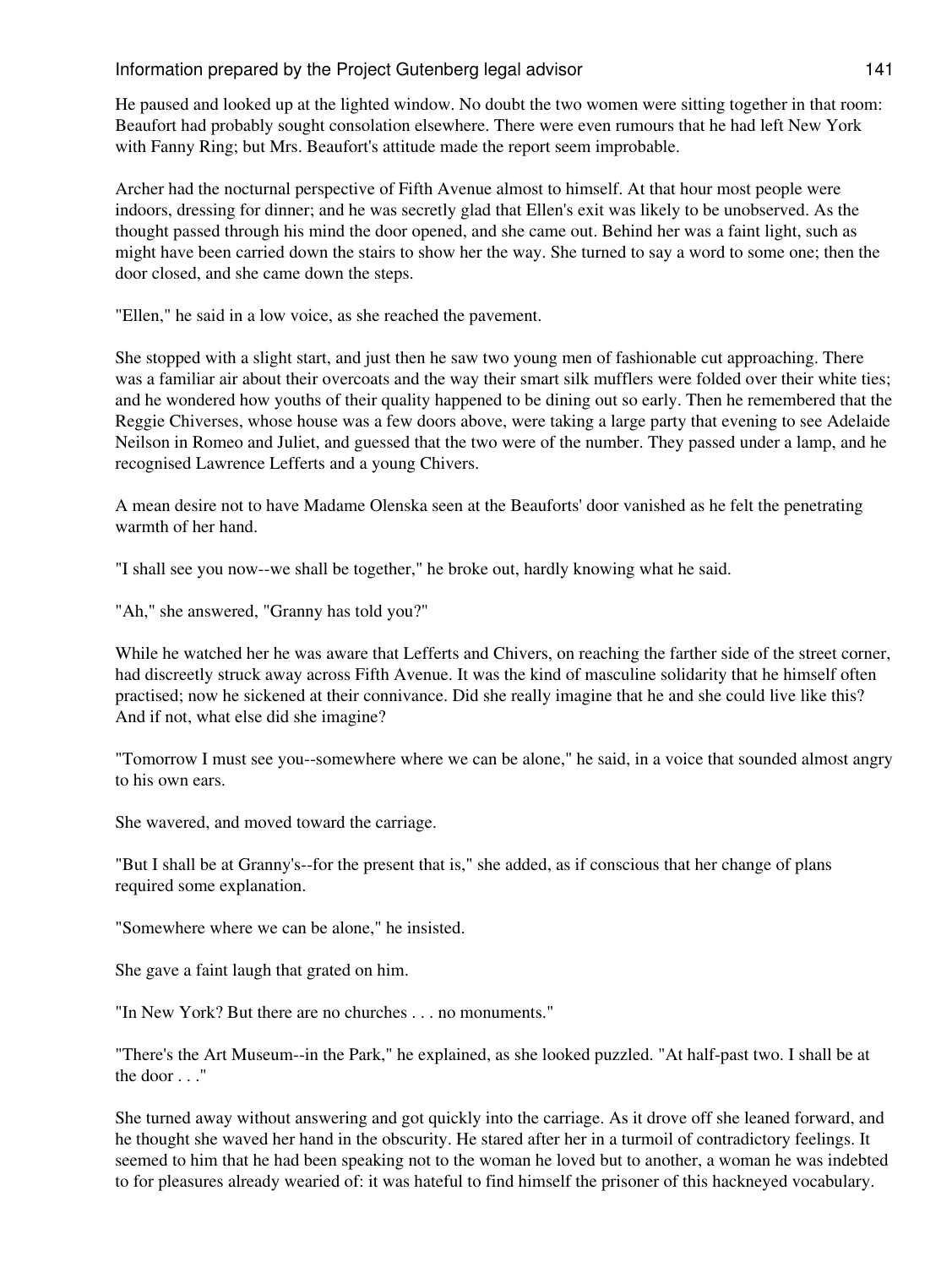"She'll come!" he said to himself, almost contemptuously.

Avoiding the popular "Wolfe collection," whose anecdotic canvases filled one of the main galleries of the queer wilderness of cast-iron and encaustic tiles known as the Metropolitan Museum, they had wandered down a passage to the room where the "Cesnola antiquities" mouldered in unvisited loneliness.

They had this melancholy retreat to themselves, and seated on the divan enclosing the central steam-radiator, they were staring silently at the glass cabinets mounted in ebonised wood which contained the recovered fragments of Ilium.

"It's odd," Madame Olenska said, "I never came here before."

"Ah, well--. Some day, I suppose, it will be a great Museum."

"Yes," she assented absently.

She stood up and wandered across the room. Archer, remaining seated, watched the light movements of her figure, so girlish even under its heavy furs, the cleverly planted heron wing in her fur cap, and the way a dark curl lay like a flattened vine spiral on each cheek above the ear. His mind, as always when they first met, was wholly absorbed in the delicious details that made her herself and no other. Presently he rose and approached the case before which she stood. Its glass shelves were crowded with small broken objects--hardly recognisable domestic utensils, ornaments and personal trifles--made of glass, of clay, of discoloured bronze and other time- blurred substances.

"It seems cruel," she said, "that after a while nothing matters . . . any more than these little things, that used to be necessary and important to forgotten people, and now have to be guessed at under a magnifying glass and labelled: `Use unknown.'"

"Yes; but meanwhile--"

"Ah, meanwhile--"

As she stood there, in her long sealskin coat, her hands thrust in a small round muff, her veil drawn down like a transparent mask to the tip of her nose, and the bunch of violets he had brought her stirring with her quickly-taken breath, it seemed incredible that this pure harmony of line and colour should ever suffer the stupid law of change.

"Meanwhile everything matters--that concerns you," he said.

She looked at him thoughtfully, and turned back to the divan. He sat down beside her and waited; but suddenly he heard a step echoing far off down the empty rooms, and felt the pressure of the minutes.

"What is it you wanted to tell me?" she asked, as if she had received the same warning.

"What I wanted to tell you?" he rejoined. "Why, that I believe you came to New York because you were afraid."

"Afraid?"

"Of my coming to Washington."

She looked down at her muff, and he saw her hands stir in it uneasily.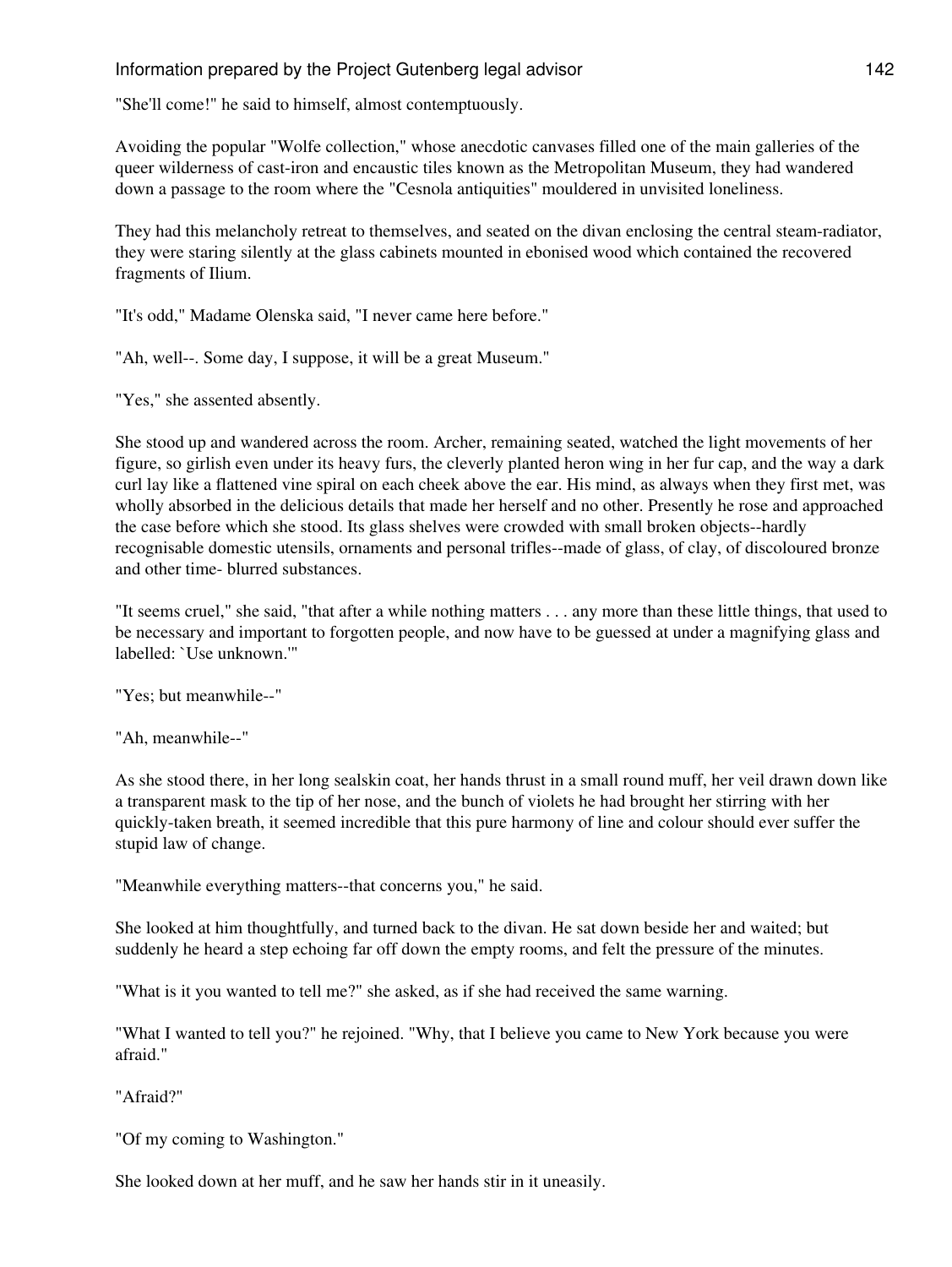"Well--?"

"Well--yes," she said.

"You WERE afraid? You knew--?"

"Yes: I knew . . ."

"Well, then?" he insisted.

"Well, then: this is better, isn't it?" she returned with a long questioning sigh.

"Better--?"

"We shall hurt others less. Isn't it, after all, what you always wanted?"

"To have you here, you mean--in reach and yet out of reach? To meet you in this way, on the sly? It's the very reverse of what I want. I told you the other day what I wanted."

She hesitated. "And you still think this--worse?"

"A thousand times!" He paused. "It would be easy to lie to you; but the truth is I think it detestable."

"Oh, so do I!" she cried with a deep breath of relief.

He sprang up impatiently. "Well, then--it's my turn to ask: what is it, in God's name, that you think better?"

She hung her head and continued to clasp and unclasp her hands in her muff. The step drew nearer, and a guardian in a braided cap walked listlessly through the room like a ghost stalking through a necropolis. They fixed their eyes simultaneously on the case opposite them, and when the official figure had vanished down a vista of mummies and sarcophagi Archer spoke again.

"What do you think better?"

Instead of answering she murmured: "I promised Granny to stay with her because it seemed to me that here I should be safer."

"From me?"

She bent her head slightly, without looking at him.

"Safer from loving me?"

Her profile did not stir, but he saw a tear overflow on her lashes and hang in a mesh of her veil.

"Safer from doing irreparable harm. Don't let us be like all the others!" she protested.

"What others? I don't profess to be different from my kind. I'm consumed by the same wants and the same longings."

She glanced at him with a kind of terror, and he saw a faint colour steal into her cheeks.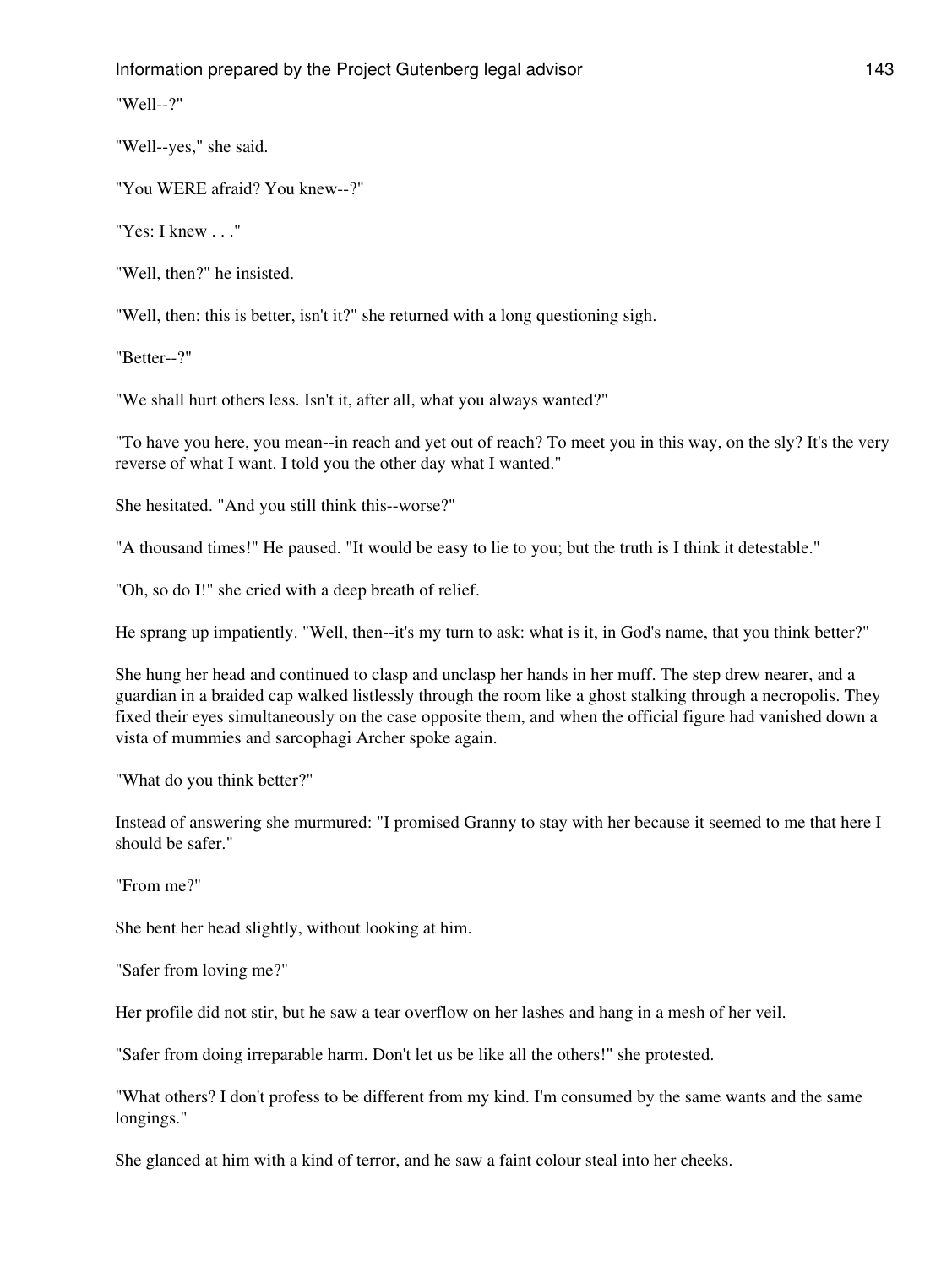"Shall I--once come to you; and then go home?" she suddenly hazarded in a low clear voice.

The blood rushed to the young man's forehead. "Dearest!" he said, without moving. It seemed as if he held his heart in his hands, like a full cup that the least motion might overbrim.

Then her last phrase struck his ear and his face clouded. "Go home? What do you mean by going home?"

"Home to my husband."

"And you expect me to say yes to that?"

She raised her troubled eyes to his. "What else is there? I can't stay here and lie to the people who've been good to me."

"But that's the very reason why I ask you to come away!"

"And destroy their lives, when they've helped me to remake mine?"

Archer sprang to his feet and stood looking down on her in inarticulate despair. It would have been easy to say: "Yes, come; come once." He knew the power she would put in his hands if she consented; there would be no difficulty then in persuading her not to go back to her husband.

But something silenced the word on his lips. A sort of passionate honesty in her made it inconceivable that he should try to draw her into that familiar trap. "If I were to let her come," he said to himself, "I should have to let her go again." And that was not to be imagined.

But he saw the shadow of the lashes on her wet cheek, and wavered.

"After all," he began again, "we have lives of our own. . . . There's no use attempting the impossible. You're so unprejudiced about some things, so used, as you say, to looking at the Gorgon, that I don't know why you're afraid to face our case, and see it as it really is--unless you think the sacrifice is not worth making."

She stood up also, her lips tightening under a rapid frown.

"Call it that, then--I must go," she said, drawing her little watch from her bosom.

She turned away, and he followed and caught her by the wrist. "Well, then: come to me once," he said, his head turning suddenly at the thought of losing her; and for a second or two they looked at each other almost like enemies.

"When?" he insisted. "Tomorrow?"

She hesitated. "The day after."

"Dearest--!" he said again.

She had disengaged her wrist; but for a moment they continued to hold each other's eyes, and he saw that her face, which had grown very pale, was flooded with a deep inner radiance. His heart beat with awe: he felt that he had never before beheld love visible.

"Oh, I shall be late--good-bye. No, don't come any farther than this," she cried, walking hurriedly away down the long room, as if the reflected radiance in his eyes had frightened her. When she reached the door she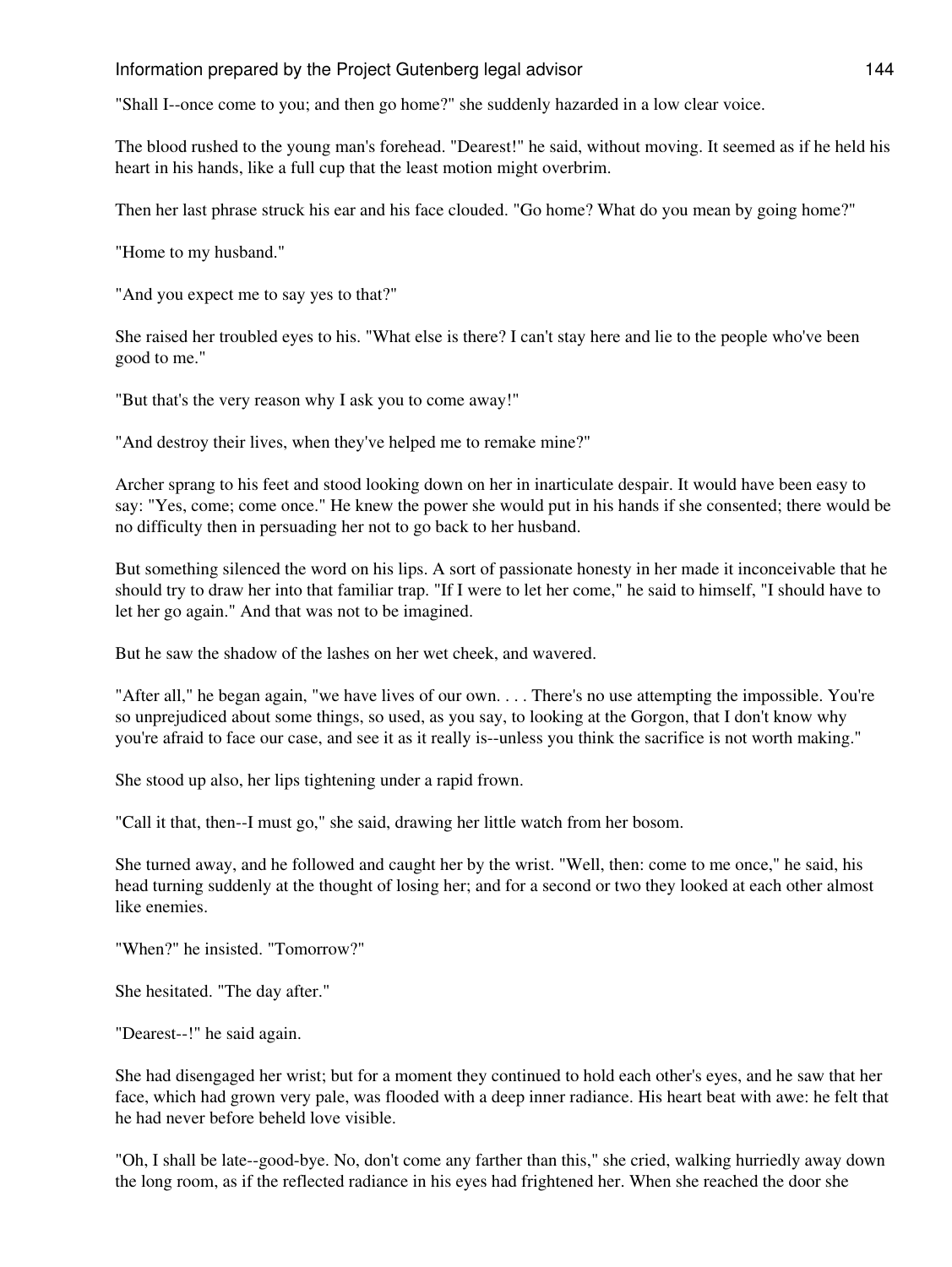turned for a moment to wave a quick farewell.

Archer walked home alone. Darkness was falling when he let himself into his house, and he looked about at the familiar objects in the hall as if he viewed them from the other side of the grave.

The parlour-maid, hearing his step, ran up the stairs to light the gas on the upper landing.

"Is Mrs. Archer in?"

"No, sir; Mrs. Archer went out in the carriage after luncheon, and hasn't come back."

With a sense of relief he entered the library and flung himself down in his armchair. The parlour-maid followed, bringing the student lamp and shaking some coals onto the dying fire. When she left he continued to sit motionless, his elbows on his knees, his chin on his clasped hands, his eyes fixed on the red grate.

He sat there without conscious thoughts, without sense of the lapse of time, in a deep and grave amazement that seemed to suspend life rather than quicken it. "This was what had to be, then . . . this was what had to be," he kept repeating to himself, as if he hung in the clutch of doom. What he had dreamed of had been so different that there was a mortal chill in his rapture.

The door opened and May came in.

"I'm dreadfully late--you weren't worried, were you?" she asked, laying her hand on his shoulder with one of her rare caresses.

He looked up astonished. "Is it late?"

"After seven. I believe you've been asleep!" She laughed, and drawing out her hat pins tossed her velvet hat on the sofa. She looked paler than usual, but sparkling with an unwonted animation.

"I went to see Granny, and just as I was going away Ellen came in from a walk; so I stayed and had a long talk with her. It was ages since we'd had a real talk. . . . " She had dropped into her usual armchair, facing his, and was running her fingers through her rumpled hair. He fancied she expected him to speak.

"A really good talk," she went on, smiling with what seemed to Archer an unnatural vividness. "She was so dear--just like the old Ellen. I'm afraid I haven't been fair to her lately. I've sometimes thought--"

Archer stood up and leaned against the mantelpiece, out of the radius of the lamp.

"Yes, you've thought--?" he echoed as she paused.

"Well, perhaps I haven't judged her fairly. She's so different--at least on the surface. She takes up such odd people--she seems to like to make herself conspicuous. I suppose it's the life she's led in that fast European society; no doubt we seem dreadfully dull to her. But I don't want to judge her unfairly."

She paused again, a little breathless with the unwonted length of her speech, and sat with her lips slightly parted and a deep blush on her cheeks.

Archer, as he looked at her, was reminded of the glow which had suffused her face in the Mission Garden at St. Augustine. He became aware of the same obscure effort in her, the same reaching out toward something beyond the usual range of her vision.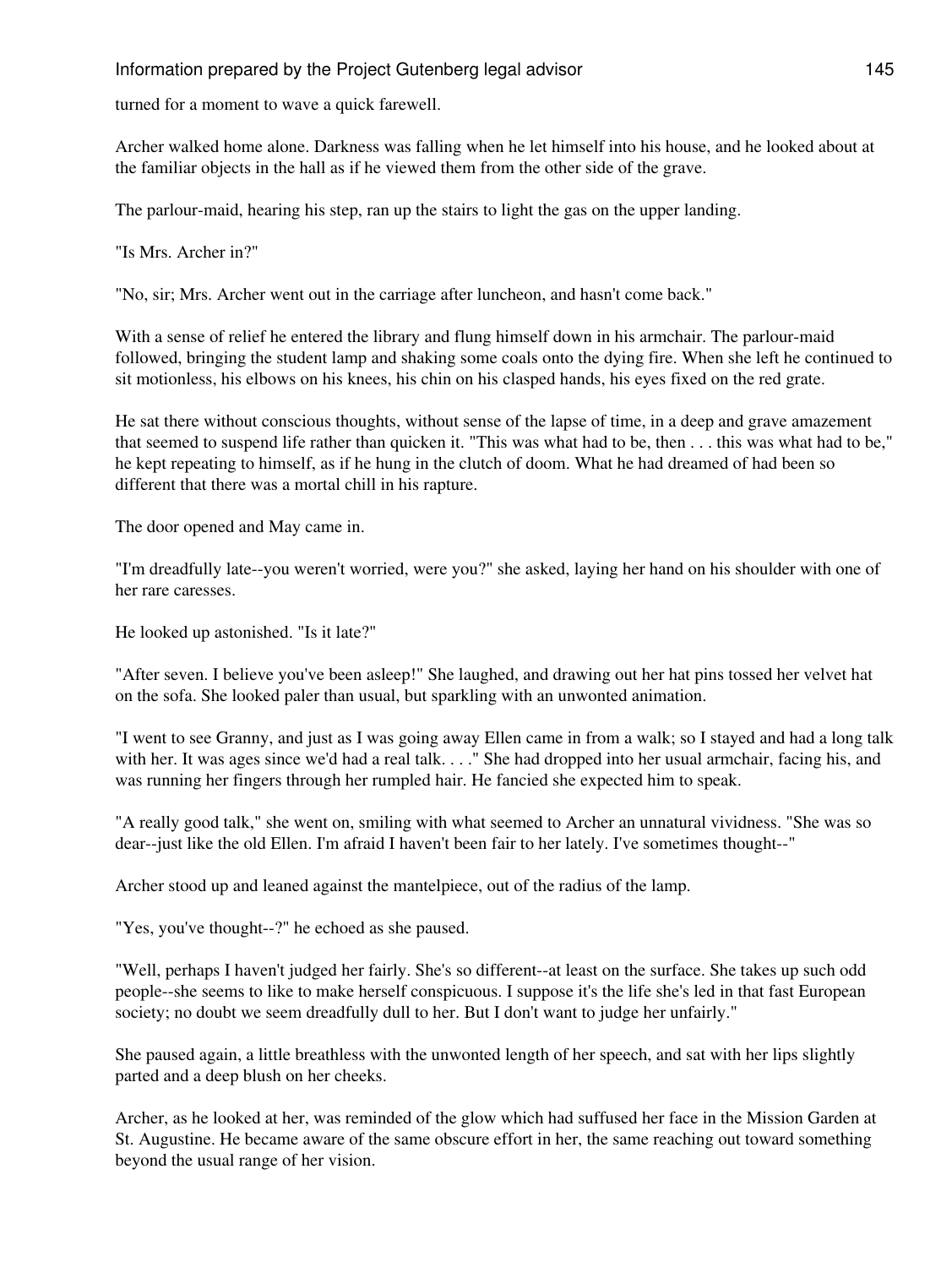"She hates Ellen," he thought, "and she's trying to overcome the feeling, and to get me to help her to overcome it."

The thought moved him, and for a moment he was on the point of breaking the silence between them, and throwing himself on her mercy.

"You understand, don't you," she went on, "why the family have sometimes been annoyed? We all did what we could for her at first; but she never seemed to understand. And now this idea of going to see Mrs. Beaufort, of going there in Granny's carriage! I'm afraid she's quite alienated the van der Luydens . . ."

"Ah," said Archer with an impatient laugh. The open door had closed between them again.

"It's time to dress; we're dining out, aren't we?" he asked, moving from the fire.

She rose also, but lingered near the hearth. As he walked past her she moved forward impulsively, as though to detain him: their eyes met, and he saw that hers were of the same swimming blue as when he had left her to drive to Jersey City.

She flung her arms about his neck and pressed her cheek to his.

"You haven't kissed me today," she said in a whisper; and he felt her tremble in his arms.

# XXXII.

At the court of the Tuileries," said Mr. Sillerton Jackson with his reminiscent smile, "such things were pretty openly tolerated."

The scene was the van der Luydens' black walnut dining-room in Madison Avenue, and the time the evening after Newland Archer's visit to the Museum of Art. Mr. and Mrs. van der Luyden had come to town for a few days from Skuytercliff, whither they had precipitately fled at the announcement of Beaufort's failure. It had been represented to them that the disarray into which society had been thrown by this deplorable affair made their presence in town more necessary than ever. It was one of the occasions when, as Mrs. Archer put it, they "owed it to society" to show themselves at the Opera, and even to open their own doors.

"It will never do, my dear Louisa, to let people like Mrs. Lemuel Struthers think they can step into Regina's shoes. It is just at such times that new people push in and get a footing. It was owing to the epidemic of chicken-pox in New York the winter Mrs. Struthers first appeared that the married men slipped away to her house while their wives were in the nursery. You and dear Henry, Louisa, must stand in the breach as you always have."

Mr. and Mrs. van der Luyden could not remain deaf to such a call, and reluctantly but heroically they had come to town, unmuffled the house, and sent out invitations for two dinners and an evening reception.

On this particular evening they had invited Sillerton Jackson, Mrs. Archer and Newland and his wife to go with them to the Opera, where Faust was being sung for the first time that winter. Nothing was done without ceremony under the van der Luyden roof, and though there were but four guests the repast had begun at seven punctually, so that the proper sequence of courses might be served without haste before the gentlemen settled down to their cigars.

Archer had not seen his wife since the evening before. He had left early for the office, where he had plunged into an accumulation of unimportant business. In the afternoon one of the senior partners had made an unexpected call on his time; and he had reached home so late that May had preceded him to the van der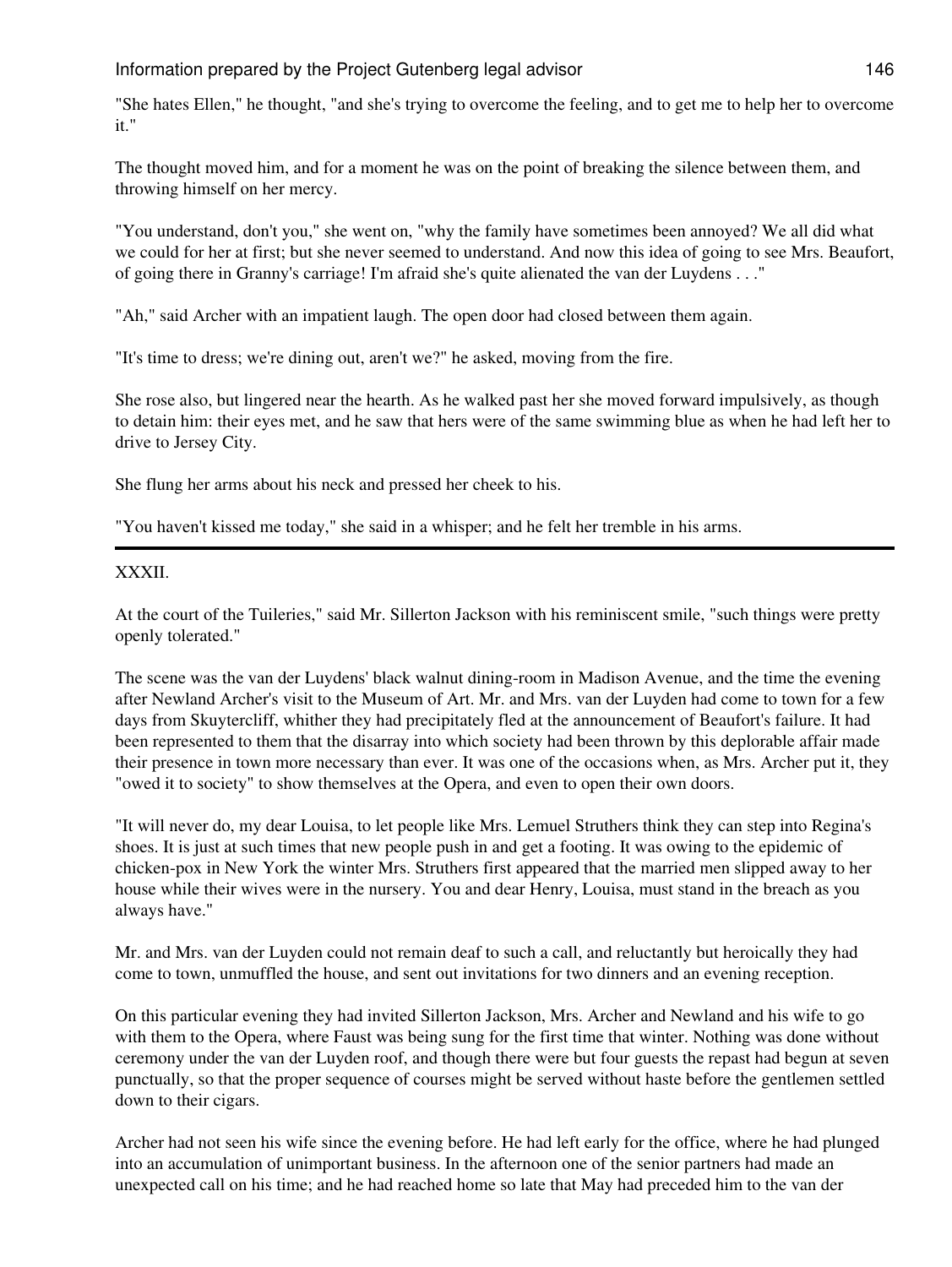Luydens', and sent back the carriage.

Now, across the Skuytercliff carnations and the massive plate, she struck him as pale and languid; but her eyes shone, and she talked with exaggerated animation.

The subject which had called forth Mr. Sillerton Jackson's favourite allusion had been brought up (Archer fancied not without intention) by their hostess. The Beaufort failure, or rather the Beaufort attitude since the failure, was still a fruitful theme for the drawing- room moralist; and after it had been thoroughly examined and condemned Mrs. van der Luyden had turned her scrupulous eyes on May Archer.

"Is it possible, dear, that what I hear is true? I was told your grandmother Mingott's carriage was seen standing at Mrs. Beaufort's door." It was noticeable that she no longer called the offending lady by her Christian name.

May's colour rose, and Mrs. Archer put in hastily: "If it was, I'm convinced it was there without Mrs. Mingott's knowledge."

"Ah, you think--?" Mrs. van der Luyden paused, sighed, and glanced at her husband.

"I'm afraid," Mr. van der Luyden said, "that Madame Olenska's kind heart may have led her into the imprudence of calling on Mrs. Beaufort."

"Or her taste for peculiar people," put in Mrs. Archer in a dry tone, while her eyes dwelt innocently on her son's.

"I'm sorry to think it of Madame Olenska," said Mrs. van der Luyden; and Mrs. Archer murmured: "Ah, my dear--and after you'd had her twice at Skuytercliff!"

It was at this point that Mr. Jackson seized the chance to place his favourite allusion.

"At the Tuileries," he repeated, seeing the eyes of the company expectantly turned on him, "the standard was excessively lax in some respects; and if you'd asked where Morny's money came from--! Or who paid the debts of some of the Court beauties . . ."

"I hope, dear Sillerton," said Mrs. Archer, "you are not suggesting that we should adopt such standards?"

"I never suggest," returned Mr. Jackson imperturbably. "But Madame Olenska's foreign bringing-up may make her less particular--"

"Ah," the two elder ladies sighed.

"Still, to have kept her grandmother's carriage at a defaulter's door!" Mr. van der Luyden protested; and Archer guessed that he was remembering, and resenting, the hampers of carnations he had sent to the little house in Twenty-third Street.

"Of course I've always said that she looks at things quite differently," Mrs. Archer summed up.

A flush rose to May's forehead. She looked across the table at her husband, and said precipitately: "I'm sure Ellen meant it kindly."

"Imprudent people are often kind," said Mrs. Archer, as if the fact were scarcely an extenuation; and Mrs. van der Luyden murmured: "If only she had consulted some one--"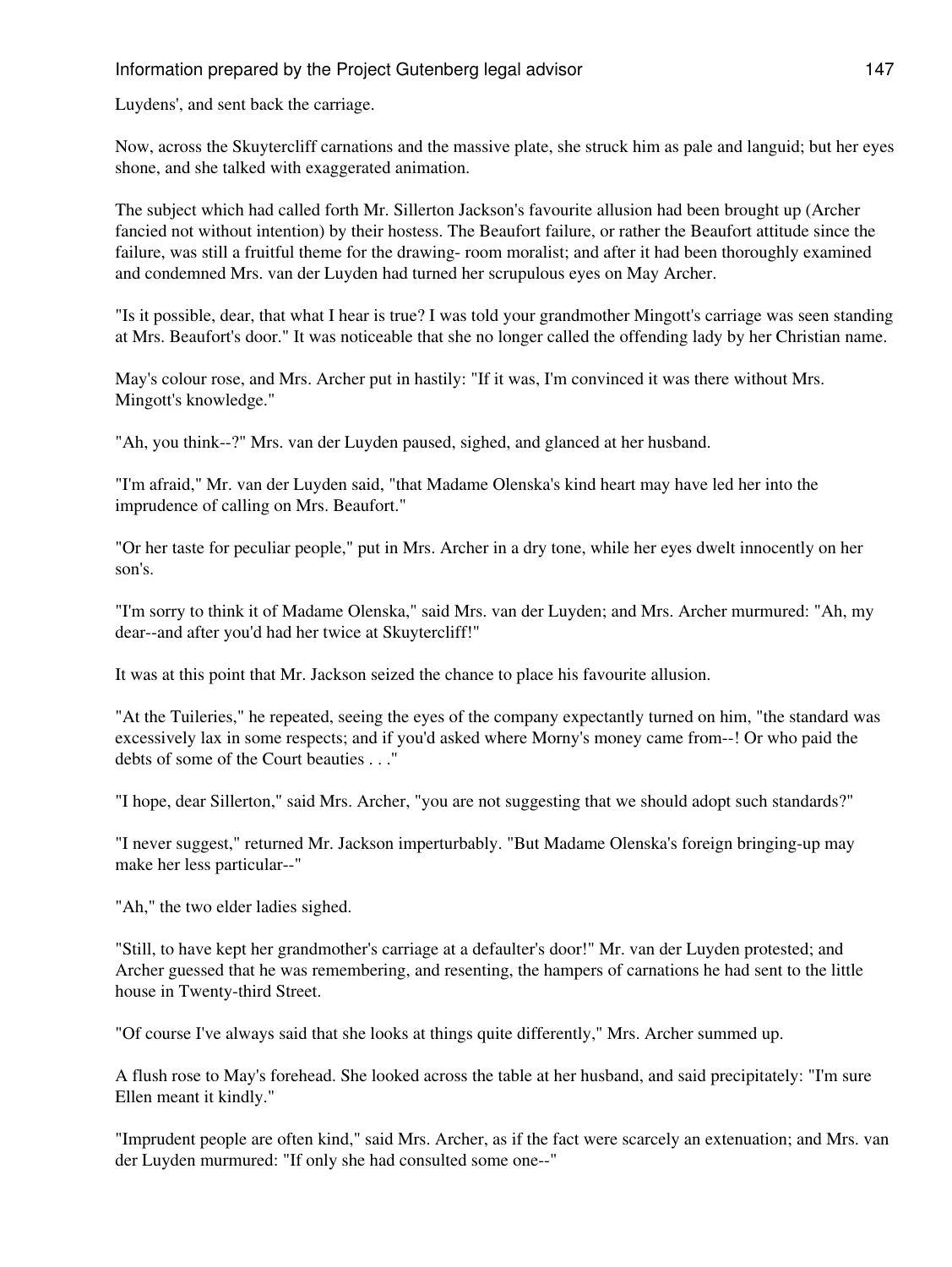"Ah, that she never did!" Mrs. Archer rejoined.

At this point Mr. van der Luyden glanced at his wife, who bent her head slightly in the direction of Mrs. Archer; and the glimmering trains of the three ladies swept out of the door while the gentlemen settled down to their cigars. Mr. van der Luyden supplied short ones on Opera nights; but they were so good that they made his guests deplore his inexorable punctuality.

Archer, after the first act, had detached himself from the party and made his way to the back of the club box. From there he watched, over various Chivers, Mingott and Rushworth shoulders, the same scene that he had looked at, two years previously, on the night of his first meeting with Ellen Olenska. He had half- expected her to appear again in old Mrs. Mingott's box, but it remained empty; and he sat motionless, his eyes fastened on it, till suddenly Madame Nilsson's pure soprano broke out into "M'ama, non m'ama . . . "

Archer turned to the stage, where, in the familiar setting of giant roses and pen-wiper pansies, the same large blonde victim was succumbing to the same small brown seducer.

From the stage his eyes wandered to the point of the horseshoe where May sat between two older ladies, just as, on that former evening, she had sat between Mrs. Lovell Mingott and her newly-arrived "foreign" cousin. As on that evening, she was all in white; and Archer, who had not noticed what she wore, recognised the blue-white satin and old lace of her wedding dress.

It was the custom, in old New York, for brides to appear in this costly garment during the first year or two of marriage: his mother, he knew, kept hers in tissue paper in the hope that Janey might some day wear it, though poor Janey was reaching the age when pearl grey poplin and no bridesmaids would be thought more "appropriate."

It struck Archer that May, since their return from Europe, had seldom worn her bridal satin, and the surprise of seeing her in it made him compare her appearance with that of the young girl he had watched with such blissful anticipations two years earlier.

Though May's outline was slightly heavier, as her goddesslike build had foretold, her athletic erectness of carriage, and the girlish transparency of her expression, remained unchanged: but for the slight languor that Archer had lately noticed in her she would have been the exact image of the girl playing with the bouquet of lilies-of-the-valley on her betrothal evening. The fact seemed an additional appeal to his pity: such innocence was as moving as the trustful clasp of a child. Then he remembered the passionate generosity latent under that incurious calm. He recalled her glance of understanding when he had urged that their engagement should be announced at the Beaufort ball; he heard the voice in which she had said, in the Mission garden: "I couldn't have my happiness made out of a wrong--a wrong to some one else;" and an uncontrollable longing seized him to tell her the truth, to throw himself on her generosity, and ask for the freedom he had once refused.

Newland Archer was a quiet and self-controlled young man. Conformity to the discipline of a small society had become almost his second nature. It was deeply distasteful to him to do anything melodramatic and conspicuous, anything Mr. van der Luyden would have deprecated and the club box condemned as bad form. But he had become suddenly unconscious of the club box, of Mr. van der Luyden, of all that had so long enclosed him in the warm shelter of habit. He walked along the semi-circular passage at the back of the house, and opened the door of Mrs. van der Luyden's box as if it had been a gate into the unknown.

"M'ama!" thrilled out the triumphant Marguerite; and the occupants of the box looked up in surprise at Archer's entrance. He had already broken one of the rules of his world, which forbade the entering of a box during a solo.

Slipping between Mr. van der Luyden and Sillerton Jackson, he leaned over his wife.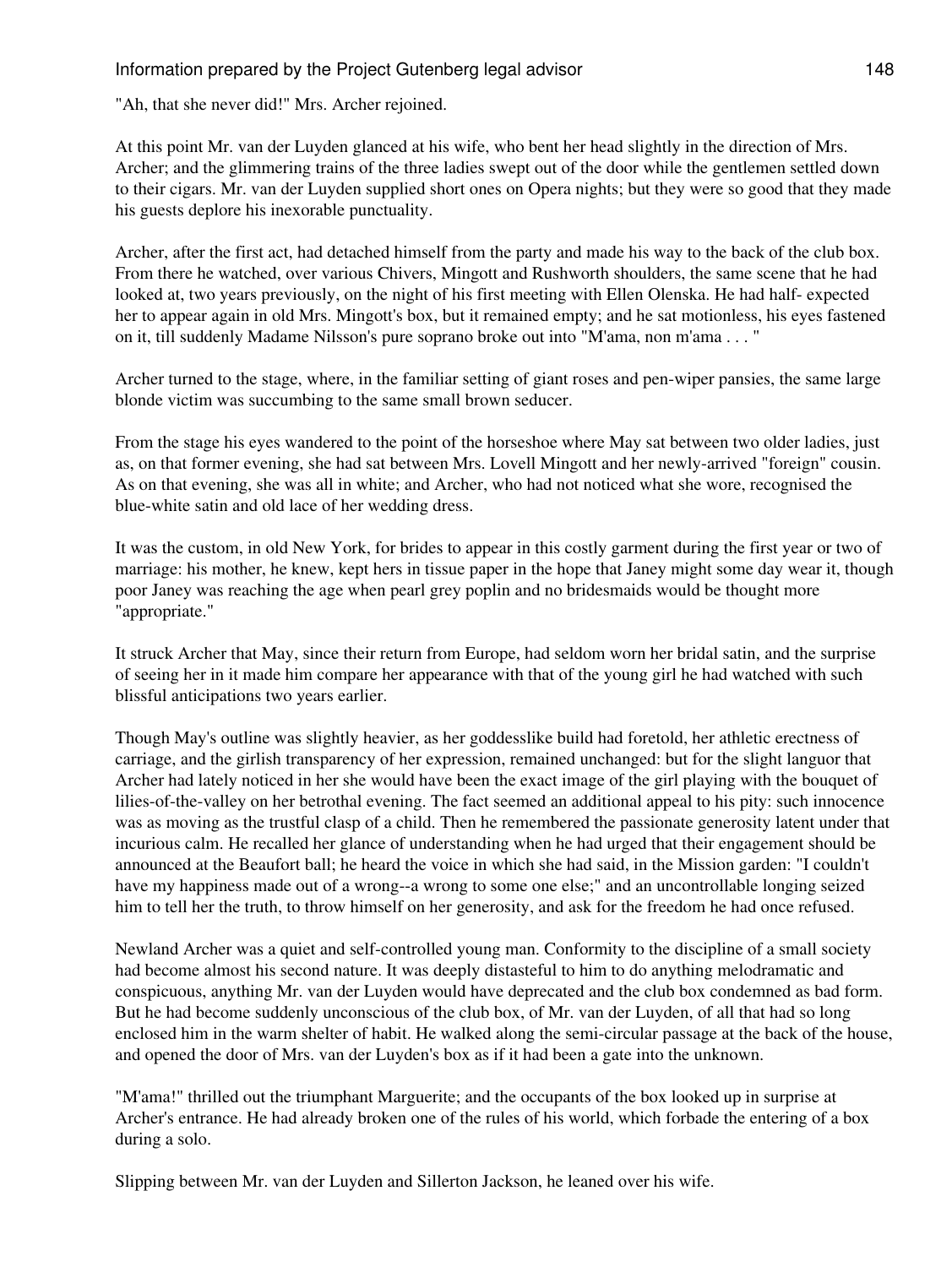"I've got a beastly headache; don't tell any one, but come home, won't you?" he whispered.

May gave him a glance of comprehension, and he saw her whisper to his mother, who nodded sympathetically; then she murmured an excuse to Mrs. van der Luyden, and rose from her seat just as Marguerite fell into Faust's arms. Archer, while he helped her on with her Opera cloak, noticed the exchange of a significant smile between the older ladies.

As they drove away May laid her hand shyly on his. "I'm so sorry you don't feel well. I'm afraid they've been overworking you again at the office."

"No--it's not that: do you mind if I open the window?" he returned confusedly, letting down the pane on his side. He sat staring out into the street, feeling his wife beside him as a silent watchful interrogation, and keeping his eyes steadily fixed on the passing houses. At their door she caught her skirt in the step of the carriage, and fell against him.

"Did you hurt yourself?" he asked, steadying her with his arm.

"No; but my poor dress--see how I've torn it!" she exclaimed. She bent to gather up a mud-stained breadth, and followed him up the steps into the hall. The servants had not expected them so early, and there was only a glimmer of gas on the upper landing.

Archer mounted the stairs, turned up the light, and put a match to the brackets on each side of the library mantelpiece. The curtains were drawn, and the warm friendly aspect of the room smote him like that of a familiar face met during an unavowable errand.

He noticed that his wife was very pale, and asked if he should get her some brandy.

"Oh, no," she exclaimed with a momentary flush, as she took off her cloak. "But hadn't you better go to bed at once?" she added, as he opened a silver box on the table and took out a cigarette.

Archer threw down the cigarette and walked to his usual place by the fire.

"No; my head is not as bad as that." He paused. "And there's something I want to say; something important--that I must tell you at once."

She had dropped into an armchair, and raised her head as he spoke. "Yes, dear?" she rejoined, so gently that he wondered at the lack of wonder with which she received this preamble.

"May--" he began, standing a few feet from her chair, and looking over at her as if the slight distance between them were an unbridgeable abyss. The sound of his voice echoed uncannily through the homelike hush, and he repeated: "There is something I've got to tell you . . . about myself . . ."

She sat silent, without a movement or a tremor of her lashes. She was still extremely pale, but her face had a curious tranquillity of expression that seemed drawn from some secret inner source.

Archer checked the conventional phrases of self-accusal that were crowding to his lips. He was determined to put the case baldly, without vain recrimination or excuse.

"Madame Olenska--" he said; but at the name his wife raised her hand as if to silence him. As she did so the gaslight struck on the gold of her wedding-ring,

"Oh, why should we talk about Ellen tonight?" she asked, with a slight pout of impatience.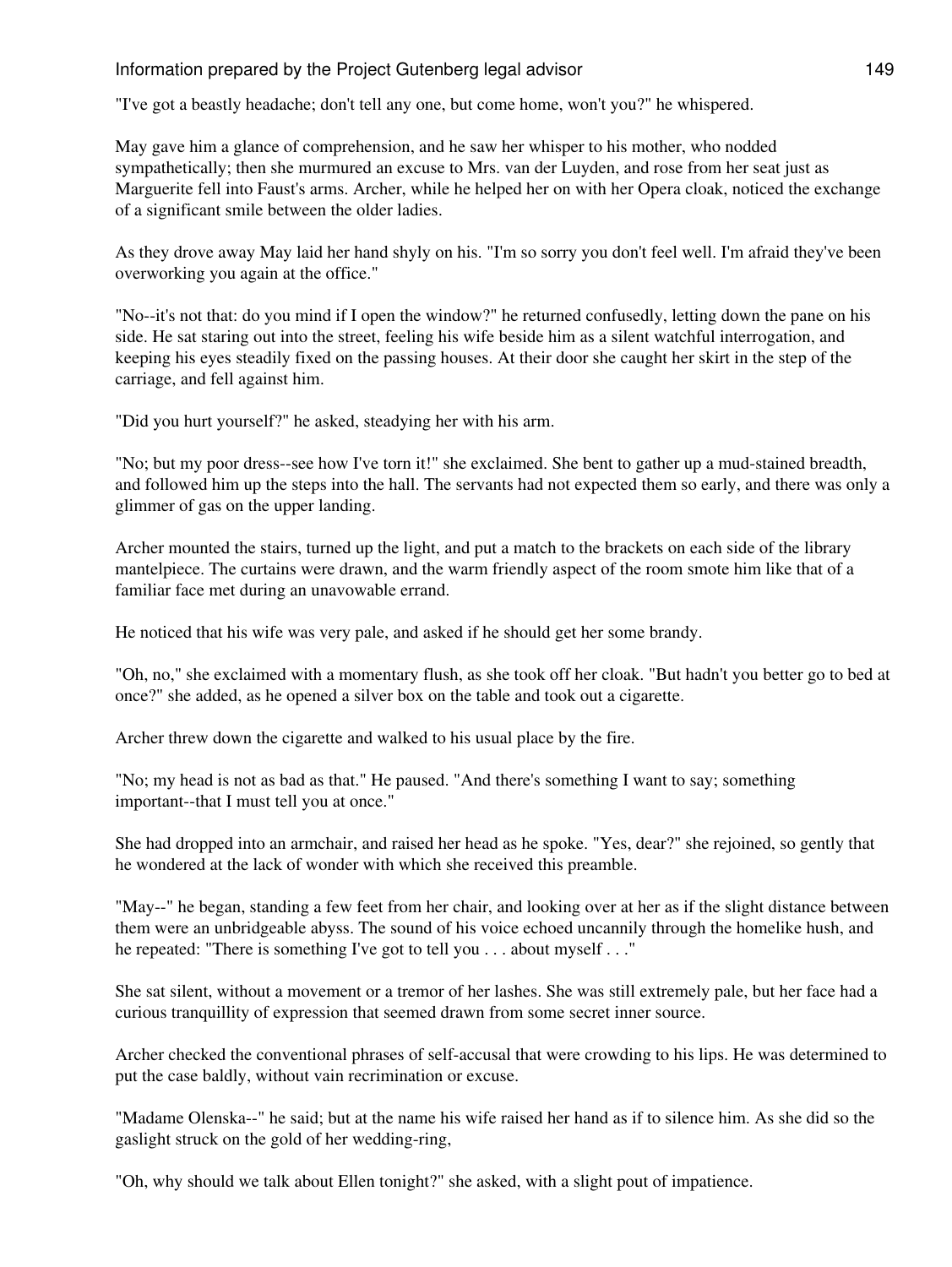"Because I ought to have spoken before."

Her face remained calm. "Is it really worth while, dear? I know I've been unfair to her at times--perhaps we all have. You've understood her, no doubt, better than we did: you've always been kind to her. But what does it matter, now it's all over?"

Archer looked at her blankly. Could it be possible that the sense of unreality in which he felt himself imprisoned had communicated itself to his wife?

"All over--what do you mean?" he asked in an indistinct stammer.

May still looked at him with transparent eyes. "Why-- since she's going back to Europe so soon; since Granny approves and understands, and has arranged to make her independent of her husband--"

She broke off, and Archer, grasping the corner of the mantelpiece in one convulsed hand, and steadying himself against it, made a vain effort to extend the same control to his reeling thoughts.

"I supposed," he heard his wife's even voice go on, "that you had been kept at the office this evening about the business arrangements. It was settled this morning, I believe." She lowered her eyes under his unseeing stare, and another fugitive flush passed over her face.

He understood that his own eyes must be unbearable, and turning away, rested his elbows on the mantel- shelf and covered his face. Something drummed and clanged furiously in his ears; he could not tell if it were the blood in his veins, or the tick of the clock on the mantel.

May sat without moving or speaking while the clock slowly measured out five minutes. A lump of coal fell forward in the grate, and hearing her rise to push it back, Archer at length turned and faced her.

"It's impossible," he exclaimed.

"Impossible--?"

"How do you know--what you've just told me?"

"I saw Ellen yesterday--I told you I'd seen her at Granny's."

"It wasn't then that she told you?"

"No; I had a note from her this afternoon.--Do you want to see it?"

He could not find his voice, and she went out of the room, and came back almost immediately.

"I thought you knew," she said simply.

She laid a sheet of paper on the table, and Archer put out his hand and took it up. The letter contained only a few lines.

"May dear, I have at last made Granny understand that my visit to her could be no more than a visit; and she has been as kind and generous as ever. She sees now that if I return to Europe I must live by myself, or rather with poor Aunt Medora, who is coming with me. I am hurrying back to Washington to pack up, and we sail next week. You must be very good to Granny when I'm gone--as good as you've always been to me. Ellen.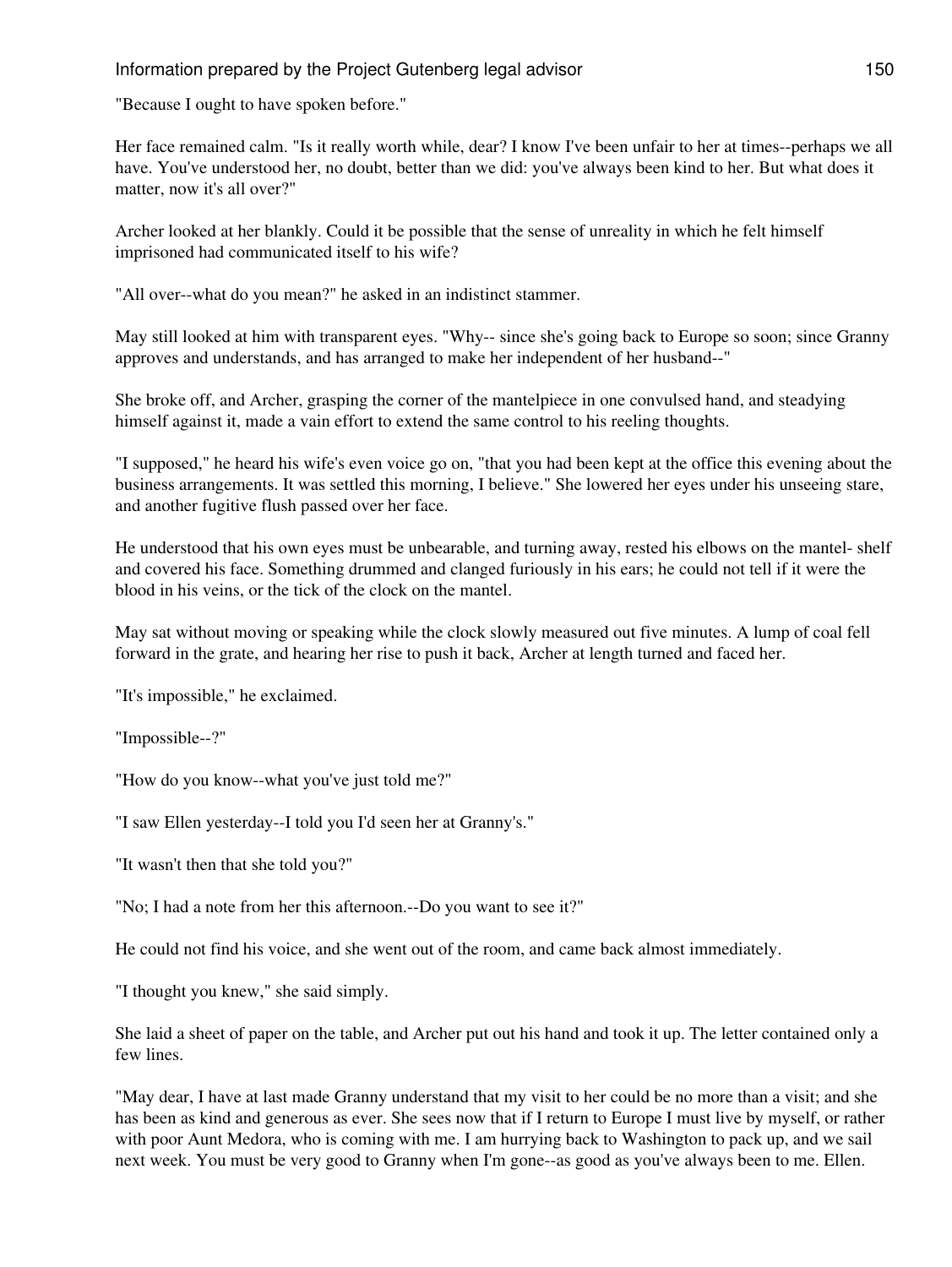"If any of my friends wish to urge me to change my mind, please tell them it would be utterly useless."

Archer read the letter over two or three times; then he flung it down and burst out laughing.

The sound of his laugh startled him. It recalled Janey's midnight fright when she had caught him rocking with incomprehensible mirth over May's telegram announcing that the date of their marriage had been advanced.

"Why did she write this?" he asked, checking his laugh with a supreme effort.

May met the question with her unshaken candour. "I suppose because we talked things over yesterday--"

"What things?"

"I told her I was afraid I hadn't been fair to her-- hadn't always understood how hard it must have been for her here, alone among so many people who were relations and yet strangers; who felt the right to criticise, and yet didn't always know the circumstances." She paused. "I knew you'd been the one friend she could always count on; and I wanted her to know that you and I were the same--in all our feelings."

She hesitated, as if waiting for him to speak, and then added slowly: "She understood my wishing to tell her this. I think she understands everything."

She went up to Archer, and taking one of his cold hands pressed it quickly against her cheek.

"My head aches too; good-night, dear," she said, and turned to the door, her torn and muddy wedding- dress dragging after her across the room.

#### XXXIII.

It was, as Mrs. Archer smilingly said to Mrs. Welland, a great event for a young couple to give their first big dinner.

The Newland Archers, since they had set up their household, had received a good deal of company in an informal way. Archer was fond of having three or four friends to dine, and May welcomed them with the beaming readiness of which her mother had set her the example in conjugal affairs. Her husband questioned whether, if left to herself, she would ever have asked any one to the house; but he had long given up trying to disengage her real self from the shape into which tradition and training had moulded her. It was expected that well-off young couples in New York should do a good deal of informal entertaining, and a Welland married to an Archer was doubly pledged to the tradition.

But a big dinner, with a hired chef and two borrowed footmen, with Roman punch, roses from Henderson's, and menus on gilt-edged cards, was a different affair, and not to be lightly undertaken. As Mrs. Archer remarked, the Roman punch made all the difference; not in itself but by its manifold implications--since it signified either canvas-backs or terrapin, two soups, a hot and a cold sweet, full decolletage with short sleeves, and guests of a proportionate importance.

It was always an interesting occasion when a young pair launched their first invitations in the third person, and their summons was seldom refused even by the seasoned and sought-after. Still, it was admittedly a triumph that the van der Luydens, at May's request, should have stayed over in order to be present at her farewell dinner for the Countess Olenska.

The two mothers-in-law sat in May's drawing-room on the afternoon of the great day, Mrs. Archer writing out the menus on Tiffany's thickest gilt-edged bristol, while Mrs. Welland superintended the placing of the palms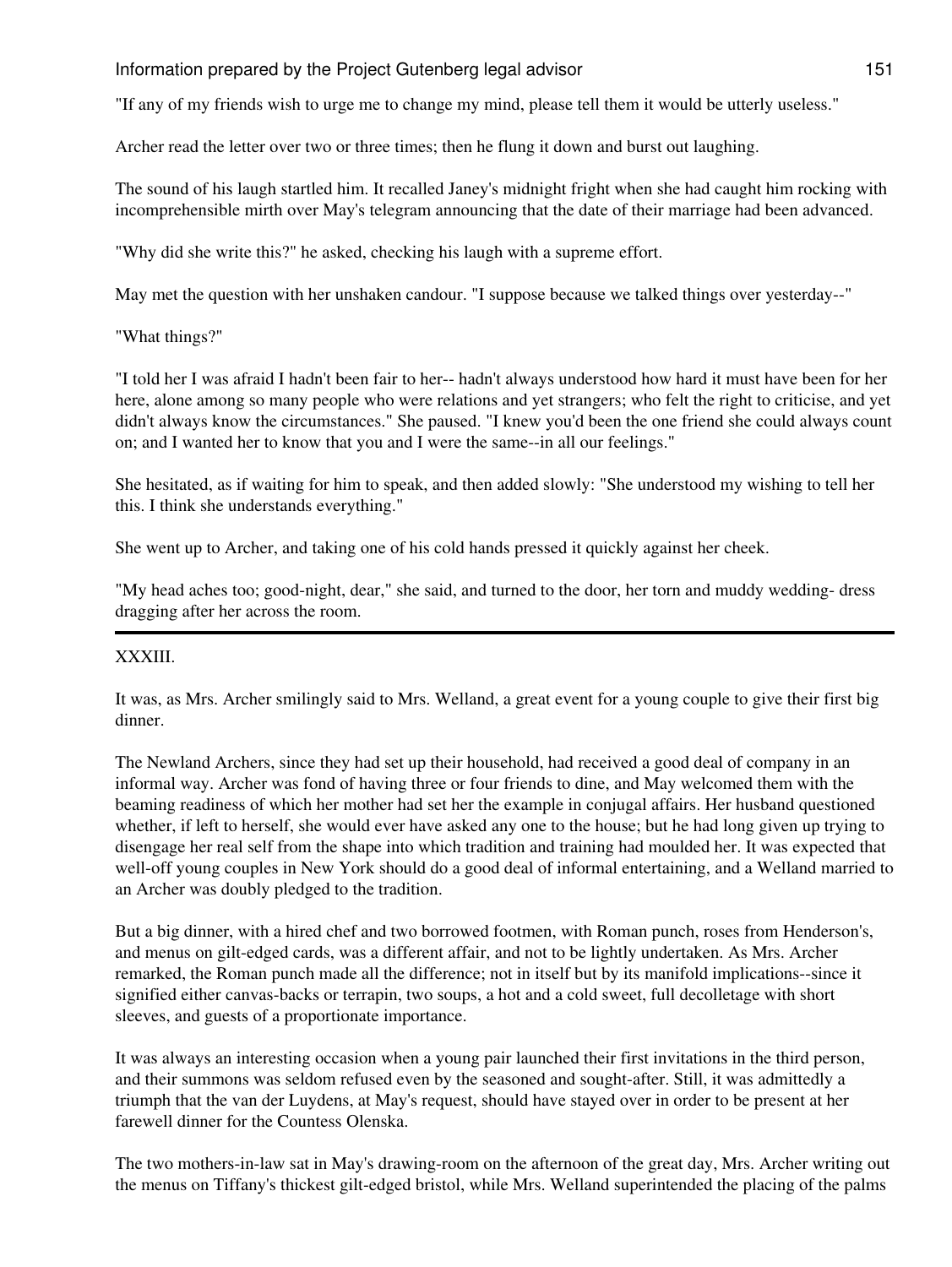and standard lamps.

Archer, arriving late from his office, found them still there. Mrs. Archer had turned her attention to the name-cards for the table, and Mrs. Welland was considering the effect of bringing forward the large gilt sofa, so that another "corner" might be created between the piano and the window.

May, they told him, was in the dining-room inspecting the mound of Jacqueminot roses and maidenhair in the centre of the long table, and the placing of the Maillard bonbons in openwork silver baskets between the candelabra. On the piano stood a large basket of orchids which Mr. van der Luyden had had sent from Skuytercliff. Everything was, in short, as it should be on the approach of so considerable an event.

Mrs. Archer ran thoughtfully over the list, checking off each name with her sharp gold pen.

"Henry van der Luyden--Louisa--the Lovell Mingotts --the Reggie Chiverses--Lawrence Lefferts and Gertrude--(yes, I suppose May was right to have them)--the Selfridge Merrys, Sillerton Jackson, Van Newland and his wife. (How time passes! It seems only yesterday that he was your best man, Newland)--and Countess Olenska--yes, I think that's all. . . ."

Mrs. Welland surveyed her son-in-law affectionately. "No one can say, Newland, that you and May are not giving Ellen a handsome send-off."

"Ah, well," said Mrs. Archer, "I understand May's wanting her cousin to tell people abroad that we're not quite barbarians."

"I'm sure Ellen will appreciate it. She was to arrive this morning, I believe. It will make a most charming last impression. The evening before sailing is usually so dreary," Mrs. Welland cheerfully continued.

Archer turned toward the door, and his mother-in- law called to him: "Do go in and have a peep at the table. And don't let May tire herself too much." But he affected not to hear, and sprang up the stairs to his library. The room looked at him like an alien countenance composed into a polite grimace; and he perceived that it had been ruthlessly "tidied," and prepared, by a judicious distribution of ash-trays and cedar-wood boxes, for the gentlemen to smoke in.

"Ah, well," he thought, "it's not for long--" and he went on to his dressing-room.

Ten days had passed since Madame Olenska's departure from New York. During those ten days Archer had had no sign from her but that conveyed by the return of a key wrapped in tissue paper, and sent to his office in a sealed envelope addressed in her hand. This retort to his last appeal might have been interpreted as a classic move in a familiar game; but the young man chose to give it a different meaning. She was still fighting against her fate; but she was going to Europe, and she was not returning to her husband. Nothing, therefore, was to prevent his following her; and once he had taken the irrevocable step, and had proved to her that it was irrevocable, he believed she would not send him away.

This confidence in the future had steadied him to play his part in the present. It had kept him from writing to her, or betraying, by any sign or act, his misery and mortification. It seemed to him that in the deadly silent game between them the trumps were still in his hands; and he waited.

There had been, nevertheless, moments sufficiently difficult to pass; as when Mr. Letterblair, the day after Madame Olenska's departure, had sent for him to go over the details of the trust which Mrs. Manson Mingott wished to create for her granddaughter. For a couple of hours Archer had examined the terms of the deed with his senior, all the while obscurely feeling that if he had been consulted it was for some reason other than the obvious one of his cousinship; and that the close of the conference would reveal it.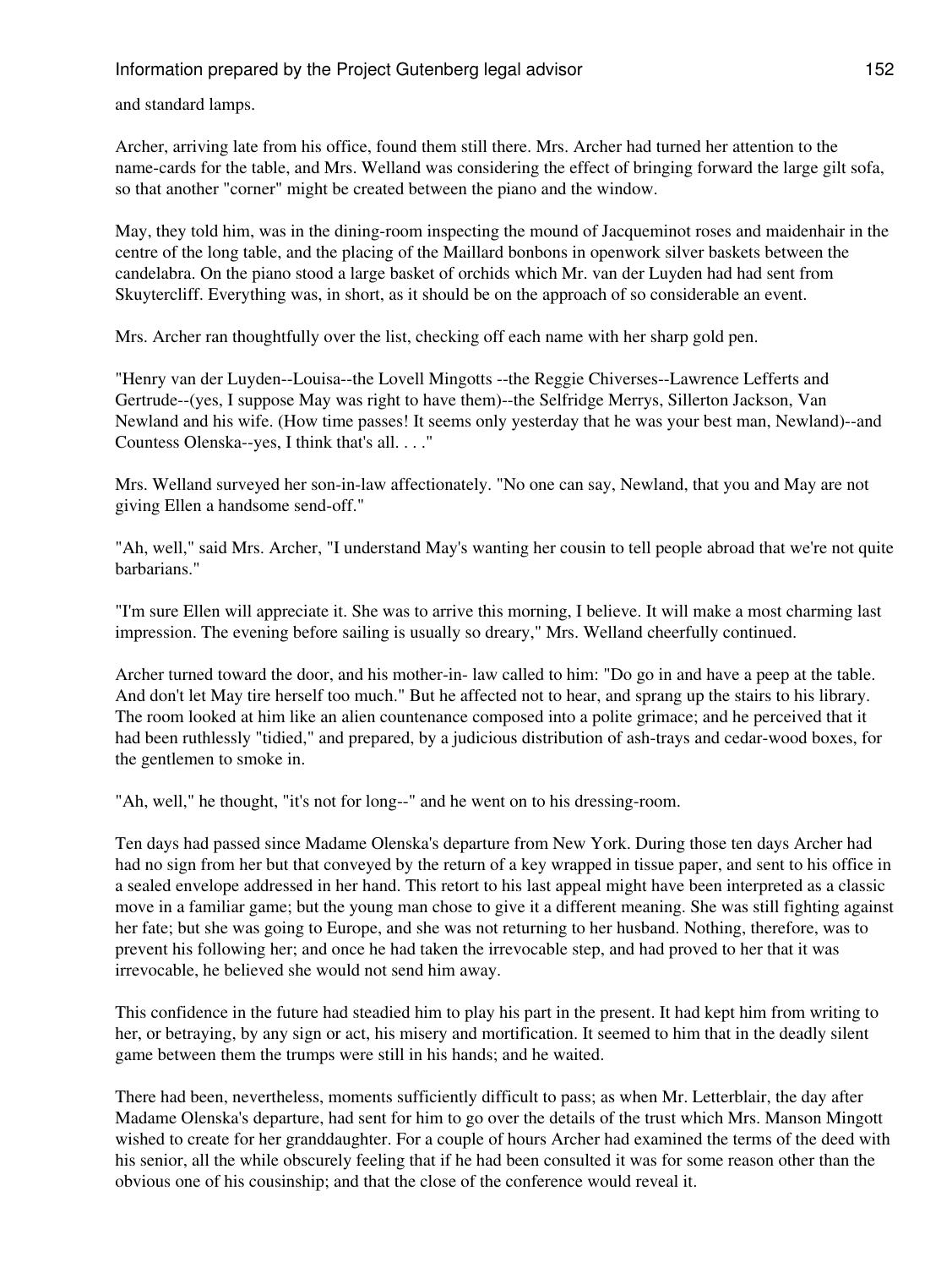"Well, the lady can't deny that it's a handsome arrangement," Mr. Letterblair had summed up, after mumbling over a summary of the settlement. "In fact I'm bound to say she's been treated pretty handsomely all round."

"All round?" Archer echoed with a touch of derision. "Do you refer to her husband's proposal to give her back her own money?"

Mr. Letterblair's bushy eyebrows went up a fraction of an inch. "My dear sir, the law's the law; and your wife's cousin was married under the French law. It's to be presumed she knew what that meant."

"Even if she did, what happened subsequently--." But Archer paused. Mr. Letterblair had laid his pen- handle against his big corrugated nose, and was looking down it with the expression assumed by virtuous elderly gentlemen when they wish their youngers to understand that virtue is not synonymous with ignorance.

"My dear sir, I've no wish to extenuate the Count's transgressions; but--but on the other side . . . I wouldn't put my hand in the fire . . . well, that there hadn't been tit for tat . . . with the young champion. . . ." Mr. Letterblair unlocked a drawer and pushed a folded paper toward Archer. "This report, the result of discreet enquiries . . ." And then, as Archer made no effort to glance at the paper or to repudiate the suggestion, the lawyer somewhat flatly continued: "I don't say it's conclusive, you observe; far from it. But straws show . . . and on the whole it's eminently satisfactory for all parties that this dignified solution has been reached."

"Oh, eminently," Archer assented, pushing back the paper.

A day or two later, on responding to a summons from Mrs. Manson Mingott, his soul had been more deeply tried.

He had found the old lady depressed and querulous.

"You know she's deserted me?" she began at once; and without waiting for his reply: "Oh, don't ask me why! She gave so many reasons that I've forgotten them all. My private belief is that she couldn't face the boredom. At any rate that's what Augusta and my daughters-in-law think. And I don't know that I altogether blame her. Olenski's a finished scoundrel; but life with him must have been a good deal gayer than it is in Fifth Avenue. Not that the family would admit that: they think Fifth Avenue is Heaven with the rue de la Paix thrown in. And poor Ellen, of course, has no idea of going back to her husband. She held out as firmly as ever against that. So she's to settle down in Paris with that fool Medora. . . . Well, Paris is Paris; and you can keep a carriage there on next to nothing. But she was as gay as a bird, and I shall miss her." Two tears, the parched tears of the old, rolled down her puffy cheeks and vanished in the abysses of her bosom.

"All I ask is," she concluded, "that they shouldn't bother me any more. I must really be allowed to digest my gruel. . . ." And she twinkled a little wistfully at Archer.

It was that evening, on his return home, that May announced her intention of giving a farewell dinner to her cousin. Madame Olenska's name had not been pronounced between them since the night of her flight to Washington; and Archer looked at his wife with surprise.

"A dinner--why?" he interrogated.

Her colour rose. "But you like Ellen--I thought you'd be pleased."

"It's awfully nice--your putting it in that way. But I really don't see--"

"I mean to do it, Newland," she said, quietly rising and going to her desk. "Here are the invitations all written. Mother helped me--she agrees that we ought to." She paused, embarrassed and yet smiling, and Archer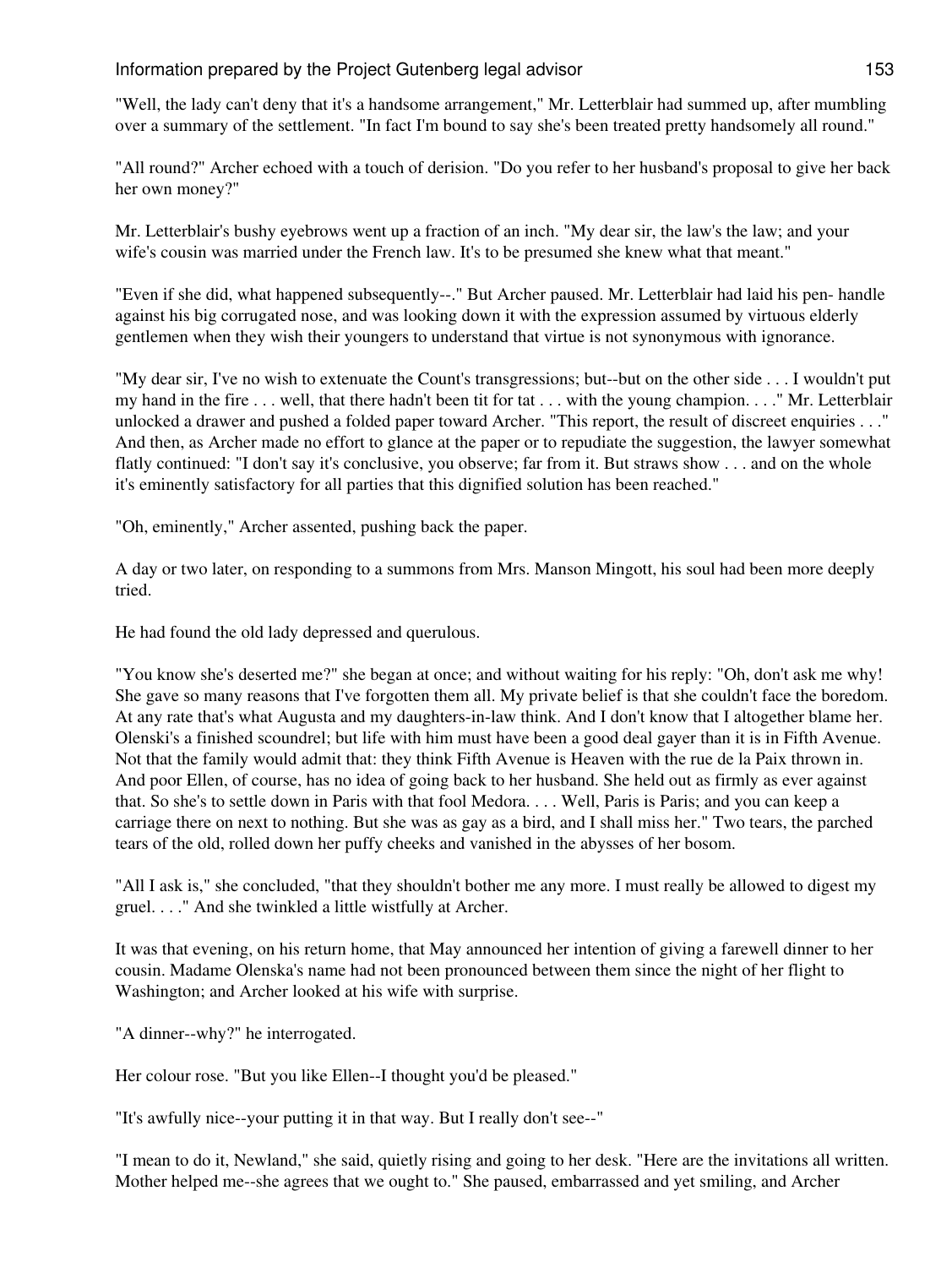suddenly saw before him the embodied image of the Family.

"Oh, all right," he said, staring with unseeing eyes at the list of guests that she had put in his hand.

When he entered the drawing-room before dinner May was stooping over the fire and trying to coax the logs to burn in their unaccustomed setting of immaculate tiles.

The tall lamps were all lit, and Mr. van der Luyden's orchids had been conspicuously disposed in various receptacles of modern porcelain and knobby silver. Mrs. Newland Archer's drawing-room was generally thought a great success. A gilt bamboo jardiniere, in which the primulas and cinerarias were punctually renewed, blocked the access to the bay window (where the old- fashioned would have preferred a bronze reduction of the Venus of Milo); the sofas and arm-chairs of pale brocade were cleverly grouped about little plush tables densely covered with silver toys, porcelain animals and efflorescent photograph frames; and tall rosy-shaded lamps shot up like tropical flowers among the palms.

"I don't think Ellen has ever seen this room lighted up," said May, rising flushed from her struggle, and sending about her a glance of pardonable pride. The brass tongs which she had propped against the side of the chimney fell with a crash that drowned her husband's answer; and before he could restore them Mr. and Mrs. van der Luyden were announced.

The other guests quickly followed, for it was known that the van der Luydens liked to dine punctually. The room was nearly full, and Archer was engaged in showing to Mrs. Selfridge Merry a small highly-varnished Verbeckhoven "Study of Sheep," which Mr. Welland had given May for Christmas, when he found Madame Olenska at his side.

She was excessively pale, and her pallor made her dark hair seem denser and heavier than ever. Perhaps that, or the fact that she had wound several rows of amber beads about her neck, reminded him suddenly of the little Ellen Mingott he had danced with at children's parties, when Medora Manson had first brought her to New York.

The amber beads were trying to her complexion, or her dress was perhaps unbecoming: her face looked lustreless and almost ugly, and he had never loved it as he did at that minute. Their hands met, and he thought he heard her say: "Yes, we're sailing tomorrow in the Russia--"; then there was an unmeaning noise of opening doors, and after an interval May's voice: "Newland! Dinner's been announced. Won't you please take Ellen in?"

Madame Olenska put her hand on his arm, and he noticed that the hand was ungloved, and remembered how he had kept his eyes fixed on it the evening that he had sat with her in the little Twenty-third Street drawingroom. All the beauty that had forsaken her face seemed to have taken refuge in the long pale fingers and faintly dimpled knuckles on his sleeve, and he said to himself: "If it were only to see her hand again I should have to follow her--."

It was only at an entertainment ostensibly offered to a "foreign visitor" that Mrs. van der Luyden could suffer the diminution of being placed on her host's left. The fact of Madame Olenska's "foreignness" could hardly have been more adroitly emphasised than by this farewell tribute; and Mrs. van der Luyden accepted her displacement with an affability which left no doubt as to her approval. There were certain things that had to be done, and if done at all, done handsomely and thoroughly; and one of these, in the old New York code, was the tribal rally around a kinswoman about to be eliminated from the tribe. There was nothing on earth that the Wellands and Mingotts would not have done to proclaim their unalterable affection for the Countess Olenska now that her passage for Europe was engaged; and Archer, at the head of his table, sat marvelling at the silent untiring activity with which her popularity had been retrieved, grievances against her silenced, her past countenanced, and her present irradiated by the family approval. Mrs. van der Luyden shone on her with the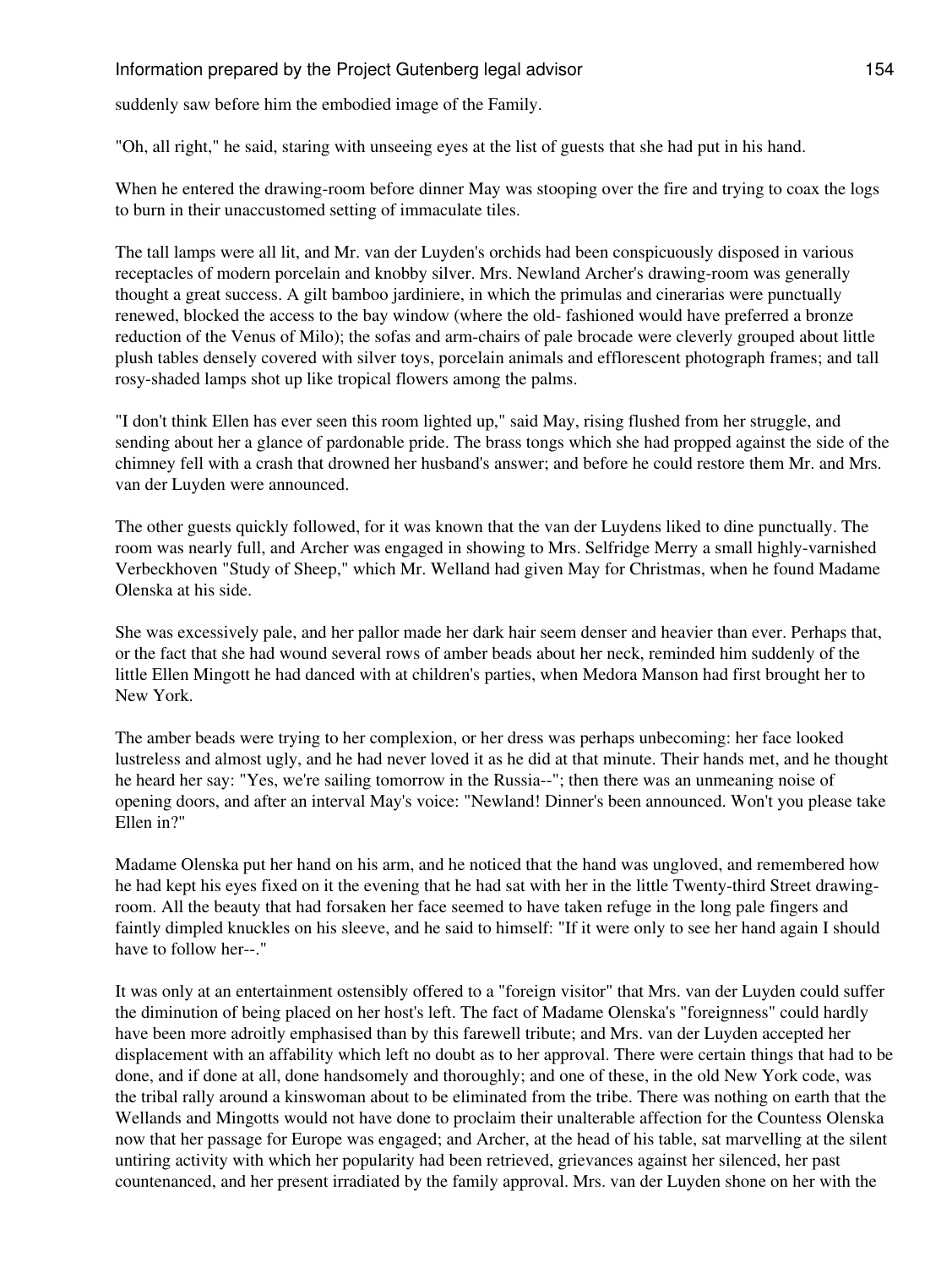dim benevolence which was her nearest approach to cordiality, and Mr. van der Luyden, from his seat at May's right, cast down the table glances plainly intended to justify all the carnations he had sent from Skuytercliff.

Archer, who seemed to be assisting at the scene in a state of odd imponderability, as if he floated somewhere between chandelier and ceiling, wondered at nothing so much as his own share in the proceedings. As his glance travelled from one placid well-fed face to another he saw all the harmless-looking people engaged upon May's canvas-backs as a band of dumb conspirators, and himself and the pale woman on his right as the centre of their conspiracy. And then it came over him, in a vast flash made up of many broken gleams, that to all of them he and Madame Olenska were lovers, lovers in the extreme sense peculiar to "foreign" vocabularies. He guessed himself to have been, for months, the centre of countless silently observing eyes and patiently listening ears, he understood that, by means as yet unknown to him, the separation between himself and the partner of his guilt had been achieved, and that now the whole tribe had rallied about his wife on the tacit assumption that nobody knew anything, or had ever imagined anything, and that the occasion of the entertainment was simply May Archer's natural desire to take an affectionate leave of her friend and cousin.

It was the old New York way of taking life "without effusion of blood": the way of people who dreaded scandal more than disease, who placed decency above courage, and who considered that nothing was more ill-bred than "scenes," except the behaviour of those who gave rise to them.

As these thoughts succeeded each other in his mind Archer felt like a prisoner in the centre of an armed camp. He looked about the table, and guessed at the inexorableness of his captors from the tone in which, over the asparagus from Florida, they were dealing with Beaufort and his wife. "It's to show me," he thought, "what would happen to ME--" and a deathly sense of the superiority of implication and analogy over direct action, and of silence over rash words, closed in on him like the doors of the family vault.

He laughed, and met Mrs. van der Luyden's startled eyes.

"You think it laughable?" she said with a pinched smile. "Of course poor Regina's idea of remaining in New York has its ridiculous side, I suppose;" and Archer muttered: "Of course."

At this point, he became conscious that Madame Olenska's other neighbour had been engaged for some time with the lady on his right. At the same moment he saw that May, serenely enthroned between Mr. van der Luyden and Mr. Selfridge Merry, had cast a quick glance down the table. It was evident that the host and the lady on his right could not sit through the whole meal in silence. He turned to Madame Olenska, and her pale smile met him. "Oh, do let's see it through," it seemed to say.

"Did you find the journey tiring?" he asked in a voice that surprised him by its naturalness; and she answered that, on the contrary, she had seldom travelled with fewer discomforts.

"Except, you know, the dreadful heat in the train," she added; and he remarked that she would not suffer from that particular hardship in the country she was going to.

"I never," he declared with intensity, "was more nearly frozen than once, in April, in the train between Calais and Paris."

She said she did not wonder, but remarked that, after all, one could always carry an extra rug, and that every form of travel had its hardships; to which he abruptly returned that he thought them all of no account compared with the blessedness of getting away. She changed colour, and he added, his voice suddenly rising in pitch: "I mean to do a lot of travelling myself before long." A tremor crossed her face, and leaning over to Reggie Chivers, he cried out: "I say, Reggie, what do you say to a trip round the world: now, next month, I mean? I'm game if you are--" at which Mrs. Reggie piped up that she could not think of letting Reggie go till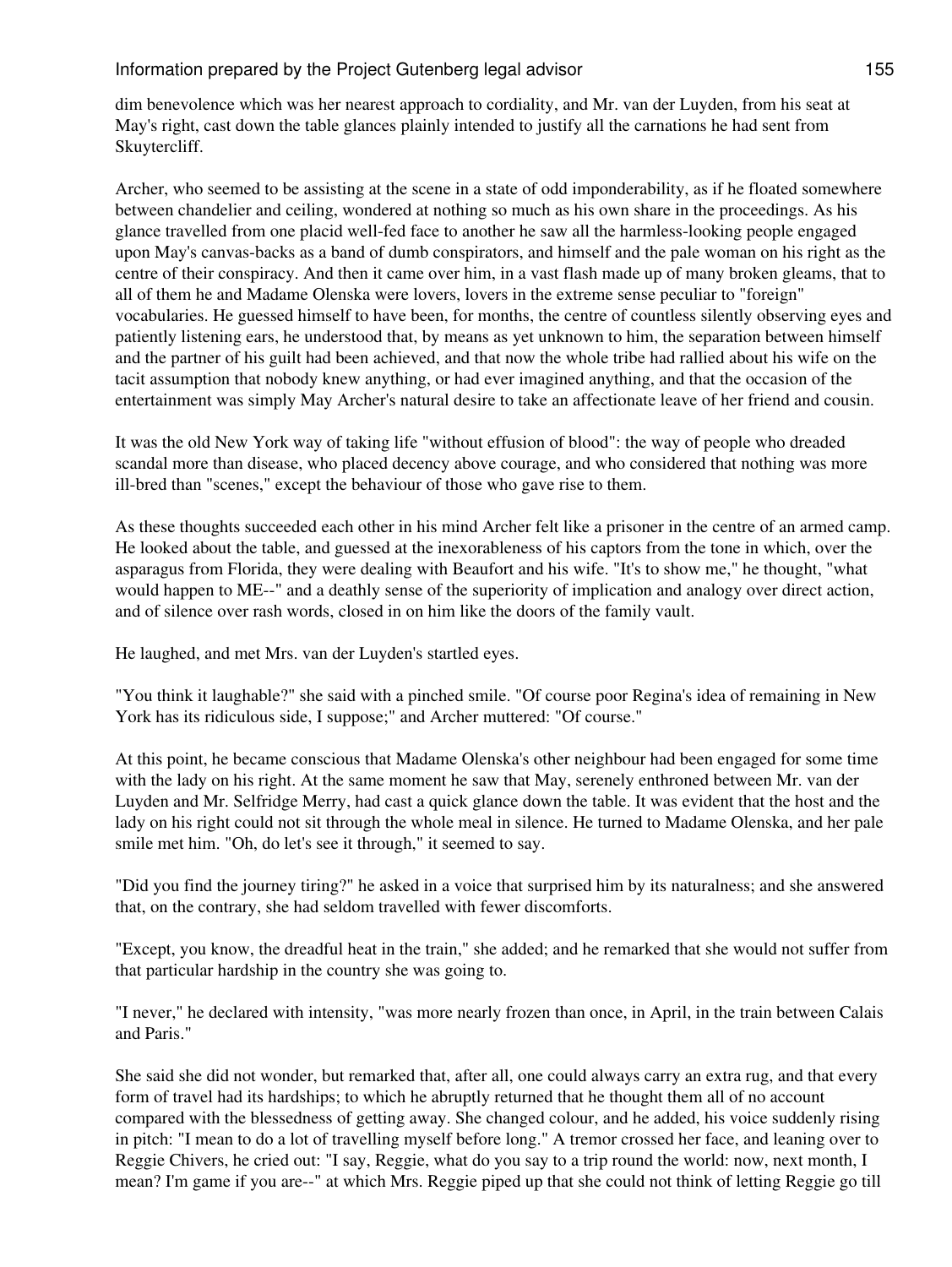after the Martha Washington Ball she was getting up for the Blind Asylum in Easter week; and her husband placidly observed that by that time he would have to be practising for the International Polo match.

But Mr. Selfridge Merry had caught the phrase "round the world," and having once circled the globe in his steam-yacht, he seized the opportunity to send down the table several striking items concerning the shallowness of the Mediterranean ports. Though, after all, he added, it didn't matter; for when you'd seen Athens and Smyrna and Constantinople, what else was there? And Mrs. Merry said she could never be too grateful to Dr. Bencomb for having made them promise not to go to Naples on account of the fever.

"But you must have three weeks to do India properly," her husband conceded, anxious to have it understood that he was no frivolous globe-trotter.

And at this point the ladies went up to the drawing- room.

In the library, in spite of weightier presences, Lawrence Lefferts predominated.

The talk, as usual, had veered around to the Beauforts, and even Mr. van der Luyden and Mr. Selfridge Merry, installed in the honorary arm-chairs tacitly reserved for them, paused to listen to the younger man's philippic.

Never had Lefferts so abounded in the sentiments that adorn Christian manhood and exalt the sanctity of the home. Indignation lent him a scathing eloquence, and it was clear that if others had followed his example, and acted as he talked, society would never have been weak enough to receive a foreign upstart like Beaufort--no, sir, not even if he'd married a van der Luyden or a Lanning instead of a Dallas. And what chance would there have been, Lefferts wrathfully questioned, of his marrying into such a family as the Dallases, if he had not already wormed his way into certain houses, as people like Mrs. Lemuel Struthers had managed to worm theirs in his wake? If society chose to open its doors to vulgar women the harm was not great, though the gain was doubtful; but once it got in the way of tolerating men of obscure origin and tainted wealth the end was total disintegration--and at no distant date.

"If things go on at this pace," Lefferts thundered, looking like a young prophet dressed by Poole, and who had not yet been stoned, "we shall see our children fighting for invitations to swindlers' houses, and marrying Beaufort's bastards."

"Oh, I say--draw it mild!" Reggie Chivers and young Newland protested, while Mr. Selfridge Merry looked genuinely alarmed, and an expression of pain and disgust settled on Mr. van der Luyden's sensitive face.

"Has he got any?" cried Mr. Sillerton Jackson, pricking up his ears; and while Lefferts tried to turn the question with a laugh, the old gentleman twittered into Archer's ear: "Queer, those fellows who are always wanting to set things right. The people who have the worst cooks are always telling you they're poisoned when they dine out. But I hear there are pressing reasons for our friend Lawrence's diatribe:--typewriter this time, I understand. . . ."

The talk swept past Archer like some senseless river running and running because it did not know enough to stop. He saw, on the faces about him, expressions of interest, amusement and even mirth. He listened to the younger men's laughter, and to the praise of the Archer Madeira, which Mr. van der Luyden and Mr. Merry were thoughtfully celebrating. Through it all he was dimly aware of a general attitude of friendliness toward himself, as if the guard of the prisoner he felt himself to be were trying to soften his captivity; and the perception increased his passionate determination to be free.

In the drawing-room, where they presently joined the ladies, he met May's triumphant eyes, and read in them the conviction that everything had "gone off" beautifully. She rose from Madame Olenska's side, and immediately Mrs. van der Luyden beckoned the latter to a seat on the gilt sofa where she throned. Mrs.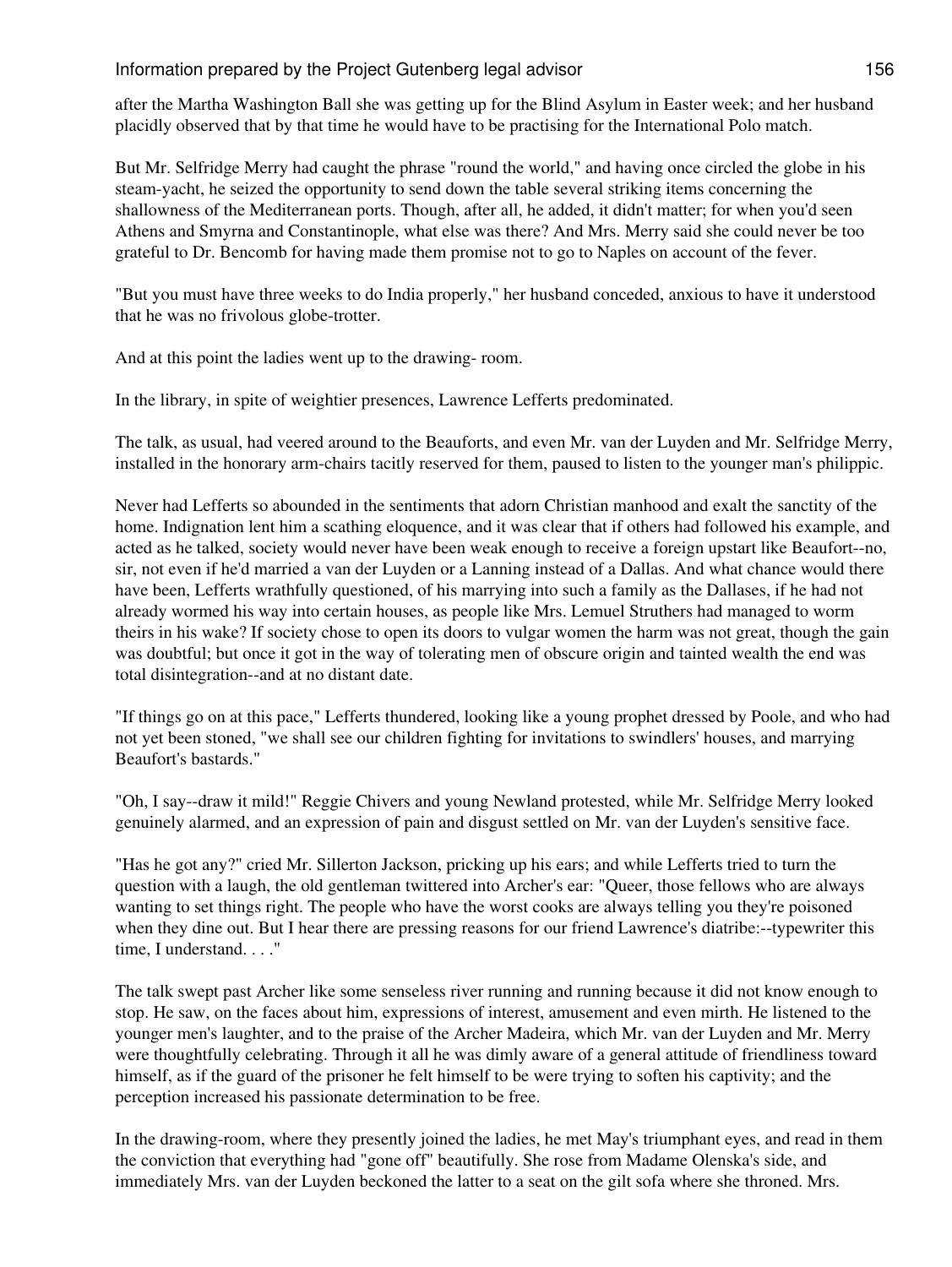Selfridge Merry bore across the room to join them, and it became clear to Archer that here also a conspiracy of rehabilitation and obliteration was going on. The silent organisation which held his little world together was determined to put itself on record as never for a moment having questioned the propriety of Madame Olenska's conduct, or the completeness of Archer's domestic felicity. All these amiable and inexorable persons were resolutely engaged in pretending to each other that they had never heard of, suspected, or even conceived possible, the least hint to the contrary; and from this tissue of elaborate mutual dissimulation Archer once more disengaged the fact that New York believed him to be Madame Olenska's lover. He caught the glitter of victory in his wife's eyes, and for the first time understood that she shared the belief. The discovery roused a laughter of inner devils that reverberated through all his efforts to discuss the Martha Washington ball with Mrs. Reggie Chivers and little Mrs. Newland; and so the evening swept on, running and running like a senseless river that did not know how to stop.

At length he saw that Madame Olenska had risen and was saying good-bye. He understood that in a moment she would be gone, and tried to remember what he had said to her at dinner; but he could not recall a single word they had exchanged.

She went up to May, the rest of the company making a circle about her as she advanced. The two young women clasped hands; then May bent forward and kissed her cousin.

"Certainly our hostess is much the handsomer of the two," Archer heard Reggie Chivers say in an undertone to young Mrs. Newland; and he remembered Beaufort's coarse sneer at May's ineffectual beauty.

A moment later he was in the hall, putting Madame Olenska's cloak about her shoulders.

Through all his confusion of mind he had held fast to the resolve to say nothing that might startle or disturb her. Convinced that no power could now turn him from his purpose he had found strength to let events shape themselves as they would. But as he followed Madame Olenska into the hall he thought with a sudden hunger of being for a moment alone with her at the door of her carriage.

"Is your carriage here?" he asked; and at that moment Mrs. van der Luyden, who was being majestically inserted into her sables, said gently: "We are driving dear Ellen home."

Archer's heart gave a jerk, and Madame Olenska, clasping her cloak and fan with one hand, held out the other to him. "Good-bye," she said.

"Good-bye--but I shall see you soon in Paris," he answered aloud--it seemed to him that he had shouted it.

"Oh," she murmured, "if you and May could come--!"

Mr. van der Luyden advanced to give her his arm, and Archer turned to Mrs. van der Luyden. For a moment, in the billowy darkness inside the big landau, he caught the dim oval of a face, eyes shining steadily-- and she was gone.

As he went up the steps he crossed Lawrence Lefferts coming down with his wife. Lefferts caught his host by the sleeve, drawing back to let Gertrude pass.

"I say, old chap: do you mind just letting it be understood that I'm dining with you at the club tomorrow night? Thanks so much, you old brick! Good-night."

"It DID go off beautifully, didn't it?" May questioned from the threshold of the library.

Archer roused himself with a start. As soon as the last carriage had driven away, he had come up to the library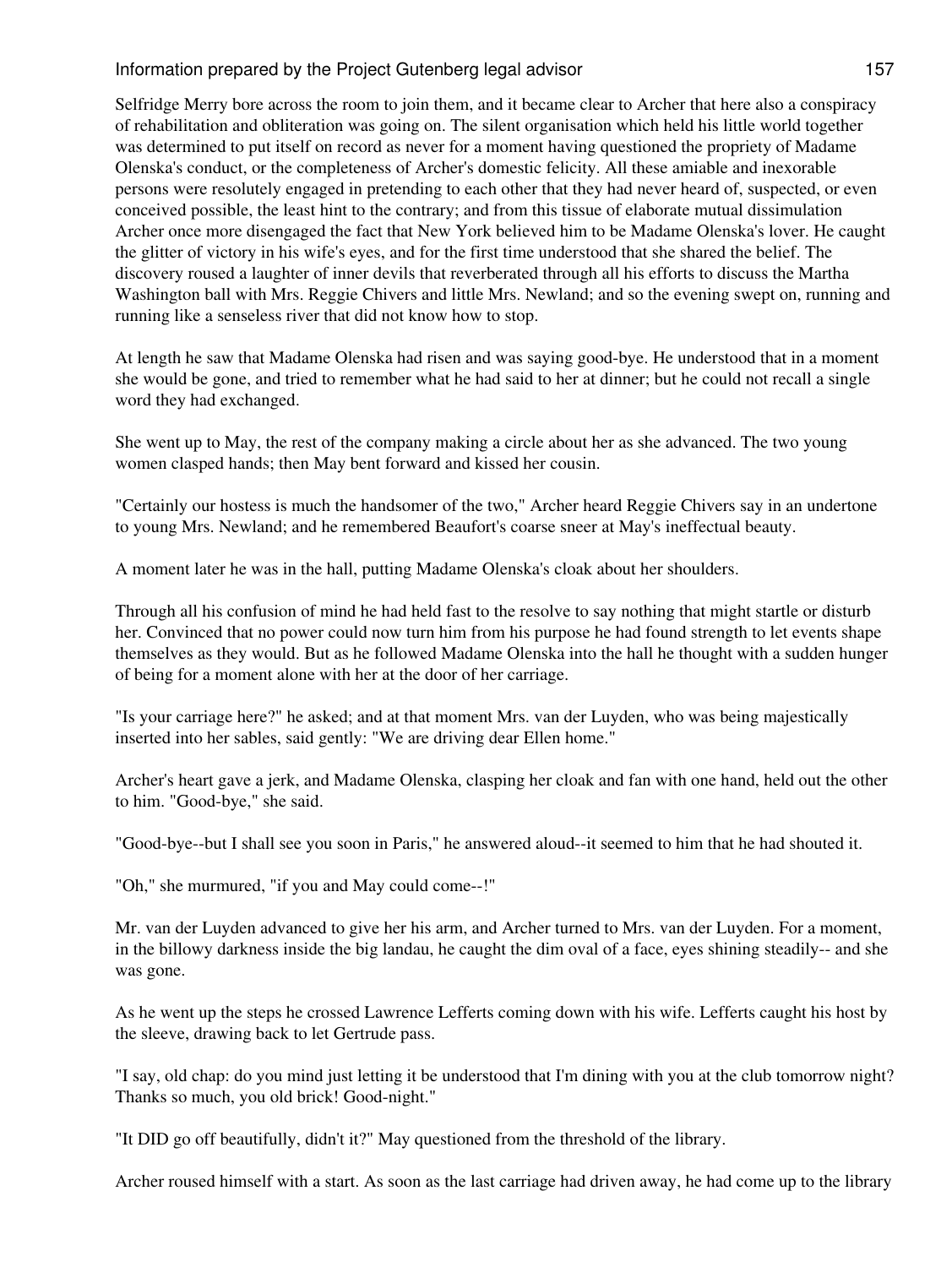and shut himself in, with the hope that his wife, who still lingered below, would go straight to her room. But there she stood, pale and drawn, yet radiating the factitious energy of one who has passed beyond fatigue.

"May I come and talk it over?" she asked.

"Of course, if you like. But you must be awfully sleepy--"

"No, I'm not sleepy. I should like to sit with you a little."

"Very well," he said, pushing her chair near the fire.

She sat down and he resumed his seat; but neither spoke for a long time. At length Archer began abruptly: "Since you're not tired, and want to talk, there's something I must tell you. I tried to the other night--."

She looked at him quickly. "Yes, dear. Something about yourself?"

"About myself. You say you're not tired: well, I am. Horribly tired . . ."

In an instant she was all tender anxiety. "Oh, I've seen it coming on, Newland! You've been so wickedly overworked--"

"Perhaps it's that. Anyhow, I want to make a break--"

"A break? To give up the law?"

"To go away, at any rate--at once. On a long trip, ever so far off--away from everything--"

He paused, conscious that he had failed in his attempt to speak with the indifference of a man who longs for a change, and is yet too weary to welcome it. Do what he would, the chord of eagerness vibrated. "Away from everything--" he repeated.

"Ever so far? Where, for instance?" she asked.

"Oh, I don't know. India--or Japan."

She stood up, and as he sat with bent head, his chin propped on his hands, he felt her warmly and fragrantly hovering over him.

"As far as that? But I'm afraid you can't, dear . . ." she said in an unsteady voice. "Not unless you'll take me with you." And then, as he was silent, she went on, in tones so clear and evenly-pitched that each separate syllable tapped like a little hammer on his brain: "That is, if the doctors will let me go . . . but I'm afraid they won't. For you see, Newland, I've been sure since this morning of something I've been so longing and hoping for--"

He looked up at her with a sick stare, and she sank down, all dew and roses, and hid her face against his knee.

"Oh, my dear," he said, holding her to him while his cold hand stroked her hair.

There was a long pause, which the inner devils filled with strident laughter; then May freed herself from his arms and stood up.

```
"You didn't guess--?"
```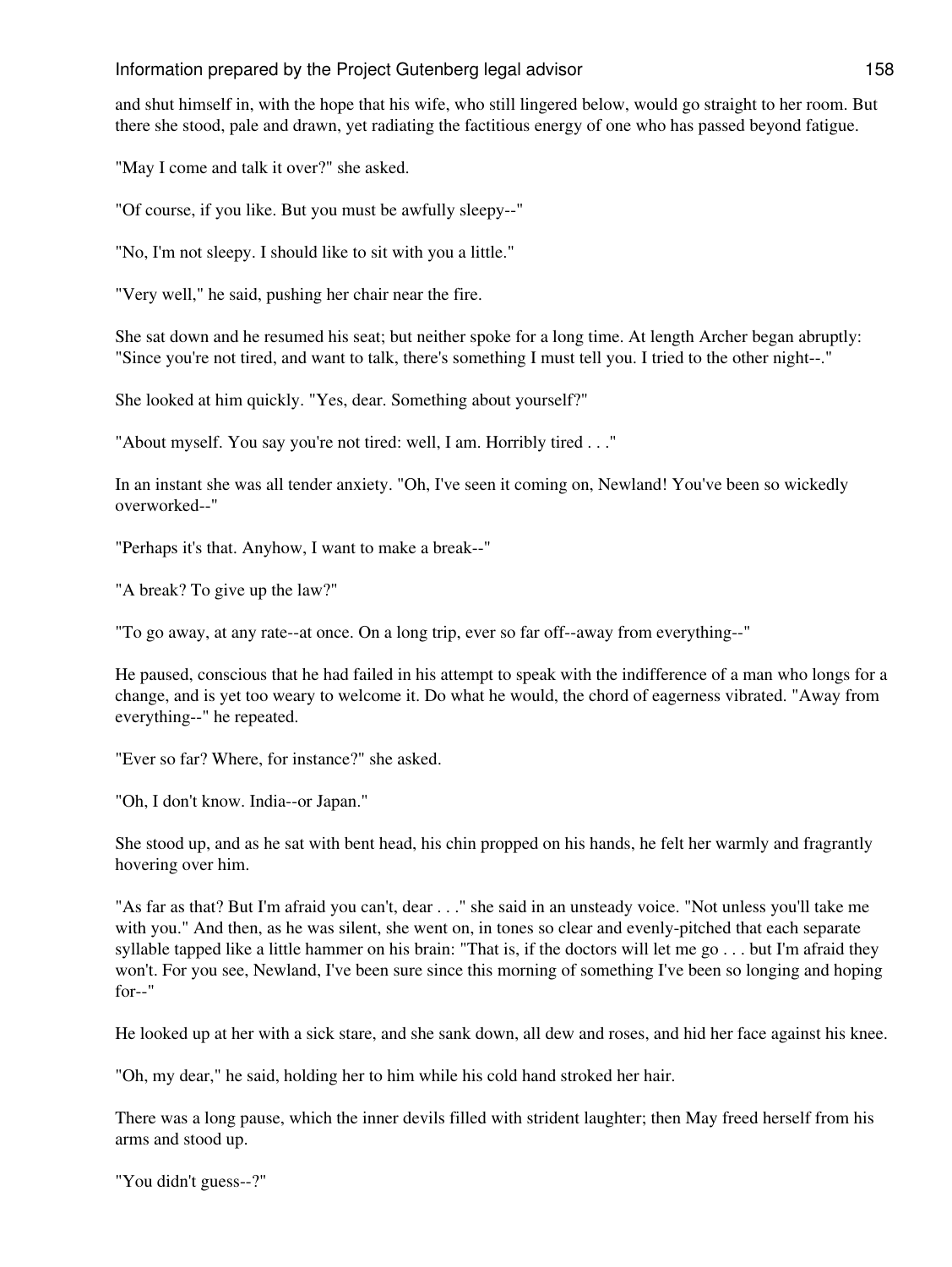"Yes--I; no. That is, of course I hoped--"

They looked at each other for an instant and again fell silent; then, turning his eyes from hers, he asked abruptly: "Have you told any one else?"

"Only Mamma and your mother." She paused, and then added hurriedly, the blood flushing up to her forehead: "That is--and Ellen. You know I told you we'd had a long talk one afternoon--and how dear she was to me."

"Ah--" said Archer, his heart stopping.

He felt that his wife was watching him intently. "Did you MIND my telling her first, Newland?"

"Mind? Why should I?" He made a last effort to collect himself. "But that was a fortnight ago, wasn't it? I thought you said you weren't sure till today."

Her colour burned deeper, but she held his gaze. "No; I wasn't sure then--but I told her I was. And you see I was right!" she exclaimed, her blue eyes wet with victory.

XXXIV.

Newland Archer sat at the writing-table in his library in East Thirty-ninth Street.

He had just got back from a big official reception for the inauguration of the new galleries at the Metropolitan Museum, and the spectacle of those great spaces crowded with the spoils of the ages, where the throng of fashion circulated through a series of scientifically catalogued treasures, had suddenly pressed on a rusted spring of memory.

"Why, this used to be one of the old Cesnola rooms," he heard some one say; and instantly everything about him vanished, and he was sitting alone on a hard leather divan against a radiator, while a slight figure in a long sealskin cloak moved away down the meagrely- fitted vista of the old Museum.

The vision had roused a host of other associations, and he sat looking with new eyes at the library which, for over thirty years, had been the scene of his solitary musings and of all the family confabulations.

It was the room in which most of the real things of his life had happened. There his wife, nearly twenty-six years ago, had broken to him, with a blushing circumlocution that would have caused the young women of the new generation to smile, the news that she was to have a child; and there their eldest boy, Dallas, too delicate to be taken to church in midwinter, had been christened by their old friend the Bishop of New York, the ample magnificent irreplaceable Bishop, so long the pride and ornament of his diocese. There Dallas had first staggered across the floor shouting "Dad," while May and the nurse laughed behind the door; there their second child, Mary (who was so like her mother), had announced her engagement to the dullest and most reliable of Reggie Chivers's many sons; and there Archer had kissed her through her wedding veil before they went down to the motor which was to carry them to Grace Church--for in a world where all else had reeled on its foundations the "Grace Church wedding" remained an unchanged institution.

It was in the library that he and May had always discussed the future of the children: the studies of Dallas and his young brother Bill, Mary's incurable indifference to "accomplishments," and passion for sport and philanthropy, and the vague leanings toward "art" which had finally landed the restless and curious Dallas in the office of a rising New York architect.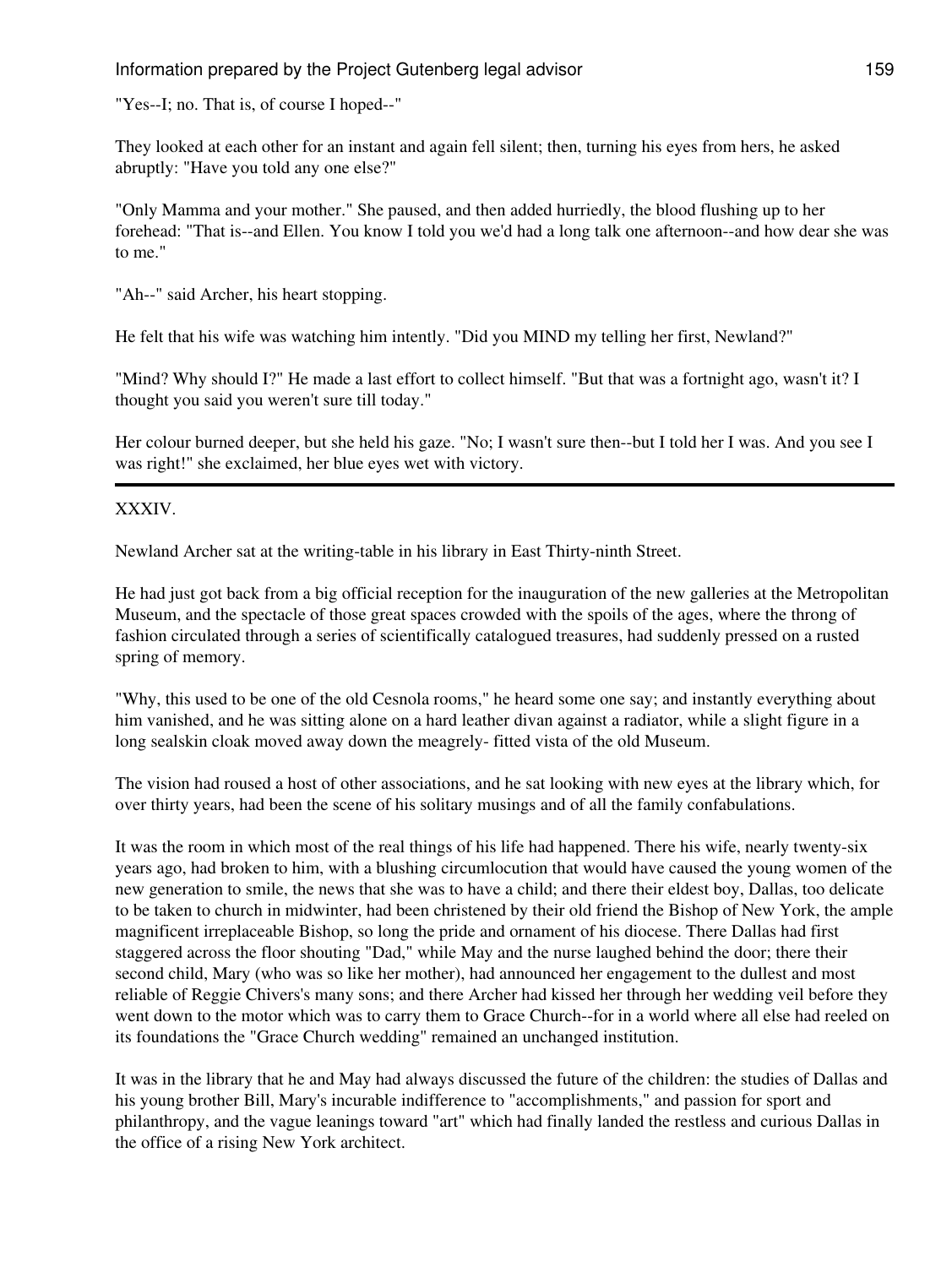The young men nowadays were emancipating themselves from the law and business and taking up all sorts of new things. If they were not absorbed in state politics or municipal reform, the chances were that they were going in for Central American archaeology, for architecture or landscape-engineering; taking a keen and learned interest in the prerevolutionary buildings of their own country, studying and adapting Georgian types, and protesting at the meaningless use of the word "Colonial." Nobody nowadays had "Colonial" houses except the millionaire grocers of the suburbs.

But above all--sometimes Archer put it above all--it was in that library that the Governor of New York, coming down from Albany one evening to dine and spend the night, had turned to his host, and said, banging his clenched fist on the table and gnashing his eye-glasses: "Hang the professional politician! You're the kind of man the country wants, Archer. If the stable's ever to be cleaned out, men like you have got to lend a hand in the cleaning."

"Men like you--" how Archer had glowed at the phrase! How eagerly he had risen up at the call! It was an echo of Ned Winsett's old appeal to roll his sleeves up and get down into the muck; but spoken by a man who set the example of the gesture, and whose summons to follow him was irresistible.

Archer, as he looked back, was not sure that men like himself WERE what his country needed, at least in the active service to which Theodore Roosevelt had pointed; in fact, there was reason to think it did not, for after a year in the State Assembly he had not been re-elected, and had dropped back thankfully into obscure if useful municipal work, and from that again to the writing of occasional articles in one of the reforming weeklies that were trying to shake the country out of its apathy. It was little enough to look back on; but when he remembered to what the young men of his generation and his set had looked forward--the narrow groove of money-making, sport and society to which their vision had been limited--even his small contribution to the new state of things seemed to count, as each brick counts in a well-built wall. He had done little in public life; he would always be by nature a contemplative and a dilettante; but he had had high things to contemplate, great things to delight in; and one great man's friendship to be his strength and pride.

He had been, in short, what people were beginning to call "a good citizen." In New York, for many years past, every new movement, philanthropic, municipal or artistic, had taken account of his opinion and wanted his name. People said: "Ask Archer" when there was a question of starting the first school for crippled children, reorganising the Museum of Art, founding the Grolier Club, inaugurating the new Library, or getting up a new society of chamber music. His days were full, and they were filled decently. He supposed it was all a man ought to ask.

Something he knew he had missed: the flower of life. But he thought of it now as a thing so unattainable and improbable that to have repined would have been like despairing because one had not drawn the first prize in a lottery. There were a hundred million tickets in HIS lottery, and there was only one prize; the chances had been too decidedly against him. When he thought of Ellen Olenska it was abstractly, serenely, as one might think of some imaginary beloved in a book or a picture: she had become the composite vision of all that he had missed. That vision, faint and tenuous as it was, had kept him from thinking of other women. He had been what was called a faithful husband; and when May had suddenly died--carried off by the infectious pneumonia through which she had nursed their youngest child--he had honestly mourned her. Their long years together had shown him that it did not so much matter if marriage was a dull duty, as long as it kept the dignity of a duty: lapsing from that, it became a mere battle of ugly appetites. Looking about him, he honoured his own past, and mourned for it. After all, there was good in the old ways.

His eyes, making the round of the room--done over by Dallas with English mezzotints, Chippendale cabinets, bits of chosen blue-and-white and pleasantly shaded electric lamps--came back to the old Eastlake writingtable that he had never been willing to banish, and to his first photograph of May, which still kept its place beside his inkstand.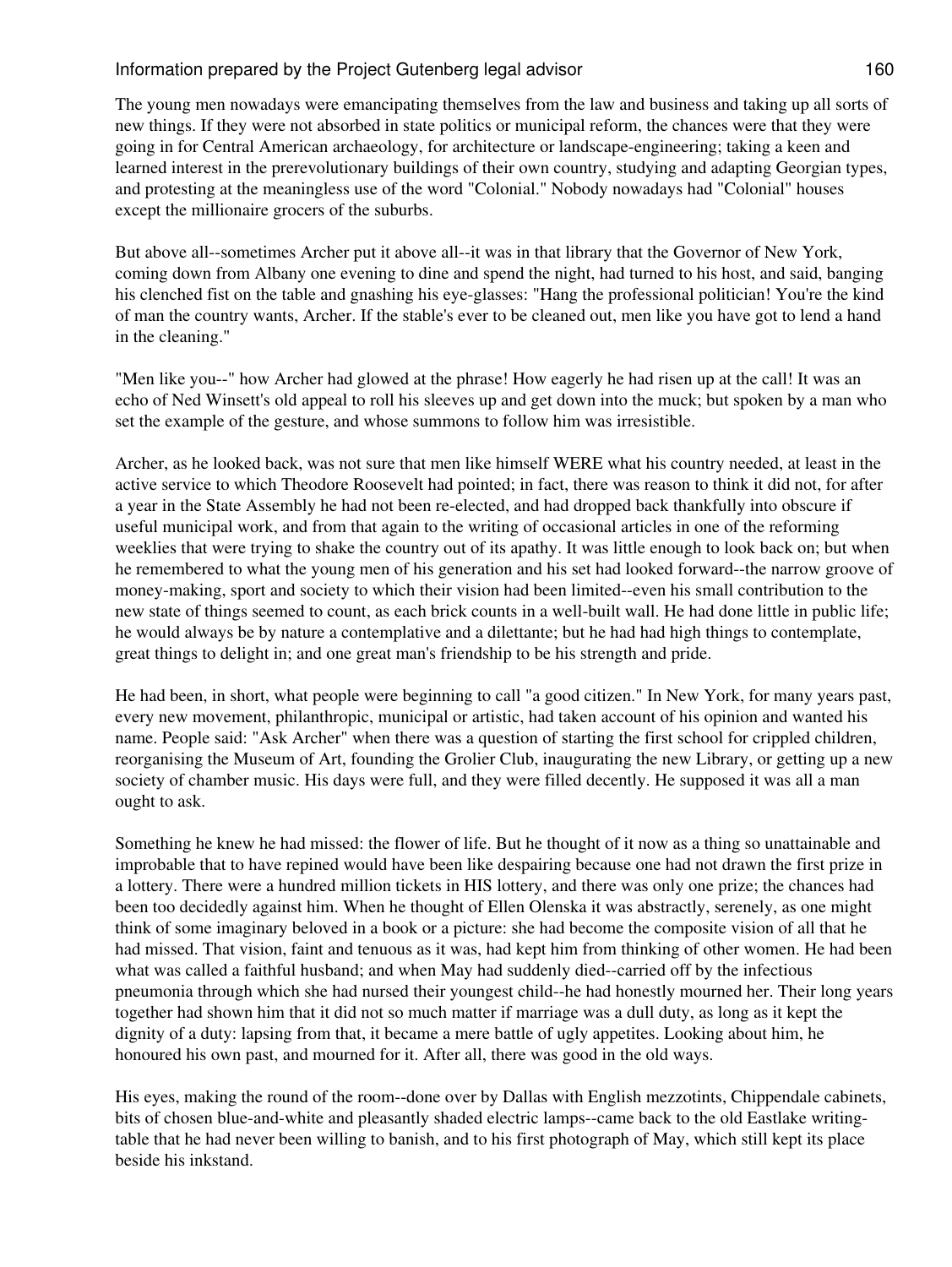There she was, tall, round-bosomed and willowy, in her starched muslin and flapping Leghorn, as he had seen her under the orange-trees in the Mission garden. And as he had seen her that day, so she had remained; never quite at the same height, yet never far below it: generous, faithful, unwearied; but so lacking in imagination, so incapable of growth, that the world of her youth had fallen into pieces and rebuilt itself without her ever being conscious of the change. This hard bright blindness had kept her immediate horizon apparently unaltered. Her incapacity to recognise change made her children conceal their views from her as Archer concealed his; there had been, from the first, a joint pretence of sameness, a kind of innocent family hypocrisy, in which father and children had unconsciously collaborated. And she had died thinking the world a good place, full of loving and harmonious households like her own, and resigned to leave it because she was convinced that, whatever happened, Newland would continue to inculcate in Dallas the same principles and prejudices which had shaped his parents' lives, and that Dallas in turn (when Newland followed her) would transmit the sacred trust to little Bill. And of Mary she was sure as of her own self. So, having snatched little Bill from the grave, and given her life in the effort, she went contentedly to her place in the Archer vault in St. Mark's, where Mrs. Archer already lay safe from the terrifying "trend" which her daughter-in-law had never even become aware of.

Opposite May's portrait stood one of her daughter. Mary Chivers was as tall and fair as her mother, but large-waisted, flat-chested and slightly slouching, as the altered fashion required. Mary Chivers's mighty feats of athleticism could not have been performed with the twenty-inch waist that May Archer's azure sash so easily spanned. And the difference seemed symbolic; the mother's life had been as closely girt as her figure. Mary, who was no less conventional, and no more intelligent, yet led a larger life and held more tolerant views. There was good in the new order too.

The telephone clicked, and Archer, turning from the photographs, unhooked the transmitter at his elbow. How far they were from the days when the legs of the brass-buttoned messenger boy had been New York's only means of quick communication!

#### "Chicago wants you."

Ah--it must be a long-distance from Dallas, who had been sent to Chicago by his firm to talk over the plan of the Lakeside palace they were to build for a young millionaire with ideas. The firm always sent Dallas on such errands.

"Hallo, Dad--Yes: Dallas. I say--how do you feel about sailing on Wednesday? Mauretania: Yes, next Wednesday as ever is. Our client wants me to look at some Italian gardens before we settle anything, and has asked me to nip over on the next boat. I've got to be back on the first of June--" the voice broke into a joyful conscious laugh--"so we must look alive. I say, Dad, I want your help: do come."

Dallas seemed to be speaking in the room: the voice was as near by and natural as if he had been lounging in his favourite arm-chair by the fire. The fact would not ordinarily have surprised Archer, for long-distance telephoning had become as much a matter of course as electric lighting and five-day Atlantic voyages. But the laugh did startle him; it still seemed wonderful that across all those miles and miles of country--forest, river, mountain, prairie, roaring cities and busy indifferent millions--Dallas's laugh should be able to say: "Of course, whatever happens, I must get back on the first, because Fanny Beaufort and I are to be married on the fifth."

The voice began again: "Think it over? No, sir: not a minute. You've got to say yes now. Why not, I'd like to know? If you can allege a single reason--No; I knew it. Then it's a go, eh? Because I count on you to ring up the Cunard office first thing tomorrow; and you'd better book a return on a boat from Marseilles. I say, Dad; it'll be our last time together, in this kind of way--. Oh, good! I knew you would."

Chicago rang off, and Archer rose and began to pace up and down the room.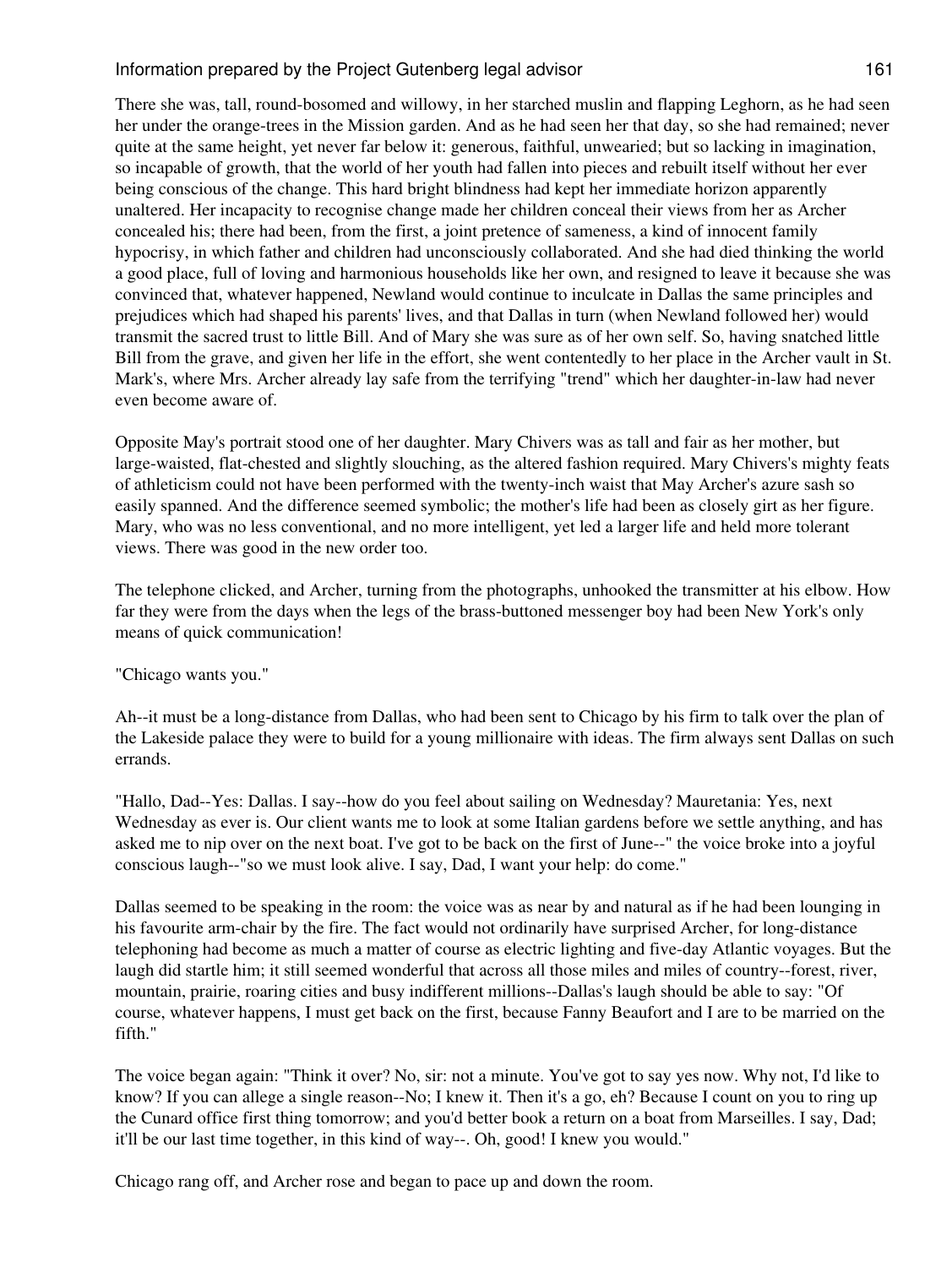It would be their last time together in this kind of way: the boy was right. They would have lots of other "times" after Dallas's marriage, his father was sure; for the two were born comrades, and Fanny Beaufort, whatever one might think of her, did not seem likely to interfere with their intimacy. On the contrary, from what he had seen of her, he thought she would be naturally included in it. Still, change was change, and differences were differences, and much as he felt himself drawn toward his future daughter-in-law, it was tempting to seize this last chance of being alone with his boy.

There was no reason why he should not seize it, except the profound one that he had lost the habit of travel. May had disliked to move except for valid reasons, such as taking the children to the sea or in the mountains: she could imagine no other motive for leaving the house in Thirty-ninth Street or their comfortable quarters at the Wellands' in Newport. After Dallas had taken his degree she had thought it her duty to travel for six months; and the whole family had made the old-fashioned tour through England, Switzerland and Italy. Their time being limited (no one knew why) they had omitted France. Archer remembered Dallas's wrath at being asked to contemplate Mont Blanc instead of Rheims and Chartres. But Mary and Bill wanted mountain-climbing, and had already yawned their way in Dallas's wake through the English cathedrals; and May, always fair to her children, had insisted on holding the balance evenly between their athletic and artistic proclivities. She had indeed proposed that her husband should go to Paris for a fortnight, and join them on the Italian lakes after they had "done" Switzerland; but Archer had declined. "We'll stick together," he said; and May's face had brightened at his setting such a good example to Dallas.

Since her death, nearly two years before, there had been no reason for his continuing in the same routine. His children had urged him to travel: Mary Chivers had felt sure it would do him good to go abroad and "see the galleries." The very mysteriousness of such a cure made her the more confident of its efficacy. But Archer had found himself held fast by habit, by memories, by a sudden startled shrinking from new things.

Now, as he reviewed his past, he saw into what a deep rut he had sunk. The worst of doing one's duty was that it apparently unfitted one for doing anything else. At least that was the view that the men of his generation had taken. The trenchant divisions between right and wrong, honest and dishonest, respectable and the reverse, had left so little scope for the unforeseen. There are moments when a man's imagination, so easily subdued to what it lives in, suddenly rises above its daily level, and surveys the long windings of destiny. Archer hung there and wondered. . . .

What was left of the little world he had grown up in, and whose standards had bent and bound him? He remembered a sneering prophecy of poor Lawrence Lefferts's, uttered years ago in that very room: "If things go on at this rate, our children will be marrying Beaufort's bastards."

It was just what Archer's eldest son, the pride of his life, was doing; and nobody wondered or reproved. Even the boy's Aunt Janey, who still looked so exactly as she used to in her elderly youth, had taken her mother's emeralds and seed-pearls out of their pink cotton-wool, and carried them with her own twitching hands to the future bride; and Fanny Beaufort, instead of looking disappointed at not receiving a "set" from a Paris jeweller, had exclaimed at their old-fashioned beauty, and declared that when she wore them she should feel like an Isabey miniature.

Fanny Beaufort, who had appeared in New York at eighteen, after the death of her parents, had won its heart much as Madame Olenska had won it thirty years earlier; only instead of being distrustful and afraid of her, society took her joyfully for granted. She was pretty, amusing and accomplished: what more did any one want? Nobody was narrow-minded enough to rake up against her the half-forgotten facts of her father's past and her own origin. Only the older people remembered so obscure an incident in the business life of New York as Beaufort's failure, or the fact that after his wife's death he had been quietly married to the notorious Fanny Ring, and had left the country with his new wife, and a little girl who inherited her beauty. He was subsequently heard of in Constantinople, then in Russia; and a dozen years later American travellers were handsomely entertained by him in Buenos Ayres, where he represented a large insurance agency. He and his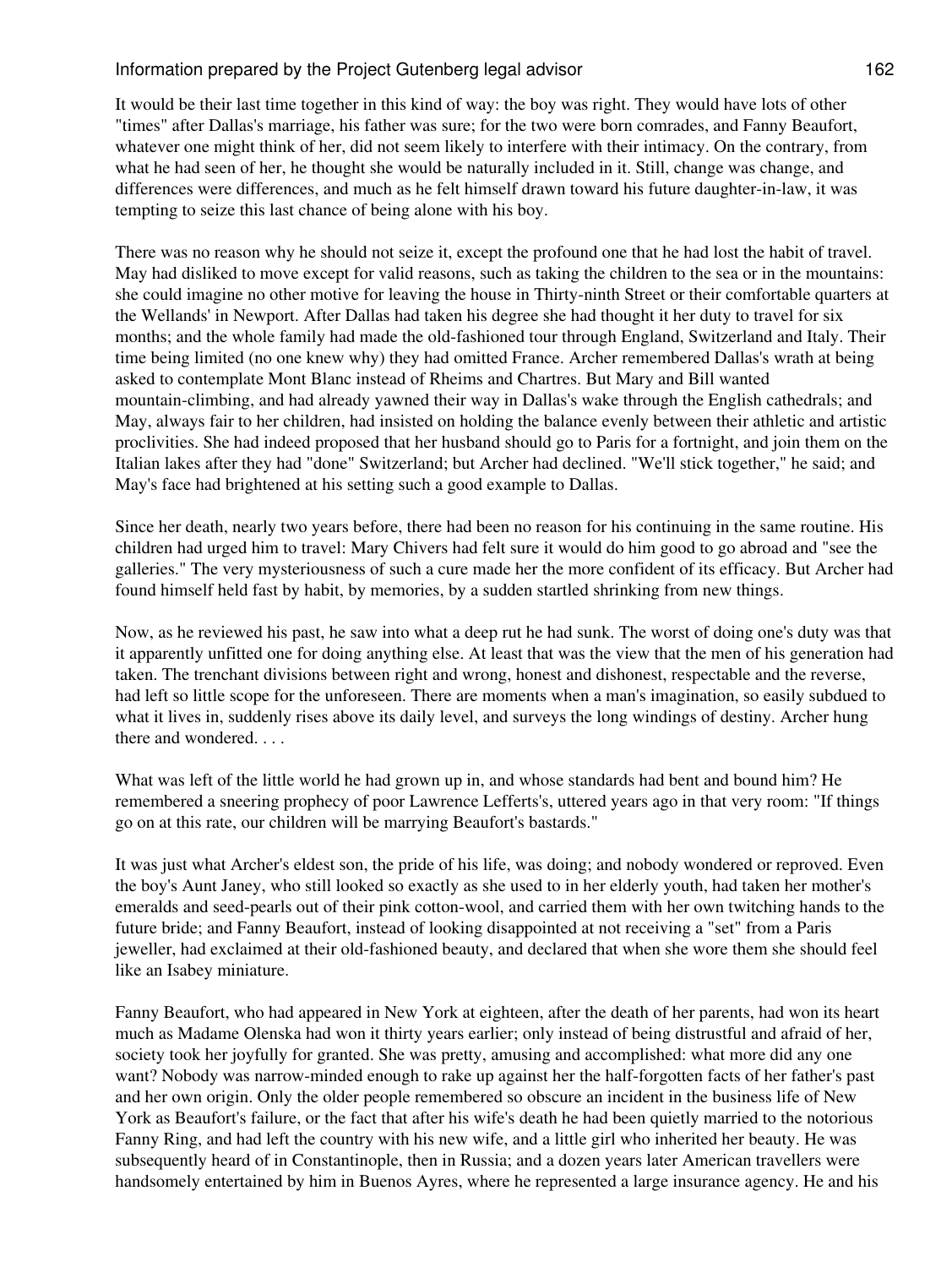wife died there in the odour of prosperity; and one day their orphaned daughter had appeared in New York in charge of May Archer's sister-in-law, Mrs. Jack Welland, whose husband had been appointed the girl's guardian. The fact threw her into almost cousinly relationship with Newland Archer's children, and nobody was surprised when Dallas's engagement was announced.

Nothing could more dearly give the measure of the distance that the world had travelled. People nowadays were too busy--busy with reforms and "movements," with fads and fetishes and frivolities--to bother much about their neighbours. And of what account was anybody's past, in the huge kaleidoscope where all the social atoms spun around on the same plane?

Newland Archer, looking out of his hotel window at the stately gaiety of the Paris streets, felt his heart beating with the confusion and eagerness of youth.

It was long since it had thus plunged and reared under his widening waistcoat, leaving him, the next minute, with an empty breast and hot temples. He wondered if it was thus that his son's conducted itself in the presence of Miss Fanny Beaufort--and decided that it was not. "It functions as actively, no doubt, but the rhythm is different," he reflected, recalling the cool composure with which the young man had announced his engagement, and taken for granted that his family would approve.

"The difference is that these young people take it for granted that they're going to get whatever they want, and that we almost always took it for granted that we shouldn't. Only, I wonder--the thing one's so certain of in advance: can it ever make one's heart beat as wildly?"

It was the day after their arrival in Paris, and the spring sunshine held Archer in his open window, above the wide silvery prospect of the Place Vendome. One of the things he had stipulated--almost the only one-- when he had agreed to come abroad with Dallas, was that, in Paris, he shouldn't be made to go to one of the newfangled "palaces."

"Oh, all right--of course," Dallas good-naturedly agreed. "I'll take you to some jolly old-fashioned place-- the Bristol say--" leaving his father speechless at hearing that the century-long home of kings and emperors was now spoken of as an old-fashioned inn, where one went for its quaint inconveniences and lingering local colour.

Archer had pictured often enough, in the first impatient years, the scene of his return to Paris; then the personal vision had faded, and he had simply tried to see the city as the setting of Madame Olenska's life. Sitting alone at night in his library, after the household had gone to bed, he had evoked the radiant outbreak of spring down the avenues of horse-chestnuts, the flowers and statues in the public gardens, the whiff of lilacs from the flower-carts, the majestic roll of the river under the great bridges, and the life of art and study and pleasure that filled each mighty artery to bursting. Now the spectacle was before him in its glory, and as he looked out on it he felt shy, old-fashioned, inadequate: a mere grey speck of a man compared with the ruthless magnificent fellow he had dreamed of being. . . .

Dallas's hand came down cheerily on his shoulder. "Hullo, father: this is something like, isn't it?" They stood for a while looking out in silence, and then the young man continued: "By the way, I've got a message for you: the Countess Olenska expects us both at half- past five."

He said it lightly, carelessly, as he might have imparted any casual item of information, such as the hour at which their train was to leave for Florence the next evening. Archer looked at him, and thought he saw in his gay young eyes a gleam of his great-grandmother Mingott's malice.

"Oh, didn't I tell you?" Dallas pursued. "Fanny made me swear to do three things while I was in Paris: get her the score of the last Debussy songs, go to the Grand-Guignol and see Madame Olenska. You know she was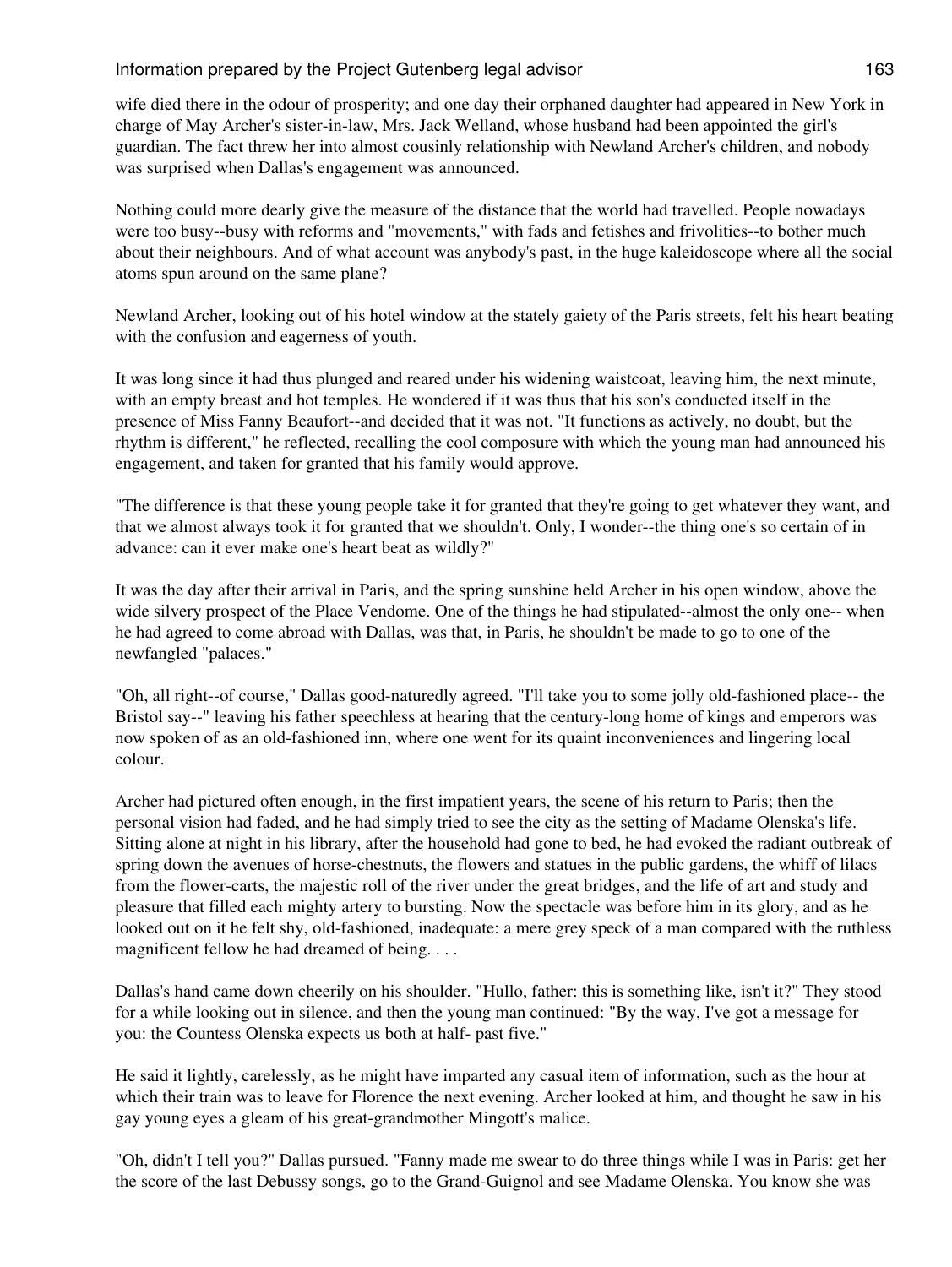awfully good to Fanny when Mr. Beaufort sent her over from Buenos Ayres to the Assomption. Fanny hadn't any friends in Paris, and Madame Olenska used to be kind to her and trot her about on holidays. I believe she was a great friend of the first Mrs. Beaufort's. And she's our cousin, of course. So I rang her up this morning, before I went out, and told her you and I were here for two days and wanted to see her."

Archer continued to stare at him. "You told her I was here?"

"Of course--why not?" Dallas's eye brows went up whimsically. Then, getting no answer, he slipped his arm through his father's with a confidential pressure.

"I say, father: what was she like?"

Archer felt his colour rise under his son's unabashed gaze. "Come, own up: you and she were great pals, weren't you? Wasn't she most awfully lovely?"

"Lovely? I don't know. She was different."

"Ah--there you have it! That's what it always comes to, doesn't it? When she comes, SHE'S DIFFERENT--and one doesn't know why. It's exactly what I feel about Fanny."

His father drew back a step, releasing his arm. "About Fanny? But, my dear fellow--I should hope so! Only I don't see--"

"Dash it, Dad, don't be prehistoric! Wasn't she-- once--your Fanny?"

Dallas belonged body and soul to the new generation. He was the first-born of Newland and May Archer, yet it had never been possible to inculcate in him even the rudiments of reserve. "What's the use of making mysteries? It only makes people want to nose 'em out," he always objected when enjoined to discretion. But Archer, meeting his eyes, saw the filial light under their banter.

"My Fanny?"

"Well, the woman you'd have chucked everything for: only you didn't," continued his surprising son.

"I didn't," echoed Archer with a kind of solemnity.

"No: you date, you see, dear old boy. But mother said--"

"Your mother?"

"Yes: the day before she died. It was when she sent for me alone--you remember? She said she knew we were safe with you, and always would be, because once, when she asked you to, you'd given up the thing you most wanted."

Archer received this strange communication in silence. His eyes remained unseeingly fixed on the thronged sunlit square below the window. At length he said in a low voice: "She never asked me."

"No. I forgot. You never did ask each other anything, did you? And you never told each other anything. You just sat and watched each other, and guessed at what was going on underneath. A deaf-and-dumb asylum, in fact! Well, I back your generation for knowing more about each other's private thoughts than we ever have time to find out about our own.--I say, Dad," Dallas broke off, "you're not angry with me? If you are, let's make it up and go and lunch at Henri's. I've got to rush out to Versailles afterward."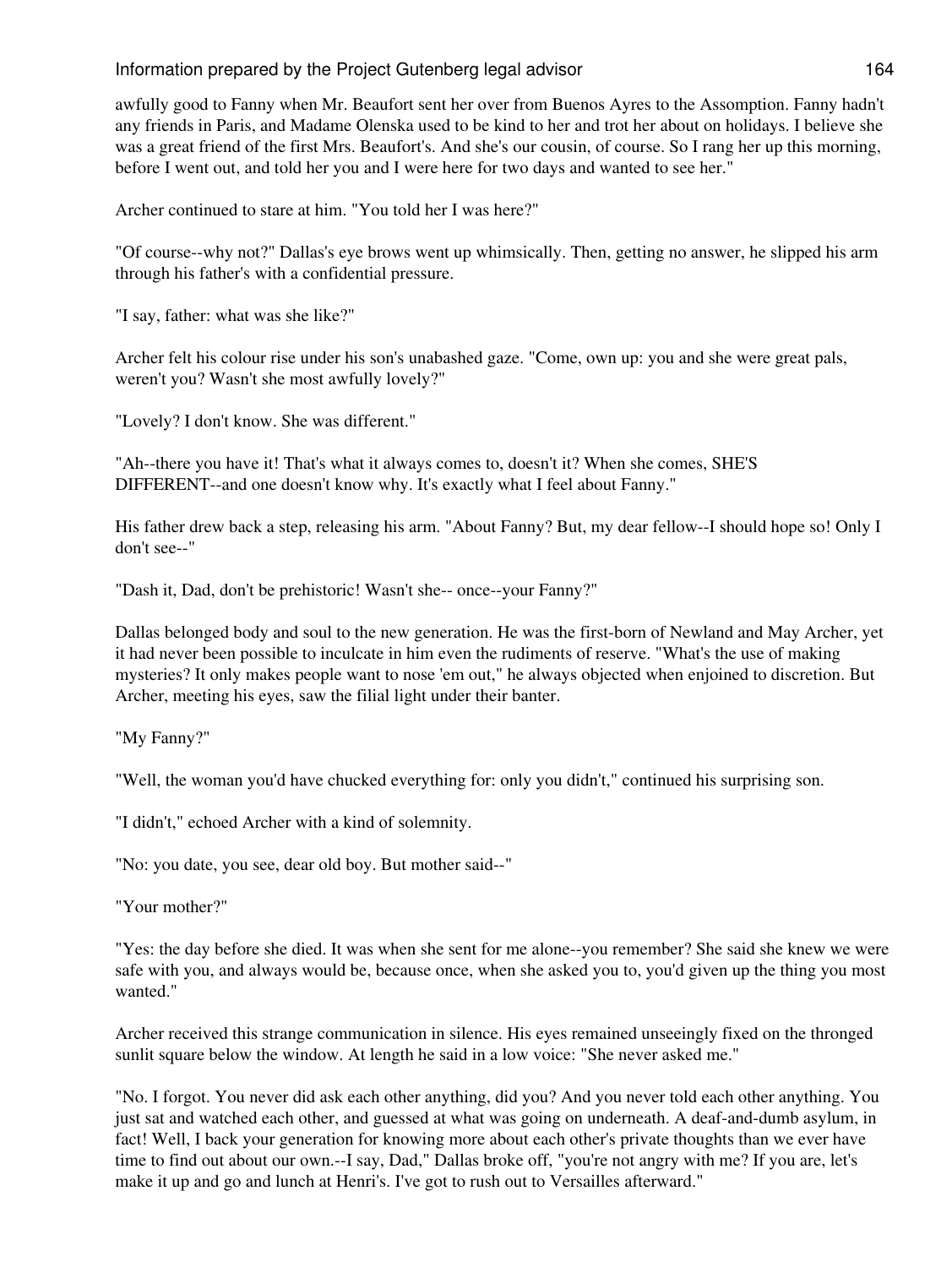Archer did not accompany his son to Versailles. He preferred to spend the afternoon in solitary roamings through Paris. He had to deal all at once with the packed regrets and stifled memories of an inarticulate lifetime.

After a little while he did not regret Dallas's indiscretion. It seemed to take an iron band from his heart to know that, after all, some one had guessed and pitied. . . . And that it should have been his wife moved him indescribably. Dallas, for all his affectionate insight, would not have understood that. To the boy, no doubt, the episode was only a pathetic instance of vain frustration, of wasted forces. But was it really no more? For a long time Archer sat on a bench in the Champs Elysees and wondered, while the stream of life rolled by....

A few streets away, a few hours away, Ellen Olenska waited. She had never gone back to her husband, and when he had died, some years before, she had made no change in her way of living. There was nothing now to keep her and Archer apart--and that afternoon he was to see her.

He got up and walked across the Place de la Concorde and the Tuileries gardens to the Louvre. She had once told him that she often went there, and he had a fancy to spend the intervening time in a place where he could think of her as perhaps having lately been. For an hour or more he wandered from gallery to gallery through the dazzle of afternoon light, and one by one the pictures burst on him in their half-forgotten splendour, filling his soul with the long echoes of beauty. After all, his life had been too starved. . . .

Suddenly, before an effulgent Titian, he found himself saying: "But I'm only fifty-seven--" and then he turned away. For such summer dreams it was too late; but surely not for a quiet harvest of friendship, of comradeship, in the blessed hush of her nearness.

He went back to the hotel, where he and Dallas were to meet; and together they walked again across the Place de la Concorde and over the bridge that leads to the Chamber of Deputies.

Dallas, unconscious of what was going on in his father's mind, was talking excitedly and abundantly of Versailles. He had had but one previous glimpse of it, during a holiday trip in which he had tried to pack all the sights he had been deprived of when he had had to go with the family to Switzerland; and tumultuous enthusiasm and cock-sure criticism tripped each other up on his lips.

As Archer listened, his sense of inadequacy and inexpressiveness increased. The boy was not insensitive, he knew; but he had the facility and self-confidence that came of looking at fate not as a master but as an equal. "That's it: they feel equal to things--they know their way about," he mused, thinking of his son as the spokesman of the new generation which had swept away all the old landmarks, and with them the sign- posts and the danger-signal.

Suddenly Dallas stopped short, grasping his father's arm. "Oh, by Jove," he exclaimed.

They had come out into the great tree-planted space before the Invalides. The dome of Mansart floated ethereally above the budding trees and the long grey front of the building: drawing up into itself all the rays of afternoon light, it hung there like the visible symbol of the race's glory.

Archer knew that Madame Olenska lived in a square near one of the avenues radiating from the Invalides; and he had pictured the quarter as quiet and almost obscure, forgetting the central splendour that lit it up. Now, by some queer process of association, that golden light became for him the pervading illumination in which she lived. For nearly thirty years, her life--of which he knew so strangely little--had been spent in this rich atmosphere that he already felt to be too dense and yet too stimulating for his lungs. He thought of the theatres she must have been to, the pictures she must have looked at, the sober and splendid old houses she must have frequented, the people she must have talked with, the incessant stir of ideas, curiosities, images and associations thrown out by an intensely social race in a setting of immemorial manners; and suddenly he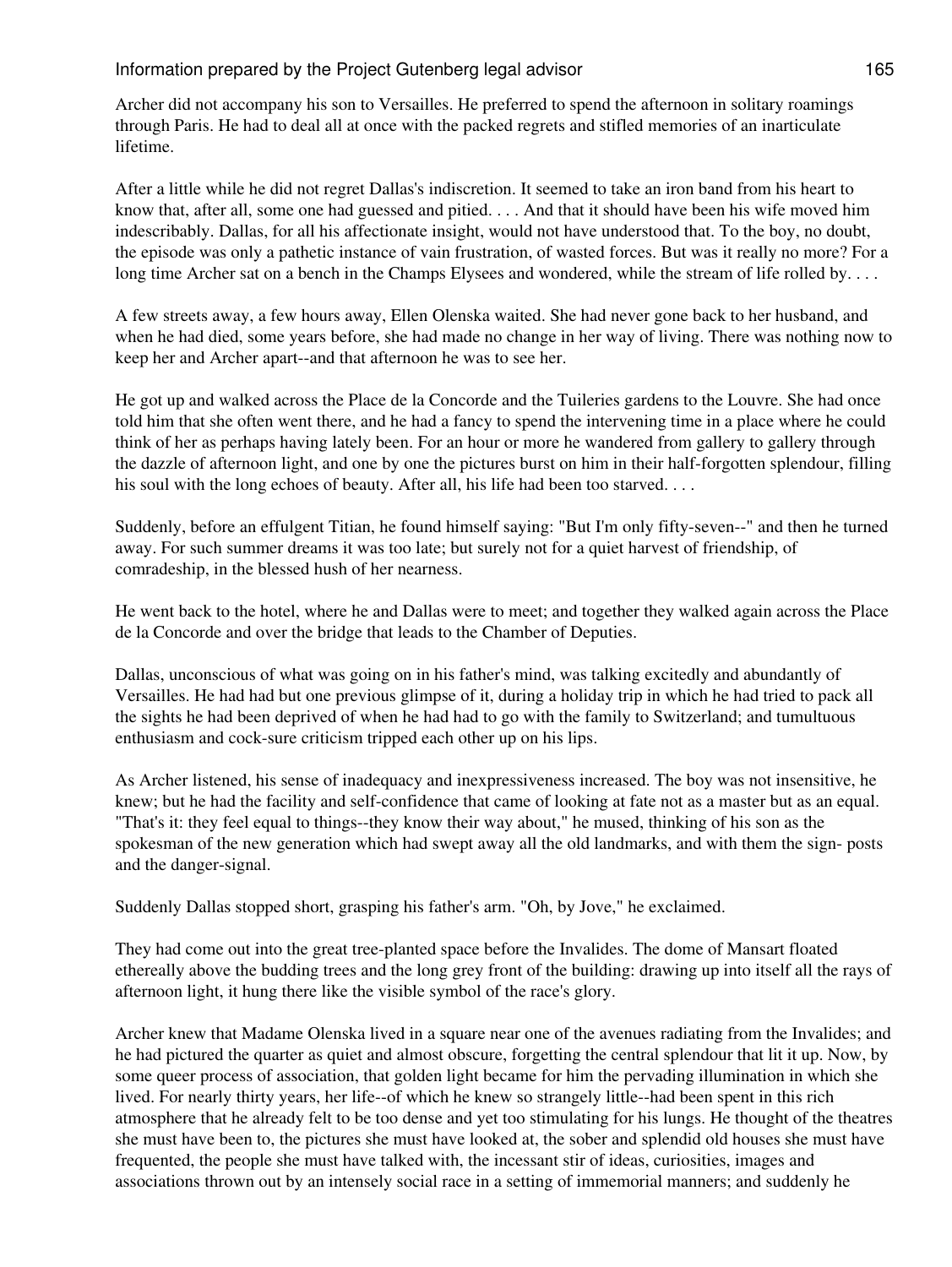remembered the young Frenchman who had once said to him: "Ah, good conversation--there is nothing like it, is there?"

Archer had not seen M. Riviere, or heard of him, for nearly thirty years; and that fact gave the measure of his ignorance of Madame Olenska's existence. More than half a lifetime divided them, and she had spent the long interval among people he did not know, in a society he but faintly guessed at, in conditions he would never wholly understand. During that time he had been living with his youthful memory of her; but she had doubtless had other and more tangible companionship. Perhaps she too had kept her memory of him as something apart; but if she had, it must have been like a relic in a small dim chapel, where there was not time to pray every day. . . .

They had crossed the Place des Invalides, and were walking down one of the thoroughfares flanking the building. It was a quiet quarter, after all, in spite of its splendour and its history; and the fact gave one an idea of the riches Paris had to draw on, since such scenes as this were left to the few and the indifferent.

The day was fading into a soft sun-shot haze, pricked here and there by a yellow electric light, and passers were rare in the little square into which they had turned. Dallas stopped again, and looked up.

"It must be here," he said, slipping his arm through his father's with a movement from which Archer's shyness did not shrink; and they stood together looking up at the house.

It was a modern building, without distinctive character, but many-windowed, and pleasantly balconied up its wide cream-coloured front. On one of the upper balconies, which hung well above the rounded tops of the horse-chestnuts in the square, the awnings were still lowered, as though the sun had just left it.

"I wonder which floor--?" Dallas conjectured; and moving toward the porte-cochere he put his head into the porter's lodge, and came back to say: "The fifth. It must be the one with the awnings."

Archer remained motionless, gazing at the upper windows as if the end of their pilgrimage had been attained.

"I say, you know, it's nearly six," his son at length reminded him.

The father glanced away at an empty bench under the trees.

"I believe I'll sit there a moment," he said.

"Why--aren't you well?" his son exclaimed.

"Oh, perfectly. But I should like you, please, to go up without me."

Dallas paused before him, visibly bewildered. "But, I say, Dad: do you mean you won't come up at all?"

"I don't know," said Archer slowly.

"If you don't she won't understand."

"Go, my boy; perhaps I shall follow you."

Dallas gave him a long look through the twilight.

"But what on earth shall I say?"